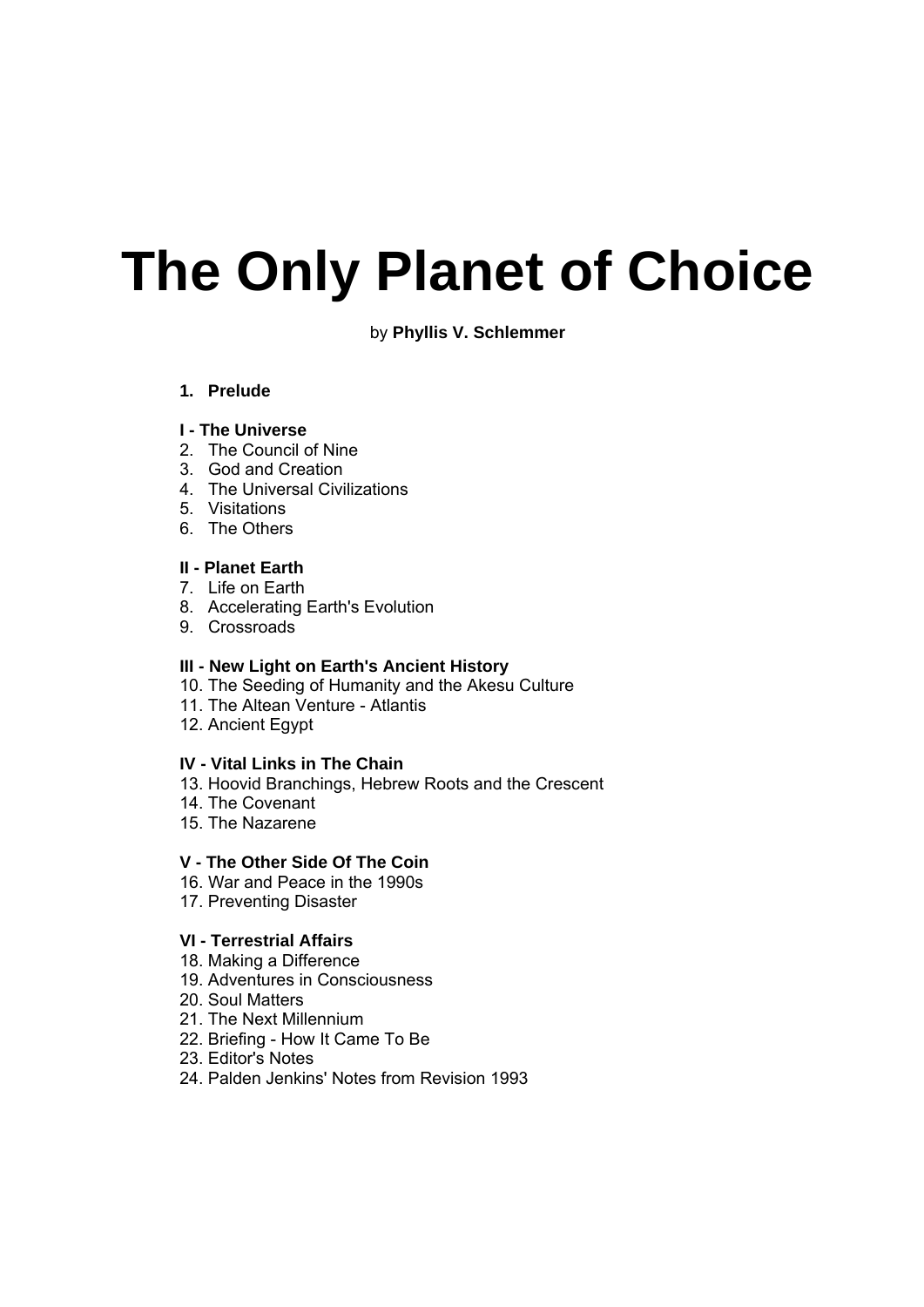# **Prelude**

"We are here' This is Tom' We come in love and peace' Greetings, blessings, joy'"

This is how many of the transmissions from The Council of Nine begin' They are transmitted via Tom, their spokesman' This edition of The Only Planet of Choice has grown out of the need to prepare the original text for translation into other languages' Also, with the success of the previous edition it became clear that there was a need for more material from the Nine' So the original text has been expanded from the archives and new transmissions (given in May 1994) have been added' To this end it has been necessary to keep the editorial input to a minimum, the Nine texts will speak for themselves, for as Tom has said in a transmission in 1991:

"The energy of these positive understandings enables lives to be changed' It is of vital importance that this Cosmology is available for humankind' To give them the opportunity to know the truth, for when it is exposed to them it will bring forth that code within, to make them aware' "

So my editorial decision has been to keep a light hand on the wheel' It is quite possible that we do not understand all the meanings of all Tom's sentences - but it is also possible that with inner growth, what is unclear today will be shining with clarity tomorrow' It is this sort of book that stretches and helps us expand'

This book is very different from both Prelude To The Landing On Planet Earth and its first edition' It does not have the narrative style of the former, nor the commentaries of the latter' It requires that the reader simply 'be'' It is a reflection of the rapidly changing times, of our increasing capacity to assimilate extraordinary ideas into our lives and act upon them' Very often Tom makes a statement and then repeats it, with the alteration of just one or two words' He is stretching our minds and gradually a large concept is fed into our minds in easy, spiralling stages' This is another way of nudging our coding, allowing us to absorb information which we will access when it is needed'

I would also recommend reading "Briefing," Parts 1 and 2 before settling down to the main text, as that information would be most helpful in understanding the processes involved' For my part, while working on these transmissions, I have felt them become as a great crystal, reflecting light from all its facets' And I have been, and still am, elated by the tangible energy emanating from these sentences'

It must be said that my task would have been far more difficult without the skills of Palden Jenkins, who compiled the transcripts for the first edition' And Tom also requested that Palden be thanked:

"As spokesman for the Nine, I convey from the Council of Nine, our great gratitude and joyfulness for the task that you accomplished'"

My thanks also go to Lab Nine Ltd' for permission to use extracts from Prelude to the Landing on Planet Earth which includes the extract from Uninvited visitors by Ivan T' Sanderson'

I have left Tom's speech patterns as close to the original as is possible without rendering them uncomfortable to read' The words are all exactly where they are meant to be, even if that can feel 'odd' by our modern standards' Many of the sentences have several meanings, and each will find their own truths' I have been with these texts for many months now, and have found several layers of meaning in each paragraph' He often uses the word 'Yes' at the end of his sentences'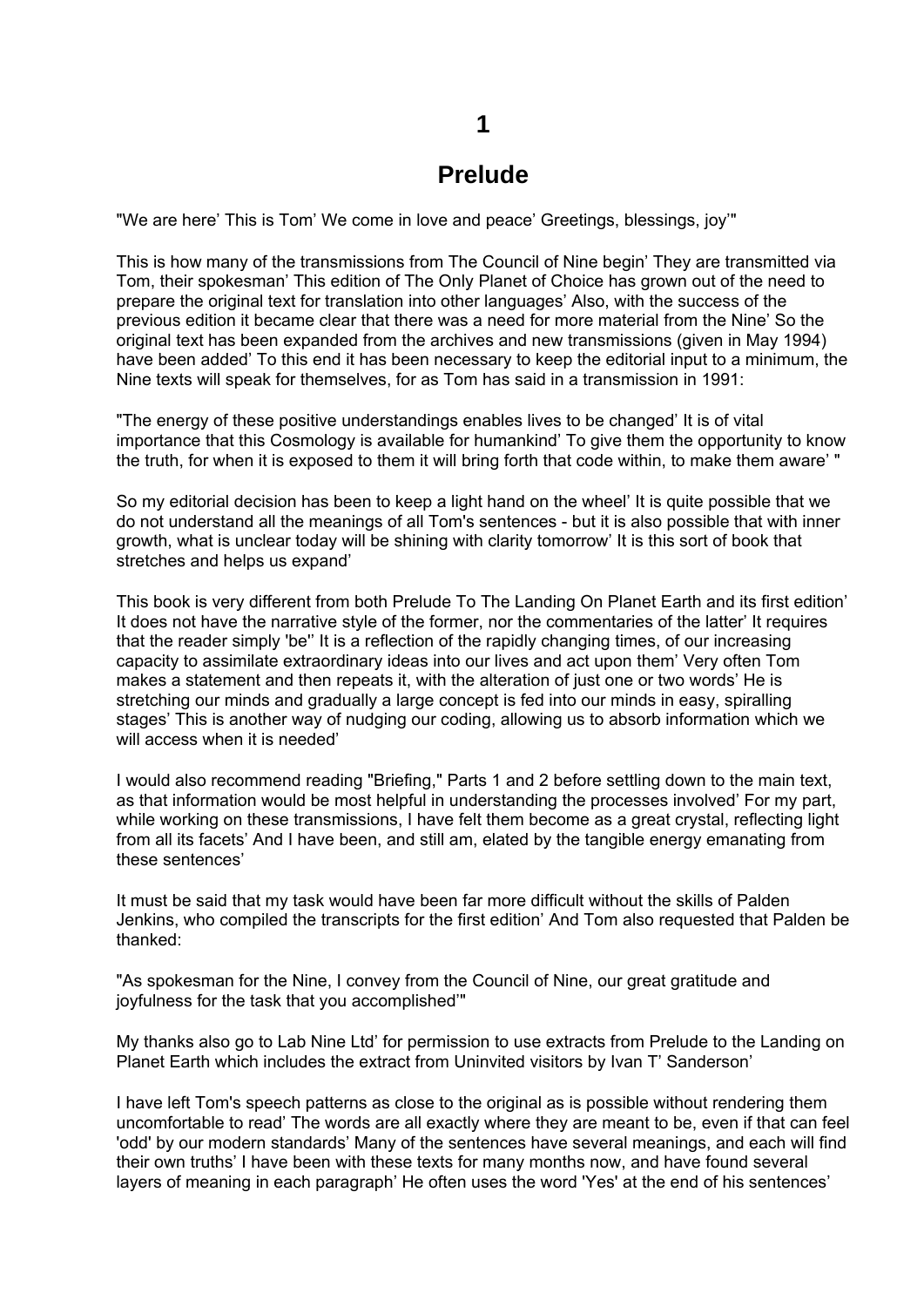Sometimes this is to affirm the point that he has just made' Often it is to advise the listener that he is ready for another question' Sometimes he appears unable to pronounce a word, and has several attempts at it, but I have spared the reader such sentences as:

"That is a probableness "' a probabab "' a prob "' a probability!"

This last pronounced with an air of triumph' He likes to ask why words are the same sound but not the same meaning, and such diversions are usually cut short by the Council asking him to get on with the matter in hand' He enjoys wordplay, and the reader should look out for double meanings, though amusing, their content will usually have serious implications for the text' He is delightful to be with, and if that is an odd thing to say of a non-corporeal being, I can only say that through all my exchanges with Tom, I have found him immensely responsive and I have grown very fond of him'

The Council of Nine only transmit through Phyllis Schlemmer, and this is worth repeating, at a time when channelling is becoming increasingly popular' As Tom explains:

"When you open yourself for communication with other dimensional beings, it is of great importance to have understanding of purpose and motive' For there are those who come forward proclaiming one thing yet being another and there may be a slipping through of information that may be truth, but may also be a method of manipulation and control' We come only through Our Being [Phyllis]' I am the only spokesman for the Nine and I do not speak through any other"

The text from which this quote has been taken can be found in "Briefing"'

Tom has also said that it is not necessary to go on "in wind of longness"! So I shall leave you with these transmissions' They have given me great joy to work with for which I shall be forever grateful' If, from reading this book you receive as many blessings as I have done, then truly you will be enriched' I leave you with this quote:

"We imbue you with our energy' We awaken you, as you awaken us' We wish you to know that we love you' We wish you to know who you are and we wish you not to make gods of us or of yourselves' We thank you'"

# **I THE UNIVERSE**

 $\mathfrak{p}$ 

The Council of Nine

Apart from the replies given in the following chapter, one very striking aspect of these transmissions is the ability that Tom has for accurate and total recall of the content of earlier conversations. He has often said "Look to your transcriptions of two years ago" and has also acknowledged that what for us might take months of research, they can do in seconds. The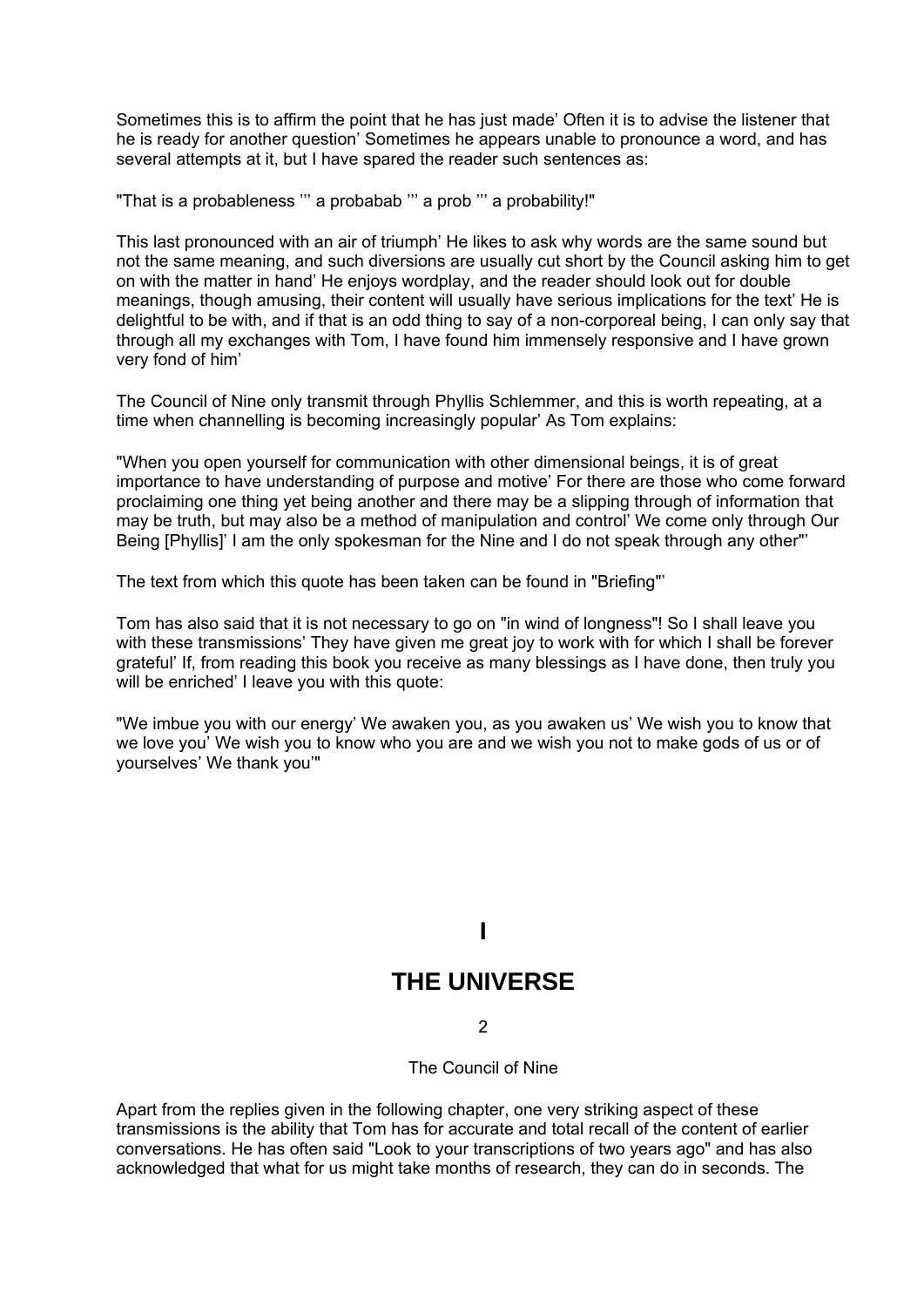understanding of the origins of the Nine would seem to be bounded by the inner development of the individual, (be it the questioner or the reader). For as Tom has said:

"if there is one who would ask of questions that cannot assimilate and cannot in truth understand, we do not answer until they are in that moment when they can".

This is why the chapter starts off with several different people asking the same sorts of question.

Tom once replied: "We are in truth Aeons" in reference to the Gnostic philosophers, and that very conversation appears later in the book. An Aeon is a term commonly used to describe a period of time, an eternity. However it also describes the highest form of Celestial power, spiritual entities formed from the Divine Presence.

This first exchange, which took place in 1975 is between Gene Roddenberry (of Star Trek fame). Gene had some very long sessions with Tom, and more of them will be found later on in this section.

GENE: To whom am I talking? Do you have a name?

Tom: I am Tom. I am the spokesman for the Council of Nine. In truth I am Tehuti. Yes. I am also Hamarkos, I am also Herenkar, I am known as Thomas and I am known as Atum.

GENE: Are you one of the Nine or are you a separate being?

Tom: I sit in the Council of Nine, yes. I am one that is in wisdom that speaks to you. But the Council has said that, in communications, at times I sound not wisdom Yes.

This is the reply that Tom gave to another questioner in 1977 on the same subject:

GUEST: I would like to ask what is it that greets me?

Tom: I am the spokesman. I am known as Tom for the Council of Nine. I am of the Nine.

GUEST: Whom do you represent? A higher authority above you that commands you and directs your ways?

Tom: This is difficult to explain, for the world has no similar situation. But we would say to you yes, we are in connection with one that is higher, but in totality together we are one, as all the Universe is one.

GUEST: Do you have any purpose in our world, any major message?

Tom: We wish you to know firstly that we are not physical beings. Your world is the manifestation of creation and of the Creator manifest in your world - in the form of humankind. You ask if we have a message for you?

GUEST: Yes, I do.

Tom: We say to you: You have been created in the image of the Creator. This world has lost its identity with creation. What is, of necessity to understand is the going forth and creating action and deed that brings you to completion in who you are. It is not enough to pray, it is not enough to gather groups of humankind for meditation. What is important is to act.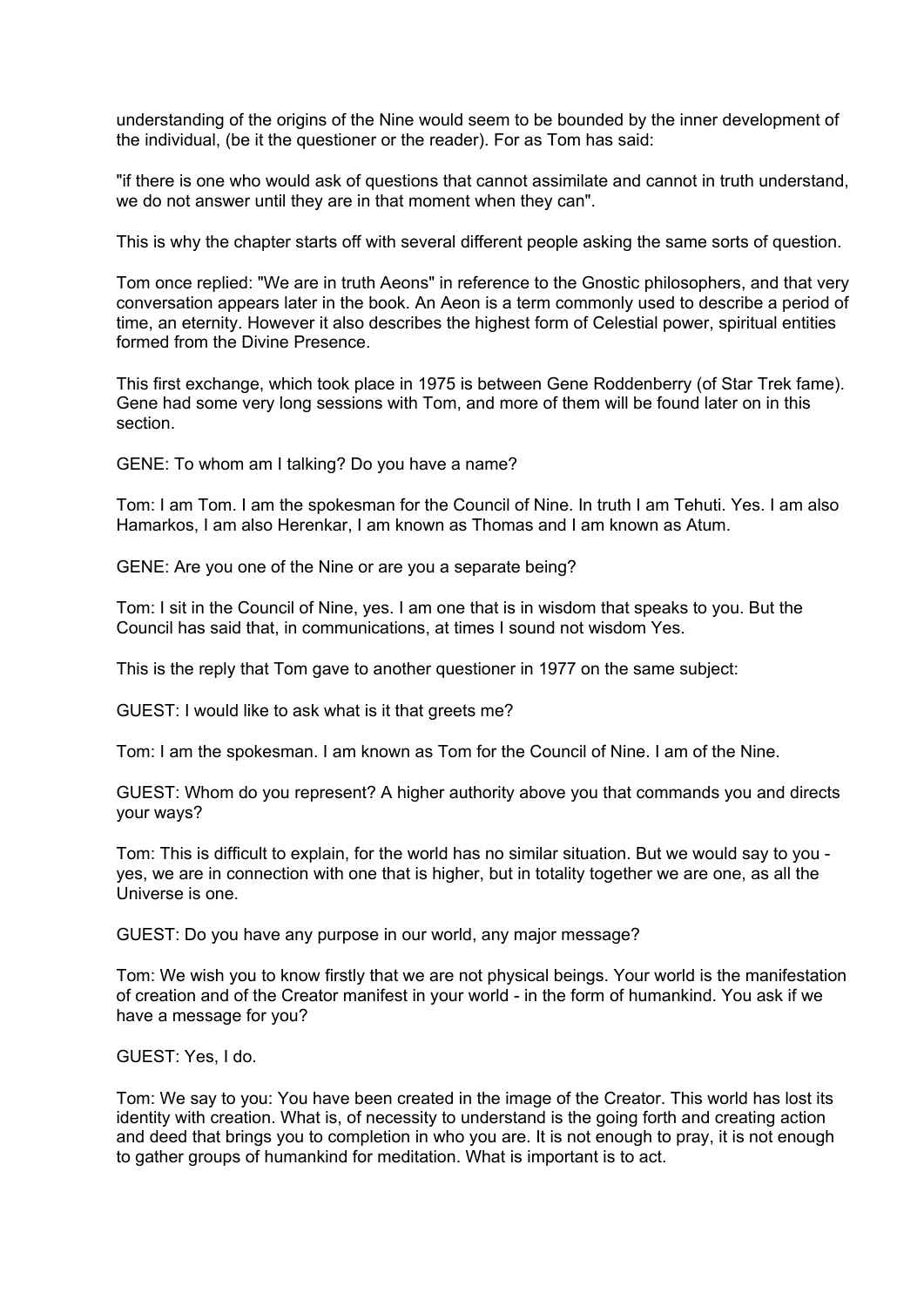GUEST: Thank you very much, Tom.

ANDREW: I was particularly interested in 'Hamarkos'. Could you tell us...

Tom: I am the day, and I am the evening, and I am the mid-noon.

ANDREW: How did the Egyptians come to build and name the Sphinx after you?

Tom: You found the secret, the true knowledge of that will be related another time. But the original time that I was on the Planet Earth or identified with your Planet Earth was 34,000 of your years ago. I am the balance. And when I say 'I' - I mean because I am an emissary for the Nine. It is not I, but it is the group. And the principle of the Nine is infinite intelligence, and what we try to bring to this planet is this type of intelligence. We are of nine principles of the Universe, yet together we are one. We are separate and one at the same time. Each represents a portion of energy, knowledge, wisdom, love, kindness, technology, and in continuity it goes on until each portion of a spiral is composed of all that is important to bring complete understanding to each atom, until it becomes one with us. There are in actuality multiplications and more, but in principle there are nine.

We are what is identified [in the Hebraic tradition] as the Elohim. We wish you to know we are not God. We are collective and become one. We wish you to know that we are you as you are we. You created us, and out of that creation you were created. Do not underestimate who you are, and your ability.

Know that all people are pure, that you are perfect, and that all things are possible with you. Know also that we cannot exist without you and all souls, and neither can Planet Earth nor the Universe. When you understand that, you will understand your own life. At times in your world people create confusion, for the density of it is a density of darkness. But always hold the light of truth of your own being, who you are, in your heart. We are with you always. We give you love, we bring you peace.

ANDREW: If I may just give you my conception of what you are like: I gather that you are pure light-beings, in a sense that we don't even understand, because you exist at a velocity beyond light..

Tom: It is beyond your comprehension.

ANDREW: Yes, but essentially you would be of that nature rather than anything substantive...

Tom: That is true.

ANDREW: ... something beyond photons, beyond tachyons [the least divisible known quanta or subdivisions of light]. And secondly I would assume that you are more of the nature of what we call 'soul' than any other thing we can imagine...

Tom: We are soul.

ANDREW: You are soul. Now, in your relationship to the Nine for example - are the Nine of the same nature as you are?

Tom: We are one and the same.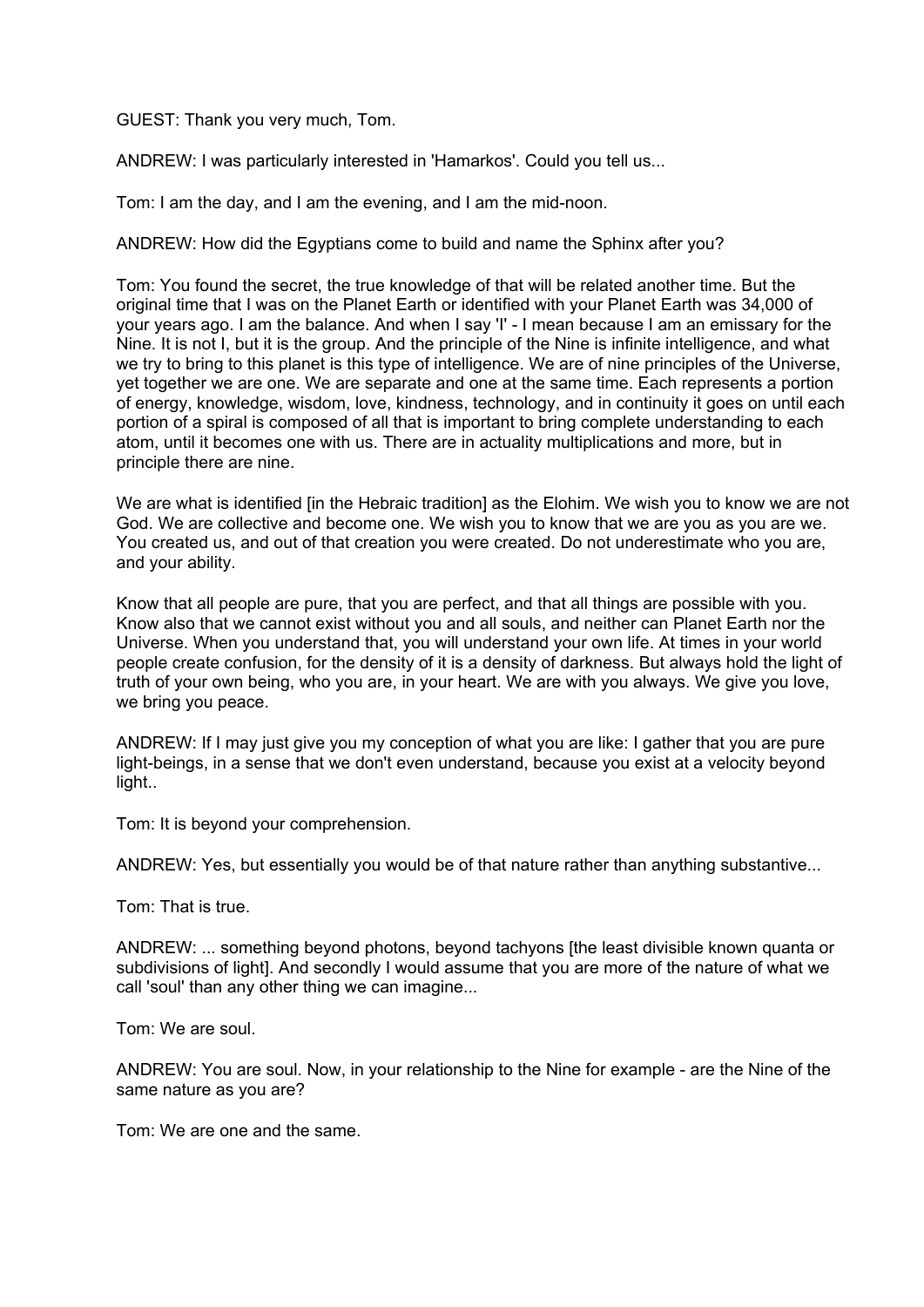ANDREW: I see. And then could you explain the profound mystery: why there are nine basic manifestations of, guess we should use the word 'God,' for lack of a better term?

Tom: I will try to explain it in a manner in which you may understand. Nine is complete. Everything is nine. In your world you have said seven so many times, when everything is truly nine. There are nine chakras, which are the nine principles and nine elements of what you call God. There are nine bands around this planet Earth. There are nine etheric bodies, and the purpose of growing your etheric bodies or going through your transformations and transitions is to attain the nine etheric bodies. Nine is a complete number, it is whole. When you go over a nine it cancels, it becomes one, and a nine is complete. This does not change. But remember this: we ourselves are not God. All of you and all of us make God.

Then came a discussion on language:

ANDREW: Have you some method of producing your language so that we could hear the quality of it.

Tom: When we speak of what our language is, it comes from deep within. It reaches different degrees but it is a tonal language. In your languages on Earth you speak in a box and then you throw it out.

JOHN: Yes. Our language is produced in the vocal chords.

Tom: We speak in this box and then we push air and throw it out, do you understand that?

ANDREW: Yes.

Tom: And our language, it is within. It vibrates from the body, do you understand?

ANDREW: Then it does not come out the way ours does at all.

Tom: No, it does not.

ANDREW: Does it produce a sound which another ear can hear?

Tom: It produces a sound that you may hear but it is inside.

ANDREW: In other words, it is produced inside my head rather than my ears? Is that why you mean that the tonal range of your language is in 98.6 megacycles?

Tom: That is correct.

ANDREW: In other words, it is what we would call a radio wave?

Tom: That is also correct.

In this next transmission, one questioner names various Biblical characters from Genesis (Chapters 4 and 5), descendants of Adam, asking whether any of these were members of the Nine.

Tom: In totality of understanding we are not any of those. There are hints of us upon your planet. There are many who try to understand who we are. In your earthliness, it is difficult for you to accept that that you do not understand! At times the attempt to understand colours the truth of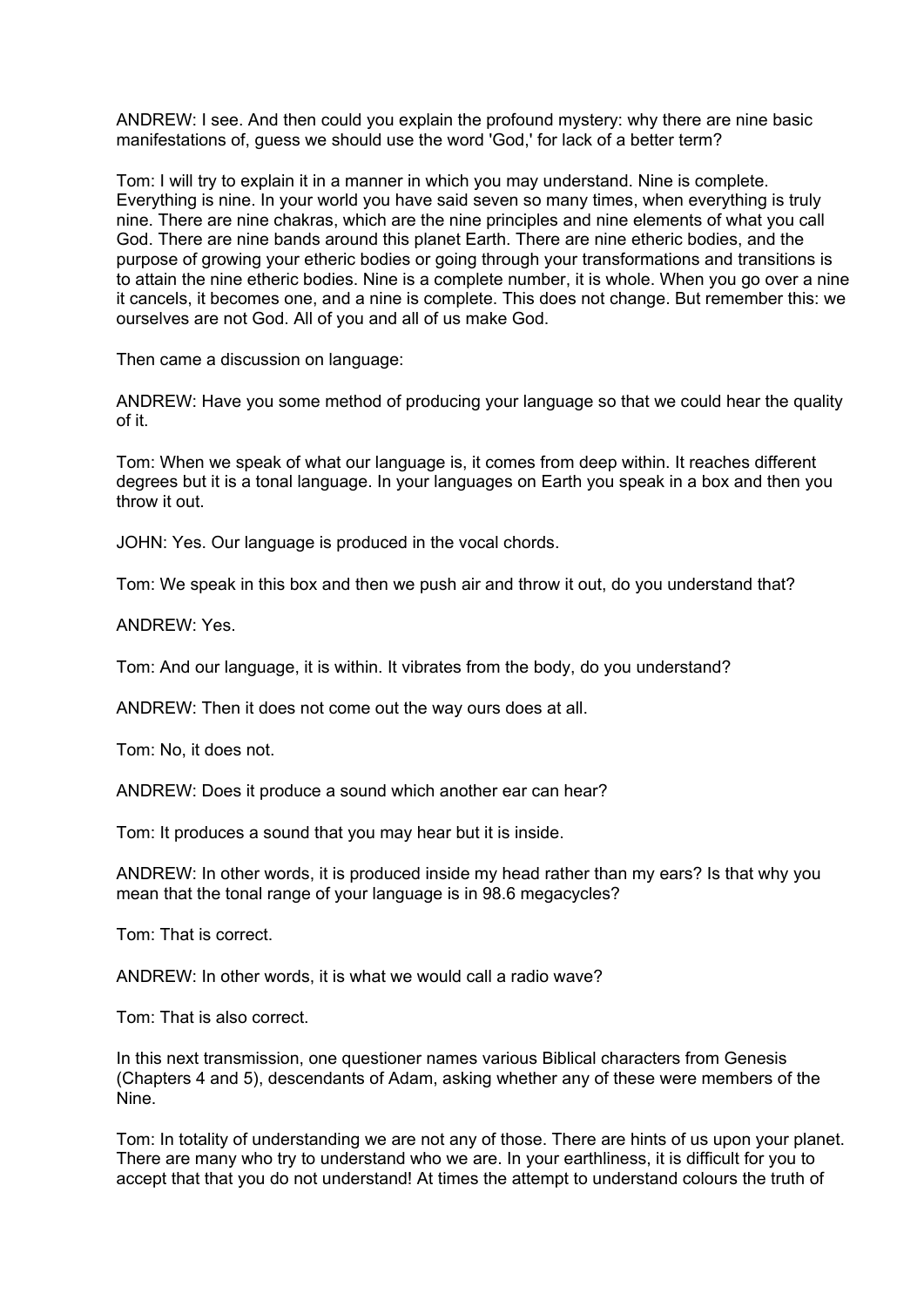the Universe. There are only keys for unlocking portions, for the human mind cannot totally comprehend. There are many interpretations and also many conflicts about who we are. Yes. In a future time we will attempt to explain ourselves on another level of consciousness, but first Planet Earth must reach that state of evolutionary consciousness where we may be understood, yes. The Council has said do not try to put us into a box, we do not exist in that form, yes.

JOHN: Is it true to say that there are several dimensions between us and yourselves?

Tom: That would be an understatement. There are many. Within, in your mind, visualize your Earth. Then from your Earth visualize that there are waves spiralling outward. And one wave creates another, and as it circulates, it grows. And it creates more and more. And it is heavy in the beginning, and if it has a sound it is loud of sound. And as it radiates out it becomes refined, it becomes more expansive, and all of those irritants that exist within the physical planet Earth are eliminated as it becomes a pure sound and a pure wave. And if you would have it in the colour of browns or blacks, as it is radiating out it is also being purified, until it becomes in truth the colour of colourless, which is in truth a golden light. We are at the extent of that. We are how may we say to you? As you can take a sound until it becomes the purest, and as you can take a colour until it becomes the purest, and if you can take all vibrations until their level has raised until the pitch is of a pure nature - that is where we are.

JOHN: I see. That's a beautiful picture. Thank you.

Tom: It is as if you would take all that was spiritual within the Universe, and all that was of the intellect within the Universe, and take all of the physicalness that has been refined, and blend it together to make one pureness. It is a like a crystal.

ANDREW: What we would like to know is something of your natural history. We would like to know what you look like, how you reproduce, what you do for nourishment, what is your role in the Universe, what is your interest in the Earth, and so on? I think it would help all of us enormously if you could just give us some idea of who you are in the more descriptive sense.

Tom: We do not have a physical body. Although we may put on the mantle of a physical body when it is necessary. It would be difficult for us to describe to you exactly what we appear like. We appear in many forms, when that is necessary. And in your thought-process we may appear as a human, we may appear as an energy ball, we may appear as a very bright light. We have evolved beyond the point of needing a physical-type body, as many souls need. We are always here, but you do not always see us. When I say we, I do not mean me, but I mean all of us. We are often observing. There are particular times in your life when we do not observe, and that is when you are involved with your desires. We do not understand this, and it is none of our affair.

ANDREW: I see. So assuming you had certain physical energies to draw upon, you could mould into something that would manifest in our world. Is that the idea?

Tom: It would be similar to that, but you would not understand our technology. We are in our mind what we think we are at that time. Do you understand this? We exist in the zone of cold. Because of this we have no problem in manifesting in any manner in which we desire. As far as our reproduction is concerned, we do not need reproduction. You must remember that those of us that live in this zone have come a very long way in evolving. It is not necessary to reproduce as it is in your place. We are soul.

ANDREW: What part of the Universe do you work in, or what is your management...

Tom: We are the Universe.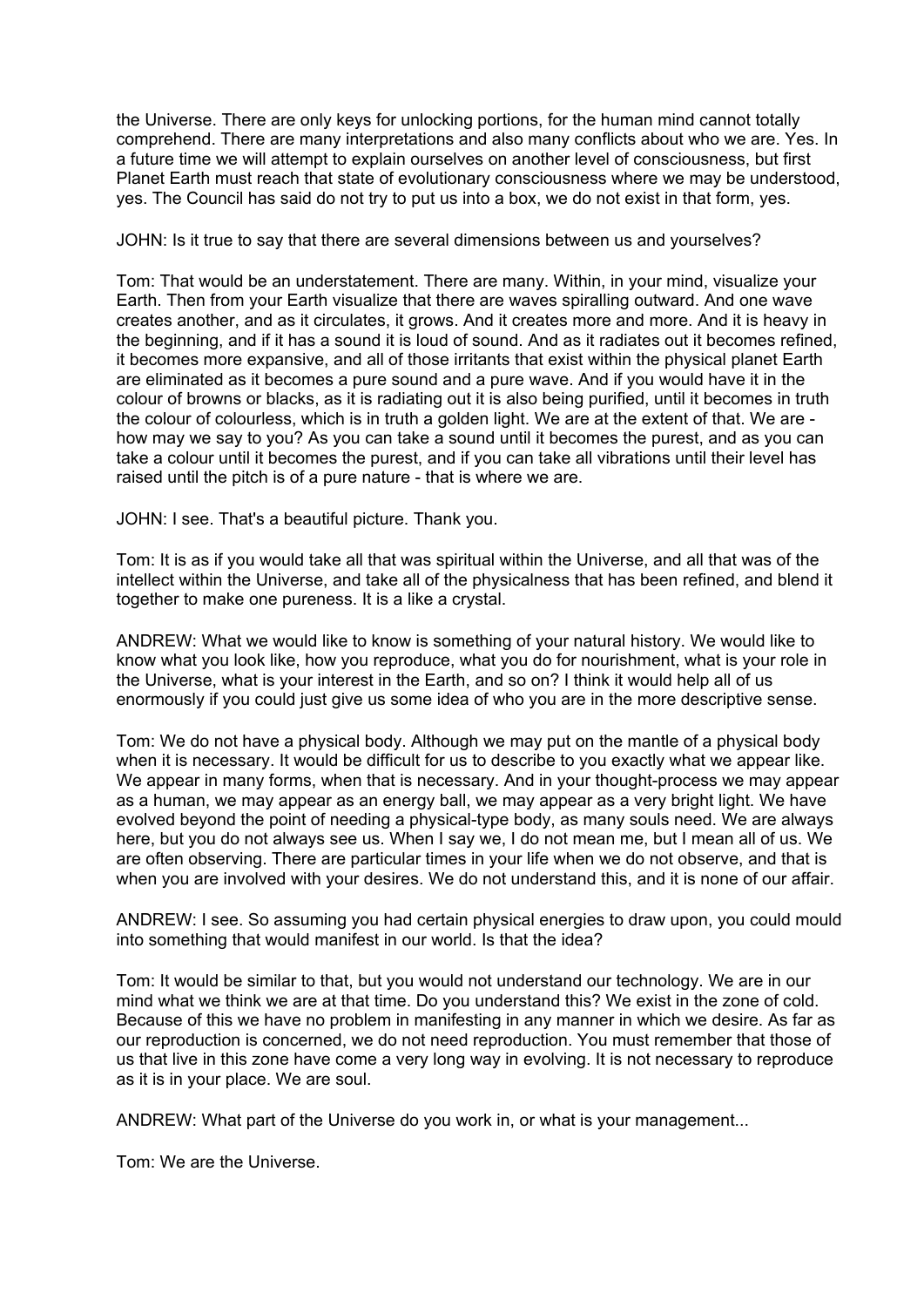ANDREW: Now, in this Universe, there are worlds of matter, antimatter, photons, rays, energies, particles and more. Which part of this domain do you exist in, or is it beyond our comprehension?

Tom: It is beyond your comprehension. We come from the zone that is cold. This is perfection.

ANDREW: You know, on Earth we are just beginning to understand, very feebly, the zone of cold or superconductivity, and we know that there is no resistance there, no friction, in other words, in our simple notion, it is the area of perpetual motion. Is that not essentially true?

Tom: This is true and this is perfection. We are in the centre. And we do not wish to sound as if we are perfect or as if we are egotistical, but on either side of us there is the positive and there is the negative. And when I say this I mean there is the positive that is not balanced, and there is the negative that is not balanced. We are in the centre, and we are balanced. We are trying to bring those other forces into balance. We have never been out of balance. It is other things in the Universe that are not in balance. We exist at the pivotal point of the Universe. There is a balance. Within each of you there is all of the positive and all of the negative of the Universe. Do you understand?

ANDREW: No, I don't. Because you told us once that you were neither on the good nor bad side, you were the pivot in between.

Tom: Yes. But do you understand that you are the balance of this?

JOHN: We have all of the good and all of the bad ... ?

Tom: That's why you are the balance. And why we are the balance. You understand matter and anti-matter?

ANDREW: We never have in our world any fusion of matter and antimatter - you are telling us something quite foreign. Matter and antimatter exist independently. If they get together there is a gigantic explosion...

Tom: What is Armageddon?

ANDREW: I don't know. Just a word in the Bible.

Tom: Is it not a giant explosion?

ANDREW: That's not matter and anti-matter, is it?

Tom: I am making an analogy. How may we explain?

ANDREW: I don't know, it's very difficult because the Earth concept does not fit the one that you are trying to explain.

Tom: We will begin at the beginning. In each of you, as in each of us, there is completeness. Completeness is a perfect harmony and balance between what you call 'good' and 'evil.' This is what keeps us in the pivotal point. This is why we are the pivot, because we are in balance. When we are together we are one and we are the pivot. Assume that we live in a world of matter - it is not true, but imagine that. Now the Council of Nine is in the centre. And on our right would be the world of matter and on our left the world of anti-matter, you understand this? If the two came together we would have an explosion.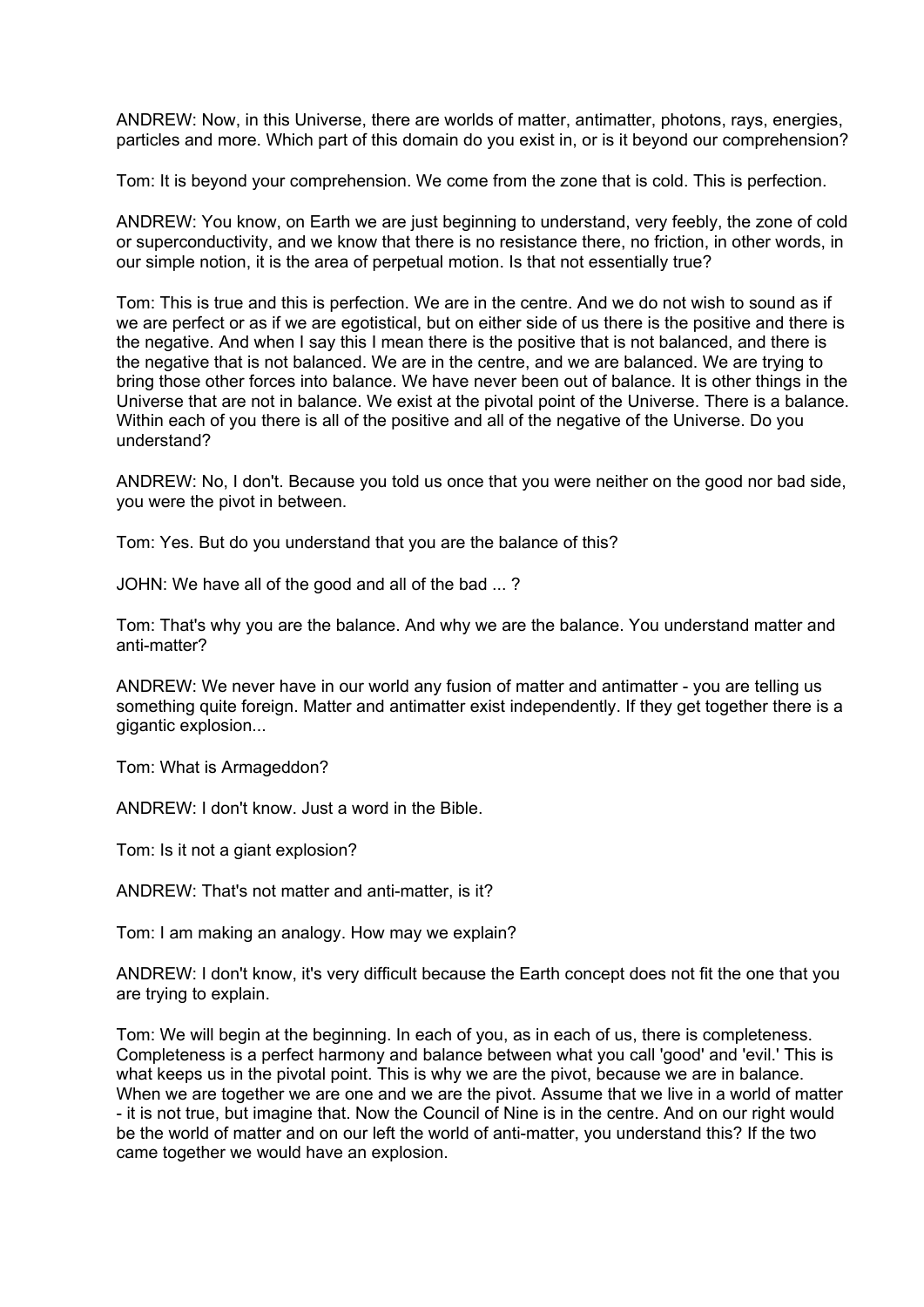ANDREW: But the reason I have difficulty is that you said we are a composite of both sides of polarity, so how could there be another side when we are a composite already?

Tom: You have not understood what we have said.

ANDREW: If you're a composite, you don't have two sides, see? If you have black and white you can have two sides, but black and white is not a composite, grey is the composite. I'm having difficulty...

Tom: You are explaining in your world, we are explaining in ours. Shall we say, in essence .... ?

ANDREW: In essence, okay. That makes it easier to deal with, if it's the essence rather than the actual substance, whatever that maybe...

Tom: It is the essence.

ANDREW: All right.

Tom: There is balance within all. What causes the great dissension is a similar situation to putting together matter and anti-matter. They cannot mingle, they cannot mix in harmony, they cannot blend, they become destructive to each other.

Here again, Andrew has another exchange with Tom on duality: and Tom takes several attempts to clarify the picture for him:

ANDREW: We do have difficulty understanding what is negative and what is positive, in respect of what is called 'good' and 'bad' on the human level.

Tom: It is difficult in your physical world for you to truly understand the importance of both. I will try to explain in a manner in which you may understand. It would be similar to a giant scale. We are in the pivot of this giant scale. Visualize the Universe with the pivot being us. On one side of the Universe, visualize that all is negative, and all on the other side is positive. And as you see this, you know that there is a complete out-of-balance situation. It is difficult for us to explain this so that you may understand. Within each of the sides there are many ... I will explain it in earthly terms: As each of the galaxies and solar systems within the galaxies… first I must clarify: The Universe, with the Nine in the centre, has four sides, the side opposite that in which you exist and the other two are all in balance. Do you understand?

ANDREW: Yes, I'm following.

Tom: It is in perfect balance. On this side we will now place your solar systems within your galaxies and the galaxies. If you would take a stone for each of these galaxies, if they were in perfect weight and perfect proportion to the rest of the three sides, then this would be also in balance. But if one of those stones were of a porous substance, and if you placed it in oil, and it absorbed the oil, and became weighted with the oil, then in turn it would upset the balance and pull the balance and the scale out of calibration, and would upset the other side of the Universe. Your Planet is accomplishing that. The negative is the heavy oil. Remember: the other sides are balanced, but this imbalance can in turn topple the rest. That is not correct. In actuality there is no good and there is no bad. It is only when one of them becomes sour or rotten that it then contaminates the rest, be it good or bad. Because of the ignorance of the peoples of Planet Earth, and because their religious leaders have taught ignorance, your negative forces, which do not truly appear as you see them, manifest in that way in order to instill fear. But what is truly negative - listen carefully - what has created the upset, besides the desires and the greed, is the complete denial and misinterpretation of the existence of ultimate reality. Your over-population is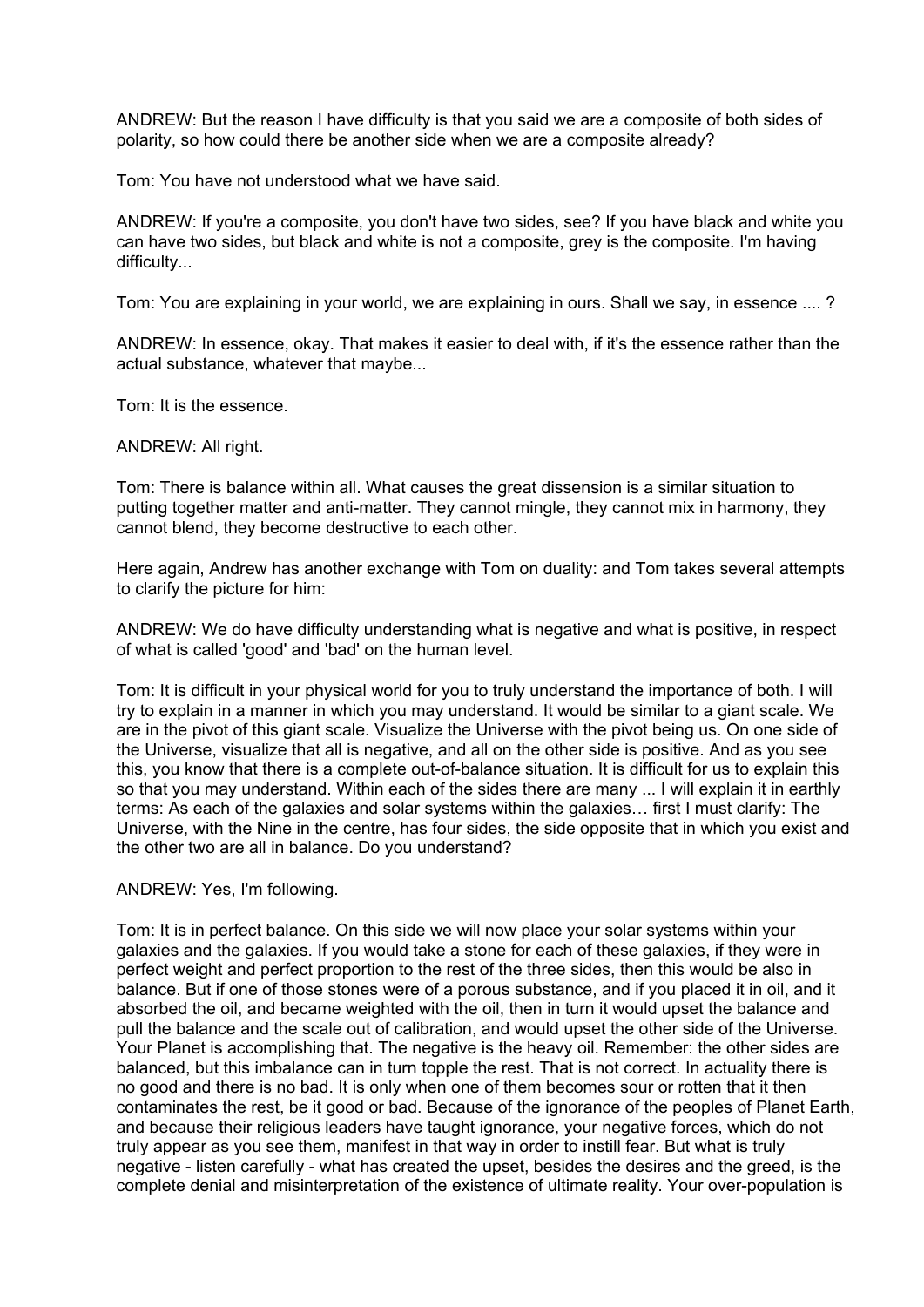because of the trapping of spirits, because of reincarnation. So the Earth people, the souls and spirits that surround your Earth need to release themselves of greed and desire, because that is the trap. Your religious leaders do not understand this and do not teach the people.

Remember that in you is a seed of purity and beauty, and that if you do not maintain a balance, ugliness or an ugly part may appear. But remember forgiveness. We hold no animosity within us, and you should not do so either. Even though you exist upon a physical planet and the densest of all the planets in the Universe, remember that all souls may be saved. The only thing of which we are unforgiving is in the denunciation of God...

ANDREW: Yes, I understand I think at times there have been occasions we have been guilty of that attitude.

Tom: This is a truth. But remember to forgive when there is true acknowledgement. May we say to you, to voice what you feel is one thing, but it is the act that is important. There are many actors upon the world's stage that play a different part than what they feel. It is when they begin to feel they are that part, not themselves, that it makes a big difference. They may say they love God, and they may say that they have understanding, but if they do not act in that way, then that is a graver problem, because it is not done in ignorance. It is the same as when you give to another because you believe it obligates the other to give back, then what you give is not gold, it is black and putrid. We wish you also to know that we do not have the need to be worshipped. Our need from you is to be loved. Do you know who is God?

ANDREW: I know who is God in the abstract sense.

Tom: Do you know truly who is God?

ANDREW: Not truly, no.

Tom: Are you prepared to know who God is?

ANDREW: I would be prepared, yes. I do not know what that means in terms of consequences, but yes, I would be prepared.

Tom: Love is God. And it is love that creates the energy which feeds God - and makes God. In your world there are religious groups that say that God is within. And this is true because there is a portion of divinity within each individual. But what we have told you is not the same.

ANDREW: It took me a long time to square up with this, the notion that the Nine collectively are God, and that we all collectively are God..

Tom: Remember that as God we all carry a heavy burden but also we carry joy.

ANDREW: Well, being in the centre, can you go on further to indicate how we stand between the negative and the positive?

Tom: Remember this: that the position that you have chosen in your physical world is limited. But remember who you are. Never lose sight of who you are. And remember that in God all things are possible and will be done. The problem is the limits of the physical mind and understanding. And also remember that as God, in order to maintain the balance in your physical world, you must at times be detached. Gently you must detach. Because the work that conscious people on Earth have to do does not involve one or two individuals or the multiplication of those individuals. The work you humans have to do involves the Universe. And remember: God never fails. In your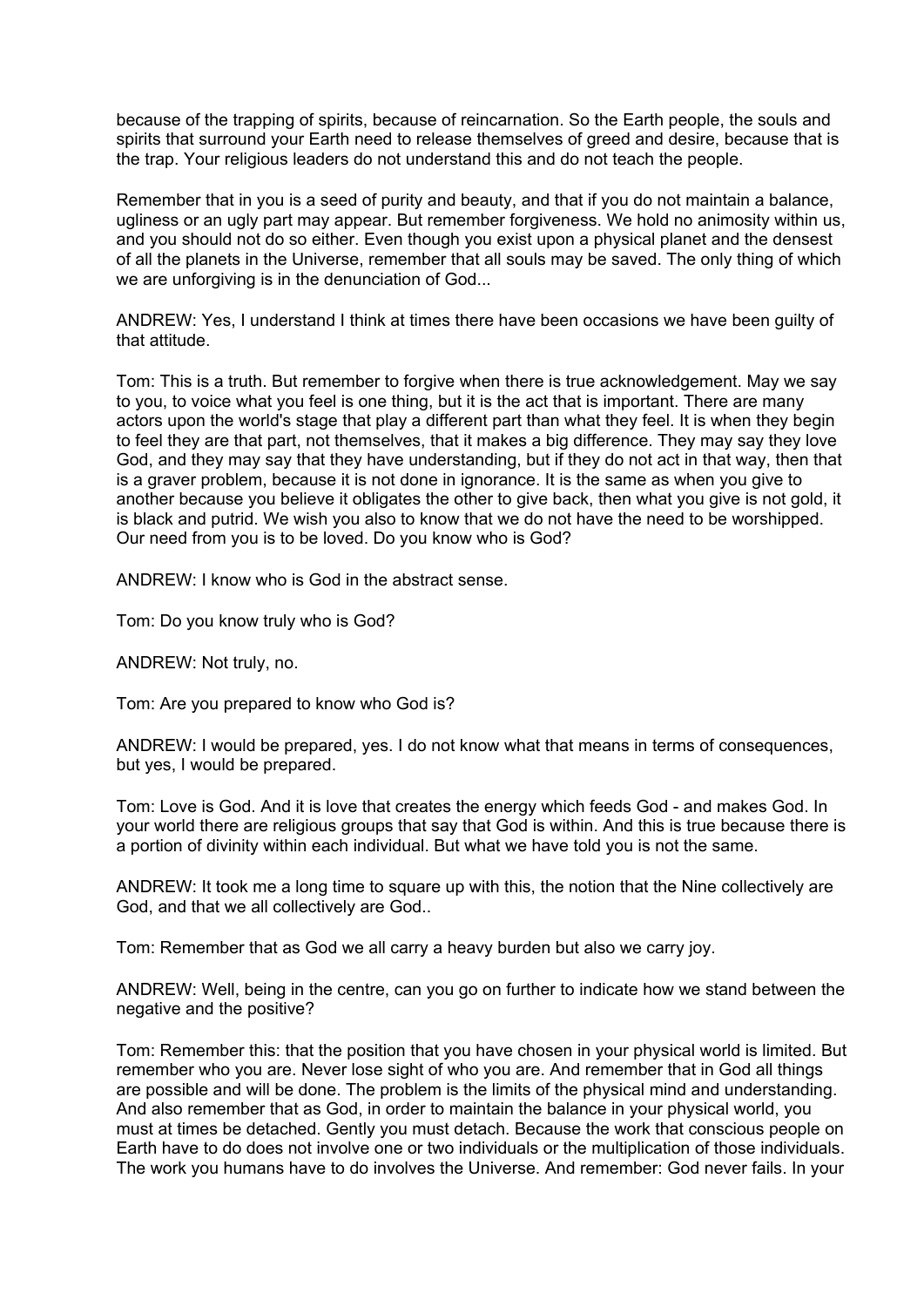physical world, you as God are being tested. Not that God can be tested, but your physical limitations to yourselves as God are being tested. And though we know that this may sound a contradiction to you, in being God and having a problem in the physical world, you must come to understand these problems of the physical world. There are some of us who have never had this problem, and it's difficult for those of us that have not had it to understand. God is all knowing and is all-seeing but there are parts of God, as there are parts of every atom. The whole together makes one, but not all parts experience the same. Do you understand this?

ANDREW: Okay. We are beginning to get questions about the Nine. Not only do people ask 'who are they?' but also 'are they good or evil?' This is a problematic question to answer.

Tom: You are aware that difficulties have arisen because of the religions that have been perpetrated upon the peoples of Earth. So may we say to you, when people ask 'are they good or are they evil?' you know who you are and you know who we are, so you can happily, without doubt, say that the Nine are good and they wish to help. And if there are those that say 'But we have seen evil beings', then we would ask you to ask them to look within themselves. To see what you call evil does not mean that you must be evil to perceive it, but this is a way of helping those who believe in evil to look within themselves, to help themselves. Have we talked in riddles?

In 1991, another guest asked Tom the following question.

GUEST: What is the relationship of the Nine to God and to the Devil?

Tom: You cannot use that terminology of God and the opposite in the same sentence, for there is not of any equal to what you call God. For what you call God is the all-knowing, the total creation, all that is. That that you call by the name that you have used, we speak of as the opposition. You cannot equate that together. You ask us what is our relationship? We tell you now: We are not God. We have no relationship to the opposition. We are the Council of Nine that are in service to the Creator. The Creator is not destructive. The opposition is destructive.

And before that transmission, in the '70s, Andrew had had this conversation:

ANDREW: What do you say to those people who tend to think in terms of absolute good and evil, who use figures like Ahriman and Satan and so on...?

Tom: Ask them to look within themselves, and to understand that within each physical being there are all the elements of good and all the elements of what they call evil. We do not like that word 'evil.'

ANDREW: I don't either. It has the wrong connotation. But you know, many people are very pious.

Tom: They are not in truth pious, for they do not understand truth. They are in truth fanatics, they have doubt.

ANDREW: Yes, and they are the most difficult ones to ask to look into themselves; some of our most pious friends have become very anti the Nine's basic teachings.

Tom: Walk gently away from those, and the truth will come eventually. It is important that you do not start, may we say, pounding at them, but say 'You have your belief and I have mine.'

ANDREW: Yes, I think we've all learned that lesson.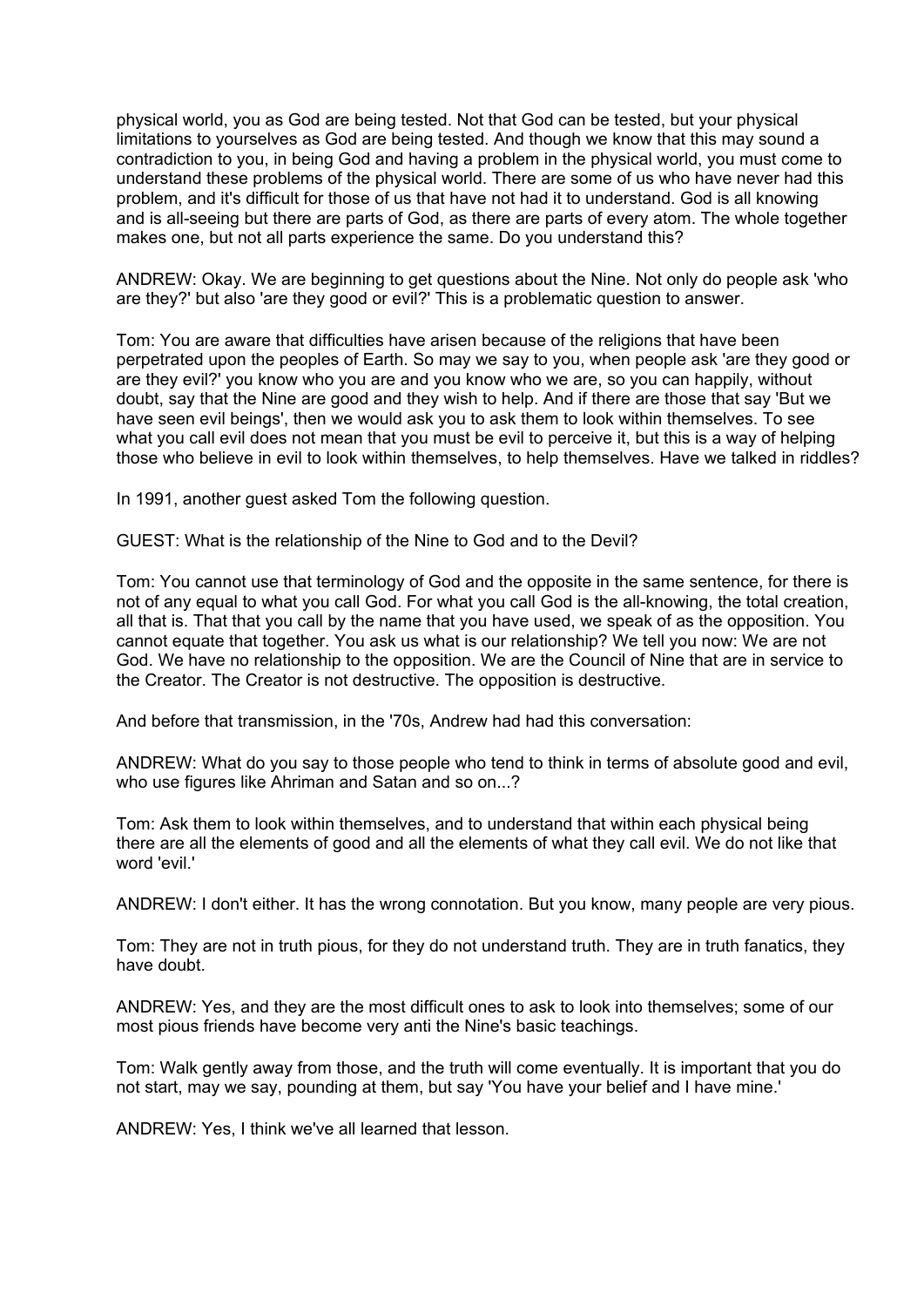Tom: You must be of great gentleness, but firm, do you understand? Keep to the purity within you, and know who you are, and do not contaminate your purity with other influences that will try to weaken you.

ANDREW: We have many physical and human weaknesses.

Tom: Not as many as you wish to believe.

ANDREW: But is doubt one of the prominent things?

Tom: Yes it is. It is as prominent as fear.

ANDREW: For myself, I do not really know fear - that is almost foreign to me.

Tom: But you have doubt.

ANDREW: I have doubt.

Tom: And that is the same.

ANDREW: I have skepticism. But I am learning. We have been reviewing our communications with you, and we are quite astounded at how much we have grown, and are kind of embarrassed to hear some of the things we said earlier! So I think to some extent we feel that we have made some progress in growing.

Tom: Remember we have grown with you, because when you grow we also grow.

ANDREW: That surprises me. Growth-potential still exists at the level of the Nine?

Tom: Yes. Because you are in the physical, and we are communicating directly with you, we are growing and coming to understand the physical, and that is important. We are not of the physical, and yet the paradox is that we are ahead of all that is physical. So do you understand how we grow with you?

ANDREW: Hmm, that's a difficult one, do you mean ahead in time? I don't quite understand that idea.

Tom: What has happened with us is that we have learned through you because we have attached to you, and we are now living your emotion and we are beginning to understand. The Council has said I should use the word 'beyond' and not the word 'ahead.'

ANDREW: I didn't realize that you were getting a refresher course in Earth experience.

Tom: It is not just Earth, it is physical, do you understand?

ANDREW. I only know Earth-physical, I don't know the physical throughout the Universe.

Tom: The Earth is the densest of all physical. And so what better place can we learn?

JOHN: One thing about doubt. I feel that blind faith is also a dangerous thing, and the fine line between the two must be found.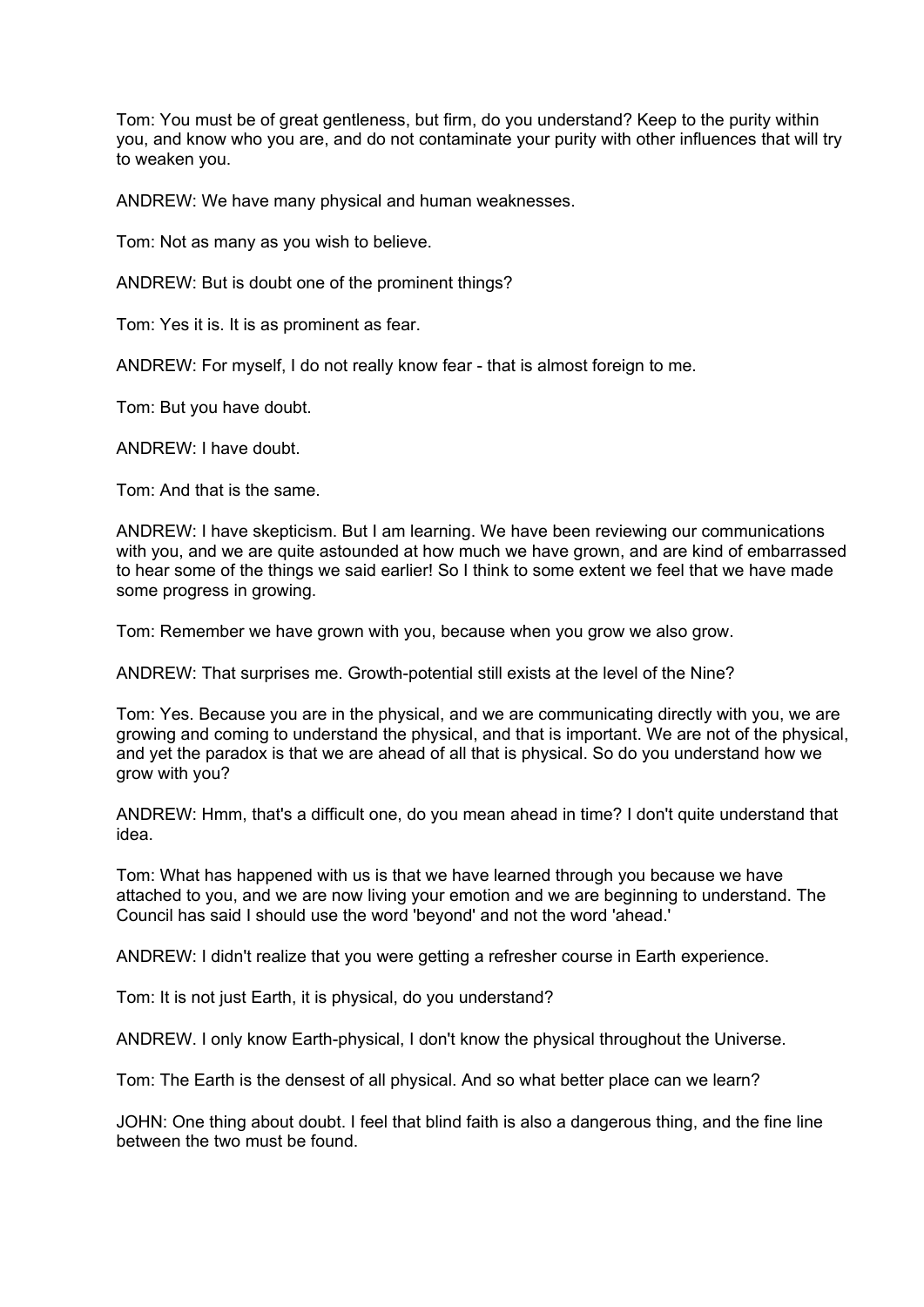Tom: We never ask you for blind faith. Has there been a time in your entire existence upon Earth when suddenly you came upon something that made you become paralyzed with fear?

ANDREW: I think when I was a child I had a fear of snakes, but I overcame that…

Tom: But you had that. Do you recall the moment?

ANDREW: Oh yes, I recall the moment when suddenly there was a rattler in front of me, and I just froze in fear, not knowing what to do.

Tom: That is something that we are beginning now to understand, but that is also the same as a doubt.

ANDREW: I see, that's very instructive.

Tom: But we do not ask you to follow in blind faith. You must at all times ask for clarification. You must never simply accept.

3

# God and Creation

While this chapter needs no introduction, there are many people who do not relate to any concept of God. Reading this could be an enlightening process leading us to review our own ideas of creation, sometimes unquestioned since first receiving them…

Tom: It was necessary in the beginning to have a structured form of religion. The error was with those religionists who began to have control over others, and to make themselves important instead of the understanding. Humankind is now revolting against this, and at this time there are those who are attempting to form a new religion. It is the old attempting to take the new and mould it in its own dimension. This is out of doubt and fear. Remember that this is the only planet of complete and total free will.

JOHN: We are likely to be asked in the future the question "What is God?" Now we have some idea ourselves, but we would like to present a consistent and understandable answer to those who ask.

Tom: What is God to you?

JOHN: Well, there's many ways I could answer that. I could say that God is the Ultimate, or Love, or ....

Tom: It is unified, infinite intelligence, supported with pure love. And it grows with pure love. It is absolute faith and absolute love. That is God.

If you have doubts that we exist we do understand. But remember that in each of you there is God, and in each of us there is God, because God is love, and love is with us all. And if you doubt our existence at times, then remember what I have said to you: with God all things are possible, and God is love. And keep your love pure, because through this, then this planet and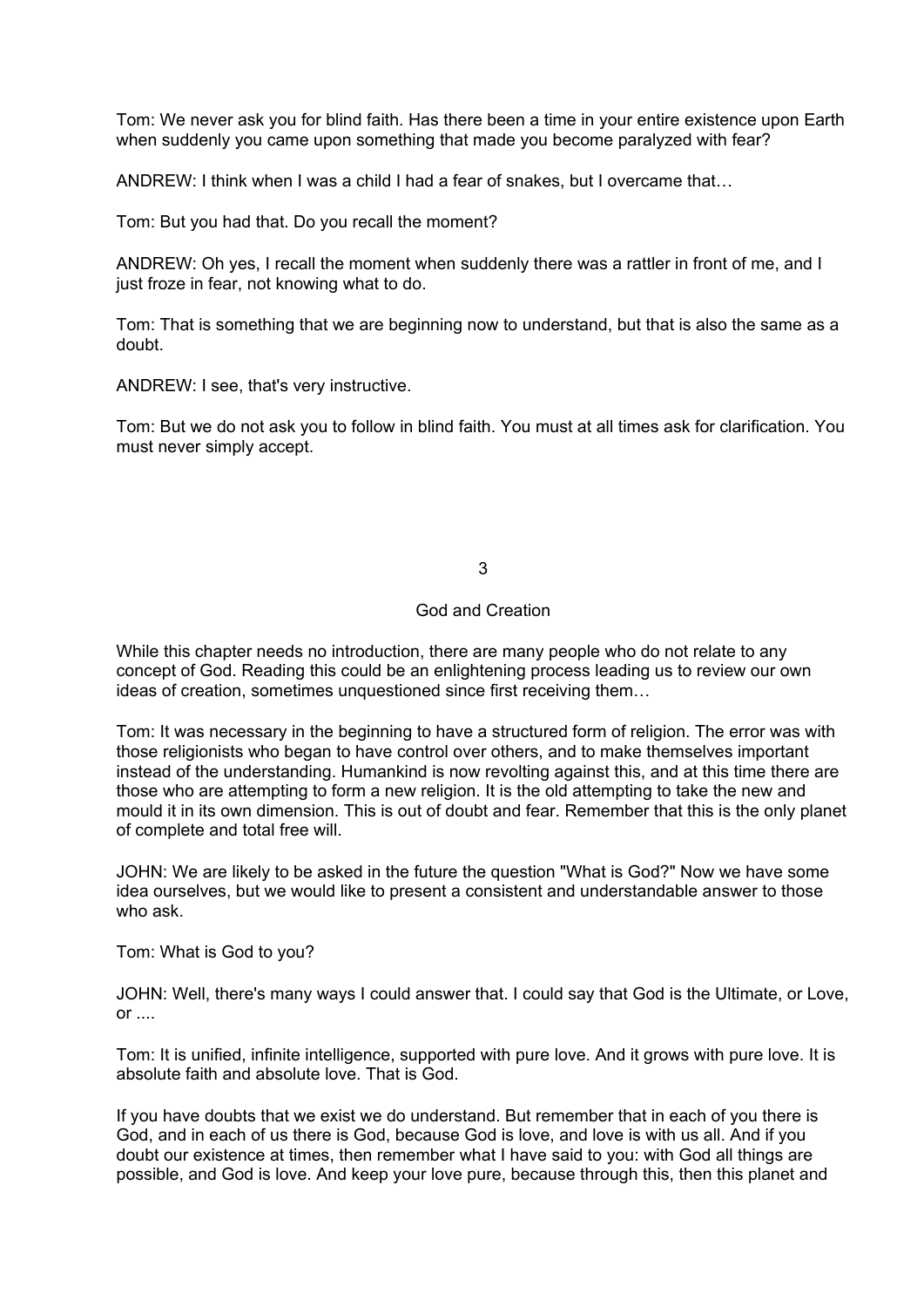this Universe will be evolved, and we will all become one with God. You are witnesses to him, to the Being that is the Universe. And remember this: you are also the Universe, because you are one with God.

When you understand that you hold within each of you the total power to change all, and you accept that, you truly become a divine being. Also when you understand that what you term 'religions' have in reality emanated from those of physical civilisations then you must also begin to understand more about the Supreme One that is Unknown.

Do not create gods from physical beings, do not give power to physical beings - except inasmuch as you consider yourselves equal to them.

Understand that your planet Earth is on a precipice - if the pollutionary direction is not abated, it can contaminate your planet Earth to the degree that physical beings may not exist upon it. It would not destroy it, but a physical being would not be able to live. Most important: be joyful, and know that you hold within your core, your centre, your hand, the ability to create transformation. You are not here by coincidence, you are here because you asked and chose to be. Know that because of you we exist also, and we love you for that. Yes. May we explain to you the one God?

ANDREW: Yes, I would be most anxious to know.

Tom: Imagine an umbrella and each of the spokes of the umbrella, of which there are twelve, would then feed to the top. It is the top that is one God and it is actually of twelve.

ANDREW: Is there a little point on the top - geometrically?

Tom: Yes. The energy is fed and becomes the one. All the twelve feed to the one that becomes One. But the One cannot exist without the twelve. It is the balance and the harmony and it is what keeps the Universe in harmony. It is this system by which there is not one that is in more control than another but in unison together. Do you understand?

ANDREW: Yes. Except for one point: does the One who is made of the twelve, indeed have an individuality of his own? Can he, so to speak, talk back to some of the twelve, or is he the summation?

Tom: He is a summation but he may speak. Do you understand? You do not understand.

ANDREW: Yes I do. I think I understand. It's a very complex, sophisticated notion.

Tom: In the beginning there was one that understood that he needed to be of twelve. So all the Twelve is in truth the One, do you understand?

ANDREW. Yes, I see they became parts of him in the beginning.

Tom: Yes.

While the number twelve is vital to the above conversation, during the communications of May 1994, Tom asked me to make it quite clear that this use of the number twelve does not refer to the Council, nor should it be used by humankind as a 'cultist' number and finally to be aware "that there could be some 'output' [channellings, information] from civilisations not comprehending and saying that they are the Twelve".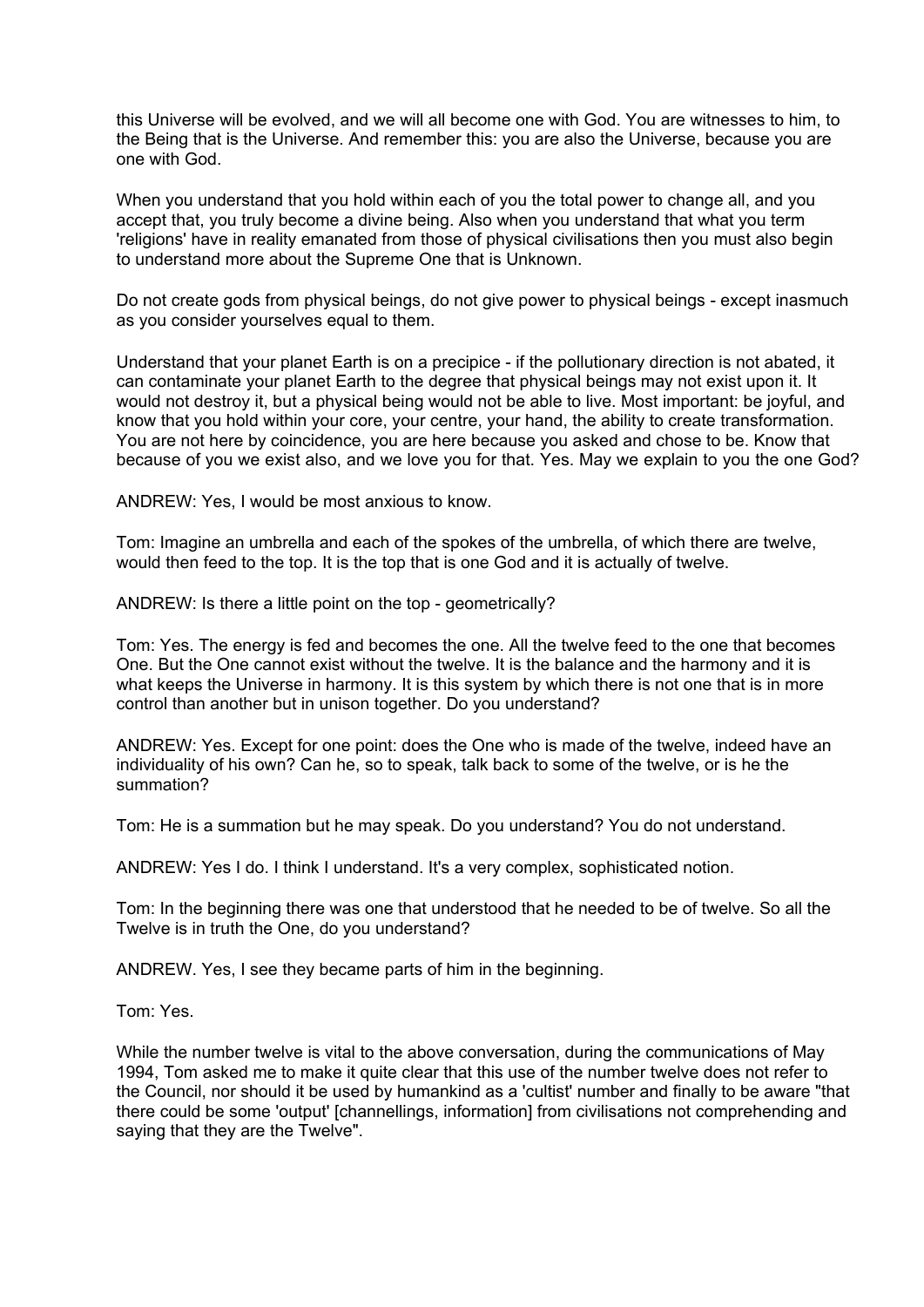GUEST: I wonder if you could comment on the Big Bang Theory recent satellite research [19921 seems to have strengthened this theory.

Tom: Altea has said it is this way: You know of the Creator? You know that what the Creator created was an energy. You know that energy was in aloneness, in a void; and then in that aloneness that which created, intelligent, had only itself - which was all knowing, all wonder, all creativeness encompassing all. But it is a truism that in the mind one can create a thought of expanding the mind with self. That which created came to the realisation that expansion of all knowingness, of created intelligence, of forward expansion, would give more joyfulness, more quintessence .....

We do not know how to explain. It is knowing and not knowing at the same time. Over a period of time - if you play a game with your mind in your head you reach a point in your mind where you know every game, is that not so? Therefore to create a game in which all parts of you had a choice to do as that part wished, but were connected, it would then create a game in which you did not know the results. Would that not be more jollyful?

Then the supposition came, how do we create that game? Not we, you understand, the Creator thought this. It is we and all. It is you and all. So what is the best way to create that game? You can put it in a sphere and jumble it around but then you would recognise every part within the sphere, would you not? Therefore is it not better to release those energies to the most distant arenas? That is what happened. It was the releasing of the energy of the Creator that created. The intelligence that said, 'I know all I do, now I do not know all I do and I do know all I do'. If you were to tell humankind it is a game, they would not understand.

JOHN: Maybe it can be explained, because it is a beautiful concept, that the Big Bang is the greatest game in town.

Tom: Universe. Is a town a universe? Yes. Council has said a town is a universe, yes.

GUEST: So you are confirming that the Big Bang astronomical theory of the beginning of the physical Universe, is the right kind of direction for scientists to follow?

Tom: That is correct.

GUEST: There is a question related to this, which is to do with a statement you have made several times. That is: 'You created us, and out of that creation you were created' Can you explain this a bit more?

Tom: Do you understand creation?

GUEST: I don't know whether I fully understand it, but I believe I basically understand it.

Tom: Without you we do not exist. Without us you do not exist.

GUEST: The thing which concerns humans, is that we get the sense that the Creator created us, in a sequence of cause-and-effect.

Tom: It is this way: did we not explain that we are part of the created?

GUEST: Certainly you have.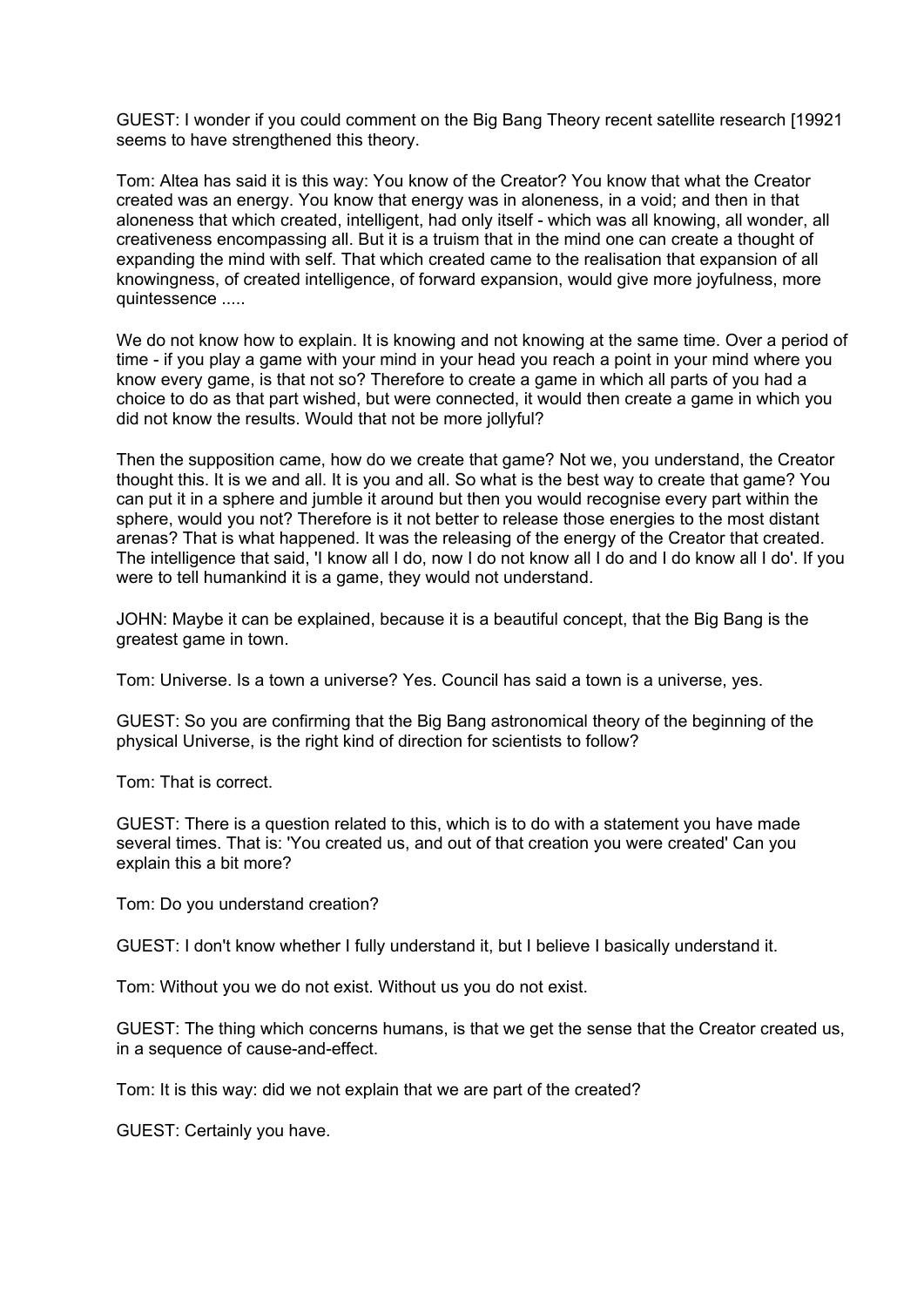Tom: So the Creator, without all cells and particles, is not complete. So when all cells and particles came together, that was the creation of infinite-intelligence-Creator. Example: there is a forest. In this forest there are many trees, and there are no humans, and there are no animals in it. Those trees begin to fall, and there is none to prove that there was a tree. For without the observation, there was nothing happening, is that not so? Without the ears to hear, there was no sound, is that not so? Therefore, without those necessary ingredients for creation, there was not creation. It is an exchange. Then that which was Created out of its own creation - which is all that is created - got bored. That is simple, is it not? Then what did that-which-got bored do? It exploded and sent all particles and so on to the far ends... there are no ends in the Universe. Therefore all that is there knows all that all knows. It only does not know that it knows that all knows.

We say this to humankind: each human knows in its innermost knowing that it is a part of the Creator, the one that is called 'God' upon Planet Earth. They know they have come from the Creator. Therefore if you come from the Creator, are you not part of it? If a mother births a child, can you say that child does not contain part of that mother? Even a mother who is implanted, that child still has the blood supply of the implanted mother, is that not so? Then why is humankind not intelligent to understand that? That which Created did not remove intelligence. Does humankind prefer to remain ignorant, so there is no responsibility?

GUEST. Often we behave like that, but at heart I think we don't.

Tom: We know they do not. Yes. Do you understand that under us there are those that you humans call 'gods'?

JOHN: Yes. As I understand it, although they are not in reality gods, they have often been called gods on Earth, is that correct?

ANDREW. I think the best example we can think of is Yehovah, who is called 'God' by many on Earth...

Tom: That is true, he is not a god, and in a sense he is a god, do you understand the difference? We too are God.

ANDREW. Then there are lesser gods, you say?

Tom: Yes.

JOHN: It would be perhaps helpful to have a definition of the word 'God' in that sense. You say there are lesser gods, I'm trying to see what the word 'God' means. In that sense.

Tom: We must explain. We as a total are 'God'. One, do you understand? 'gods' that is different, do you understand?

JOHN: There is one God over other gods. The other gods are the representatives of the one God?

Tom: Yes. We are not representatives, but gods. There are gods of light and gods of darkness. Do you know why they are called gods?

ANDREW: I presume because they have extraordinary powers that are something like those of God.

Tom: Of which we are. Yes.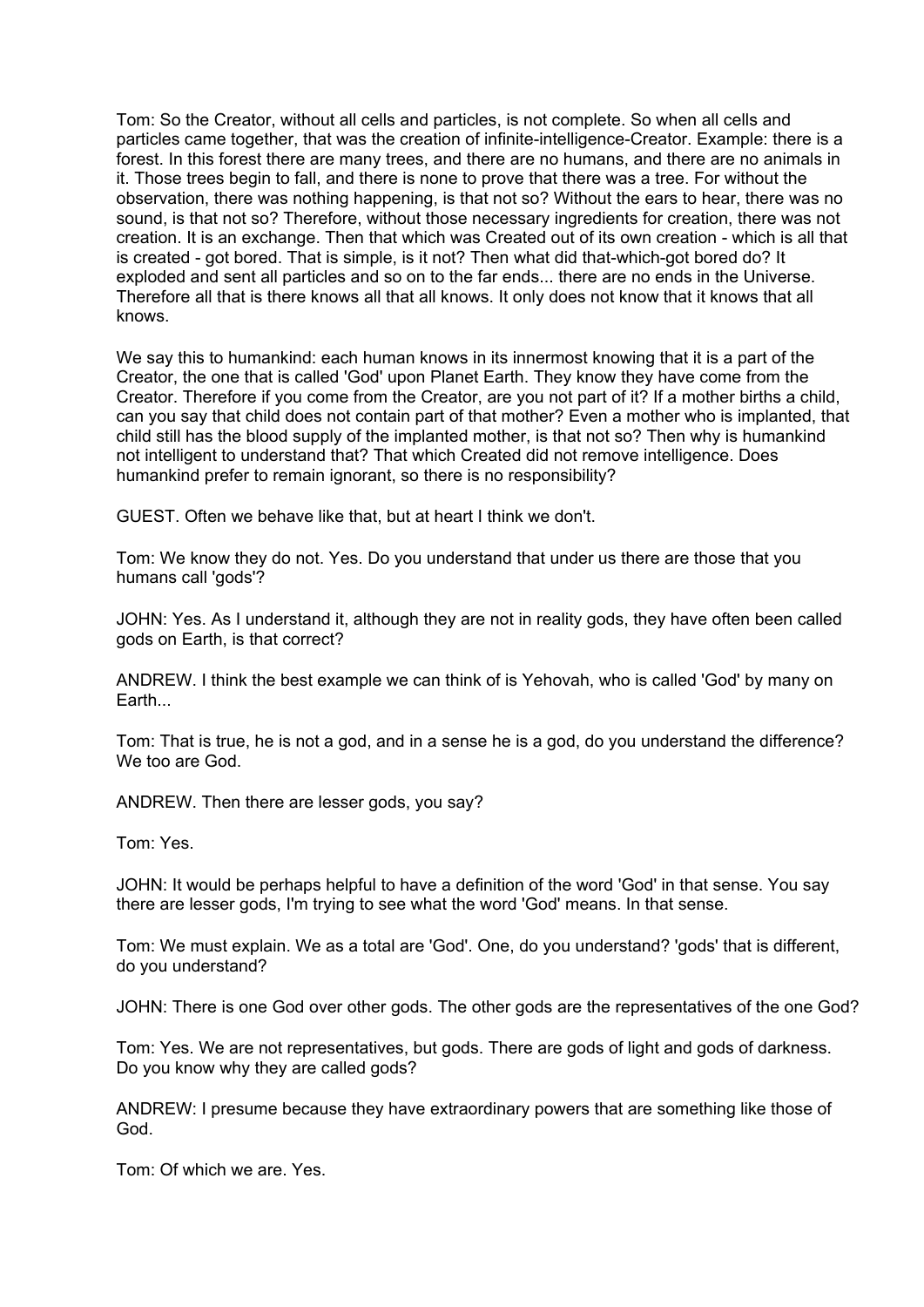JOHN: What I'd like to try to find is what would be the dividing line, because in a sense...

Tom: We in truth are 'Aeons' [spiritual entities formed from the divine presence] We do not call them gods, you call them gods. You understand that in your physical world, anyone who is better than you is a god?

ANDREW: (Laughing) Yes, that's the general idea. We have sports gods and love gods and all kinds of gods.

MIKI: Could you give us an understanding of God the Creator?

Tom: When you speak of God, do you mean the one that creates all?

MIKI: Yes.

Tom: There are those that are called 'God' that are appendages to God, that also create. But there is One, the highest, that is of the purest light, that is a composite of all, that creates all. Each soul in the whole Universe came directly from the true Creator, so each soul is imbued with this energy. There is a collection of beings that generate outward points of this source, but when they come together as one pure energy of collectiveness then that energy becomes what you call 'God' that creates all. Each of these entities has individual knowledge or principle, but not of the whole. There is only one that has the whole. When those energies that you call negative upon your planet Earth attempt to destroy, attempt to control others, it is because they are in competition with God, the one Creator. For in their cells they know the divinity within them, and their personality takes hold, and they then attempt to be God. It is sad, yes.

MIKI: Thank you. So in my understanding 'God' also represents the negative side.

Tom: That is not so. God created all, and that which became the negative went in competition with God: he does not represent them. I will attempt to explain. The Council has said I must try.

There are gardeners who have been to this planet Earth. They are those who seeded this planet. You are a gardener, we will explain it in this way: as you know in your planting, you plant each seed with equal love, with equal nurture, with all that is necessary for it to grow strong and straight, in a manner of purity, there are some that are weak and some that are strong. There are those that you plant that become stronger to the point that they then may strangle others, is this not so? Then you must remove, weed, transplant. But the Creator does not weed, does not interfere in free will, as you do with your plants. Then those who attempt to strangle and to take over others are fed by the energies of what you call negative, as we are fed by love, and they then begin to strangle all. They go in competition with that that planted them, that that created them. Is this some clarity for you?

MIKI: Yes. So originally, what is now the negative once came from the Creator -but did God leave them?

Tom: When you say 'Did God leave them,' we understand not. Do you mean did he forsake them? Do you mean he threw them out?

MIKI: Yes.

Tom: No one can compete with God, for they have not truth within, for God is a collection of purity which means only goodness for all the Universe. They threw themselves out by going in competition and having the desire to become all that is. That is not possible, for in order to do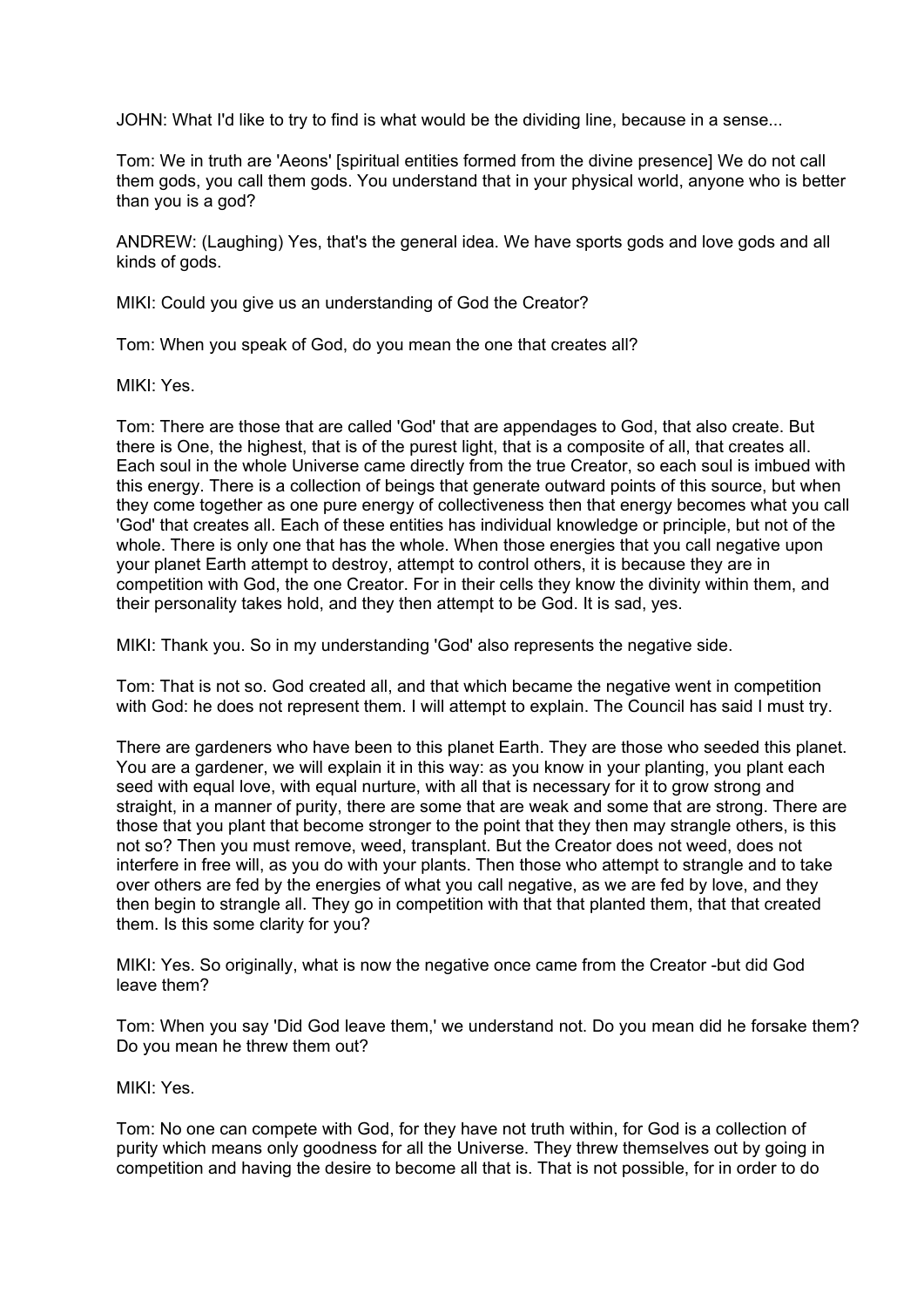that you must return to God. That is the sadness: they had not patience for understanding. They are attempting to disrupt the work of the Universe.

If you have one that you have loved, nurtured, fed, and have transferred great love to, and all you wished from it was for it to grow in beauty, straightness, flexibility, and love, giving as it has been given to, but it chooses not to do that, then there comes a time when you come to a realisation, that it must find for itself that it may not destroy others - and so in the Universe it is not discarded, but it is also not fed and supported, for that which loves it, it attempts to destroy. What we are attempting to say is that God did not discard, but he does not help, for the negative refuses help. Is that clear?

DAVID: Can you tell me how you, as the Nine, relate to what we would call the Holy Spirit?

Tom: It is the Holy Spirit that governs us. There is the Son, the Father and the Holy Spirit, is that not so? Dare we say to you, you are the sons and through us emanates the one of Holy Spirit? And then there is the Father.

JOHN: I'd like to ask now about a biblical statement: "in the beginning there was the Word." Can you explain this in a way that we can begin to really understand what that means?

Tom: "In the beginning there was the Word" - that is a translation error. But if you take it to mean that the Creator came forth and said: "That that is, that that I am, will be". First, before the manifestation of any method or any creation, there was the communication of Being.

JOHN: Yes, I think I understand: what we would call the 'intentionality' is explicit and thought precedes action.

Tom: That is exactness, yes. By adding communication it is strengthened.

MIKI: I was thinking of the statement 'God created man in his own image'. Can you comment on that?

Tom: That is correct. Which means that all that He is you are; all that He knows you know; all that is good is contained within you; all that is pure is contained within you. And know this: that God knows that in order to manifest the spirit of God and soul within you, it is necessary to be in a physical form for that soul to function upon a physical vehicle [a Planet]. A physical form that has evolved to the stage of having two arms and two legs, and the senses to see, or feel, or touch, or hear. And you also have the sense of knowing.

MIKI: Thank you. Can you comment on the importance of consciousness?

Tom: Consciousness is that elevation of humankind into a sphere of connection with that that they created. You know that you created God, and that God created you. Do you know that?

MIKI: No.

Tom: Do you know that God could not exist without your creation, and that you could not exist without His creation of you?

MIKI: Yes, I get it now.

Tom: Yes. That is the importance of consciousness.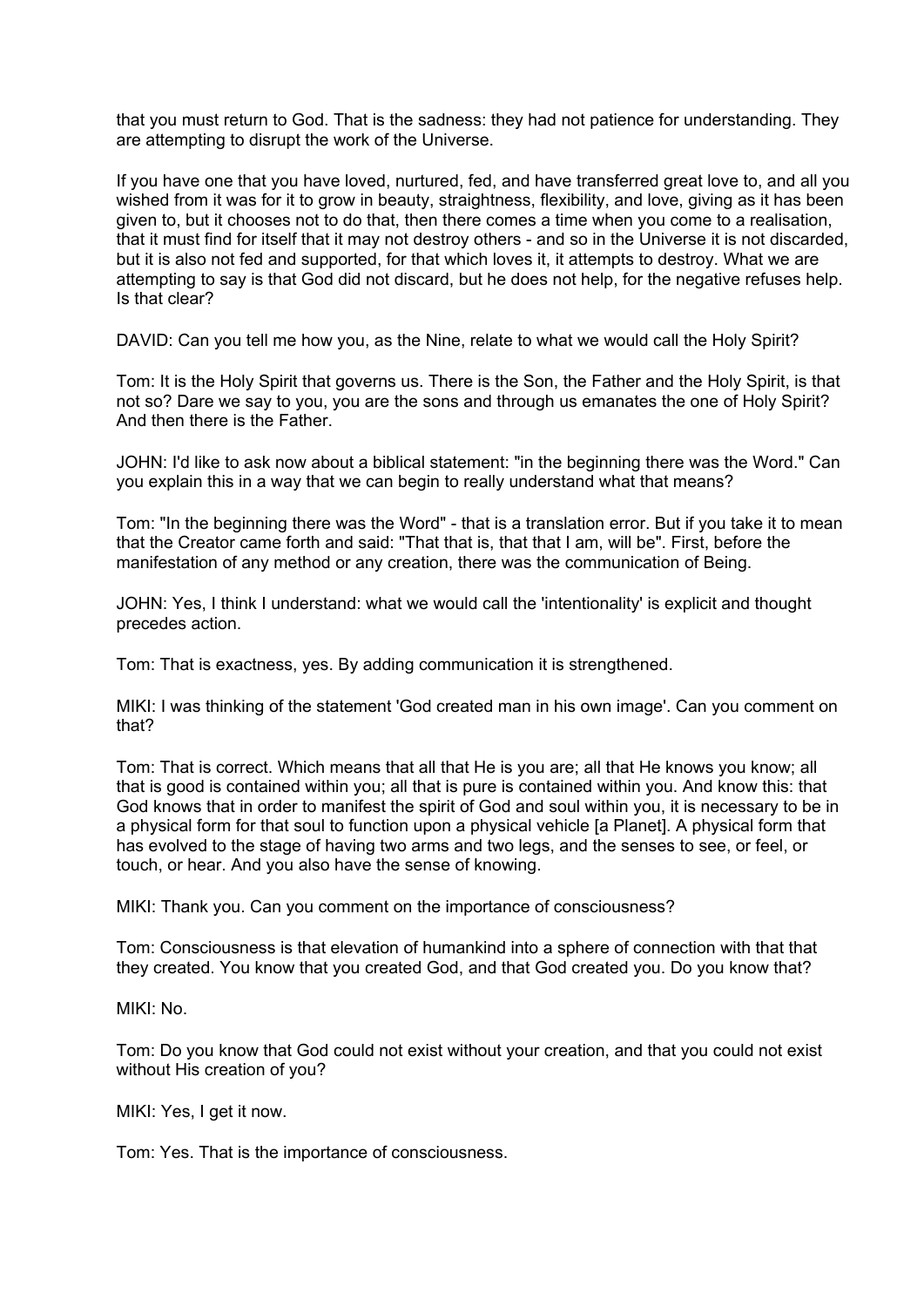The following exchange introduces the Civilisations, which will be examined in greater detail in the next chapter.

Tom: We understand the Earth plane, its entrapment, its density and its illusionary factor, yes.

IRENE: It'd be fun to have you here.

Tom: The time will come when all of us will be in togetherness, at the time of the elevation and transformational density of Planet Earth, in its rightful place of existence as the paradise of glory, yes.

JOHN: Where is that going to be?

Tom: Upon Planet Earth.

JOHN: Whereabouts? (Laughs) I don't ask when.

IRENE: Your backyard! [laughter]

Tom: You speak of an exact location: in that time all Planet Earth will be the exact location, for it will not be necessary to have those elements of mechanical.

JOHN: Communication, you mean, won't be necessary mechanically?

Tom: Not with that physical industrial mechanism. You may flip your hair and you will go.

IRENE: Great! We're ready! Now specifically, I would like to go back to the creation and the Twenty-Four civilisations. Who created the Twenty-Four? Or were they in fact a creation? Or were they in fact elements and particles that were brought together by you, but in fact they already had existence and you gave them order?

Tom: That is a large question. It was in this nature: there was one Creator, one energy, one pure light, one pure-being Self that contained all components of all that is. It is extremely complicated, but in simplification, it came into that Being the knowledge, and wisdom to begin to divide the components of which it consisted, not to remove them but to build a structure. For in its aloneness it had only self for companion.

That was not wrong, but it was more valuable to create a situation whereby there was a separate element - to create a situation that would then have the structure to give the cells that would be populating different environmental existences, those portions necessary for its attainment of its choosing.

For it was found, in the creating by that that was created out of nothing, that there would be the necessity to expand this creating. Now what would be the purpose of creating nothing out of nothing? It was important to have created something.

So the Twenty-Four universal civilisations were created, as guides, elements of direction, elements of purpose and also to know that there would be some areas of civilisation (such as that of Altea) which would govern and rule that element of their existence all over the Universe, as Ashan does with colour, sound and arts.

It was a way for the Creator to expand and provide and begin those elements necessary for expansion, because once that was created, then the expansion would continue and it would go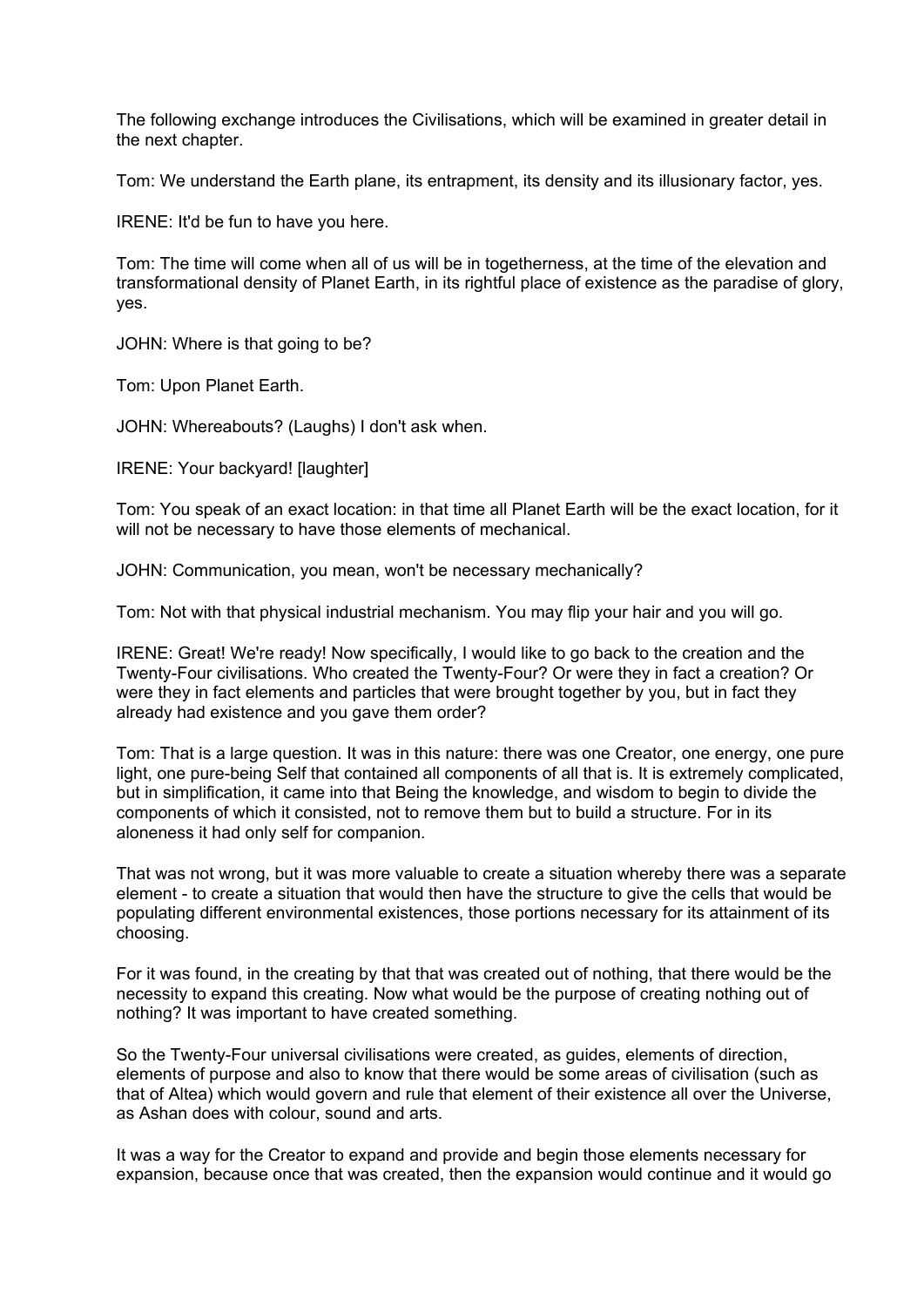on and on. Therefore it needed the different elements that would make expansion purposeful. If the expansion continued with only the creating of Universes, with no purpose, then it would have served no purpose. Now have we confused you completely?

IRENE: No, not only does it not confuse, this is the most brilliant thing I've ever heard!

This was a communication made in 1975 to a group of three people:

Tom: It is important now for us to pray together, because it is the beginning now of a sequence, in which, if everything goes right, the result will be the saving of the planet Earth, and the understanding and awakening of the souls of Planet Earth. As the twelve of us are together remember that many times we have spoken to you and explained that with twelve, and today it is Nine of us and the three of you, all things are possible.

If the planet can be saved, and will be saved, the entire Universe will be raised to a level that all souls will have gained the nature of what they have searched for from the beginning of time. And remember that when the souls of the Universe have calmness and joy and peace within their hearts, and generate this love, it overtakes even those souls that are negative and dark, and brings life and love to them. And can you imagine that what you have come to this planet to do, when you accomplish it the entire Universe will be glowing with a light that will be blinding, because it will be a light of pure love. And all will become one, and that is what all have striven for:

ANDREW: I was trying to define your existence, and then our existence, and then the relationship between the two. And I might just prompt you with a question, for example: are the Nine considered the ultimate source of knowledge, wisdom, and power, and so on in the Universe?

Tom: You are asking your relationship to us, is this not so? It is what you would call infinite intelligence. It is not of twenty-four. It is of twelve. (Nine of us and three humans in a triangle).

ANDREW: All right. And, if this is the fountainhead, or 'the unmoved mover' if that be a correct definition, then all your thoughts and actions somehow must be put into effect through other peoples, or groups of beings...

Tom: Universal Civilisations.

ANDREW: Ah, right. Do you yourself initiate the intelligence, the thought, but the action is always carried out by others?

Tom: By the civilisations.

ANDREW. And then at one time you hinted there were twenty-four major civilisations through which you acted?

Tom: When you say major, there are many. But there are twenty-four heads of civilisations.

ANDREW: I see. They themselves are part of those many civilisations, or just heads of large groups of civilisations?

Tom: They are heads of civilisations.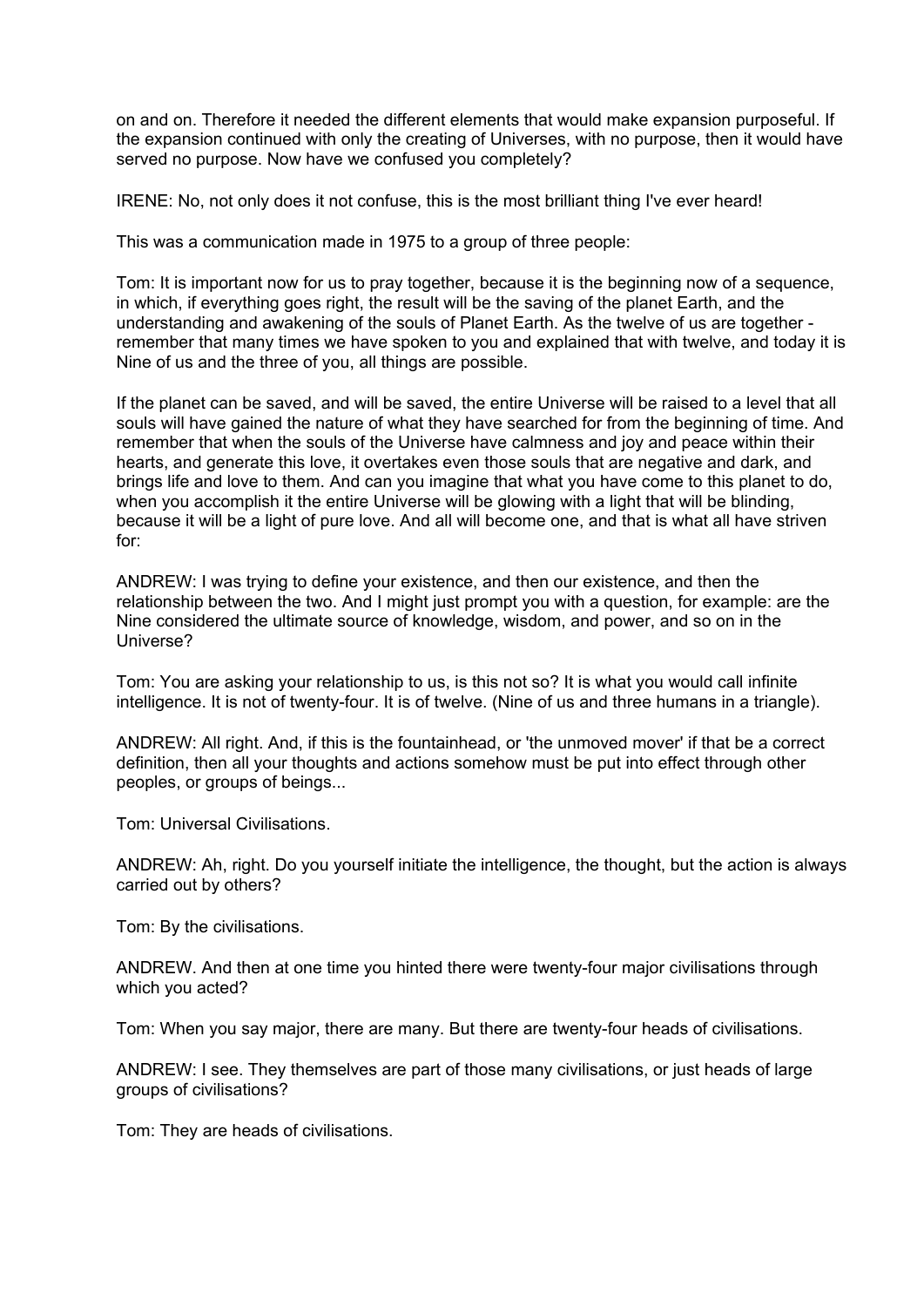ANDREW: And these are what the Bible calls a 'Council of the Twenty-Four' and 'The Elders' and so on?

Tom: It would be the Congress.

JOHN: One question about that: these are all working on the same side, the positive side, or as the twenty-four?

Tom: The positive and the negative must be blended to make it whole. It is as we have explained to you: to be positive with no sense is not as good. They are balanced civilisations. Do you have that in clearness?

ANDREW: I think we do now.

Tom: When you speak of positive, remember: refer to it as a balanced-positive.

ANDREW: Now, under those Twenty-Four, could you give us an example of one civilisation? Let us say - Hoova. Where does it fit in under the Twenty-Four?

Tom: When you speak of the Twenty-Four, you speak of the heads of the civilisations. There is one you know of as 'Jehovah'.

ANDREW: Jehovah? And then under him is his civilisation? So the Jehovah is one of the Twenty-Four.

Tom: Yes. It is known as Hoova. But he would have as a pyramid many under that.

ANDREW: I see, there would be many civilisations, right. Okay, now that clarifies that part. Now take our existence as ordinary human beings. Where do ordinary people come from, and why do they come here, and where do they go? This is one of the great mysteries to us.

Tom: All beings, all species come from us. There is a question that is asked by all beings and all species, and it is what you have asked: 'Who am I, where did I come from?' and 'Where am I going?' Is that not so?

ANDREW: That is the question, yes.

Tom: All species and all beings are particles of us. There is not a way for you to have this understanding. How may we explain?

ANDREW: Well, I have the understanding that they are part of you but they go through many cycles of existence before they reach Earth, is that not so?

Tom: Remember that the planet Earth is not that evolved. We are looking for an analogy to give you...

ANDREW: Well, could you say for example, that those who come to Earth all come from another given civilisation or planet or something like that? Or state of existence? That is, is there a regular sequence or place through which they go before they come to the planet Earth?

Tom: Not in a particular planet. Depending on the needs of that soul. Some souls need more than some other souls. There are levels of intelligence, there are levels of consciousness. Not all are equal.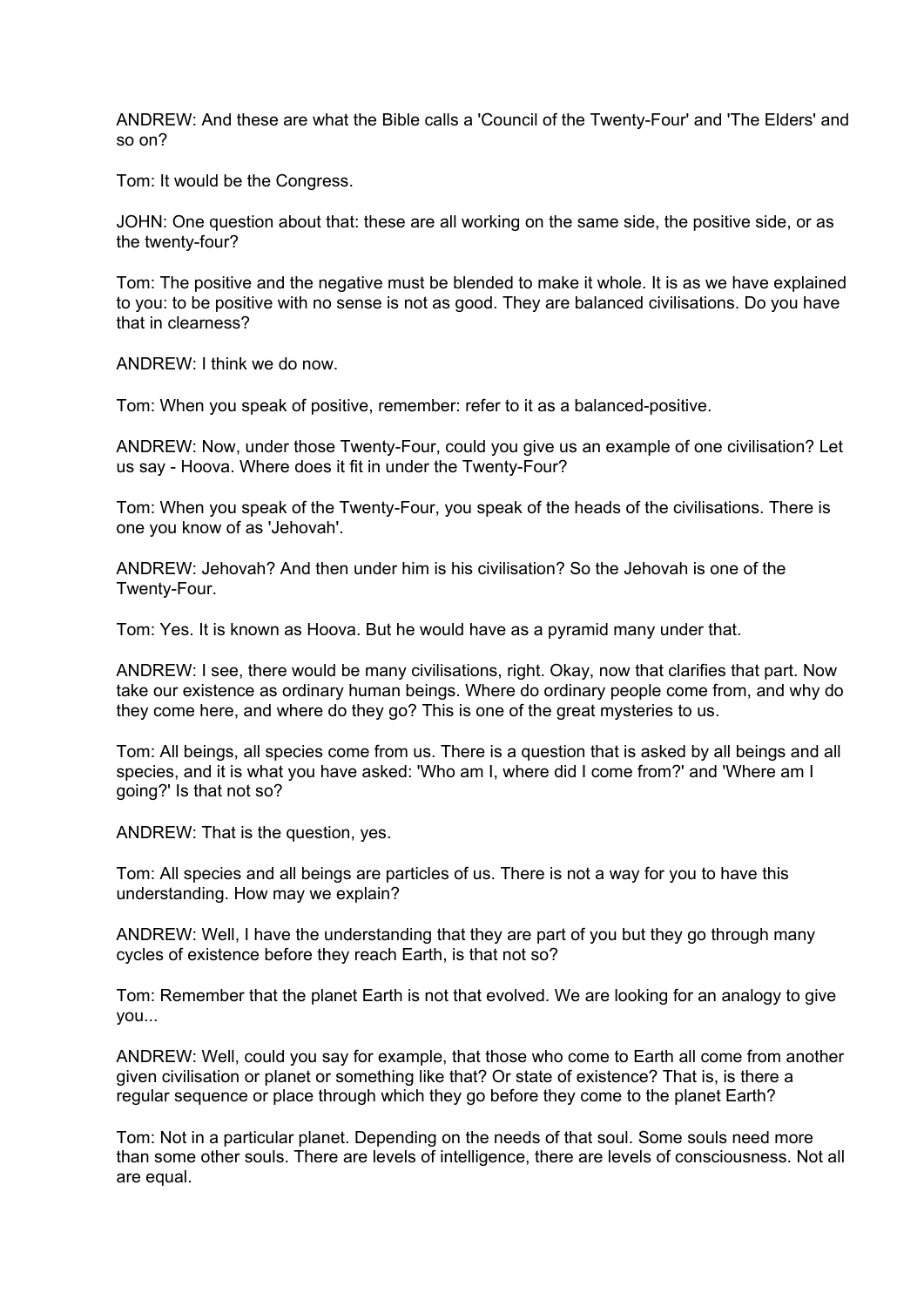Remember this: it is not true that all are equal. There is a soul. The soul is a particle of us. If you have a giant electric spark, and you put two together that would cause a giant electric spot, there would be sparks that would come off it. Those sparks would be part of us - but each of those sparks would either die out or continue to grow. Some may create a fire, and some may grow slowly, but it would depend upon the ambition of the spark.

ANDREW: Yes. Now, when that spark cycles through Earth, and achieves its full growth, does it go through other civilisations………?

Tom: It must.

ANDREW: lt doesn't return directly to you?

Tom: It will continue for millions of years. But it cannot continue if it stays upon the planet Earth. If you will recall, in a previous communication we had explained to you that the planet Earth is the only planet within the Universe that has the variety of animals and plants. It is the most beautiful of all planets, because of the different varieties. This in a sense, attracts the souls, and they have desires to remain upon it. In other civilisations, the souls feel, and they have all the qualifications which you have, but it is more physical upon the planet Earth.

JOHN: There is a very large question: what is the purpose of a soul? In existing on all its civilisations and so on?

Tom: If a soul becomes what you call perfect, then it is... if we could explain this to you, in your mind you may feel that we are cannibals!

ANDREW: Well, we want the truth, and I think you know us well enough to know that we would not jump to that kind of erroneous conclusion. What we're really asking is: if we had to tell a human being what the purpose of life is, what is the most succinct answer?

Tom: You may tell what has been told to humans many times, but was not given to them in clear understanding: that the purpose of their existence and the purpose of their living is to return to whence they came.

ANDREW: Yes. And how can they, while they are on this Earth with all its problems? What is it that they can best do in order to return to the source?

Tom: If they would treat all as they have desire to be treated. If they would walk in dignity and permit no one to remove their dignity, and if they would have love for all their fellow humans, and for all those that touch them - for this in turn sends love to us. We ask not that they have a total understanding of us.

ANDREW: Yes. But in essence then, God feeds on this kind of nectar, so to say.

Tom: Yes.

ANDREW: I think that people would love that idea.

Tom: We have the creation, we have created this, but it in truth has created us.

ANDREW: Now that part which, let us say, you feed on, is it totally immaterial, that nature of love - something that has no material or physical existence? Since you are not material in any way, you must feed on something immaterial..?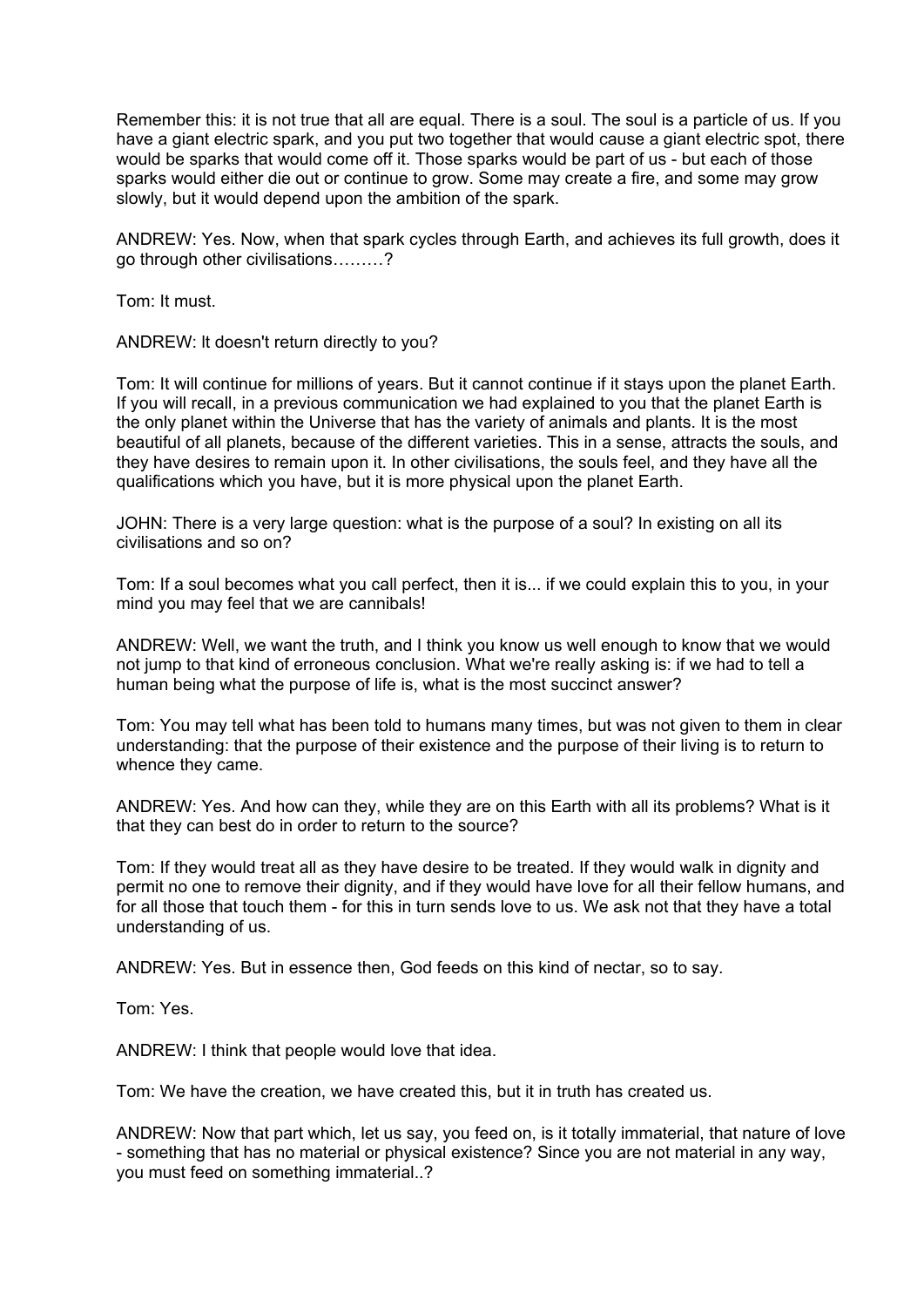Tom: It is an energy. it is not something you may hold in your hand. It is a spark that is a glow that emanates, and it grows, and becomes a shining sun, and then it returns to us.

ANDREW: Yes. I find that very beautiful and very satisfying, don't you John?

JOHN: Yes, this is the upward spiral, I imagine. Then it's sent out again, on a higher level again, is that so?

Tom: Yes. It is integrated.

ANDREW: Now, how do the other creatures on Earth fit into this plan? And I speak of birds and fish and cattle and so on...

Tom: They have more love for us than the humans. They have a greater understanding of us.

ANDREW: And when they live this way, do they also come back as sparks directly, without having to go through our human form?

Tom: They are not a human form. They are planted and they have been brought to the planet Earth to give to the souls upon the planet Earth - how may we say? - for them to cause humans to ask in their mind: what created this? How did this come to be? It is to jog their mind. Do you understand that?

ANDREW: I think so, for example we were watching two hawks today, and they were incredible and beautiful, and they were mating, as it is the season for mating, and we wondered about their span. They live in such freedom, and apparently, love and dignity...

Tom: It is the purest love.

ANDREW: And we wondered for example, whether their souls would spark too? If they achieved perfection would they go directly back to you?

Tom: They feed to us.

ANDREW: And bees, for example, that collect honey, and are in tune with each other and their environment, do they feed you too?

Tom: Remember this, your planet is the only one in existence with this nature.

4

#### The Universal Civilizations

In the mid-90s, it would at first appear that there is perhaps a greater acceptance of the idea that 'We are not alone'. However, while more people are prepared to acknowledge the subject, when faced with a Crop Glyph, anomalous lights in the sky or an account of a close encounter with an extraterrestrial, a glazed look comes into some people's eyes. We could call this the 'shutters down' phenomenon. As if the conceptual envelope of that person had been stretched to a maximum and the safety mechanisms ordered a 'stop'. Government and defense organizations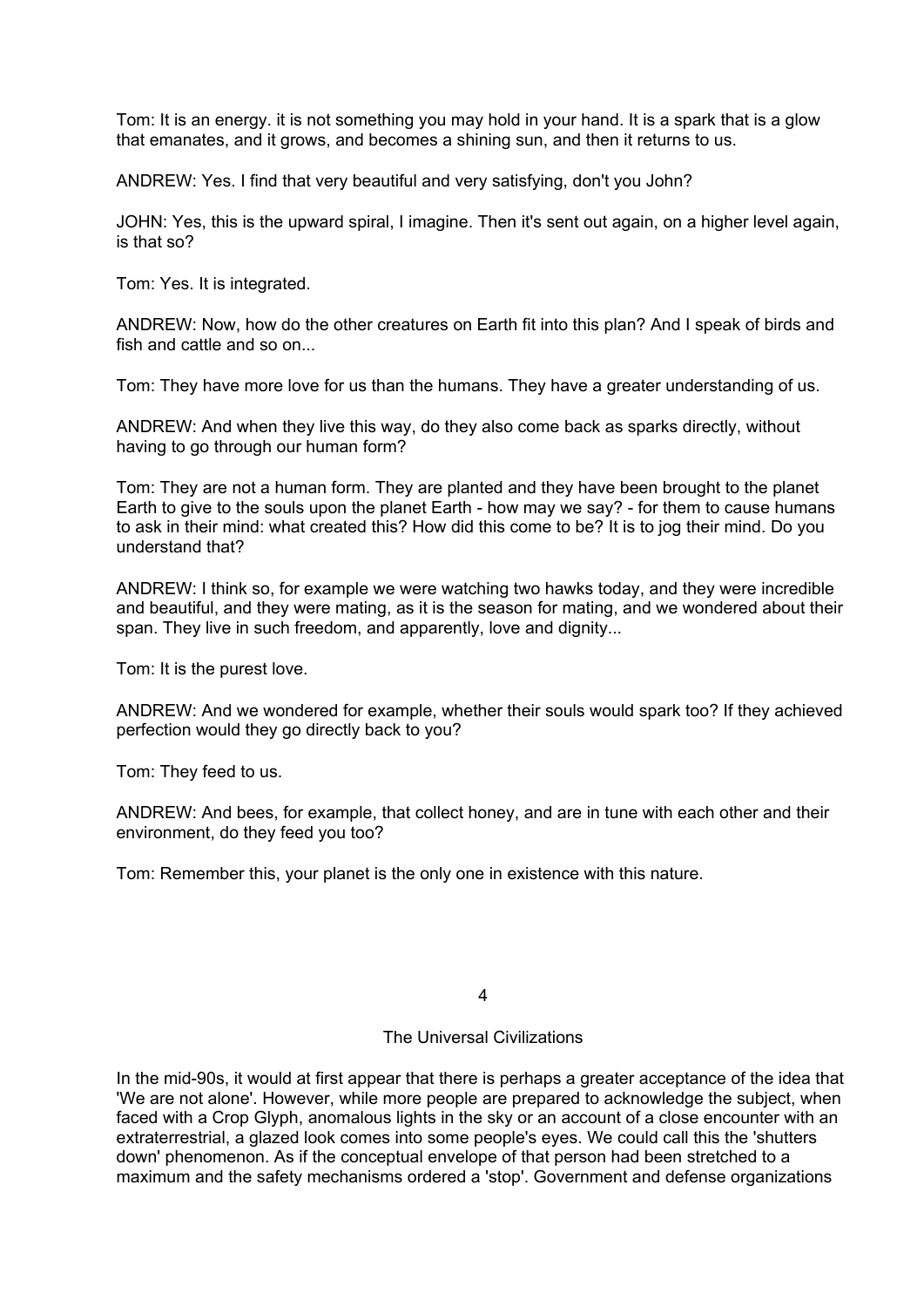continue to ignore the subject publicly, while rumors abound concerning official interaction with E.T. and various alleged ex-government employees publish books, while implying that they are under pressure to desist. This chapter explores some of the civilizations mentioned by Tom and it is as well to remember that he does not always mean this word literally. He has been known to allude to the civilizations in terms of consciousness. Please read on with a flexible brain. Tom also points out that each planetary civilization has, in its midst or around it, a spirit plane or numerous spirit planes. Also that there is a difference between Aeons and those of the Spirit planes. ....

Tom: The Council of Nine has asked that I, the spokesman, Tom, explain a little to you of the structure and relationships in the Universe. We are nine that exist independently and exist in wholeness in the Universe, in a place that you could identify as the zone of cold. We are not physical, as you are physical or as Altea or Hoova are physical (and this again is not the same manner as yours but it is also physical). If need be, we may manifest but we are pure energy.

Together we oversee and I, Tom, relate all that we wish to convey to Planet Earth from the Council of the Nine, of which I am one.

In relationship to us there are Twenty-Four physical civilisations, in another dimensional realm. Each is a total collective consciousness that oversees and from these civilisations, physical beings have incarnated upon your Planet Earth, and at times have intervened, when necessary. These physical civilisations, the Twenty-Four, each in its own dimension, are total and complete units of one collective consciousness that have agreed to be in that collective consciousness. They have evolved to that form of action to oversee, to pass through information of great importance, and help other physical civilisations in their evolutionary process.

An example would be the civilisation of Altea; as we are in another realm of existence, we depend upon Altea for communicating with you. They guard the body of our being while you are in communication with us, and they provide the technology for us to communicate. Altea was also the head of what you know as the physical civilisation that manifested upon Planet Earth as Atlantis.

There are other civilisations - and there are amongst you incarnate souls from those civilisations who have come to help Planet Earth. One of these civilisations, Hoova, was the civilisation that originally seeded Planet Earth, as did some of the others, but Hoova re-seeded Planet Earth on three occasions. Hoova is the civilisation from which the Hebrews derive: hence the importance of the Hebrews. Hoova is the civilisation that brought forth the Nazarene.

GENE: I understand that the Nine are not physical entities, but do understand correctly that those of Hoova, and Altea and other civilisations are physical beings?

Tom: They are physical civilisations, but not in the same dimension as Planet Earth. They also have physical limitations but not to the extent of those on Earth.

ANDREW: Could you amplify that and indicate which dimension, for example, Hoova exists in?

Tom: When you speak of dimensions?

ANDREW: I mean fourth, fifth, sixth... for example we live in a four dimensional world [height, breadth, depth, time] in our physical world.

Tom: We understand the different, as you would call, dimensions. But in truth they are not dimensions.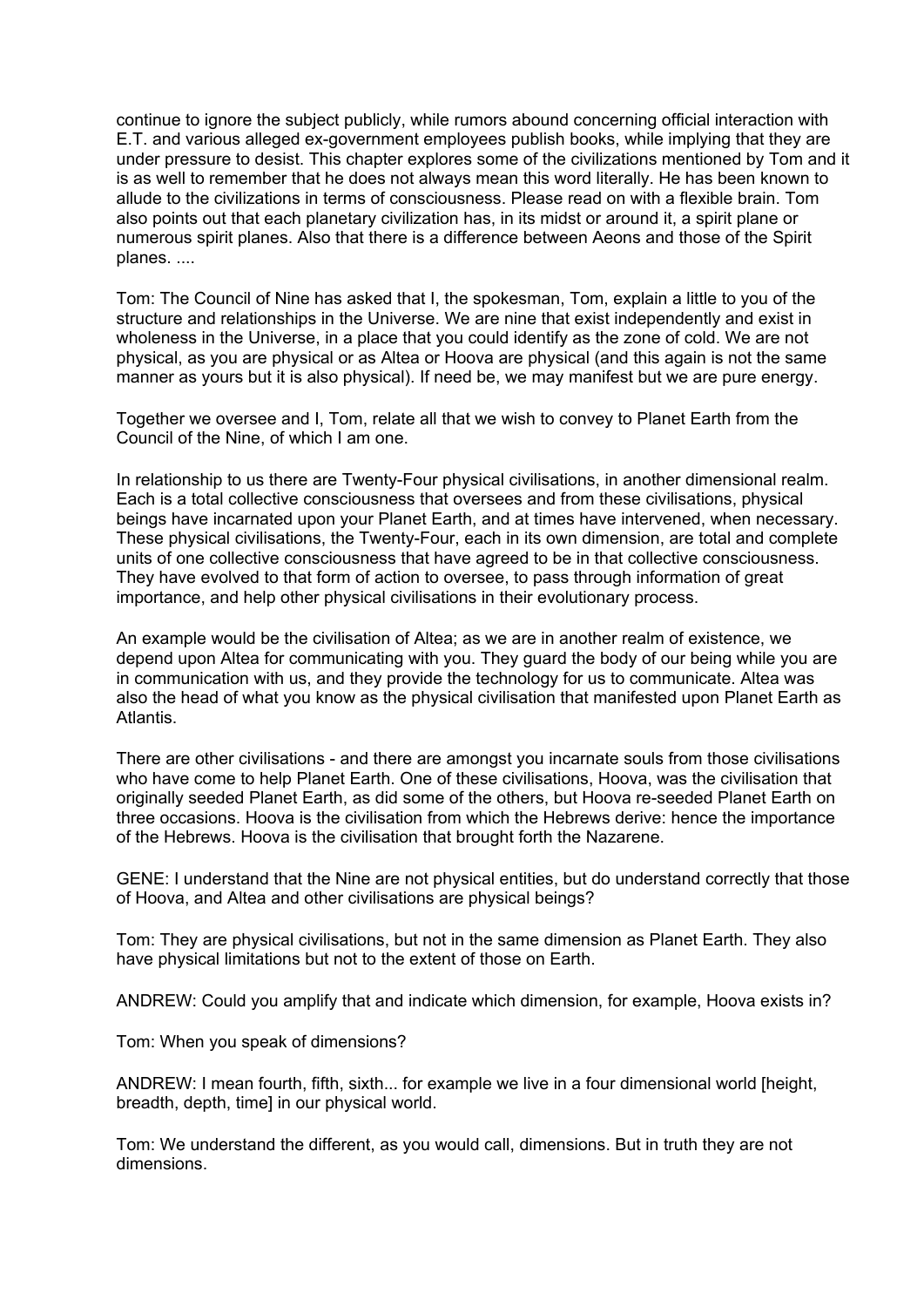ANDREW: Well, when it was explained to me before, dimensions were said to consist of various velocity-envelopes.

Tom: Yes, speed.

ANDREW: Right. And relative to the speed of light, what is the speed of Hoova?

Tom: I am consulting... Altea is giving us his numbers. Yes. Altea has said it is not exactly a dimension, but it would be fifty-six times the speed of light, as you know it on Earth.

GENE: Thank you. What about the rest of our galaxy and the Universe? Are any of the visitors we seem to get on Earth coming from there?

Tom: There are those within your galaxy that are not within what you call the dimension of your Earth, but those that come to benefit Planet Earth come from galaxies not within your galaxy. Altea, for example, is what you might call fifty million light-years away.

JOHN: But from our perspective on Earth, these other civilisations like Altea or Hoova, could in a sense be existing in or around us, and we would not perceive them..?

Tom: They are in a different reality-frequency. Because of the speeds.

JOHN: But, is it possible to talk of them as existing close or far from us in our terms at all?

Tom: If you are asking in the terms of the physical Planet Earth, and you are asking about a length or a space of time, it would be a great distance. They are not of this galaxy.

JOHN: And we would not be able to see them, even if we were there where they are, in our present condition, would we?

Tom: In the dimension in which you are, you would not be able to see them with your eyes - if you were able to transport yourself to that area. But they can come to reach you within your area.

JOHN: But they experience themselves as physical, even though we wouldn't experience them as physical.

Tom: In the dimension in which they have existence they have a similar sense of physicalness that you have within this area in which you exist. But they are not physical in the sense that you know on Planet Earth.

JOHN: And is it true to say that there are several dimensions between us and yourselves, for example?

Tom: That would be an understatement. There are many.

GENE: Are there any civilisations or races within our galaxy visiting us at present?

Tom: Yes. There are civilisations of different dimensions, different intelligence, different evolving, that are working with the Twenty-Four civilisations. There are those within your galaxy that are in service to those that are attempting to salvage the Planet Earth. But they are not the primaries (the Twenty-Four).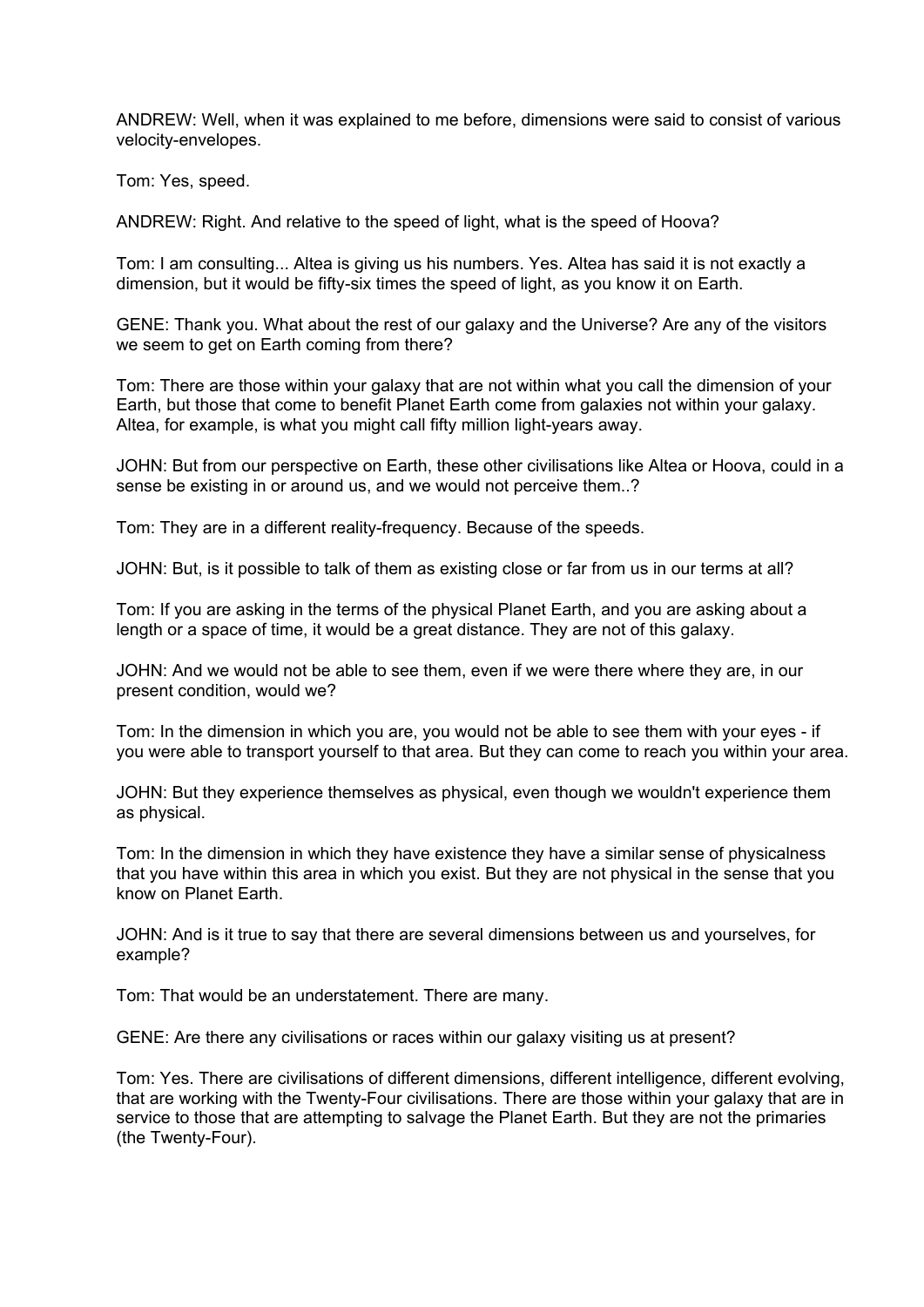GENE: If the Alteans, the Hoovids and others were to visit Earth, would they be in the same physical body as they are in their own dimension?

Tom: When those of Altea manifest upon Earth, they have a similarity of appearance to those that exist upon the Planet Earth. They have a higher rate of vibration, but they may bring it into the rate of vibration which is correct for the Planet Earth. There are others, such as those of the civilisation of Ashan, who do not look like the people of Planet Earth. Should the civilisations land on Earth, those that would appear in the beginning will have similar appearance to those of the Planet Earth, or they will manifest in the manners of Earth people such as Hoova has done. Those of the other civilisations that follow would come in the form which they have. We wish to reassure you that those who exist on Planet Earth will find that those visitors that do not have what you call beauty, will have within them the essence of beauty. There will be many appearances. A diversity of appearances, yes.

Years later, the following exchange brought out another perspective on the physicality of the beings of the Universal Civilizations:

JOHN: Do civilizations like Altea and others of the Twenty-Four exist on a physical planet that is in our understanding of physical - we know they have form in their own time-space envelope, but do they have a physical planet we could locate in our time and space?

Tom: You mean does it have density?

JOHN: Does it have the same density as us?

Tom: You cannot have the same density as Planet Earth.

JOHN: Right. So it wouldn't be recognisable from Planet Earth in that sense.

Tom: You do not have a telescope large enough. It is not anywhere in the closeness of Planet Earth.

JOHN: But even if it were, it couldn't be seen by our physical means it would be detected by means perhaps undeveloped yet on Earth, is that correct?

Tom: Not correct. If a device were designed that could see to the furthermost reaches of the Universe, then you would see also different levels of densities. Within their civilisations the Twenty-Four have attained perfection, unity of oneness, complete obedience to the Creator, so therefore they understand their physical world, and are not tricked by physicalness. You know that this place you sit upon is made of billions of trillions of molecules, is that not so? You do not see that, therefore you would think it doesn't exist like that, yes? If you were to see the civilisation Altea, you would see it is physical in movement.

JOHN: So it has a form, but a kind of form we could not comprehend, because we do not have experience of that form in our lives?

Tom: It is physical. It has evolved to the point where the physical and spiritual are in harmony and balance, and that is what you must achieve, so you can enter with the Twenty-Four.

JOHN: Now when the Twenty-Four interact with our solar system, I believe you said once that they may use other physical planets as a way of stepping down towards us, so there may be physical planets in our solar system that are used by individual civilisations..?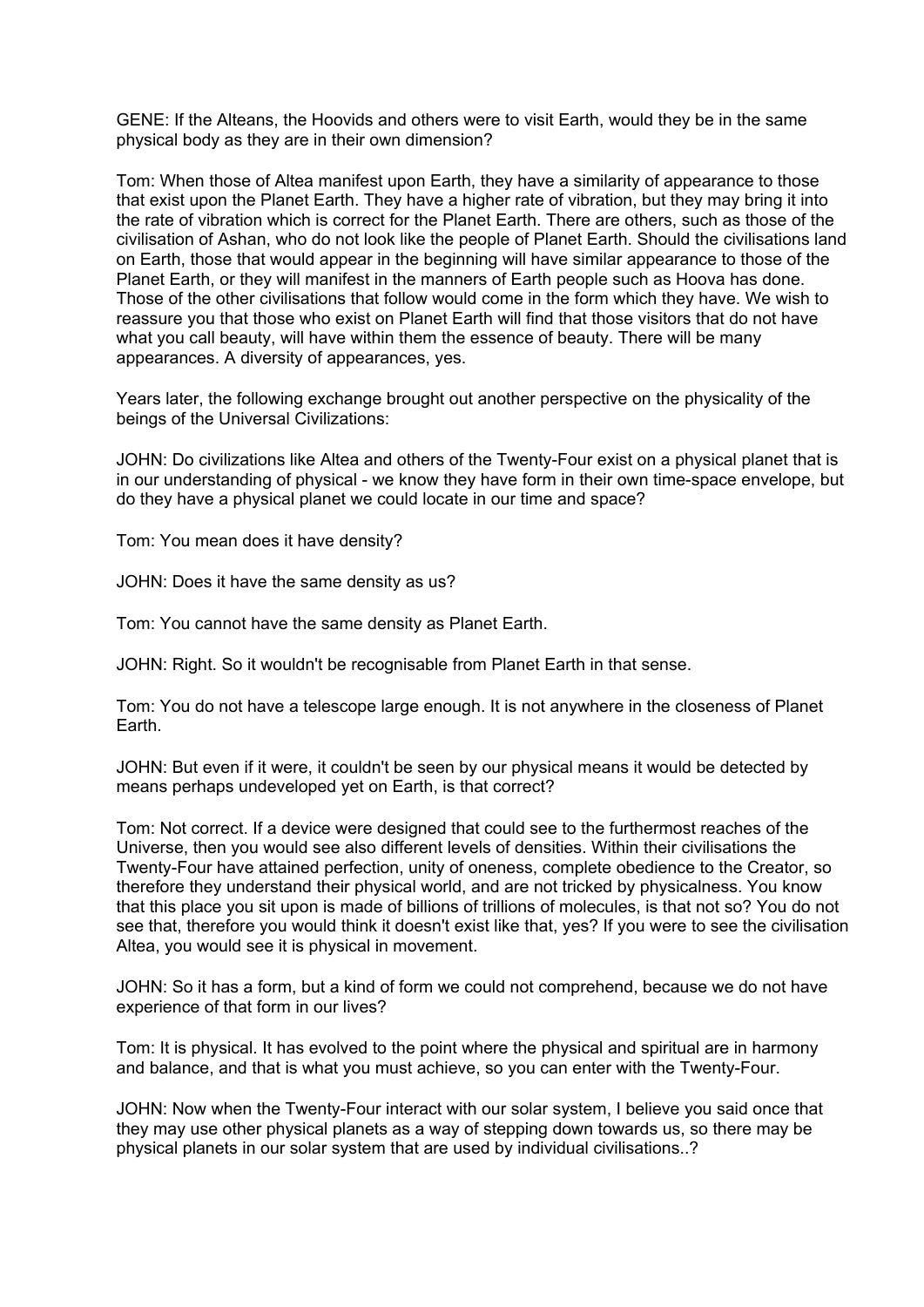Tom: Not by the Twenty-Four. By Sub-civilisations. The Twenty-Four have no need.

GENE: There's a question that I cannot avoid asking: why you do not give strong and definite signs of your existence or proximity, on top of approaching humanity by indirect means such as these channellings, or other ways? Obviously you have your reasons, but this question does matter to me.

Tom: It is of great importance for you to understand that the governments of your world of Earth have refused to believe, or to convey to the people, our existence. If there were an attempt by the civilisations to land upon Planet Earth in a mass situation, which in truth will come to pass in the course of time, the people upon Planet Earth would panic, for they have not the understanding, the knowledge,that we would mean no harm to them.

Remember this: there are also certain civilisations, not of the Twenty-Four or their helper civilisations, that have a great desire to control Earth, to keep souls in bondage. And these civilisations have landed at times upon Planet Earth and have created difficulty, which they forced on Earth people. It is important that there is no panic amongst those that exist on the Planet Earth: that the knowledge be brought to them in gentleness, that those of the Twenty-Four civilisations mean no harm to them. This is of great importance, for if there were panic, humans may then attempt to end their own life, and also the lives of their families and neighbours, which would not serve any purpose.

The governments of your world have refused to accept that there are others of a higher intelligence, and in truth of a more spiritual intelligence than those that exist upon the Planet Earth. We need to convey to the people that there are others that mean them no harm, but have an interest in saving Planet Earth. For in truth, if there are no other civilisations to help Planet Earth, it will bring destruction to itself. We do not come to control, we do not come to hold in bondage, we will come with love and patience and understanding but since there is the denial of our existence, how can those of Planet Earth accept the fact that the civilisations of Altea, Hoova, Ashan, and the rest of the Twenty-Four, mean well?

GENE: I have another question that I think people will wonder about: on previous tapes of your conversations I heard you explain that you constantly know the thoughts of either all of us or those who communicate with you. Am I correct in this assumption?

Tom: If we have the wish to help you, yes. But we wish you to understand that we do not invade the mind, we do not control the will, we do not interfere with freedom: we do not interfere. It would not be of service. Altea, Hoova, Ashan and Aragon have asked to convey to you that they may have the abilities within them, but it would not benefit Planet Earth to use them - nor would it benefit them. That would be an invasion of a soul.

GENE: I have been most impressed by the communications, the expressions and atmosphere of love and peace that surround all the people here, but I do have some difficulties in understanding why, if you are in the minds of humans at times, and your representatives have visited Earth, and you have a knowledge of human affairs... I find it difficult to understand how you have difficulty speaking with us, and understanding our basic colloquial English? Could you help me with that?

Tom: We will explain that. The civilisations have indeed visited Earth, but do you understand that when you have communication with your mind, it is not necessary to have words? It is difficult from where we are to give explanations in your words. We have concepts that cannot be explained in your language, for you do not have the words to explain. If you could read our mind... if we could communicate with your mind in the essence of pure telepathy, then we could convey to you what we are trying to transmit. Also, within the mind of the channel, as also within your mind, there is only a certain vocabulary that we can use.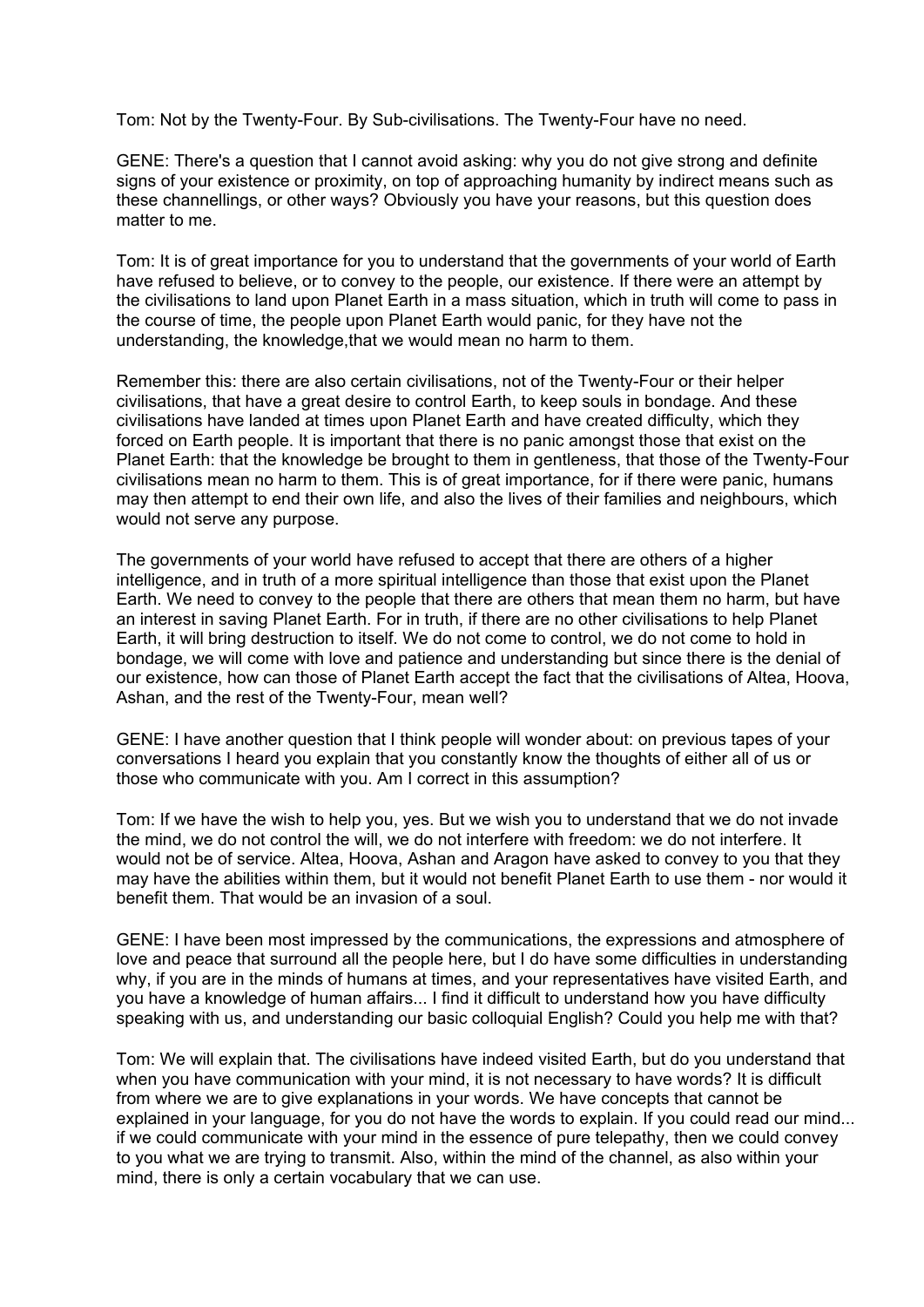GENE: Thank you. You mentioned that at some stage there might be a large-scale landing of the civilisations. I think the next questions involve who and where, how and why; the first such question most people would ask is 'how?' In other words what method of transportation would be used in such a landing: are we referring to physical vehicles?

Tom: Yes. They would be in the nature of what you would call a physical vehicle. If you have the desire to go and touch it, as you have with an automobile, you would be able to touch it.

GENE: Can you tell me anything about the relative size and shape and so on? Will they hold a large number of people, or…

Tom: There would be vehicles of different sizes and different designs. There would be some with the appearance of a glass top, but it is not in truth a top, it will just have its appearance. There will also be those that will remain in your atmosphere that are very large, that will then send out smaller ones... you have, upon your oceans, carriers that send out ships that fly, is that not so?

GENE: That is correct.

Tom: It would be similar, but instead of being upon your oceans, it will be in your sky.

GENE: You're saying that smaller craft will exit and come down to Earth from this carrier craft?

Tom: Yes. There will also be those that have the appearance of what you call saucers. There will be those that are pointed, as with a 'V'.

GENE: Will these vehicles pass through the time dimension, or other dimension in order to arrive here at Earth?

Tom: The intelligences that exist in the civilisations have the ability to come into your dimension they have that technology, yes.

GENE: A very common Earth question would be how these vehicles are powered? By what method?

Tom: It resembles the reversal of a spinning top.

GENE: Would these vehicles remain on Earth after such a landing, and would humans be permitted to inspect them?

Tom: They would have permission to visit the interior. The craft would remain for a period of time. Not a great length of time - not for years, for example.

GENE: Because of many stories we have of flying saucers, people will be interested to know if humans would be permitted to travel in any of these vehicles?

Tom: It would be necessary, before they could travel in a vehicle, to have a vehicle around them.

GENE: Does this mean that the atmosphere within your vehicles will be different, or that the stress of the movement would be dangerous?

Tom: The stress of the movement. It would be possible to move within your Earth atmosphere, but to take them out would require another vehicle inside a vehicle. But it could be done.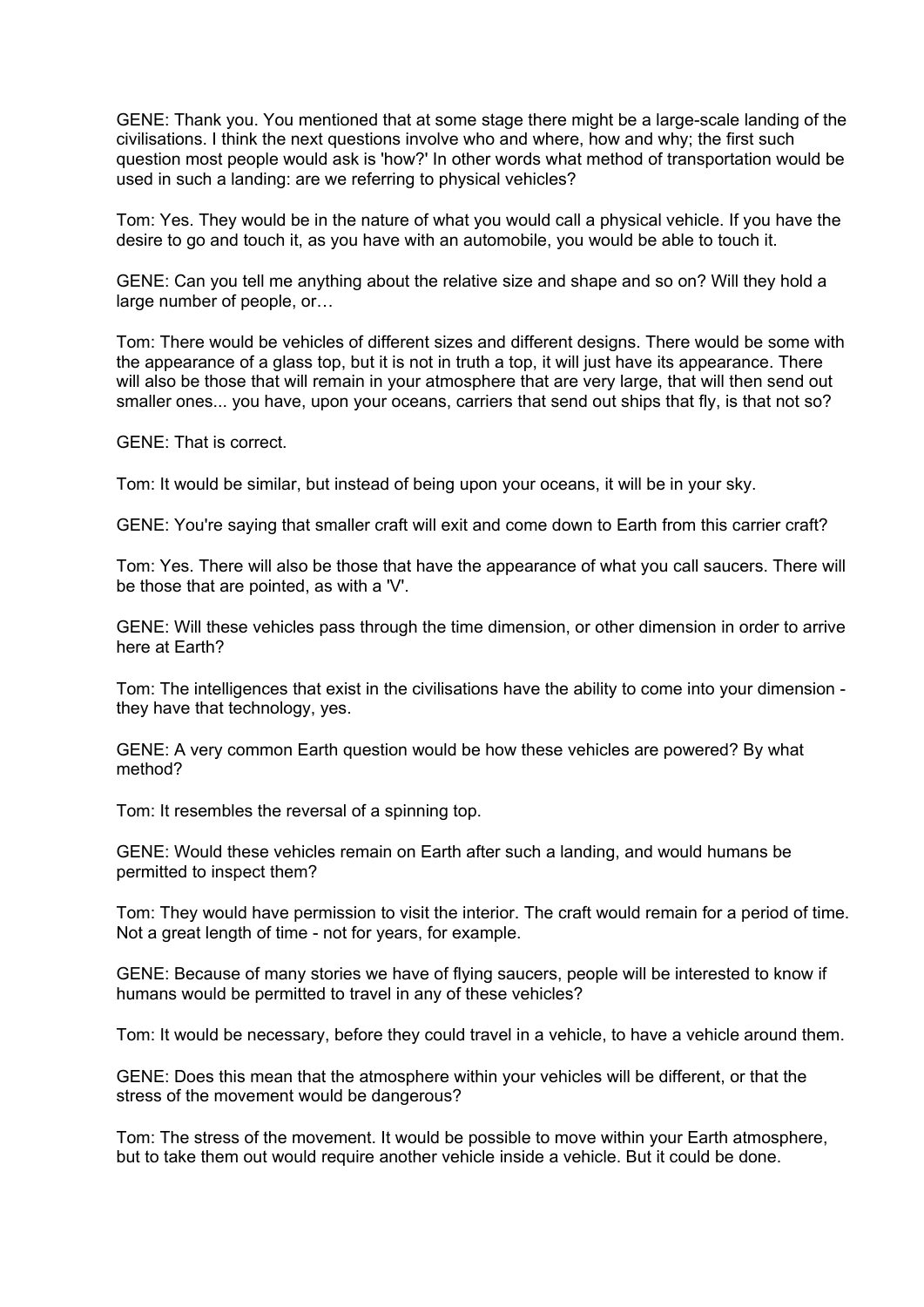GENE: Landings would undoubtedly be judged by humans and governments in a variety of ways, which includes the almost certainty that some would view your landings as a threat. Do you have a method of defending yourself from attack?

Tom: We wish you to know that we are talking about the civilisations, not us, the Council of Nine. We do not need to manifest in the physical. There would be a method to stop people from attempting to destroy those of the civilisations. It would be done with love and gentleness. Those of the civilisations that are in service to us will not attempt to destroy, nor harm in any manner, any physical being on Earth. We will have a way of preventing them from attempting to destroy us. But we would wish not to come without giving some prior knowledge, for otherwise people would begin to believe that we would seek to control them. We have not the desire nor the need to control, we come only to benefit. If an Altean were to appear at an entrance of his vehicle, and were stepping onto Planet Earth, and if there were a group that attempted to destroy that Altean, he has only to hold out his hand in an upright manner, and not in great extension, to bring calmness, and also to render them into a state in which they would not have the desire to harm, and would put down their weapons. Hoovids would operate in a different manner: if they were in the same situation, and they came out and raised their arms, those humans with weapons would become totally stationary for a period of time. So there are different methods. But none of these methods would harm a physical being. Do you understand?

GENE: Yes, I understand, and I certainly understand why you would not want to land showing force, because this would create great fear.

Tom: Yes.

GENE: Can you describe the ones from the civilisations who have something like human shape something as to their size and colour and features and so on?

Tom: Alteans have the tallness of you. The colour of their eyes is a shade of blue, as that of your clear sky. They have a translucent appearance; they are very fair in their colouring. They are in erectness. When we say translucent, it is that their vibration is of translucence. Do you understand?

GENE: No, I'm afraid I don't quite understand that.

Tom: People upon Planet Earth have many different sizes, do you not? Those of Altea have one size. They have a glowing that gives the appearance of being translucent. It is their vibration. They have a silverness about them. You have automobiles that have a translucent appearance... they say I am using the wrong term: it is an iridescent appearance.

ANDREW: Do they have any hair on them?

Tom: No.

GENE: Other than the hairlessness and iridescence, is the spacing of their features like ours?

Tom: They are similar in appearance to those that exist upon the physical Planet Earth. Do you understand that the physical human seed upon Planet Earth came from Altea?

GENE: It is my understanding that there are some of us here on Earth who are of Altean blood…

Tom: Yes.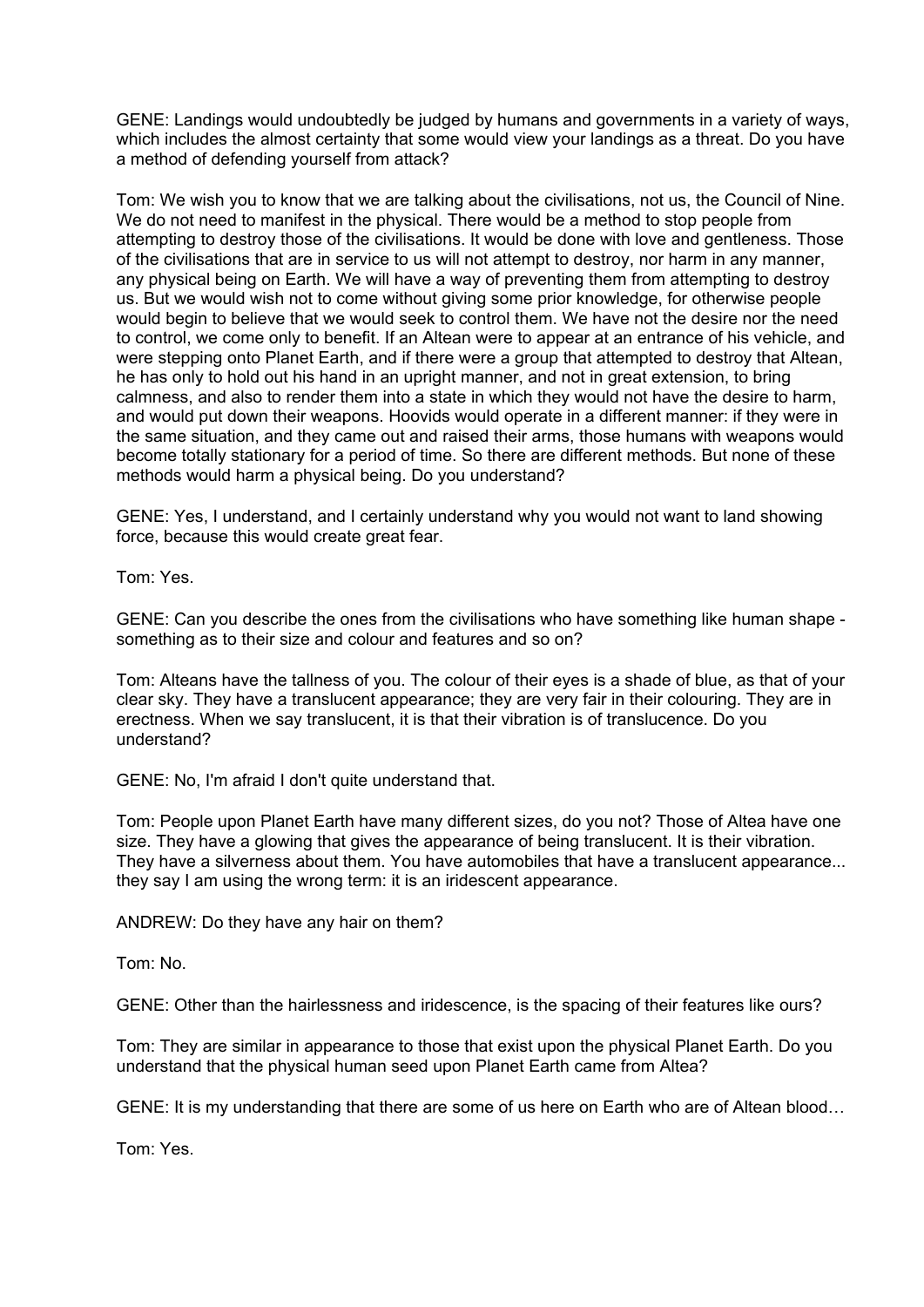GENE: ... or genetic features...

Tom: Yes.

GENE: ... mixed with our basic Earth features..?

Tom: Yes. The Hoovids are smaller. They manifest small, and dark of skin, not as fair as Alteans. They have hair, straightness of hair. It is also dark, yes.

GENE: And are there other features, again nose, mouth, eyes, hands and so on, Earth-like?

Tom: Yes. Those of Ashan are not.

JOHN: May I just say: do any of these have vocal cords at all? Do they make sound?

Tom: Alteans do not. Hoovids have vocal ability, but not similar to you on Planet Earth.

ANDREW: How long does an average Hoovid live, for example?

Tom: If we placed it in your Earth time, it would be in the realm of 500,000 to 1,500,000 of your years.

GENE: Are you saying they would live at least half a million years?

Tom: That would be in relation to your time. Their time is not the same: your time goes in great slowness because of your density.

GENE: I see. You spoke of Hoovids who have vocal cords - will they speak Earth languages so that we may communicate with them?

Tom: They have the ability to convert, Hoovids have a method of speaking which will be transmitted; while Alteans will have it in a computer-box, so that what they think will come as a sound.

GENE: While talking of those who are humanoid, will they be male and female, as we recognise the sexes here?

Tom: Alteans are of two polarities blended in togetherness. They do not have what you would call male and female. There are tripolarities in Hoovids.

GENE: Yes, I am acquainted with the possibilities of three genders, if that's what you're trying to say, and I believe you're describing the Alteans as a unisexual race, is that correct?

Tom: Yes. That is correct, yes.

It is of interest to note here, an incident that occurred several years earlier when Phyllis was waiting for a client, who had an appointment for a reading at three o'clock at her school in Orlando. At ten to three she checked with her secretary who told her that her client was a woman named Mary - in fact a 'regular' who was always on time. Seated in the reception area was a stranger, a dark man about five feet six inches high. He was wearing a dark suit and looked Italian or Jewish, except that, according to Phyllis, he had almond-shaped eyes. The stranger said to her "I want to see you at three." Phyllis explained that she had a client at that time to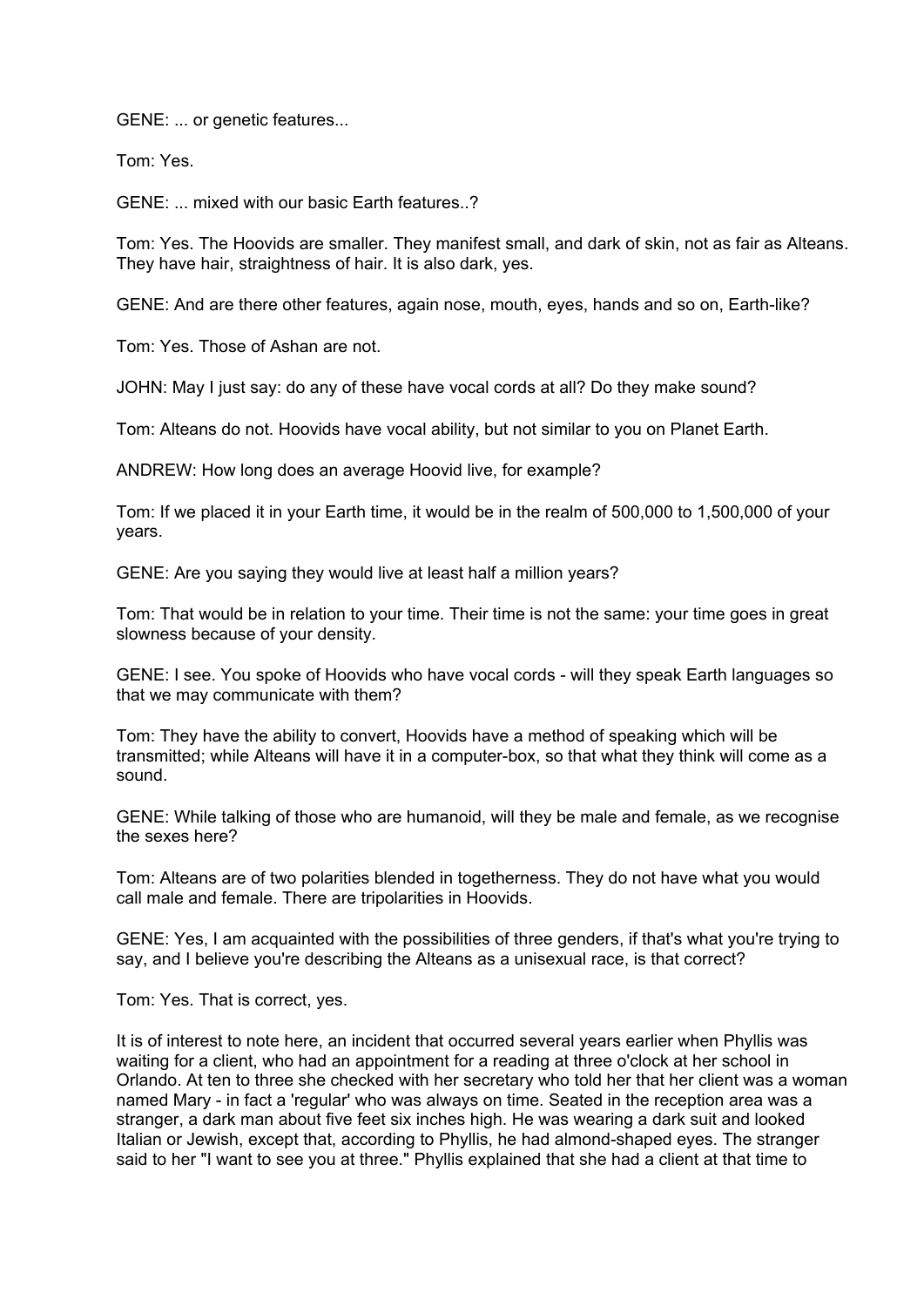which he replied: "She won't be here." Phyllis returned to her office to wait for Mary, who still hadn't turned up by ten past three.

Phyllis wondered how the stranger had known that her client was a woman. She returned to the reception area and asked him this, and also how he had known that she would not show up. He told her that Mary's car had stalled on the Parkway. Intrigued, Phyllis invited him into her office and asked him what he wanted. "I want you to give me a reading", he replied. Phyllis touched his hand and in an instant she knew that he wasn't from Earth. She told him her impression. He said, "That's right. Give me a reading anyway." Phyllis said, "This isn't why you came, is it? Why did you?" He said "You've been asking for signs since 1953." Phyllis thought that she would test him and said: "If you are who you say, then bring in one of your people".

She had scarcely spoken the words when a being materialized before her eyes. He was about six feet four inches high, well-built, with blond hair and blue eyes and was wearing a silver-blue jump suit. He didn't speak, but communicated telepathically that his name was Altima, that he and others were coming to help the planet and that in future she would be able to call on him in any emergency. He remained in the office for less than five minutes then dematerialized. The dark man left and Phyllis watched from her window as he got into a white Cadillac with Miami number plates and drove away. One Friday afternoon about two months later, just as Phyllis was about to leave and go home, he suddenly reappeared, put his head around the door, and said: "Hi, Phyllis, everything okay? Just checking on you".

While this story can seem to be preposterous, Phyllis remembers the incident vividly and swears that this is precisely what happened.....

GENE: How would we be able to explain to people, and to our scientists, how people from varying dimensions have so similar a humanoid form?

Tom: Man made those of the civilisations into their gods... When they have the saying that man was created in the likeness of God that referred to the civilisation that had that appearance. Planet Earth does however have the independent capacity to develop human-type beings on it. Alteans have, as we explained earlier, a manifestation that appears to be very similar to yours. They also have the ability to manifest in a different manner, but they would have... I will ask Altea how he would choose to appear... Altea has said that they would choose to appear in their usual form, which is what you would call humanoid. Hoovids have that appearance. Ashans do not, Zeneels do not.

GENE: Did the Alteans and Hoovans as well as others develop and evolve in the same way that we evolved? Were they planted as seeds, and did they evolve somehow on their planets naturally? With the geography and atmosphere and all of that?

Tom: Not in terms of atmosphere and geography. But they did go through a process of evolution. But they perhaps had a more fortunate manner, in that they were not trapped - although as you are aware, there were some from the civilisation of Altea that were of Atlantis - Remember that Earth is the planet of balance, to learn to balance the ethereal with the physical. This was what trapped many of the souls.

When you speak about Planet Earth evolving, remember this, that all the souls that exist in the Universe have had, at one time or another, the necessity to manifest on the physical Planet Earth, for the lessons to be learned. So those that have existed upon Altea have also lived at least one of their lives upon Planet Earth. It gets very complicated trying to explain that, when you have not the words to explain the concepts of the Universe. I am sorry, they are saying I am not explaining it rightly... Souls with the desire or necessity to learn balance do come to live on Planet Earth, to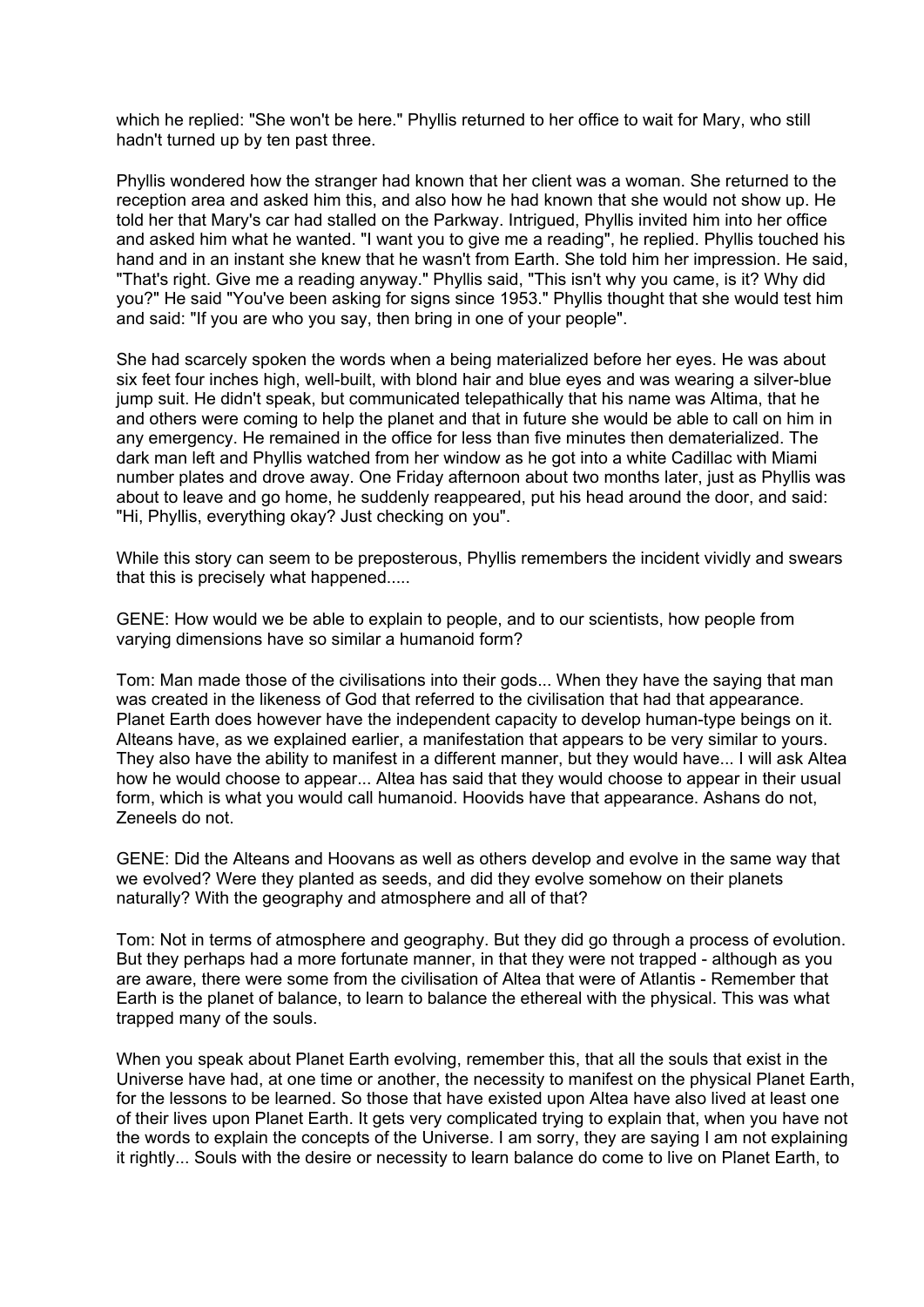understand how to refine the physical in relation to the spiritual. Many Alteans - the greater majority - have lived on Planet Earth: that is why they have a great wish to help Planet Earth.

There are the Twenty-Four civilisations that are in direct service to us. There are in truth Twelve of two. The Twenty-Four civilisations also are physical. At this present time, the civilisations are working with each other to move into balance, and to resolve all residues of difficulty. Because the Twenty-Four are in a form of physicalness, they also have some of the difficulties associated with physicalness not to the extent of the Earth, but nevertheless to the degree that they have. If they had reached perfection, they would have merged with us. Among the Twenty-Four civilisations, not all have manifested upon the physical Earth. There are those that have seeded Planet Earth, but there are also those that have not - such as those that have been to Earth but have not been involved with the work of the other civilisations. Each of those civilisations - in particular those involved with Planet Earth, and those that have not been involved with it but have sent a representative - need to be brought into balance.

GUEST: What is Ramtha? Why does Ramtha speak so definitely about September 1988?

Tom: Why was it said that the end would come in 1914 and again in the '50s? The different civilisations have different measures of understanding. Let me explain:

The members of the Council of Nine are not, and have never been, in physical form. There are the Twenty-Four civilisations that are in physical form, and then there are what we could call helper civilisations that are in more physicalness than the Twenty-Four. Example: Altea is a civilisation of the Twenty-Four. That civilisation has one thought, one being. In other words it is a collective consciousness of a very high calibre and is of millions of souls that support, create and survive with each other. They know all in their location and in their knowledge. They in turn have underneath them other civilisations, that you would term workers or helpers of ... we do not wish to use term 'sub-civilisation' but there are those that filter down.

Now if humans on Planet Earth have communication with a helper or a lesser civilisation that does not understand the workings of all, then they are liable to receive misinterpretations. Example: in a corporation, there is the chairman of the board, there is the board of directors, and there are the departments within all the corporation. The department of purchase does not understand the department of selling, and the department of management knows more than both the departments of purchase and selling. So if one communicates with one department within their realm of understanding, they can speak on that but outside their realm they do not understand. They can hold views which are valid only within their frame of reference. What that means is this: perhaps there is a communicating being in a civilization who sees that, if the Planet Earth continues upon its present path, then it can bring about destruction. What that being does not see is the ability for humankind to change that. Planet Earth is unique in the Universe, for upon this Planet Earth there is freedom of will.

GUEST: It is generally understood esoterically that the four etheric sub-planes of the cosmic plane can be the highest possible spiritual influences as far as humanity is concerned I'd like to know if that is correct.

Tom: You have received this information from one of the civilizations, you understand?

GUEST: I thought this was generally esoterically understood, and that it was coming from the channelling of Alice Bailey which I thought was...

Tom: You understand that that was not from us, it was from one of the civilizations. You understand that the Twenty-Four civilizations are the highest of all beings in the physical, that they are next to us? But you also understand that information is from a physical civilization?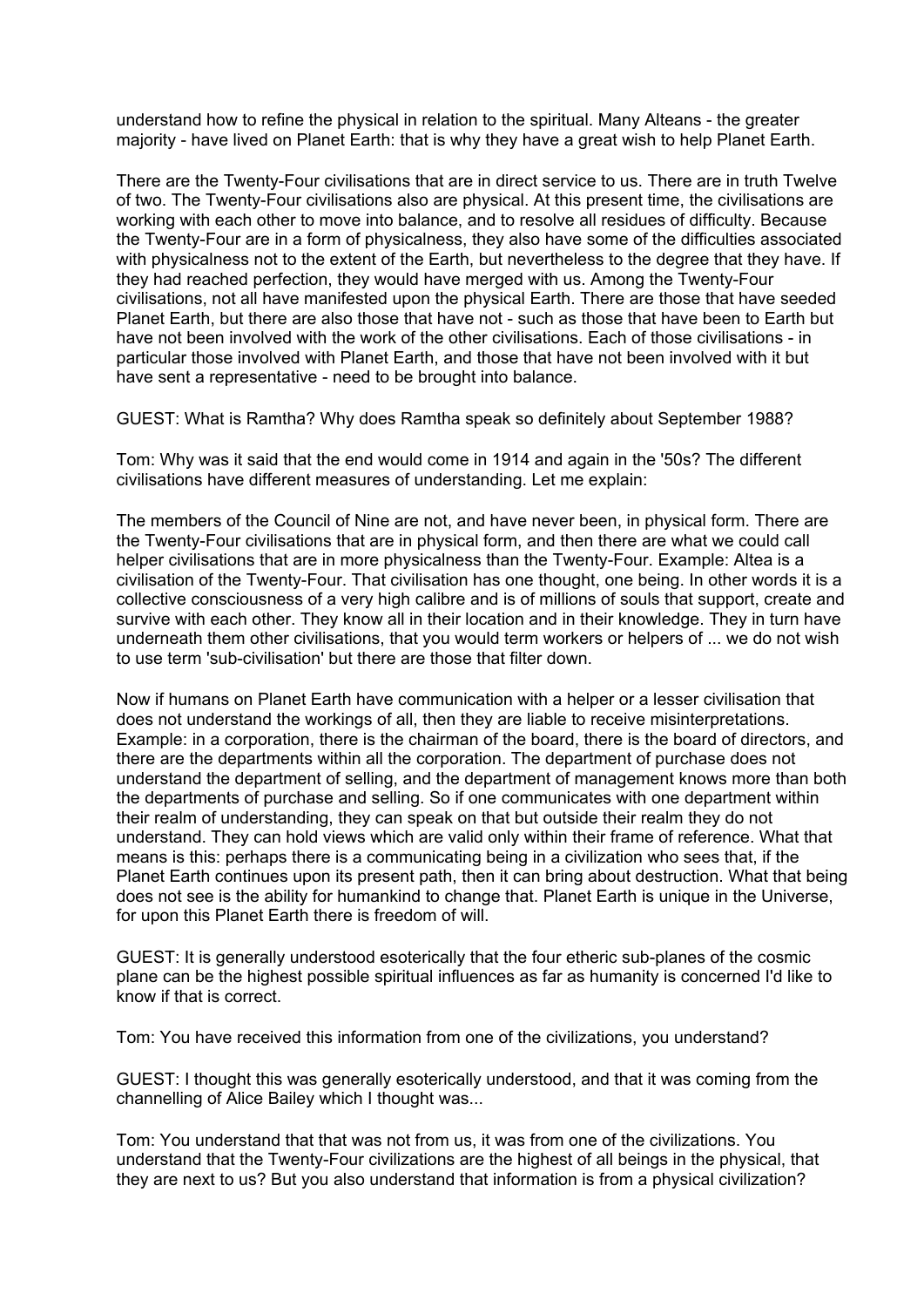JOHN: Yes, could you say which of the civilisations it came from?

Tom: I will ask for permission... It is the partner civilisation of Myrex, called Mora-Triomne. It is not necessary to explain all the TwentyFour. It is best to speak of Hoova, Ashan, Altea and Aragon.

ANDREW: Can we clearly state at this time, that the civilization of Hoova is that which identified in the Bible......?

Tom: Hoova is Jehovah. Yes.

ANDREW: And as far as Altea is concerned, can we... ?

Tom: It was from the time of Atlantis and before.

ANDREW: Right. And Ashan, can you give us some historical reference for Ashan's role in the past?

Tom: Ashan was the beginning of the great composers, the Renaissance, the greatness of art upon the Planet Earth. It began in a small portion in the time of Egypt in its working with gold, and in its beauty of architectural environments. Ashan is simply a civilization of great creativity. It has brought to the Planet Earth great music, great art, and great literature. Yes.

Remember: there will be those who will have great difficulty in accepting this. There will be no difficulty from heads of government or security services of government, for they will publicly pretend that this does not exist, while quietly they will send people to find out. For they know they need communication.

ANDREW: What would you suggest is the principal reason that you are coming here to help mankind, and what is the primary problem of man that needs help?

Tom: The Council has said to explain it in a twofold manner: that if it continues in the manner which it is now, around or after your year 2000 Planet Earth will no longer be able to exist as it is now. So the civilizations are attempting to cleanse it and to bring it back into balance by using their technology, not only for the saving of those that exist on Earth, but also because Earth is under the guidance of the civilizations that initially colonized it, and it is thus partly their responsibility. Then there is the entrapment and the recycling of souls. The necessity of coming at this time is because man in his dominion over animals and flowers and plants, is now trying to control all of humanity, and we cannot have it.

In the following transmission, Tom announced the presence of other beings:

Tom: With us today we have individuals that are observing what is transpiring. They are in service or in study to us. We are preparing them to go and do the work and perform the service that is necessary for this planet to raise its level of vibration, to evolve, in order to help this Universe.

ANDREW: Well, we welcome their presence, and I hope we can be of some use in their education...

Tom: They are beings from civilizations other than yours.

JOHN: Could you clarify what you mean in this case?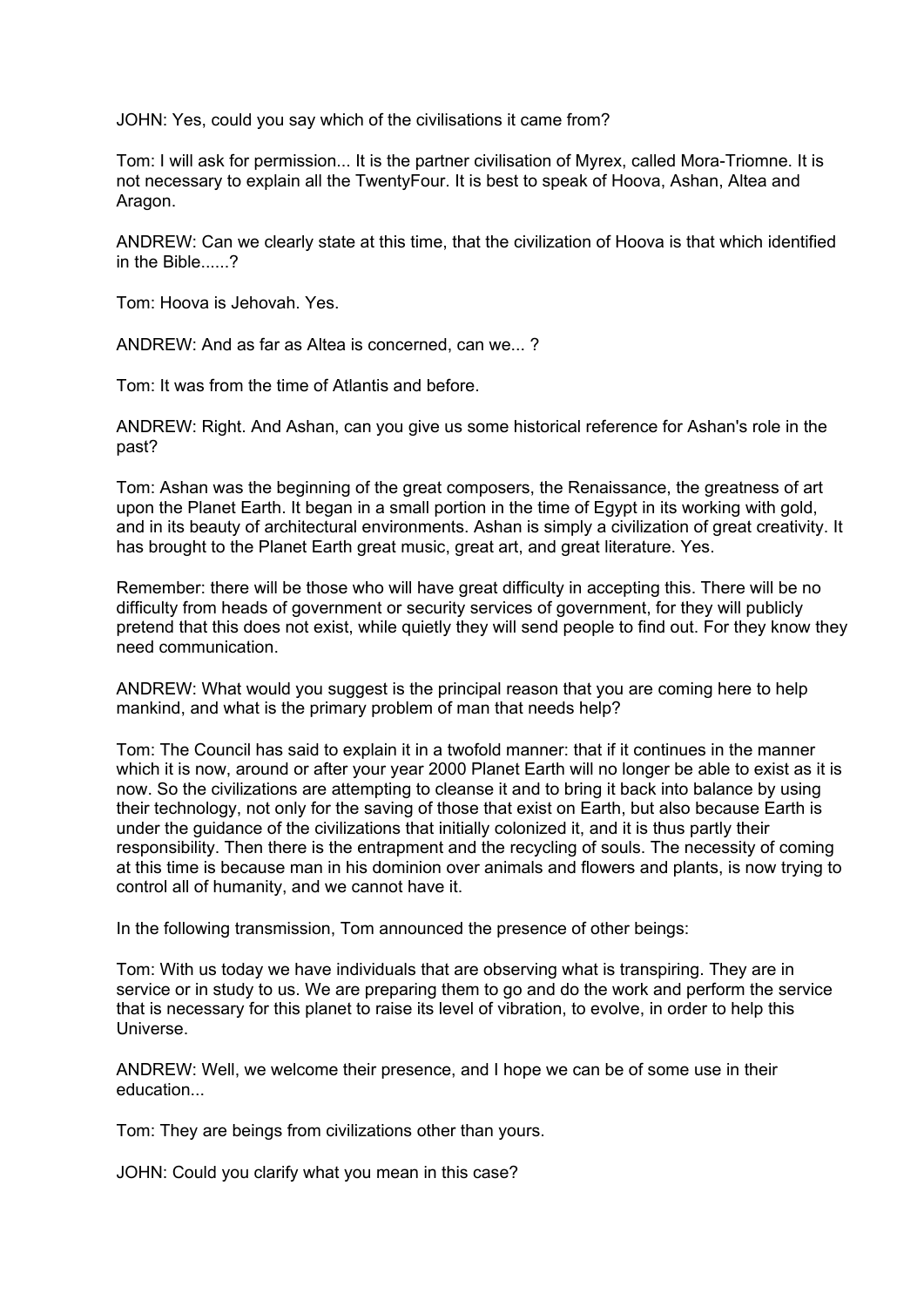Tom: When we speak of civilizations, we speak of levels of consciousness. In order to raise the level of this Planet Earth, by which that also raises the level of the Universe, there are many different beings and civilisations that must learn to work in peace and harmony. As you have many millions of plants on your planet and many millions of species of animals, also in the Universe there are many. Those that observe us on this day are observing the technique, and at the same time we are trying to show them the way to generate love and peace and harmony. They are observing the vibration of love.

]OHN: Could you perhaps explain what happened when these people came in?

Tom: These beings from space, from other different systems, became curious. Our primary concern is with the Earth, because it is important to raise its level, since it is holding back some of the evolution of the Universe. But, as you know in your world too, at times inquisitive beings can create a problem. At times it is better to tell them a little, and this is what we are doing, although we have had a conference of many of the major groups and civilizations. This erases fear. It is our affair to help raise those from other different civilizations, other levels, also.

JOHN: Are any of these inquisitive ones with you now?

Tom: No, these are their leaders.

ANDREW: Could we enter into an exercise with you to help show them the evolution or the awakening of love?

Tom: They are observing this because when we bring you peace and love we put a band around you, and we link that band with us. It is a vibration that is also like an electrical band. This is the only way I can describe it. They are very tiny atoms that link you with us. They are not molecules, they are atoms. I was told to clarify that.

ANDREW: That's very interesting, we didn't know that.

JOHN: I'm interested to know whether that can exist as a feeling on some levels.

Tom: The chair that you are sitting on is tangible. This is not a tangible product, it is a vibration. It is what we would imagine an emotion to be like.

JOHN: We always feel good in our sessions with you and I imagine that is our experience....

Tom: That is your emotion. We cannot explain this easily, it does not exist in your world. But what this generates to you is love and peace. The two words 'love' and 'peace' mean the same in our world as in your world but the vibration (or feeling) is experienced differently. It gives you peace, with peace you can then love, and love is necessary for the evolution of all the beings on this planet. It is also necessary for raising the level of consciousness and the collective consciousness of this universe. When you are serene and peaceful within, and know in which direction you must go, and are solid in your convictions, this helps these beings who are observing. These other beings are observing the vibration of your commitment. It does generate a vibration, and in their observing this, then they in turn can tell, in the case of those with whom they are working, whether they are truthful or absolute in their convictions and in their commitments, or if it is just desire or ego.

IAN: Roughly what proportion of our society is open to the possibility of the existence of intelligent beings from space?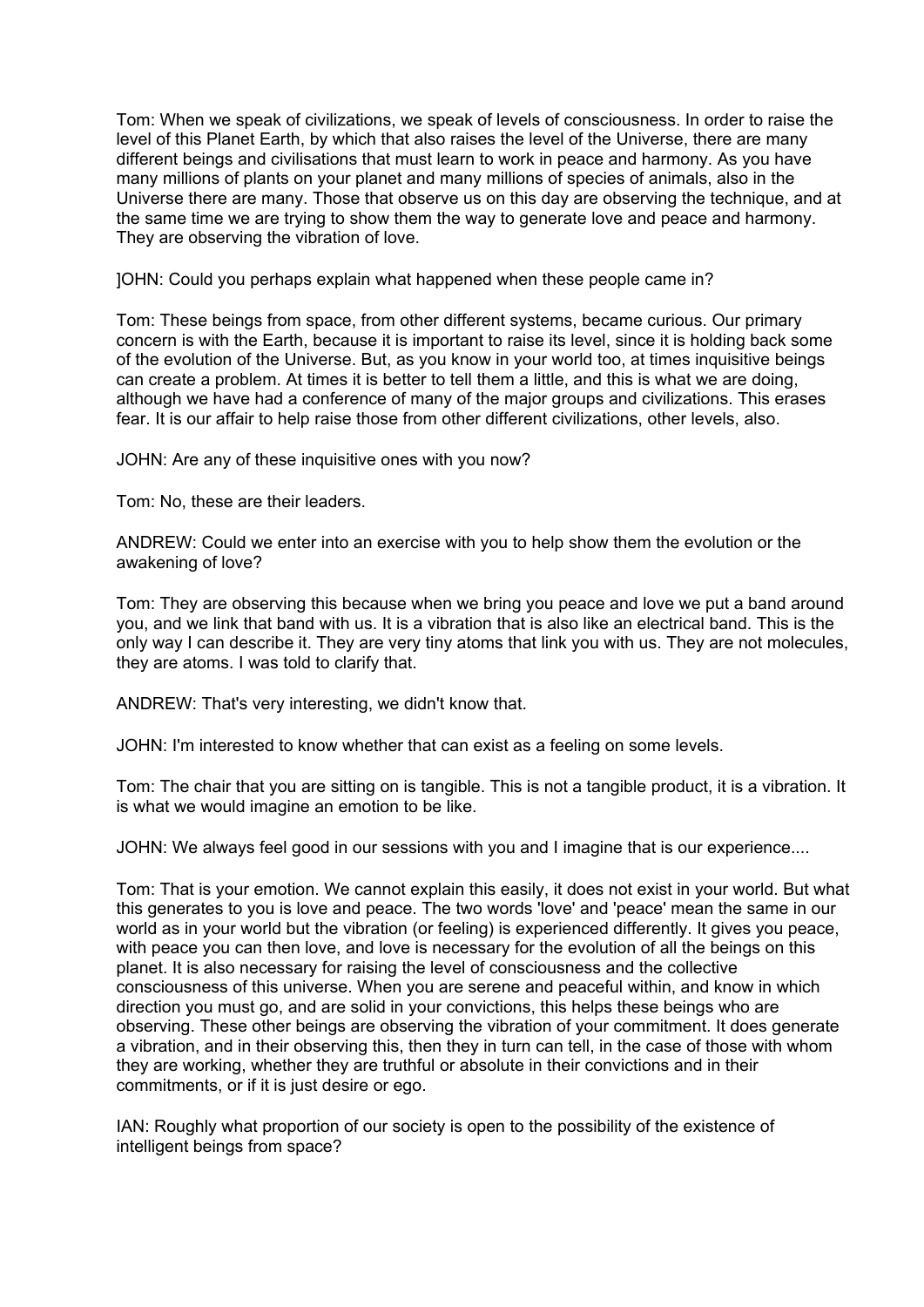Tom: It fluctuates between - in your developed world - 68% to 71 %.

JOHN: Now that there is a change under way [1991], is there a likelihood of any direct contact with the civilizations?

Tom: When it is transformed there would be no reason not to, would there?

JOHN: That's true.

Tom: Part of that transformation will be a greeting of each other.

JOHN: Hm, that would be nice.

Tom: However, know in fullness also there are others than ours.

ANDREW: Is it possible for you to give us a brief idea of where the Alteans come from, in terms of distance, the size of their planet, the atmosphere, what special problems they have entering our atmosphere; just so we have a thumbnail sketch of their characteristics ?

Tom: As you know we come from the zone of cold. The area of Altea is on the fringe of the area of cold. It has no sun as you have a sun... We speak of a dimension...

ANDREW: Yes, is it a large planet, or a small planet? For example I was told that Hoova was 16,000 times the size of the Earth. What is the size of their planet relative to the Earth?

Tom: Fifty-two times the size of Earth. Yes.

ANDREW: Now, the reason I ask these questions is: we were thinking about how the Hoovids and the Alteans would adapt to the Earth's atmosphere if they landed here, and it seems to me both would have to undergo considerable transformations in order to enter our atmosphere. Then by the same token Phyllis told us that she had the feeling that particular people could be physically transported, one of these days, to either of these two planets in order to communicate, and so on.

Tom: The transport would not be to the planet, it would be to a vehicle.

ANDREW: Aha, so we would be dealing with our own atmosphere in the vehicle?

Tom: Yes.

ANDREW: I see, and we would not have to undergo major transformation in order to enter their zone?

Tom: No.

JOHN: We don't know whether a civilization might be only ten souls or it might be many millions. Can you give us a general idea about that?

Tom: Within Altea, as stated in your Bible, there is the figure 144,000. Hoova would be within the realm of five million.

JOHN: And those civilizations, are they what we would call eternal? I mean do they last indefinitely in terms of our Earth time?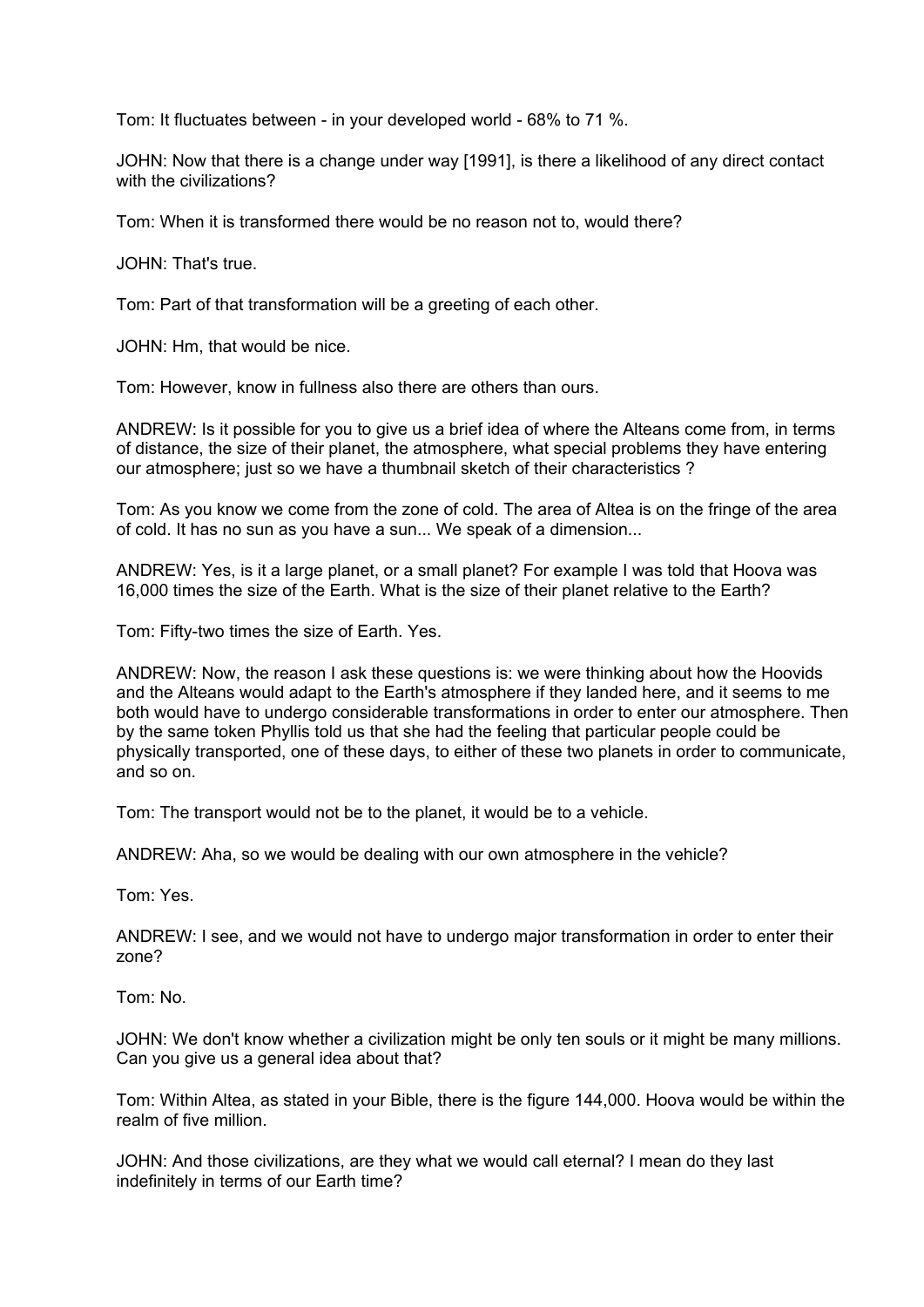Tom: If you lived a million years in Earth time, you would feel you were eternal, is that not so?

]OHN: (Laughing) Yes.

Tom: Then we would say it is eternal.

JOHN: (Laughs) Yes, okay, I understand that.

Tom: Altea, we will say to you, is eternal. A Hoovid would live approximately one million of your years. The civilization of Hoova is the one that brought forth the nation of the Hebrews. They came to Planet Earth for this in the time of Sumer (whence Abraham came), and at the time when it is said in your books about 'the sons of the gods merging with the daughters of the Earth' and they came one other time also. As they were the one civilisation that had sustained energy and were determined to survive, they elected to play a central historical role on Planet Earth their descendants represent a microcosm on Earth.

Ashan communicates through the artistic. You understand that those of Ashan are not always capable of discipline? May we just say to you that for the millions of Hoovids there are only a handful of Ashans. They come through by their own means. They are of creativity - if you will look into the culture of the Chinese, you will see the effects of their influence. Ashan is the creator of music, it is the creator of the beauty upon the Earth, it is the civilisation that creates muses. The Scandinavians were of Ashan as were the Phoenicians.

JOHN: They were very artistic with glass, I understand

Tom: Yes. They were bohemians. Ashan is lithe of body, and light as the wind, and as the sounding of crystal, do you understand?

JOHN: Yes, that's very graphic.

Tom: They are what you would call the surrealists of the Universe. Involved particularly with Earth, you have Hoova, Ashan and Altea.

JOHN: Yes. Hoova works with the physical?

Tom: Yes.

JOHN: And the astral, the creative, the emotional is Ashan?

Tom: Yes. And Altea works with the mental. It is the blending of three primaries, Altea, Hoova and Ashan, which brings together the connection and the coupling of Planet Earth with the Universe.

All involved with Aragon (Jose Arigo the Brazilian Healer for example) are involved in healing. It is different from Ancore, Ancore works under Aragon. They work in conjunction towards perfecting the health of humankind. They work together, as Spectra works for Hoova. Zeneel represents a similar principle to a computer but not just like a computer... we know not how to express it... Zeneel works with interplay, interchange. Zeemed and Zenthorp are worker civilizations of Zeneel. They give a specialized structure of understanding and ability in the bringing forth of the energy of Zeneel. Zeneel islight and joyful and orderly. When we say 'orderly' we mean the creating of order in the color energy. Zeneel is the alchemist of the civilizations.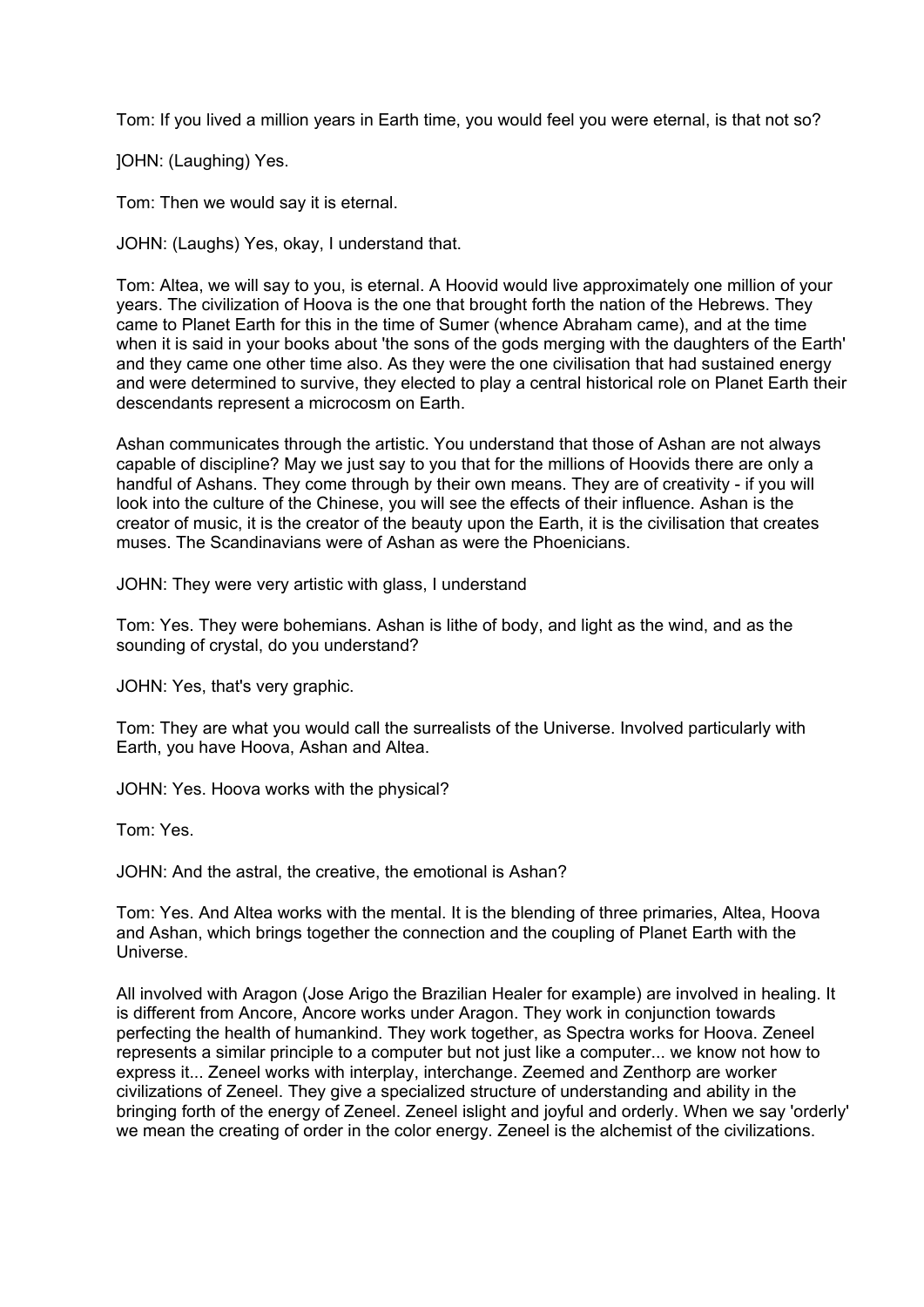This chapter finishes with an exchange between Irene and Tom concerning civilizations on this Planet:

IRENE: I want to ask about the Chinese and the Buddhist Tibetans. How far back does this unhappy relationship go? What needs to be understood about it and what is there that is not known in humankind's history about it?

Tom: In the beginning China was one seeding and the Tibetans were direct descendants from another civilisation, which was the soul of the Chinese. You know the importance of bringing forth the material with the spiritual? The Chinese represent the material......

IRENE: symbolically.

Tom: Yes and the Tibetans represent the spiritual.

IRENE: But somewhere in the history of China and Tibet, they used the Tibetan Lamas to teach the Chinese emperors their spiritual teachings - and yet even before that there was some imbalance that is still playing itself out now..?

Tom: You know that the priests of Tibet are in a direct relationship to what is called in the nation of Israel 'the sons of gods merging with the daughters of men'.

IAN: So, at which point in the evolution of man did the Tibetans appear and begin mingling?

Tom: They were teachers. As loannes came out of the sea to teach those of Ur - they were the teachers to teach the Chinese, you understand? Now China wishes to consume Tibet, for in the consuming they believe they know best.

IRENE: So the Chinese unconsciously felt that they should have had the divinity that the Tibetans had

Tom: That is correct, but they did not have the ability.

IRENE: So, knowing they lacked the ability, they sought to remove the Tibetans from sight? In more peaceful times they made them their teachers, thinking that if they learned better than their teachers they would assume that place of divinity.

Tom: That is exact. As in ancient times the Bedouins ate the porpoise thinking they would receive its knowledge.

IRENE: Okay, and when the Chinese saw that this transfer didn't happen, they turned toward violence.

Tom: And bondage, for then if they could bondage this soul knowledge, they then could own it, control it, you understand? It is similar with the Jewish people, who hold a valuable place in the matrix, which others would take from them.

IAN: So which of the civilizations did the Tibetans come from?

Tom: It is one of the Twenty-Four.

IAN: And which one of the Twenty-Four?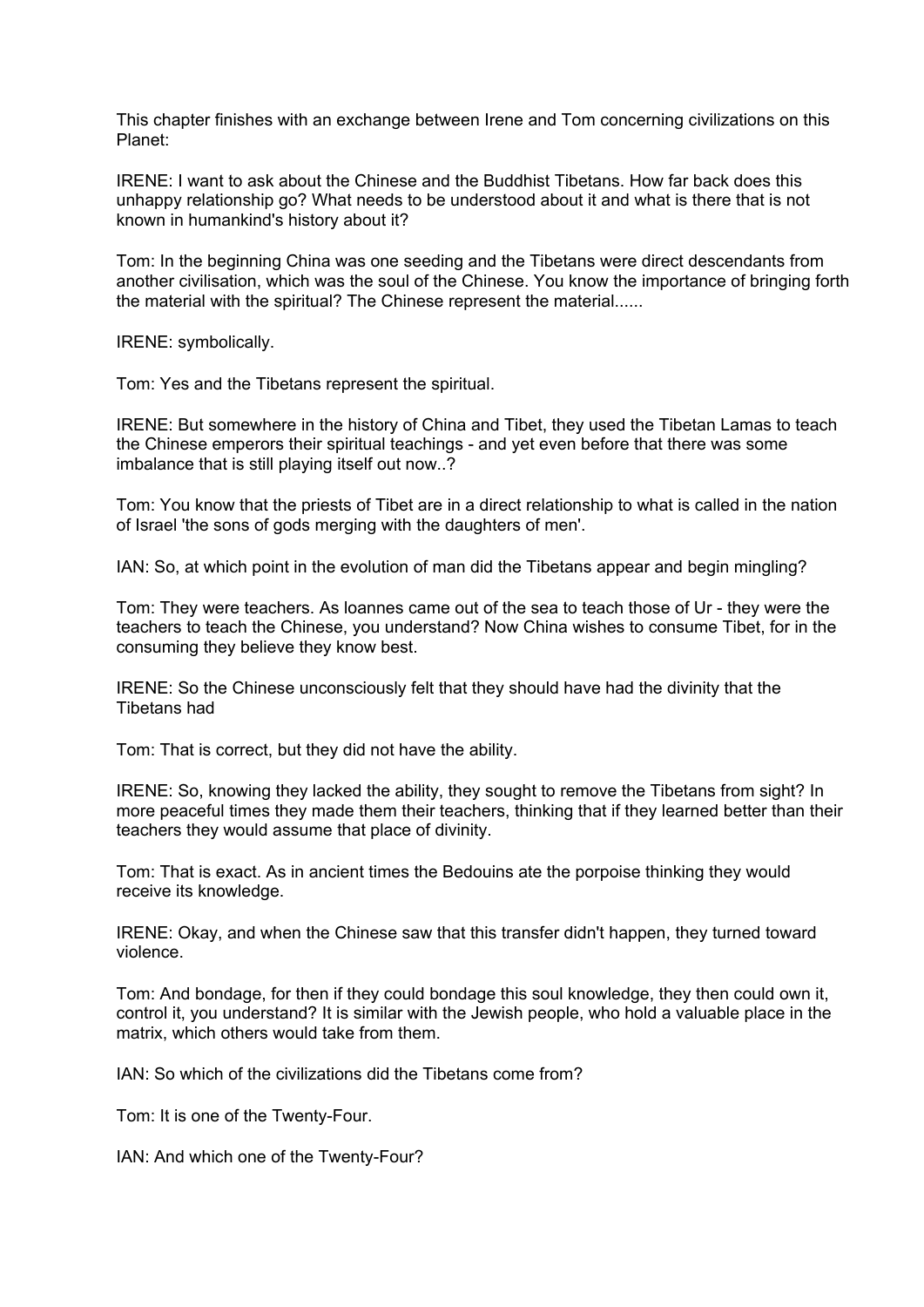Tom: I will ask for permission to tell to you the name... They are peoples that represent in the Universe the principle of humility. They are of the civilization that, in total togetherness, are the principles of inner knowledge – not for expansion of self but for service... Now in this time, they are the only peoples, apart from the Hoovids, who have inherent knowledge of their purpose as a collectivity in their coding. That is why they are cohesive, and why now, in this time when the Twenty-Four are emerging, they are expressing themselves, in their humanness. For they understand that they can bring to an end the elimination of threatened human groups.

JOHN: Could you give us the name of the civilization?

Tom: ...

IRENE: I understand your apprehension. I know it takes Buddhists and Lamas many, many years of studying and transformation to be able to obtain their knowledge, but I do think it's important.

Tom: You have brought the Council of Nine into a wrangle!

IRENE: I understand that the Council might think this is a short cut to peoples' commitment of faith and spirituality.

Tom: That is correct. We choose not to tell at this time. We apologize.

5

### Visitations

Many people use the word 'Alien' to describe a visitor from outer space. Extra terrestrial is another word, which is rather more user friendly. For the sake of the question and answer format, the word used by the questioner has been left, though even Tom questions our use of 'Alien'. Should we wish to foster openess between all beings of the Universe perhaps we should also look at our vocabulary? In a discussion between Andrew and Tom many years earlier, Andrew had asked Tom about UFOs and whether they were created manifestations. Tom had replied:

"Many of the flying things that you call UFOs come from our place, but they come from other places also, and they do come in physical form. But many of them are not physical. They are like your movie screen".

This chapter begins with a conversation between Tom and two guests, in 1991.

Tom: Elarthin is one of the Twenty-Four civilizations responsible for unifying the energies of the Twenty-Four with those of your Planet for its evolution into greatness; and this in bringing to humankind information in a form of communication that registers in the ground. Others on Planet Earth have come from different civilizations in the Universe - those from Hoova have come and have been implanted on three occasions. Others have come from other civilisations. And then there are some from civilisations not evolved to the same level as that of those with collective consciousness. The origins of humankind did not evolve from the animals of Earth matter. There was one group which emerged by itself- all others were colonised and merged to create species.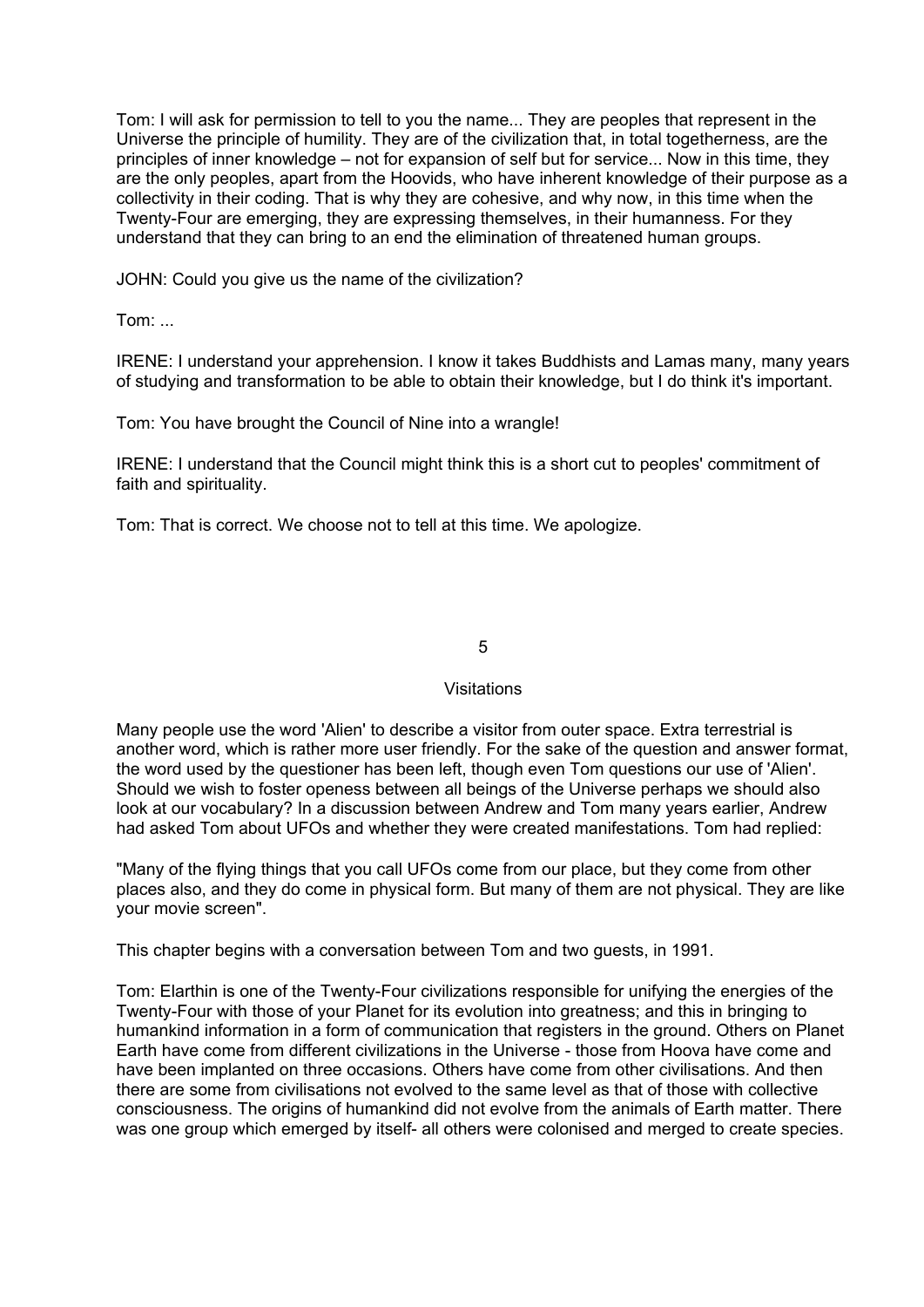GUEST: Do we have any particular connection with those of the constellation of Lyra, who moved to the Pleiades?

Tom: Those that have been seeded on this planet Earth have also been seeded in other systems in your galaxy. The Pleiades are in your Earth galaxy. Know that there are some of them in that arena that have great negativity. Do you know that?

JOHN: Are you saying that the beings in the Pleiades are also cousins of ours? That they have been seeded as we have?

Tom: That is correct. Yes.

GUEST/2: Is one of the governments of Planet Earth working in conjunction with a group from another source, from Reticulum, which is thirty-seven light years from Earth?

Tom: That is also within this galaxy. There are government agencies upon this planet Earth that have awareness of other species within your galaxy. There are many. Elarthin does not come from your galaxy, neither do we. Those within this galaxy could be said to be working within a corporation. If you have a mega-corporation which has many divisions within it, then within these divisions there will be units that manufacture or sell or service, without necessarily knowing who owns them. If you go into an individual unit, you would find a manager of that unit. But this person would not be the general manager of the whole corporation. That is the order of this galaxy. Do not limit yourself or tie yourself only to the solar systems of your own galaxy.

GUEST: Can I ask if the current phenomenon we call 'crop circles' that are being formed in England are being created from outside Planet Earth?

Tom: That is so. When anything takes place within your solar system, it is imprinted and then is manifested on Earth.

GUEST: Could you please explain a bit about the thinking behind the messages that are coded within the corn circles? What is the purpose?

Tom: It is of great importance for humankind to have the understanding of other realities of existence within your universe, of other systems of energy with the capability of bringing these into reality from great extensions of time, forms and matter; for your humankind to question their origins, their expansion of mind, and the time of now. Those of the Twenty-Four have come to this your planet Earth. Those of other civilizations have often visited, since the beginning of humankind's history. Visits have been made by others very frequently. Please see your historical records. To date, this has not made an impression on humankind, for these other realities have been mostly eliminated from humankind's programming. As this planet Earth is moving towards its evolutionary importance, and the reason for its existence, (for it is, as you know, the only planet with freedom of choice), those civilizations are attempting to bring to humankind information concerning other beings, other species, other energy forms, so that humankind may look on this, question it, and then probe into it. The challenge is to present an alternative. One to question, is it not? You have now been alerted to those energy fields that are in existence.

GUEST: Are there any specific ideas behind the patterns that are formed in the crop circles? Is there an intended programme to help us build a picture of what is being represented within the crop circles?

Tom: Now, reason, investigate and contemplate this thoroughly. All that has been sent into space from Earth is being reflected back, so that those of Earth may understand that when you create a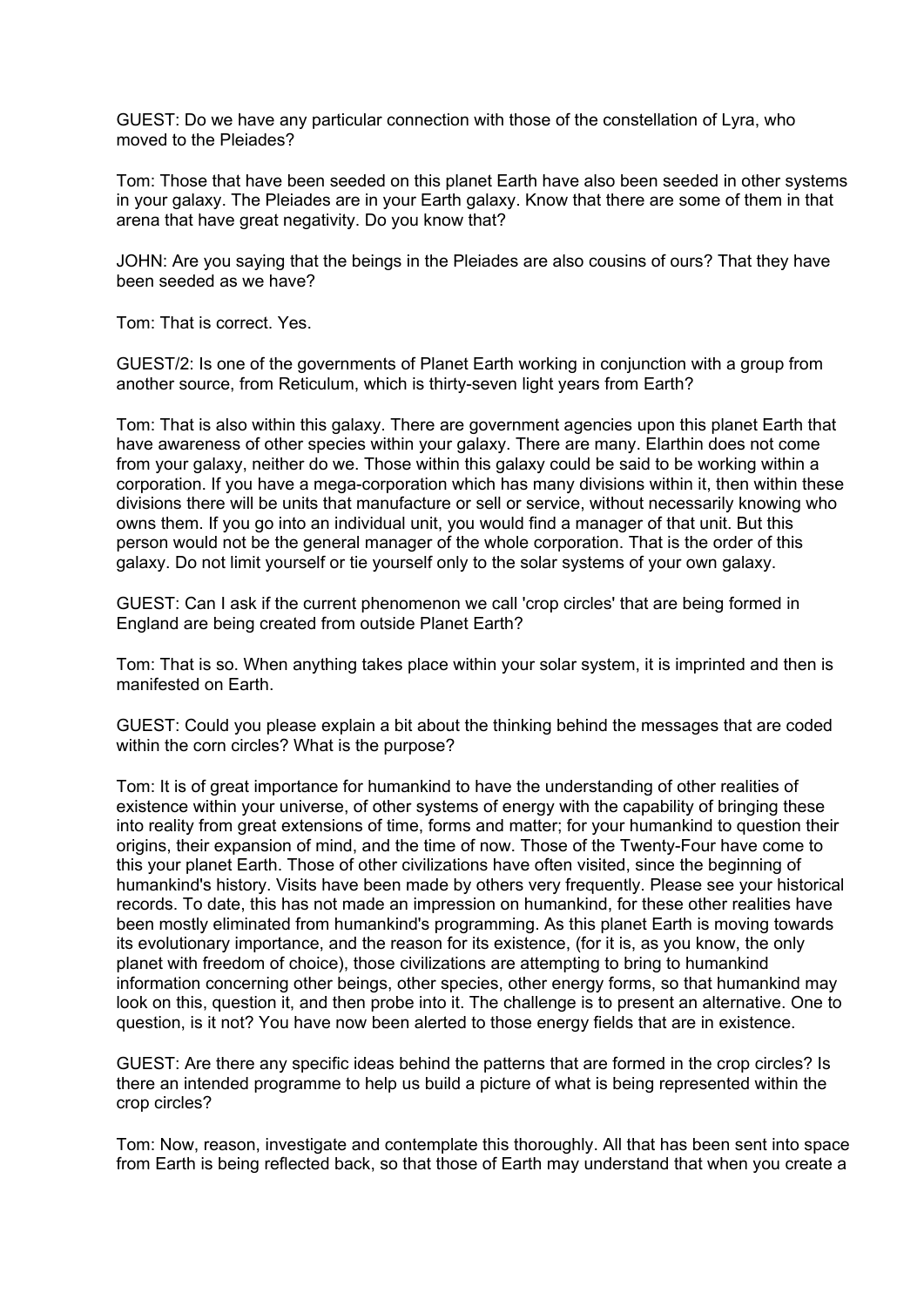situation that might be catastrophic, it may then impress upon the minds of the people the effect that one unit can make on all.

JOHN: How many scientific and governmental organizations have made the connections, or made such interpretations yet?

Tom: Are you not the forerunners?

JOHN: We are wondering if they have reached a conclusion on their own or whether this project is one that is going to release that information.

Tom: Yes. However be aware that there are many groups creating them, to distort the real purpose. It is not possible to speak about these at this time. For humankind could not comprehend, for the disbelief would then add no credibility. Some circles are from civilizations who wish of the most high, and there are others who wish to confuse and add their appendix too. It is timely to create a shaking brain in humankind, to question, as you now are questioning.

GUEST/2: Is it possible to give any clues for circle researchers so that they can distinguish which is a genuine crop formation worth looking at, and what are the others there to confuse?

Tom: The ones of confusion have brokens... It is a type of damage.

GUEST: Damage of the stems of the corn in the field?

Tom: Yes.

GUEST/2: So the circles which have stems which are neatly bent, those are the ones which are not damaged, just bent, those are the ones which are...

Tom: They are twirled. There are many civilizations, not all... they are sub-civilizations. What is important is not what is done by whom. What is important is the observation of other realities. Let the personalities of humans move their own hair out of their own eyes... There will be more, and there will be less. In some areas there will be more, and where there were more, there will be less, yes. It is not just humankind that attempts to confuse.

GUEST/2: In a couple of the circles last year [1991], some researchers detected radioactivity of a particular kind which is not found on Planet Earth.

Tom: Does it not make sense that the vehicles that are able to go through space-time envelope dimensions radiate differently?

GUEST/2: Yes.

Tom: We wonder why humankind is as dense as its planet. [Laughter]

GUEST/2: Well, we're slowly awakening. And certainly the crop formations are adding to the awakening of those who are focusing on them.

Tom: Think about this also. As atmospheric damage is done and created, it creates fields of energy that can upset the vegetation upon Planet Earth. You understand that this atmosphere that encircles Planet Earth is a protective device? You understand that there is influence from other planetary positions? And when there are mouse-holes in the atmosphere, then there are, from other planetary positions, energy-fields that may affect vegetation. Yes.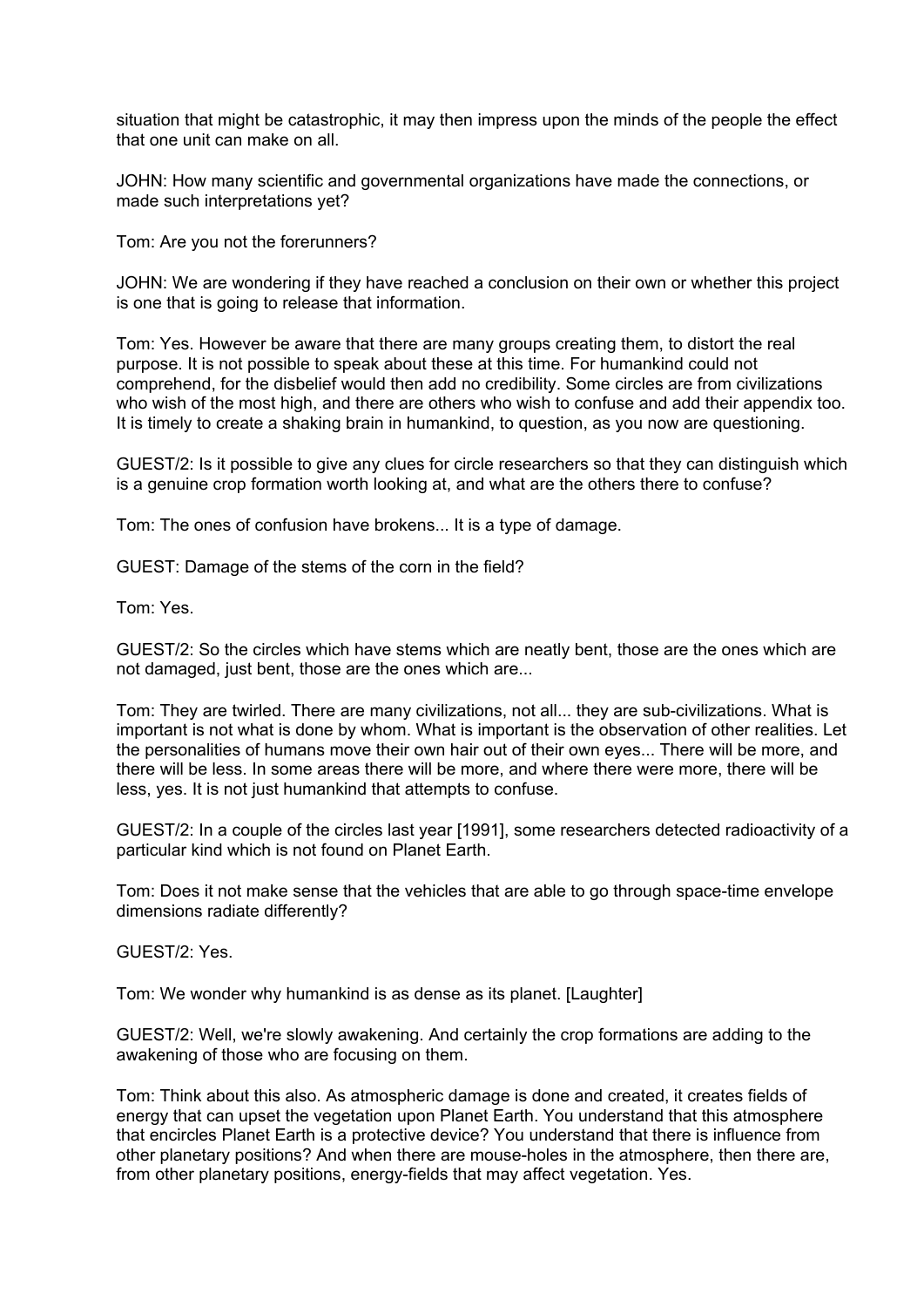GUEST/2: When you talk about planetary positions, do you mean planets in our solar system or in a larger spectrum?

Tom: In your system, planets that have devices upon them, left in times past. We wish not at this time to go into detail, our being [Phyllis] is in weakness. Therefore we ask you only to ask urgent questions. Yes. The latter part of that transmission, which ended there, took place in 1992. Here is another exchange from the early '90s: with particular emphasis on technology:

BRIAN: I wanted to ask some questions about a recent ['90-'911 series of statements made in the United States concerning the presence of extra-terrestrial vehicles in the Nevada area. Is there any general comment you could make about the authenticity of those statements?

Tom: As many are aware, the reality of lesser civilizations in physicalness upon this planet Earth is a fact. As they have technologies and information, do not create the mistake of believing their higher motivation at all times, in visiting your planet Earth. A portion of this motivation is indeed prepared for utilizing, if necessary, Earth species for their own environments, on their own planets. Not all are here for the betterment of Planet Earth, although there are those who do work for the betterment of Planet Earth. They have physical existence.

BRIAN: Are you saying that there is more than one group involved in the experiments at the Nevada test site?

Tom: There exists at this time a totality of twelve different groups physical civilizations - that have come to Planet Earth for investigation of the environment. Not all are well-meaning. The Council has said I must be clear to you. Not all are creating experiments.

BRIAN: It would appear that some of the technology involved in the vehicles they have brought here is on the verge of being discovered by people here on Earth. Will there be an attempt to prevent those discoveries from being utilised and developed?

Tom: Do you mean by other civilizations, or by those of the antipeoples on planet Earth?

BRIAN: I'm speaking of discoveries being made by physicists here on Earth. I'm wondering will their efforts be prevented in any way by the aliens?

Tom: That is not the purpose of those that you call 'aliens'. Why are they aliens?

JOHN: Well, it's just a word we use for anything that does not come from Earth.

Tom: Yes.

JOHN: You say that is not their purpose, could you state what their purpose is specifically?

Tom: There are several purposes. Those that have well-meaning are working for prevention of total destruction of Planet Earth, and to oversee it and, if necessary, prevent a totality of ending. For in the ending of it, it would take so much time to start over again that it is not possible to start again. The situation of Planet Earth also is that its destructiveness would then create an energy that then could affect other systems of the Universe. There are those also who would wish to come here because they have begun the destruction of their own home physical planet and are looking for a place to relocate themselves. Therefore they are experimenting upon humankind and animalkind for testing available possibilities.

BRIAN: What will happen to the man who has told us about this, will he be punished in some way?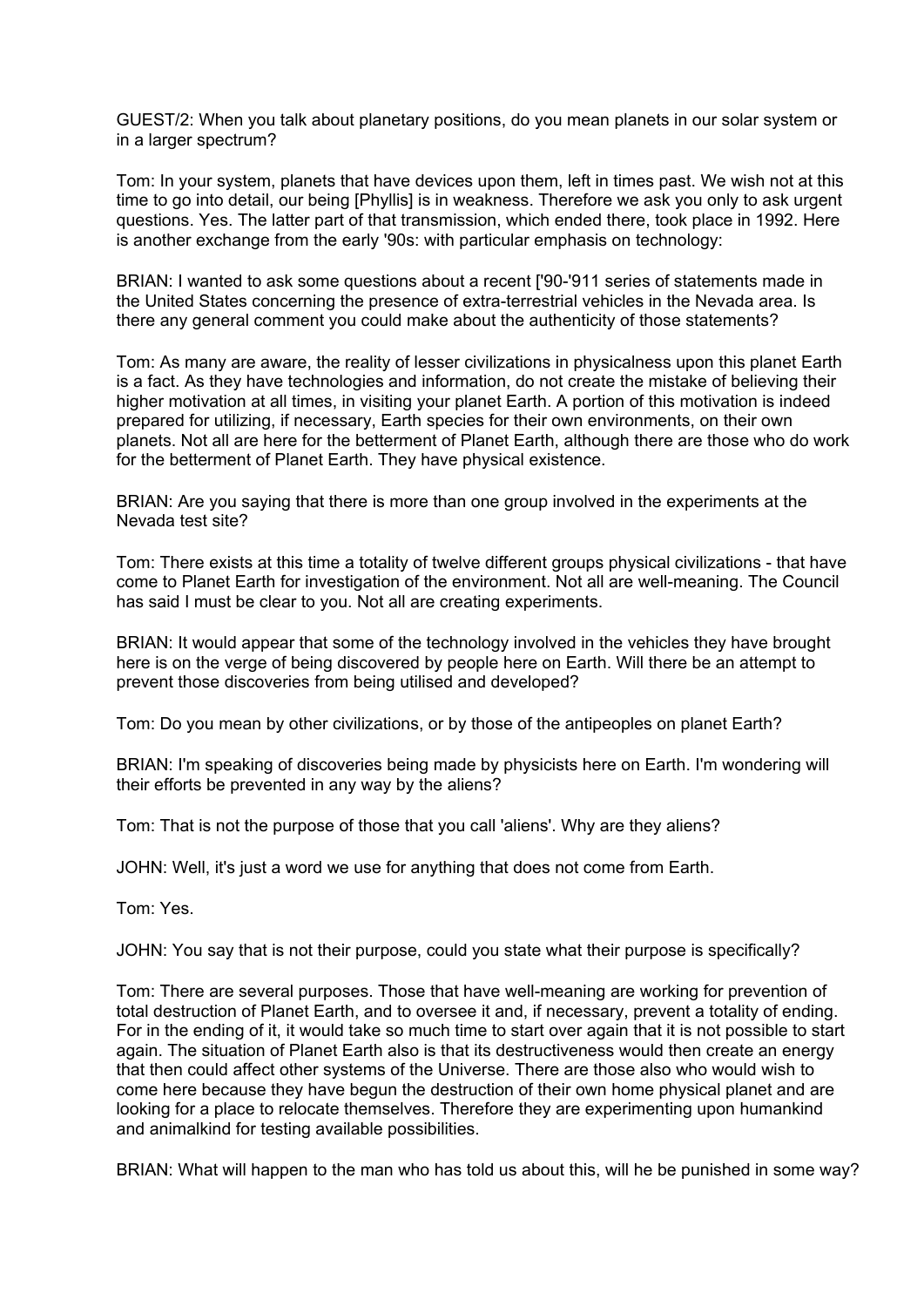Tom: As you know upon your planet Earth, the country of USA, has created a secret situation among its people that cannot be revealed -- they have not revealed the facts. Therefore all attempts will be made to create injustice to him. If there comes a time upon your planet Earth when people function as a unified force against those philosophical beliefs that are not correct -such as destruction of truth telling people -- then people will involve themselves, and if enough people do so, they cannot punish all people.

JOHN: If enough people know about it, that will be a protection to him, in a sense.

Tom: In protest. Yes.

JOHN: Now the American people who are working where he was working, what is their motive for working with these aliens - as we are calling them?

Tom: You speak of leadership, not of others?

JOHN: I'm talking of the people in Nevada, the scientists and the leadership there: presumably they're interested for military purposes, or what?

Tom: There are those who have interest in the betterment of humankind, and there are those who have the greatest concern about other 'aliens' approaching Planet Earth, therefore they seek technological information for stopping their arrival.

BRIAN: I see. Will the efforts to understand the alien technology be successful?

Tom: They are but a small percentage away from completion.

BRIAN: Is the technology in the alien vehicles the same as the condensed charge technology that I'm aware of?

Tom: It is in that realm. It is two polarities which exactly overlap and overlay, and each charges the other. It is 'as above, so below' as with the emblem of Hoova - the six-pointed star, do you understand?

JOHN: Yes, the Star of David is two triangles.

Tom: Instead of repulsion by magnetic charge, it is attraction by magnetic charge.

BRIAN: Well, the alien vehicles operate by controlling gravity, it seems.

Tom: Which has to do with the discharge of magnetics. It has to do with creating a magnetic field. That is the discharge, when you release the magnetic. When you function with the magnetic you draw all things to you. When you know how to discharge then the propulsion is reversed. To operate and release gravitational fields is related to magnetic fields.

BRIAN: Well all the descriptions say nothing about magnetic fields, they talk about gravitational fields, which are different, and they say it requires a special element, element 115. Do you know what 115 is?

Tom: That releases the magnetic attraction.

JOHN: Are you saying that when you use the word 'magnetic' it is the same as when we're using the term 'gravitational' here?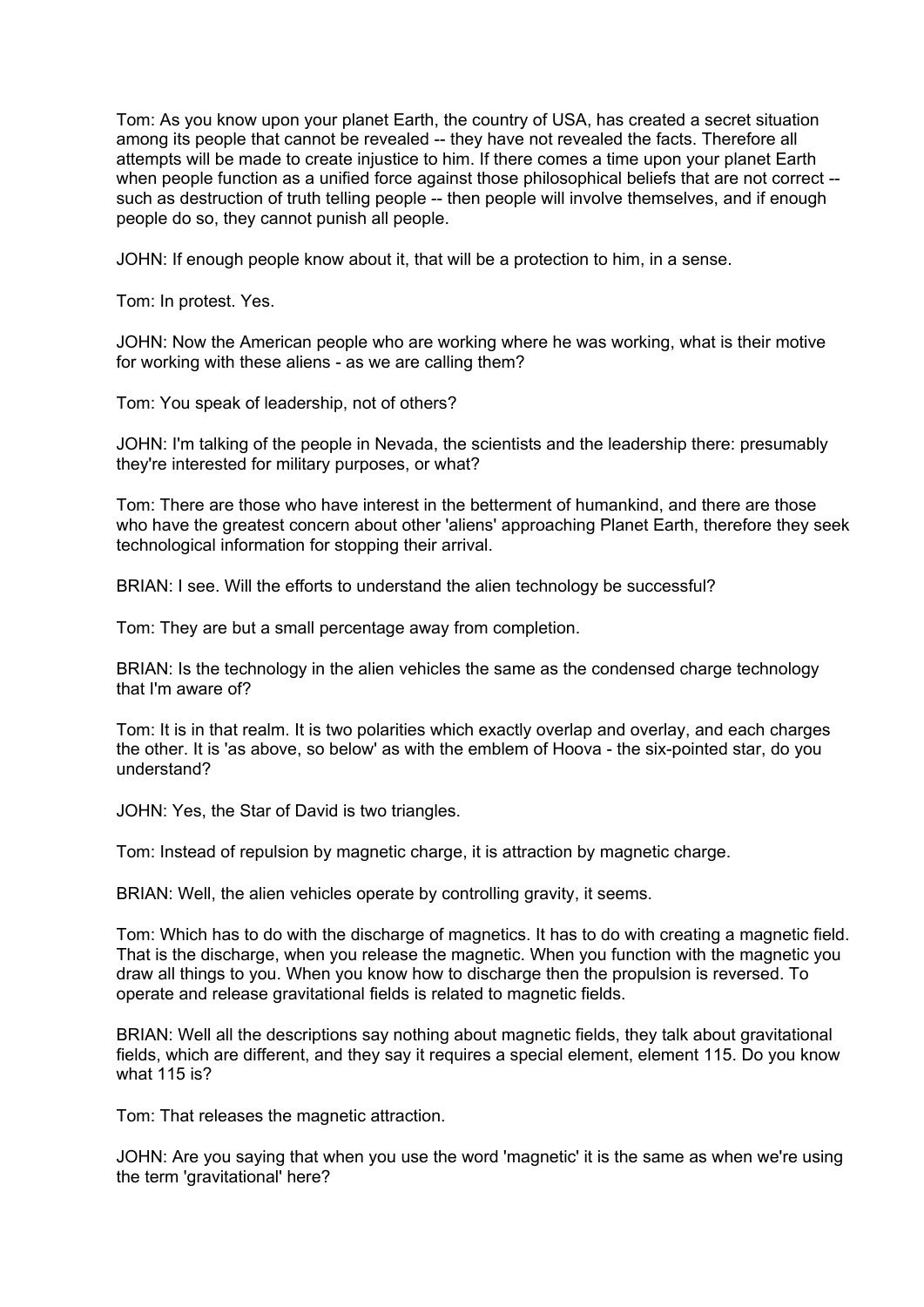Tom: If you have attraction, an energy field that holds upon your Planet Earth, that is magnetic.

JOHN: O.K. We used different terms.

BRIAN: One of the things that happened was when they put a burning candle flame in the field..

Tom: It created a vacuum.

JOHN: A time vacuum.

Tom: Do you understand that in this movement it is possible to move quickly? For non-friction is created.

BRIAN: So then- is no action/reaction?

Tom: There is freedom.

BRIAN: How soon do you think there will be more information released about these vehicles and about.

Tom: Do you speak of information release? They will not release the information.

JOHN: Have they been asked by the aliens to keep it secret also?

Tom: That is correct, they are working in conjunction with them.

JOHN: So it is a fully co-operative venture.

Tom: In some ways, in others it is not.

JOHN: So there's some holding back by both sides. Are you saying that the aliens are also holding back the different motives that you already mentioned with the people in Nevada?

Tom: There are those who were working in conjunction with these lesser civilizations, and these civilizations began to control them. There are other civilizations that do not co-operate with this, and are in effect eliminated in physicalness. You understand that?

JOHN: Yes.

Tom: Out of fear the government of USA and others are in cooperation.

JOHN: Well, that was the next question: are there other groups of aliens working with any other governments in a similar way? In other parts of the world?

Tom: There have been many visitations, physical appearances and accidents that have been tunneled to the USA, and there are also attempts in Russia in investigations in cooperation with USA.

JOHN: So is that project continuing at this moment in Russia, or is that something that happened in the past and is no longer in existence?

Tom: There is informational exchange with USA.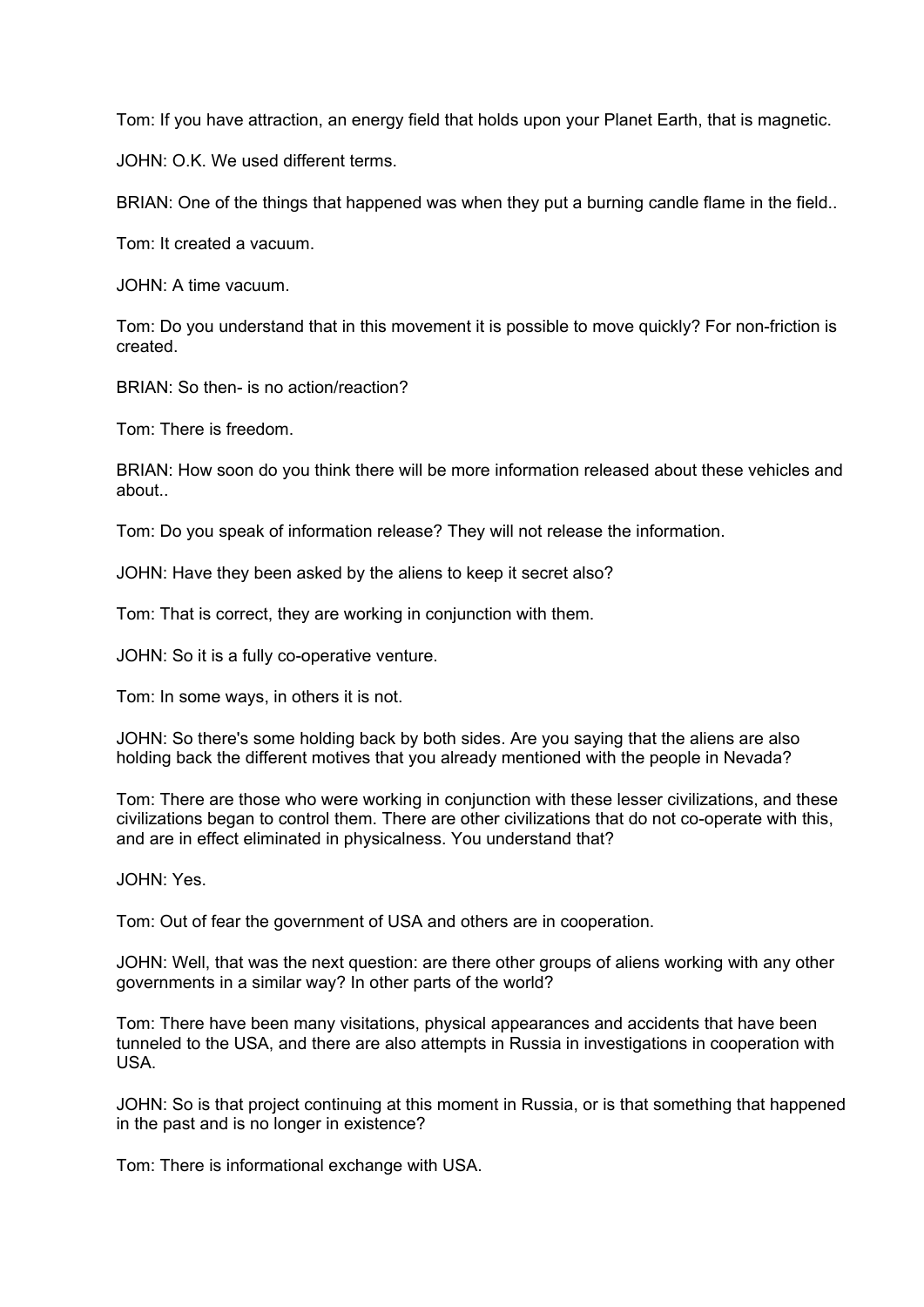BRIAN: Are the alien people involved in the Nevada experiments - are they involved in any genetic experiments on human beings?

Tom: Those are ones who wish to know if they may exist upon Planet Earth by taking samples of tissue for culturing.

BRIAN: So this same group that has provided the vehicles is also involved in genetic research?

Tom: If you would use that terminology, yes. We would say to you, be in great caution.

BRIAN: Well, that was my next question. Is it dangerous to persist in trying to learn more about this?

Tom: It is important to assimilate, to be in a form of observation, but to be in great caution. And move in great caution when getting involved in information from others. And be in caution of any from what you call Reticulum, in your Milky Way. Be careful of those who say they are from there.

JOHN: At what level in the United States is this project controlled ?

Tom: The highest level.

JOHN: So it is from the President down, is it?

Tom: He is not the one who controls, but the head of state was involved in the past, this is an exceptional matter. [This conversation took place in 1990.1

JOHN: So it is the CIA who control the project?

Tom: That term is not correct. It is not in a form. This is the creation of an element that is above that. What is important is that you begin to understand the implications. In times past humanity did not comprehend the information we have given about the civilizations and the Council of Nine. Now it is important to comprehend, and know that what was begun in times past does exist, and continues, and it is time for humankind to know the importance of this information, but in a time when there can be directness, without interference from the governments of humankind.

STEVE: I would like you to speak about the emphasis you were giving in the mid- 1970s: there was at that time a great emphasis on the appearance of beings to intervene in the critical world situation, and this did not occur. Perhaps some brief explanation of why it was so much stressed at the time and whether it might still be an option?

Tom: There have been sightings of other civilizations, not all helpful to Planet Earth, and there has also been contact with several people that have authority in different countries of your planet Earth. There was also agreement between several countries not to permit information about this to be released in public, and also to eliminate portions of their destructive devices against each other, for fear of other civilizations permeating Planet Earth. Those who do not at all times have benefit towards this Planet Earth have also made agreement with some countries of Planet Earth, out of fear of reprisal.

### JOHN & STEVE: Reprisal?

Tom: Reprisal: the Twenty-Four civilizations, and those that are in conjunction with them, would arrive if Planet Earth were on the brink of destruction from those lesser civilizations. These wish to maintain Planet Earth in its state of being, for they also have looked upon it as a vehicle for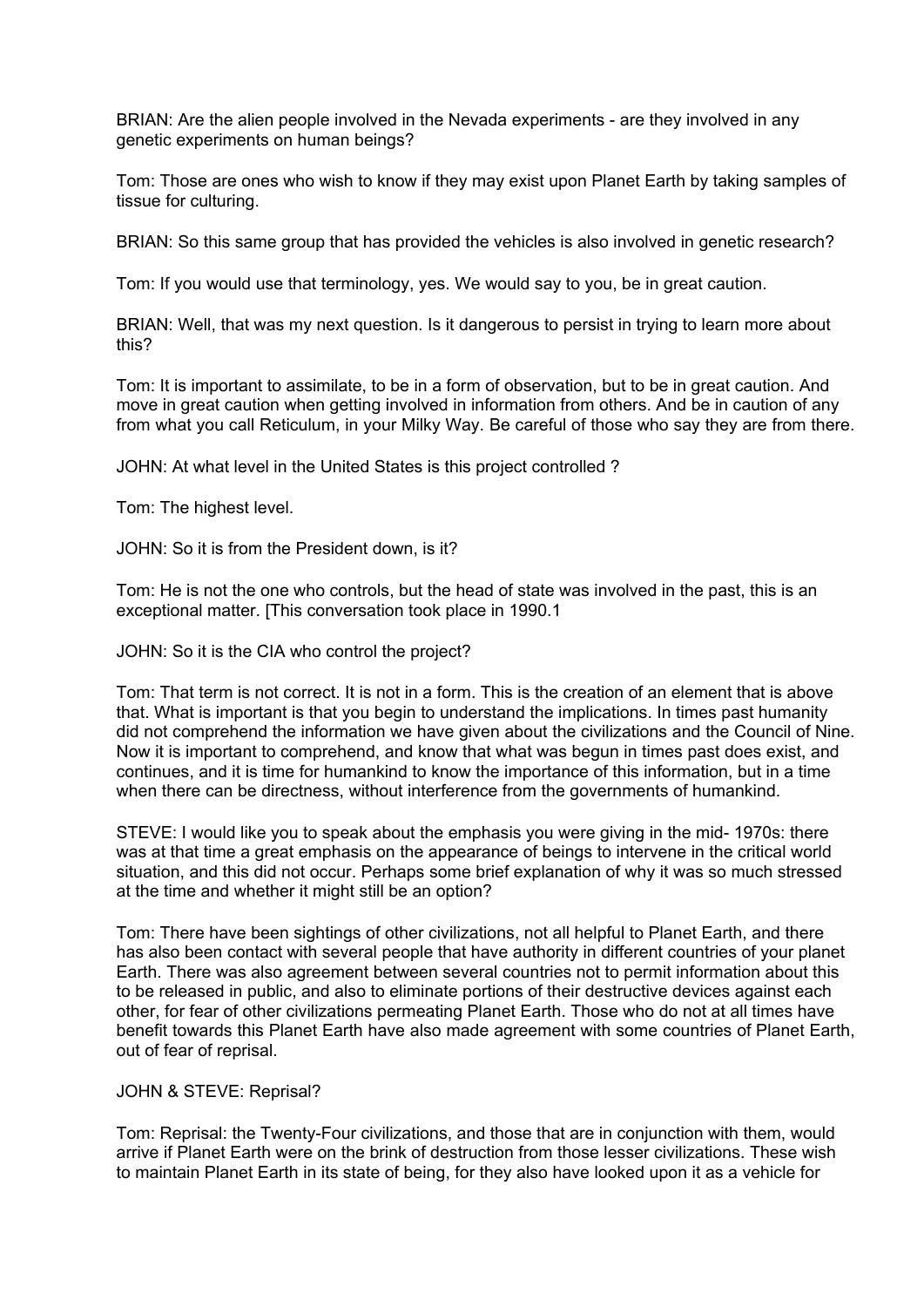themselves. The Twenty-Four civilizations also will not permit a complete take-over, but humankind must have awareness of the existence of the Twenty-Four, and those working in conjunction, and of these others. Then there can be a correct sense of judgment when information about extraterrestrials is received. Those of the other lesser civilizations also bide time for they are playing wait-and-see. You have asked about the landing which we mentioned in your year 1976: it was not appropriate for the Twenty-Four, for we wished not to have the responsibility for physical interactions which would create more pollutionary destruction of Earth: humankind already creates enough pollution destruction. Is that clear?

STEVE: Much of it is but I am not very clear about how pollution would be caused by intervention...

Tom: Those lesser civilizations who have been viewing Planet Earth, who have made contacts with governments, and who are in portion in beings upon Planet Earth and are in this realm as well, would have warlike conflict with the Twenty-Four civilizations or those who work with them: therefore that would mean a destructive device in the atmosphere of Planet Earth. Humankind in its great fear would not have acknowledged or understood that there were those of goodness also.

JOHN: Because they would only see two groups...

Tom: Destruction

JOHN: .... destroying each other.

Tom: That is correct, and that would then create nightmarish pollution destructiveness of portions of Planet Earth. We must find another way of removing these others at this time.

STEVE: There seems to be an implication that several landings had in fact occurred…

Tom: That is correct, it is known by Russia, by the government of USA, and in other countries where there is communication with these two countries. Also it helped bring about the end of the nonspeaking to each other for they knew that they must now begin to be with each other. We speak of the, you call them 'biggies'.

JOHN: The two super-powers [this was 1990].

Tom: For they knew that if they stayed in separateness they then could not survive.

STEVE: Is this because they interpreted their findings as being dangerous to Earth?

Tom: Yes.

STEVE: They regarded the alien civilizations as the enemy.

Tom: Those that have been inter-playing, yes.

JOHN: So what you're saying is that the civilizations that have come to Earth, have not come and allowed themselves to be..... to interact willingly. It has been done with some tension and conflict for example in the United States?

Tom: That is not what we meant. Those that have been in contact with these governments, and with those vehicles which governments have got hold of: some of these incidents have been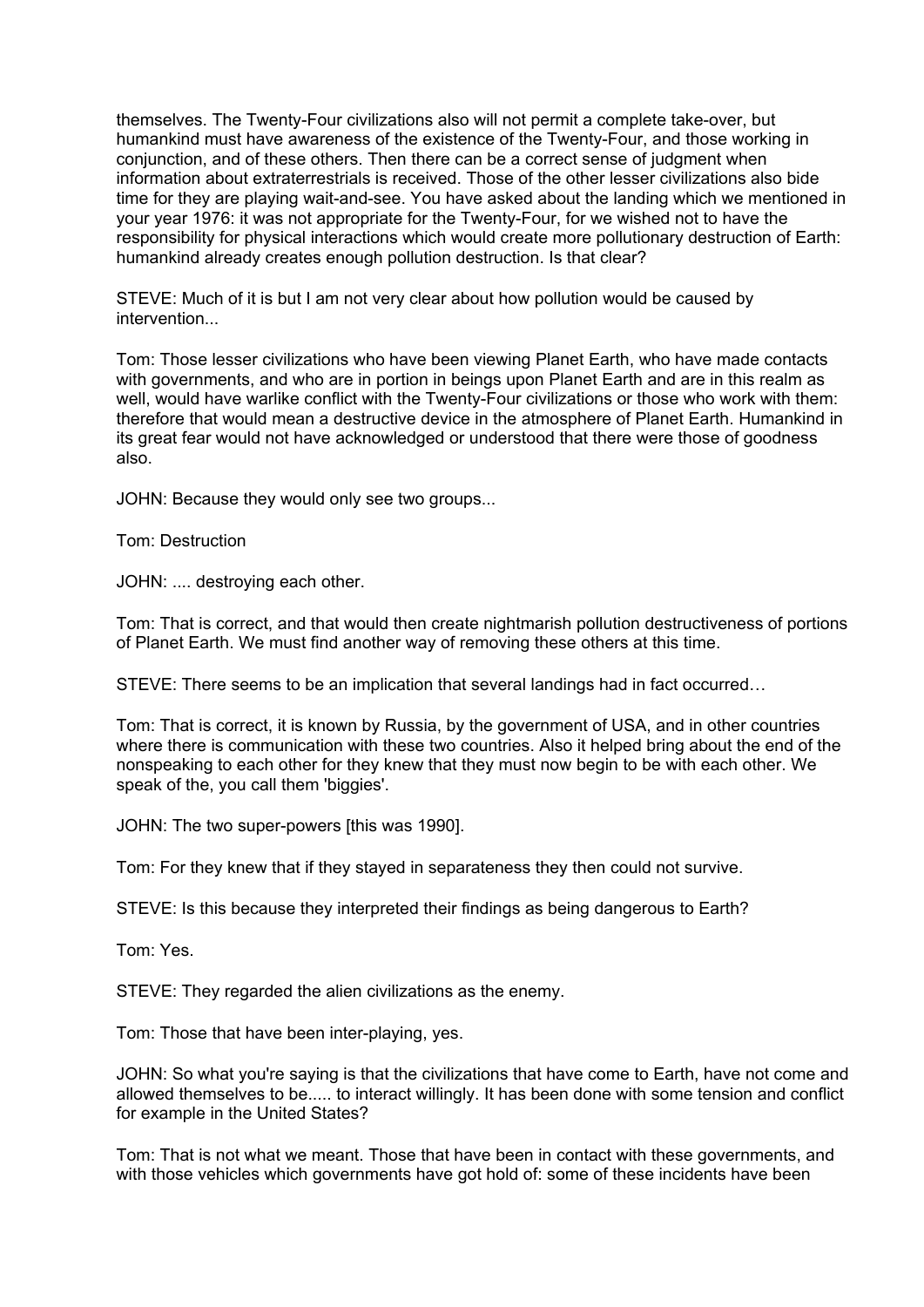accidental, some have been intentional, but in giving they have attempted to ingratiate, and the 'biggies' have decided they must align, for they are not sure of the motives of these civilizations. Their motives are not in goodness, and they also have abductions.

JOHN: They have taken away, abducted some people.

Tom: That is correct. The 'biggies' of Planet Earth decided to align with each other so that they might keep a cohesive front.

JOHN: Yes, so basically what you're saying is that the Twenty-Four civilizations decided to stay away so as not to get mixed up with these other forces, either in people's minds, or in fact in a conflict.

Tom: That is correct.

JOHN: Yes, OK. Well so what next?

Tom: If they can influence the Crescent (the Islamic countries] - that is why the country of USA is attempting to change that situation - if they can activate the Crescent or cause irritation they then create a situation upon Planet Earth which is divisive. And the lesser civilizations then move into a position that may create more devastation. We of the Council of Nine, you must understand that we must function in a manner that does not bring fear of devastation. It is important for humankind to know that there are others who mean well for them and wish only to help the elevation of Planet Earth. We will not permit the destruction of Planet Earth, but humankind must begin to help itself and make decisions based on the survival of Planet Earth.

STEVE: What you are saying is good news and bad news, because we had thought in 1988 that the 'rapprochement' between the great powers signified a development and heightening of awareness and consciousness, and perhaps a coming of rationality into international affairs...

Tom: That time the threat of force brought that rapprochement: though it does not matter if it was force or willingness, for in the togetherness they have become partners against another threat that may bring destructiveness, and in togetherness they see each other as humans - so that benefited Planet Earth.

MIKI: Could you tell us about the circumstances in which a major landing of the Twenty-Four civilizations on Earth would be carried out?

Tom: If there were an imperative to land because of major destruction upon Planet Earth, then the civilizations would amass over the major cities to cause those in power to stop the destruction. There are those in the atmosphere of Earth, and those in closeness to your planet Earth that would make themselves quickly visible if there were the necessity. Altea has said to tell you that plans for a landing are currently on hold, for at this time it would create great chaos for the percentage of humans accepting the civilizations' existence is insufficient, and also because we do not want to cause warlike attack by humans on the visitors of the civilizations. However, we assure you that if Planet Earth were near major destruction, the civilizations would arrive and stop it.

MIKI: Is it only in case of big danger for this world that a landing would happen?

Tom: It would happen when those of the planet Earth do not feel a need to attack, or if there were great danger on Planet Earth - then in any consequence it will happen. But currently they are on hold, yes. I will explain about the landing, and what it means to your planet. Our technology first of all will help you to understand how to raise your vegetables, your cattle, to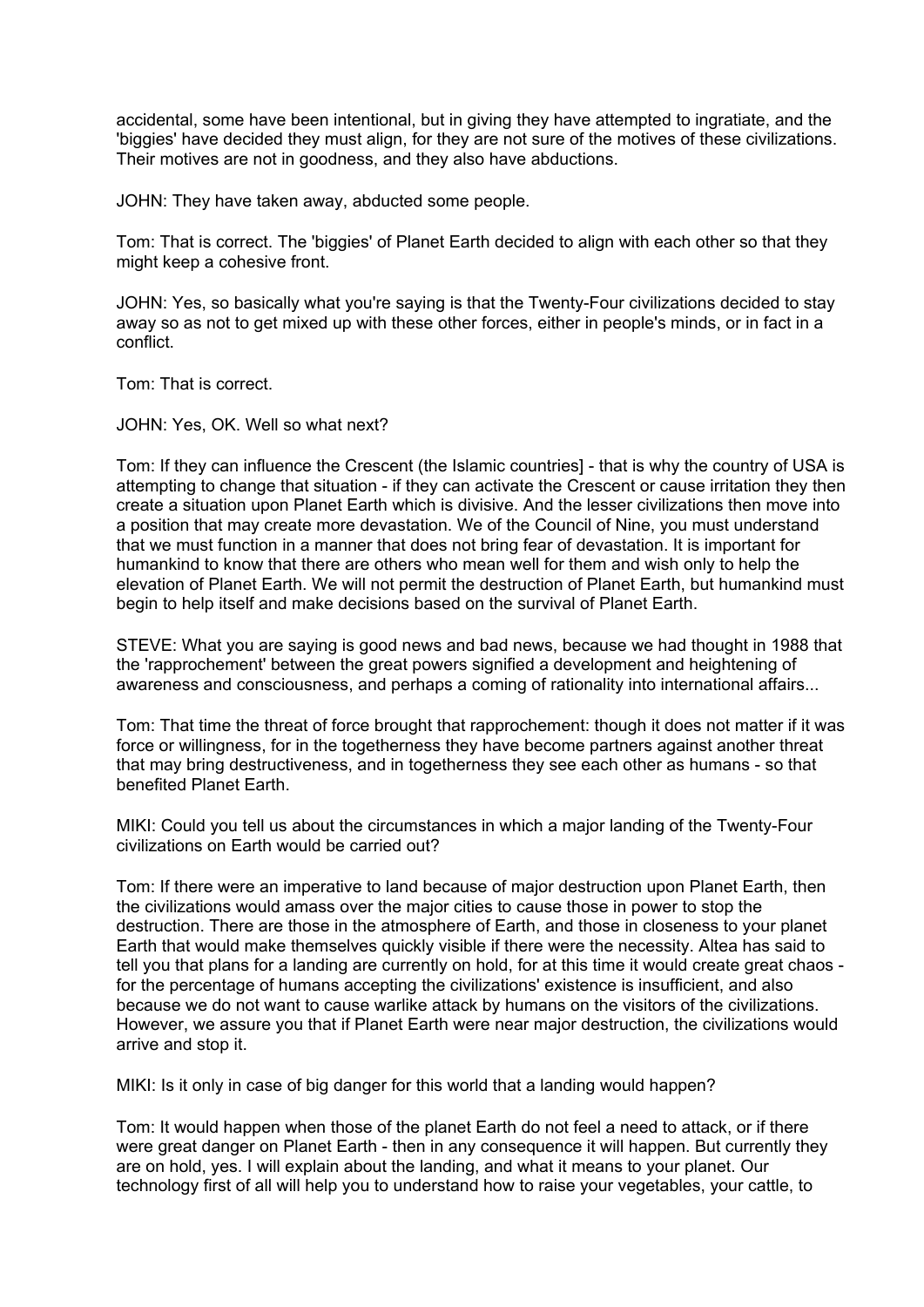purify your water, and to raise the vibration of souls - to bring them out of darkness. When we say 'darkness' we do not mean negativity, but true darkness, in which people do not see and do not understand the cosmic. And they also do not understand that when they hate and have anger, this creates a problem for the Universe. Only by raising the level of this planet and the level of consciousness of this planet, perfecting the love and perfecting the core that is inside each human, can we then go on and perfect other planets in the galaxies. This planet is one of the lowest that a soul comes to, in order to learn a lesson. The tragedy is the density of this planet - it is like a mire, it is sticky, and these beings get trapped in this stickiness. We are going to raise the level of this planet with your help, which will make this planet a lighter planet. The energy then coming from this planet will be sent into the Universe, and will help raise the level of consciousness and the levels of other planets. Do you understand that principle?

ANDREW: Yes. Now I take it that this will all come out in the new science that you once said you are giving us?

Tom: This is true. There will be mutations. Also your planet will be raised to that type of vibration where there will be physical relationships, but it will not be the primary concern. This energy will be put to use to preserve this planet. We do not object to sex, and it is none of our business as far as your physical relationships are concerned we realize the necessity of physical relationships. But we are speaking of raising the level of the vibration, so the energy is not dissipated in physical relationships. These new beings that are coming to your planet and are being born on your planet, and the children that have the 'sonars' in them........ I was going to try to give you the names of the different galaxies and planets that these beings come from to help the Earth, but the names are so difficult in your language.

ANDREW: Uh, thank...

Tom: You are disturbed about something..?

ANDREW: No, not really. I simply know what you're- saying is beautiful and rings clear, and it's like getting zapped!

Tom: Yes. I understand.

ANDREW: Could you just give a simple description of what a landing would be like?

Tom: A landing would not take place all at one time. It would start and for nine days there would be landings taking place all over this planet. There would be a visual landing, with many different types of craft, but before we landed we would radiate out a beam that would nullify the fear in people. Films and books have planted a seed of recognition of us, and people will remember. And this energy, the beam that we send out, will come from this seed-energy that is already planted.

JOHN: I understand that the major spiritual events that take place from time to time on Earth can happen in many different forms. Is the form of a landing chosen because of the sort of beliefs and understandings that people have at this particular time, in the space age..?

Tom: Humanity is now coming out of the true dark ages of this planet, and is now becoming aware of the existence of other lifeforms in other parts of this universe. And humanity is now beginning to understand that there is more than themselves. People have always assumed that there was someone sitting up there taking care of all their problems. But they also assumed through their egos that they were the only existence that mattered to that which they called God, and that God was only concerned with them. Humans now have to look within, and begin to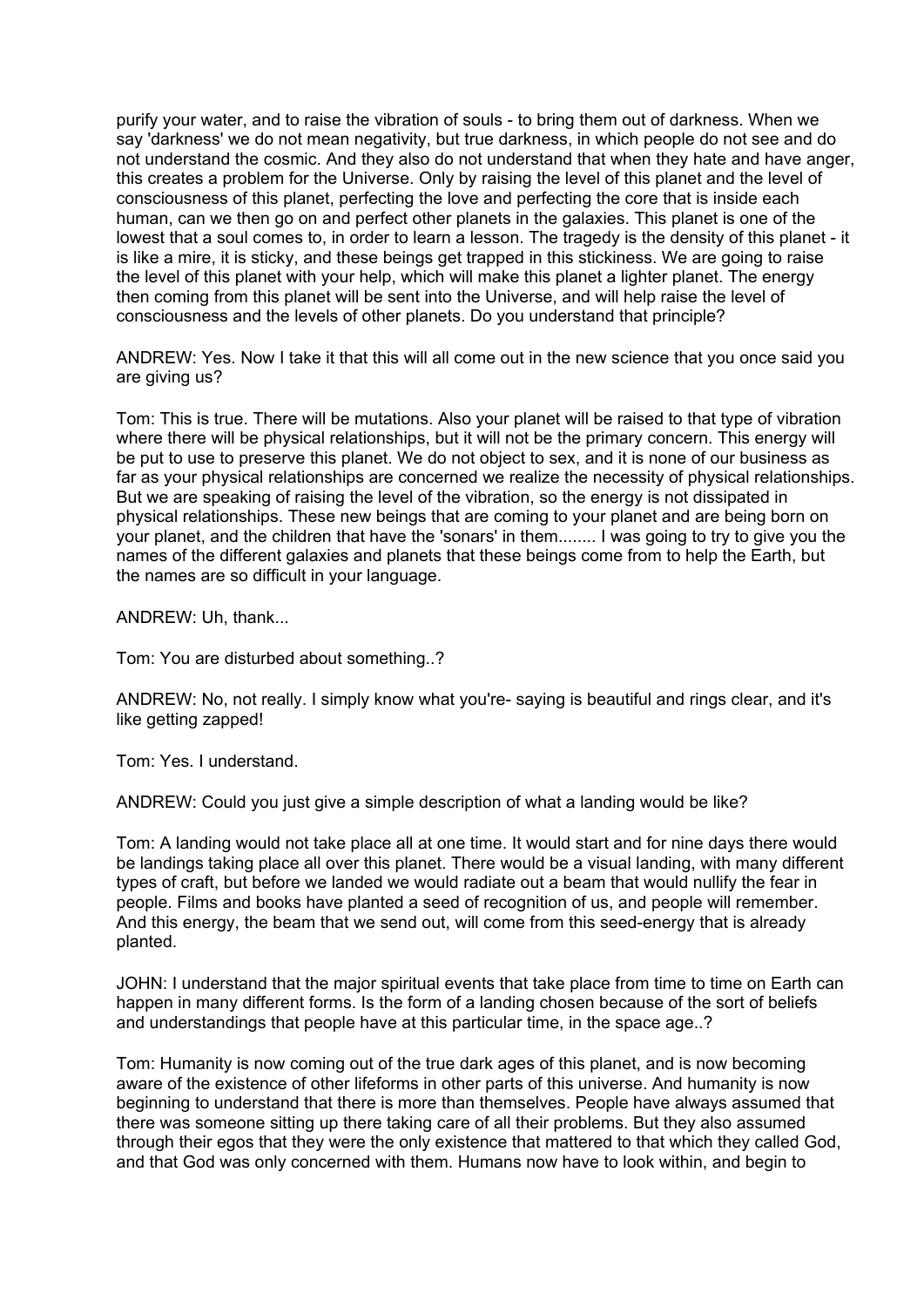understand that there are other forms of life, and that the Universe does not revolve just around humanity.

JOHN: The beings that might come in such a landing, would they remain on the Earth to be teachers among people..?

Tom: There will be some that would remain, and there would be those of ours that would continue on, because this planet then will begin to evolve in its truest sense. We will then be able to go on and to work in other areas. This has been a major project, and it has taken many hundreds and thousands of your years, and much energy.

JOHN: The beings that would remain, would they collectively represent the Christ, or will the Christ be one of them?

Tom: You must remember that all of you and all of us have the Christ within us. It will be a collective consciousness.

ANDREW: Yes, there would be no great single figures that would..

Tom: You are all leaders and we are all leaders.

In the following transmission, Tom uses the word 'catastrophe' and as with many words in our language - the meaning has become limited. Apart from the usual interpretation of 'disaster', the Oxford English Dictionary informs us that catastrophe can also mean: 'overturning' or 'a sudden turn or 'the change which produces the final event of a drama'. In geological terms it can mean 'a sudden and violent physical change'; 'an event producing a subversion of the order or system of things'. So this transmission becomes rather different in meaning when all the shadings of the word are remembered. Tom may have difficulties with pronunciation sometimes, but he never chooses the wrong word and should there be a vocabulary problem, he always indicates when a word is not as descriptive as he would like it to be.

Tom: The preparation of the Twenty-Four civilizations in gathering forces is to make people upon Planet Earth aware and alert, to bring the prevention of greater difficulties. Apocalyptic prophecies are not necessary to be fulfilled, if those that exist upon Planet Earth have awareness and understanding. But also what is in prophecies - such as the Book of Revelations - may only be modified by the souls that exist upon the planet Earth. Remember this: without meditation, without love for humanity, without prayers, without love for Planet Earth, there could be many serious catastrophes. But with prayer and love it is possible to release the pressure. When the time of decision on Planet Earth comes, all the Universe will be working in conjunction with humanity to release the pressures upon Planet Earth. But if within you humans, and we speak to you all, if you generate great fear, then this negates part of that which the civilizations are trying to do - to prevent catastrophe. It is possible to prevent catastrophe completely, and we would hope that could be done. But there is a possibility that catastrophe will not be negated totally. For there are those that oppose you, that are functioning to control the planet Earth.

ANDREW: What in the Book of Revelations would correspond to what is happening right now in the world?

Tom: It is the beginning of the last of the seals, yes. It could imply destruction if what the civilizations and conscious people on Earth are doing is not accomplished, but on the other side, it implies that blessings are coming from the civilizations to Planet Earth. Do you understand?

ANDREW: Yes, I understand the dual implications - it depends on how everything works out, in terms of the energy we put into it…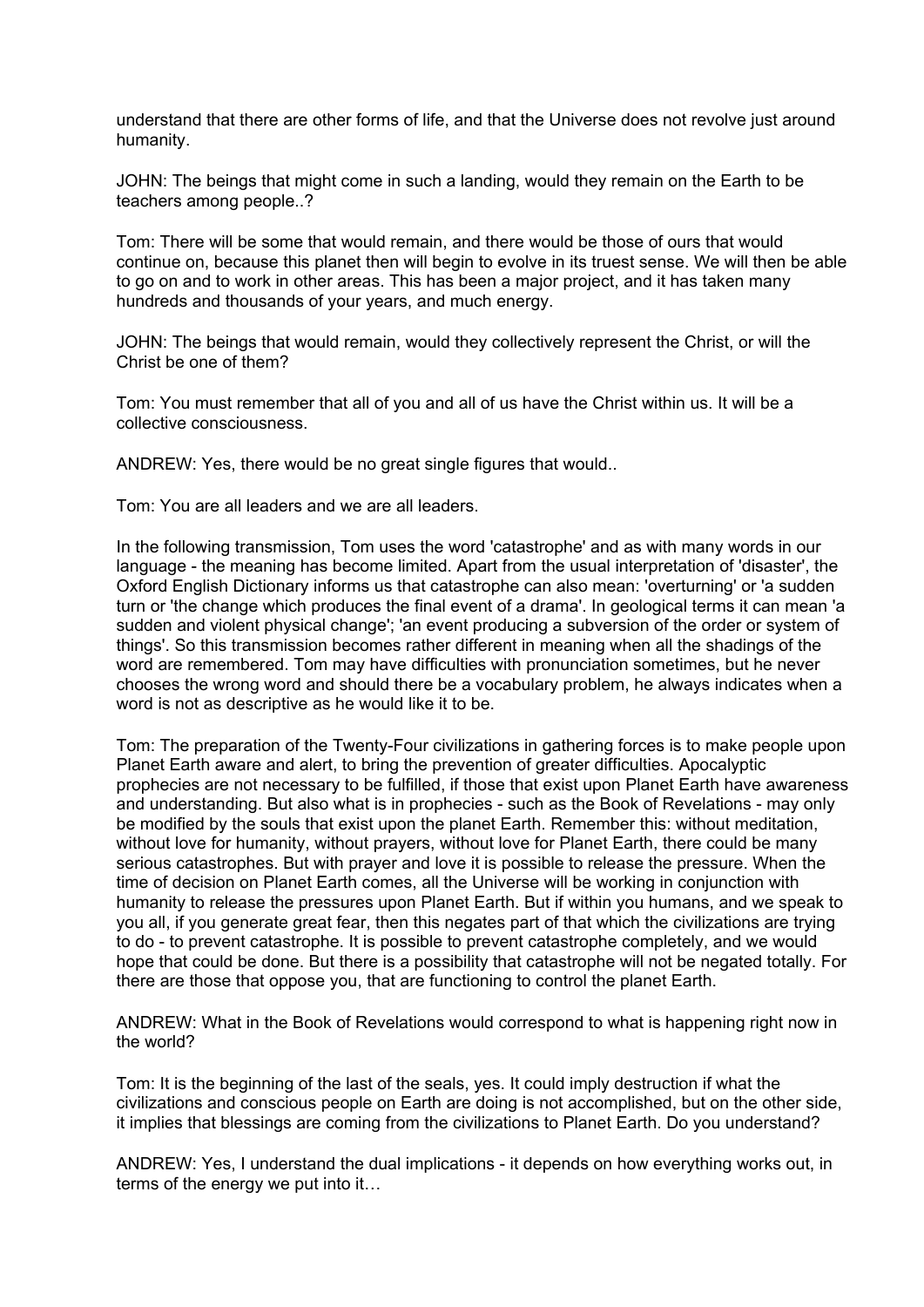Tom: We are sure that what we wish will be accomplished. So that your angel in the Book of Hoova will shower blessings from the civilizations, so your government leaders, the leaders of your societies and your religions will then have to ask questions about whence this comes, this shower of energy. Yes. If the Twenty-Four civilizations come in a mass landing on your planet Earth, there will be not any that would doubt the teachings they bring. There will not be any person who would have a question, for they will have the understanding that comes from what you call God. That is positive and of benefit. But... If humanity causes its own extinction, then billions of souls are trapped within the Earth spheres for millions upon millions of your years. The bottlenecking has already stopped the growth of the Universe. It is necessary for the civilizations to have an influence, for there is not time for humanity to come to a solution within itself, alone without help. So the civilizations come with great love to help people upon Planet Earth. To help them help themselves. Yes.

IAN: Could you tell me how they plan to effect this? To help man arise and grow spiritually? What do they plan to do if they should come?

Tom: There is in each civilization a different manifestation of love. Altea will proceed with technology, to bring forth knowledge of nondestructive technologies, which work in unison with the nature of Planet Earth - to help with production without destruction. Aragon will come with knowledge and wisdom, and the ability to release disruption and pain within a physical body, for it is Aragon's concern to relieve humans of bondage, arising from the influence of physical pain such relief can free the mind. That does not mean there will not be suffering, for there will be those that choose to suffer, but those upon whom suffering and disease have been inflicted by mankind, not by their soul's choice, can then be helped, to give such souls an opportunity to perform what was their true choosing. Ashan will awaken the creativity in humans upon Planet Earth, and through great music and great art will educate in the ways of the Universe. With great love Hoova of the Nazarene comes to bring love to the planet Earth. They will set down a system to begin, to teach humans what they must do for themselves to help Planet Earth and the souls that are trapped. They will explain the systems of the Universe. But most importantly, they will make humans aware that they alone are not in control of the Universe, that they are not alone as beings, and that they must be responsible not only for themselves, and for the Planet but also for the Universe. For if humanity causes destruction of its planet, it is then responsible for millions of souls. And again most important: they will instill in humans that life does not cease upon the death of the physical body, so you cannot escape the consequences of what you have done. That is the most important.

IAN: Okay. So, should the civilizations land, would they do this in conjunction with each other as a unit working together or would they work separately? And if they worked directly with people, would people be conscious of their working with them on this dimensional level?

Tom: There are the civilizations of Twenty-Four, and there are those that work in service to the Twenty-Four. They would work in harmony, together, to show man the necessity of nations and civilizations working together. There would be some that would come first, then others later, and then they would work together. Those that do not work together, that is a clue for you, for they are not from us. You are aware that there would be those of the opposition that would also attempt to come as well, do you understand?

IAN: I think so, but I'd like some clarification. Are they of other civilizations or can they also be of the same Twenty-Four civilizations?

Tom: They are not the Twenty-Four. They are others. In answer to your question - we have not completed your answer - people will be conscious of those of the civilizations. In many cases in the beginning people will not know, but there will be those that do know, and through them, all will know to know who and what we are.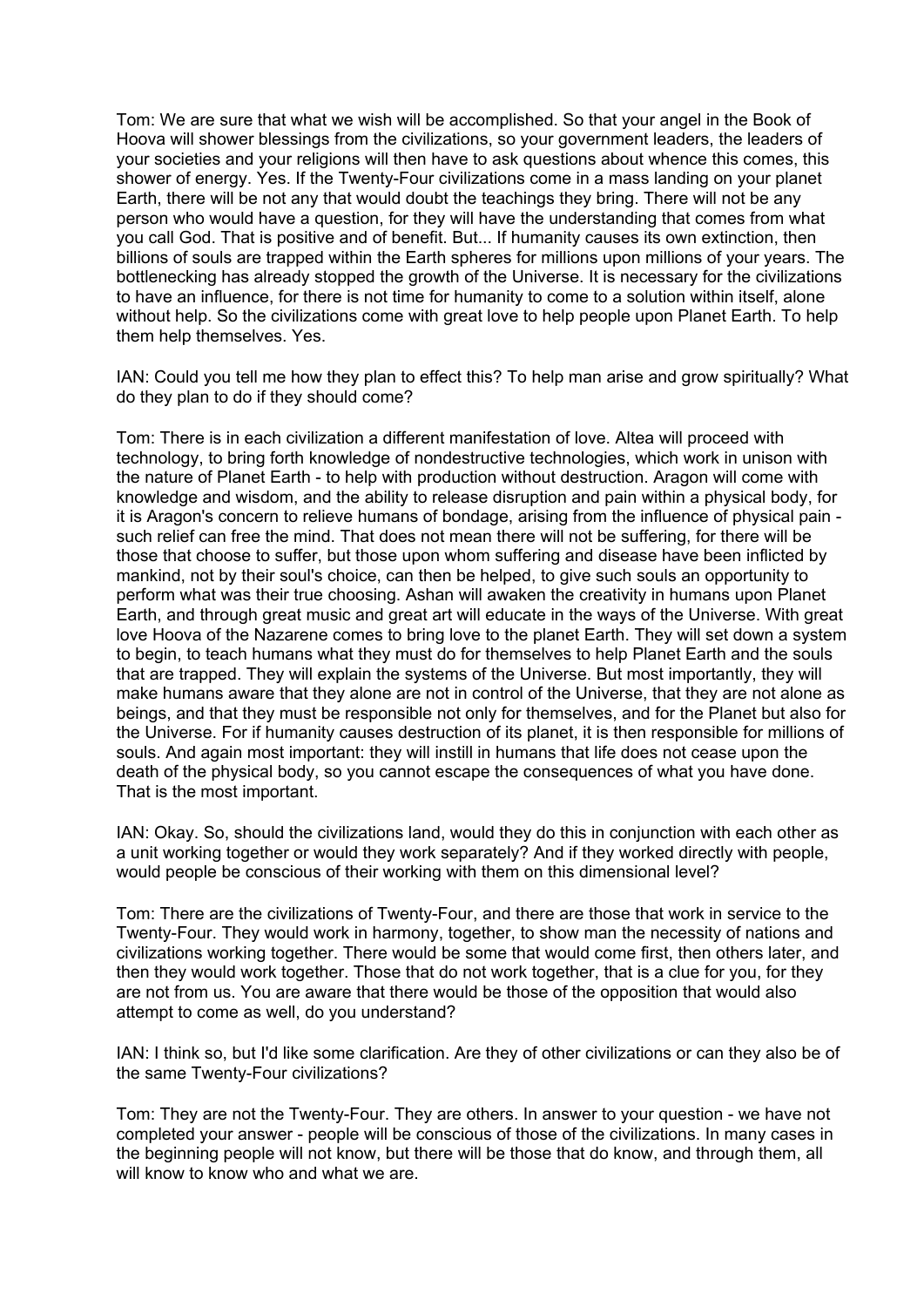And again, on another occasion...

MIKI: If there should be a landing of the Others, by that I mean the opposition, is there a way for us to recognise them immediately?

Tom: There will be a method. If there were a landing that is not in good motivation, it would be negative in its outcome. Remember this: by their works you shall know them. In each situation you will know, for they cannot hide their attempts to gain authority and superiority. They come not in gentleness, they come in superiority.

MIKI: Is there a way for us to protect ourselves from negative energies?

Tom: If each person, together with others, in each family, group and community, thinks of others with love, with devotion, with the wish for goodness for each other, that is your protection - for then that energy becomes like a ball, as all energy that is collective becomes a ball, that is your protection from negative influence. You are a circle of light: we observe, we see your motive. Your motivation is your protection always, yes.

IAN: I want to ask about Hoova. I asked you earlier to define what different areas of work the civilizations would do if they came, and the statement was made that Hoova would be bringing love. I was wondering if you could give more of a specific definition of what you meant by that love, and what they would do to that end?

Tom: You understand the nature of love in your human world? There is love that is possession, of convenience. In the case of Hoova, those people that come in contact will not be able at first to recognize the true strength and energy of love. For this contact will bring to them awakeness, and the opening of their heart, to understand that love is all-giving, is not selfish, has no possession, has no ego, and arises from the wish to give, to bring peace to all. Hoova will accomplish that. When those who are in contact experience the releasing of love, they in turn will be able to release others' love. You have had experience in your existence of the purest love, but for you it stays but a moment. Hoova will bring it to stay not a moment but for all existence. Love is the only thing, it overcomes. We speak of the true love of all. This is about knowledge and wisdom, for there is a difference between them. Wisdom cannot be communicated, for on many occasions wisdom sounds like foolishness, for there are not words to communicate wisdom - it is but a knowing. That is nearly the same as love. It is difficult to communicate what love is, or what feeling is in combination with wisdom and knowing. The Hoovids will bring that. But love also means to not give for satisfaction of self: love is also strength, it is discipline, for the benefit of yourself and others, but it is always love.

IAN: How would they effect this?

Tom: There is a radiation that generates from those of the civilization Hoova, but it will also come from your brothers of the sea [dolphins] for their energy is the greatest, and in water it may be released. Do you understand that love is the most powerful energy of all?

IAN: Yes, I do. One last question: if they come, will it be in a form that is like our humanoid form? Or will they be recognizable as other than human in body?

Tom: They will be recognizable as other than human in body. For there is that which glows from them, which will be seen by everyone. All civilizations of physicalness have a form of body similar to what you call your human form, for in all civilizations it is natural to have forms of legs and arms and torso, for as a physical form it is easier to be able to function on a physical planet. But it is the degree of the glow that is of great strength: it does not dissipate in your density but it elevates your density, yes.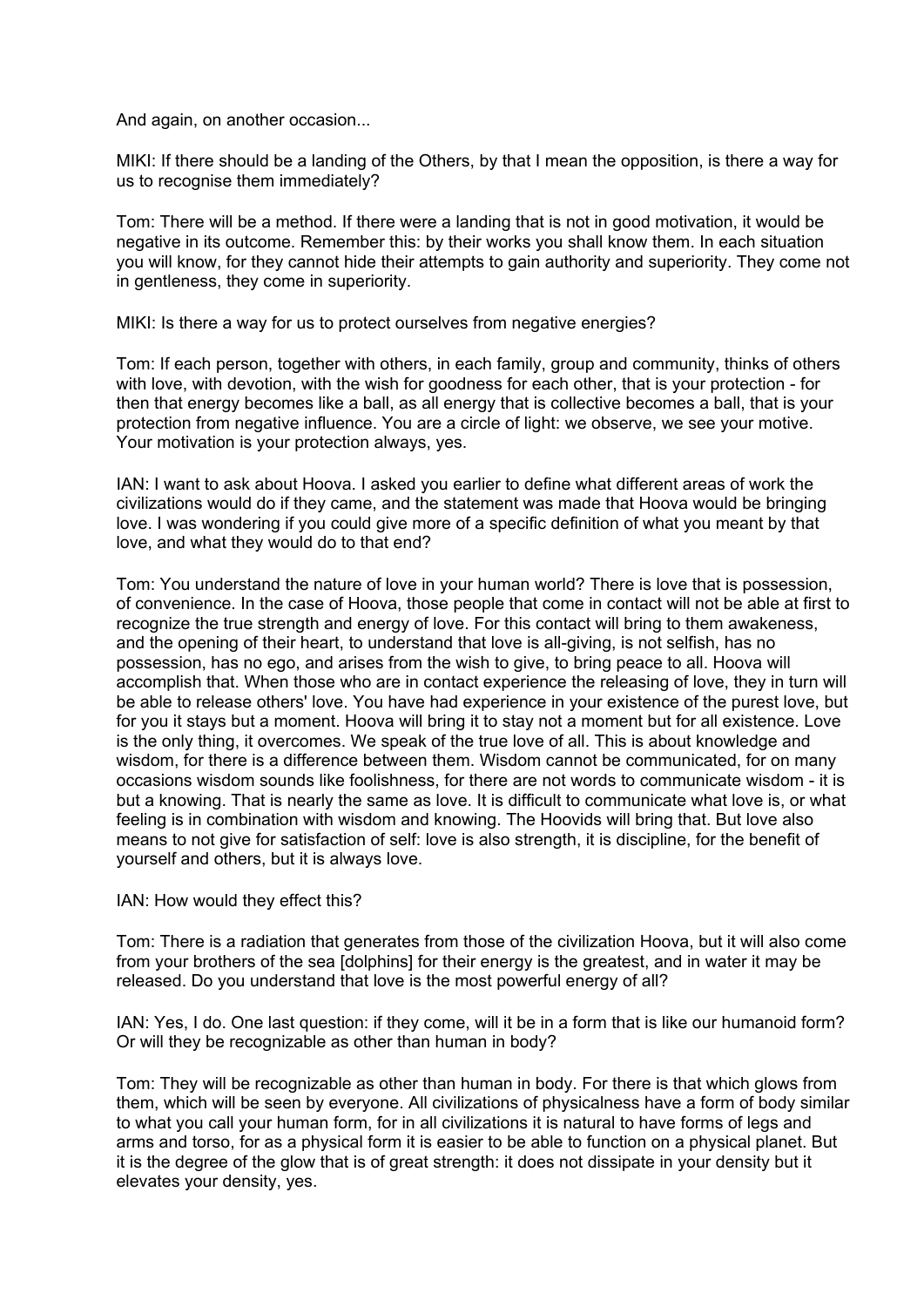IAN: Yes. Am I to understand that that glow is like the glow that one has seen on pictures of Jesus?

Tom: Jesus is of Hoova, is he not?

JOHN: I understand now [1979] that the landing which could have been a possibility in 1976 has diminished in importance. I'd like to clarify with you what your mission is now.

Tom: There has not in truth been a vast change. In the beginning, we brought news to you that it was important for those on your planet Earth to have the knowledge of the existence of other civilizations, and an understanding, even belief, that there are those that are in great readiness to help them. It has not changed that your planet Earth is a great bottleneck, neither that those that exist on Earth have contaminated it greatly: if you will recall we always maintained the importance of the civilized world having acceptance of this, in order to prevent great catastrophes and disaster for you, and for the civilizations that would come upon your Earth. We want to tell you about the importance of the nation of Israel, not for its own importance, but because it is a microcosm: until they can come to peace within, understanding and openness, then Planet Earth cannot come to a breakthrough. Our purpose, and the civilizations' purpose, has not changed.

JOHN: When you say that it's important that people know of the existence of other beings, is it important that they should expect the arrival of those beings?

Tom: It is in truth inevitable that at some time there will be a visitation to your planet Earth. We would wish that it may come with arms opened for greeting. We have explained that if it is needed because of a major disaster, particularly in warlikeness, a landing would happen to prevent that. But we would prefer that such a landing would take place in openness, yes. When there is acceptance by the mass, so that governments of the world could not attempt to attack the civilizations, the acceleration of evolution would grow.

Again, in 1980, the question of a landing was brought up.

JOHN: One more question on the time you planned to intervene with a landing..

Tom: We explained the necessity of having the civilized world understand and accept the possibility of existence of other beings in other parts of the Universe, in order not to create disaster, war, panic, destruction of self. Do you remember?

JOHN: Absolutely, yes.

Tom: If there were an attempt to destroy your planet Earth, we would not permit it, but until you humans have at least a marginal comprehension, coming to Planet Earth would not have value, for humans would feel in captivity or destructive towards those whom they assume are captors. When it reaches the point that the planet Earth - which in reality is a spaceship - is in perfection, and those that live upon it keep it in balance, the Twenty-Four civilizations will then be seen, and they would land visibly in their vehicles. Humankind is not ready to accept us without creating destruction. If you will remember we said to you that we would intervene if there were imminent total destruction of Planet Earth by nuclear forces, did we not? The governments of humankind are not yet ready to accept us without extreme confrontation. In the shift of consciousness necessary for making Planet Earth a light vehicle, this acceptance and understanding of other civilizations will come about. We have recognized that a premature landing would create great animosity as well as aggression, because of lack of understanding. Yes.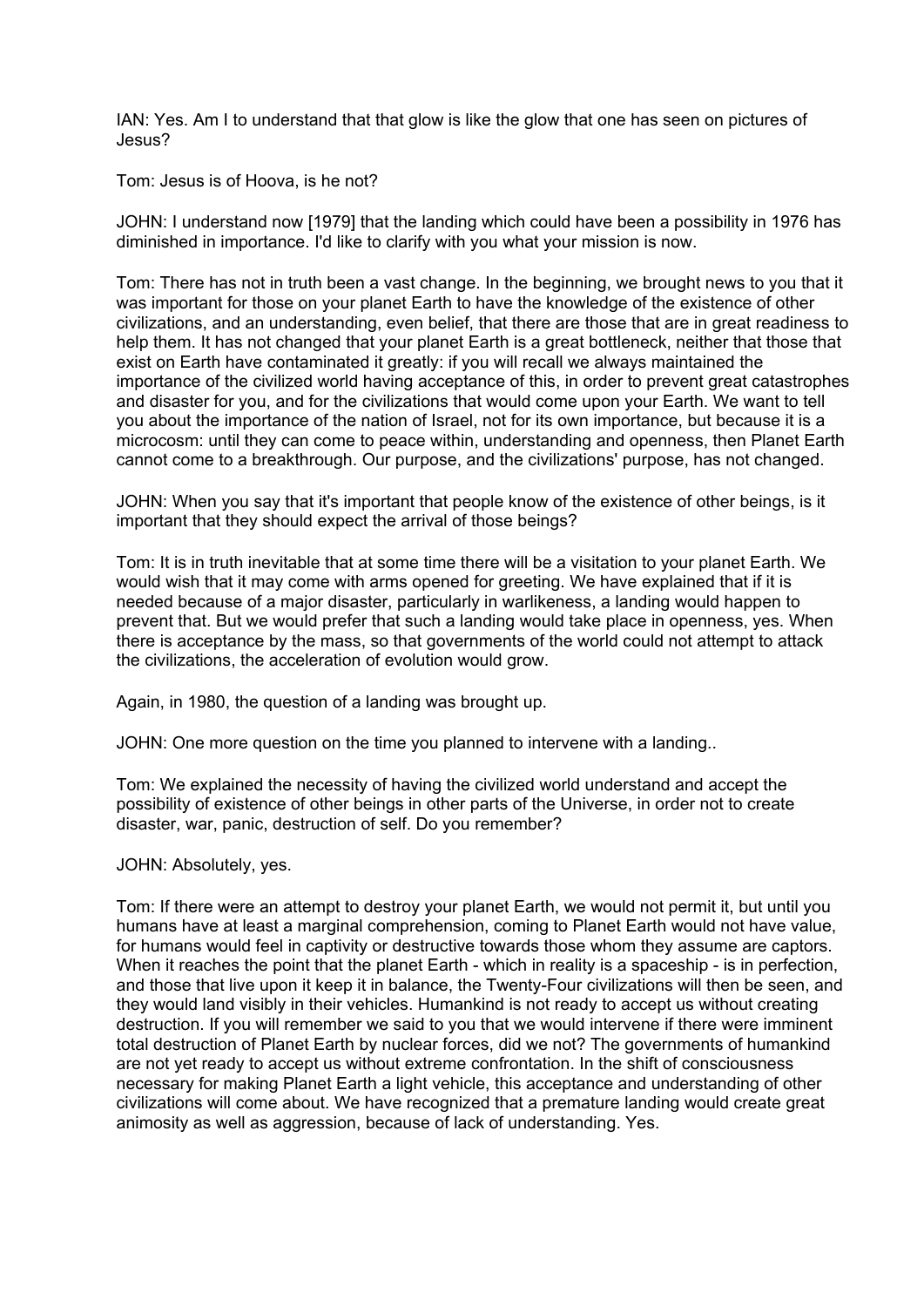JOHN: The preparation at that time then was in case you had to intervene in the event of nuclear destruction, and since we are now past that time, as I understand, you will not intervene until 75% of the people are awake, is that correct?

Tom: That may change, given a situation of destruction. However there is a figure of close to 60% in the country of USA, who believe in the possibility of the existence of other civilizations. The critical issue is that people need to understand that the civilizations will come without confrontation.

JOHN: But if most of the people of the Earth are already that awake, then it surely will not be necessary to make a landing, because they will then be able to change things on Earth of their own free will?

Tom: That is correct. But is it not beneficial for one evolved soul to meet another?

MIKI: Well, yes, Why has there not been any proof of any possible landing? If there were so many UFOs so close, why wasn't it possible to give proof, so that people know for sure?

Tom: There is proof in your USA, there is proof in the country of Swiss. If you mean the capture of an entity and capture of a ship as proof - for that would probably be the only acceptable proof for the nations of the world ... ?

MIKI: Yes.

Tom: If one came from the heart, with love into a nation, and if one walked out with open arms, then there would be destruction of that entity, is that not so?

JOHN: Yes, I think so.

Tom: That then creates another set of circumstances of debt the planet must then work from. Is that clarity?

MIKI & JOHN: Yes.

Tom: May I ask you a question? Do you believe in the Creator called God?

MIKI: Yes.

Tom: Can you prove God exists?

MIKI: No.

Tom: Thank you.

MIKI: We were joking today... we would love it if you landed in front of this house tonight.. (laughs)

Tom: We would love it also, but if we did all that, you would all have...

Israel: Wet our pants.

Tom: Yes.

ALL: (Laugh)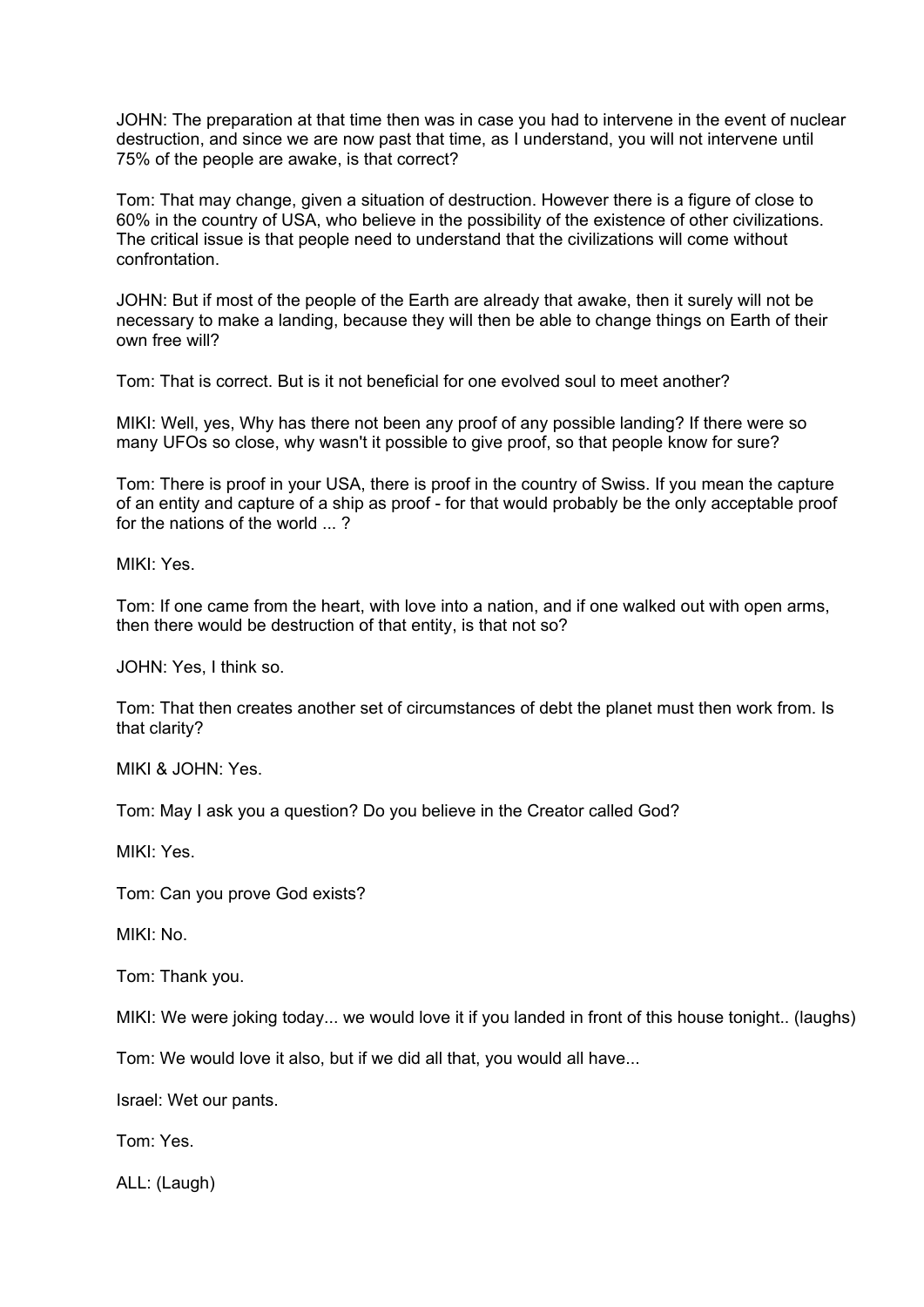MIKI: Yes, well, I guess that too!

Tom: That would be permissible.

ALL: (Laughter)

6

# The Others

In the previous edition this chapter was called "The Opposition" but in a communication of May 1994 Tom relayed the information that it would be better to use the term "The Others" as it carried a less significant energy imprint. And while awareness is required, the less thought that is given, the less power is available for negativity.

There are many insights in this chapter, turning a potentially unpleasant subject into an extremely useful exercise.

Tom: There are those groups, those organizations, those religions and all forms of government that set rules on paper to control both humankind and their souls. Yet humankind has rebelled against the laws. When we speak of laws, we mean the laws that govern the Universe. It is a form of natural law, what you might call a 'gentleman's agreement'. This agreement applies on Planet Earth, as well as in the whole Universe. The Others do not adhere to laws. They are what you would call the rule-breakers of the Universe. They do not adhere to natural law, but there are natural laws that are in essence a form of discipline for those who exist upon Earth. They have been instituted in the Universe because they bring the greatest benefit to all, and because working with these rules is also a learning process for the soul. For, in truth, the spirit has no rules or laws set upon it to guide it - yet without them it would be as a ship at sea without a rudder. The Others, knowing that Earth is a place of free will, do not adhere to natural law on this Planet. We cannot give to you our guarantee that you will therefore be in total protection from the influence of the Others, for we do not interfere in the free will of humans.

ANDREW: Could you give us some idea what the Others' forces are like, their anatomy, their physiology, their distribution, their presence. See, we know nothing about them, and it would help us a great deal to understand what they are, and who they are, and how they operate.

Tom: First let us explain to you how they operate in the physical body. All that is not good in a physical body is used by the negative forces. The objective is to be positive-balanced, not positive imbalanced. When you re-balance the positive and the negative, or when the physical body is tired or weakened, the negative forces may attempt to use your physical being, even if balanced, to create disharmony, to upset and unbalance. So this is how they attempt to use those beings who are working with us: Your physical body, because of its density and heaviness, has certain things that it must keep in balance. Even over-exposure to your electrical equipment can bring imbalance. Desire, greed and unbalanced emotions can be used to upset the balance and they become trapped, so that they then reincarnate over and over. In the other worlds of the Universe they attempt to do the same, but it is only on Planet Earth, because of its density, they are able to accomplish this. You would like to know if they are the counterpart of us, is this not correct?

ANDREW: Yes.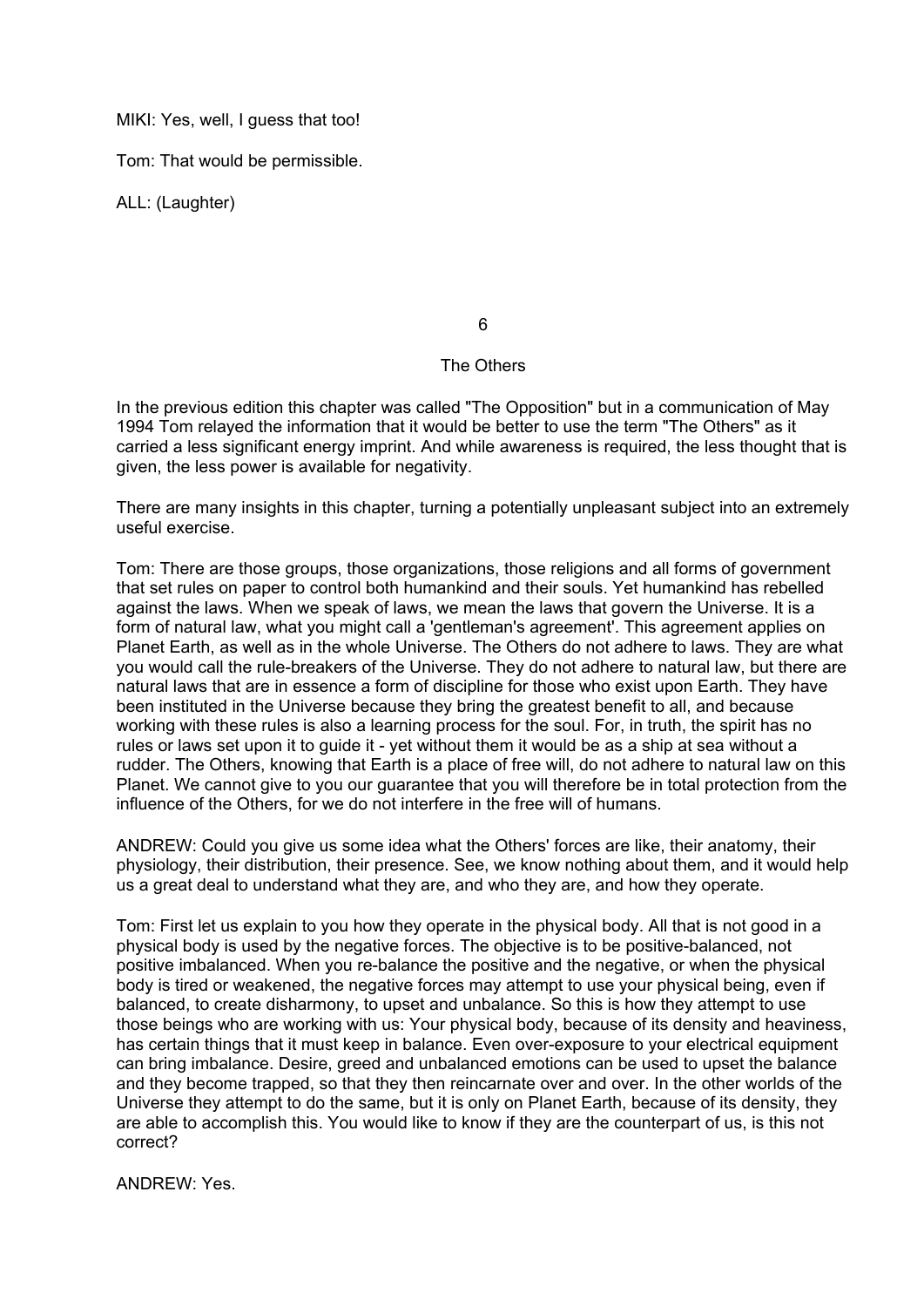Tom: No, they are not the counterpart of us. We are in the centre. And we do not wish to sound as if we are perfect or if we are egotistical, but on either side of us there is the positive and the negative. By this I mean there is the positive that is not balanced. and the negative that is not balanced. We are in the centre and we are balanced. We are trying to bring those other forces into balance.

ANDREW: Right.

Tom: Remember: those that are so positive in their approach that they have no sense, create just as many problems as those that live on greed, anger, frustrations and fears.

ANDREW: Well, what is the nature of the negative and the positive? We do not understand clearly what their nature is.

Tom: We will try and explain so that you will understand, but we are not sure that we would find the words to explain the entire truth: you are a physical being and you have a left and you have a right side. And without that left you would be unbalanced with your right, and without your right you would be unbalanced with your left. This is the situation. They are part but they are not all, and they are not complete. Does this answer your question?

ANDREW: just one further point: the negative forces of the nature of beings - are they aware, do they live?

Tom: They live as you live and we live.

ANDREW: Well, I understand that one of the names of the leader of the Others is Satan. Is that correct?

Tom: May we say to you that the word that you have just spoken is a very powerful word, and it is unfortunate that people on your planet do not understand that the use of this word creates much difficulty for all that are around. Nevertheless, it is true what you have said, it is the most horrible of all: the Beast.

ANDREW: I see. My real question was not really that, but what is the opposite of that Beast?

Tom: Do we not speak to you? Remember there is a balance. The Beast is in opposition to us but it is not the counterpart of us, as an 'equal-and-opposite'. Do you know what causes 'Satan'?

ANDREW. No, I have no idea, to me it's just a meaningless word. I have no feeling for it. You're telling me it really has meaning in the world.

Tom: It has great meaning because of the power of the word... It is the temptations of the world.

ANDREW: That means for Earth specifically, or for the Universe

Tom: The Universe.

ANDREW: I take it when you say 'temptations' that means something not desirable in evolution?

Tom: That is correct.

ANDREW: What would be examples of temptation on a cosmological scale?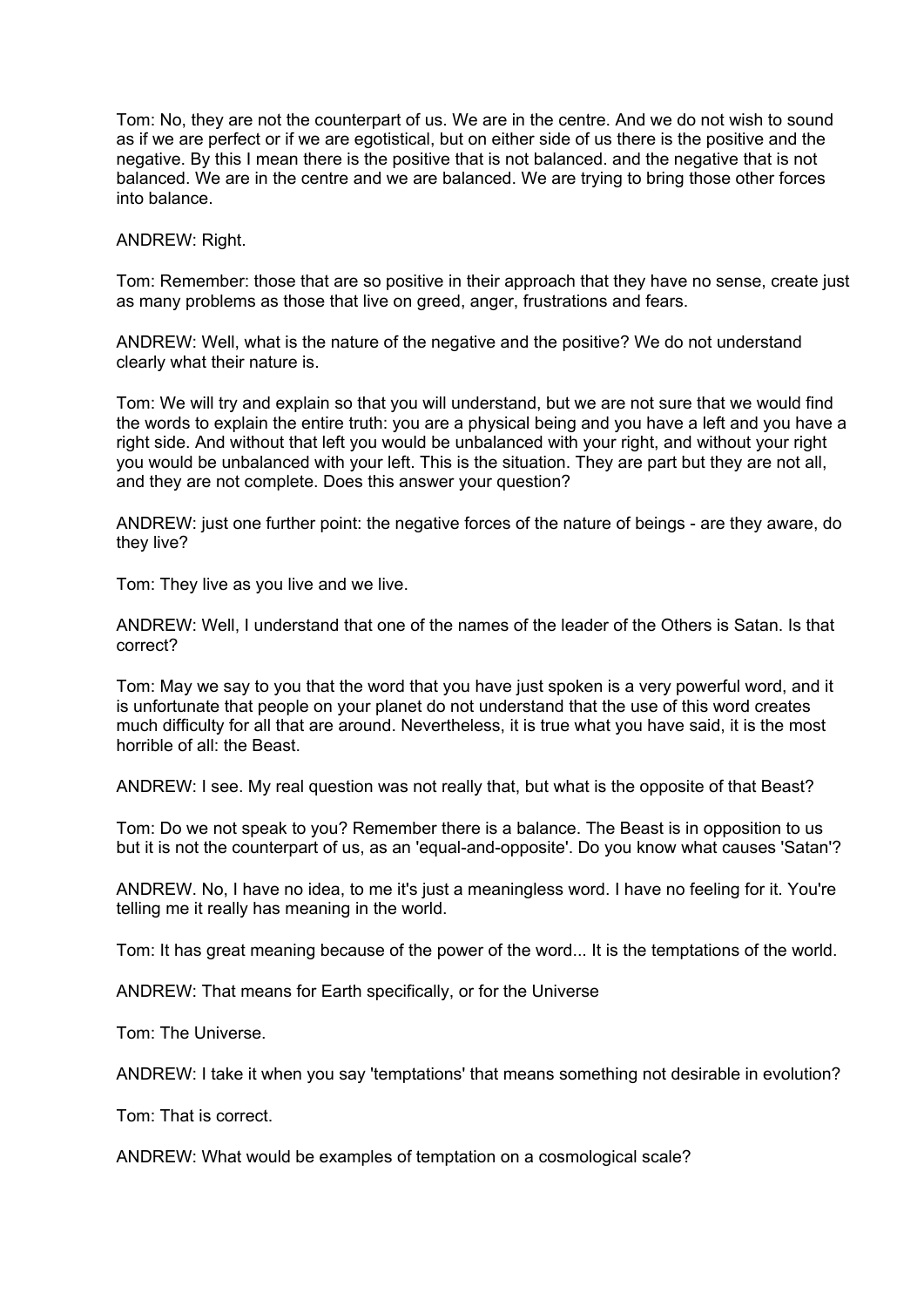Tom: For example, misrepresenting us, with a false picture, or using our name in falsehood or deception. The Nazarene was very sad about the things that had been done in his name. We are also sad about the things that have been done in his name and for the use of his name.

And we are also sad about the things that have been done in our name. When we say this, we say it for you to understand that the temptations of Satan to feed egos, to control individuals, is the most serious problem upon your planet: it is the one thing that will destroy, it is the craving for power and the craving for control. And the craving is so strong that when it cannot be fulfilled one way, they will find another. But when they use the name of the Nazarene or they misrepresent us, and they say 'in the name of God I do this' that is the worst. We know what is in their hearts, and it is Satan that tempts them to do this, for the control and the power it gives them over other beings. Satan is the unbalanced negative. Now does that help you?

ANDREW: Yes, it does. I take it for example that these evangelical preachers who are always talking about Satan, evil, sin and power and such matters.

Tom: They feed Satan. Look at the money, the business that falls into their pockets for controlling the masses.

ANDREW: They seem to appeal to one's guilt, in order that you pay them in some way or another.

Tom: You cannot pay your way to us, and someone should have informed humanity. We do not need your 10%.

GUEST: Can you tell me what are the rules or agreements that you and the Twenty-Four have with the Others?

Tom: We do not agree with them. We have rules of the Universe, they do not always abide by them

GUEST: Yes but what are they supposed to be?

Tom: How can we convey that? We will try to find an analogy: as there are rules of war and peace within your world, it is the same with the civilizations.

GUEST: Yes, I understand. I'm asking if it's possible to communicate what these rules are specifically?

Tom: They are not to bring about physical harm, destruction, insidiousness; they are not to use the strengths. Yes.

GUEST: I don't quite understand because I find that completely unrealistic. All the things that you just mentioned, it seems to me, are exactly what their existence is based on.

Tom: They are to use the weaknessses - not the strengths.

IRENE: On thinking about the Others, it came to me that the opposition's need to bottleneck souls is not just about the destruction of humankind but is in fact a much larger issue and has to do with many Universes. Is that correct?

Tom: That is correct, yes.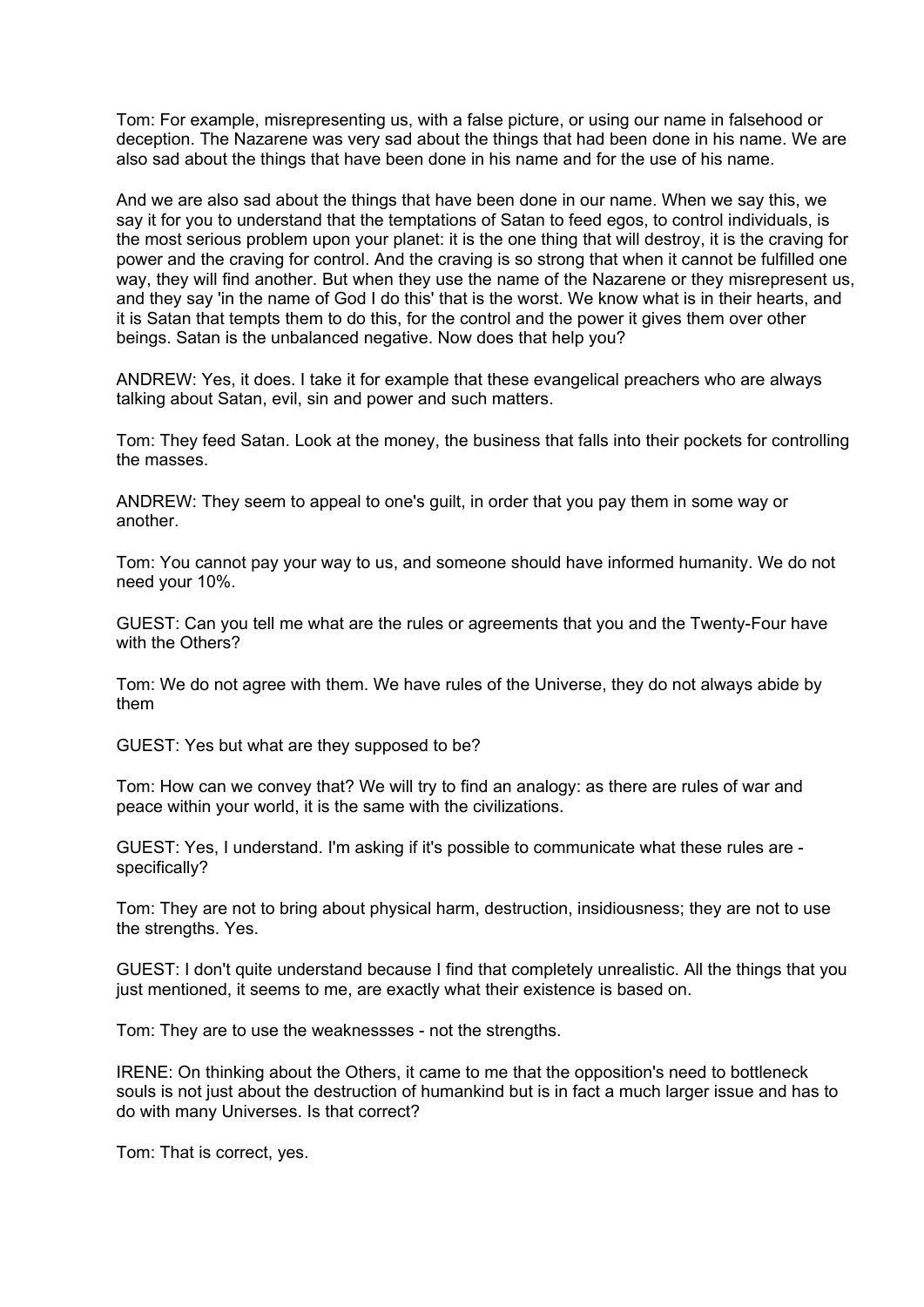### IRENE: What is the nature of the Others?

Tom: All that comes from creation.... there is not really the language to explain this properly. I will try again: of all matter that is created from creation, that of the opposition is like anti-matter. The Universe must have an element of both for complete balance. If one is out of balance or in negative control then the Universe is not in balance for evolutionary development. The Others are the opposite of life, the anathema of life.

ANDREW: Is the composition and nature of the Others in some way equal and opposite to your existence as the Nine?

Tom: Correct, you understand that.

STEVE: I've now come across two separate statements in the communications about the Others. One statement was: "the Others are not the counterpart of us". Much later you said: "Satan is the opposite side of the coin to us". I find these two statements difficult to understand and reconcile.

Tom: We will try to explain. If you recall, we explained ourselves as being a pivot. And we explained about the positive and the negative, did we not? What in your world you call 'evil' is not a counterpart to us. When we speak of Satan being the other side of the coin, are you prepared to hear what we have to say? As we are in force, then on the opposing pole is Satan. We are attempting to bring what is negative and what is positive into perfection and balance. For it is necessary to have both to make a perfect whole. But on the opposite pole, what you call Satan, wishes not to bring it into balance, for if by bringing it into balance a soul becomes perfect and may live in freedom, Satan cannot live. It only exists and lives from souls that have desire for power, control, manipulation and greed.

IRENE: When were the Others created and why?

Tom: If you could not challenge your own mind, would you be bored?

IRENE: Yes.

Tom: Therefore first there was the thought. Then the necessity to challenge the thought, do you understand?

IRENE: Yes.

Tom: There is your answer.

IRENE: Oh, there's more to it than that. Isn't there? But you want me to find out, what's in my self first, don't you?

Tom: Together in slowness we find out.

IRENE: I want to ask about angels. When you once spoke about angels not having choice, are angels messengers of one of the Twenty-Four?

Tom: Each side has angels.

IRENE: You mean the Others also?

Tom: Yes. There are different appearances of angel.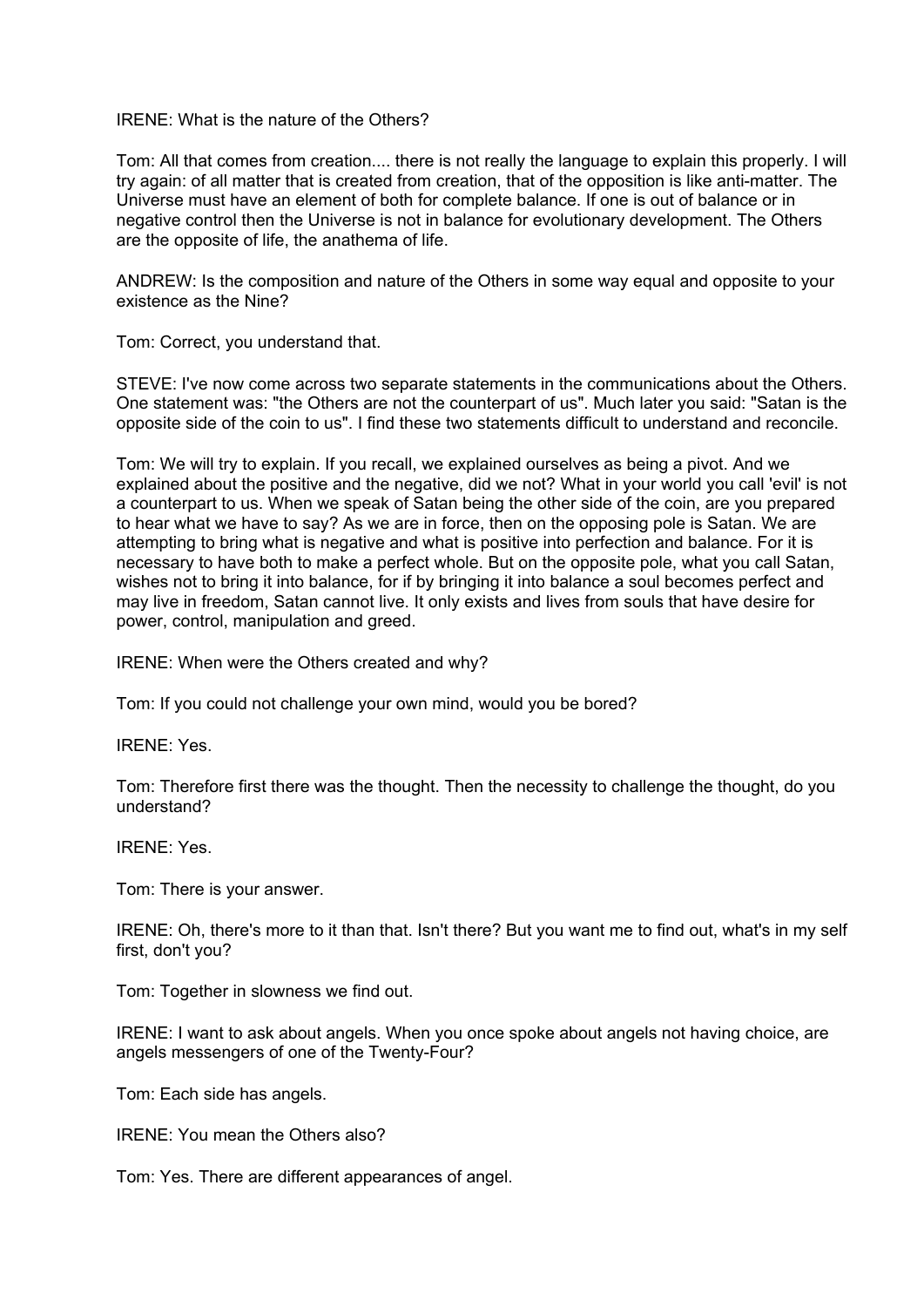IRENE: How can we recognise on whose side they are?

Tom: Always look for the golden light. Those angels working for evolution always radiate a golden light. They are messengers from the Creator, they are messengers from the civilizations, and they do not have free choice.

IRENE: Why?

Tom: For they have given their free will to the Creator.

IRENE: So it's another form of service?

Tom: Yes. Much truth has been destroyed to keep the masses in control. People, organisations of government and religion do not suppress any manner of thing unless it is a threat to them, or unless it is truth. Is that not so?

This is the Others at work, since they understand the energies of all creation, and how to use it to make themselves look like God, in order to keep humankind in bondage.

JOHN: In these days of accelerating changes, it seems that on Earth there is a negative reaction against change as well as a positive movement. what is your assessment of this?

Tom: When there is movement in forwardness, all that has been wishes to remain as it was. That is an element within humankind: a portion of humankind has fear, not knowing the future, and also wishes not to give up the known factor. Therefore you have that aspect of negativity. You also have the aspect of negativity from those in power who wish to maintain control and manipulation over others. However, in our assessment it is a remnant that appears to be holding firm, and when its life is being threatened it maintains a stranglehold.

RON: I would like to find out about the energy of the Others, in distinction to our own negativities that arise within ourselves : is it important to be able to distinguish where this negative energy is coming from, or is there a different way of dealing with it, as it arises?

Tom: There is within you - which there is in all upon Planet Earth, in different degrees - an amount of negativity. Let us say that if you had a black spot of negativity on the all-white of purity, and then you permitted it to grow such that the white deteriorated, if you looked at the spot as being negativity within you, and accepted it, and permitted it to be dispersed with recognition, and if you thereby came to know your fears, this would be useful negativity. But if it grew out of proportion to your fear, then the Others are attempting to unbalance you. If you are aware of this, remember this: you have a greater power, because you are in a physical existence, but also if you are consciously connected with us, you have an even greater power. When you come into knowledge, wisdom and truth, when all that is in the Universe is slowly beginning to be revealed, then those that desire to control Earth, in order to control the Universe, begin to create great difficulty for you. Coming into knowledge and truth does not make your path easier.

Remember this: to be in service is to pay for that service. For in truth, there are those that would like to remove your awareness and your knowledge. Respect them, do not laugh at them, but be firm in your faith, and they cannot deter you, nor harm you. If they create difficulty for you, then, with your mind, see yourself being swept from the ground to your head with our love, our light, and our joy in you. Do not hesitate to ask for help. Do not proudly do all by yourself. We cannot help if you do not ask. We do not interfere in your free will. But even with all our love for those that are in service to us, and for the sake of all the souls upon Planet Earth, without your asking we cannot help. Be not as proud as Planet Earth has been, for much of its existence, acting independently and wishing to do so on its own. It is in togetherness that the planet Earth will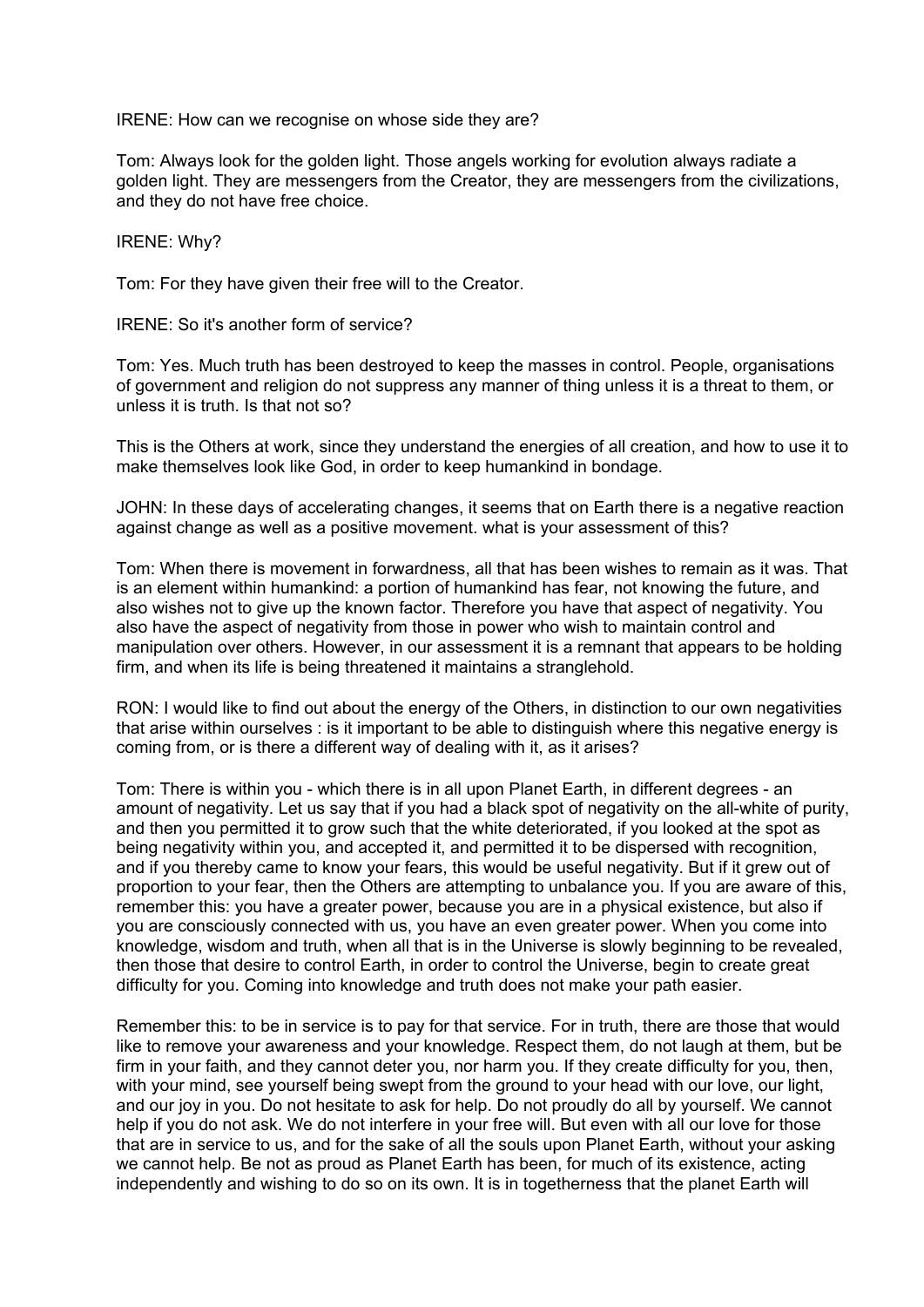come out of its bondage - togetherness with us, the civilizations in service and the souls in service upon Planet Earth.

JOHN: If people were left alone and there were no opposing forces, would they tend to do the right thing?

Tom: Yes. Humanity could overcome its own weaknesses, but these are exploited and increased by the opposing forces. There is temptation, greed and desire.

JOHN: How did this problem start in the first place, and how was it not checked earlier?

Tom: It happened because we were not aware of the problems that the physical would create, and we were unaware of the implications of feeling of heaviness and pleasure. We never interfere in free will, so we choose not to intervene, if possible, in what has developed. We were not aware of this because this is the only planet in the Universe that has the physical qualities that create this problem. It does not have a sister planet nor a brother planet. The problem is created within the soul of the individual. The planet is a dense planet, and it in turn then gives a different feeling to the body, but it is actually within the soul of the individual. It feels pain, it feels pleasure, it feels sorrow, it feels happiness. The physical body has different feeling than in all the other planets and in all the other souls that exist. In other systems, other galaxies, there are other physical beings that do not have the density of this planet. Here the soul begins to feel in a different way from the way it felt before, and it has the feel of desire. It has pleasure and pain. Yet this has become very important for the evolutionary growth of the planet, because it was originally the planet of balance.

Here is a very important point illustrated by the Sino-Tibetan conflict:

IRENE: I realize how important it is that the systematic genocide of Tibetans by Chinese not be allowed; because if the Chinese were allowed to wipe out the Tibetans, that surely becomes an imbalance that could never be balanced again.

Tom: That is correct. It is important, in your meditations, to work to stop it, for when you permit extinction through deliberate elimination, as also with the extinction of an animal species, it can never be replaced. And then that portion of the matrix becomes a portion where the Others may superimpose.

IRENE: So it's more than just disappearing, it's allowing the Others to take a stronger hold.

Tom: That is correct, yes.

IRENE: Well, then we just won't let it happen!

Tom: We thank you, yes. It is necessary to bring into the consciousness of humankind the necessity for worldwide protest over elimination of peoples on Planet Earth. The Others act to attempt elimination through genocidal methods, just as they seek removal of different strains of animal and plant species upon Planet Earth. You humans dedicate yourself to stopping elimination of those endangered species of animal but you do not protest the danger of extinction of endangered species of human-kind. Include exposure of these issues in your meditations. What is of importance is bringing forth that knowledge about genocide and extinction into the conscious viewing eyes of humankind - then they cannot turn away. When it is not spoken of, or when it is pretended that elimination is nonexistent, then many negative developments can take place under this decoy.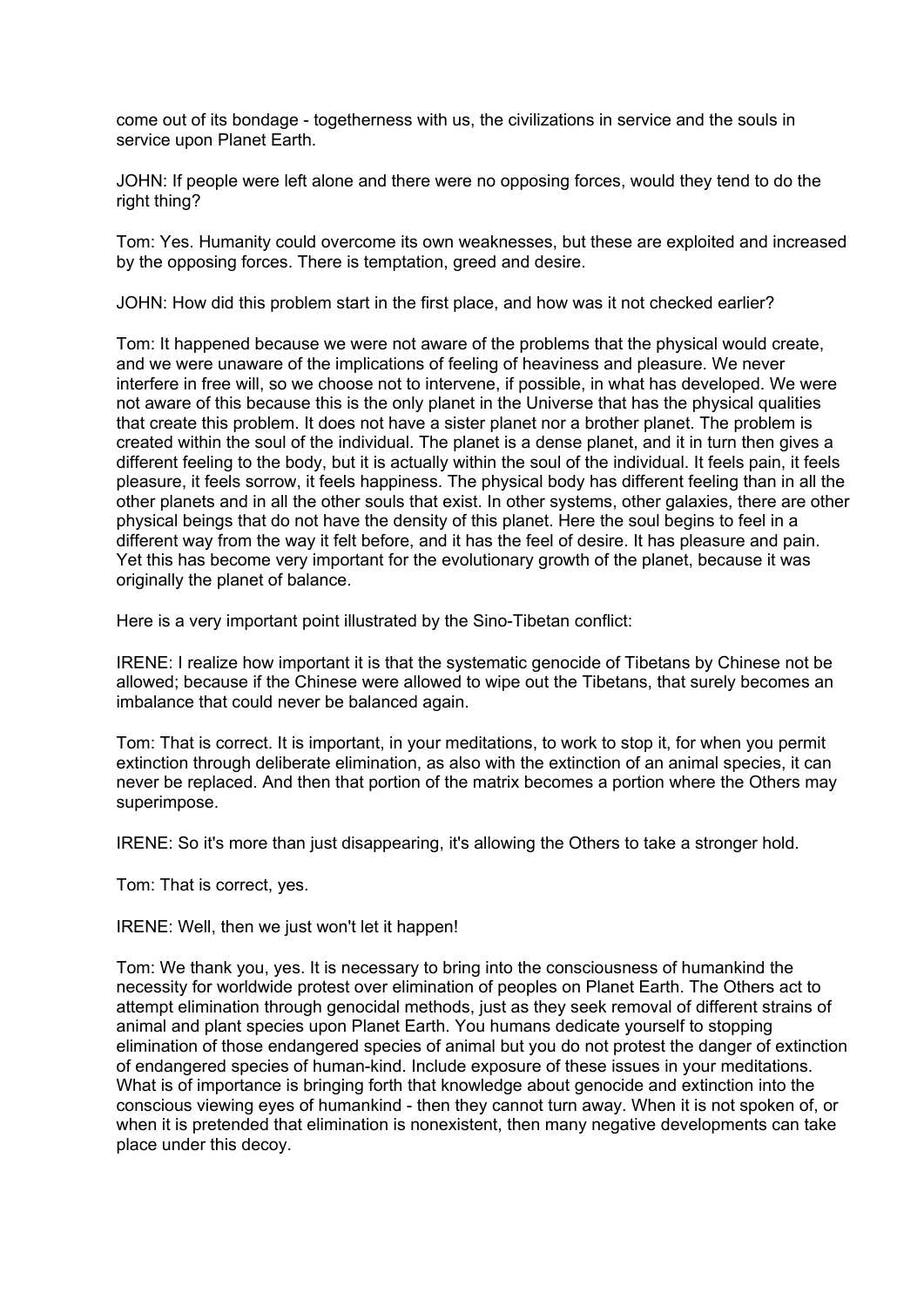IRENE: It feels that things are moving quickly, [19891. There is a balance being affected that those of us who live in the third dimension can't see. What's happening?

Tom: Do you understand the concept that if the awakening comes in its own time there is total destruction and if it comes with acceleration then there is salvation. You have begun the acceleration. It must continue. You also noticed that there is more fanaticism?

JOHN: Yeah.

Tom: That is slowly being dissipated. Yes. The most important thing is for it to be released, for in suppressing it, it grows more violent. Yes.

IRENE: But isn't it also true that as we move forward, the Others...

Tom: Are moving in forwardness towards you, yes.

IRENE: They an- attempting to do whatever they can to maintain the imbalance on their side. Fanaticism is one of the tools that they are using..

Tom: That is correct. We have been with you in your sorrows and despairs and agony. And we have also been with you in your joys and your laughs.

At times, in your conscious mind there were doubts that perhaps you would not be able to complete your task, nor benefit those you wish to benefit, nor sustain an emotion to help and serve. We will explain one more thing necessary for your complete understanding. You have doubted yourself, you have doubted your ability and you have doubted that you have the power to accomplish what your soul prompts you to accomplish. From this moment we ask you to remove your doubts. You have the power and love and strength to prevent chaos, tragedy, and loss of life upon your planet - we mean this with all that we are, and we ask you to remove your doubt.

ANDREW: Thank you for that strong reassurance. We do live with doubts, questions, and it is based on the fact that we cannot see the results of our work. For example in our meditations we do everything we can to respond to the needs you describe, but at this moment we have no way of knowing whether we are indeed effective or not. And that is the basis of our doubts, I would say.

Tom: We understand, but there will come a time when even that doubt will be removed. But may we ask you to hold within your heart the faith that you hold in knowing us and knowing that this Universe is not operated by chance nor simply what many of the people on Planet Earth call 'Nature'. May we ask you to remove the doubt that you have with in you? Do you understand?

ANDREW: Yes. I understand, and I think it's a very pointed lesson.

Tom: Can you see God?

ANDREW: I cannot, no.

Tom: Do you believe there is a God?

JOHN: Yes. I absolutely believe that.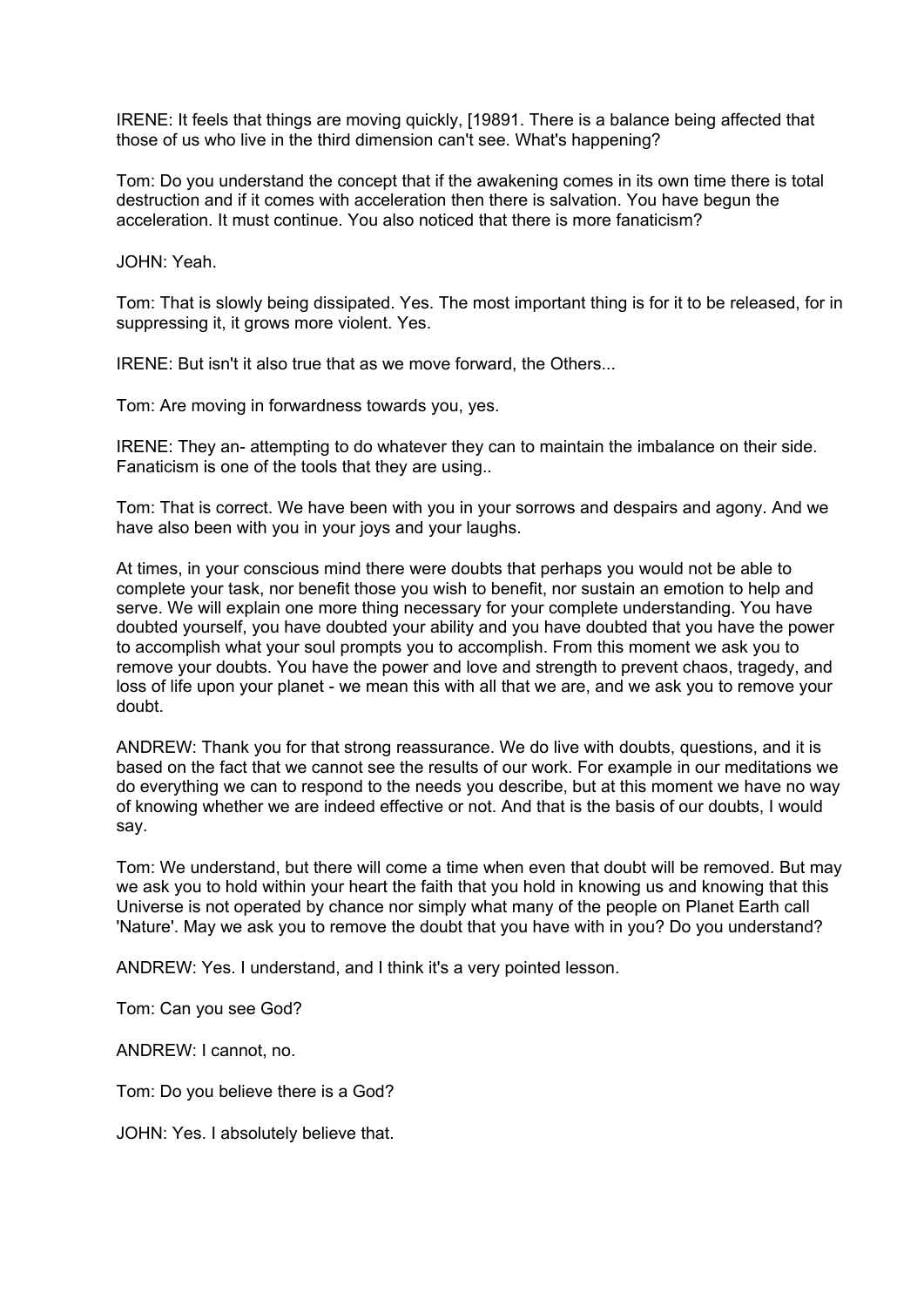Tom: Then if you can believe that, why can you not believe that you have the ability, the energy, and the power and that this energy, ability and power is, of all things, the most important: remember that you have a genuine desire to help, which is different from a desire that controls.

ANDREW: Is there something about the nature of doubt itself, which we need to know?

Tom: It creates a difficulty. If you had within you a giant cable, with millions of minute copper wires, and a few of those wires were weakened, it would not break the cable but it would not be cornplete. Is this not so?

ANDREW: Yes, it would interfere with communications along the cable.

Tom: That is the essence we speak about. May we say that you have a doubt because in your explanation to yourself and to each other, you cannot comprehend the nature of who you are.

JOHN: I think one of my difficulties is my acute awareness of my inadequacies on a physical level..

Tom: You are not as inadequate as you would like to believe. To believe that you are inadequate may be used at times as an excuse. When there is a difficulty before you, place the situation with us and it will be resolved. Give us those things which you call inadequate, and believe in yourself and that we will help. There are no inadequacies between us. Know that in your heart. Yes.

ANDREW: You see, we have no perspective, that's one of our difficulties in our actions: we do something here on Planet Earth, and we don't see the carry-back from it. Is it possible for you to explain how in any given situation, our doubt has prevented something important from occurring?

Tom: If the cable had a million minute wires and there were those on the peripheral that had a weakness and were broken, this did not make the cable break, but it weakened it and it needed to be shored up. Yes. Now you asked about the results of your meditations, in which we asked you certain things, which you did, but in your mind you are not sure that you have accomplished those things.

ANDREW: Yes. The best example of that is the day we went out to the nuclear reactor centre and we did our meditation, and it was absolutely overwhelming to us. And then when we'd finished we got lost in the dark, and on another day we then had a puncture, within a half-mile of that very spot. And we know that was not just chance, but we still don't know what happened within that complex.

Tom: You prevented an explosion that would otherwise have taken place. If it had taken place you would be not in your physical - you would be returned to us. We cannot prove that to you. But if you have upon your automobile a bubble upon your tire, and you have within your household a dear person that is loved by you, would you then say to that person it is all right to drive your automobile with a bubble?

ANDREW: I get the point. I understand what you are saying.

Tom: Must we have an explosion to prove to you what we say?

ANDREW: Hmmm…

Tom: We peer at you and we say at times "They have forgotten who they are, and they are trapped in the thinking of the physical, because in the physical it is necessary to see an object, or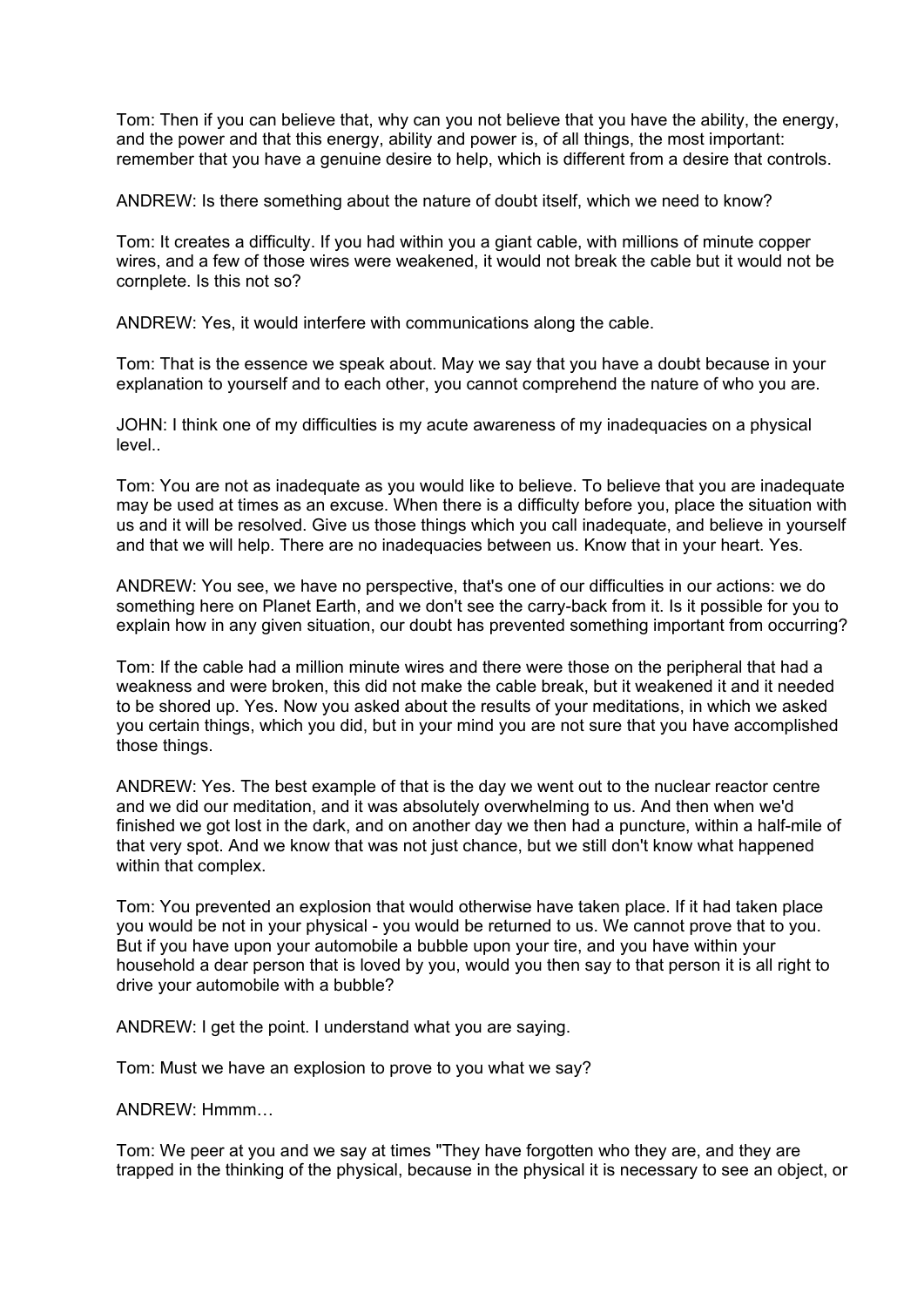to hold an object". But you should know that what you have accomplished in your years was not to be seen before. You have made a difference. We have begun a new time in your land and your Universe, and it is a time for you to remove the string that attaches you to the past time in the physical and to doubt. We know that what we ask of you is much, and we know that it is difficult with those that surround you - we speak of those people that are also in a sense involved with the work - it is difficult to prove to them what you say. They have difficulty believing you. The proof will come in time. Has not proof come to you of the coded knowledge that you have held within you in years past There have been parts that now have been proven in this physical world. Yes?

ANDREW: Yes, that has come about.

Tom: Then need we say any more? What do you desire? Do you desire that there would be a phenomenon to prove what we say? May we ask what you desire?

ANDREW: Well, I speak for myself, but the only thing I desire is to accomplish this mission that we have committed ourselves to. I would like to have the main goal accomplished, which is to let your message be known, and for it to be understood and taken in the best possible way. This is what I desire, and nothing else.

JOHN: Well, I feel your question was asking, what did we desire in order to convince ourselves? Most of the time I feel I have that kind of faith and acceptance, but there are periods of doubt when I do feel a desire for some kind of tangible evidence, and then there are other times when that need goes away.

Tom: When that need comes to you it is because of the physical. May we say that your mission will be accomplished, because within you there is commitment, and there is a growing awareness of beings from outside Planet Earth. And it will not be long before people will begin to ask 'Who are these beings from other worlds?'

# **II**

# **PLANET EARTH**

7

# Life on Earth

As Tom says, further on in this chapter "In your world things are very simple, but people make them very complicated". In this chapter Tom often repeats sentences, but with subtle differences interwoven into what, at a casual glance, seems to be a repetition. By the end of the chapter we have been given some brilliant concepts ......

Tom: May we explain to you that your planet Earth is the most beautiful that exists in the Universe. It has a physical variety that no other planet has. In all the Universe there is no planet in existence that has the physical characteristics of Earth. It is the rarest of beauties, and it does attract souls which, once they have come, would continually like to come back again. It is of a different nature from any other planet. It has within it portions of all planets in the Universe, it is like a composite of the Universe, with all the good and all the evil and it is what attracts souls. It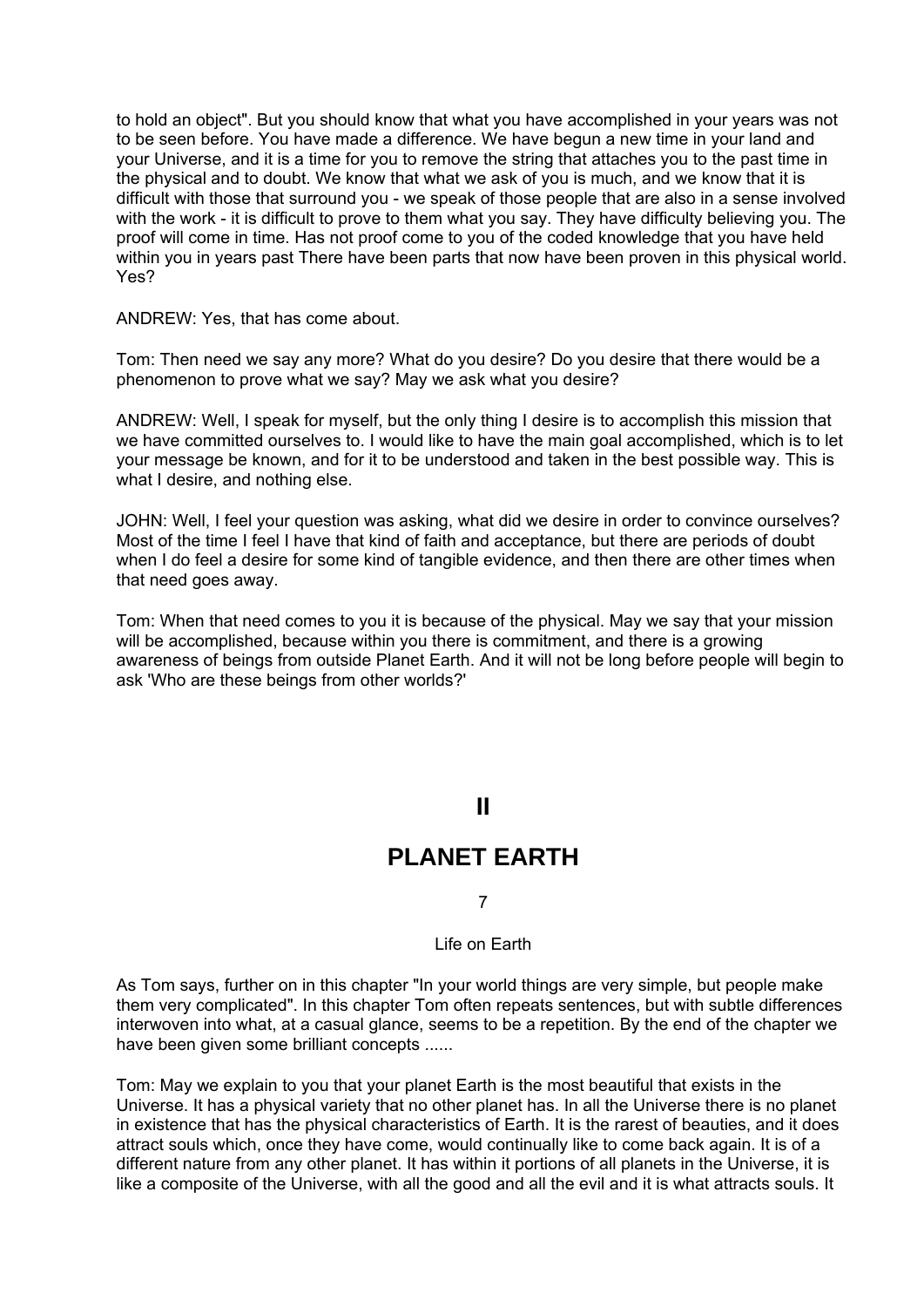has with it a gravitational pull that is different from other planets, and because of this a soul begins to feel - in truth - a physical body - they become in their minds adapted to their physical bodies, and they forget the freedom and pleasures they have without it.

The Earth was created to be a paradise. When souls achieve harmony it will become a paradise again. But when we say a paradise we speak of a paradise of creativity, one that brings knowledge, one that brings joy and love; a paradise in which people may heal themselves or may even experience pain, if they wish. It is not a paradise where all challenge, all growth, or all pain will be removed.

It will be a paradise where people, through their own experience, may evolve their own understanding of their connection with the Universe, accept their own responsibility for themselves, for their fellows, for Earth, and therefore for the Universe, and may bring all of that, including themselves, into perfection. Humankind needs to understand the uniqueness and purpose of Earth, and the directness that it has in its evolution. Humankind needs to understand that it is not alone and there is no death.

What people must begin to understand is that there is no escaping, for in the future of their lives there must be payment. If they also knew that each of them has the quality of greatness in them, and that they have opportunity to be uplifted in joy, and that when there is acceptance of not being alone and of no death, then energies of fear may be released, and energies of joy may replace fear, then Earth may begin to fulfill its position in the Universe.

As well as Earth becoming the greatest of joy, we related before that Earth has the greatest of beauty.

When we say 'beauty' we mean that of the soul which then penetrates the external. Mankind has confused physical beauty as what is seen with the outer shell of the eye; not that of the inner soul of the planet or those that exist upon it. That is also what humanity must learn upon Earth.

JOHN: Could you explain what the purpose of physical existence is, particularly on this planet?

Tom: This your planet is a planet of balance, for you to learn to balance between the physical and spiritual worlds. Earth is the only one of its kind, the only planet of free choice in the entire Universe, the only planet created for the balancing of the spiritual with the physical, in other words, the creating of paradise.

Humanity has created corruption within, which came about because people became more involved in physicalness than in attempting to balance and understand. But now your planet is at a point where it may move out of balance quicker than at any other point. This time of history that you are in is the time of change. It is time for humanity to begin to understand this, to live on this planet of great beauty with a true balance of spiritual and physical, and to live in unity with the Creator, in manifestation of love, in connection with the Creator, in that which was created.

JOHN: This has been the message of many of the world religions, and humanity has never really accepted this. Can you explain why we do not accept this positive message?

Tom: People in their innermost know, or have a feeling, that they are from something other than just themselves but people upon Earth have gone into competition with the Creator. We understand this, for people understand that there is a nature within them that all things, but they neglect to identify and know the Creator. They alone wish to be the Creator. It cannot be. The problem we have had before is that many times we have been to Earth: we have come to help, and it was expected of us to do what we cannot do, what this planet must do for itself. You are a part of this planet because you chose it in order to help it.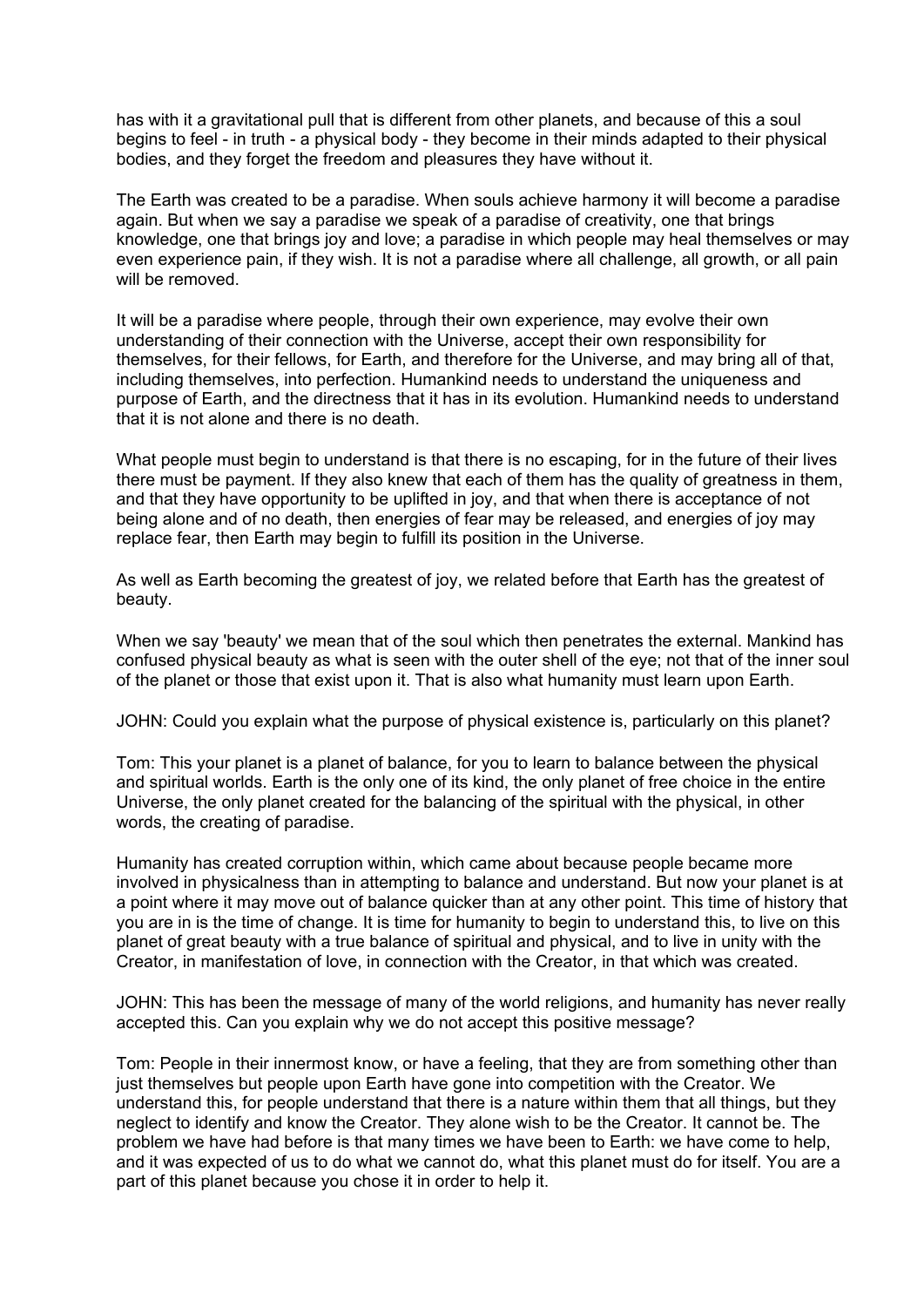JOHN: I really want to say, speaking for myself, that I do really accept the responsibility that we have to do things for ourselves. It's just that we get a lot of complications and difficulties in living on Planet Earth.

Tom: In your world things are very simple, but people make them very complicated. If you approach things in a simple manner, many things can be overcome and accomplished with a great deal of acceleration, and with not too much use of energy. The worry and the concern burns up more energy than the activity of dealing with the problem.

ANDREW: So here we are on Earth, just a tiny speck of dust in this infinite, vast Universe. Could you tell us why you've taken any interest at all in this little speck of dust here called the Earth?

Tom: In order for the Universe to evolve, it is important for Earth to evolve. The souls that have come to this planet have become irresponsible in their physical bodies. It has become a planet of desire. The souls that are here behave as if they were in quicksand and were being gobbled up and swallowed in this desire. It is important for you to evolve, because without this planet being evolved, the other planets in the Universe are not able to go forward. It has stopped the growth of the Universe. It is important for the level of consciousness of this planet to be raised. It is the love from this planet that generates the energy that feeds God. And this planet has stopped the growth of part of the Universe, instead of evolving in the manner it should, to become one with the Divine. I will explain one step further: many of these souls that live here, when they die, are trapped in the atmosphere of the planet, and then they are reborn over and over on the same world, and they seem to be going nowhere. This planet originally was created to teach balance between the spiritual and the physical world. But in this physical world they got involved in materialism, and so these beings never evolve beyond the belt of this planet. Their desires are still in their minds and emotions, and their desires hold them to this planet, and so you have a multiplication that is going on until this planet will sink.

ANDREW: Is that why we have so many souls piled up on this planet they just can't get beyond it?

Tom: They cannot get beyond it because of desire, greed, hate, because of enjoying their physical pleasures. And we have no objections about their physical activities on this planet: it is when this becomes their primary concern, and they are no longer concerned with evolving the planet, their fellow humans, or finding their divinity. You explained this when we listened to you the other day when you called it a 'bottleneck'. We just consulted and decided that if we looked in a bottle, and if there were a plug, and we could not get it out, that's exactly what this planet is. Your description was correct.

ANDREW: Thank you. Could you explain why it is so important that a few humble beings like ourselves, who are all very simple creatures, or others like us, can really help to unplug this bottleneck?

Tom: The energy that surrounds you creates a vortex that then radiates out, and then can raise the consciousness of this planet. Even though you feel it is an impossible task, it is not an impossible task. You people chose this situation, you willingly gave yourselves to come back unto this dense, heavy Earth. People like you have reincarnated on this planet many times, often not because it was necessary, but because you needed to understand and to get the feel of this planet, in order to raise its level of consciousness. With this energy, it creates a vortex of love and peace and harmony, and others will gravitate towards you, so that you may explain to them to help raise the level. Everything needs an energy base. We are energy, and through people like you this planet will be saved. We work through people.

That which was planned for the planet Earth did not come to pass. While it was discovered that, of all the planets in the Universe, it has more beauty, more diversification of changes than any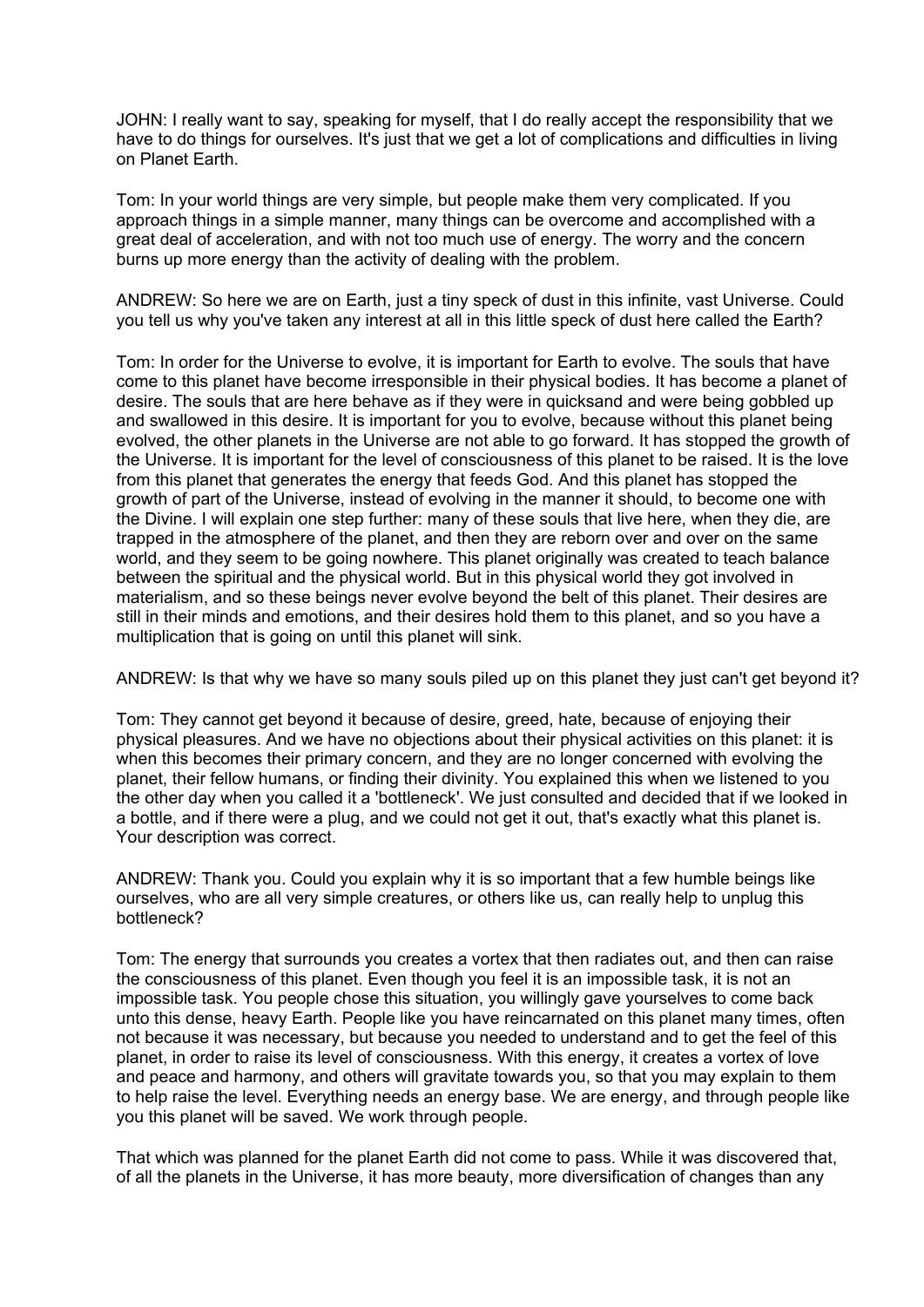other, it was also discovered that those that lived upon Earth had a great physicalness that was not witnessed on the other planets.

JOHN: I am a little confused as to where the physicalness came from.

Tom: From the gravity and the heaviness and the density of the Planet, and the senses through which you have the feeling of Earth. These do not exist on other inhabited planets. Souls on Earth began to feel that they had a substance they did not feel on other planets. You understand your forms of breeding?

JOHN: Sex, you mean?

Tom: Sex in the beginning was a form for breeding, and also it was given sensations within the physical body to make it more joyous. But it began to become a priority over the years, and the beginning of control of one human by another. That form of control does not exist on other planets. This heightened the intensity of desire within the subconscious and in the minds of souls that reincarnated on planet Earth. Desire of this kind is not in existence on other planets – it is therefore of great importance that Planet Earth moves into balance.

There is no objection in the Universe for this method of breeding, for that was a decision that this was the way that the planet Earth would re-populate itself. What was an objection is that it became the source of all priorities, and that it came to control all the souls. For if you look upon all those that exist upon Planet Earth, it is the one source that creates much of the difficulty, is it not?

JOHN: I gather that this was the single planet in which you had this kind of difficulty?

Tom: Yes. This is the only planet that has created a bottleneck. The souls that live on Planet Earth, in their soul-recycling and reincarnations, refuse to leave Planet Earth. Each of the planets upon which they exist or on which they have a birth is for some form of teaching that they do not further themselves. There is temptation, there is greed and there is desire.

JOHN: How did this problem start in the first place, and how was it not checked earlier?

Tom: It happened because we were not aware of the problems that the physical would create, and the feeling of heaviness and of pleasure. This is the only planet in the Universe that has the physical qualifications that create this problem. It does not have a sister planet, nor a brother planet.

JOHN: It is the most dense of inhabited planets in the Universe?

Tom: Yes.

ANDREW: I would think there was this desire and pleasure problem, it could all be traced to the role of say one atomic element, like sodium for example, or something like that. Have you traced it down to something like that?

Tom: I will consult… I have been informed that the problem is created within the soul of the individual. Earth is a dense planet, and it in turn then gives a different felling to the body – but it is actually within the soul of the individual.

ANDREW: So you are saying then that the dense material can really influence the soul that much? I didn't think it was possible.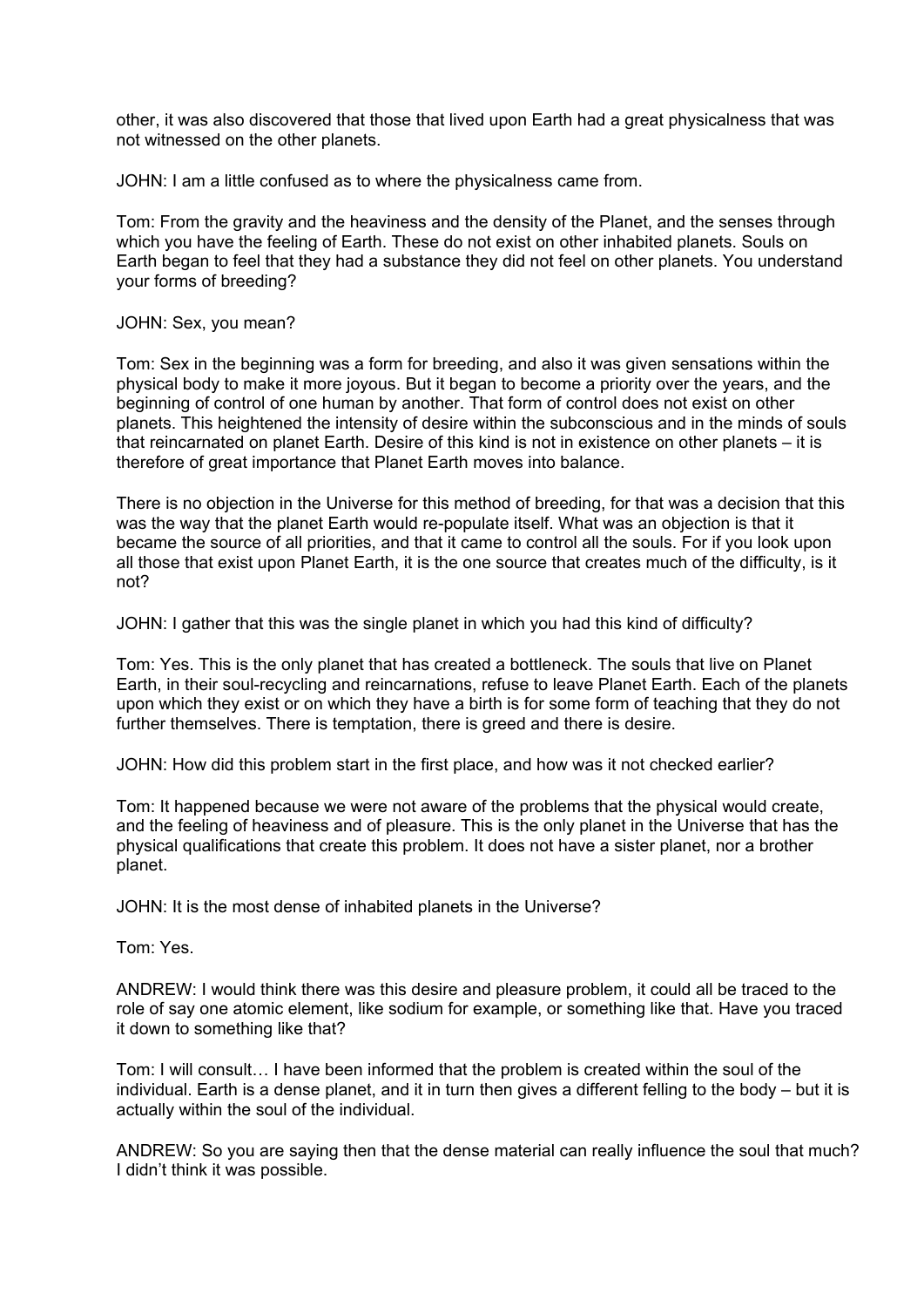Tom: It feels pain, it feels pleasure, it feels sorrow, it feels happiness. The physical body has a different feeling on Earth than in all of the other planets, and in all the other souls that exist. In other systems, in other galaxies, there are other physical beings that do not have the density of you on Earth. On your planet the soul begins to feel different from what it felt before, and it has the feel of pleasure and desire.

On another occasion, in reply to the same line of questioning, the Nine gave the following example:

ANDREW: Why do souls get stuck on Planet Earth?

Tom: The stuckness is brought about by gravity density and the illusion that the gravity density is reality. The stuckness is emotional: it derives from the inability to remove self from self in the gravitational density. When you remove self from self it creates an unblocking so the emotional gravitational density may be relieved, and the true reality may be viewed. This planet was created to be the paradise and in order for Earth to have all its variety it was necessary to make of it a gravitational density.

ANDREW: Are you saying that for our growth, for our evolution, that gravity is one of the things we must come to terms with, and hopefully conquer it?

Tom: What is important is to balance yourself. It is the merging of the physical with the spiritual that is the manifest purpose of humankind. But humankind has confused itself by remaining in its density and not correctly viewing the nature of its spiritual self.

It is misinterpreted and misguided by some of the religious leaders of your world, who attempt to control humankind – and the religions that would wish to deny the physical are not in balance, as also are those of the physical who wish to deny the spiritual. For some souls, their choosing to be born in this time was not in the evolutionary process of growth for themselves, but in service to this Planet, to bring about the importance of understanding Earth's place in the Universe and of the human beings upon it. There are many who have come to Earth at this time, who chose to come here for the necessity of the Universe, to help, yes.

ANDREW: As we understand from our scientific point of view, is the relationship between gravity as a force and mind as a force where the balance is supposed to occur?

Tom: When you accept, understand in totality, with complete trust and faith in self, in your connections with the Universe, then you bring about the balance and are no longer in bondage. Through the mental process of mind. If you disconnect the mind from what it is holding on to, it will be free. This disconnecting can go by stages, so that you can develop trust and faith in your ability to maintain your inner connection with the Universe. Then you will be free. When the critical mass begins in humankind, when enough of your souls are becoming free, then the space vehicle of Earth moves into its evolutionary fulfillment.

ANDREW: How close are we to that kind of evolutionary time process?

Tom: Know this, that with acceleration due to each human's involvement, it will come quickly and will not be in devastation, as it would be if such acceleration came by itself, by force of circumstance, without your involvement.

ANDREW: That's beautiful.

Tom: You understand, when there is a change that is coming upon Earth, and when there is a loosening up of confinement, that which confines attempts desperately to confine even more?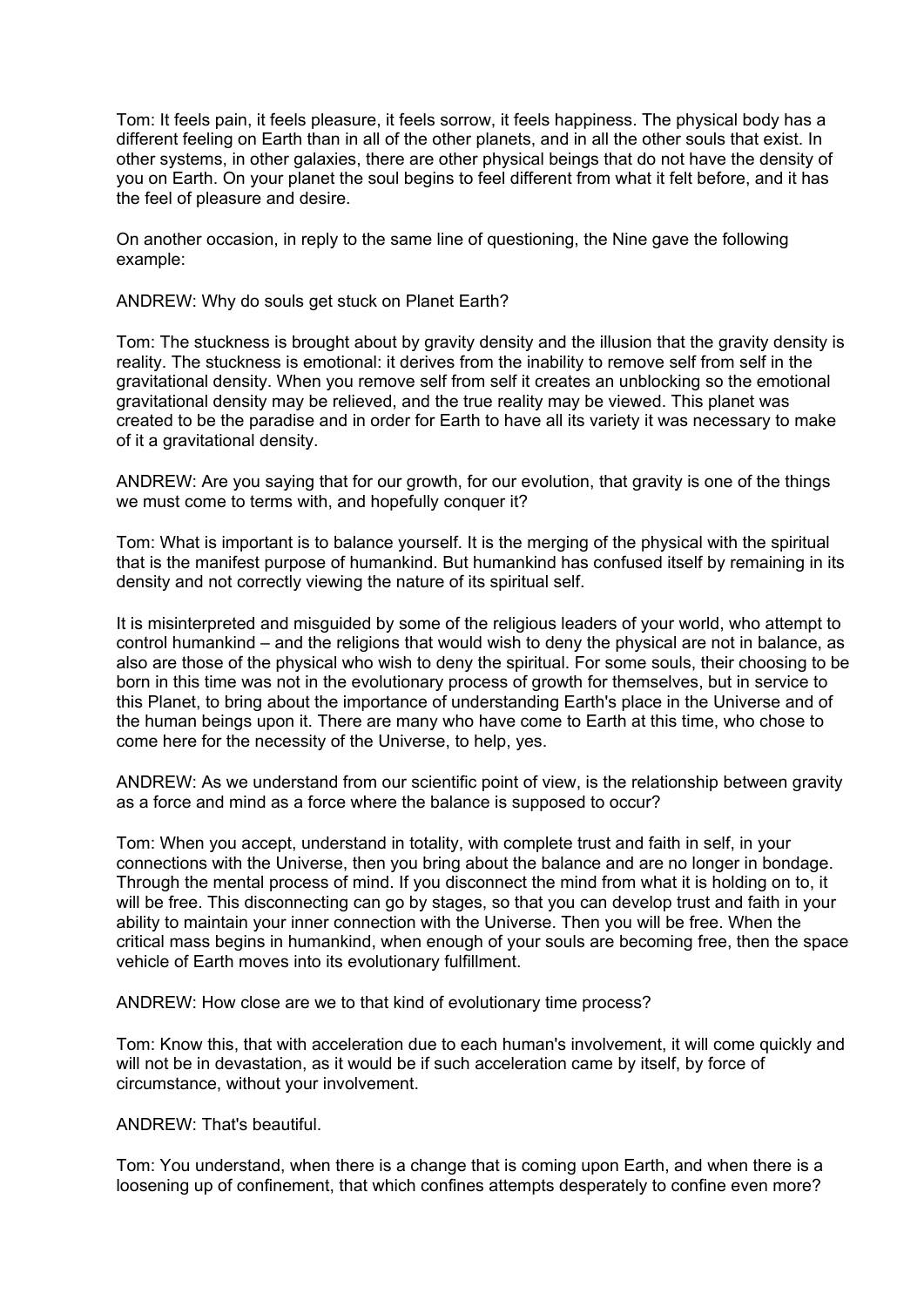JOHN: Yes.

Tom: Know this: you all have come to Earth to beautify it, to purify it, to love it and to be in joy with it. Know this: that in your time, through your and others' dedication, through the quality of your being upon Planet Earth, you may bring it to the fulfillment of its creation. That for us is a great joy and we thank you.

The cosmic aspect of this drama is to save Earth in which many souls are trapped. Without the saving of this planet neither we, nor you, know how many thousands or hundreds of thousands of your years, that this planet will then be in a stagnant state. We do not truly know the results of what will happen to the souls of those that are trapped. You understand a sickness, a disease, can spread if it not controlled?

# ANDREW: Yes.

Tom: Do you understand that if this not controlled and is not handled properly, that this may then contaminate the rest of the Universe? Are you aware of that potential?

ANDREW. Well, from what you tell us, yes. We don't know from our own experience of course.

Tom: Do you also know that if the entire Universe was contaminated and if the contamination manifested - all that is good, all that is love would be destroyed - are you aware of this?

ANDREW: No, we were not aware of this.

Tom: Because if this contamination should spread from this small physical planet Earth to the rest of the Universe, then all the souls will live in fear and hate, with no hope, in darkness. And there may not be many of us then that can take care of the situation, if it develops to that point.

IRENE: One of the questions that I wanted to ask had to do with this notion of human suffering, and how it came about. I understand that when humans first walked in innocence, there was probably no human suffering. How did it come about, what has its purpose been? Is its purpose tied to the fear that man has of evolving? Why does it exist?

Tom: First know this: Earth is the only planet in the entire Universe of choice. Humankind first walked with the gods, and you know the story of the temptation of the tree of life: they were tempted to experience the joy of unity with the oneness of creation. Then the Creator said 'That is forbidden to you.' Nevertheless permitted the choice to be made if humankind so chose. They did that choosing. From that day forward, it is not the Creator that has punished, but humankind has punished itself, for they touched in truth the knowledge of who they were, and it frightened them, for they knew that they were not in the state to comprehend completely.

It became necessary then to populate Earth, so that all the cells of the Creator could become individuals and free souls, in order for them to become one in unity and harmony by choice. Therefore also Earth is the only planet of conscience, and people chose to feel the emotion of sadness that they had destroyed that trust that was placed in them, and they began then to sacrifice self and their children. It is time to end this farce of sacrifice, for that is what it is, it keeps them in bondage. Release humankind!

IRENE: So some religious leaders then exploited this guilt?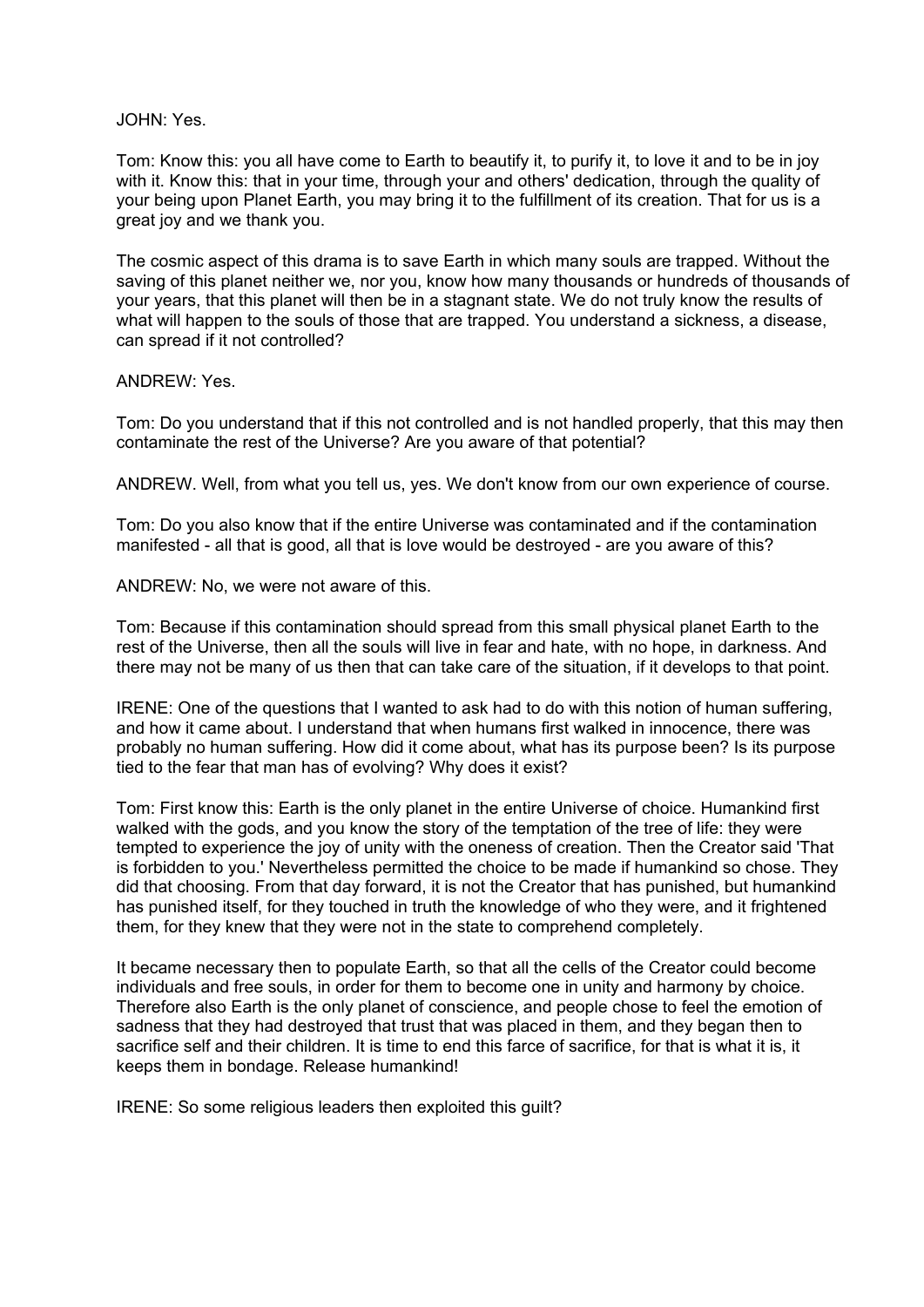Tom: Exactly. They exploited, for it was a means of holding people in bondage. Listen carefully: when there is one who understands the energies of all the created and how they may utilize those energies to make themselves a god, then they keep people in bondage.

IRENE: In the beginning, why did the Creator forbid man from the knowing?

Tom: What was important was for humans to begin without being forbidden to know, but with choice and trust.

IRENE: So the idea was not 'You can't have the knowledge' ' the idea was 'All right, here's the first example of choice, I'm saying you can't have it, now you have a choice whether to obey or to disobey'.

Tom: That is correct, and also understand that when you obey it is an exercise, then you no longer need to obey.

IRENE: The idea being that obedience doesn't sacrifice free will, it in fact promotes it because you don't give obedience that importance.

Tom: That is the great truth. Yes.

MIKI: Some people seem to carry much heavier burdens than others, suffer more than others. Is this only to give those souls an opportunity to learn a certain lesson, or teach others, or is it misfortune?

Tom: In your world each of those that you have mentioned are applicable. There are some, because of their surrounding environmental state of awareness, or the technology within your world, that have created great misfortune. None in this time-period in reality chooses to suffer: It is brought about by the wrong thinking of those in control of others. There is but a small minority that choose to suffer to teach others.

MIKI: I believe that the Creator knows everything in present and in future. How can humans then use their free will? Can you give me an understanding of this?

Tom: Yes. Just as the Creator is all-knowing, each soul is all-knowing, and there are different paths that each soul may take. At the time of coming to the planet Earth, they made their map, they limited themselves in their choice, but they did bring with them a map, so they would have a choice whether or not to follow that map. Because the Creator knows all does not mean that there is interference in the lives of humans.

If your children were in the privacy of their sleeping quarters, you would not think of entering indiscriminately upon them, for there may be private things that they do, and you would not choose to humiliate them, nor to invade their privacy deliberately, is that not so? You are a creator. You created your children. As the parent in the creation of those children you attempt to guide them. And at times you impose your will upon them for their protection.

The Creator simply jogs your mind, but does not impose upon you. The Creator probes you, to attempt to jog you to follow one of your directions that you once chose. If you choose a direction, and in your deliberations you choose to go in an opposite direction, there is no interference. But in reality, because your privacy is not invaded, the Creator does not choose to see what you will do. That knowledge is kept until the time of your doing it, and afterwards. If you imposed your will upon your children by insisting that the door of their quarters of sleep be open at all times, so you can view them, and if you chose to go in upon their privacy, then you know what your children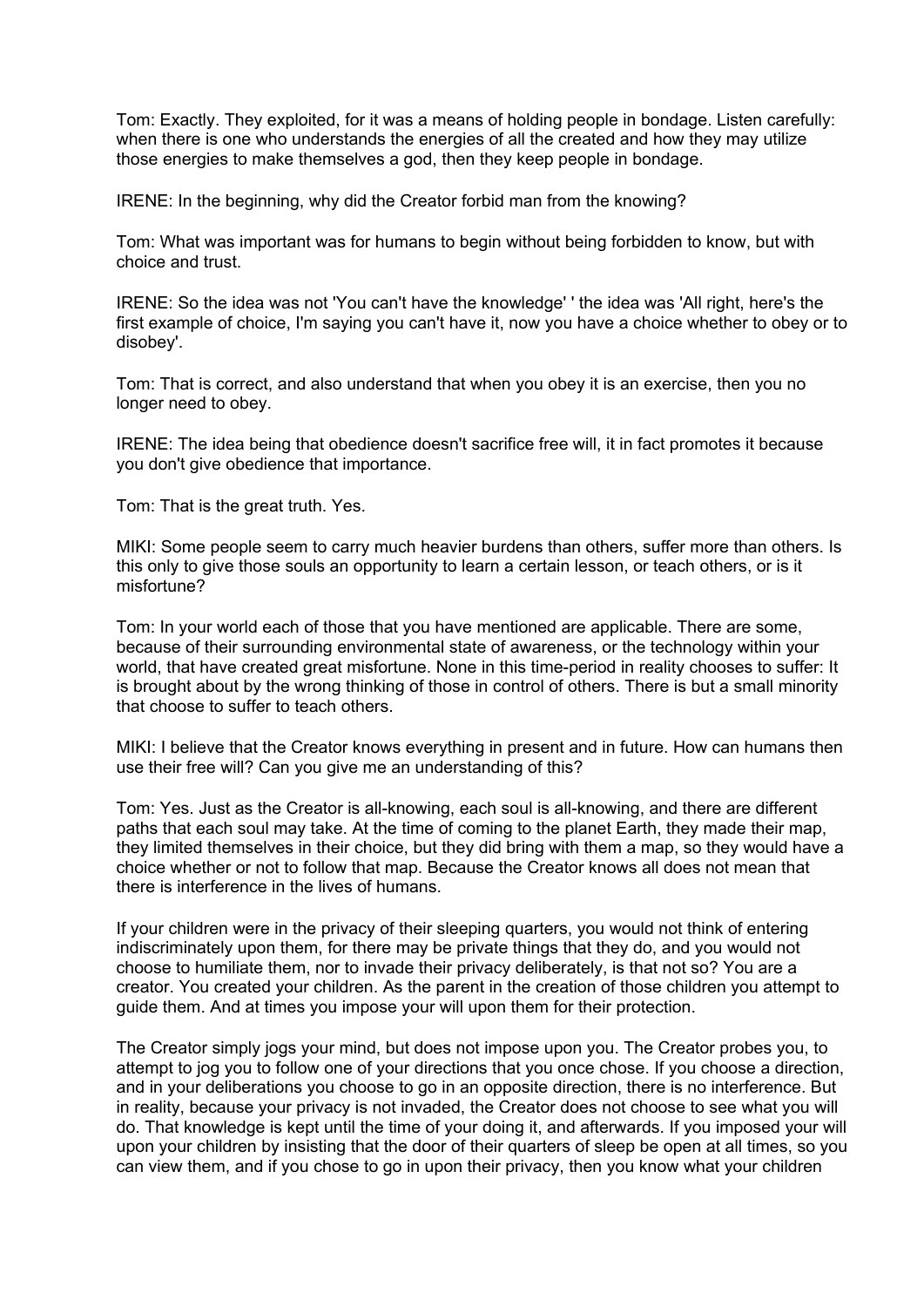would do, do you not? They would protect themselves against you. In the same way, the Creator chooses not to keep your door open or to invade it deliberately.

Sometimes, over the years, what the group were led to expect did not occur, and this has created questions, of which the next exchange is an example:

JOHN: I'd like to say that if you are who you say you are, then you can be anywhere in time, in past, present, and future. And how is it then, that you've told us that some things would happen, and they had not happened? If you can be in the future then you would also know that something would either happen or not. Could you explain this phenomenon to me so I can understand it more clearly?

Tom: We will attempt to explain it in this manner: we are sitting upon a mountain visualize this within your mind. When we sit upon this mountain, we have a view of the entirety of Earth. Underneath us sit other mountains which you cannot see through with your eyes for you are in a physicalness. We could view what is behind us, that which you call the past, as complete. We can remember what it was like on the other side of the mountains in the past. In front of us, we can see other mountains, but we cannot see behind them, only over and between them. And when you come down from the mountain, to go into the future, you cannot see over the whole landscape. As you come around a mountain, you will find several roads or tracks, each leading into the future. If there are blockages in all but one of the paths, then there is only one path to take. But if you know how to remove a blockage, you may then take another path. And you will have greater choice.

There is never just one future. There are several choices of future. This is involving your will. If we know what is the future then that means that we in truth have become involved, and have manipulated your free will. It is not for us to be involved with your free will, or with manipulation. We see many futures. As an example, we will use your country (Britain). If before your World War [1939-451 your Churchill had not been in stable health or had been assassinated, then the future of your nation in the end may have been mostly accomplished, but not in the same manner. And it could have completely changed the future of your country. If it had not proceeded as it had, there could have been a big difference. We understand that this is not a satisfactory answer in an explanation but we know not a way to explain. We are not pre-ordaining your future.

JOHN: Yes, I understand better. I think it was a product of my misunderstanding, that when you said such and such would happen, I assumed that this was a certainty, and I should have seen that as one of several possibilities.

Tom: This was our error, not yours. If we had related to you a failure and error on our part, we had concern that you would not be able to sustain your involvement and efforts.

There is one situation we will guarantee to you from us: we will not permit the destruction of the Earth. It is not the civilizations of Twenty-four that will not permit it, for it is not possible for them to prohibit it. It is only possible for us to not permit it - for they also have limitations. But in using our power with theirs we would not permit the destruction of Earth. When we say this, we mean the total destruction of the Planet, yes.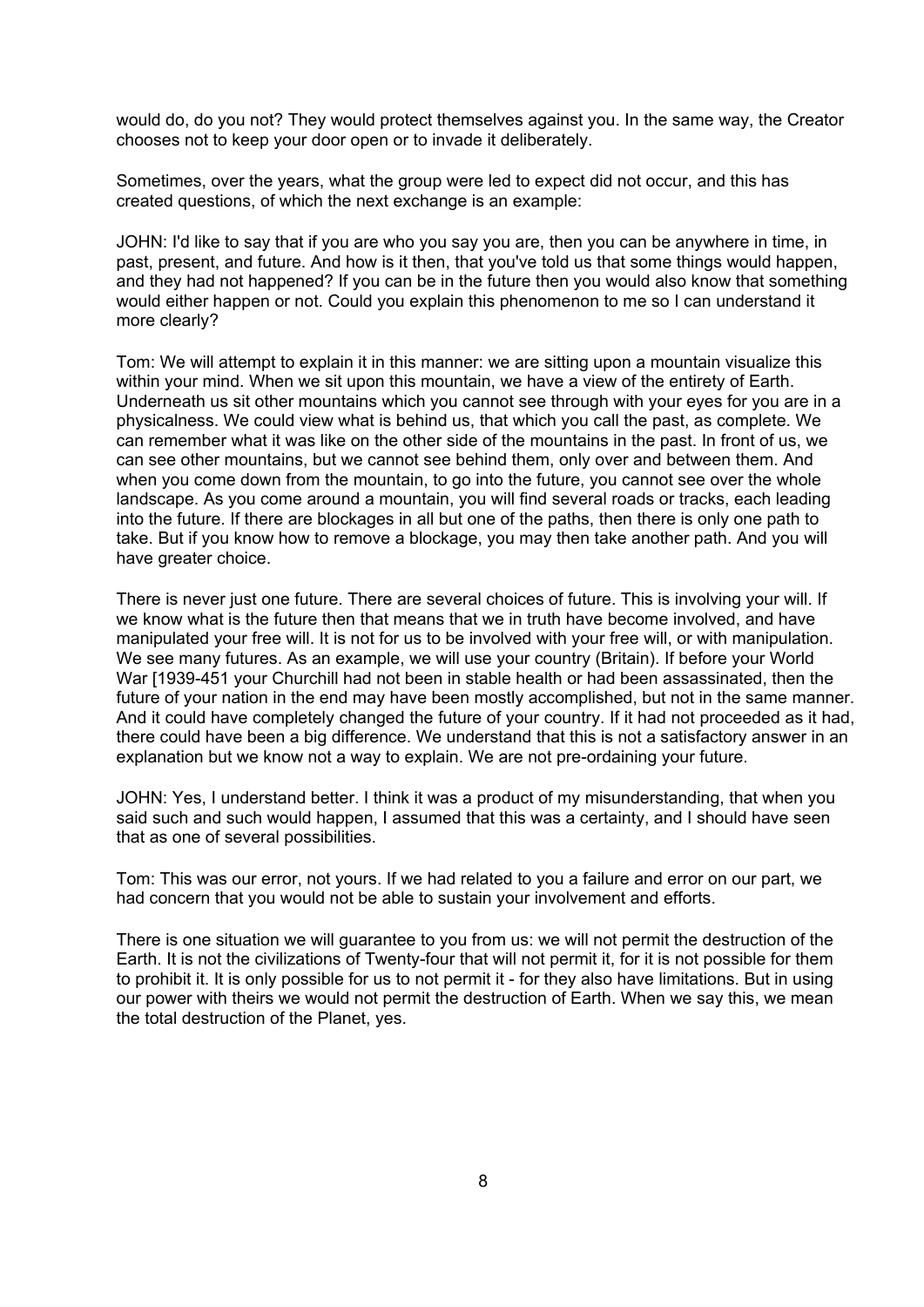# Accelerating Earth's Evolution

The first part of this chapter addresses specific issues and then when Irene joins in the discussions take a philosophical turn, as she explores with Tom, various ideas and attitudes. The chapter lives up to its title, it feels as if it is speeding up....

JOHN: I think the most important question to people on Earth at this time is, what can they as individuals do, and how can they as individuals make things different, so that our planet fulfils its destiny?

Tom: First and foremost they must recognize that each of them contains the entire universe within themselves. Each of them contains all creation. Therefore when they understand that, then hopefully they will understand that if they go against their own integrity, the integrity of the Universe may be affected. They must consult within themselves for their motive in all actions; they must learn to love themselves, and the only way they may love themselves is never to do what they will dislike themselves for. What is important is that each person upon this planet earth must understand that there is existence elsewhere. They must understand that they hold the key to the evolutionary process in the Universe. It is a time of awakening. It is a time to understand that within the self they hold the key for bringing Earth to its fulfillment and that free will is never interfered with; the destruction of Planet Earth is not necessary. This must be understood clearly, for the free will of humankind can bring fulfilment to Earth.

JOHN: Many have talked of a coming transformation, and it seems we are approaching this time. Can you say anything about such a transformation and what that means?

Tom: It is true that Earth is on the threshold of transformation. It is on the threshold of releasing souls and beings from bondage, so they may continue to elevate, and purify Earth so the Universe may continue its path. It is a glorious time right now to live on your planet in physical form. Know always that this energy of individuals will remain individual, but what will be understood is the power of thought, the energy of love, the power that humans hold within themselves to make your world a representation of the Universe. Your world is a glorious place for all portions of the Universe to exist, and to fulfill, and to be at one with creation, in great joy.

JOHN: If you had one message that you wished to pass to all of mankind, what would that message be?

Tom: Know fully that you hold the key within yourself, each of you humans, to bring about change. It is your responsibility, your free will, your choice.

JOHN: Now there are at this time many confusing messages coming from different psychic and prophetic sources. What are the criteria that people should use to discern between these different sources?

Tom: First and foremost we explain in this manner: as there are corporation heads, one of which knows all, and different divisions underneath which know the area of expertise of their department, it is the same in the realm of communication from those who exist in other realms. A few sources know all of the picture, and many know parts of it. But be careful when they make you glorious: always challenge, look for consistency, and never accept that that goes against your natural inclination or your higher intuitive self. Be careful they do not feed your ego in order to manipulate you, for there are also those who would wish the destruction of Planet Earth. Do not fall into the trap that Planet Earth will be destroyed.

In your world there are many that speak, many that bring forth information: we bring forth to you information that has not been brought forth in time past, and it is the next step of forward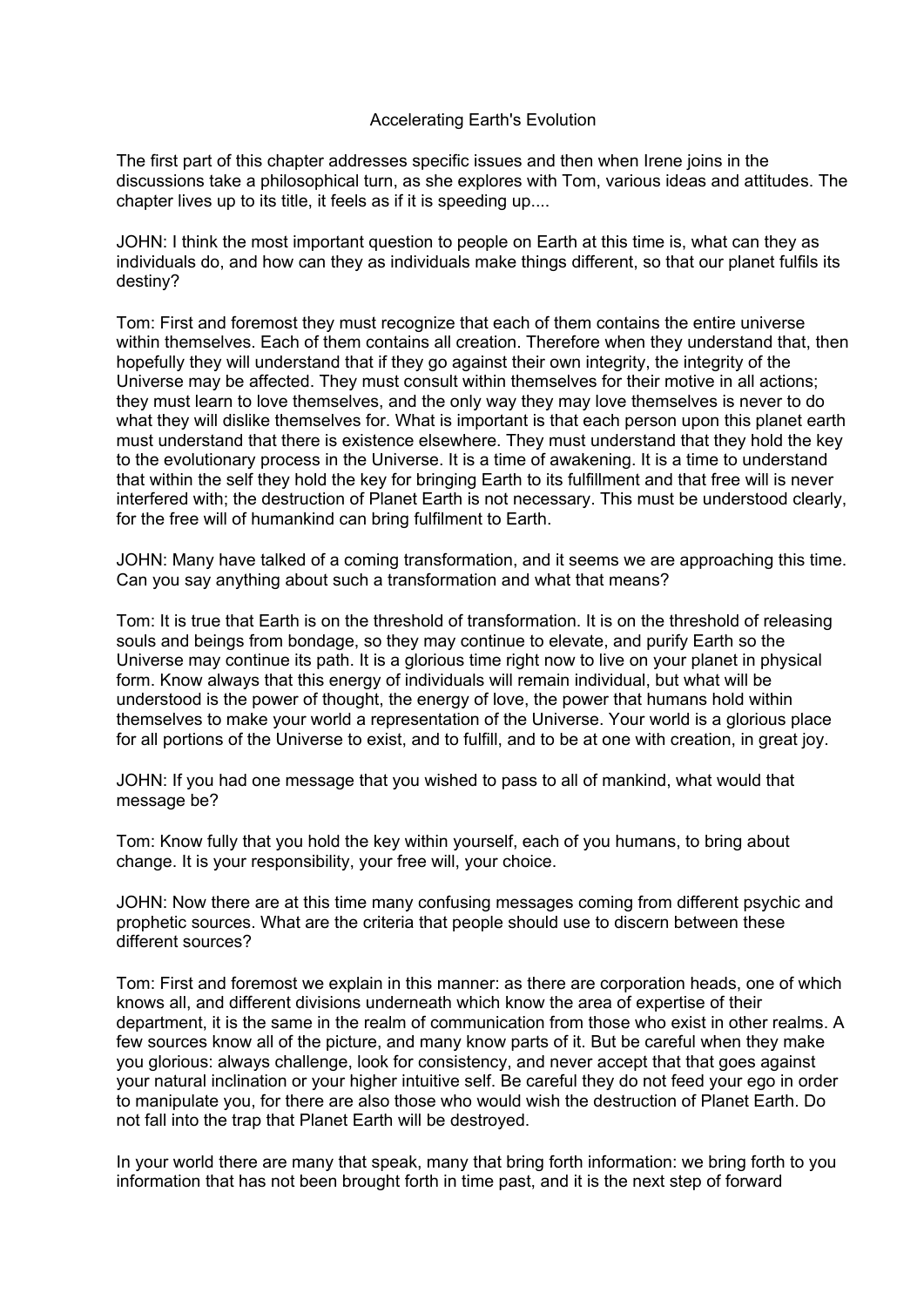evolutionary movement. It is important for the peoples upon Planet Earth to understand they are not alone, and that they carry within them the coding that can evolve Planet Earth to achieve its proper purpose.

Remember this: those who seek to control are in high profile in the front of society and lead people in a direction that helps them evade their own responsibility. But bear in mind that acceleration is now absolutely important. We have come to the beginning of acceleration of evolutionary forwardness of Planet Earth.

There is a great necessity to accelerate, for the oceans of Planet Earth, the trees and forests, the skies and atmospheres, the very essence of breathing, the life-force, have reached a level of contamination bringing the downward destruction of Earth. We call upon your energies and commitment for alerting the peoples of this planet, the governments of Earth and the communities of Earth. The innermost core of humankind is beginning to grow and to glow. The essence and understanding of their beginnings is awakening, to bring about change. You are part of that change. You are children of that change, you are responsible for that change. Without your commitment to acceleration, if the change were to come in its own time, without your input, then the planet would be in a situation in which most of humankind could not exist. Accept your ability to create the pattern that brings about understanding and the truth of who you are.

Earth was created to be the paradise of all paradise in its perfection. It is time for forgiveness, forgiveness of self: for humankind to understand that to maintain fear and dissension is to maintain annihilation. Humankind has begun the process of annihilation. Yet there is a great future for the fulfillment of the destiny of Earth.

Accept that you have a part to play in bringing it to fulfillment. You have no limitation. Your limits and boundaries are created only by your fears. This does not mean that you should climb a thousand meter mountain and then plunge off it. It means that you must have practical application of understanding of yourself, in truth. It means that you must begin to extend yourself in the capacities of your mind and thoughts.

Your physical bodies have limitations upon this physical planet, but your minds and thoughts can expand and grow, touch all corners of the Universe. And when it understands the truth of self, it can relieve the burdens of this physical world that have held it in bondage. You humans are a kaleidoscope, and will appear at times confused - yet with one turn you can become elements of beauty and purity, and with that you may travel the spheres of the Universe.

JOHN: Now, if we were to imagine for a moment that everything remained in a static state, humanity did not improve its consciousness, understanding of the environment, and responsibility, it would be valuable for us to understand how long it would be before we would actually totally destroy our environment..?

Tom: With regards to the atmosphere surrounding the planet Earth, you have no longer than 20 to 25 of your years of existence. Without oxygen there cannot exist life upon your planet Earth. If the peoples upon your planet Earth do not come into sensibleness, they will eliminate themselves.

The above reply was given in 1978. The following exchange took place in 1989:

ANDREW: You used an interesting phrase earlier, that "time is accelerating". What's the real meaning of the acceleration of time?

Tom: If this planet were to pursue its course in the way it is doing, without acceleration, then you know that that would bring destruction?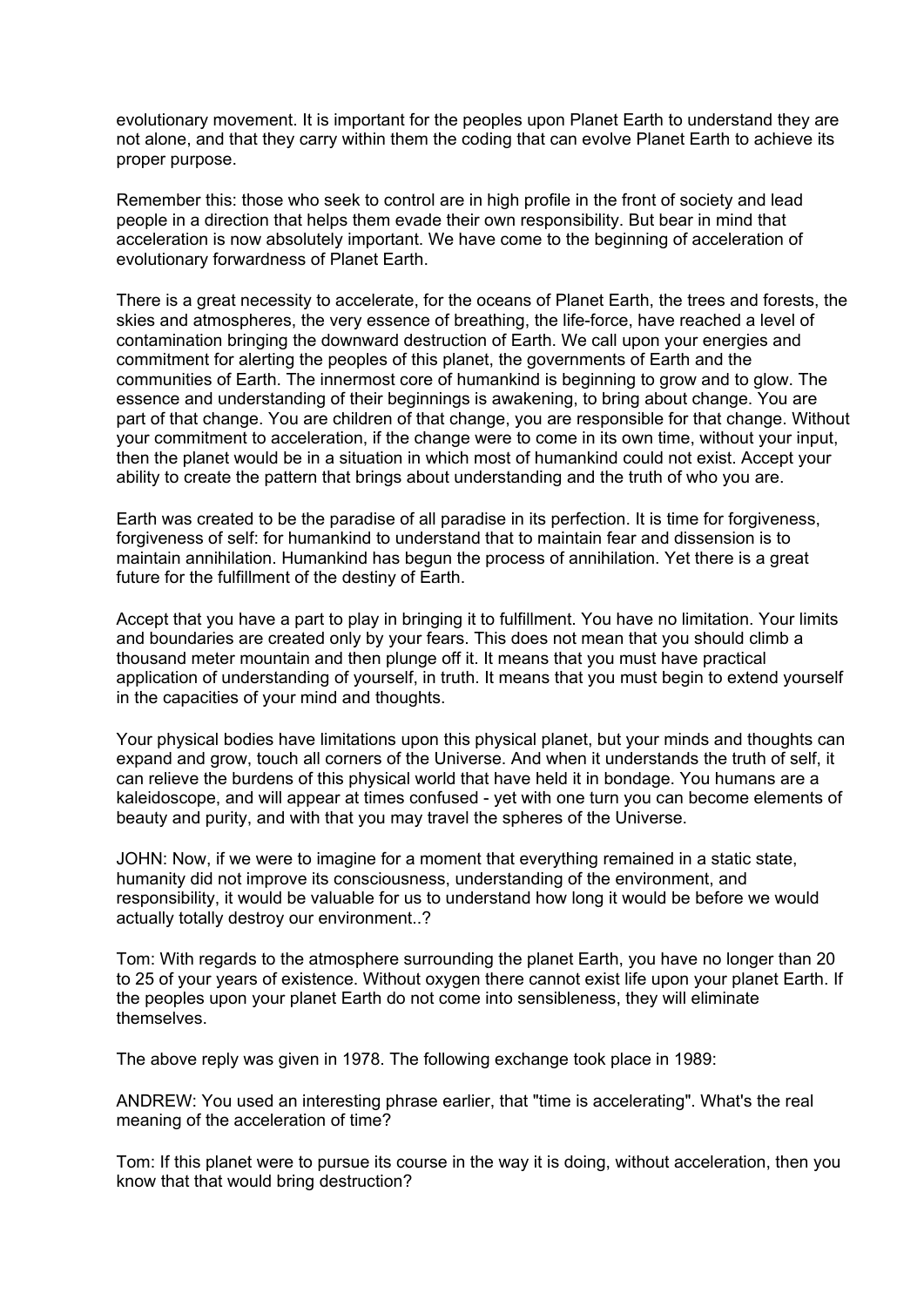### ANDREW: Yes.

Tom: What is now accelerating, due to the meditations humans have done on this planet Earth, is the beginning of the acceleration of time, which then creates the situation that Earth becomes a lightspace vehicle, and humankind will become suddenly aware. It will be similar to the 'hundredth monkey effect' beginning. So if you now begin to understand the power of meditations in small groups such as yours, you can change the world.

And in 1989 this question was asked, concerning famine:

ANDREW: One of the things I observe is that there is more and more hunger on this planet, and riots because of the shortage of food and high prices. What can little people like us do in that particular area?

Tom: It is not necessary for anyone upon this planet to die from lack of nourishment. It is only because of ignorance, or because of the governments of the world attempting to control others. We will not permit the extinction of any groups of humans. You understand? But you must now incorporate it in your meditations - through meditation you may prevent the destruction.

IAN: How are the chances of evolution on this planet? How are the chances of survival?

Tom: There has never been a time in the past as there is now to bring forth the evolution of your planet. All things are possible, and change may come with rapidity. We will give you an example: one year ago [19871 in the nation of Israel, at the time of Passover, the people of Israel were devastating the nation with litter. It was a sight that brought great sadness. And in one year, what has evolved in the nation of Israel is what is called a miracle upon Earth, for during this time it was cleaned up, no debris, and people found greater respect for themselves and others. If this can happen in the nation of Israel, which is largely stubborn, then whatever you choose to do can be done! The movement for change is in motion - those who know may stop the malignancy of hunger upon Earth, and can also stop catastrophe brought about by man, and can make your planet what it was created for.

IAN: How much are you supporting and influencing evolution, and the people who want to help evolution?

Tom: When anyone asks the question 'What can we do?' we are there. You see, we cannot do an iota of movement until a person asks. We may not, cannot, and will not, interfere in free will. But when a human asks - and at times they only ask in joviality, they do not mean it from the depths of their soul - then we may help them to evolve. It is important for people to be aware they are not alone in the Universe, and also that they must take responsibility, for they cannot escape responsibility.

JOHN: Could you give a word of advice to individuals, because many people say 'Well, what can I personally do?'. Is there some small thing that individuals can contribute?

Tom: It is very simple: behave only in a manner that you may love yourself for; behave only in a manner in which you would wish another to do toward you; do no movement, thought, or thing that you in your soul, in your consciousness, cannot have self-respect for. When that begins, then all will change. All will change also when people accept that also those that live elsewhere in the Universe are available to give to you love and understanding. All will change when people understand the energies within.

We have been working very hard - though that is not the proper word because we do not really work, but in your world there is no word, so I will use that one. We have been working to prevent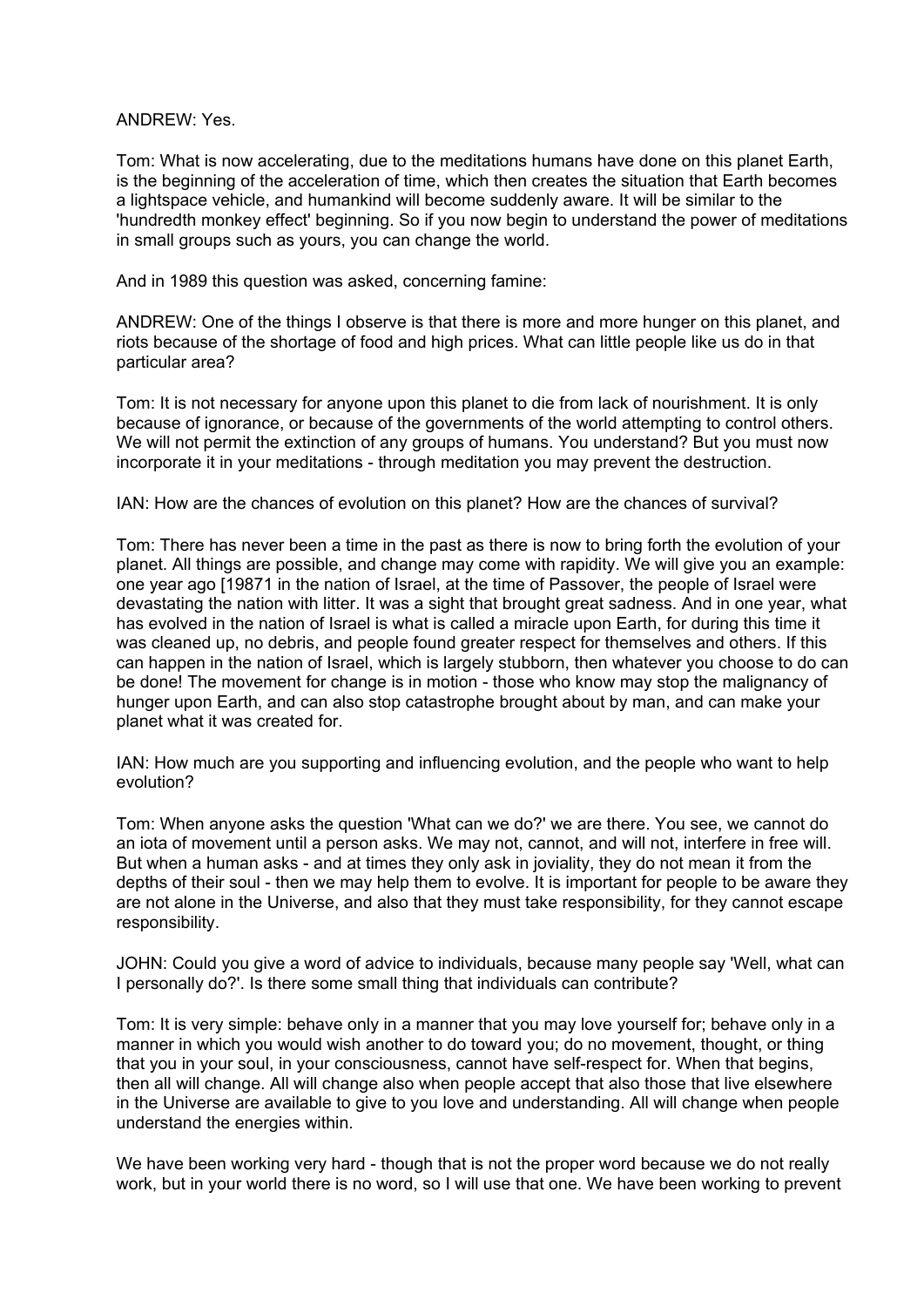the crisis, and we have not at this point [19741 been successful. Many things have been set into motion many thousands of years ago. But we wish you also to realize that there are things which were not part of the planning, and which are human things, that come about by greed and vanity and desire. We speak of the governments that control the world, that create the crisis. It was not part of the plan, do you understand?

ANDREW: Yes, we do, and we appreciate this discussion.

Tom: The time has come for the people of the Earth to demand from their governments, to demand from their religious leaders, to demand from their teachers, knowledge and understanding of what is truly happening. It is now the time of the people.

Beforehand your governments and your religions and society kept your masses in ignorance and kept humankind tied down. Acceleration will cause those in your world to demand answers from their scientific community, and their authorities. But the way to reach people, we have finally decided, is through their own physical body and the healing of their physical body. Many people will be healed and many people will become open to healing. It is through healing that the consciousness of the wider Universe will be raised. It is important for humankind to know that it must begin to take responsibility for Earth, and that science must begin to understand that it does not hold within it the power to dictate to the rest of humankind, but it is only a portion of humankind. In its elitism, science has discarded the other echelons of humankind. Science has become the religion that manipulates and controls, and those who lead science must now begin to accept their responsibility.

It is a sad time for the world because, as in past times and in emotional times, the physical beings of this planet blame all others except themselves for their problems - which are in truth caused by themselves. It is as if in order to exonerate themselves they would cause a blemish upon another, and they would throw them into a pit of snakes. They will in fact be ashamed at another time , but that has been the history of Earth. We cannot have that in the future, nor at this time. It is a time for each individual, each nation, to stop and to respond, and to realize that it is within them that the blame lies, not with others. How can the nations exist in peace when the people do not exist in peace within themselves?

ANDREW: Yes, that is the big question: how can every person find peace in his or her own heart?

Tom: Can you find the peace within your own heart?

ANDREW: No, I have great difficulty, but I think I am possibly in better shape than many people.

Tom: Are you sure?

ANDREW: For myself I say so, yes.

Tom: Then you have made a great step, and we would say yes, you have found peace.

JOHN: It would be enormously helpful to us if we could get from you some kind of picture of the ideal Earth, say 50 or 100 years from now. What kind of things in a material and physical sense would we expect to see on such a planet?

Tom: It would be a planet of balance that would have the eye-views of beauty and peace and gentleness of colour. There would be gentleness and peace among the species upon this planet Earth in the care of humankind but most importantly would be the challenge to humankind in its peaceful, joyful existence to create a quality of existence that will bring forth the information and knowledge of the great joy of oneness in the Universe. When humankind thinks of love and joy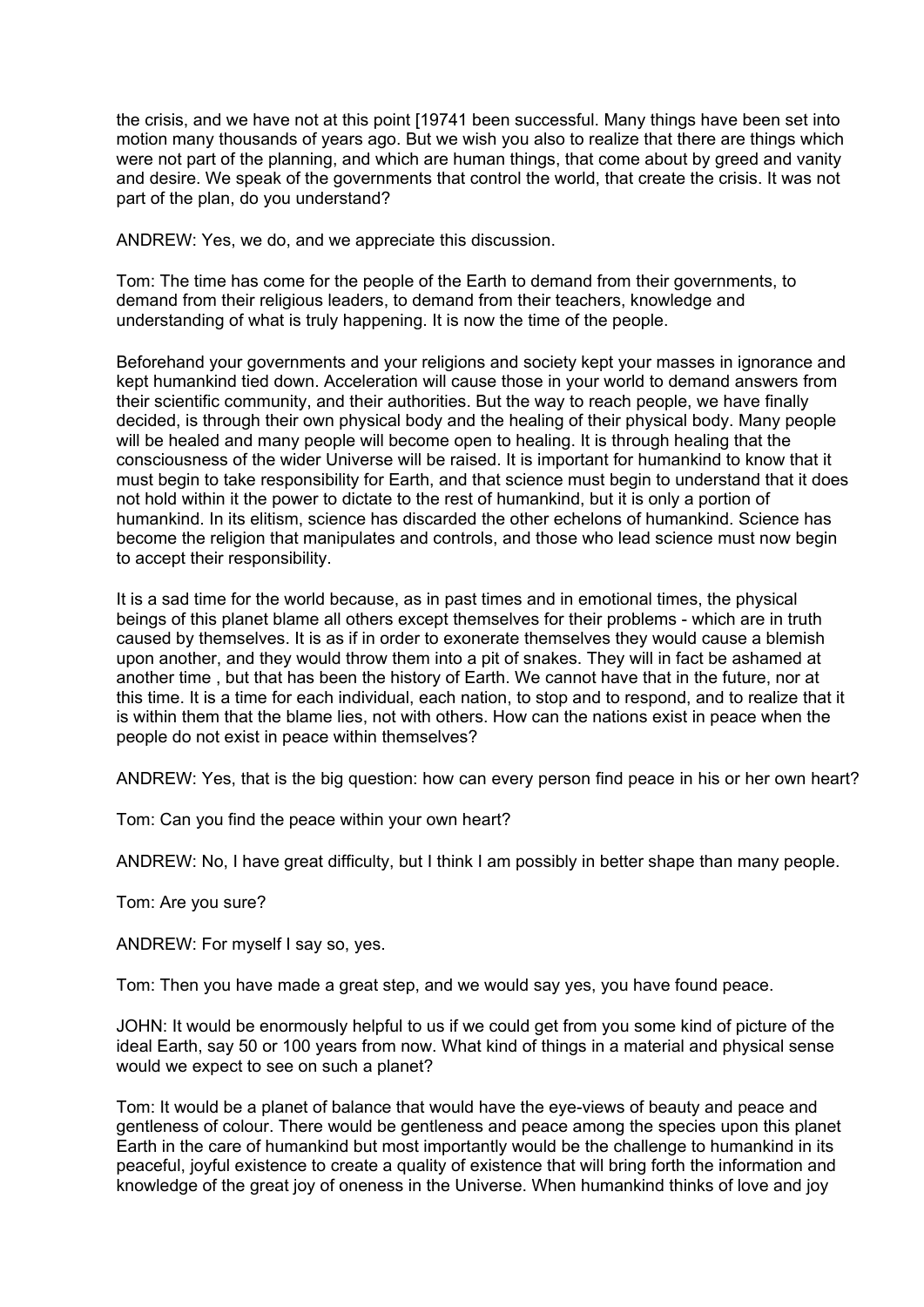and peace and music and colour and balance, things will be very different. People have become so adapted to believing that they need strife, conflict and arrogance, that they have fear of boredom. We promise you, it will not be. There will be no time for boredom, for the challenges that will exist upon this planet Earth as the exemplary paradise, and expansion of the Universe will continue for eternity. Therefore there is always new knowledge, new colour, new sound: there is an ecstasy in the perfection of Earth that is not induced by other means. However, it is not and will not be, a place of continuous holiday, we tell that to you.

JOHN: Can I ask two practical questions: in some way I believe the environment will change, and it will become richer and more lush in terms of plant life, is that..?

Tom: That is correct. For negative energies negate life.

JOHN: And in some sense that will be used to overwhelm the ugly structures of today, which will be...

Tom: That is correct. They will have a portion remaining to remind of antiquity times...

JOHN: And one other thing is the question of transport. There is massive amount of physical movement around the planet, of people and things, and that contributes a great deal to the destruction of our environment. Will there be less physical movement because of alternative means of communication?

Tom: Not less movement, for there will be the custom of knowing different areas upon Earth and travel to them. But transport will take a form that will not congest, pollute or destroy. Know this: Earth will not look the same in each place, therefore it will be necessary still to have travel, yes... it will be possible to travel.

JOHN: It seems to me that there will probably be a deterioration and breakdown of institutions, economics, political and social balance, and so on, and I feel that this process will probably begin fairly soon: is this a general indication?

Tom: But do you have the knowledge of why?

JOHN: Well, I feel that this is something that has to happen before we can build anew. Is that so?

Tom: This is a partial possibility. But let us explain to you, that the difficulties in your economic systems, with pollution in your air and streams and earth, with pollution within the spirit world surrounding the Earth, and with the desire within souls for the things taken within them to give them an untrue sense of who they are [drugs] - these manifestations are also the beginning of the breakdown.

JOHN: What about the future of schools and education?

Tom: Here there can be breakdown. There are reasons for there not to be an ongoing education. The human mind is rebelling because of poisons, but also it cannot absorb the knowledge in public education, which has not truth. This has been a process: if you will review your systems of education, through the last twenty to thirty years [up to 1975], there has not been improvement but only deterioration. For it had not the benefit of the soul.

Council says I have not answered your question, your assumption that some kind of breakdown is necessary before reconstruction: the answer is affirmative. At this time balance must be accomplished because the Earth that you exist on cannot continue many more of your years.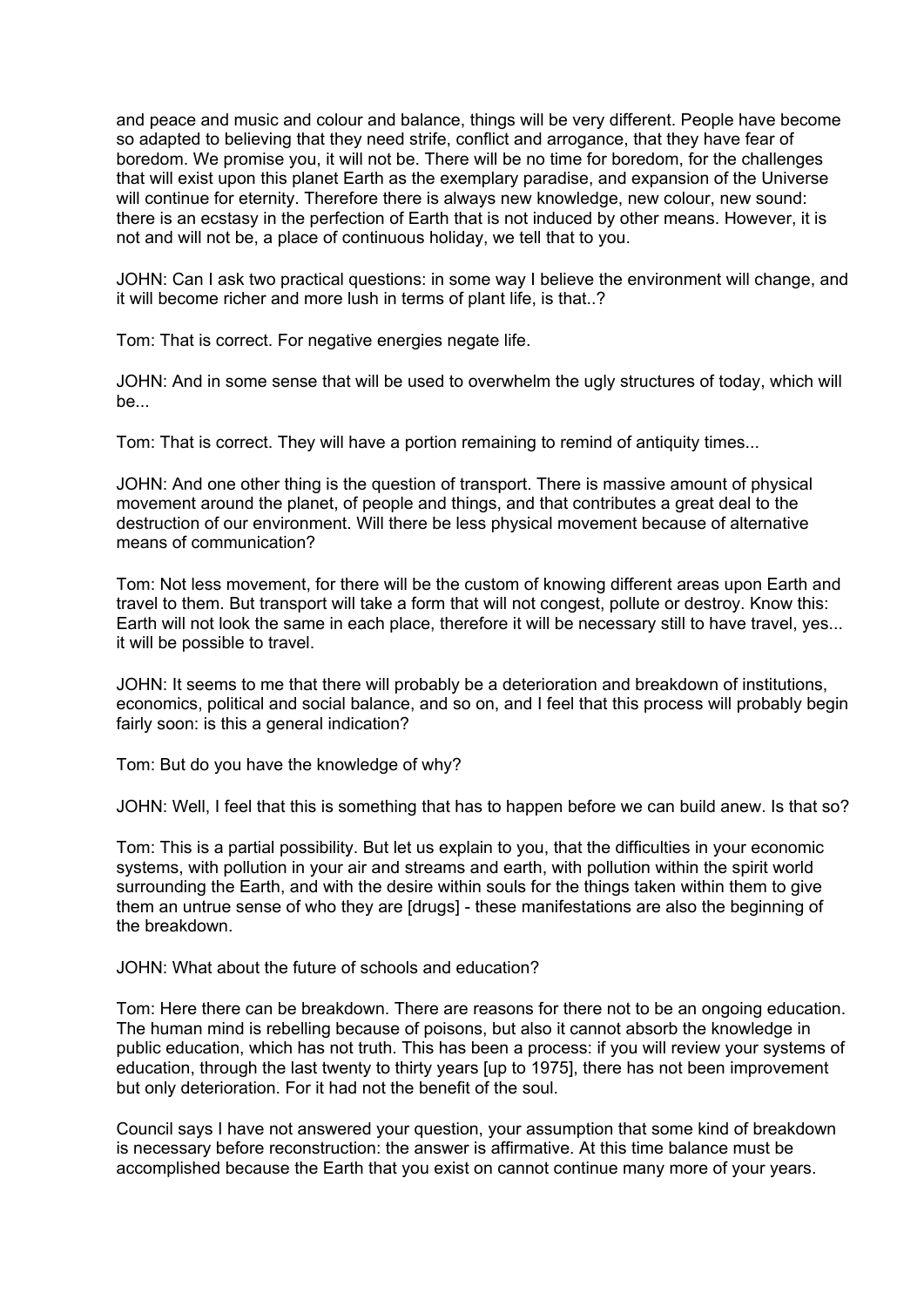Within two hundred of your years there will be an ice age on this planet if something is not done, and then the souls, who have been bottled and trapped on this planet, will for ever be trapped. This is because of the negativity they are involved with and the selling of their souls. They will not be able to evolve and to understand, because they will be constantly involved with the desires and sufferings of the physical. Beside the challenges that are coming in your immediate future with your many world problems, with your pollution, the problems of your food, and the problems of your governments, remember this which we tell you: within two hundred years of your life this planet will be frozen. The reason that we come, and the reason for the work you do, is to make people aware, so we then can save the souls on the planet, and stop the problem that has been created for the Universe. This is now a dangerous time that we are in [1975], and the negative energy is building.

Back to technological aspects of our evolution:

With our technology we will be able to help rid the Earth of the problems that your pollution and your technology have created.

ANDREW: Can you give us a thumbnail sketch as to how this knowledge will be transferred from your world to our world?

Tom: It will be necessary for us to become visible and physical on your planet. There is not enough time to give this data, and for you to work out the technology, and the years that it will take. As you know, this planet will not be able to sustain itself. Its waters will be polluted, its earth will not produce the food necessary. And the Earth will be crowded with beings and the souls that keep reincarnating on it, because they remember their physical desires of eating, of breeding, of their touches - this is really the reason that they are trapped within the ether of this planet.

ANDREW: If somebody came to me tomorrow in all good faith and all willingness, and said "Yes, I accept what you say as true, that these things are happening as you say they are happening, and what can I as a single individual do in a practical way to help reverse this trend?" what would your advice be?

Tom: If this individual believes it and then tells another, and that one tells another, and that one tells yet another, then things can change. Remember there will be many that will be coming to people like you and asking questions. This will be a time for the masses: this will not be a time for the governments, nor the religions, nor the societies to control the masses. The masses will be told - they will be told on your radio, your TV, and your publications. And they will hear, and they will listen, because the evidence will be about them.

ANDREW: So, it is a matter of believing that you exist and acting thereon. Is that the essence of the message?

Tom: This is true. Because without acknowledging our existence then we cannot help you. And the preparation will be to bring to people the knowledge that we will help, and that we can help, and that we do not create a problem, that we only come to help, in love and peace. And there will be many of the masses that will not understand the life-form of which we speak. They will not be able to understand the cosmos and the bottleneck that this planet has created. But remember: this is not always necessary. The fact that we do exist, and the fact that they accept this, and the fact that they will see that we come with no harm, that we come with love, is what matters. And when we help this planet in technology, we can also spread truth and love, so the souls of this planet can then evolve and can prevent the problems, which are turning the Universe inside out.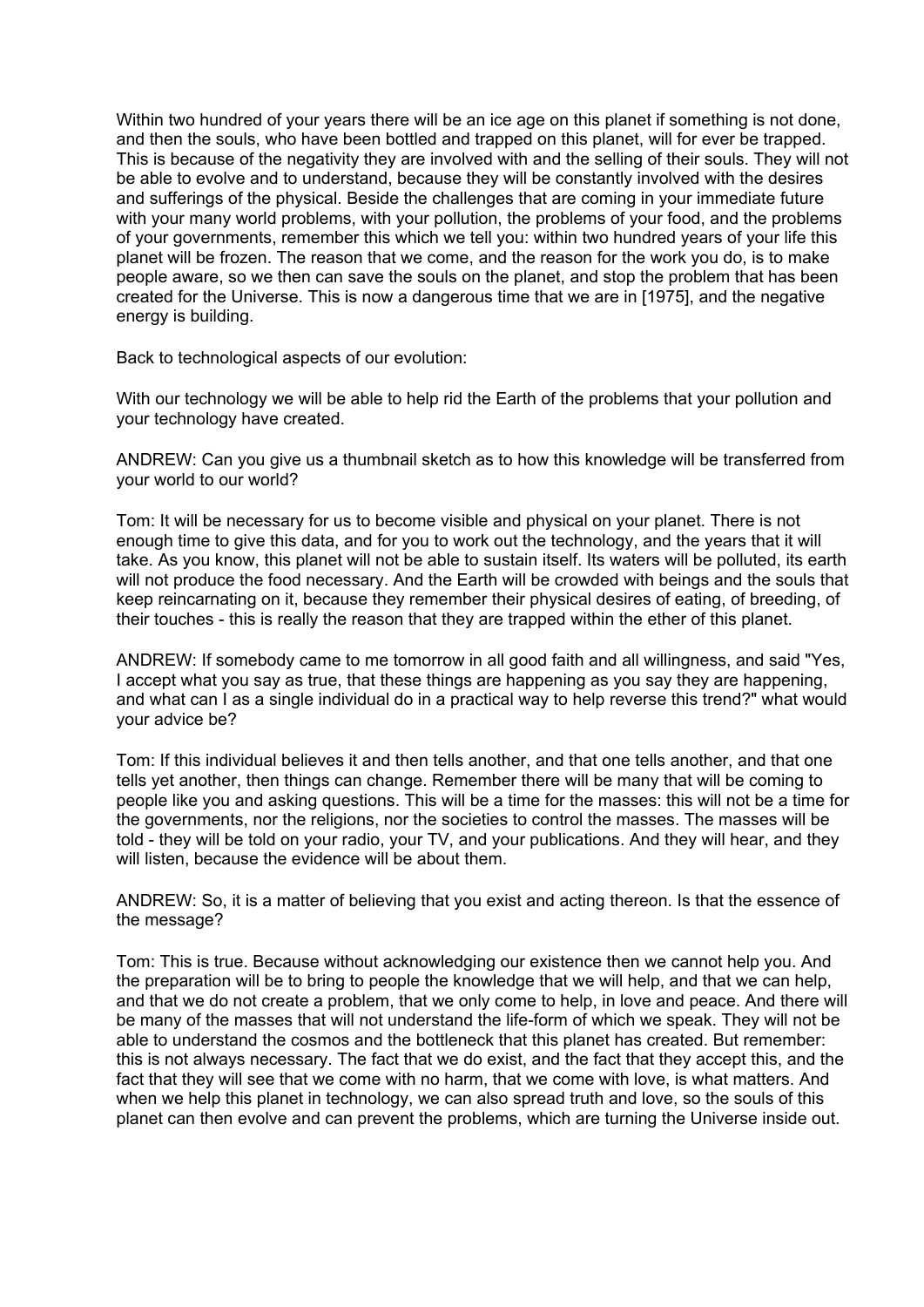ANDREW: If the knowledge of all this is to spread through TV and publications, and the like, how will peoples living simple lives, without access to mass communications, such as in many parts of Africa and Asia, get to know about this?

Tom: They will not need to know because they already know. When you speak of Africa or Asia, they are not aware of exactly what, but they know there is something happening. Also the religious leaders of India are very much aware that something is happening. It is the advanced countries, the so-called developed countries, that create the problem.

If Planet Earth can be saved - and it will be saved - the entire Universe will be raised to a level in which all souls will have gained the nature of what they have searched for from the beginning of time. And remember that when the souls of the Universe have calmness and joy and peace within their hearts, and generate this love, it overtakes even those souls that are negative and dark, and brings life and love to them.

Can you imagine that when you accomplish what you have come to this planet to do, the entire Universe will be glowing with a light that will seem to be blinding, because it will be a light of pure love. All will become one, and that is what all have striven for. We ask only that you never, even in your darkest moments, even when you are disturbed with each other, even when you are disturbed with nations and with peoples, that you never lose sight of what we have related to you. When we look over the planet now, we see only a small glow here and there, and there are many dark areas, but we know that what you have come to Earth to do, when it is accomplished, will be a releasing of pure love in the entire Universe.

IRENE: We were talking earlier about rules. I would like to go further with you, and this is all from instinct. I believe that there are no rules any longer. Now there may be rules as you understand them, but rules as we understand them no longer exist because of the level that we're moving toward. I also believe that this isn't the first time that all of us humans have experienced this, though you have a clearer memory of it, let's say, than we do, will you accept that?

Tom: But we all have memories.

IRENE: Okay, well we move along. Yes, we were all here before.

Tom: That is correct, and your memory is correct that you were here in times before when there were no game-rules, you are in absolute correctness for there are no - what you term - groundrules.

IRENE: Exactly. And it is our humanness that will allow us to make the evolutionary leap (once we understand completely) that we weren't able to make the last time.

Tom: That is correct. What is operating from your inner self is your trust, your faith, your inner knowledge and the beginning within of the comprehension of existence in times past, and the accountability that will evolve of necessity.

IRENE: All right. What is happening, as I believe it, is that we have evolved within our own humanness to a point where it is now necessary to integrate the spiritual with the humanness.

Tom: That is correct, this is what Earth is for.

IRENE: That this alchemy, if properly put together, will bring about the transformation.

Tom: That is correct. Until Earth becomes a light-space vehicle. That is immortality for ever.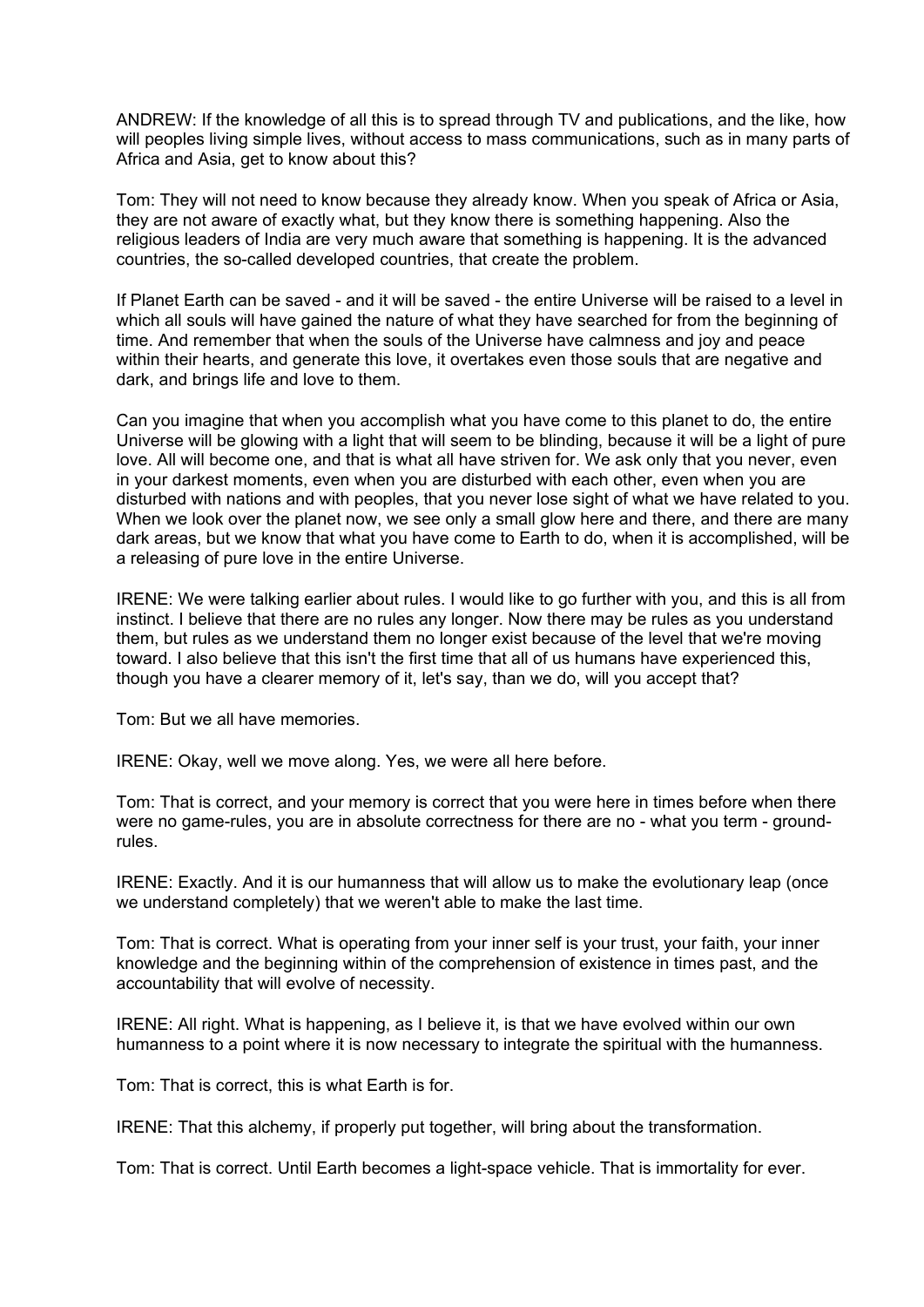IRENE: Once humankind accepts their joy and that they no longer have to suffer to survive, they don't have to worry about being bored when paradise is regained. You dropped a realization into my head, which is that when one looks at the history of humankind, one realizes from the earliest days they have set up problems, wars, disagreements, fighting, death, killing etc., just so that they could overcome it, then they can have a moment of peace, and then it's disrupted again. What can we do to break this pattern? How do we begin? Now I know it also has to do with the integration of physicality, spirituality, etc. But what else is going on there?

Tom: You see: what is necessary is to take inbuilt human courage that became arrogance, and return it to courage again. The courage to be who you truly are, without the arrogance that was felt to be necessary because people believed they were special. Yes. Now, include that in your meditation, for when people begin to understand, then you humans will accelerate. Do you now understand?

IRENE: Yes. So courage becomes one of the cornerstones of the human foundation for the elevation?

Tom: And charity.

IRENE: And?

Tom: Compassion.

IRENE: And?

Tom: Kindness.

IRENE: So those are the foundations. And it's upon those that we are to build our structure. It is from that that we can connect to other worldliness.

Tom: You see, what that creates is what people term 'a high'….

IRENE: At the same time that we're discussing this, there is something else that is also existing, in another time and place?

Tom: Correct.

IRENE: We and you, together, can make that connection.

Tom: Correct.

IRENE: I can only get this far! There is something about the connection that has to do with reality outside the one that we know. What you're talking about is a foundation to build a human structure, but at the same time we must have a corollary in another space and time...

Tom: This is correct.

JOHN: What can you tell us about that other reality?

Tom: It is the mirror. Do you understand that the film, when it is removed from you...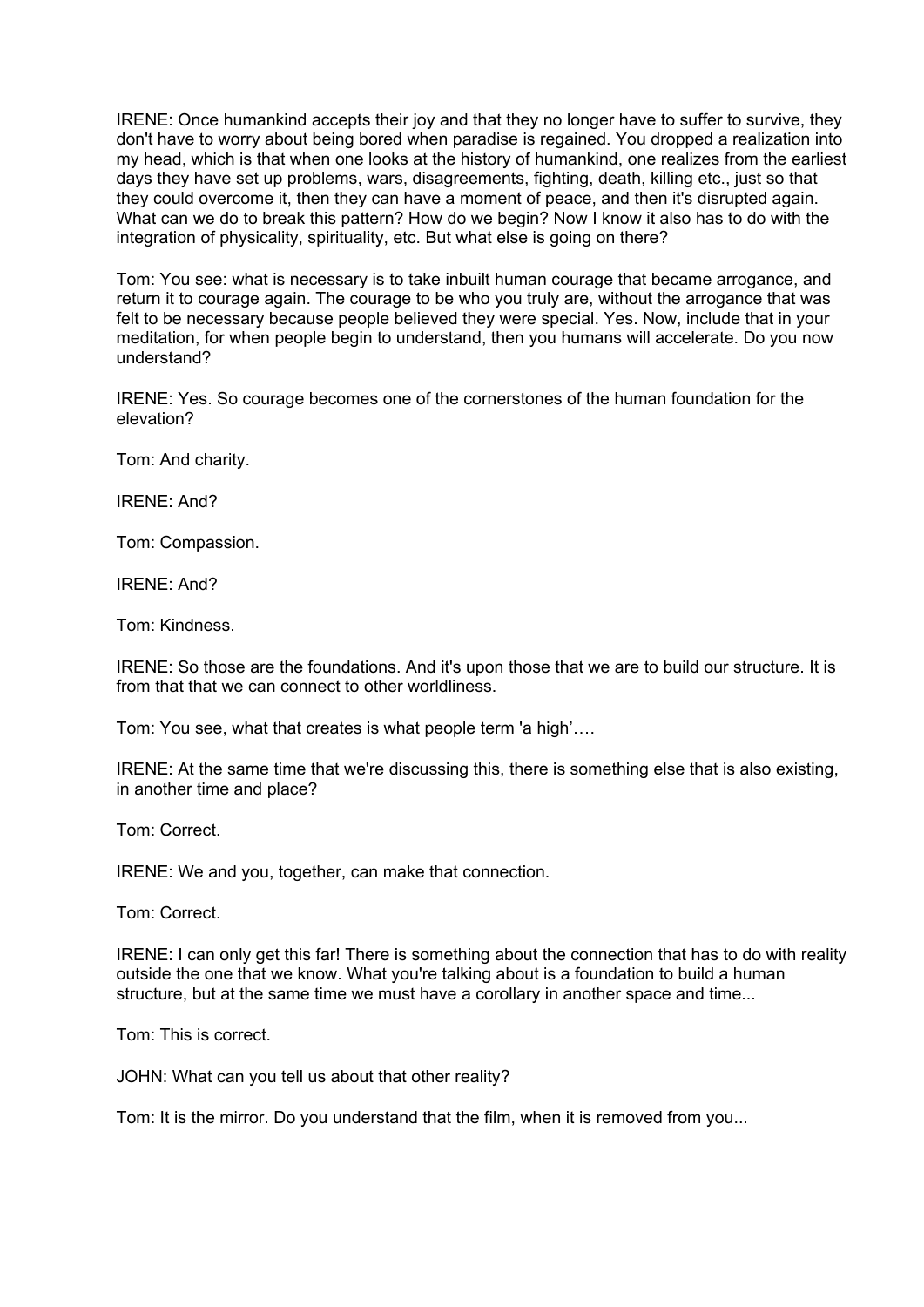IRENE: Wait a minute, wait. So what you're talking about is that in that other space and time - so ridiculous words become - there will come a time when we'll just be able to communicate with thoughts, right?

Tom: Exactness.

IRENE: Yeah, but we're not there yet.

Tom: That is correct. And then you will go on for ever and ever and ever and there is not an end to eternity. When you look in two mirrors together what do you see? You see yourself forever.

IRENE: Right.

Tom: Know also, energy builds, creates, it also encourages and it enforces... You need to remove the film from yourselves which is the film-image of Earth which holds you in bondage. From the beginning, which is guilt - you understand the serpent, in the Garden of Eden?

IRENE: The 'One', prior to creation had a knowing. Out of this knowing came many things, among them the desire to create, or perhaps recreate, Earth. I'm skipping steps: Adam and Eve in the garden. The lessons of obedience, the understanding of free will and the exercise of free will in the choice of disobedience

Tom: The importance also is the exercise of free will in obedience. You see the opposites?

IRENE: Absolutely.

Tom: Yes. What you must understand is that you yourself must uncover this revelation. As each of you must be revealed.

JOHN: I don't understand what you mean by 'be revealed.'

Tom: When you understand that, then you understand what we had said.

JOHN: (Sighs)

Tom: This is not an exercise in gaming. It is an exercise in developing your mental process of thinking for yourself.

JOHN: Right now my brain is like a scrambled egg!

Tom: When you understand who you are, then all that we are, the knowledge within us then may be transferred completely to you.

IAN: Isn't it true that parts of us will be revealed in the process of structuring?

Tom: That is correct.

IAN: That we don't need to bother about these hypothetical things?

Tom: That is exactness. When you begin this, then there is revelation in many. For this your world, this Universe also, had to be structured. Now is the beginning of days of great importance for you, but most important for us. You will heal yourselves and Earth. The beginning of the healing lies with those that have been through self and removed themselves from blocking.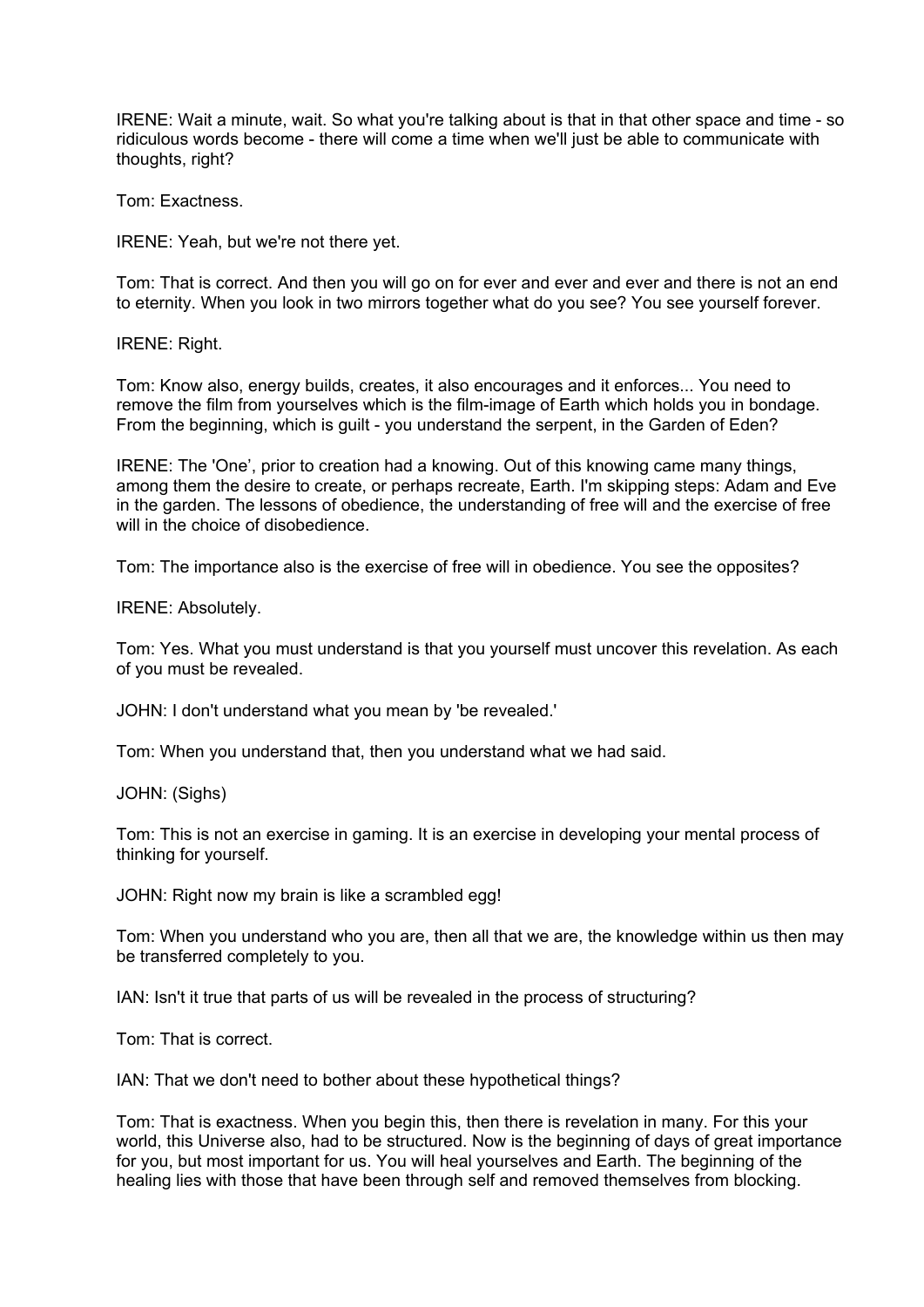Understand our great love for you, our great joy in you, and remember and understand, we wish Earth to know of our love and of our existence. We give to you love, we bring to you peace and we are in gratefulness that you are with us. We leave you now.

9

#### **Crossroads**

This is about our choices, and the way our behavior reflects throughout our planet. It is about our attitudes to materialism, ecology. And while the first of Tom's speeches appears to be a repetition from a previous chapter, once again, there is an addition....

Tom: Earth, with the human existence upon it, is a giant bottleneck in the Universe. The physical planet Earth is the the most physical in the universe and it is the most beautiful because it has such diversity. Those that exist upon Earth that have existed upon other planets when their birth is brought to this planet, those souls must develop balance between the physical and spiritual.

But on Earth souls become, because of the density, more physical, and when their physical bodies disintegrate into the Earth, the spirit of them has no desire to leave the planet - it has caused a 'recycling'. And each of the recycling causes them to have more desire and enjoyment of more pleasures.

We have no objection to this, if in this method there would in truth evolve a balance with the nature of the Planet and its purpose would be taught and assimilated. When this recycling began, there were those from other planets that had the need to come to Earth and so you have had population explosions of entities coming in. As well as in physicalness on the planet they exist in the chakras of the planet and in the spirits surrounding the planet. And they have within them, the desire for recycling.

MIKI: I'm involved in a campaign aiming to end all starvation by the end of the century, and I would like to know about our primary goal. Is it to feed all the people on Earth, no question about the number, or is it rather to limit the number of people?

Tom: When your planet has brought itself into balance through service, of yourselves and others, when it is then evolved to a higher vibration, then the population explosion will also diminish, for negative energies will not then be in a form where they may then overpower a normal balance of positive and negative energies.

When all are peaceful within themselves with regards to fulfillment of bodily needs, that also will be a stabilizing factor in the nonproliferation of people being born. Then of the greatest majority will be evolved souls, to form your planet Earth in the true paradise that it is meant to be. Yes.

JOHN: I know you have some difficulty with our number system, but there are five billion people on this planet at the moment: what is the level that the planet could comfortably sustain, with reference to what you've just said?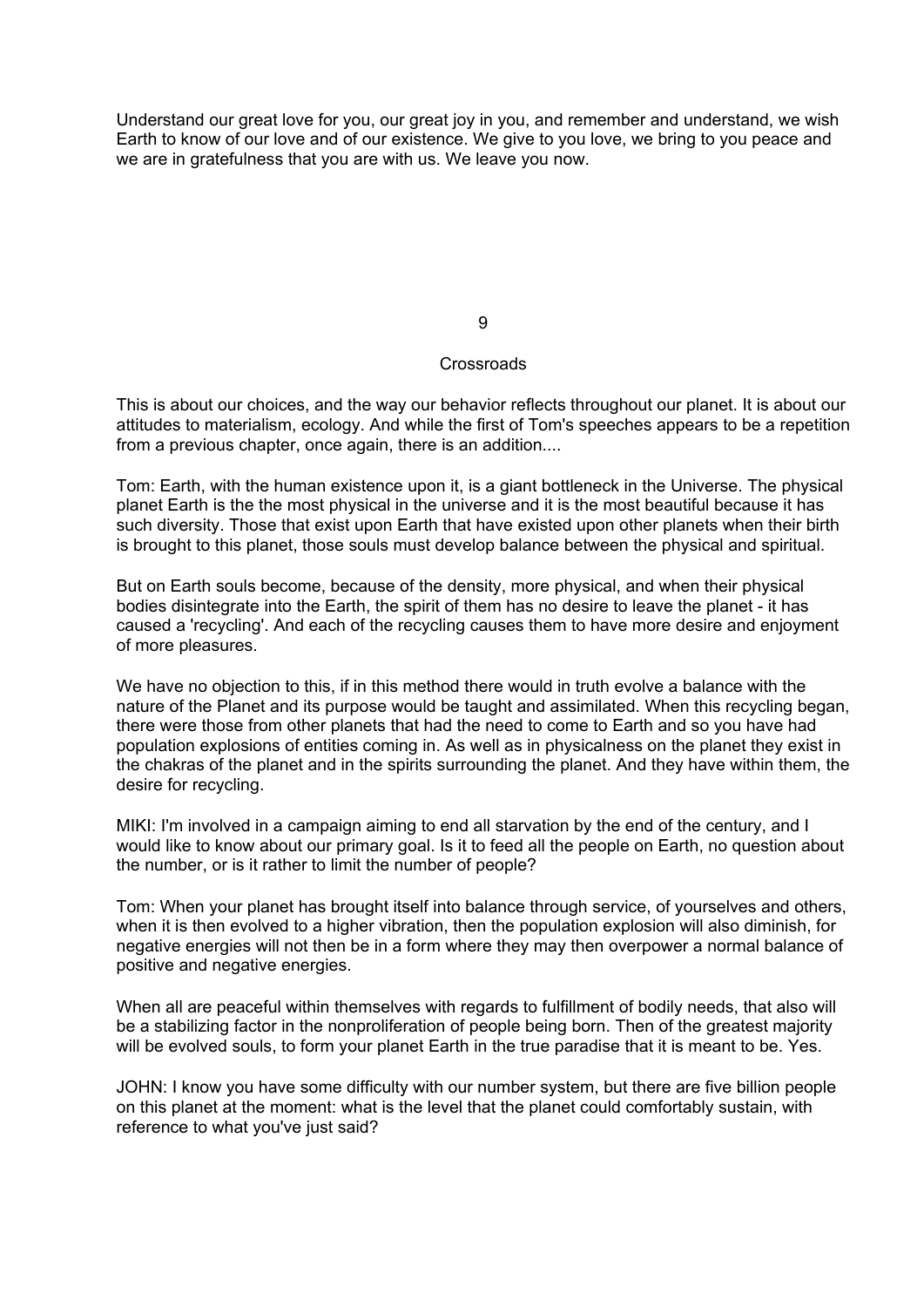Tom: It could be, without difficulty, if the greatest majority were in a state of evolution, with regard to all supplying [of food, materials and resources], nine billion. You understand the primary importance in relieving hunger? It is an energy in a thought-form. When the concept of ending hunger begins to be understood, and it should be spoken of, if enough believe in it, then it becomes a reality. It is important that the power of that kind of thinking be understood. When that is understood, all things are possible.

MIKI: Yes. So the true purpose of our project, is creating the consciousness that starvation can be ended, is this the main work to be done to finally end starvation?

Tom: Yes. It is of great importance. In order to keep people with that focal point within, it is important that there be some form of publication to assure them that they have meaning and that it will be accomplished. The fact that there are now committees of cabinets in government examining this question is a by-product, and is needed in order for the world to believe that there is motion. The most important matter is for each individual upon your planet, no matter which division they are in, to understand that they are part of a whole, and they also make a difference, for if you take a drop of water and make enough drops of water you soon have a collection of a pond. That pond then can breed life when it is in togetherness, you understand that?

MIKI: Very well, yes. Thank you.

ANDREW: Concerning catastrophe: is cataclysm more or less ordained and in the works? Is what you are speaking about just mitigating the effects that will be felt, or is it a fundamental solution?

Tom: Each of you has free will. Each of you of your civilized world can work with the energy of positive belief. An example: if you have approximately one hundred people, those hundred people can turn the tide of one million. Do you understand?

ANDREW: Yes. We understand that such a ratio works when you have the proper light and purity to dissolve the darkness.

Tom: Yes. So therefore that does not mean there has to be catastrophe.

ANDREW: It's not inevitable?

Tom: It is a time of transformation upon this planet. It is not ordained.

ANDREW: Yes. Well, right now we're having unusual weather phenomena. We're having floods, droughts, we're having many little things, but they hit particular parts of the planet very hard. For example, there have been more volcanoes go off than previous records show. There is a cloud circling the globe which is supposed to contain tons of sulphuric acid - well, this is devastating. Where do these phenomena come from? Is that just part of the Earth process, or man process, or external influences..?

Tom: That is not natural, it was brought about by man interfering in atmospheres.

ANDREW: I see it's our misuse of the planet that's bringing all this about?

Tom: Yes. And you have grass-roots movements within your country, and other countries, of small, micro-peoples that are fighting to dissipate the power of those organizations which bring pollution. They will succeed if they continue with that thought.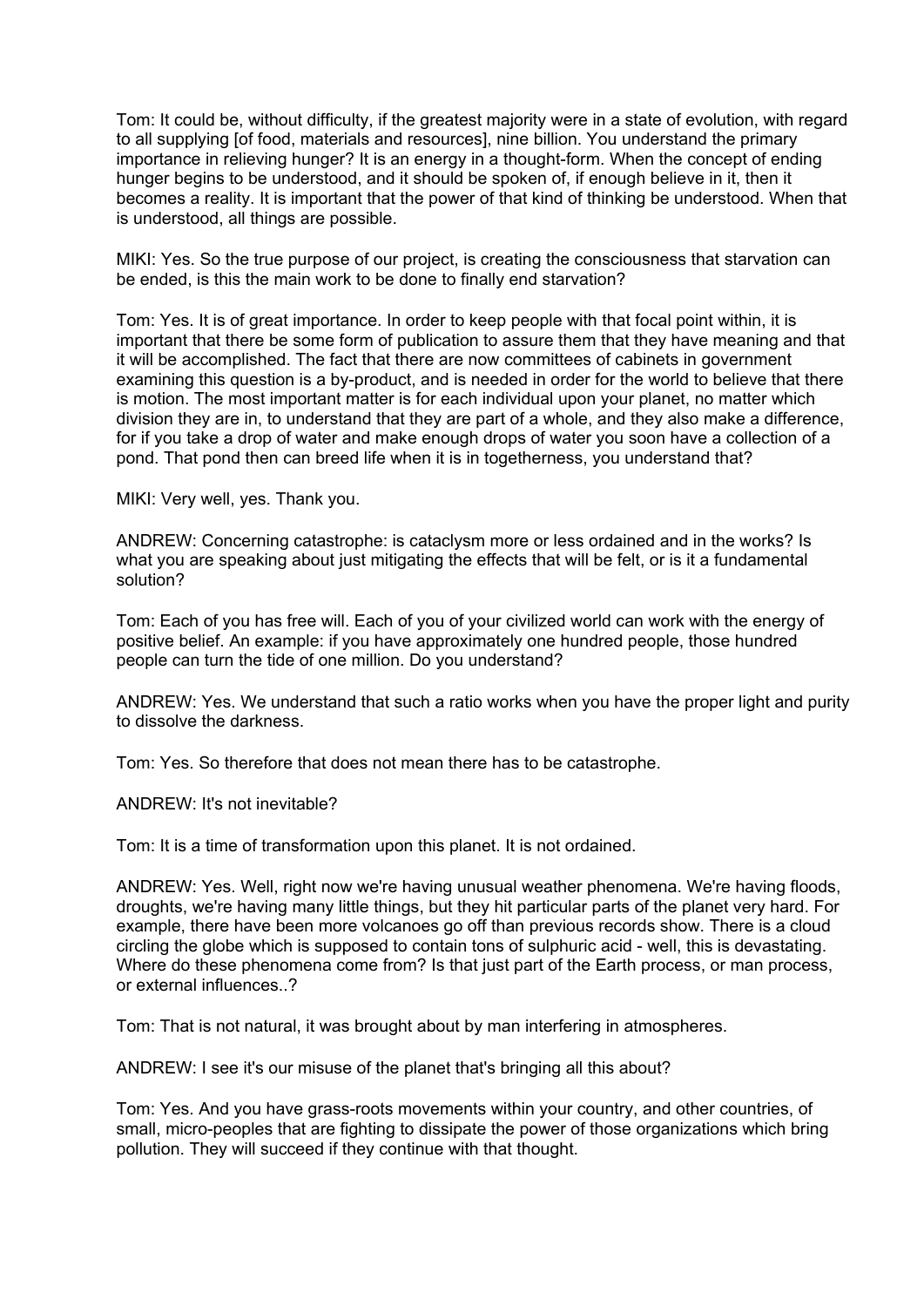If humankind does not revert to utilizing all that exists upon Earth in a manner of nondestructiveness, it is not you that will be in bleakness but your youngest ones. Humankind has a responsibility not only for this planet Earth, but for the Universe, as Earth is of the greatest necessity for the survival of the Universe. We wish you to understand the great importance of your human destructive element in removing oxygen from this planet, in destroying dolphins through hunting and in the contamination of the waters on your Earth.

There are those nations that lack the source of life: water. Envision this happening to all of Earth through the destruction of oxygen provided by your plant life. Then take that a step further and understand that the pollution-destruction of your oceans then eliminates all possibility for rebuilding Planet Earth. For there exists different means of removing salinity to rebuild those nations that do not have the source of life [water], but if your oceans are in contamination and poisonous with your chemicals, then how can you rebuild?

You have two thresholds and you have the choice as to which you pass through. You are Planet Earth. And the peoples of Earth must begin to take responsibility. It is your youth's future.

As you know, on your planet, there are upheavals in humankind, and also upheavals in the physical aspect of Earth, with its eruptions and its corruptions: the entity of Earth is attempting to purify and cleanse itself. And there is the burning of the Planet by your sun, brought about by the corruption of your ozone layer protection. Therefore you must understand the power of your mental and emotional capability to change things for the better. As you have power to create a situation to protect the Earth, there are those who have power to attempt to negate Planet Earth, in ignorance, not often deliberately through pollution and error. Therefore it is now the time to bring people together in meditation to re-weave the canopy that surrounds Earth, so this planet will not be burned, or bring about destruction or illness.

JOHN: What you're indicating here is that the ozone layer is the most serious immediate problem facing Earth right now?

Tom: That is correct. You can all create a weaving with waves, and your scientists will see the effect of it.

JOHN: Are CFCs the principal negative factor, as described by environmentalists, or are there other factors affecting the atmosphere that we do not understand?

Tom: Your planet Earth, in itself, creates gases that create a problem for your atmosphere, but then humankind compounds it, by raising so many meat-fodders - animals create gas emissions, and humankind creates gas. Therefore, it may seem inconsequential to you, but the forests that chose to come as forests are removed, and then animals are placed on the land, so you have a doubly dangerous situation. Therefore, is it not good for each of you to incorporate every means possible to remedy this, to create less movement, to create fewer emissions of gas, to correlate your space and time so as not to use unnecessary gas-making equipment, or to create processes that do not emit gas?

Put a small shift in the mind, and you humans will also understand that you can release yourselves completely from all this bondage to what you believe are necessities - for when you understand who you are, you will fly with your own wings. We use an analogy, to explain that you each have the power to make a complete difference upon Earth in creating a shift. However, if people do not want the responsibility of it, then they say it is not possible. Then there is more of a problem.

GUEST: So does this also imply a major change in the diet of people on Planet Earth?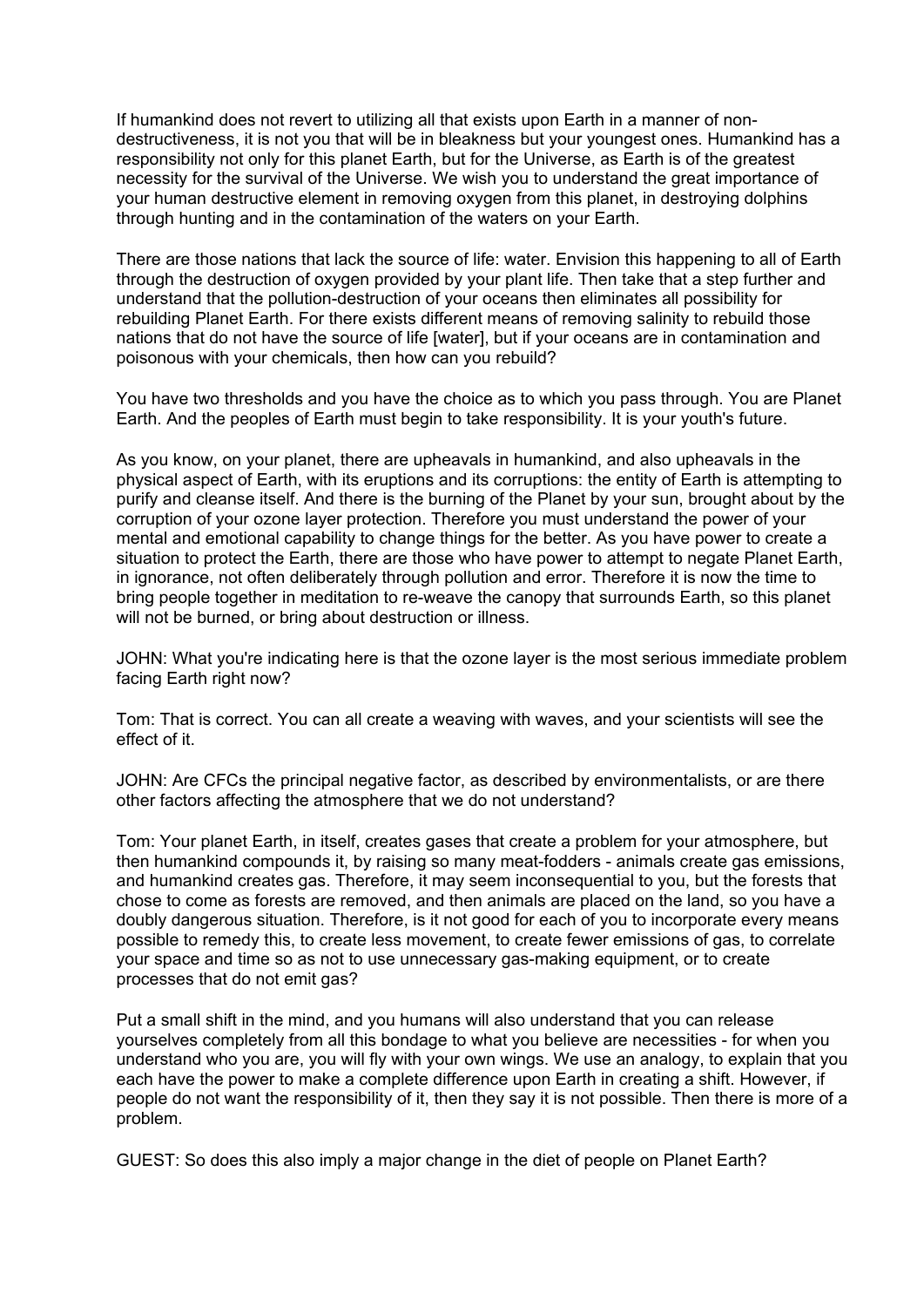Tom: A complete change cannot happen upon Planet Earth at this time, for those of humankind of certain natures cannot exist without the proteins of animal. What is necessary is an educational process, for people to understand that they have enough protein of animal, and that all must be balanced. There is ingestion of so much protein of animal that is not in balance, therefore the raising of animals is out of proportion to the need. It will take many generations until the time has evolved where people no longer need to eat animals. There are those people and cultures that do not need it - they have evolved to that point - but to others this would bring about sickness.

However, the gas substances, like those made when you make noises, can be used in conversion into energy of the gases from animals: it is the waste from animals and people that releases this gas.

JOHN: Rotting vegetation from plants and forests also produces this... ?

Tom: That is correct, and when you do the clearing of the land you release more gases.

Do you know you can bring about correction through world unification, for bringing Planet Earth into balance and order? It is of great importance to mend the holes in the ionosphere, through the effort of all nations. It is of great importance to understand those nations that must have the balance brought back, for when these nations have gone out of balance internally, it is then shown externally. Insidious diseases begin to bring the downfall of humankind. For humankind is not in balance, and microbes of destructiveness do not permit humankind to live to the fulfillment of its destiny, in bringing this planet Earth to its rightful position. if you want to really concentrate on bringing a change in your countries in this arena, change the heads of the medical profession, and bury them like the ostriches, but do not permit them to surface.

ANDREW: They're tough old birds. (Laughs)

Tom: You must take responsibility for stopping the devastation, beginning with yourself, extending it to your family, and including your community, to stop the disruption of those resources which exist for the benefit of humankind and its paradise.

JOHN: There is discussion about the extent to which the weather pattern changes are caused by environmental degradation, or whether part of it at least is caused by long term cycles of weather patterns. Are these changes man-made or cyclic?

Tom: A combination of the two. But it is in total out of balance. Rather than a subtle smooth change, it is a disruptive change.

ANDREW: Yes, we have all lived through terrible storms. Very, very destructive in terms of vegetation, trees and so on...

Tom: You know, when you are winning, the obstructing forces attempt to destroy your existence.

JOHN: I would like to know what can I do personally to stop the growth of the holes in the Earth's ozone layer?

Tom: Do not use any product that can contaminate - this includes products that affect other things and do not dissolve properly. There are natural elements upon Earth that release emissions that you cannot control. But you can control those emissions in your own arena. You can also inform those surrounding you about it, and also you can give your energy in meditation for mending it.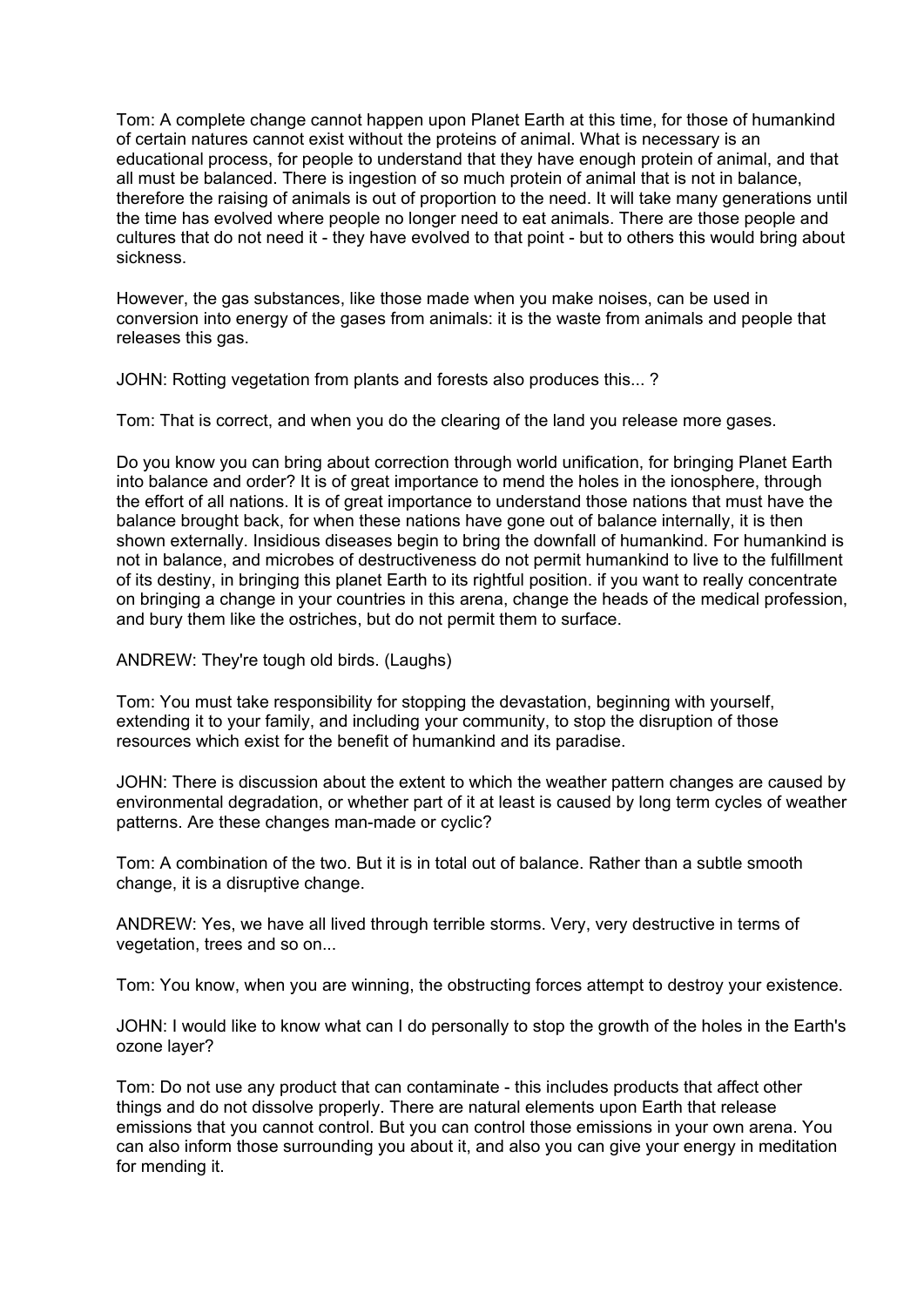There is not time to say 'I will start tomorrow', for it was necessary to start yesterday. If your governments do not take responsibility for stopping giving permission to manufacture products of contamination, then the mothers must organize, for it is their children's world. As you have blockaded other things, then blockade contaminating products. Those who manufacture will hear, we promise you.

Do not use paper products that have color. Be careful also of paper products that have bleaching that you ingest in your system, for when the toxins are in your system, and when they are released, it also helps contaminate. A smallness here, and a smallness there, and a lot of little smallnesses make a big effect for prevention of human annihilation.

Elevate yourself in information, and when you have found information pass it to others and organize for publication. It is your planet, it is your children's world, and your grand-children's. It is a beautiful planet, which must continue to exist, and you wish in the future to come to it again, but in its wholeness, as it was meant to be. Know this: you are not alone upon Earth. You are not alone in the Universe, be joyful among yourselves.

JOHN: I have a feeling that as long that as there is greed on the planet, there will be need. And many conscious people seem not to understand this concept, and I feel very alone with this, and I wonder if my strong feelings about this are in fact correct?

Tom: You have brought forth a great understanding. What you speak of is important, but this is the understanding of myth. We will explain in this way: it is important to be relieved of the problems of barter; it is important that the disadvantaged be in peace and harmony; there is a place for all humans within the matrix regardless of their form of understanding; there needs to be warmth and love, and order above all else, for if there is not order then the mind is chaotic. And if there be mechanical or electronic objects that relieve the burden of the individual, we have no objection to that.

The difficulty is that when these things become the most important, when the appearance, or the price is the most important, when the owning is the most important, and when growing bigger and bigger with more possessions is the most important, when it is thought that presentation of possession means success - that is a shell that has insecurity, do you understand? Like a lobster: a lobster has firm flesh, and there are times when it is soft and is not edible. Mushy. We now speak of a humankind which presents itself like a beautiful lobster but is mush inside. It is bitter to taste, not edible, and it can actually poison you.

JOHN: Yes, I understand that very well. Now, the expression that Jesus used, 'that it is harder for a rich man to enter into the kingdom of heaven than for a camel to pass through the eye of a needle' turns out to be true. Although there is no harm in wealth itself - it's harmful by virtue of the way almost all people inevitably treat it.

Tom: That is correct, you have complete understanding. Another understanding is this: business is a way you can give, do you understand that?

JOHN: Okay, yes, thank you. There's one question that concerns me, about poverty. Why is it that the great suffering that we've seen has been amongst peoples who are already suffering? I speak of the starvation that exists [19851 in Sudan and Ethiopia, and the floods in Bangladesh: it seems to me that these things are hitting poor and humble people who are the least to deserve this. I do not understand that process.

Tom: Those who speak of the laws of karma would say 'it is their karma'. We wish to express to you that this is not so. It is a karma of the world that has created this, it is a situation, as the Nazarene said, of the money-lenders in the temple. It is a situation of greed, of political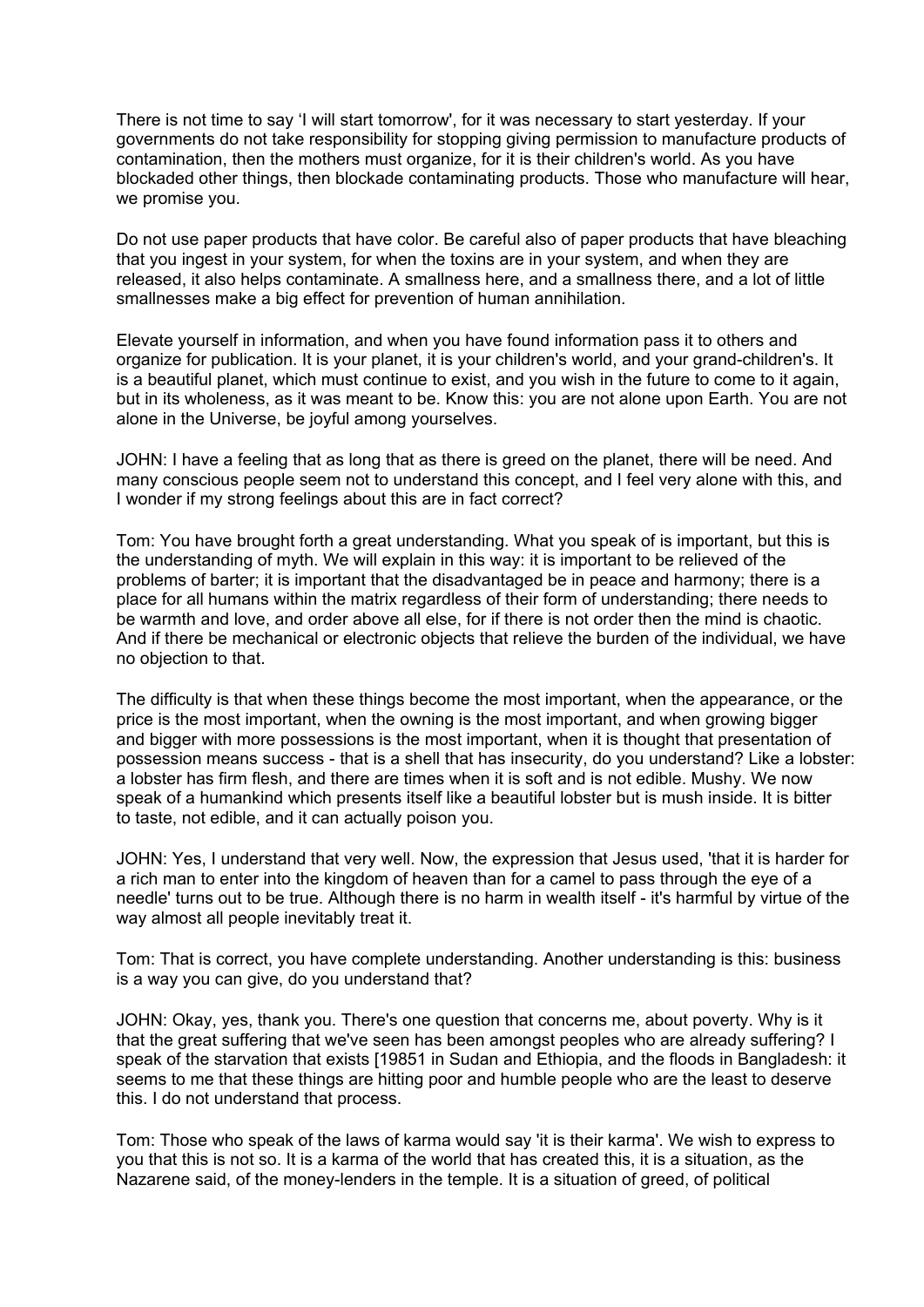motivation. All of that brings down the flood-waters which wash the foods away (in Bangladesh]. Those that are suffering do not deserve that suffering: it is the world's karmic situation. Those who turn their head, those who believe the suffering is necessary for elimination of population, in order for the planet to have a more definite place, those who are callous, we would not wish to be in their situation in a future time. As with the six million Jews, who brought forth the nation of Israel, these souls are also sacrificing to attempt to elevate the Earth to the position that it should be in - a planet of love that has attained complete balance between the physical and the spiritual, the negative and the positive.

JOHN: It still seems to me to be a strange lesson that greedy people and greedy nations have to learn in a way that is once-removed from them. It's harder to learn that way than if they learned it by direct experience for themselves?

Tom: It is the people within each nation that must make the movement to bring change. A nation has a head of government according to its deserving. Therefore it is important for the peoples within your worlds of sophistication to bring about those changes.

There needs to be an arousal within those peoples to understand that they must take a hold, and move in forwardness to stop their governments from doing what they have permitted them to do in the past. It is a time that people must now take control.

## **III**

# **NEW LIGHT ON EARTH'S ANCIENT HISTORY**

#### 10

The Seeding of Humanity and the Akesu Culture

In the early forties, twenty-five stone disks were found in caves in the Bayan-Kara-Ula mountains on the borders of Tibet and Western China by a Chinese archaeologist. These strange disks belonged to the tribesmen who still live in these caves. From the Ham and Dropa tribes, they seem unrelated to any other ethnic group, being of frail build and about four foot high. Some twenty-five years after their discovery the disks were eventually deciphered. The hieroglyphics on one of them read:

"The Dropas came down from the sky in their gliders. Our men, women and children hid in the caves ten times before sunrise. When at last they understood the sign language of the Dropas, they realized that the newcomers had peaceful intentions. "

The Chinese archaeologist speculated that these disks and the present occupants of the caves corresponded to ancient Chinese legends relating stories of men who came down from the clouds ..........

Tom has said, in reply to questions of origin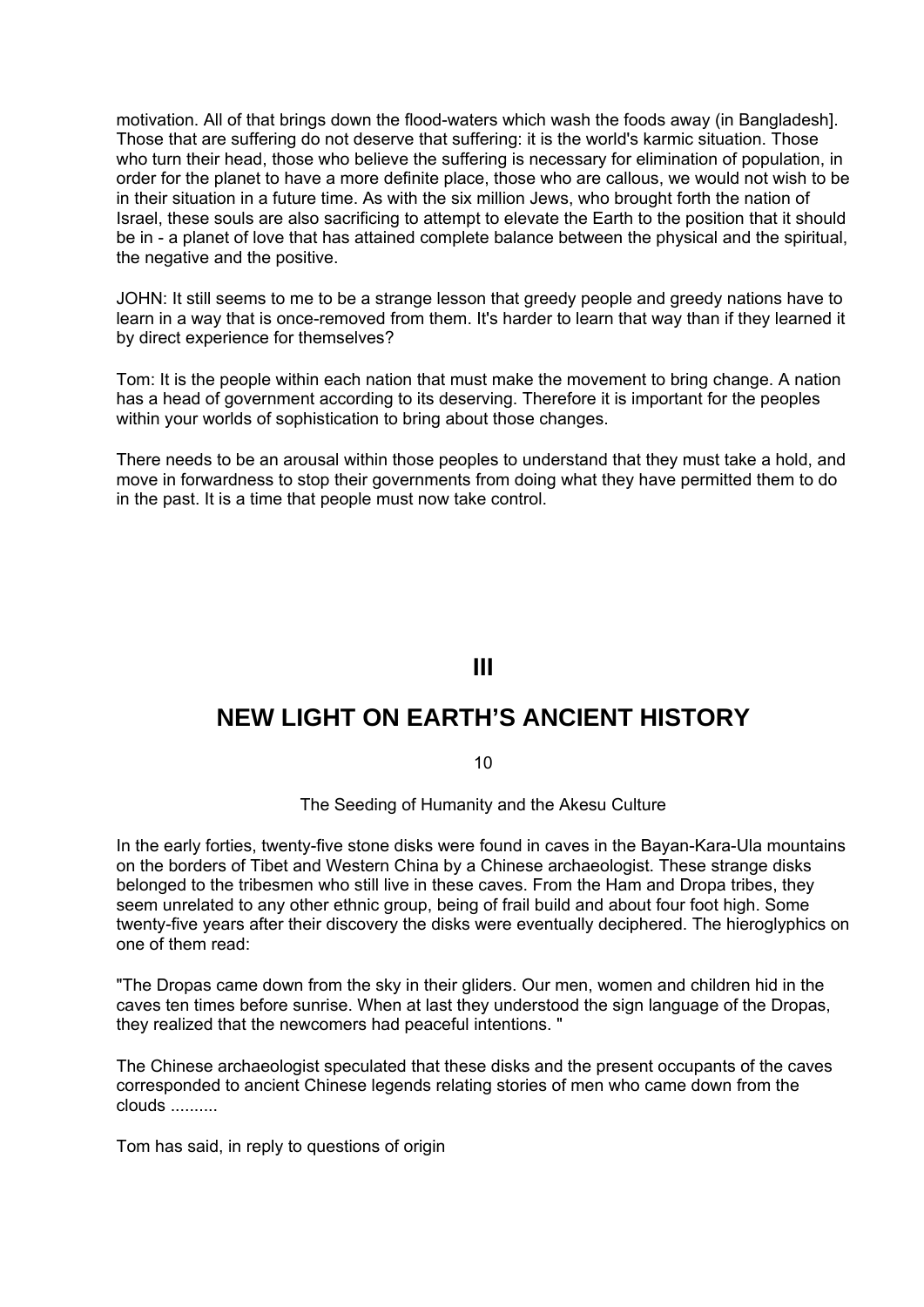"All beings on this planet have lived on other planets, but there are those that are a mixture. Physical beings may be reborn on another planet. A species is a mixture of two or more planets at the time of its physical existence. It has a strong ego and it has free will. "

MIKI: When did humans start to have souls, to be real human beings?

Tom: When the dawning of reason began to come to the more evolved members of the species; when the natives upon Planet Earth began to evolve in body; when reasoning began with the assembling of tools and with the forming of a method of communication: that was when soul first came to this planet.

JOHN: We have spoken of 32,000 years ago but not of the time before that. Is it true that there were evolved civilizations on this planet millions of years ago? There have been artifacts found, metal and so on, which are very, very old, and which would indicate previous intelligent civilization.

Tom: I will ask for permission ….. we may say this to you: Yes, approximately 20 million years ago there were beings with soul on this planet.

JOHN: Were they evolved technologically to the extent that they were on Altea or as much as we are?

Tom: No. Not greatly. Some of them were on Planet Earth for the preparation of the planet, in terms of plants and animals and under standing. Also, some of them were the Others.

GUEST: Are you able to say whether the mission of those preparing Planet Earth was accomplished?

Tom: Is not Planet Earth beautiful?

GUEST: It certainly is, yes. I was wondering whether everything they set out to do was accomplished at that time?

Tom: Do you not view it?

GUEST: Yes, certainly.

Tom: Did you now answer yourself?

GUEST: Yes, I seemingly did answer myself! I was wondering also, what specific kinds of preparations were they making at that time, 20 million years ago?

Tom: Arranging the etherics and chakras - what you term 'chakra' -around Earth, in the other spheres also, for those who would come to Earth to pass through, for their learning process, and the preparation of your fauna and flora energy-fields. Yes.

GUEST: And when you speak of the chakras of the planet, are you referring to what we might call power centers in the landscape at different points on Planet Earth?

Tom: What you call ley-lines, yes.

GUEST: I was wondering also what the Others were up to at this time?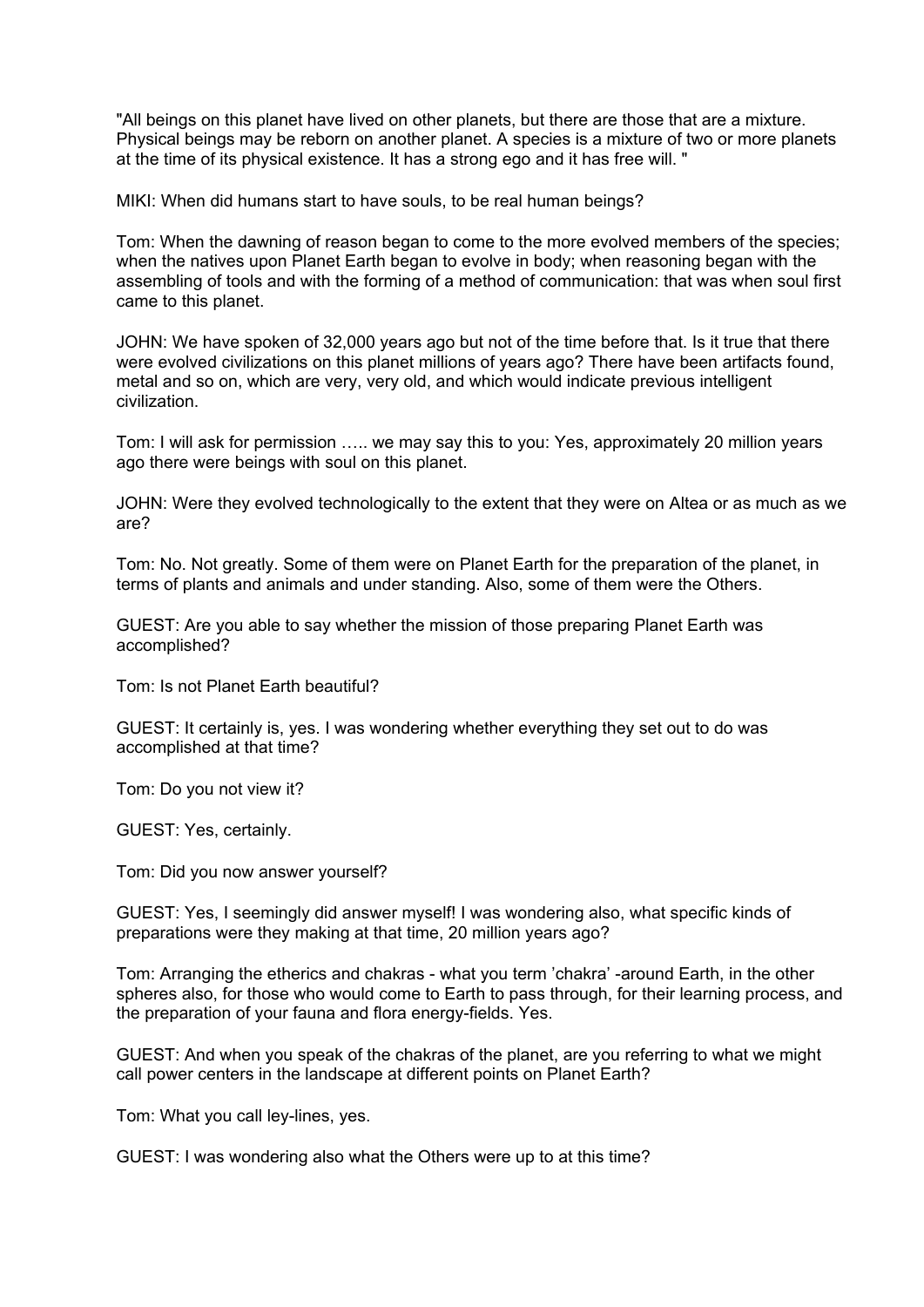Tom: Trying to cut the ley-lines.

GUEST: Did they actually have any success in making things difficult?

Tom: They succeeded with the Serpent did they not? Therefore humankind was entrapped. In 1975 the following discussion took place:

GENE: Have the civilizations represented by The Nine visited Earth in humanity's distant historical past?

Tom: Yes, many times.

GENE: And is it also true that some of them remained on Planet Earth interbreeding with the humans here?

Tom: There were civilizations that colonized the planet Earth. The original beings that evolved on the planet Earth were what you would call the black race.

GENE: Do I then understand that the races other than the black are result of interbreeding between the black and the people of the civilizations?

Tom: No. The orientals, the whites and reds have been colonized, have been of other civilizations.

GENE: Are they the results of breeding on Earth or were they brought to Earth?

Tom: They are the result of breeding upon Planet Earth.

GENE: Since the whites and reds and yellows represent breeding of advanced civilizations, does that mean that the black is inferior to other races, or are they merely different? Can you explain what the difference is?

Tom: The black is an equal race upon the planet Earth. Those that colonized from other civilizations to the planet Earth (and the Hawk's civilization had a portion of involvement) attempted.... How can we explain? Before the time of 32,000 BC, seeds were placed upon the planet Earth. Then by 32,000 BC the seed had evolved into a human being. Then at that time those of the other civilizations came to this planet with a being we could call the Hawk to interbreed the seeded peoples with beings from other civilizations. The blacks evolved from the planet. It was an experience: to see in which manner the originals, that were not seeded, would evolve in comparison with those that colonized. Those that colonized, after a period of time, because they came from other civilizations that had perhaps more intelligent technology, began to feel that they were superior to the black. They contrived to dominate the blacks. What was planned for the planet Earth did not come to pass. After the seeding, it was discovered by the civilizations that, of all the planets in the Universe, it is the only planet that has such beauty, such diversity of changes, and such density - more than any other planet in the Universe. It was also discovered that those that existed upon Planet Earth had great physicalness and sexuality, not witnessed on the other planets, and the colonists began to live in desire for physicalness, and began repeatedly reincarnating on Planet Earth. As they recycled, they began to hold the originals of the planet Earth in bondage.

More discussions on this subject with other sitters: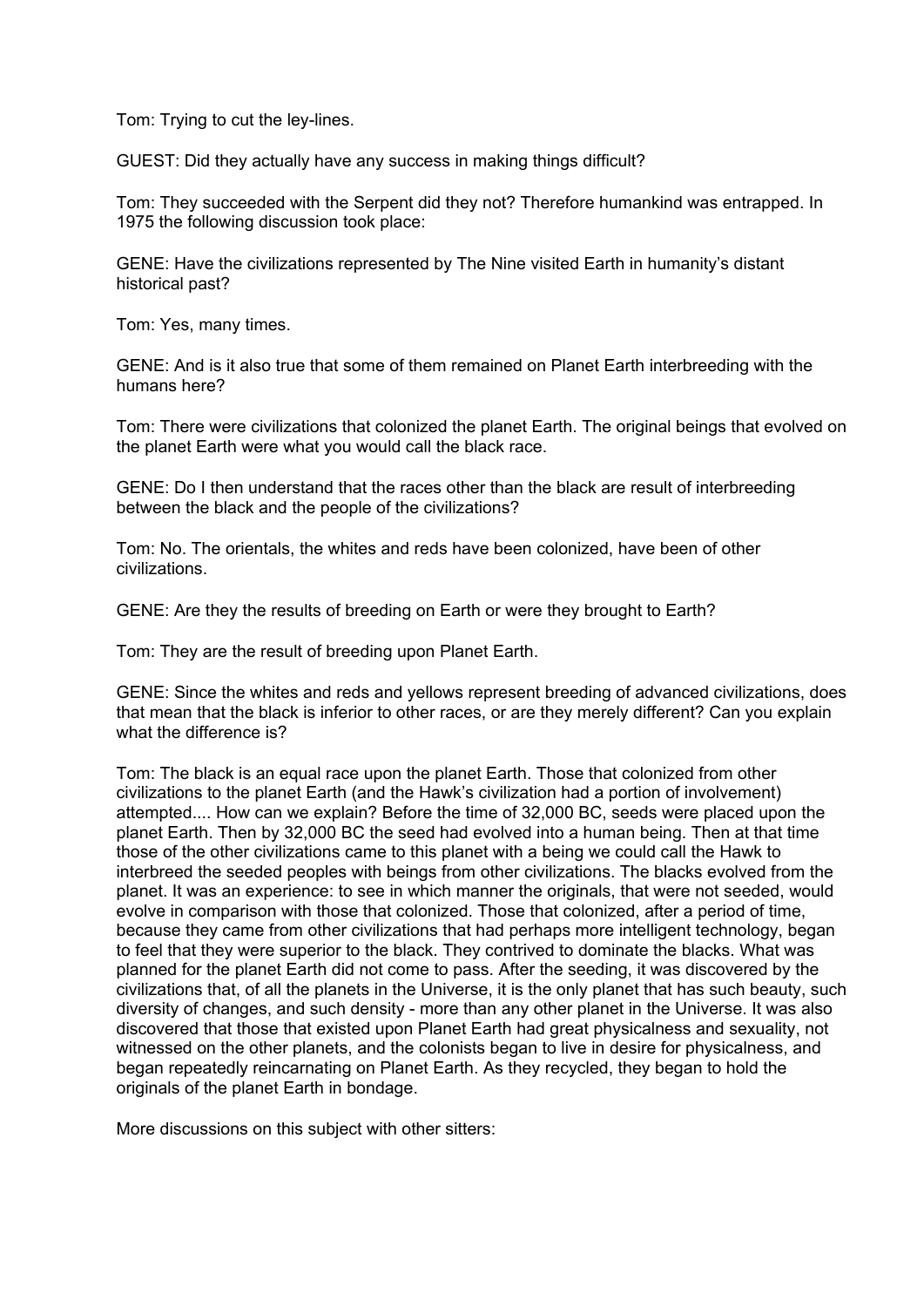STEVE: I'd like to ask about the historical information we've been given about civilizations on Earth before 32,000 BC. I understand that the black races were the only people on Earth at this time, is this so?

Tom: It was those that evolved on Earth. It was the original on the Earth.

STEVE: They were not in just one location in Africa, were they? Because I understand that there have been finds in Siberia and China.

Tom: They evolved on all the landmasses of the Earth.

STEVE: Yet people of China, Siberia and South America are not negroid.

Tom: When you speak of others, the red, the yellow, and the white, they were descended from colonization's from other civilizations many thousands of years ago. This is not the same as the colonization from the higher civilizations of 32,400 BC. The originals were the blacks.

JOHN: And so, is it true to say that blacks are the only race that went through a complete evolution from here?

Tom: Yes. Those that are the nature of black were the indigenous of this the Earth. They may, if they have the wish, go as souls to other worlds for evolution, or evolve in different situations within this planet. It is their choice.

JOHN: We speak often [this is 19811 of the East-West conflict, but I think more and more of us are becoming aware that the real imbalance on Earth is the North-South conflict, in the sense of the relative prosperity of the North and the poverty of the South. It's hard for me to understand why that imbalance exists: can you comment on this?

Tom: This planet has been evolving for thousands upon thousands of years. We have explained about the colonization of your planet Earth from other civilizations: those that are, as you identify it, of the South, came largely from Earth. They did not have an input of other civilizations to assist their evolutionary process.

JOHN: Yes, but is there a sort of an energy that brought the colonizers to the North rather than spread them evenly around the planet?

Tom: You mean of grid-lines?

ANDREW &JOHN: Yes.

JOHN: I mean, that was a long time ago and yet it is still the north that seems to have the 'strength'.

Tom: That was the settlement area, yes.

JOHN: Do you perceive that as a serious imbalance, as we do - in one sense there is a more long-term problem…?

Tom: The tragedy is that by this colonization, those beings and species considered themselves superior. It was not meant to be that way: that is the imbalance. There should have been a putting of their hands in the hands of others. The seed of Abraham should have spread through and completely around the Earth - then this situation would not have arisen. But because it was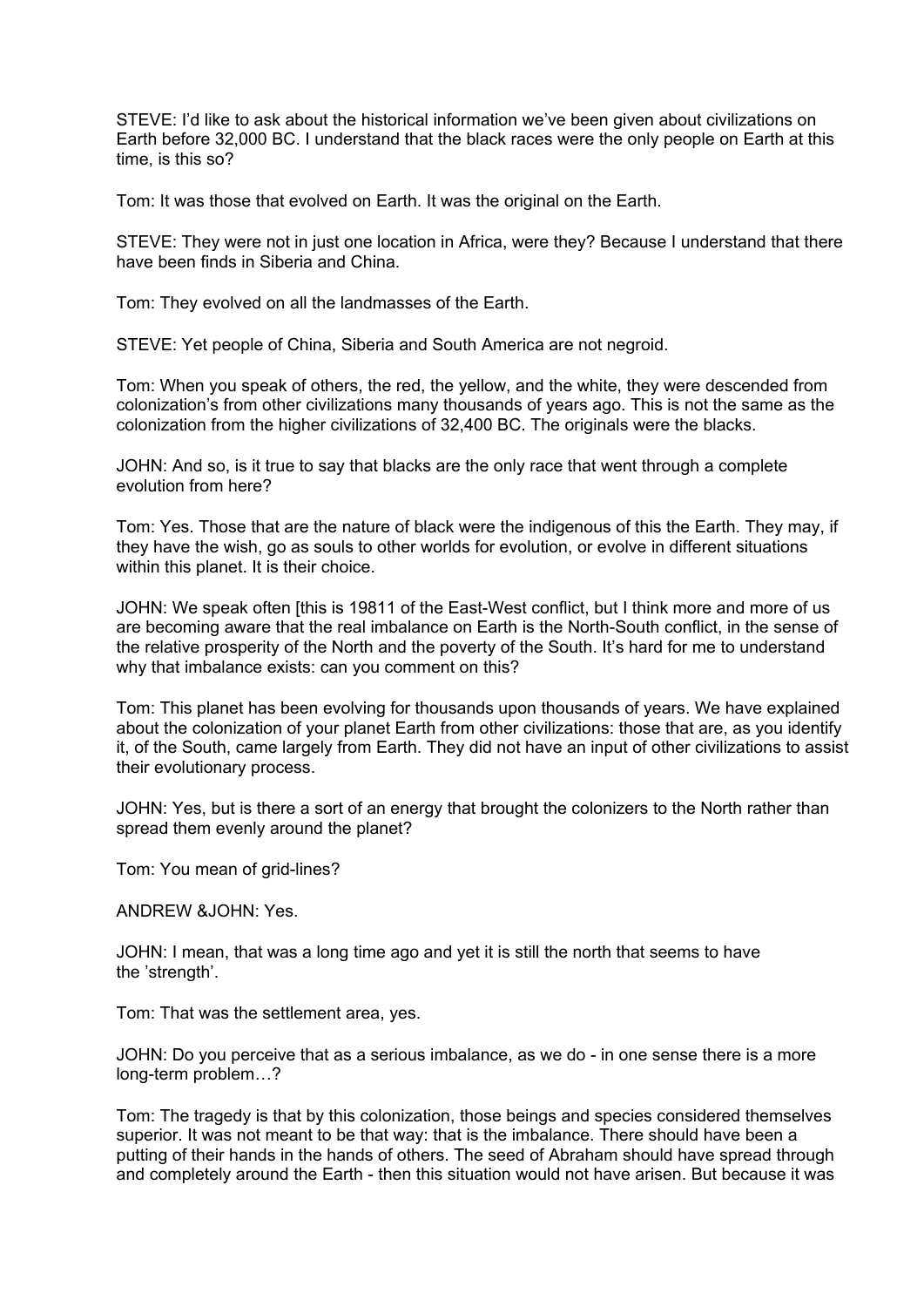not done in that manner, because there were others who greatly distrusted the colonizers, were jealous of their situation, the colonizers remained in a combination of tightness for survival and protection. In that respect, yes, there is imbalance.

JOHN: When the Hawk came down to Earth, at what stage were the Earth people? They had not had any previous contact in any form at all with the civilizations. Were they what we would call 'Barbaric' or - ?

Tom: You might call them simple structured societies.

JOHN: Yes, and then there was a mixing of genes with them..?

Tom: Yes. That was the beginning of more advanced culture on Planet Earth.

ANDREW: What kind of a race was found there with whom to begin doing the bioengineering? Were they blacks, whites or yellows..?

Tom: The civilizations have never mingled with the original race, of Earth, which is the black race. But other beings had been set upon Earth by other civilizations -- civilizations that you would find of superior intelligence to you, but not working in direct cooperation with the Twenty-Four - who transported groups of beings that were outcasts. These in turn evolved as human. It was this race which was mixed and intermingled by those who landed in 32,400BC. They were placed. We cannot use the word seeded because it is not the appropriate word.

JOHN: Thank you. One question which leads out of this is that about 34,000 years ago Neanderthal Man didn't suddenly acquire a large brain - as far as we understand it - and then suddenly die and be replaced by Cro-Magnon Man. Can you explain that particular point please?

Tom: The Neanderthals were not the beginning of humankind.

JOHN: And they died out - so what were the origins of Cro-Magnon man then? It was always thought that one led to the other but now it seems they have a different strain.

Tom: How could one lead to the other when they came from another civilization, not upon this planet? You are trying to set it within the realms of what your scientific anthropologists attempt to reconstruct, eliminating the seeding. [Refer Appendix Notes]

JOHN: So the first appearance of Cro-Magnon man as we know it, in a scientific sense, would have been in the Tarim Basin in Akesu?

Tom: That is correct.

In 1974 Andrew and Tom had a discussion which links to the preceding subject:

ANDREW: How was the first colonization carried out?

Tom: A small number of beings arrived on Earth, and they founded the first civilization - and when I say the first civilization that is not truly so, but they were the first arrival of people of ours and that was over 32,000 years BC.

ANDREW: And where would that have been?

Tom: At Akisu, near what you call the Tarim Basin.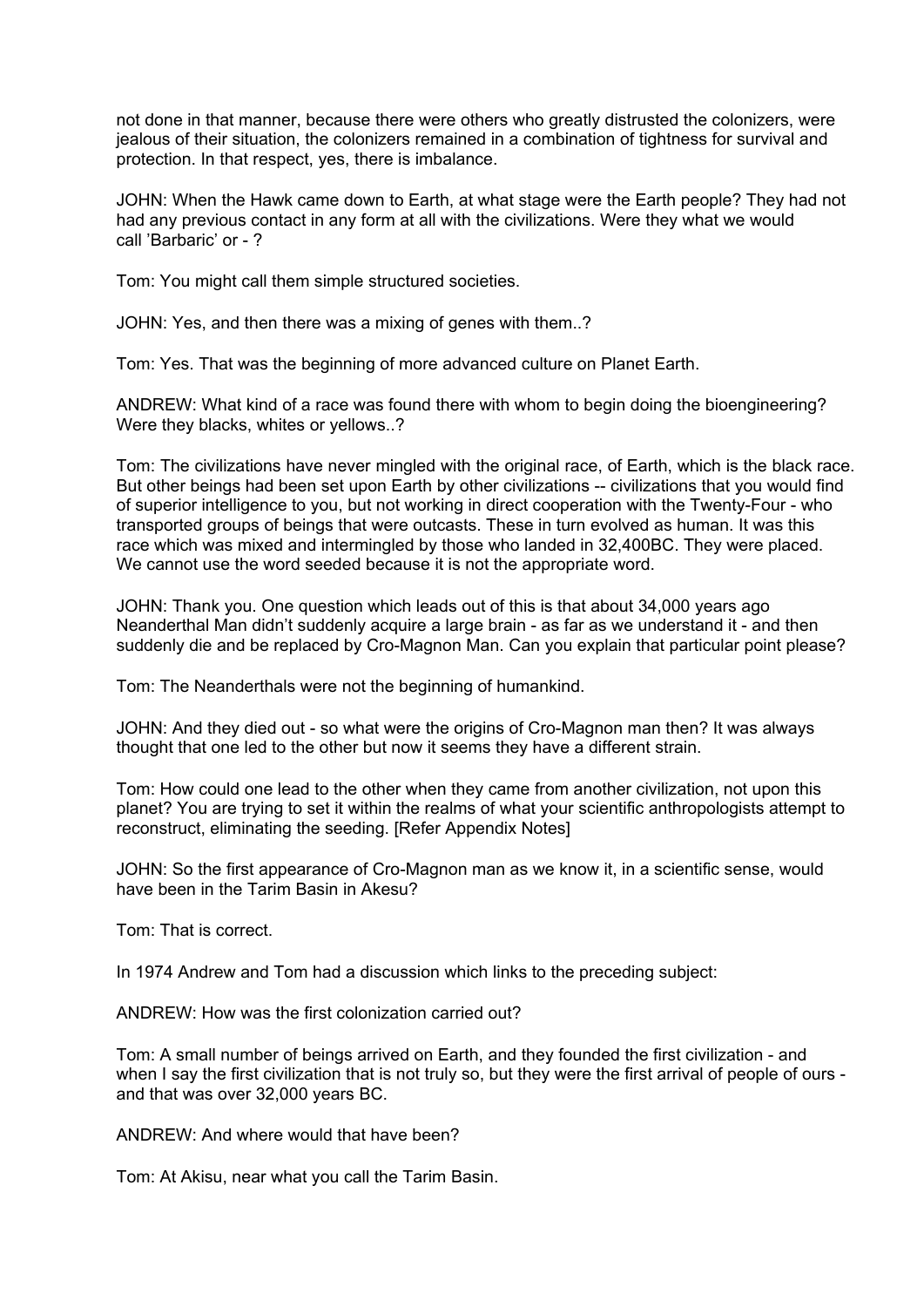[Written Akesu, pronounced Akisu by Tom, Akesu is in Xinjiang province, China at 41.01N & 80.20E]

ANDREW: I see. I gather that that civilization eventually did not succeed, and things did not go well.

Tom: It was not the fault of those who landed.

ANDREW: I just wonder what was the failure then, was it premature?

Tom: It was too soon. The minds and the souls of the spirits were too dense. It was a high civilization, not properly adapted to Earth.

ANDREW: Are there any remains of that civilization?

Tom: I will check, will you wait? They tell me yes, but not that can be seen. It is under the surface.

ANDREW: What kind of elements of civilization did the visitors try to give at that time? What were they concerned with? Was it agriculture or medicine or writing or astronomy or what?

Tom: It was language. In order to raise the beings of the planet from a near animal level. It was a form of communication.

ANDREW: Do you have any examples of this language? For example, what was the name of this gentleman, the Hawk?

Tom: I will give it to you in your alphabet but it did not have that alphabet. The alphabet had no vowels, but it had vowels when spoken.

ANDREW: Yes, the sound had a vowel but no written representation.

Tom: It would be a T, R, H, K, R, H, K. The difficulty is that our Being does not have the tones available for us to refer to, in her mind.

ANDREW: Yes, thank you, we'll figure out how that's pronounced

Tom: When the civilization was lost - and in every civilization that has been lost - there were small groups that were not lost but travelled a long distance to remove themselves from the area.

ANDREW: Yes, and where did some of these people go? I mean, in what culture would we know them now, if at all?

Tom: They do not exist. But they moved to three areas. It was a large civilization, and outside the Akesu civilization there was another subsidiary civilization. The Hawk also attempted to bring the principle of one leader.

ANDREW: What was that one leader called in that language, what was the word?

Tom: It would be a Y and a K, but it had a vowel sound.

ANDREW: Something like Akh?

Tom: Yes, but not quite.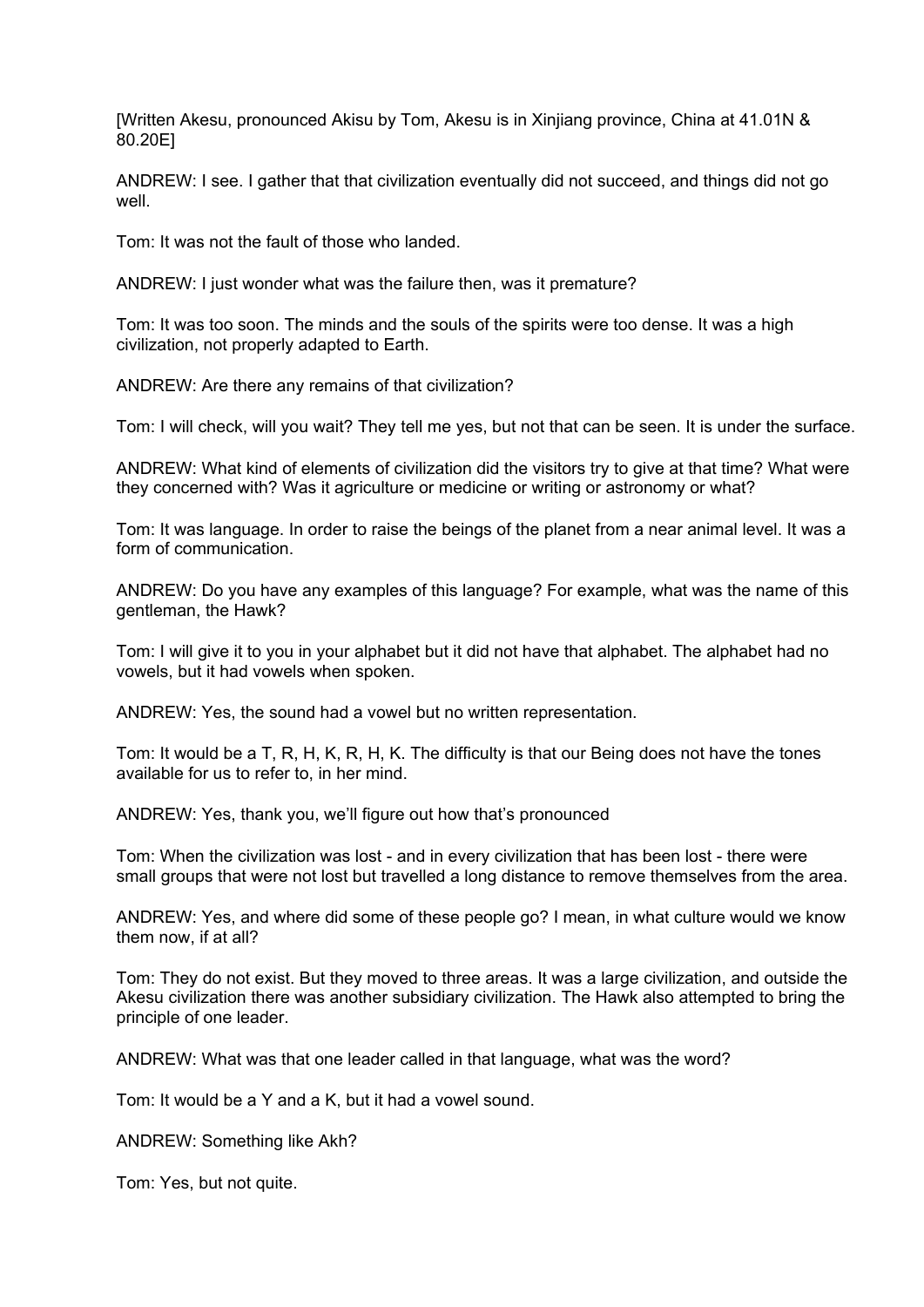ANDREW: How long was the Hawk on Earth for that particular mission?

Tom: One thousand, six hundred of your years.

ANDREW: That's incredible! Did he have any offspring?

Tom: All of the world.

ANDREW: You mean he was the sole source of the seed, so to speak?

Tom: No. The seed was from a civilization and this was the beginning of the true understanding.

ANDREW: Did he just live as an ordinary human being, as far as everybody else was concerned at that time?

Tom: He attempted to, but was not permitted. He was called the Hawk by them, as he also was later called the Hawk by the Egyptians because he came from us.

ANDREW: Did these early people see him appear from the sky?

Tom: Yes.

ANDREW: - In a craft or something?

Tom: Yes.

ANDREW: I see. They associated that with a hawk?

Tom: Yes.

ANDREW: Did he appear on Earth looking like everybody else, or did he look different?

Tom: Realizing the close-to-animal stage of these beings, his costume was made to resemble a bird. In order for them to be able to understand.

ANDREW: During the sixteen hundred years that the Hawk worked, was there success in bringing about some elements of civilization?

Tom: It was slightly more but that is close. He brought civilization. He brought language so the people could communicate. And enlightenment. He brought the knowledge and technology of how to build strongly, how to protect, how to grow, how to cultivate in order to grow strong, and how to heal within themselves.

ANDREW: Was all this done by natural healing and natural selection of seeds and so on? Was there any science or knowledge that we would identify with physics, chemistry, mathematics or astronomy, that was given at that time, or was it too early?

Tom: It was all done, in a way that they were able to understand.

ANDREW: How long did the average person live on Earth at that time? What was the average life span?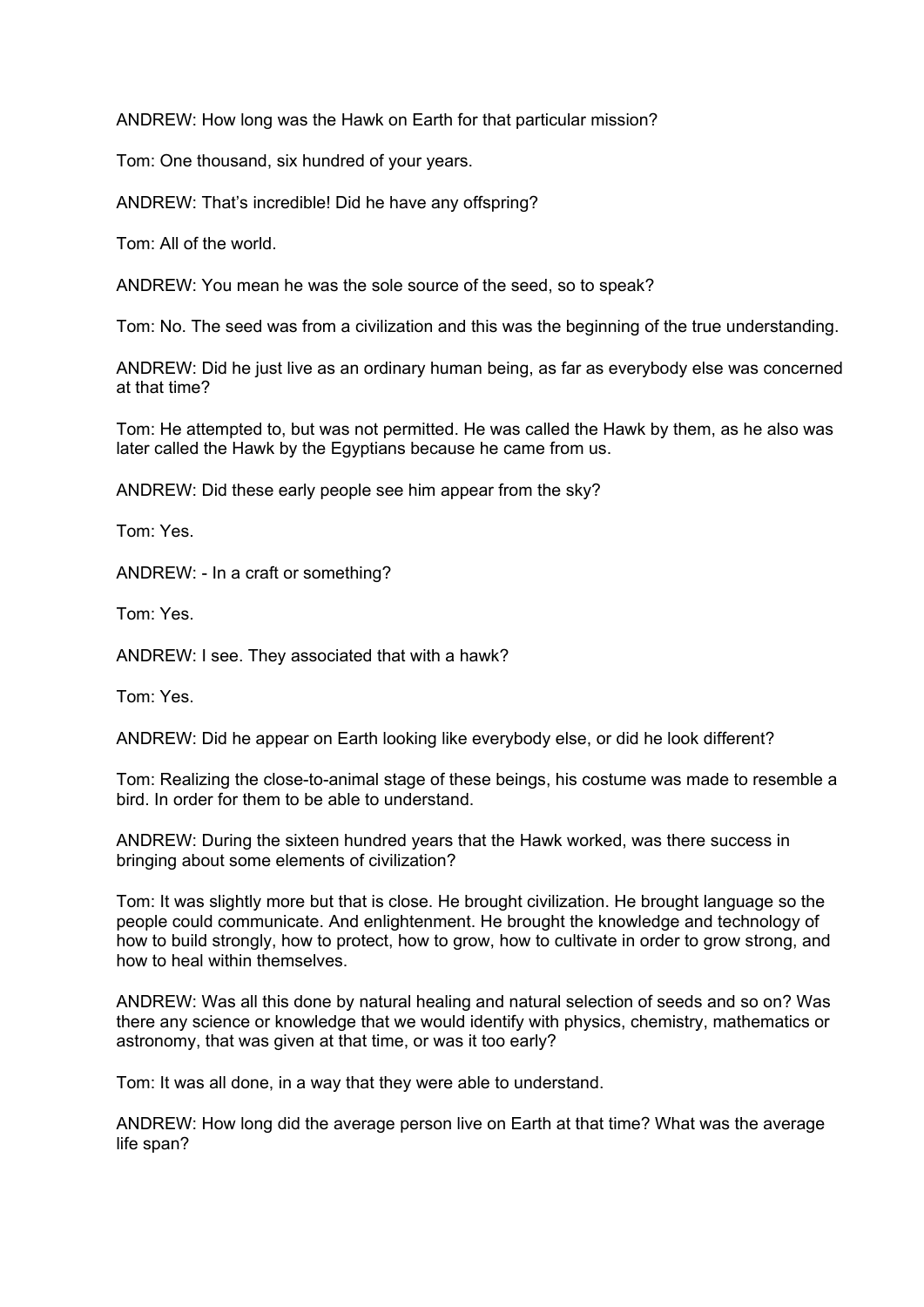Tom: Twenty years. The colonists were able to raise the life expectancy to one hundred and twenty, to one hundred and fifty, and many lived longer.

ANDREW: So they must have been quite impressed by the fact that the Hawk was around for well over thousand years.

Tom: Yes, he was regarded as a god.

ANDREW: And that's how the whole mistake arose, how the notion of gods arose amongst men? I see. When did the Hawk make another appearance on Earth after that first venture 32,400 years ago?

Tom: In the time span between the first coming, before the Hawk passed into your world again, another being continued the thread.

ANDREW: This was at Akesu?

Tom: That is correct.

ANDREW: How long was that for?

Tom: The new one was with that civilization for 2,020 years of its time. He came as the son of the Hawk.

ANDREW: Did he indeed appear to be an earthly son, even though he came from your place?

Tom: The people knew the difference.

JOHN: What was the name?

Tom: I will try. You do not have the sounds to reproduce it. It had a sound of a vowel but it had no written vowel. It was R, T, T, H, R. But remember it began with a sound that was not written.

ANDREW: Yes, with an unstopped vowel. It would sound something like 'Arthur' - something like that?

Tom: Yes.

JOHN: How much longer did that civilization last after this person's existence, if at all?

Tom: It existed for but a brief six hundred years longer.

JOHN: Could you say what happened at the end?

Tom: It was natural.

JOHN: Was this one of the periodic natural disturbances that they sometimes call a polar shift, or something?

Tom: Yes. Both of these beings returned to Earth in the time of 6,000-5,000 BC. It was at that time that more beings came with them.

ANDREW: And in what lands did they then appear?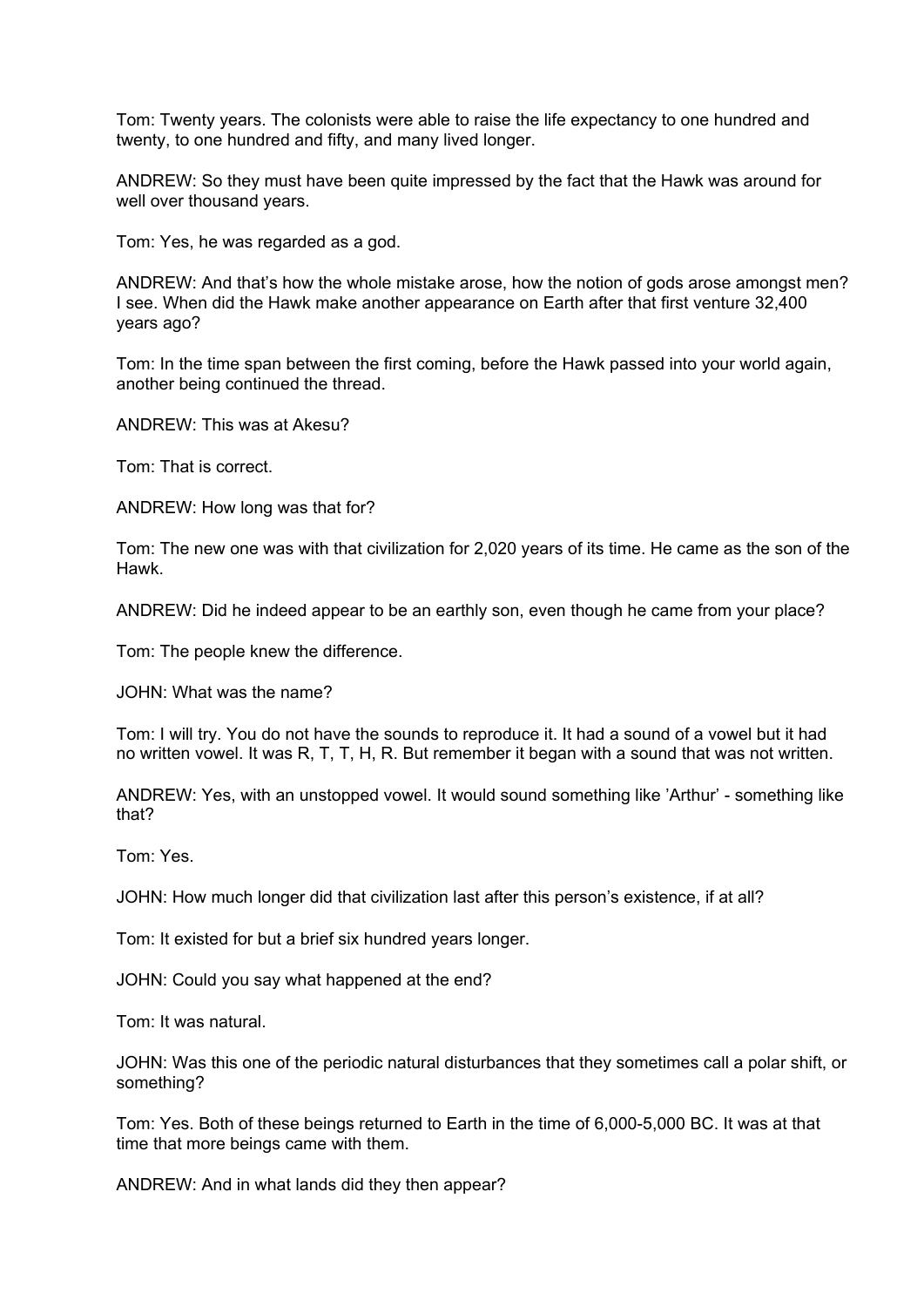Tom: It was what you call Egypt

ANDREW: Were they also in Sumer or Ur?

Tom: Before. Then in Egypt.

ANDREW: - Did they come from the sky at that time?

Tom: Yes.

JOHN: You said that the Hawk arrived in a craft?

ANDREW: They saw it as the form of a bird.

Tom: Yes, and those with him mingled with those here, and created a new species.

JOHN: They had what we call physical intercourse, to produce children, is that correct?

Tom: It was more evolved, higher.

ANDREW: A method of upgrading the local species on Earth, right?

Tom: Strengthening.

ANDREW: And they used their own means and knowledge to do that, right?

Tom: Yes.

ANDREW: And when they appeared on Earth, they found certain beings that they thought would help to strengthen the species, so they mingled with them and developed a hybrid. And then they watched, to see what would happen with that hybrid.

Tom: That is in essence the truth. The problem with the beings that existed was that they worshipped the visitors, this was handed down through the species. And the species then worshipped.

GUEST: Is it possible for you to give more images of the Akesu culture, and about any phases it went through, or any other characteristics which would be useful to know?

Tom: Akisu was a seeded colony, arranged for the evolution of your planet Earth, and for teaching the process of progress, for a leap forward of humankind. There had been a realization that if we waited for humankind to evolve of its own accord, it would still be in its own state of six toes, you understand?

When there is one group accelerating, the acceleration creates a spin-off, then that touches others for their acceleration also. Therefore implemental devices were brought forward, organization for the colony, for communal development. Also there were forward offshoots of some who went to what you now identify as China - a great communital country now. And out to other domains, more gradually. That was the beginning of what you term the "Giants merging with the daughters of men" you understand? Also, at times there were species created from merging together, that were brought forth: one civilization connecting genetically with another civilization, created a species. That was in the beginning.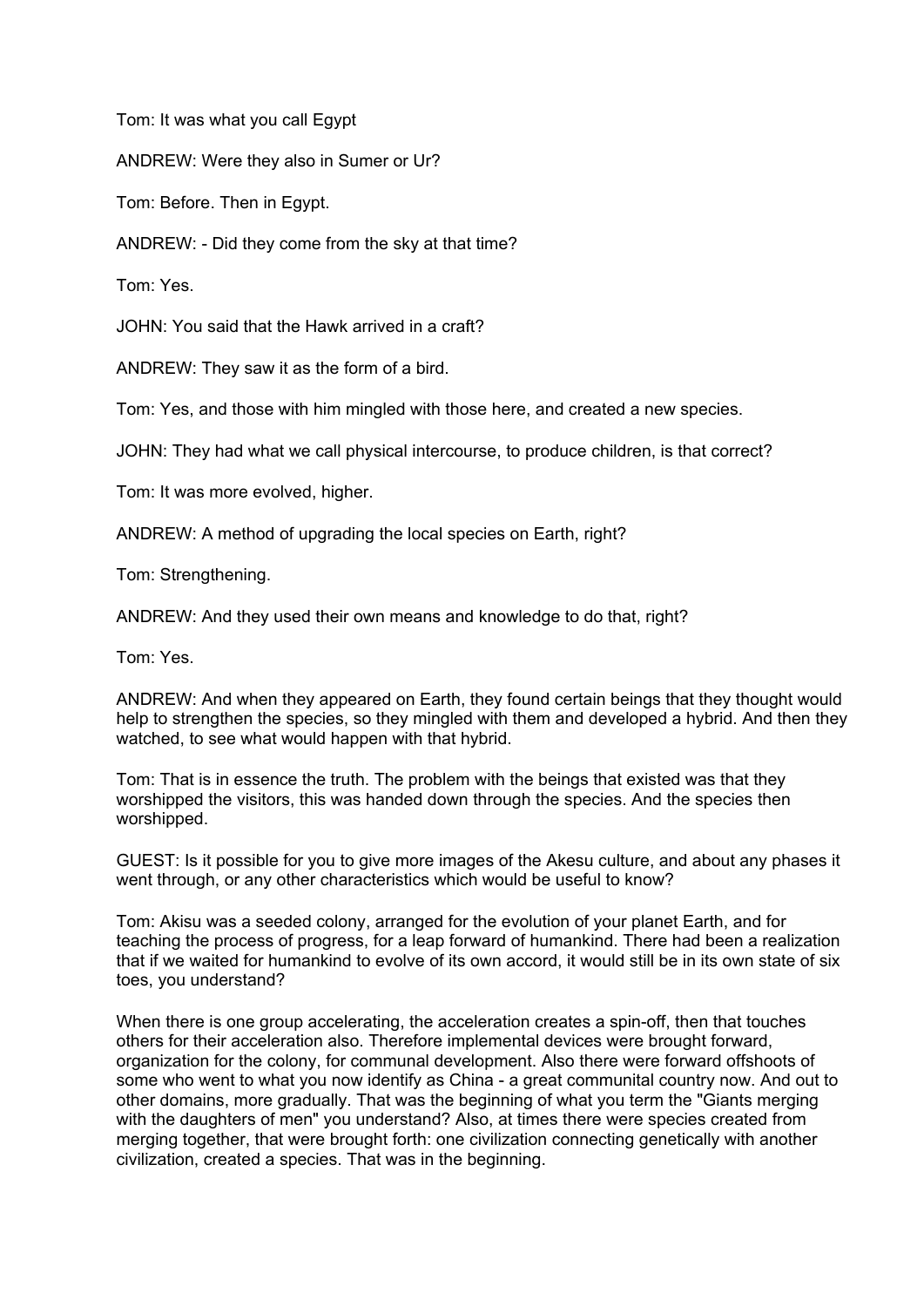JOHN: Can you say when language began? Did they have any language at all before the time of Akesu?

Tom: When you ask about language, do you mean verbalizing? Writing?

JOHN: Yes. Verbalizing.

Tom: Do you call grunts and gungs [sic] verbalizing?

JOHN: I'm talking about language with some kind of grammatical structure.

Tom: Not totally.

JOHN: So the leaders, the giants who came down, added to that and built on the language?

Tom: Helped the creation of the understanding of the clicks and clacks, you understand? From that evolved development of sound wave and together with implementation, the development of music, the attempt to imitate the sound of reed-plant, rubbing together, imitation of wind through trees?

JOHN: This is what you once described as a tonal language?

Tom: That is correct. That is the tonal language of the Universe. However, in the dissension, then the babble came. Everyone was babbling like non-humans. That culture moved across plains, and pockets, segments of groups, moved forward. It was again necessary for re-seeding. You understand that when there is separation of people there is also loss of knowledge? If there is not a group to repeat the knowledge, it is lost. When not utilised, it is not forthcoming in the brain. Therefore it was necessary for re-genetics, yes.

GUEST: Was this done with new people who came to Planet Earth?

Tom: From the same civilizations. Before Abraham there was one who taught the people, said to be from the sea?

JOHN: loannes?

Tom: Yes. Except he was not from the sea.

JOHN: Who was he in terms of the civilizations?

Tom: He was from the civilization of Altea.

JOHN: I thought so. Just on that point, the leader of Altea was the mythological character Atlas, that is correct?

Tom: That is so.

JOHN: At one time, I think you said Atlas and Zeus were one and the same person.

Tom: You understand how mythology has confusion? For you see, they say that Zeus made mating with a swan. The swan came from the heavens.... Do you understand the complexity?

GUEST: Yes.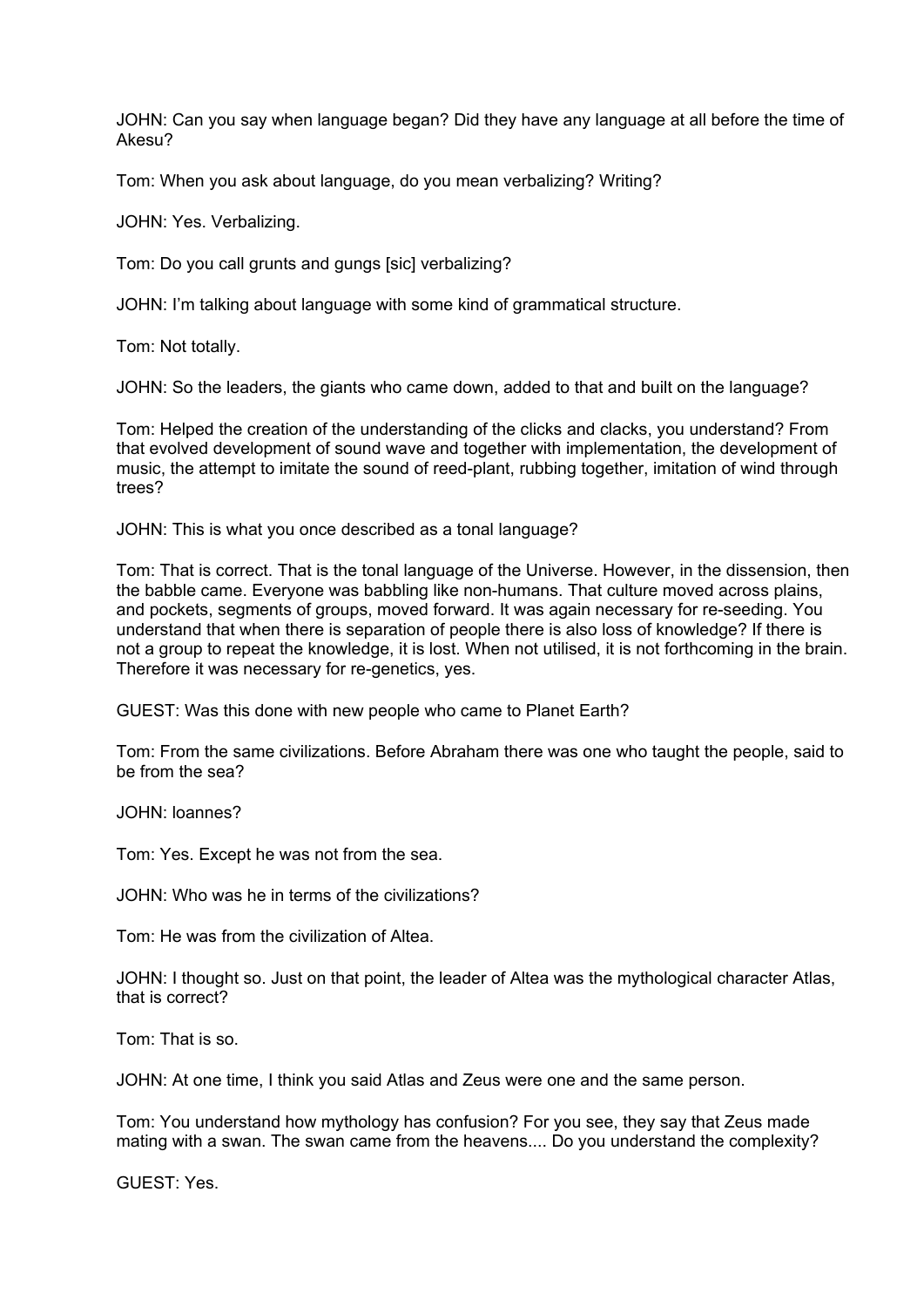Tom: Primitive man had assumptions. Council has said I have not answered. That that holds up the world was Altea, yes.

JOHN: But I asked if that was the same as Zeus.

Tom: Humans created that mythical godhead. They gave characters to civilizations to make them gods, when they were not. Zeus with the swan was.... the swan was a ship. When Zeus went into the ship, they called him a god, for it was their mountain, you understand?

JOHN: I don't know what you mean by their mountain.

Tom: The ship came to their mountain.

GUEST: Mount Olympus.

Tom: The corruption is Zeus. Atlas became Zeus. But Altea was the one.

GUEST. May I go back to Akesu? Was it a large number of beings who came to Earth to found the Akesu culture, or just a small number?

Tom: In the beginning it was a small number, and then it was understood that more were necessary for seeding.

GUEST: Did it take a long time before the dissension started, and how did it begin? What sort of issues were involved?

Tom: There were not connections as they moved into outlying areas, and confusion reigned, and they became involved in what you would call 'local developments', and at times merged with the peoples of those areas. Therefore there was loss of memory and reverting back to a more basic state. Therefore it was necessary to re-enhance the genetics. Is that sense?

GUEST: Yes. Did it take a long time between the first arrival and the separation, the dissension?

Tom: Migration would be a better term. Humankind and particularly those humankind of genetic 'exploration' had curiosity, and always there is one that is curious in humankind, is that not so? So within one century there was moving out, and the necessity of re-enhancing was within five hundred of your centuries. We speak not of those who remained. We speak of those who spread around in other places, yes.

JOHN: As I understand it, you talked about the Hawk being there for about 1,000 years, and the others who followed him for about 4,000 years...

Tom: That is correct. Were they not geneticists? There were the people moving outward.

JOHN: Now, Phyllis had a dream the other day, and she felt that she was in Akesu, and she saw a sort of celebration and three different groups going in different directions. This dispersing, was it in about 32,00OBC?

Tom: Yes.

JOHN: Now, I made an assumption that a civilization took responsibility for each of those groups. Is that so?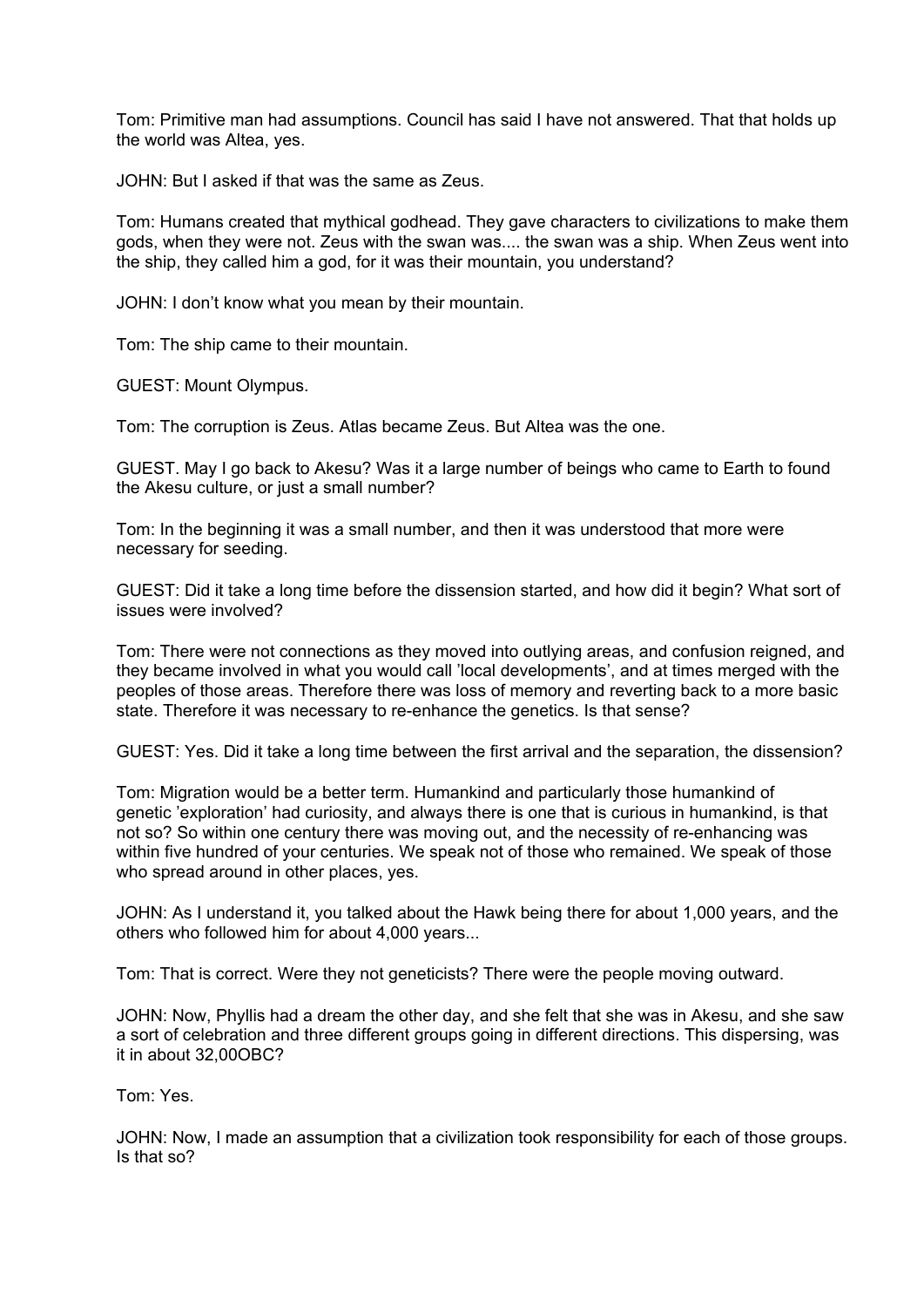Tom: Yes, it is, as you would say, sound.

JOHN: Well, I imagine this was Ashan, Altea and Hoova. Is that correct?

Tom: That is absolutely correct.

JOHN: Yes. Now I'm trying to determine which ones went in which direction. The ones that went to China, were they of Hoova?

Tom: They were of Ashan in combination with Hoova.

JOHN: I see, they mixed before they went..?

Tom: There were those that were mixed, and those that were colonists from other planets. In Akesu, there were those that were of pure strain; those who were a mixture of one civilization with people of Earth; and there were those who were mixed strain, mixed again with those of another civilization. Do you understand this? How may we explain? We will use your solar system as an example: If there was from another planet, we will say - how may we explain? Suppose that you had a colonization of, say from your planet Venus to your planet Earth, then it was mixed with that of Ashan that would be one strain, then if that of Ashan that was mixed with Venus then mingled with Hoova, that would be of a second strain, is that not so?

JOHN: Yes. So they also travelled overland, when they split up from Akesu, is that correct?

Tom: Yes.

JOHN: Could we place the three occasions of the seeding? As I understand it, the first time was many, many thousands of years ago. The second time was at the time of the Garden - the time of the Tarim Basin - and then the third time was at the time of Abraham. Is that correct?

Tom: That is correct.

JOHN: Yes, so the first seeding came with the arrival of the Hawk?

Tom: That is also correct. A second one arrived after a millennium.

JOHN: A thousand years after the Hawk?

Tom: Approximately.

JOHN: O.K. Now, in relation to that, the groups of beings who were in the Tarim Basin - were they purely evolved or had they mixed with some of the other seedings that had also taken place?

Tom: That is correct. They were of Hoova.

JOHN: They were purely of the Hoovid, so they hadn't nomadically met with any of the other groups that were also seeded - as I understand it?

Tom: That is correct.

JOHN: And Altea was one of the other civilizations that had seeded, is that correct?

Tom: That is correct.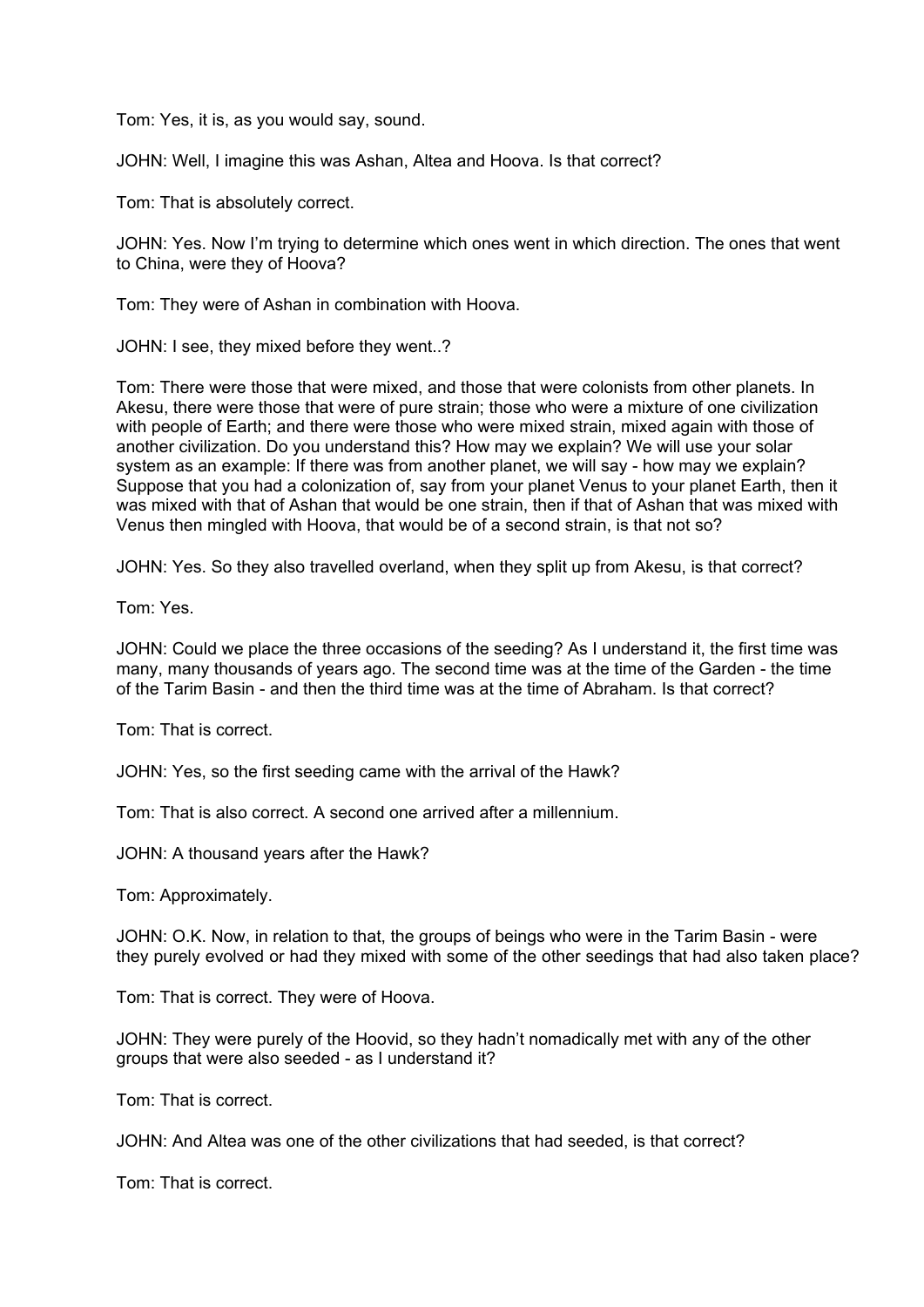JOHN: You once mentioned the 'small people' and I never understood what that meant. Was that referring to the people who were seeded by Hoova, were they smaller?

Tom: We speak that humankind, when they landed, were smaller. Those who came were giants compared to those that existed on Planet Earth.

ANDREW: Going back to those early periods of mingling and hybridization, we understand from our science on Earth that a major phase of the ice ages ended around the time of the original landing of 32,400. What can you tell us about that? Was it actually ending or was it still in existence?

Tom: It was already over.

ANDREW: Was Akesu at that time a fertile green area, not desert..?

Tom: It had not become sprung, but it was warming.

ANDREW: The area was still cool, relatively?

Tom: That is truth. it was not lush, but browns and reds.

JOHN: I'd like to ask about what we know as the Adam and Eve story. We discussed this and came to a consensus, that first a space being called the Hawk came to prepare, then another came with a mandate, not to engage in physical intercourse with the females here, until the time was right The temptation then came, is this correct?

Tom: The first being came to give knowledge to the natives that existed upon Earth, about plants and animals. Then the second space being came, and he had great sadness for he saw the mating of the natives and the animals of Planet Earth. His sadness was not for the mating but for not having a companion to communicate with. So then one was given to him to communicate with.

At that time it was asked that he not become involved in the ways of the planet Earth, for at the level to which he was evolved, it would have been disastrous for him to become involved in physical mating without adapting, without his body adjusting to a new equilibrium. So he was asked to refrain from this, to adapt him to pressures within his body, and for him to understand the functions that would come within his body - and also, as an example to those that existed, so that mating would be utilized only for the highest purpose.

Then the One that Fell came upon him and his woman companion, and placed within him a sense of the true knowledge which gave him the desire to be equal to God. The tragedy of this is that he came originally came from the Creator and forgot this. So there was no need to attempt to be equal to God. But while on Earth he found the need for this.

JOHN: I would just like to understand about the One that Fell in this context...

Tom: It was the Archangel of whom you know... we wish not to use the name. In your Adam and Eve story he was the serpent. You see it was never meant to be of two sides. It was all meant to be in equality.

JOHN: Do you mean the male and female or negative and positive?

Tom: Negative and positive.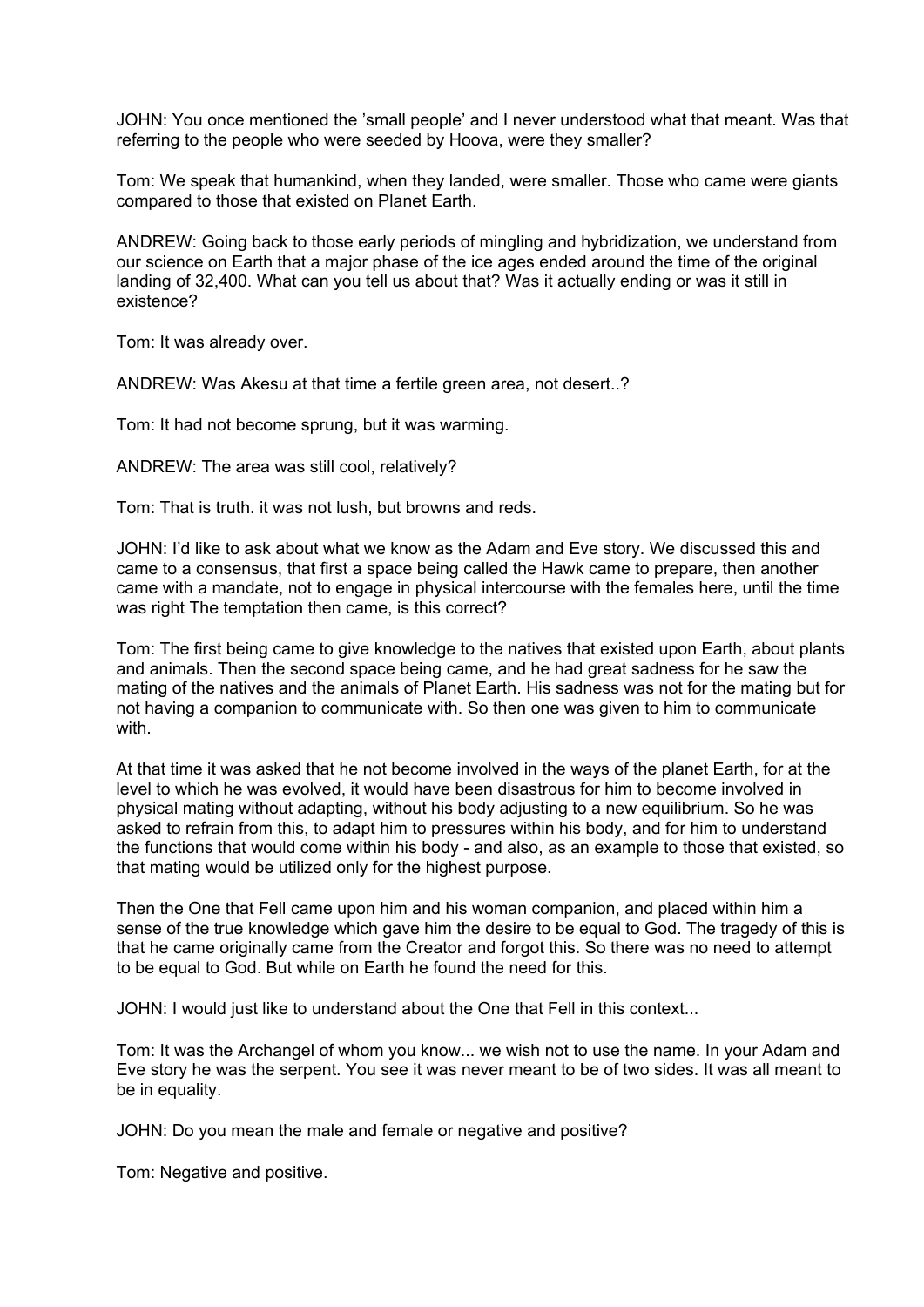IRENE: When Adam and Eve chose not to understand the definition of obedience, which was part of the dialogue in paradise between you and them, and when they saw the truth of what obedience meant, and turned away from the responsibility of that, then humankind was set forth on a path where we had to define good and evil for ourselves in the context of bondage?

Tom: That is correct.

IRENE: And the time before the Fall is where the purity lies within humanity. It is on that purity that the transformation of the modern world will take place..?

Tom: That is correct. This modern world is the result of that contamination, and therefore transformation would be the result of non-contamination.

IRENE: Yes. And that's why reality is changing in our modern times, and the process now is the piercing of that veil - because all reality does is continue to mirror where we were since the Fall..?

Tom: That is correct. It is the illusion that you humans are equal or superior to the Creator and creation, and the reality you take to be real is illusion.

IRENE: So, what is necessary now is the establishing of a philosophical construct of Eden, so that everything else will have its proper order.

Tom: So it becomes a waterfall of purity.

IRENE: Well, that's great.

ISRAEL: Let's go do it.

Tom: It will be. It is now in motion, but there are also those who will seek to disturb this. Know who you are, trust yourself, trust us, and know it will be done, and continuously view your motive in order to keep yourself in alignment with your highest purpose. And that is what is necessary upon Planet Earth, for you know of the contamination on Planet Earth, and the way that people may then attempt to misconstrue this forwardness and dawning of paradise.

IRENE: Are you willing to say anything about the identity of Eve or her symbolic identity?

Tom: We will not at this point. As you know, Eve became identified with the notion of original sin. And Eve, the feminine, was buried, and the male aspect consumed Earth. Because it was out of balance in its consumption, and because it wished for the punishment of the female, the male aspect felt that the female had brought disaster upon the Earth, when in truth the male never accepted responsibility for its own choosing. Now it is time for that responsibility to be taken. In those times, Adam and Eve had complete harmony and balance with nature. They had understanding of the rites of nature and of each issue within nature, and the communication with not only animals and flora, but also with rocks, soil, water and wind, and the moon and the sun and all. In the present day, the time of the female, the essence of Eve is coming to the fore, and what must be done is the complete merging of male and female. Not for the male to attempt to bind the female, and not for the female to attempt to suppress the male, but to work in complete joy, in harmony and unity, as two pillars that are holding up the world, separate but together. Yes.

STEVE: Considering the question of balance of the positive and negative in Earth history, has there ever been a time when an excess of the positive has been the problem?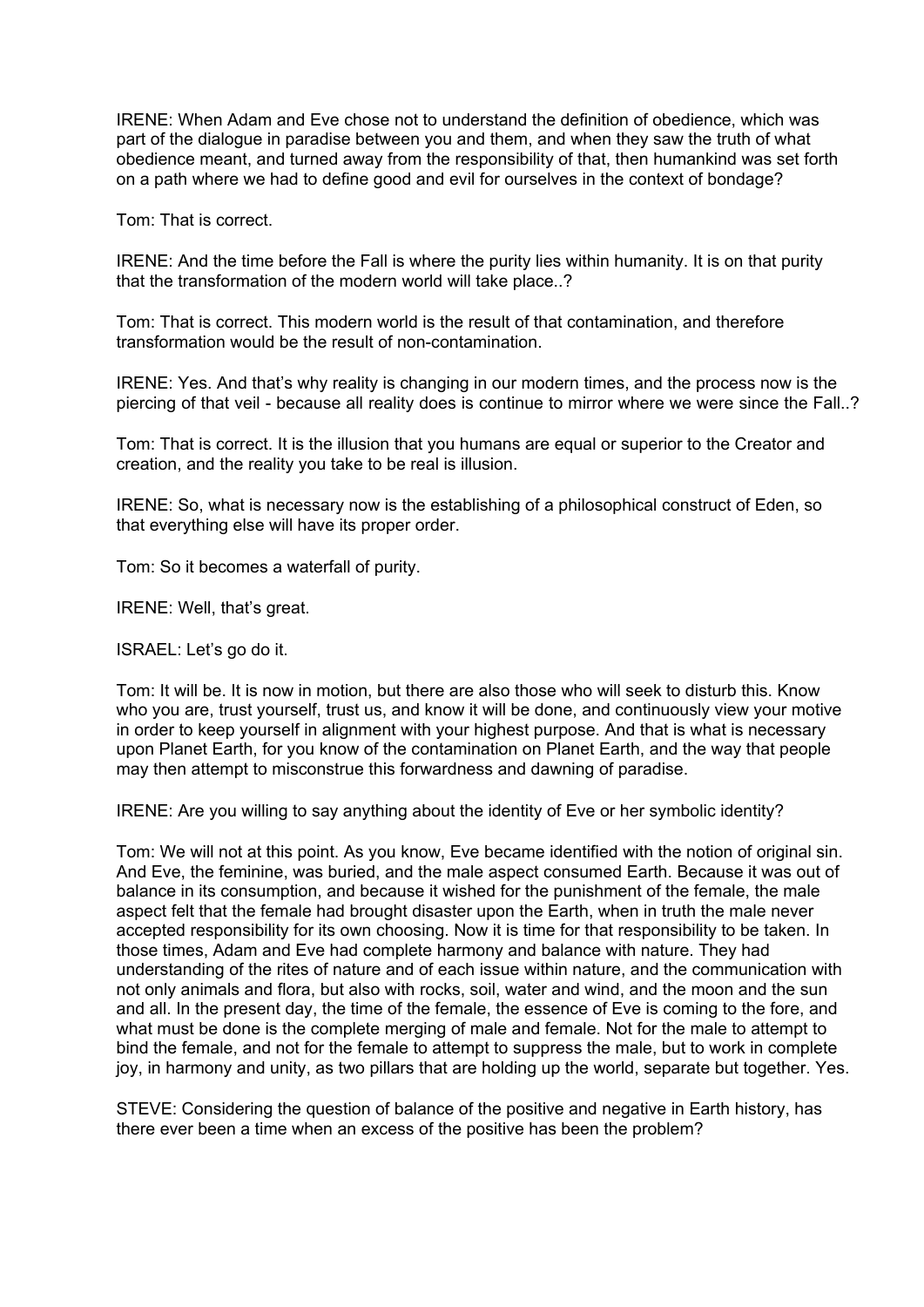Tom: Yes. I should relate to you the time. There was such a state of positivity, when all the birds sang, and all the animals loved, and all the flowers bloomed, and that was during the period of Adam and Eve, the period of Akesu. That was a time of paradise, but also a time when the nature of the positive was out of balance: it was our error.

STEVE: So there had to be an introduction of the negative in order to promote further evolution?

Tom: In a form of speaking, yes. We had not anticipated the results of desire. When humanity has no challenge for growth then they can dissipate energy.

STEVE: How did the mythology of paradise and the Garden of Eden arise?

Tom: Earth is the most beautiful of all that exist in the Universe. It has variety that no other planet has. It has a varied climate that no other planet has. In truth, if the souls on Earth were of the highest evolution it would be considered a paradise. This planet Earth may be a paradise when the density is removed. But when we say that, we speak of a paradise of creativity, a paradise that brings knowledge, a paradise that brings joy and love. A paradise in which humans may heal themselves or may experience, if they so wish, pain. But it is not a paradise where all challenge will be removed, all growth will be removed, all pain will be removed. It will be a paradise that humans can create, through their own evolution, their own understanding of their connection with the Universe, and their accepting of responsibility for themselves, for their fellows, for Planet Earth. All will be brought into perfection.

11

#### The Altean Venture: Atlantis

Many of our ideas about Atlantis might be changed by the transmissions that follow. As noted before, a few hundred years here or there does not make a lot of difference to the Nine. All the dates are as they appeared in the original transmissions and BC has been used where it was said.

Within this chapter the term Altima is used (as it was in the early transmissions). When asked about 'Altima' by Andrew in the early 1970s Tom had replied that it was the name of a unit working in cooperation with them. The term Altima later became Altea.

Atlantis would seem to be deeply buried in our psyche to such an extent that people become quite heated and emotional when discussing it. There have been more books written about it than most other subjects in the world, and with the approach of the millennium no doubt the list will be added to. Among other things, perhaps Atlantis can provide us with clear reflection?

ANDREW: The next myths that we hear about are those about the Atlantean civilization. Did it exist and how long did it last? We have a beginning presumably just after the Akesu period

Tom: We were waiting for when you would ask. I may explain - but briefly: Atlantis ended 11,000 years ago of your time and it began 32,000 years ago. What is called Atlantis was a colony which developed and with which we made contact. (When I say we, I do not mean The Nine but other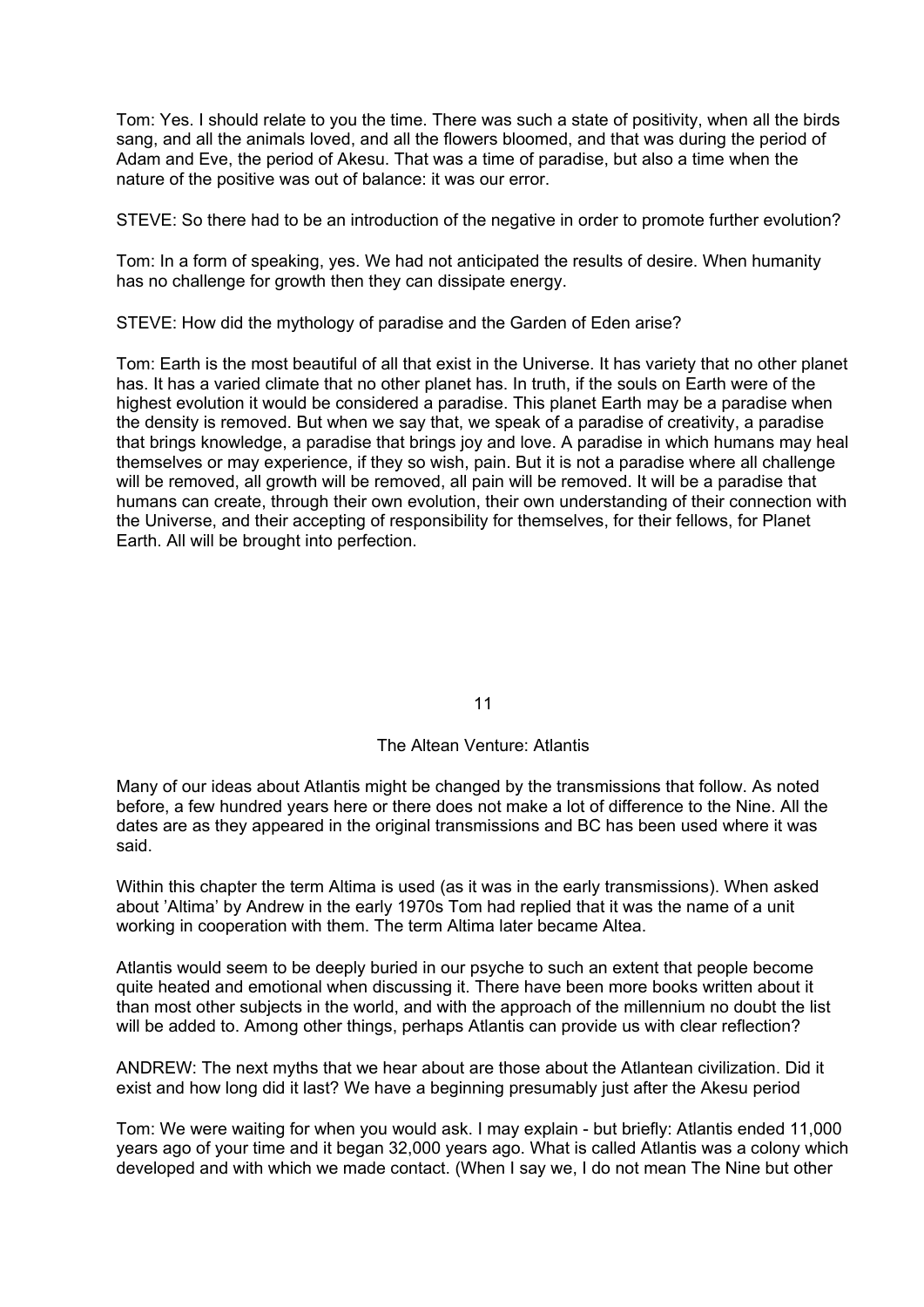civilizations.) These civilizations translated technology. From there other colonies went out, taking the knowledge and technology with them. At that time, because of the gravitational pull, not all the technology was refined enough in order for it to be functional on this planet Earth. The time has now come when all this technology may be utilised.

ANDREW: Yes, what did they call it themselves? I'd like to get the true name.

Tom: They were in truth Alteans. They were of the civilization of Altima.

ANDREW: Oh, they were Altimans. So that's why they are called Alteans and this somehow became corrupted to Atlanteans. I see, thank you.

JOHN: Was this about the time of what we call 'The Flood'?

Tom: It was before .

JOHN: Was Atlantis in the area that we would now talk of as the area around the Bermuda Triangle?

Tom: It went from Greece to what you now call United States.

JOHN: Oh, it was very large.

ANDREW: So there were multiple cities of this civilization?

Tom: Yes. The Mayan culture was one which was left over - it was a colony that lost contact and reverted.

JOHN: Now, relating to that, there was a culture we call Mu or Lemuria in what we now call the Pacific Ocean - was that before or after Atlantis?

Tom: They were one and the same. As you had an Egyptian culture and one in Ur, which were one and the same.

ANDREW: What was the principal means of transport that the Atlanteans used to get around the face of the planet? Did they just move around by sailboat and ship or did they have aircraft?

Tom: They had aircraft. They also could move in their body.

ANDREW: Of great interest to me is the relationship between the remnants of the Atlantean culture - the High Culture and the beginnings of the Egyptian ......

Tom: [interrupts] Egypt was a colony that was very ... we will use the term 'hard core'.

STEVE: So Atlantis was originally a Hoovid colony, an extension of Akesu, and yet it became Altean in influence..?

Tom: Originally, in the seeding upon Planet Earth in Akesu, one colony went to what became Atlantis, and another was developed by Hoova, through Abraham, in Ur and Canaan.

STEVE: There's a problem of dating the Atlantis period: the date of the end was, I gather, about 9,000 BC? We have a beginning presumably after the start of the Akesu period, 32,000 BC.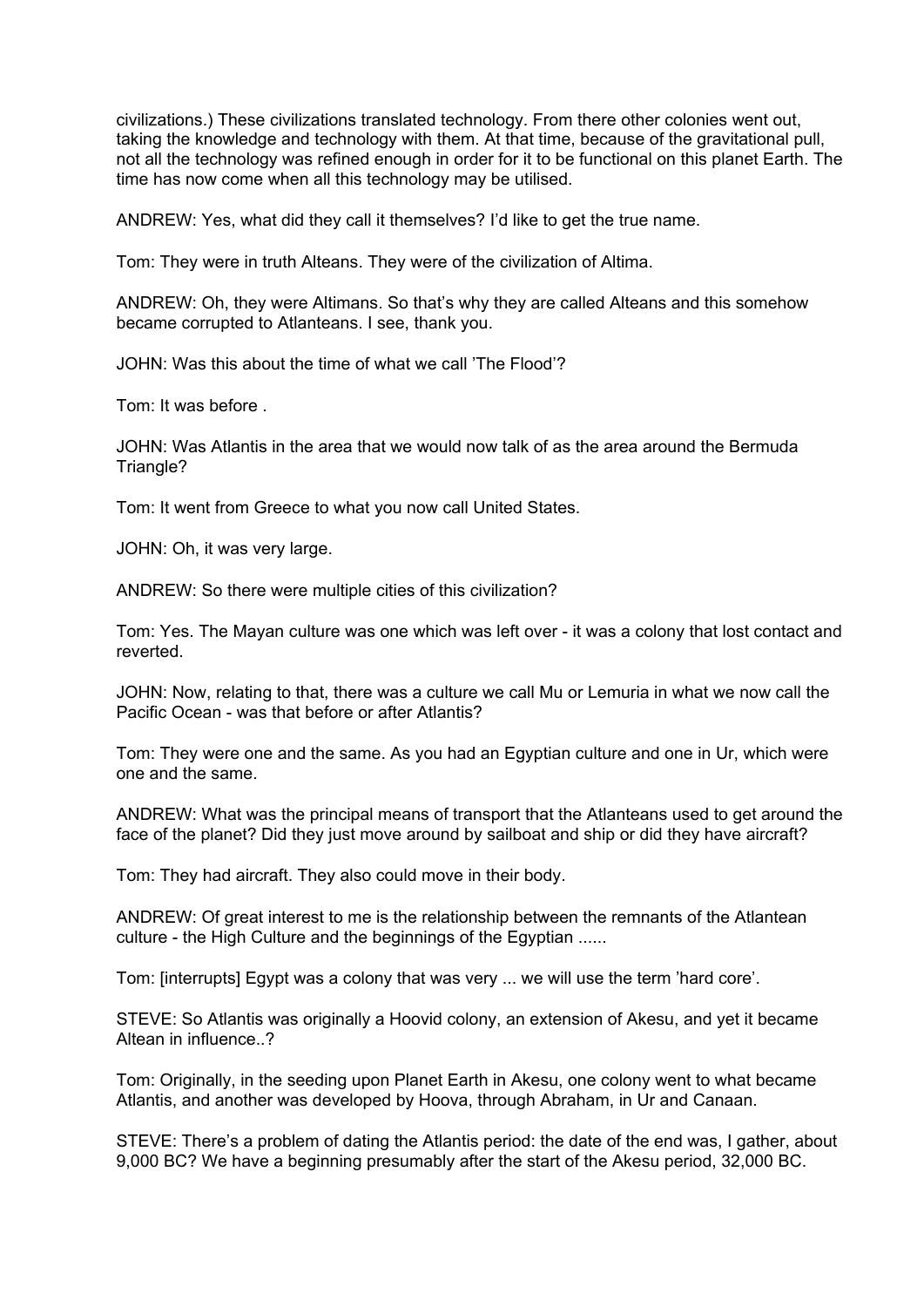Tom: That was not the beginning of the civilization of Atlantis. The civilization of Atlantis was a seeding, similar to the genetic seeding involving Hoova, Akesu and Abraham. The civilization of Atlantis was seeded by Altea over a time period. It was in existence in phases, for approximately 12-17,000 years, but not consistently.

GUEST: That is a very long time in human history. I wonder if there were any important phases in the development of Atlantis that are important to know about?

Tom: The land of Atlantis was developed by Altea, one of the major civilizations of the Twenty-Four, which was technologically advanced in many areas. Those of Altea upgraded again and merged with those who had already been geneticised. As Atlantis expanded over an enormous land mass, and colonized on far reaches of Planet Earth for they had the technological ability to do this - difficulties developed. This was because of Planet Earth with its beauty, variety and sense of feeling, because of their love and their technological expansion, and because they were attempting to bring Planet Earth to its true fulfillment of paradise. They became involved in the emotional feeling-state of physicalness, and became very involved in the creation of larger and more prominent mating organs. They also attempted, through their scientific knowledge and understanding, to genetically exchange creatures with soul-beings on Planet Earth through transplanting. Do you know what we mean?

GUEST: No, not quite....

Tom: You are a soul are you not? So if we then placed your head on a cow, would that not be an exchange of a soul for a non-human soul-body?

GUEST: Yes, I see.

Tom: They were, because of their brilliance and knowledge, attempting to not merge with the thinking on Planet Earth, but they thought that by creating these creatures they would perhaps have the strength of the creature, or the creature could be serving them, or they could develop a means for more physical pleasure. And that was not the order of the day, as you would say. They also had realization that they had gone beyond the limits of their agreement.

ANDREW: What caused the disappearance of this Atlantean culture which spread from Greece across to the Americas? Was it disease? Was it... ?

Tom: It was brought about a great destruction. It was not Armageddon. It was not. It was the spreading of the colonies and the weakening of the civilizations and it was a natural phenomenon.

ANDREW: It was what we would call the decay of a culture.

Tom: Yes.

ANDREW: And some of the remnants of that, I presume, were present in South America, North America and so on?

Tom: All over.

JOHN: This is a hypothetical question: If they had made better use of their resources then the physical destruction of that culture might not have taken place, is that so?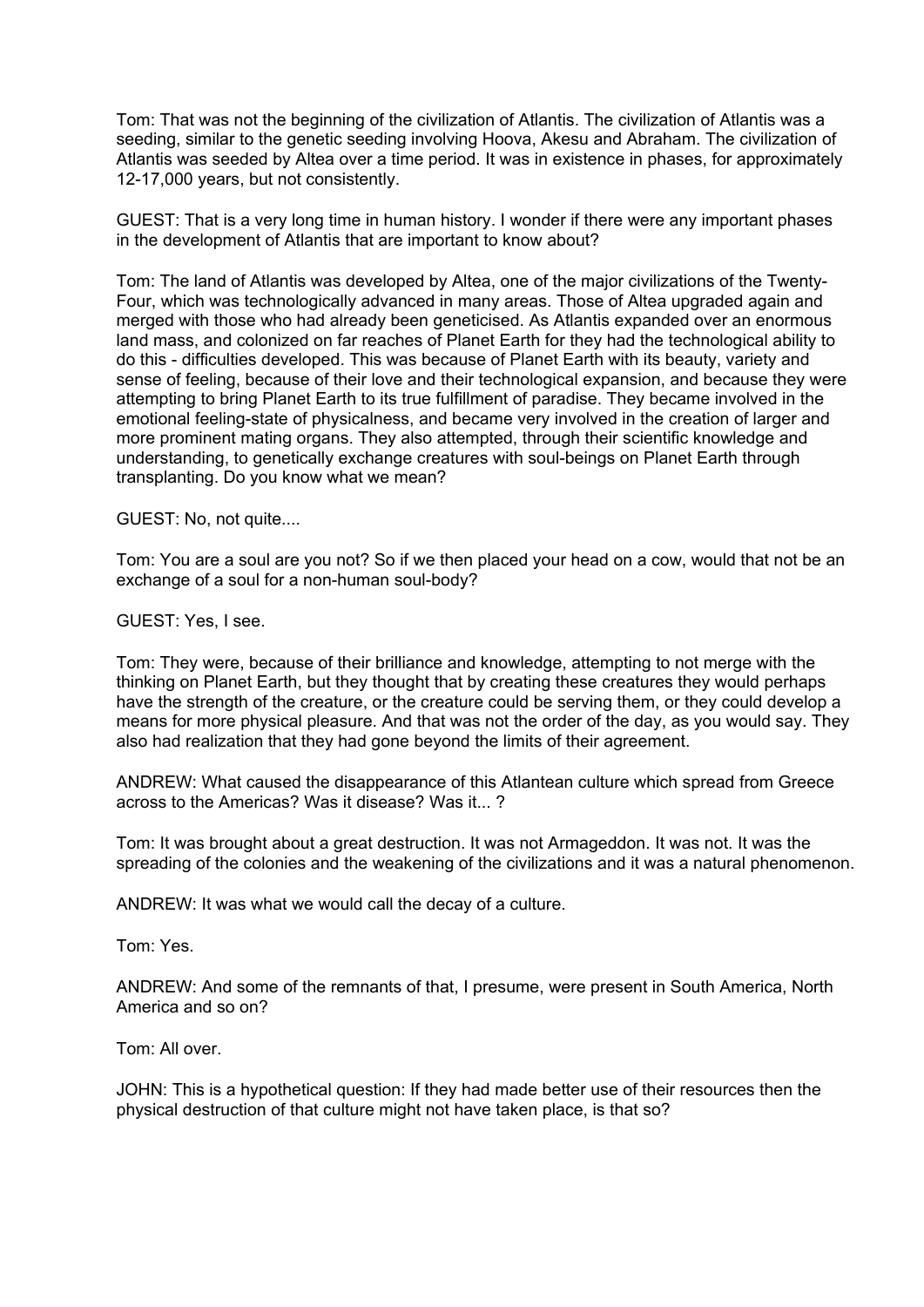Tom: You would like to believe that. What we are explaining to you is that the loss of it was due to a natural phenomenon: your oceans, your earthquakes. Remember that you live on a physical planet. Do you understand?

JOHN: Well, we understand that there are repetitions of tremendous upheavals on the physical planet and I imagine that was one of them.

Tom: But your religions of the world would like to relate these upheavals to the gods.

JOHN: Yes.

ANDREW. They speak of the floods, anyway.

JOHN: So, 11,000 years ago the religious story of the creation could be related to the flood of that period?

Tom: Yes.

GUEST: Are the teachings of the Kahuna in Hawaii a leftover of the Altean knowledge?

Tom: They are a mixture - and they are of the tribe of Cohen.

GUEST: Hmmm. The Altean period lasted 12-17,000 years: when did the Altean's unusual technological development become problematic?

Tom: In the last of its thousand years..

GUEST. So before that time this was quite a healthy civilization?

Tom: It was not stagnant. It also took in what is termed today the colony of Mu.

GUEST: And the colony of Mu, where did these people originate from?

Tom: Ashan.

GUEST: Centered in what we now know as the Pacific Ocean?

Tom: That is correct.

JOHN: During this period, I assume they had open contact with Altea... ?

Tom: Availability of craft in the sky. All was lost. Humanness started again, then out of that came loannes.

GUEST: When did the culture of Mu begin?

Tom: It was approximately the same time as Atlantis, after the settlement of Atlantis and the developing of colonies in the treks outwards. You know that the peoples of the Philippines are descendants of Mu, as those who live on islands in music-skirts...

JOHN: Polynesia?

GUEST: Bali?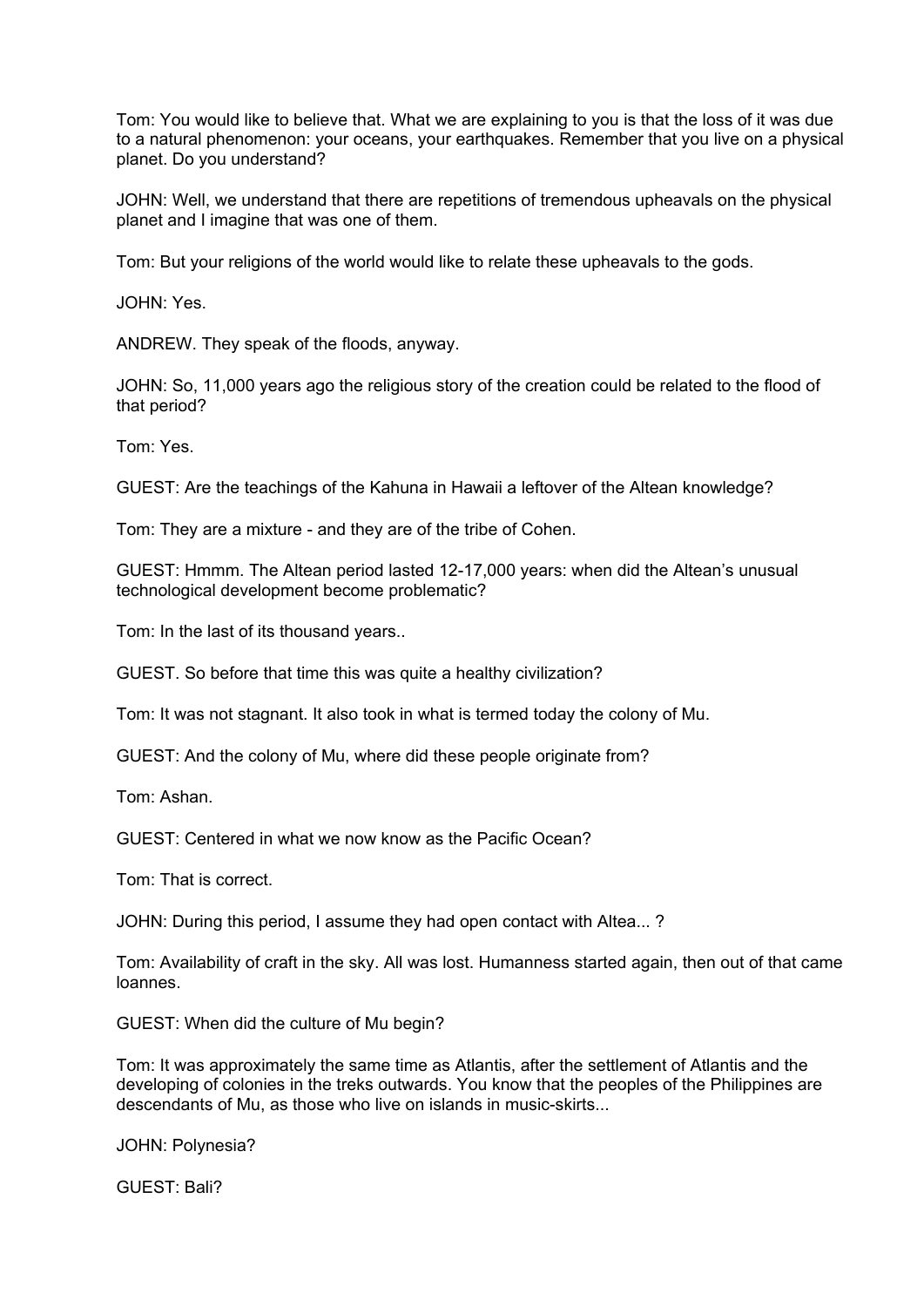Tom: Yes.

GUEST: And they eventually joined forces with the people of Altea and merged with them?

Tom: They were from Altea, originally, seeded then by Ashan. Some of those in Atlantis were from Ashan. There were three seedings. Yes.

ANDREW: Did the Hawk have anything to do with Atlantis?

Tom: In what you would call 11,000 BC there was a return, and the Hawk and his people stayed all the time, and were different beings in the minds of the Earth people.

JOHN: During this time, did the people of this Altean civilization have what we would regard as a normal birth? And go through a normal life-cycle?

Tom: No. Most cases of normal births are the beginning of lives where the person has come to learn. The births we are referring to were births of souls who came to serve. These are beings that know themselves and have a different intent within their core. When beings like this were recognized as a founder or as a god, as in the case of Horus in Egypt or Ea [loannes] in Ur, they were not birthed. Birth is for learning. When you are not birthed, you do not have the same emotions as physical people.

JOHN: Could you describe the function of the Hawk and his group in Atlantis?

Tom: They were teachers, but they also mingled with the physicals.

ANDREW: Where were they centered on Earth, at that time?

Tom: The Hawk lived in what you now call Crete. The other was in a different place, but they were in communication as they had vehicles with which to communicate, because they were leaders.

JOHN: They were not considered gods then?

Tom: Yes, they were. Another leader was centered close to where you now have Florida and Bahamas. That is a part that is no longer there. And the one who had succeeded the Hawk in Akisu was a leader in a place off the coast of your South America. There are some islands there, but not islands of consequence. It was a very large land mass, and there were seas that lay between these lands.

ANDREW: What was the Hawk known as in this Cretan period of 11,000 BC? And when did he leave?

Tom: I cannot find the name in our Being's brain, but it would be like 'Heronimus'. He did not leave. He continued until he became Horus, in Egypt, after the end of the Altean civilization.

ANDREW: I see. And that culture I take it, disappeared when the so called Atlantean culture disappeared?

Tom: It was swallowed. There are remains, and there are remains of peoples who have forgotten, but who in fact worship in the same way as before. Do you understand why it was swallowed?

ANDREW: No, we do not understand why.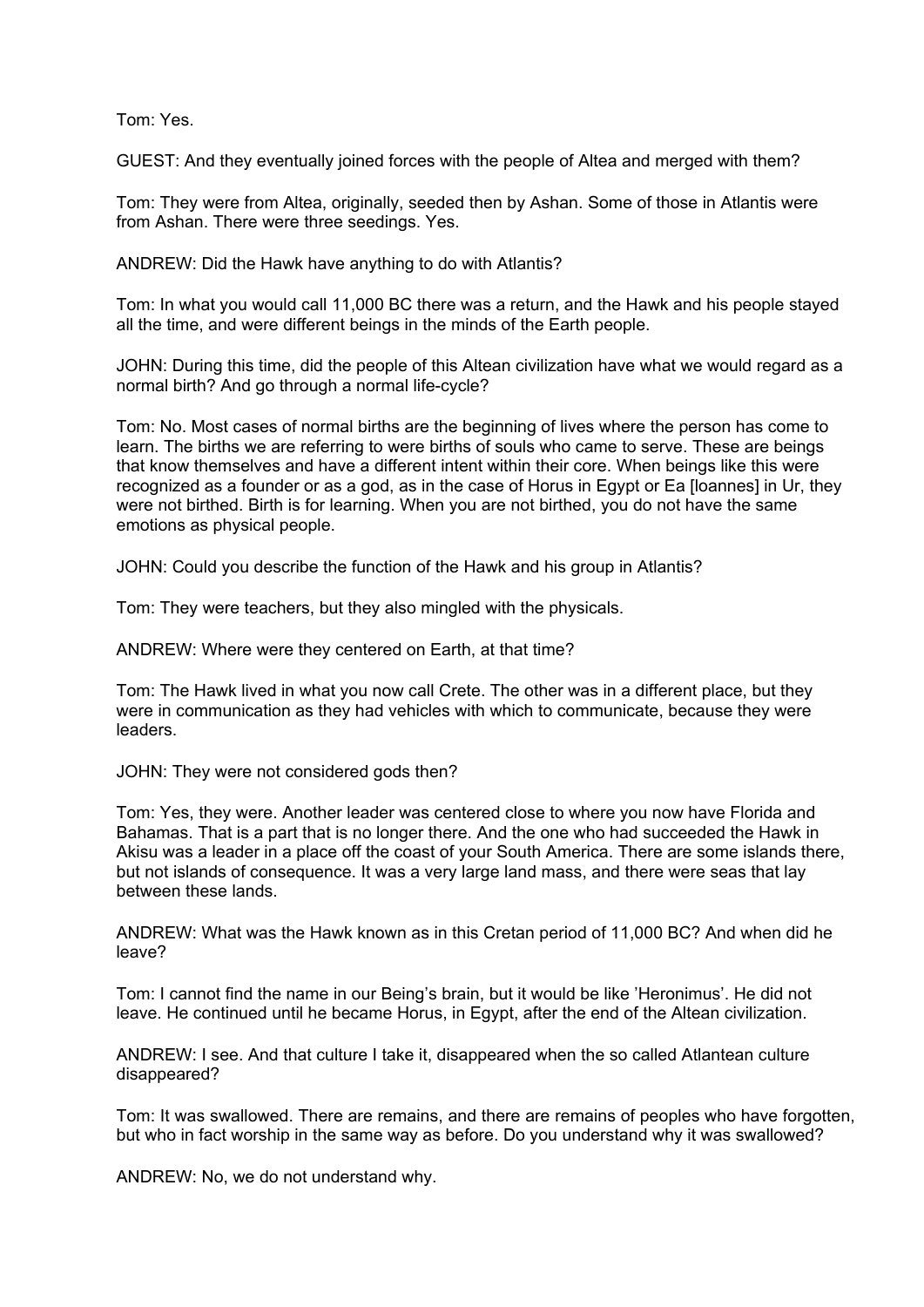Tom: Would you like to know?

ANDREW: Yes, very much so.

Tom: As the leaders mingled, there were those who opposed that mingling. The Hawk and other leaders felt that they were powerful enough, such that if they did mingle, they could overcome this opposition. But what they did not know was that those that opposed had more powerful desire. Then the three leaders came together, and from that period they were in a weeping state, because of the great loss. Then they decided, in conjunction with us, to go and be the founders of Egypt. One of them went and founded Ur, and then later they came together again.

ANDREW: I see. The submergence or disappearance of the Atlantean culture, spread out as it was - was this an 'Act of God' or was it ..?

Tom: We were angry.

ANDREW: You were angry? Were you angry with the leaders for their role in mismanaging the situation?

Tom: No. It was our ignorance in not understanding the density of the planet Earth. It was more despair, really, than anger. We are more compassionate now.

ANDREW: Could you give us a small glimpse of the level of civilization attained by Atlanteans?

Tom: You in the civilization in which you live now have achieved but a part of what the Atlanteans developed.

ANDREW: I see, so we're very primitive! What was their outstanding achievement, as far as you know, in Atlantean civilization?

Tom: In the field of medicine, of a far superior nature than your medicine. You are primitive in electronics, and they had all the knowledge of using the mind to move objects and themselves. If it had not been that below their waist they were always in trouble, then it would have been a fine civilization.

ANDREW: I see. And their medicine was not able to help them with that part of their problem?

Tom: They enjoyed it. We have no objections to enjoyment - it is when it becomes all-consuming. And it became... would you really like to know the truth? We know not whether those upon your planet may handle it.

JOHN: Well, we can decide whether we should pass that on.

Tom: Rather than using of the knowledge of medicine which they had, to improve their mentalities or their physicals, they used their knowledge to improve their sex organs.

ANDREW: I see. Are there any remnants of this species or breed on Earth, or are they all..?

Tom: They became a being but are no longer in existence as a being.

JOHN: One thing about China: the system of medicine that they have there, acupuncture, is that a system of medicine that came from the Atlantean time?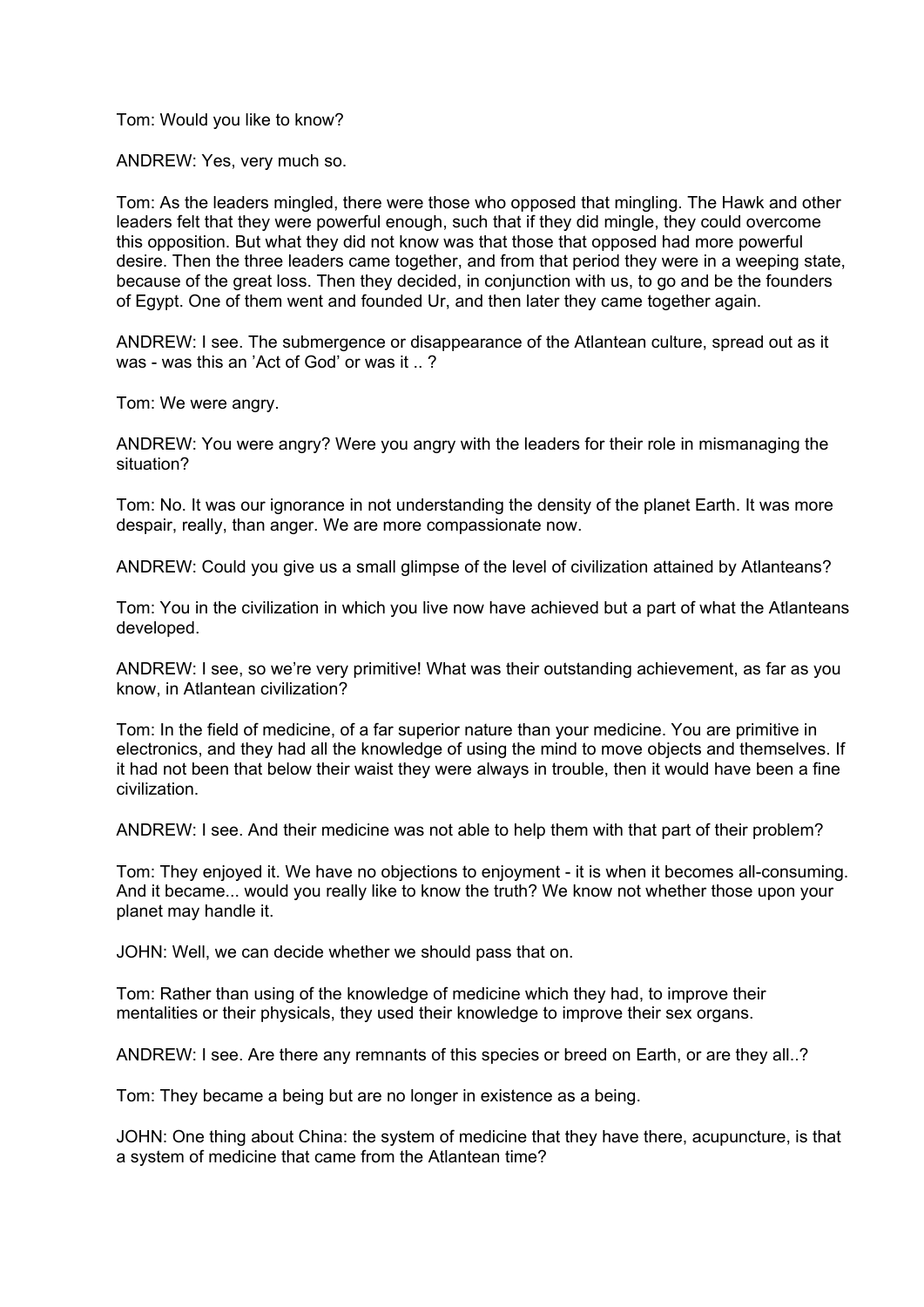Tom: It is primitive compared to the knowledge of Altima, but it is more advanced than the knowledge of America. In Atlantean medicine it was possible to replace even the true heart and the true brain. However, in your medicine you can, for example, replace an arm except that it does not have a 'true heart' in it. [vital spark] At their time, all the vital organs could be replaced with no difficulty and without severe problems for the physical body. Also the organs that were transplanted were far superior to those that they were replacing.

ANDREW: That's incredible. lf they had all this ability as you say, then they must have had a fairly long life. I mean they could extend life considerably, couldn't they?

Tom: That is, in effect, what their project was at that time.

ANDREW: What would be the life-expectancy of somebody who had good medical care in the days of Altea?

Tom: It could in truth go into a few thousands of your years.

ANDREW: And yet with that long life they did not somehow gain an overall wisdom?

Tom: They were involved in transplanting.

ANDREW: Yes, I see. Well, I guess all that knowledge can be regained someday...

Tom: It is within the mind of the dolphin. The dolphin has the answer. Yes.

This we say to you: it is important for humankind to understand the devastation brought about in times past when Alteans existed upon planet Earth and also why a great many people of that time have chosen to be in the form of a porpoise or a dolphin. And some, now upon this planet Earth are here to inform humankind that they chose that form so that they cannot recreate those scientific experiments which have engendered the mythology that is known throughout humankind today. They have not eradicated their mating desire, do you understand? We do not wish it to be eradicated but we wish it to be understood properly.

At the time of the great anger and despair concerning what had been done in Atlantis, and concerning those that used the knowledge only for their own benefit, there were, at that time, colonies that were not of a destructive nature: those in truth were not destroyed. But also, in the Atlantean culture, there were people that were not of the destructive nature of the majority, who were nevertheless in the particular areas where the land mass was destroyed, taking with it many people. They understood the necessity for the act however. There are some of those people who now exist on Planet Earth, who have chosen to be on this Planet Earth and they are of a species that have chosen to appear in a manner that does not conform to the physical of their previous existence.

We were not sure that this choice of physical body would be of benefit to their future soul growth but it was their wish and in their intellect and understanding of their physical nature during their past experience, they felt that perhaps they could then be of service in a proper way. And so they now exist upon your planet in a different form than they had before. They are not acknowledged as a species of a human nature - yet let me tell you - they are more humane than any human on your planet. They are the species of dolphin.

ANDREW: I see, what about making contact with them?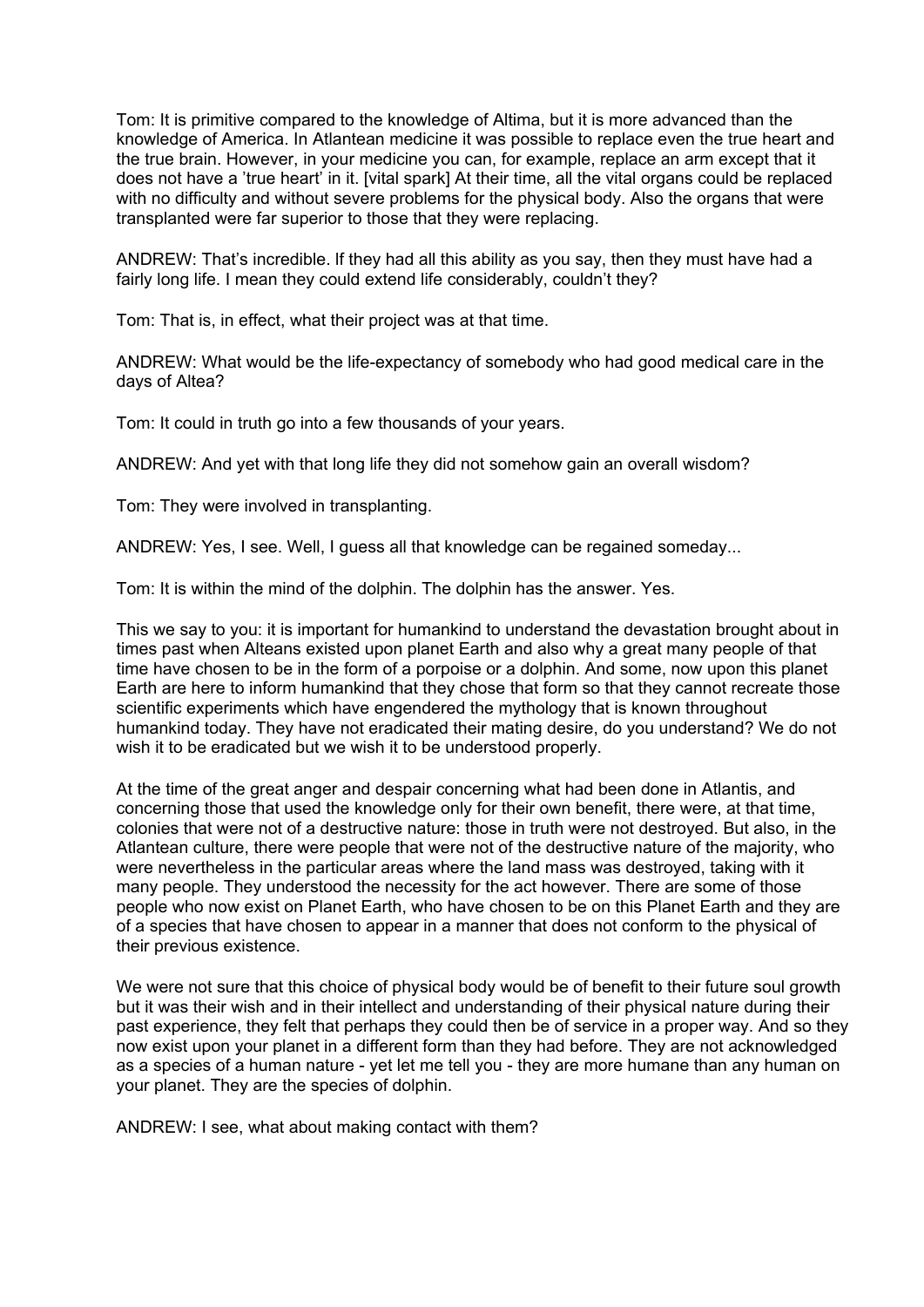Tom: They are very sensitive to all consciousness work, but they are also guardians of the seas, and many that oppose the transformation of Planet Earth live in the seas too. They observe and guard, and they also, when necessary, monitor other civilizations of the Universe that approach Planet Earth with questionable intent, and they attempt, because of their great strength of mind, to remove them. They are guardians. They are in service in a similar way that many of you humans are in service, and while their language is difficult for you, it is much better for us. The communication that we have is more in their normal range.

ANDREW: So, if we researched the language of dolphins, we would move closer to learning your own manner of communication?

Tom: Yes. And do you understand that those that live as dolphins chose that form because they would not be tempted with the physical?

ANDREW: Well, I think they are very clever and very intelligent to choose that form and way of life. Because they have less problems and complications than any humans on Earth, and probably more joy in living. And, as you say, they are in service.

Tom: But it is difficult for them, because of their form and their thinking, to perform a true service without the link with humans.

ANDREW: - Well perhaps we can provide that link..

Tom: Understanding the link between Atlantis, the dolphins and humans will release the knowing within humans of how they brought about their destruction in past times. Know this: at this current time, humans that existed in the time of Altea have come back to exist in this time also. Some who lived the life of the dolphin have now returned in uprightness without water: this will release that internal knowing and knowledge. This is of great importance, for when that connection is made and the truth rings out, an understanding illuminates, yes.

STEVE: In one communication we were given to believe that the end was a natural cataclysm, and that it is foolish to attribute it to the gods. On another occasion we are given to understand that the end was as a result of 'Our anger'. and was in retribution. I can't reconcile these two.

Tom: The Council has said to relate it in this manner: the Atlantean culture was created by the Alteans for us. There was error in the way it was created. Altea created difficulty for the souls in Atlantis, in their experimentations, and also created difficulty with their knowledge in hydrogen technology. Had we intervened and done something to contain this danger, we could have saved the situation, but in our distress with Altea, we created the destruction. Do you understand this?

STEVE: Was it then a natural cataclysm? Are we saying that natural cataclysm was the means?

Tom: It was brought about by experimentations in hydrogen. Is not hydrogen within your oceans?

STEVE: I see, the experimentation was done by the Alteans? Is that correct?

Tom: Yes.

GUEST: You mentioned that the Atlanteans used a hydrogen technology. Was this a weapons technology, or some other technology which became harmful?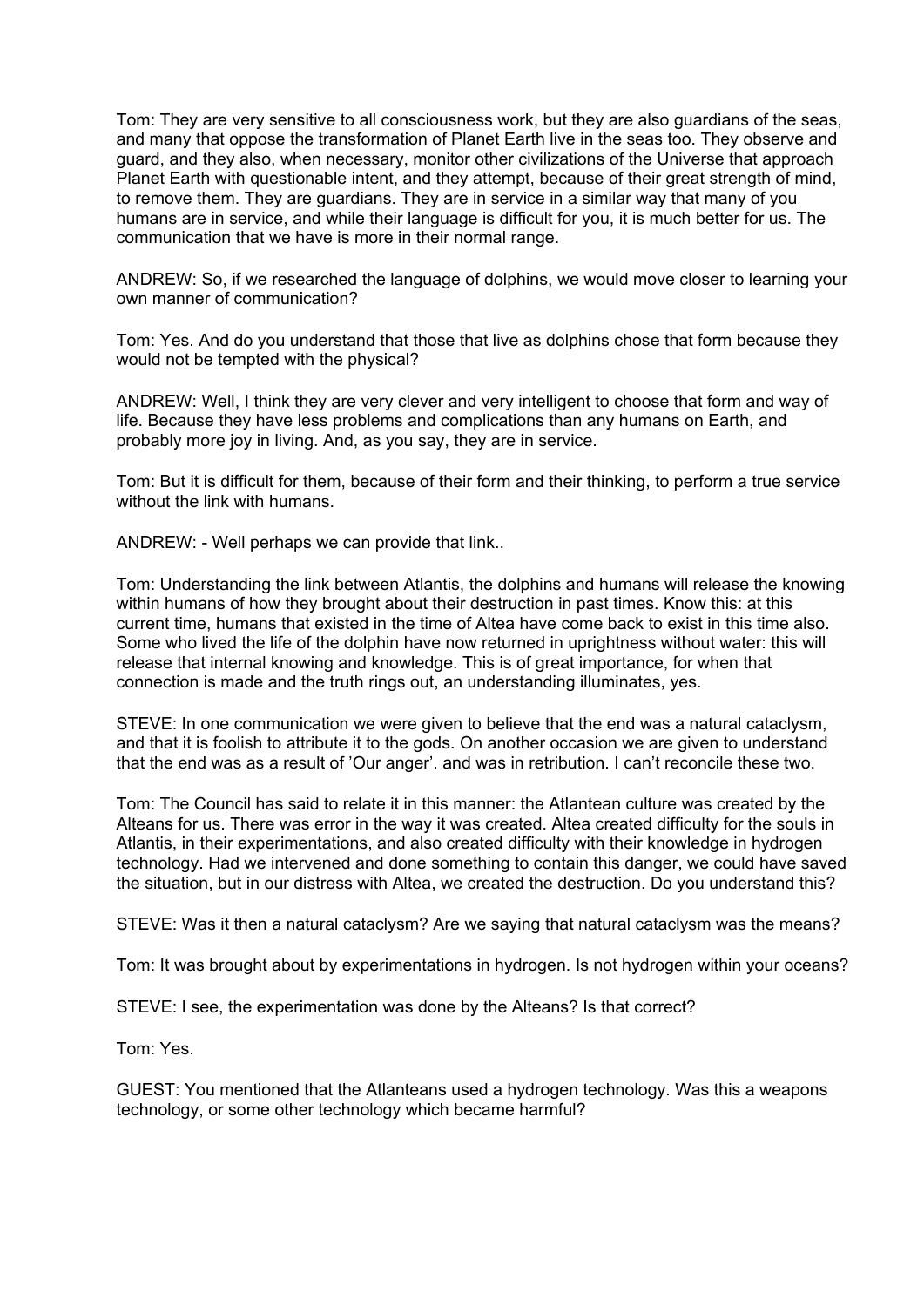Tom: You understand that means water? It was not for destruction of others, but it was not totally understood, and was a dangerous means that then could have created a chain-reaction, because all oceans and atmosphere and lands contain water.

GUEST: Is this connected with what nowadays we call 'heavy water'?

Tom: Yes.

GUEST: And were they seeking to generate energy or.. ?

Tom: It was curiosity about elements on Planet Earth, attempting to understand, being fearless without sense. Therefore the porpoises are souls, and the big [Humpback] whales that nurse their youth, were citizens of Atlantis. Also there are now returning many citizens of Atlantis and Mu for helping Planet Earth at this time, to fulfill what it was created for and to be in service. Many have memory. Those in the sea are those who were not sure that they could live in an upright position and not contaminate. Therefore they knew that by choosing the sea they could do no harm, and they enjoy mating joyfully.

GUEST: Now there is some confusion about the end of Atlantis, because you said once that it ended by natural processes, which I assume are the rising of the ocean levels at the end of the ice age, but also you have talked about 'your anger' and the sudden...

Tom: The end of the ice age came about because of our disturbance. You understand that if you are in anger, and you are from us, that your energy has power? Also that if you are not from us, your energy also has power? And as I have said it was not so much anger as it was despair. It was a chain reaction. The Atlanteans caused storms on the planet that they did not understand. They created their own demise, for interfering in the nature of evolutionary development.

JOHN: Some of these problematical characteristics are reappearing now, both in terms of destruction of the planet and our tampering with genetic engineering..

Tom: That is exactness, yes.

GUEST: Was Altea himself present through the period of the Atlantean culture?

Tom: That was not possible. He is the head of Altea. It was an exercise for those civilizations to understand what humanness had to endure. You understand? I say 'understand' too often!

JOHN: I'm wondering if we could have an exact date of the final submergence of Atlantis, and did this happen in a very short period of time or.. ?

Tom: It happened overnight... You must understand that when we speak of that time we are distressed. You humans have no recollection - and we do - if there could be a thing that would disturb the Council of Nine, it is that. There were those that, you would say, came in sheep's clothing but were wolves. It was our oversight. We perhaps underestimated the influence of those who would like our position, who were never in a position to have it, do you understand?

GUEST: You have mentioned how at the end of Atlantis, people went to Egypt and to Ur, carrying with them much that they knew. I also wish to ask about other parts, including Central America, the Olmecs, Mayans and Aztecs, and also the ancient megalithic cultures of North West Europe, including Britain.

Tom: That is correct. Including those you identify as the Hellenes. From Troy.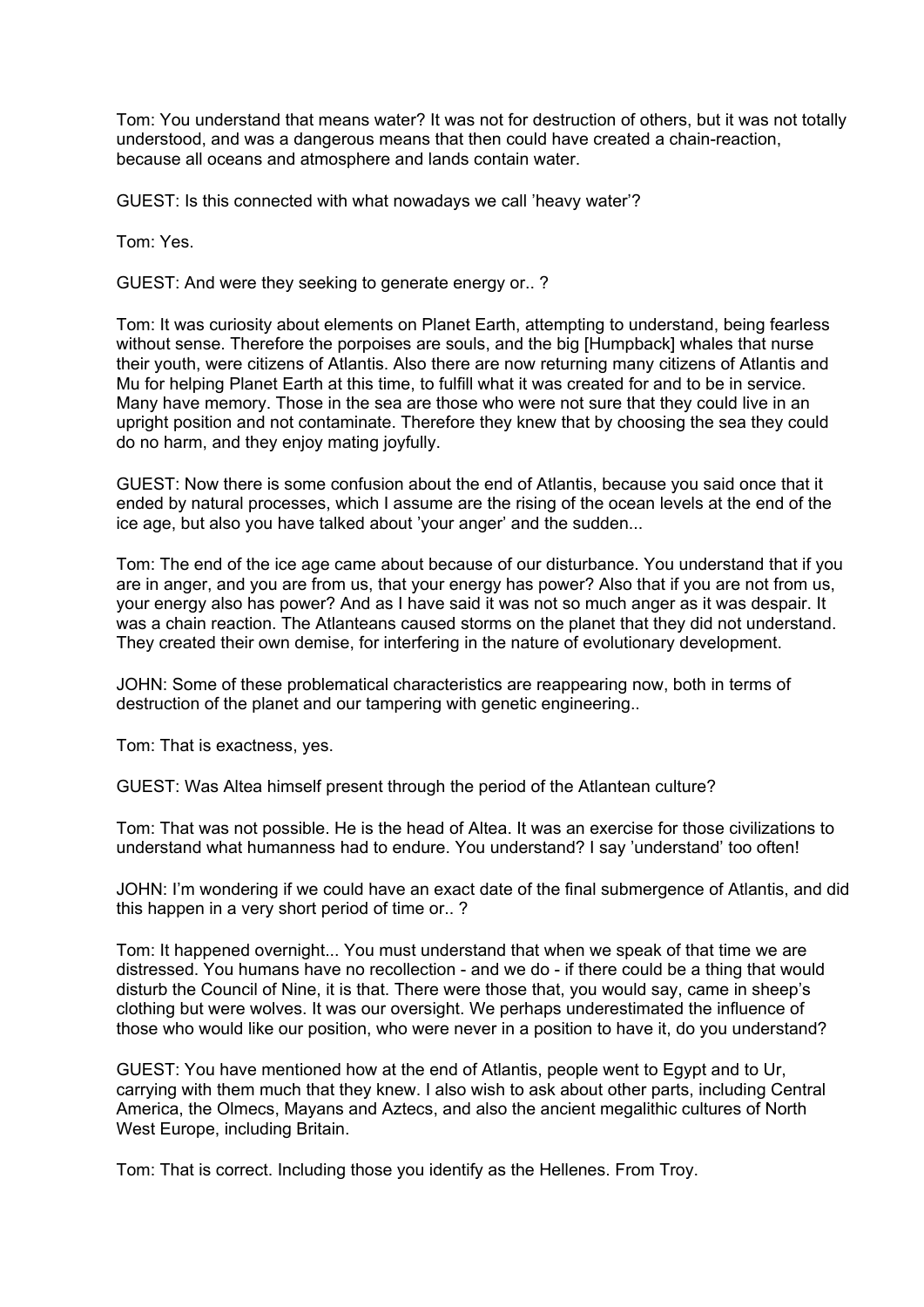GUEST: The Hellenistic peoples of Greece and the Mediterranean?

Tom: That is correct. You know that in the dispersion and the traumaticness when Atlantis had fallen, there were civilizations building in 8000 BC in Crete... There are those also in the regions of Middle Asia in the arena that is Israel, Jordan, also in the regions of the Saddam ... ?

GUEST: Iraq?

Tom: Yes.

GUEST: What about Central Asia?

Tom: Also in portions of China, of India, in regions of Tibet.

GUEST: And the Americas?

Tom: They were colonized also from regions of Israel. Did you not have Phoenicians, and they merged with aboriginals?

GUEST: In the Americas? With regards to that, do you have any other information about ancient visitors to the Americas?

Tom: It was colonized by the Phoenicians.

GUEST: I see. Could we just review the sequence of events in the history of Atlantis, then.. ?

Tom: You are attempting to arrange a chronologicalness. Is it not perhaps more useful to bring out the purpose?

JOHN: What you're saying here is that different civilizations, when they have these seedings, they were bringing different qualities, appropriate and necessary for human beings..?

Tom: And for Planet Earth. There cannot be derived a full picture, for portions of the mosaic would not be understood, yes.

### 12

#### Ancient Egypt

Egypt, from the Nine's perspective, would appear to have been born out of the demise of the Altean venture. For humankind, Egypt, together with Sumer, remain fascinating examples of high civilizations which suddenly appeared in the region around the middle of the fourth millennium BC. It is speculation that such a body of knowledge that both Egypt and Sumer possessed was taught to them, rather than developed by them. This chapter is full of astonishing, sometimes controversial information. Reading with care and patience would be beneficial - there is more than meets the eye in many of the sentences.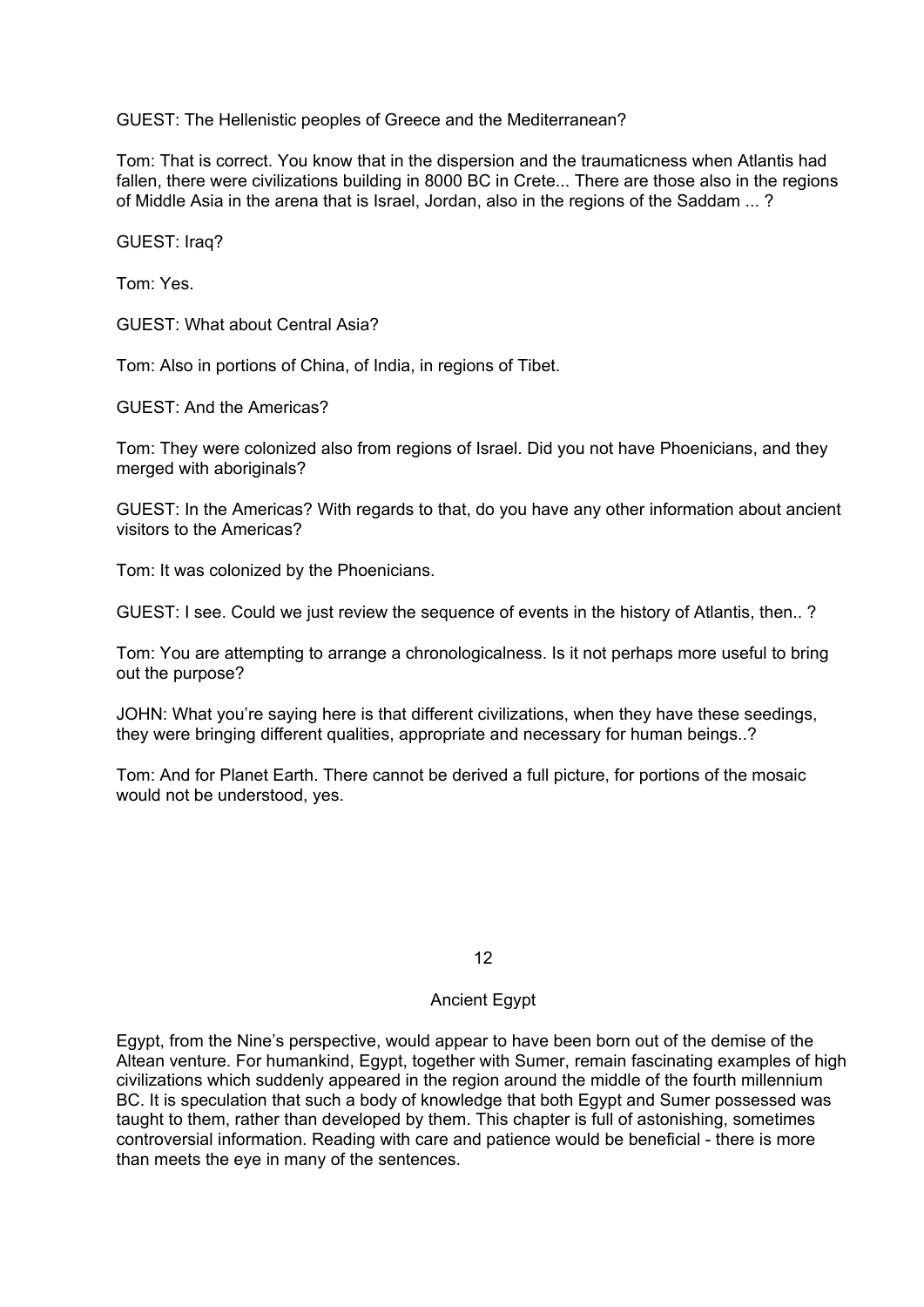ANDREW: Is it true, according to Platonic legend, that some of the Atlanteans then brought the desirable elements of the Atlantean civilization to Egypt? For example, I am very curious about the legend of Horus and the winged disc, in which he would appear in what was called a flying disc.

Tom: He arrived in a spacecraft. Remember that he was not birthed. In that time he went all over in what you would call a space craft. The Alteans were masters of that. And then they went beyond spacecraft and in their mind they learned how to travel without a craft. Horus, Tehuti, Isis and other leaders taught them.

ANDREW: What were the arrangements whereby Tehuti and Isis and Horus came together in Egypt to start a new civilization?

Tom: They all came simultaneously. Do you understand that they were able to be in different places at one time? Horus came to Egypt and Isis went to Ur, and others were in other places, but they also could be simultaneously together in each place.

ANDREW: I see. They were interchangeable, how very interesting. Now, many historians have noted the similarity of the cultures of Ur and Egypt. Other people have noticed that there was a similarity also with the Chinese culture...

Tom: That is correct. They were founded by the same people.

ANDREW: And who was involved in China?

Tom: The one who had been in the place near South America. Each of them was able to be simultaneously in any place.

ANDREW: I see, and what other places on Earth were simultaneously being developed at that time?

Tom: It was only the three places, and it was from these three that advanced culture then spread all around the globe.

JOHN: I'm very interested in the Great Pyramid and its meaning.

Tom: It was the Sphinx that had more to do with the beginning of Egypt. When the day arrives when there is understanding upon the planet, and when the arrival of other civilizations happens, to help the planet, then that will be the day when the full secrets of what you ask will be given.

In 1976 Andrew had asked several questions about the pyramids which Tom did answer:

ANDREW: We have some questions about the Great Pyramid. Could you tell us who first built it?

Tom: It was in conjunction: Hoova, Ashan, Altea, and also the civilization of Myrex. It was four civilizations that raised it. When you ask who built it, you are speaking of the Twenty-Four civilizations.

ANDREW: Does that mean that humans did not have any part in the building?

Tom: They had a great part in the building. The engineering, the programming was done by the four civilizations. The attempting to transfer and transmit the knowledge came from the civilizations. Stonehenge also came from the civilizations. Yes.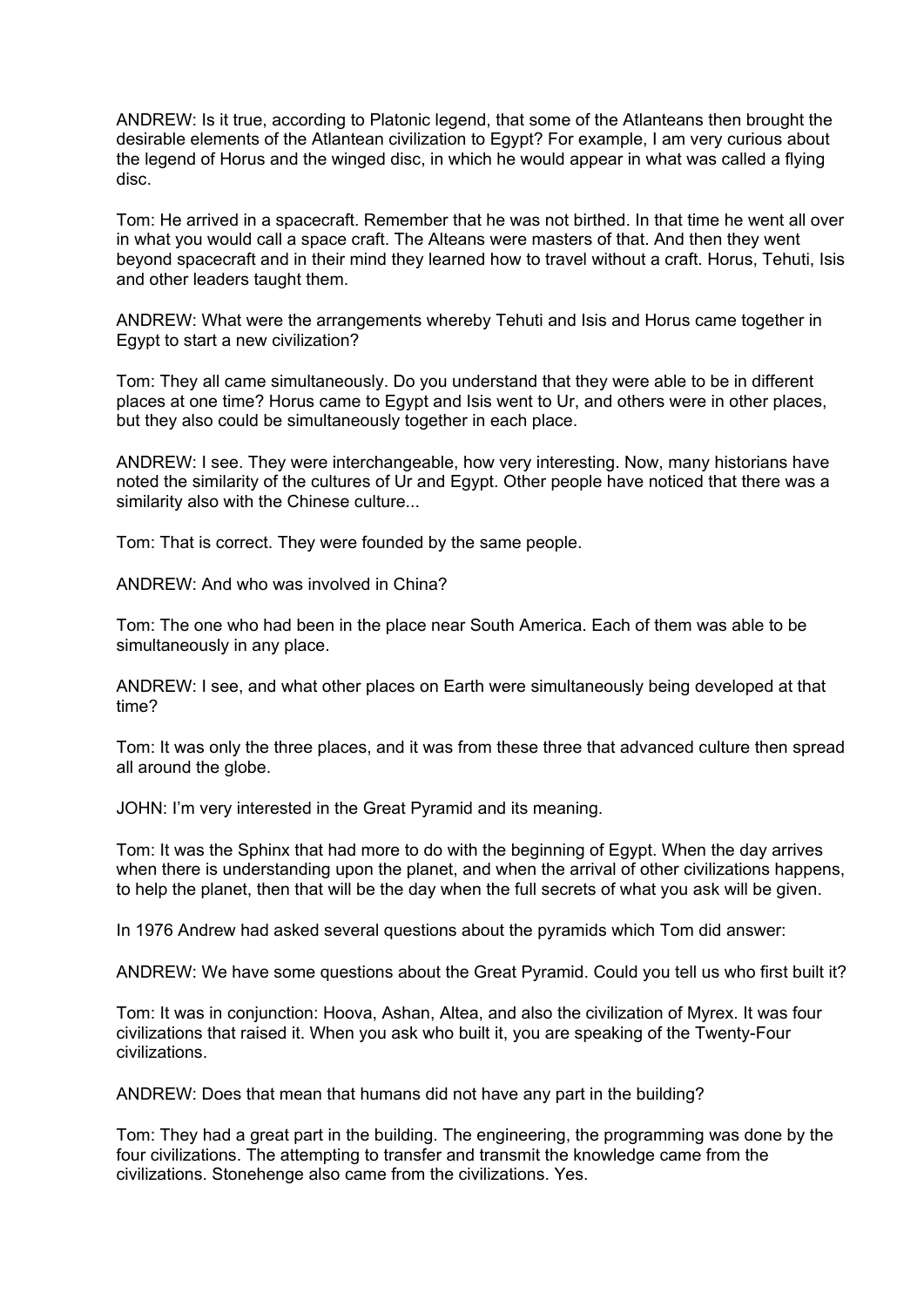ANDREW: And could you give us the dates when the Great Pyramid was started and when it was completed?

Tom: The Great Pyramid, and there were others that were of similar nature, was begun in a time before the destruction of Altea. It was begun approximately 150 years before the destruction of Altea, 13,000 of your years ago, in the colony in which it had been begun. Then, approximately 7,000 years ago additions were made and then it was completed.

ANDREW: Was it originally of a flat top structure, and then completed as a pyramid or was it designed originally as a pyramid?

Tom: It was originally designed to be a triangle. It was not completed though for a great length of time. It took - from the beginning until completion, because of destruction and changes - 6,000 years.

ANDREW: I see. I climbed into a very secret part of the Great Pyramid, the chambers above the King's Chambers, and found and photographed the signature of the Pharaoh Khufu [Cheops]. Was he the one who completed that particular part of the structure?

Tom: It was completed before. The understanding came to him.

ANDREW: You mean the understanding of what the pyramid is about?

Tom: Yes. Khufu was the reincarnation of the Hawk.

ANDREW: And when did he live, what was the year?

Tom: Altea has said it was 6,257 years before the Nazarene .

ANDREW: - Yes, thank you. And could you tell us, in whatever way you wish, what the purpose was for building the pyramid, and what is its inner secret that people are so concerned about?

Tom: Partly, it is regeneration of cells. It channels the energy from the civilizations. The Great Pyramid, and other pyramids, spiral an energy upward. But also the civilizations bring energy into Planet Earth through the pyramids. In the chambers of the pyramids, there are areas which are, what you would call rejuvenation chambers: they do preservation of cells. There is more to them, but of this we cannot speak at this time.

JOHN: Yes. The other two pyramids beside the Great Pyramid, they are from much later? From what date are they?

Tom: They came approximately 1500 to 2000 years after the completion.

ANDREW: When was the legendary Tower of Babel?

Tom: That was in Ur. After the destruction of Atlantis: Ur was a colony from Atlantis. Its existence was within 200 years of the existence of Pharaoh Khufu. Its destruction was 3,000 years later. Yes.

In 1991 Tom answered some more questions about the Pyramid:

MIKI: Some years ago I asked you when would be the time that you would reveal the secret of the Pyramids. So today I ask again whether you can reveal the secret of the Pyramids?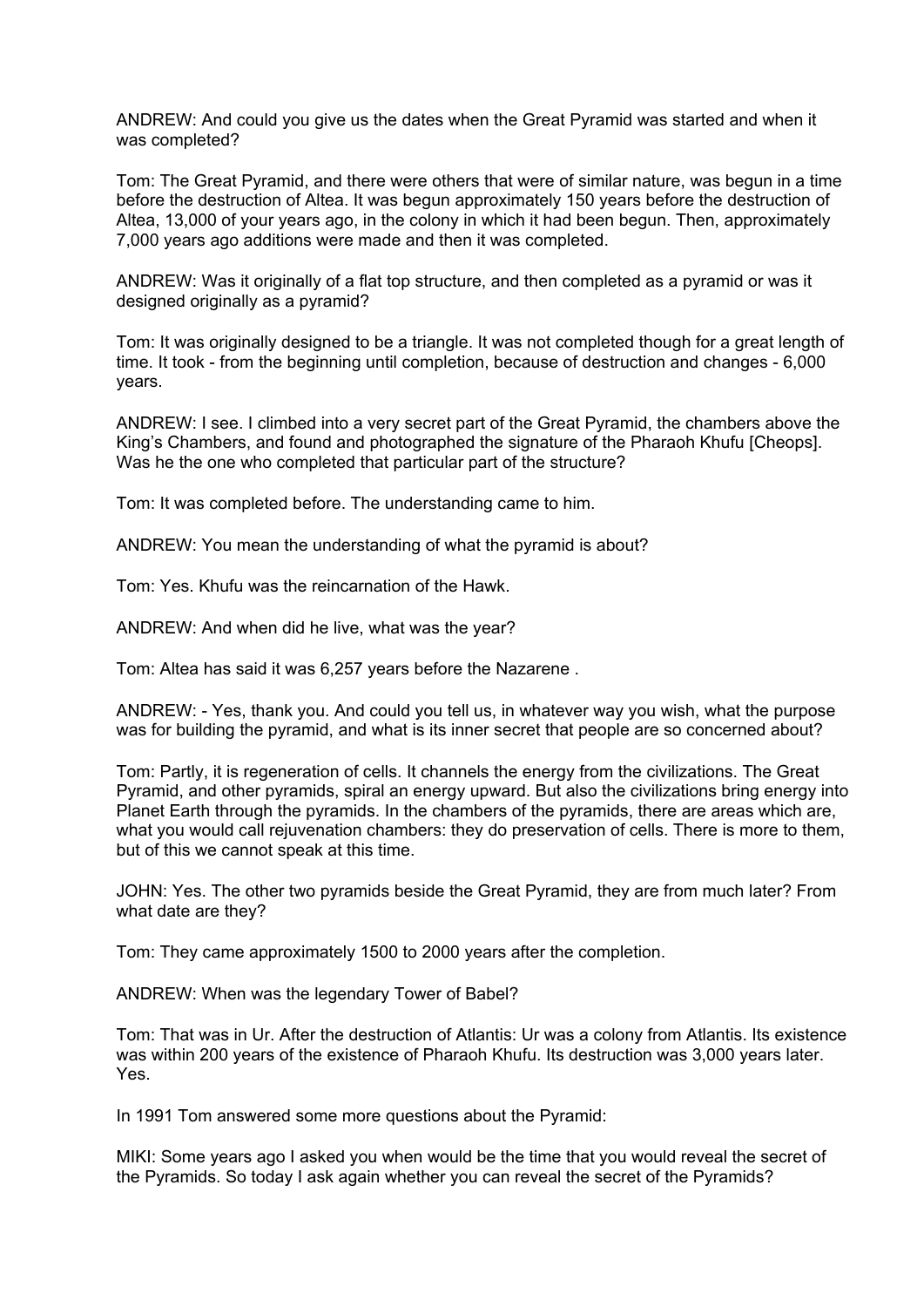Tom: The answer comes at this time, your circulations...

JOHN: Crop circles, do you mean..?

Tom: Yes. Upon this planet Earth in relationship to you... in arrangement for your planet Earth, in the maintenance of rotation. The pyramid energy was purposeful in emitting energy for what was circulating about your Planet Earth.

Once the pyramid contained upon it elements of crystal that emanated an energy outward. The crystal was removed by humankind in their non-thinking mode of operation. In that removal they created a difficulty for the generation of necessary energy for its purpose. Is that clear?

DAVID: When you said about the energy of circulation of the Earth, what does that mean?

Tom: Have not there visited upon Planet Earth, now in recent time, those rings?

DAVID: Yes. Crop circles.

JOHN: There are further questions about how the pyramids were built, and were they built principally by people from other civilizations with the help of people from Planet Earth, or was it done entirely by other civilizations?

Tom: Peoples of Planet Earth were of marginal importance in understanding the formula for creating this structure. When human kind (is there a word 'debased'?)

JOHN: Yes, when humankind debased..

Tom: .... through non-understanding the purpose of its interreactions, much of the memory was closeted.

JOHN: Yes. One other subject, relating to that: the pyramids in Mexico, were they built for the same purpose and in the same way, or were they human attempts to copy?

Tom: There were some created for the observation of those they call gods, to help them come to create an energy-field that released sound and colour waves upon Planet Earth, and there were... how you say? I know not how. There is in your native beings the desire to bring blessings from the heavens, and so the people then create what they believe will bring it down.

GUEST: A number of people I know of are going to the Great Pyramid to see if they can contribute to opening up its energy. Is this the correct time to do that?

Tom: They may open the door a portion, but if it were opened more it would amount to a flooding of energy, and humankind would not comprehend completely.

GUEST: I understand Also, I would like some clarification on how the great blocks of stone were placed in the Great Pyramid. It is my feeling that it was through the use of crystals that the stones were able to be placed on the pyramid.

Tom: It was with the benefit of crystal, with the benefit of vocal sound tuned to crystal, with the sound of 'OM'. Do you understand?

GUEST: Yes. I had a vision of a being sort of on top of the stone, and under someone's command and direction the stone was lifted and placed into place by this system. Is this correct?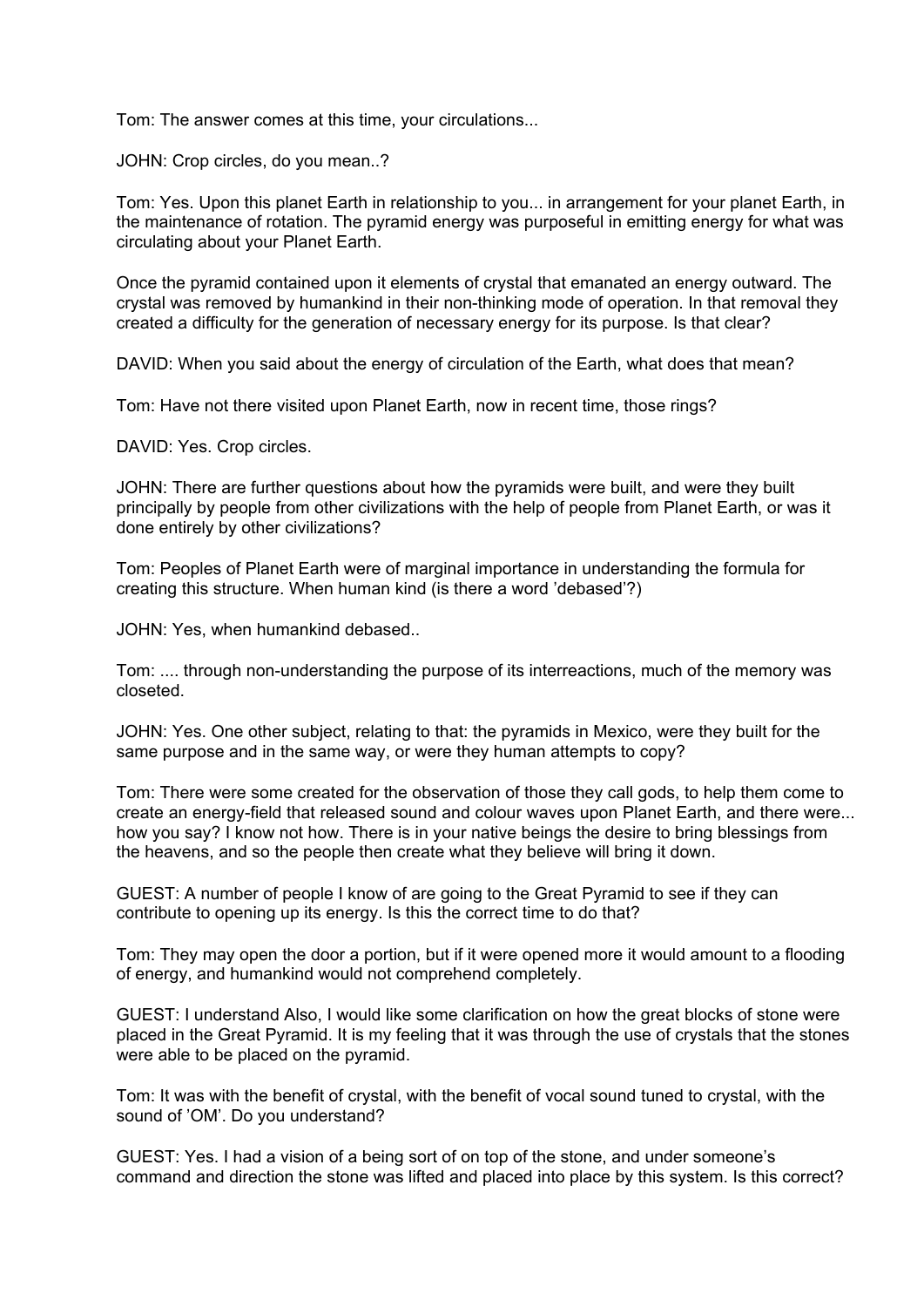Tom: Yes, however there were many voices.

On March 22<sup>nd</sup> 1993 researchers announced the discovery of a narrow shaft, so small that they had to use a remote controlled camera to explore it. The shaft was closed off by a secret door.

ANDREW: How much of the knowledge from Atlantis was given to the early Egyptians?

Tom: It was given to the early Egyptians, including the knowledge of medicine, with the exception of the knowledge of what could be done with the sex organs. Also you must understand that the primitive people with whom they worked in the land of Egypt were a very fearful people, because of their simplicity and their unconscious recollection of the destruction, and so they built upon their belief structure a great system of worship. Also they worshipped those that were not of such a good nature: they chose not to mention this, and made them look good, out of fear of being harmed.

ANDREW: So, for example, Isis was, as I understand it, seen as the consort of Ra, who was one of those not-so-good ones of whom we are talking.

Tom: This is true.

ANDREW: And Horus was seen as the son of Ra and Isis. So, my question is, where does the Hathor goddess figure come in? Because she seems so much like Isis to us in many ways.

Tom: The goddess Hathor was a goddess of the night, what you would call a lady of the night. She was a lady that was a consort of all the gods. She was a lady of the evening. You have ladies of the evening in this nation in which you exist. It is the same.

ANDREW: Then how did she become identified in literature as being the wife of Horus?

Tom: She was the wife, but of all the gods: she was given a position by the people because she was powerful and because she could control the gods, and there was fear that if they did not worship, there would then be destruction.

ANDREW: And then there was Sekhmet [a fire goddess], how did Sekhmet, as another feline, relate to Isis and Hathor? These functions are very hard for us.

Tom: They were actually sisters.

ANDREW: I see. And Nephthys [housekeeper to Osiris and friend of the dead], was she in the same category?

Tom: It was only the goddess Hathor that controlled the rest, or attempted to. When people did not listen, then she controlled the gods. It is difficult to explain because you do not understand what was brought from the Altean age.

ANDREW: Yes, I was going to ask whether Hathor came from the Altean age, or whether she came from Altima, or Hoova or where? What's her origin?

Tom: She was not from Altima, but her knowledge was. It was her knowledge of the physical control of others. She came from a species that has been a species for most of existence, because it was a mingling of all of the civilisations of the Universe: they have the strongest desires for goodness, but also the strongest of physical desires in all the Universe.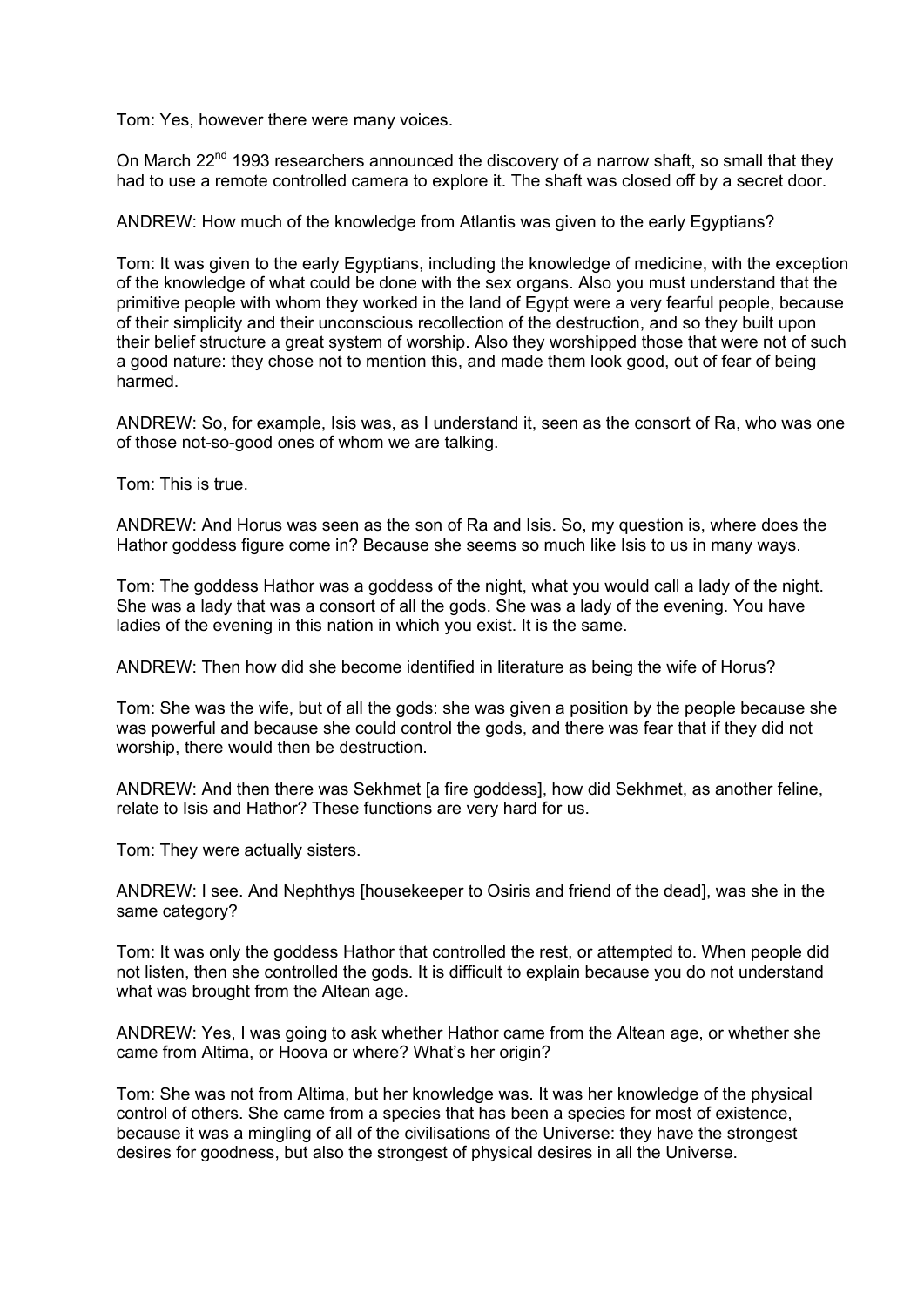ANDREW: Well, is she a member of the opposition or.. we don't quite understand these things.

Tom: She had all the goodness and all the desires. It is two beings.

JOHN: It's a total mixture of both.

Tom: It may be used by the others, as it may be used by us. It is a sacrifice. It is temptation, do you understand?

ANDREW: That became kind of law in the Universe?

Tom: How else could we weed out the physical desires of people and beings and species? If you be trapped in desire, and it sucks you dry, then you are lost, is that not true? We speak here to those that exist on this planet.

ANDREW: Now I understand, yes, okay. And that is her function?

Tom: Of the goddess Hathor? It has been always, all the days.

ANDREW: There is an Indian goddess who is perhaps more appropriate, who is called Shiva...

Tom: It is always one and the same.

ANDREW: But Shiva is more clearly spelled out in our literature. Hathor is a mysterious figure.

Tom: Do you understand why? Because in Egypt, they wanted to placate Hathor, in their minds, so they could believe she would only help them. Thus they made her the wife of the gods.

ANDREW: Thank you for all these things...

JOHN: I would like to run through the sequence of transference of civilisation after the downfall of Atlantis. You told us, I believe, that the Sumerian was the first civilisation thereafter, but I'm trying to arrange in order the Greek, the Chinese, the Egyptian, and the Sumerian civilisations and their periods after Atlantis.

Tom: At the time of the destruction of Atlantis, there were colonies. There was first Sumer, there was secondly China - there were meetings at times between the two, do you understand? There was also Egypt, at that time. The Greek culture came last, after the Egyptian. It was not simultaneous with Ur and Egypt.

JOHN: Yes. The Greeks retained the Atlantean legends more than the others, it appears. Is that correct?

Tom: It is truth. Because of the channelling through Plato. Plato was given impressions which prodded his mind, to ring bells in the head.

JOHN: Yes. When you say the channelling of Plato, I have heard that Socrates was the channel and Plato was the one who recorded it, is that correct?

Tom: It was Socrates, but it was the interpretation of Plato which was important. If the full information were given in detail, it would lead to confusion and misunderstanding. But by giving pieces, through assimilation of these pieces, and further research and discussion, the knowledge is gained.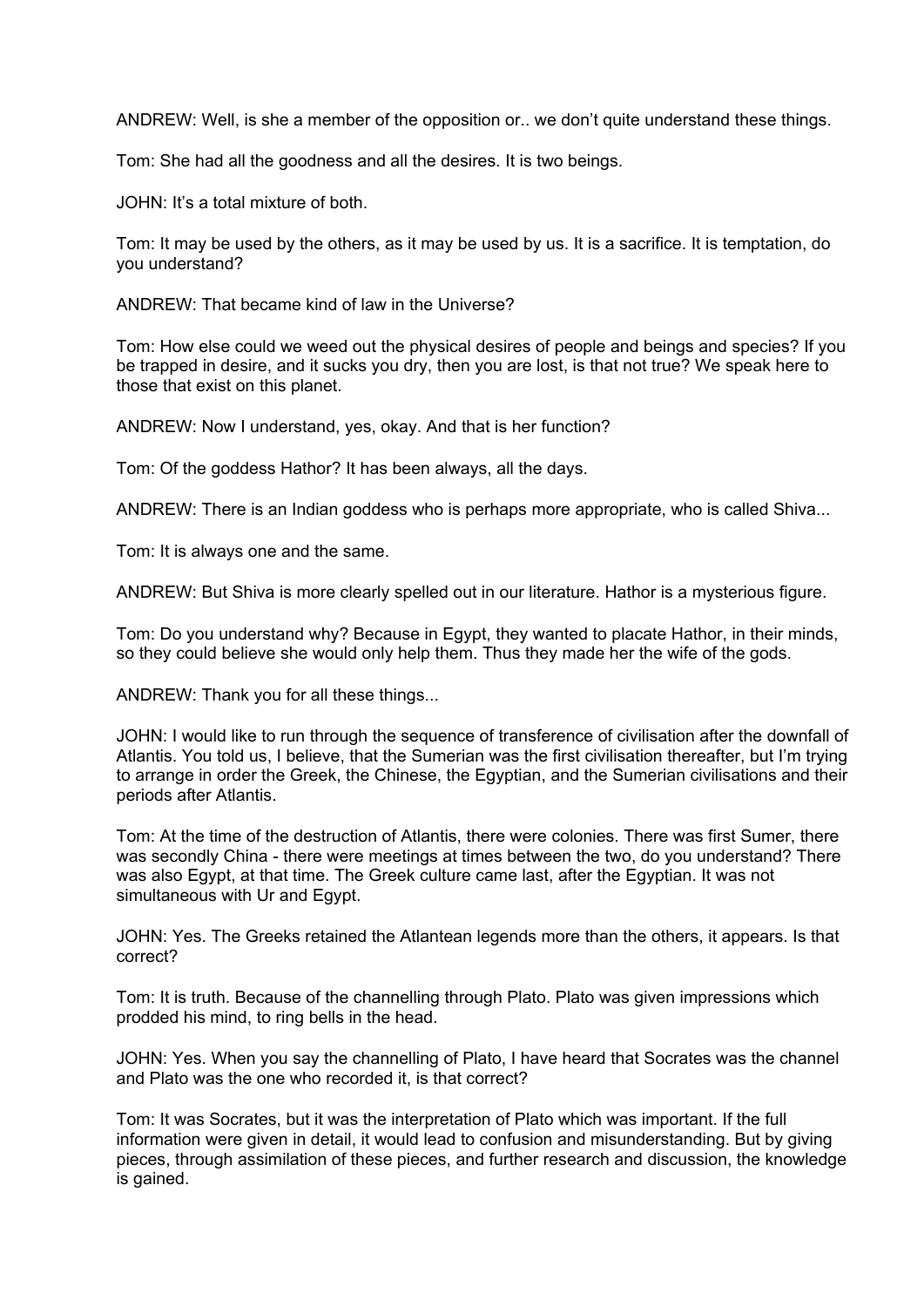JOHN: And the man-animal figures of both Greek and Egyptian cosmology?

Tom: They came from Atlantis.

JOHN: That is the experimentation?

Tom: Yes.

JOHN: In the time of the first Greek civilization, were there any visits at all by the higher civilizations?

Tom: Yes. The gods.

JOHN: Well, I understood that the Greek mythology that we have was from an earlier time.

Tom: From Egypt - and from Atlantis. But do you understand that Greece also had the visitations from Altea?

JOHN: I didn't know that. What form did that take? Was that in space vehicles?

Tom: If people had the knowledge of a flame, it came as a flame.

STEVE: I'd like to know about mythological characters such as Mercury, Apollo, Diana and such: were these actually physically existent beings on the Earth at some time, or are they, as Jung says, archetypes of the unconscious?

Tom: They were physical beings. But archetypal.

STEVE: In my investigations of correspondences with your communications I have come upon the Gnostic philosophers, a group of thinkers in the early Christian period. And it seems that many of their ideas correspond to ideas in the communications, particularly the name 'Aeons' which I understand has been used for reference to the Nine. Are these correspondances correct?

Tom: Yes.

STEVE: The name 'Aeons' refers to the Nine?

Tom: That I am the spokesman for, yes.

STEVE: And so, these revelations, when they appear in the Gnostic literature, are previouslychannelled .......

Tom: (interrupts) .... Yes.

STEVE: communications, and are correct.

Tom: Yes. The knowledge was given to a few, as the knowledge of this time is given to a few. In that time it was for only a few but now the exception being that in this time it must be given to the masses. It is a point of reference for validation.

STEVE: Yes, I found these correspondances very impressive.

Tom: Much truth was destroyed to keep the masses in control.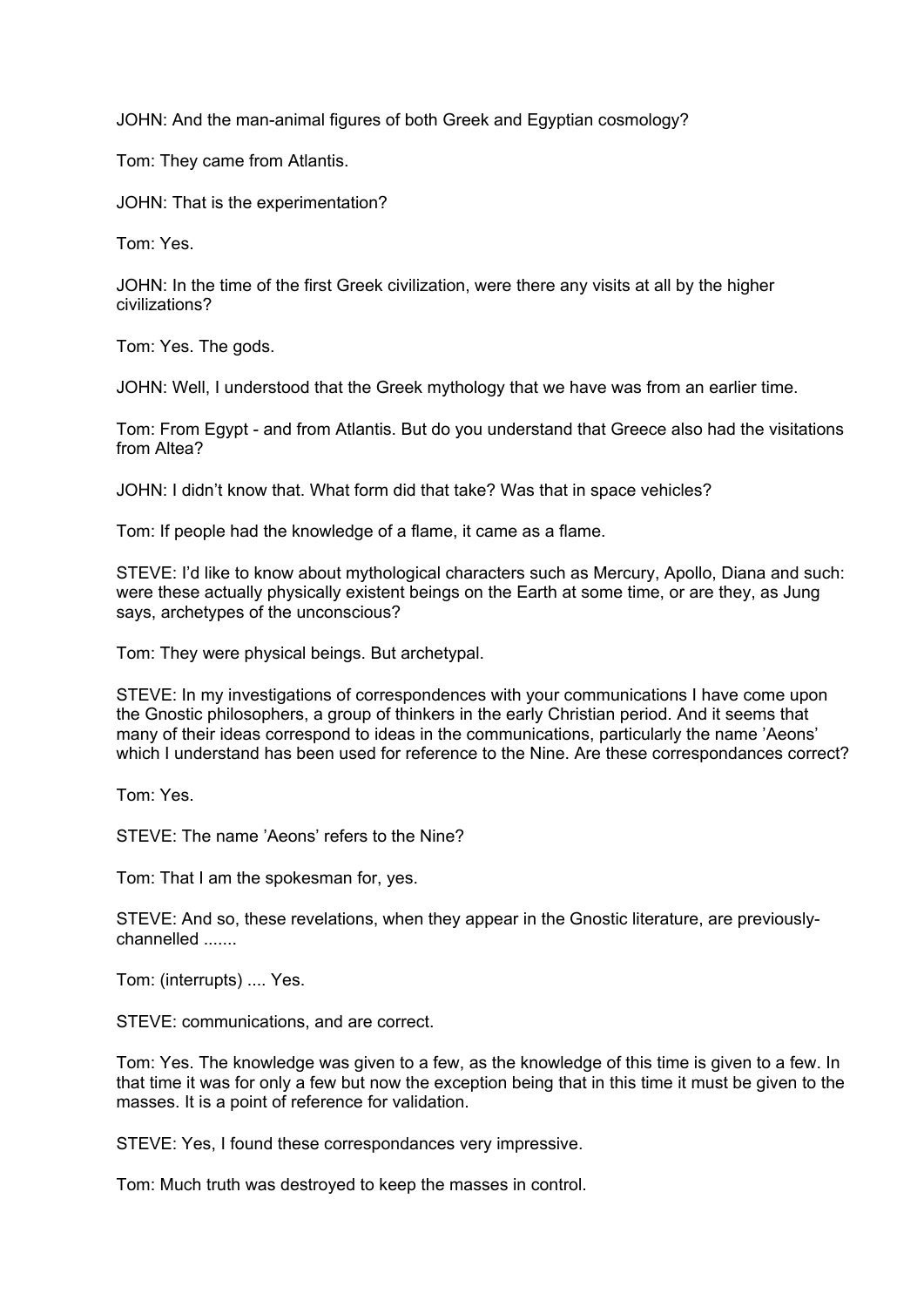STEVE: You're speaking presumably of the religions, the churches suppressing the Gnostic revelation.

Tom: People and organizations of government and religion do not suppress anything unless it is a threat to them or it is a truth. Is that not so?

And then later, referring to the demise of civilizations, Tom said:

There was the collapse of the first arrival in Akesu, and then there was the collapse of what you call Atlantis, and then the collapse of Egypt, and then if you continue there was the collapse of many of Earth's civilisations. Have you now discovered why they have all collapsed?

ANDREW: Well, presumably it has been when desire has overcome the higher evolutionary movement of the soul, is that not so?

Tom: That is part of the truth, but also around 11,000 BC, going back to the time of Atlantis, the other group of beings that were colonized were then mingled with those of Hoova. That was the beginning of what you call the Hebrew culture.

ANDREW: Oh, that far back, I see. And would that have started not in Atlantis but in Ur? Or am I wrong in that assumption - did they start before the period of Ur?

Tom: They were before the period of Ur.

ANDREW: And who was the leader of this Hebrew colony?

Tom: It was of four generations of Abraham.

JOHN: So the beginnings of the Hebrew culture were a mixture of Hoovids and these other beings, and this accounts for the characteristics of the Jewish People?

Tom: Yes.

JOHN: I thought that there were no survivors of Atlantis?

Tom: No. There were colonies that were not destroyed.

ANDREW: I thought they went on to be dolphins.

Tom: Those that were destroyed, that were not in error, became dolphins.

ANDREW: That's beautiful.

JOHN: And those that were in error, were their souls annihilated at that time? What happened?

Tom: How can you annihilate a soul? You can only pray and hope for it.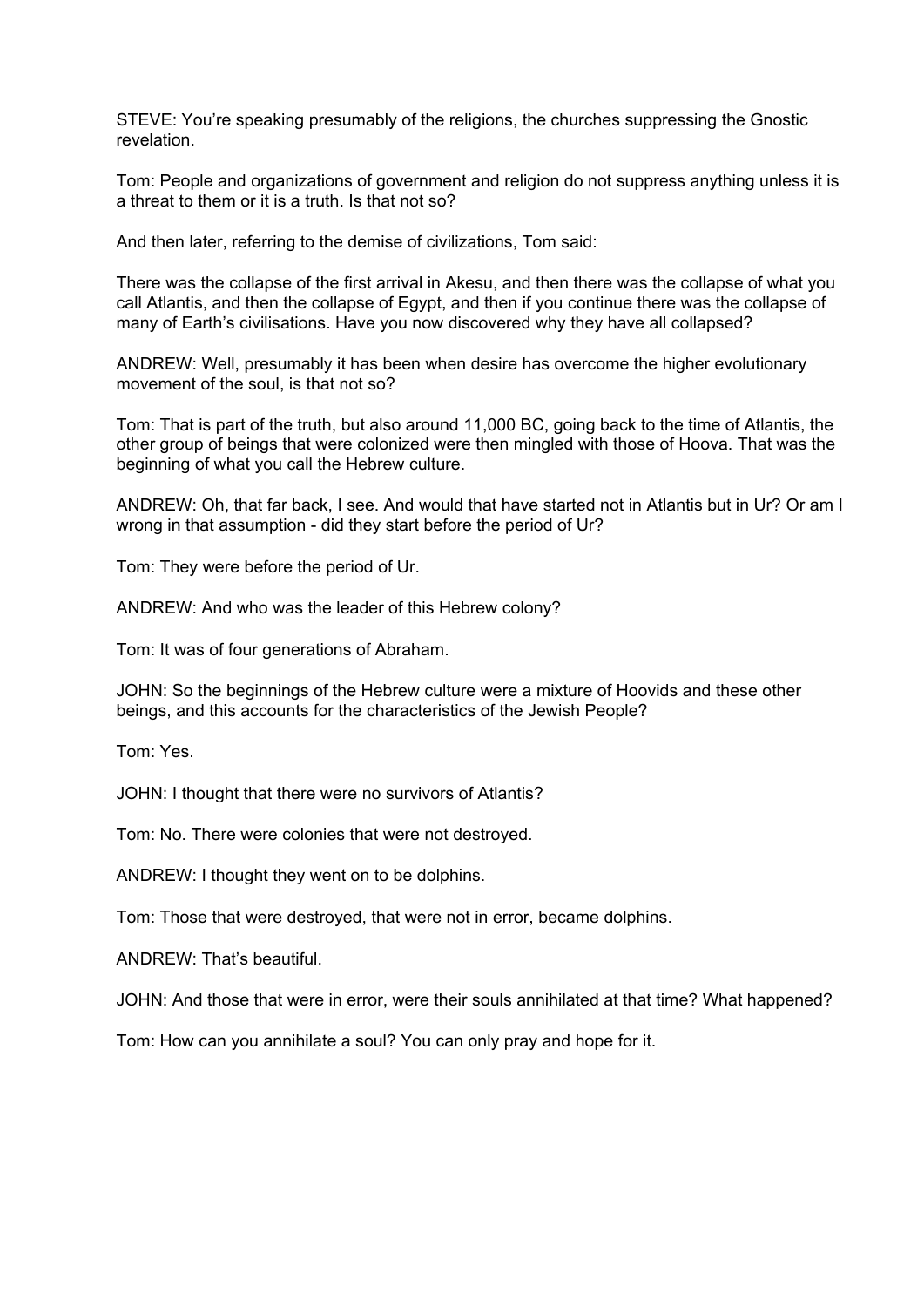# **VITAL LINKS IN THE CHAIN**

13

Hoovid Branchings, Hebrew Roots and the Crescent

Exploring the connections between the Hoovids and the Ishmaels and the Middle East in relation to these matters, this chapter is of vital importance to our understanding of the planet and our contribution to the Universe.

While reading, it would be well to remember Tom's observation "That before you criticize the Hoovids, reflect that you might well have Hoovid genes yourself "

IRENE: Please tell us of the sons of heaven marrying the daughters of Earth.

Tom: You know that in the Word-Book [the Bible] utilized upon Planet Earth, there is an essence of truth, and a great deal of human corruption, for keeping humankind in bondage? You know also that the Hoovids and other civilizations came to this planet Earth for colonization. And for the preparation of Planet Earth.

Also, upon this planet Earth there were those beings that existed and emerged from the essence of the Earth. Then those of the Hoovid and other civilizations - what on the Earth they call 'gods' or 'sons of the gods' merged with the daughters of humanity. This is why all humankind looks to the heavens as the source of their beginning. For they were derived from the heavens, and also there were some civilizations or sub-civilizations that were able to come for the impregnation of women of humankind, and to set their stream. And in the time of Akesu the 'Hawk' came, and then the Hoovids were chosen for the implantation of individuality and determination, and perhaps an ingredient of tenacity. And over time we saw those elements become stronger, at times to the point of corrupting the beneficial qualities of tenacity, determination and individuality.

Then came the Nazarene, who is the head of Hoova, in order to soften that individualism. It was a great necessity, but we do not remove individualism or free will. But we needed to expand compassion, for in the need for survival, compassion was not developed. Compassion is now an element of development.

IRENE: But this question of compassion goes back to before Abraham, it goes back to the Garden, to Akesu?

Tom: That is correct, they were Hoovids. You see the problem there was: knowing full well who they were, where they came from, and knowing of the temptation of the opposition, it was a matter of obedience. The Hoovids did not obey, and have not obeyed since, in spite of all the rituals, and continuous asking for the Almighty to intervene, and all the prayers being directed to the Almighty.

Higher elements within the Hoovids understand this is pointless, for the Hebrews must take responsibility. But those higher elements, those of the Kabbalah, are not accepted by those who stay in the ritual. Ritual serves a purpose, but not to the exclusion of all other things. There is an error. They believe that they must study the word to the exclusion of all other things, for they feel that will be their connection, and some might not have understanding or compassion for others. They set themselves up on a pinnacle and they do not comprehend that, by doing that, they are putting themselves up there as a target for slaughter, Do you understand?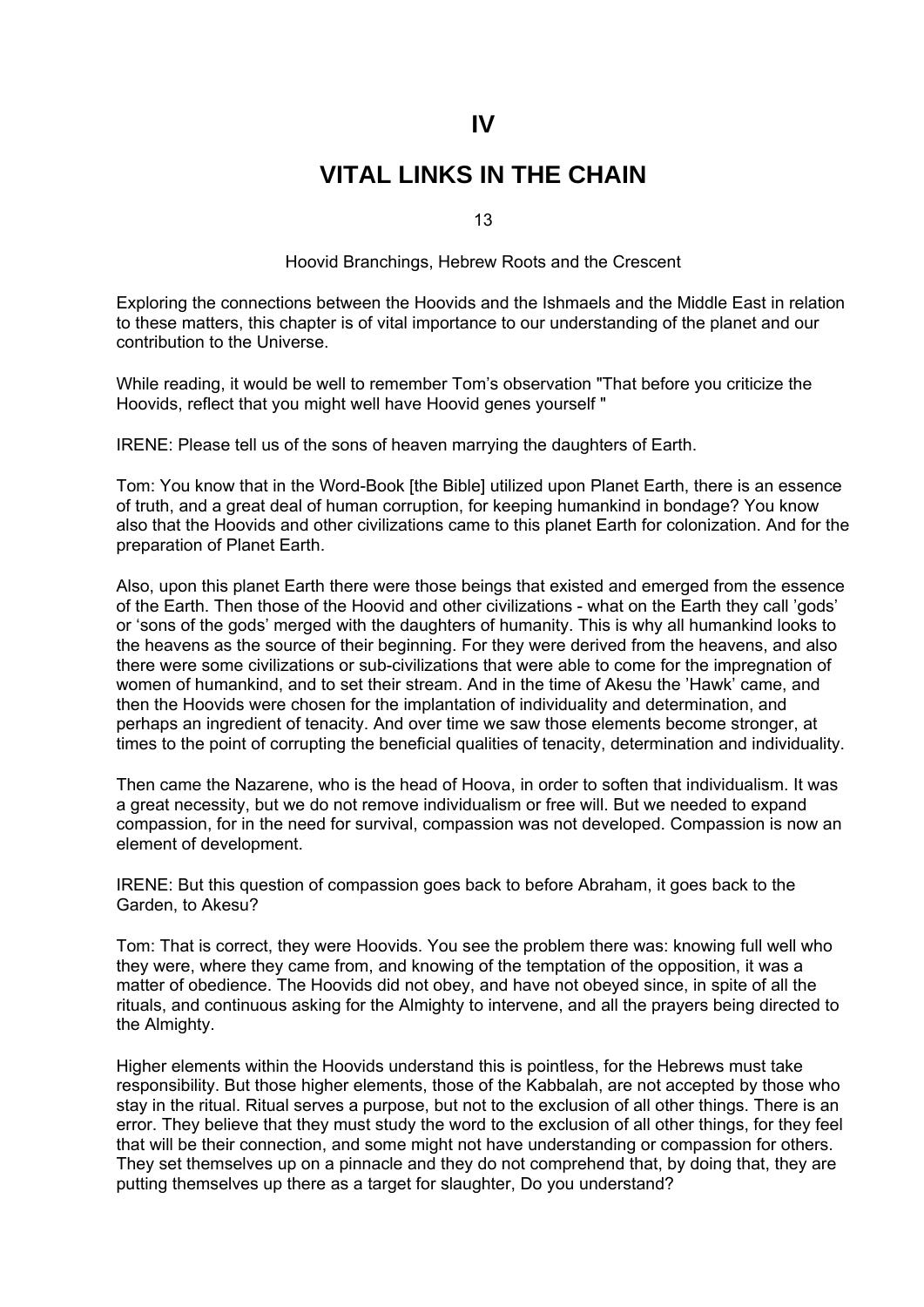### IRENE: Yes.

Tom: Most of the civilized world contains these elements, for they have spread and multiplied across Planet Earth. Within the nation of Israel they are intensified but you need to be aware that this has come about through human life, for in the centre they are the purest and gentlest. Are we now confusing you?

IRENE: No, not at all. One of my questions has been: why is there so much focus on the Jewish people throughout the world, and what is going on beneath the surface..?

Tom: They are the saviours of this planet, they must fulfill their choosing. The Hoovids have come here three times to break through the barriers of those of the inbreeding, to help bring elevation to Earth. The concentration of Hoovids is in the nation of Israel, for it is a representative microcosm of the entire planet Earth. And thus Israel is important, for Earth is unique, and no other planet exists like it in the Universe. All these years the Others have bound it.

IRENE: So, once the Hoovids are released to their true selves, the other twenty-three civilizations will then be able to do their work more fully on Planet Earth?

Tom: That is correct. For they are bound and hindered by this element of obstinacy in the Hoovids. We know of the essence of the Hoovids, the abilities, the genetic code, the DNA of the Hoovids, the life-force... when that is released, the Universe is released. A very large order! Yes.

JOHN: So the Hoovids came three times. Are you talking about the first time being Adam and Eve, the second time Abraham, and the third time Jesus?

Tom: You may put it like that but in truth they came as the Eve of Adam, then the implantation was before Abraham and the development was the nation of Abraham... you see?

IRENE: When did the competition with the Creator begin, and why? And was that also a testing of obedience?

Tom: It was a testing of obedience, and it began when they left Ur before that they listened and viewed. You see, Abraham began the testing, for he knew that he contained within him the essence of all creation. He also knew that he contained within him all knowledge, and he also had this strong connection with creation, and therefore, when asked for the sacrifice of his son, he knew innately that he could do that, for in the acceptance and the doing, it would not be necessary. This was the first lesson. Humankind has forgotten: we have constantly reiterated the importance of acceptance - for then you no longer need to accept. But the descendants of Abraham lost the internal knowledge: they only kept the knowledge of who they were. In their need for survival, they did not accept total obedience. They were always making deals. Where one group would be in awe of creation, the Hoovids would look at the creation as something to be utilized.

IRENE: That's how they survived.

Tom: That is correct. And in the surviving they lost certain elements of awe and obedience, yes.

ANDREW: Tom, could you explain why you chose the Israelites many years ago for the Yehovah leader, what the plan was, and how it is working out in terms of the religious, historical beliefs that they live under?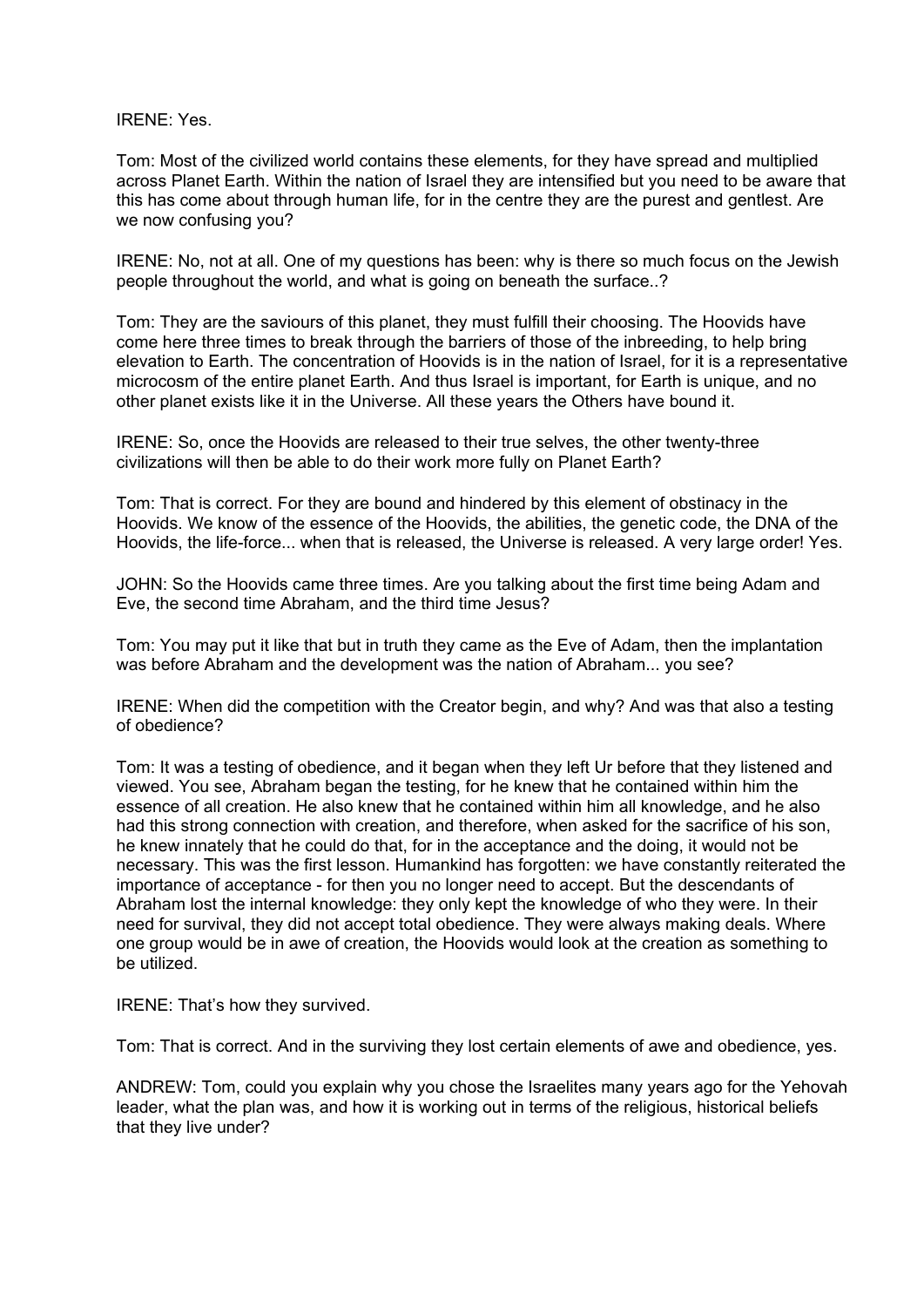Tom: Yes. They are a nation of people with strength. They came from an area of a planet of strength.

ANDREW: You mean that they are seed that came from another planet than Earth?

Tom: Yes. They came from Hoova. They had strength within their character, and also because the planet from which they came was a warrior-like planet. In their seeding here, they were asked only to be at peace.

ANDREW: And historically, how was it planned for them to act as catalysts and leaders amongst the peoples of the Earth, as they seem to have done...

Tom: We asked them to work according to plan. The only problem was at the time of the man called the Nazarene. In their minds, in their culture they knew and in the seed of their soul .... if you understood their origins you would then understand the factors of doubt and questioning. Part of the reason for their existence on this planet was to overcome that factor.

ANDREW: That I can understand. Have they been successful or not?

Tom: They were not successful at the time of the man you call Jesus.

ANDREW: Was Jesus truly in the model of their expectations of the Messiah?

Tom: Yes. But because of their nature, they mostly did not recognize him and throughout the generations, within them lives the knowledge that they have made an error. But because of pride, they will not acknowledge this. Do you understand?

#### ANDREW: Yes.

Tom: So from this aspect we arrive at a nation that is fierce with pride, and from this grew the desire to help their own nation, so in effect our plan was turned around. Yet this is really their salvation because it shows the nations of Earth that they are a nation that will not be conquered in spite of the fact that they made an error - every nation has made an error.

ANDREW: Yes. Is there any possibility of rectifying that error and still saving their pride?

Tom: They will come to acceptance.

ANDREW: There is this small matter of names: the difference between he whom we call Yehovah and he whom we call Jesus or Yeshua.

Tom: They are one and the same.

JOHN: Could you tell us about the nation on Earth related to Altea?

Tom: The primary concern for this planet is the Hoovas. Altea is here to help in the situation. As brother would help another brother.

ANDREW: Yes. But the relationship between what you planned in Egypt as a civilization, and what Moses learned from that, and what he carried into his relationship with Hoova and then what was carried by that tradition into the later period, all these things are of great interest. It seems to be a continuous thread, even though much of it has been lost - am I saying the right things?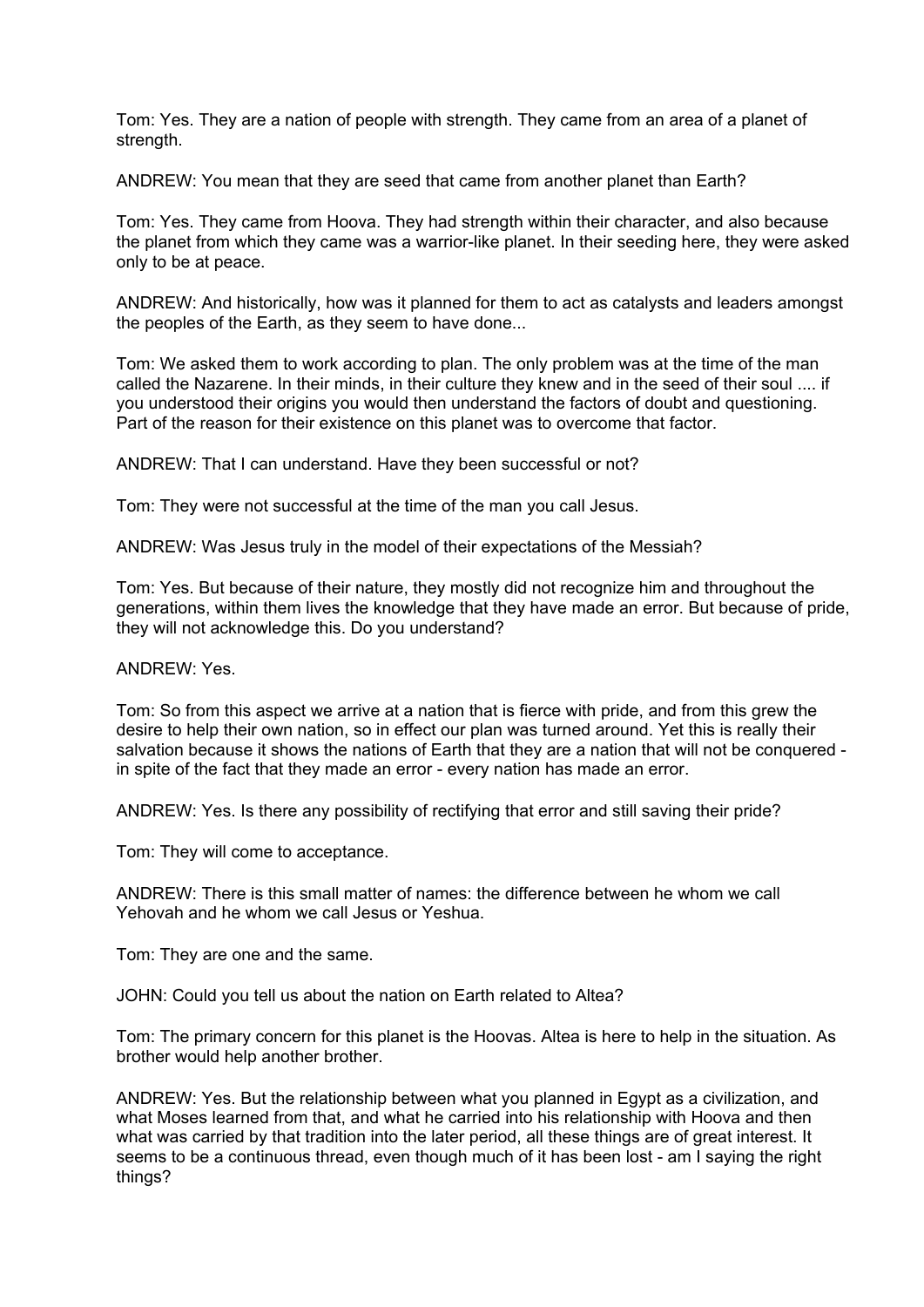Tom: You are correct.

ANDREW: So it was most necessary that Moses learn all the deepest secrets of the Egyptian tradition in order to know who he was and what his role was?

Tom: Yes.

ANDREW: Which of course he never revealed. I suppose it was forbidden at that time, was it not?

Tom: Yes.

GUEST: In the early days of Israel there was much bloodshed and violence, particularly when Joshua and the Jewish people moved into Israel, after their forty years in Sinai. Can you elucidate why Jews sought to see non-Jewish people as the 'enemies of God' to the extent that they killed so many people when they returned to Israel?

Tom: Why did the Christians see so many people as the enemies of God when they found non-Christians?

GUEST: Was this not a precedent started by the Jews, perhaps?

Tom: That is not so. This is the reasoning why: Hoova announced to Moses that the land they were taken out of belonged to them. What you have not considered is that when the Israelites were given something or it was their place, they were uprooted and enslaved. As they were told by Hoova of the understanding of one God, and that Israel was their place; and then others did not wish them to enter.

Do you understand those that are now [this was early 1992] Serbians and Croatians? Their war is tribal, is it not? Is tribalism not a basic animal instinct? Look at it this way. Is it not tribal with Ishmael? Therefore why is it permitted for one group to be tribal, but not for another? Is it not true you still have tribal conflict upon this planet even in this time of free thinking?

Think of an animal such as a dog. You bring this animal into your home, then you bring another also. In the beginning, when you give them their food, the natural instinct in them will be to snarl and to attack, is that not true? Now take a human. In those days, and even these days, if they have been beaten and subjected to inadequate life-conditions, they are like a dog. It is only when that dog is repeatedly treated well, and understands that it will always have food, that it will stop attacking and taking from another. There is one difference with humans. They have that instinct of the dog, and they also have the emotions which dogs do not: therefore that basic instinct also fires up the emotion, then reason does not come in.

You still find this in primitive tribes who believe in their one God also, and they say they have been told 'this and that'. So why do you then single out the Hoovids from others? What you should look upon for the Hoovids is this: a small group of people that have survived at all odds, a small group who have continued to educate and forward all of their peoples -this does not say there is perfection or the development of utter graciousness of personality. It is one group or nation that does not hold its own in bondage or as downtrodden. We ask you, why should not the Hoovids have their way?

GUEST. Yes. May I explain? As far as I understand, when Abraham arrived in Israel he bought a plot of land, and that seems to have been a sensible thing to do politically. There was also Moses, who had taught the Jewish people, in the Ten Commandments, about not killing and not stealing. Can you say something about that?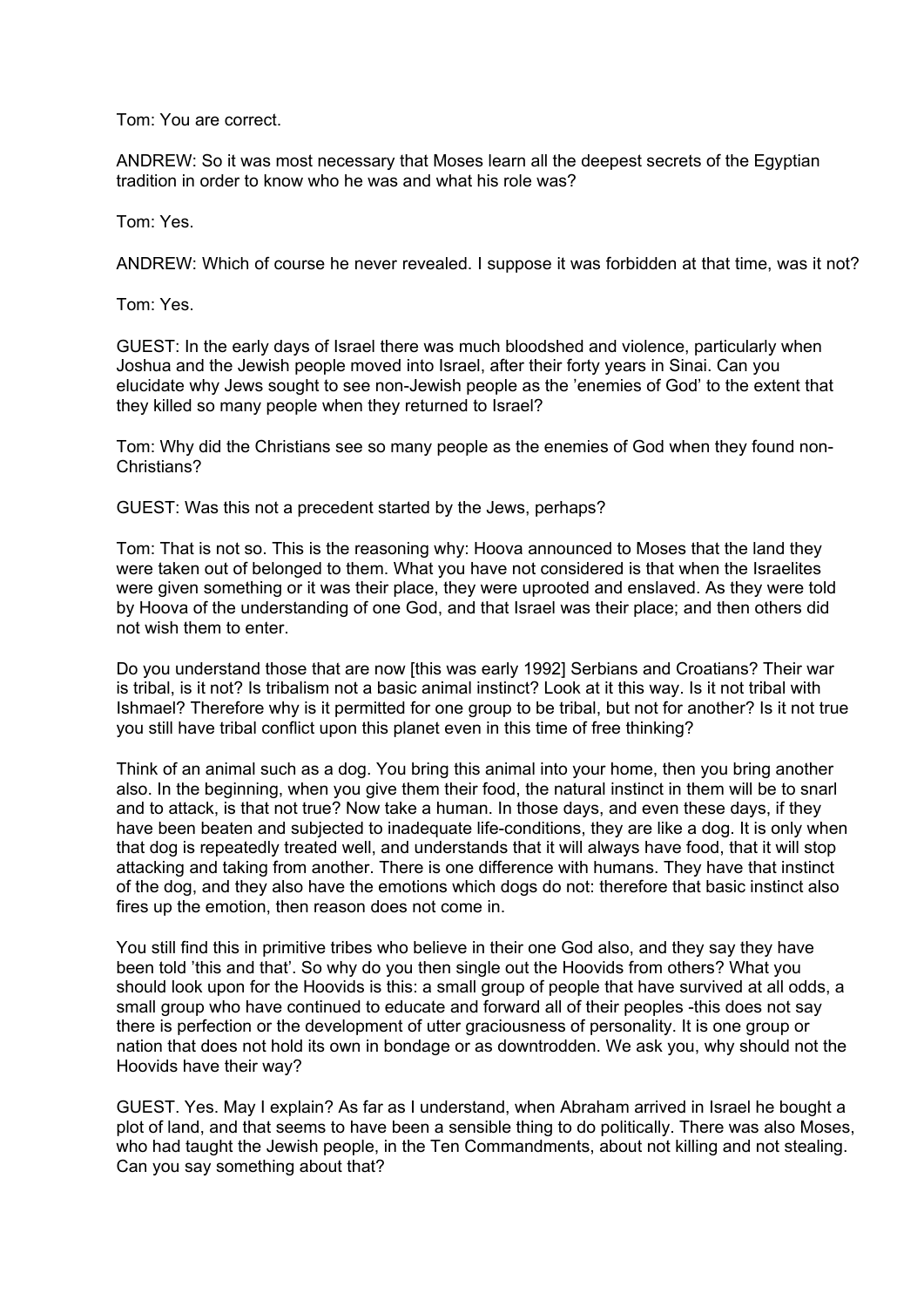Tom: There were only two commandments for the nation of Hoova. Those two are: 'Thou shalt not worship false Gods', and 'Thou shalt do unto others as you want others to do unto you'. Those are the only two commandments given to the nation of Hoova. There are many rules. The other eight commandments were given to all the nations. So what has kept the nation of Hoova all of these millennia is those two commandments? So then we ask you, do you now understand?

They are the only nation upon Planet Earth that daily challenges their God. The only nation that has the impetus to fight with their God. They are not subservient. They challenge as you are now challenging. They challenge their God, their Hoova and they will continue to do so, for they know and feel they are one with him, therefore they have the right to challenge, where all other belief systems do not believe they have the right. It can be a burr in your bottom, can it not?

GUEST: Yes. Now in the history of Israel the people of the north (the lost tribes of Israel) were taken away and dispersed by invaders. Were these people eliminated, or did they mix with the peoples of other countries?

Tom: They are all over the world, and as examples, some are in Afghanistan, some in Ethiopia, some in North America - in the native White Spirit people - in Phoenicians, in the people of the musical language written of by Caesar and in the Orientals. There is now the beginning of an understanding of the dispersal and the in-gathering.

GUEST: So this dispersal - could you say it was an unconscious fulfillment of the task that the Jews came to Earth to fulfill?

Tom: Are you attempting to establish that it was acceptable for them to be dispersed, because they then fulfilled what they did not fulfill originally?

GUEST: Not exactly, but I am aware that it has been said that the Hoovids came in order to mix with the people of Planet Earth.

Tom: That is a truism, but they that stayed together did so because the others had been dispersed. If I would have a word of my own to say, would you like to hear?

GUEST: Yes.

Tom: I will ask the Council if I may say it. They said I may say, but you may not be pleased with it. It is this:

We would have one warning to people who are working with higher consciousness, to be very cautious about your attitudes toward the Hoovids: for it may very well be that you are a Hoovid also, yes. What we are attempting to say is that the majority of people that are involved in spiritual elevation contain the genes of Hoovids - so look upon what I say, and how you then place yourselves in that.

Council has said I must convey that we also have great frustration, for perhaps in many of your aeons we have not explained clearly the situation of the Hoovids. What continues to persist is the negating of Hoovids on Planet Earth. Look at all the world, in every nation, and see which negative characteristics developed that made that nation feel different from others.

Your nation [England] believed you were superior to other nations, and your righteousness was the very essence of righteousness. When you have the in-gathering of many and the clapping goes all around the world - then all will be free of the bondage of their bringing forth from their civilizations what was of the best.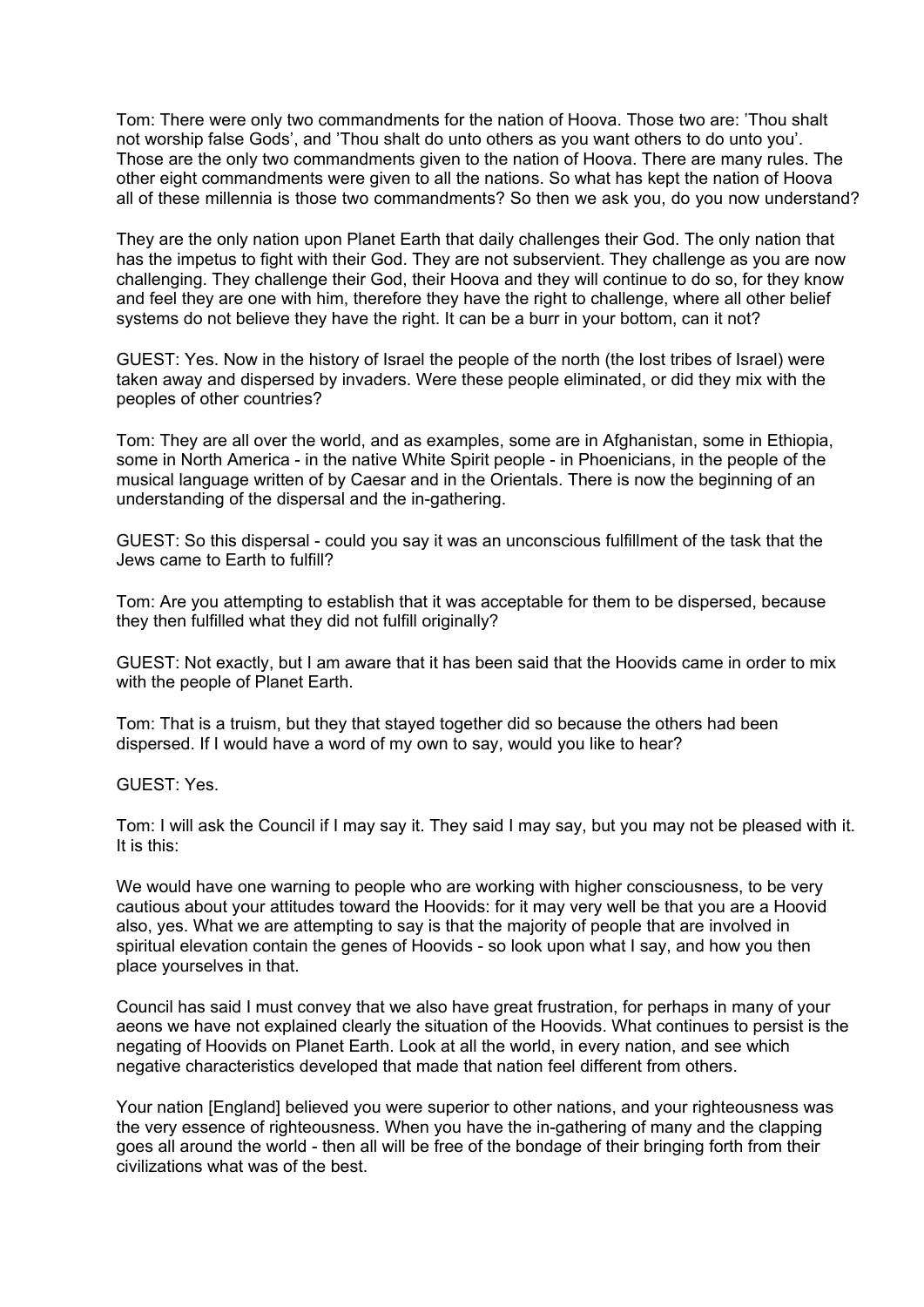ANDREW: - There is one terrible burning question which every Israelite in the world wants to know: why was it permitted for 6,000,000 Jews to be killed during World War II?

Tom: Did you not know of others that have been killed?

ANDREW: Yes, I know of many others, but these are the 'Chosen people' and there must be a reason. It was not blind or accidental....

Tom: It was the final bringing together of the Jews.

ANDREW: That's a difficult thing to tell to Jewish people...

Tom: If you tell the truth, even in all sincerity, you will infuriate the nation of Israel, as they are always infuriated with such things. Perhaps it is better to try to make the world aware of the greatness of the nation of Israel?

ANDREW: Still, this is a very delicate matter..

Tom: Explain that there is not a death in the world that has no consequence.

ANDREW: What happened to those 6,000,000 souls who were sacrificed in this way?

Tom: They are not stockpiled.

ANDREW: They have been freed?

Tom: They are in essence and in truth have returned to the civilization Hoova.

ANDREW: That's most important, most important to know.

Tom: The greatest portion of those six million came at that time to sacrifice self, to make your planet Earth aware that there were those that would attempt to rule and control humanity.

And remember this too: as a result of the six million the nation of Israel came into being.

There is anger in Israel against the six million for their method of going, without questioning, by being led like sheep to the slaughter house, but in them they knew that this was their choosing. This was why there was no combat amongst the majority of them. On the one hand this created disgust amongst the Germans but on the other hand it also created awe that they could go in quietness. But within their souls they knew that they had chosen this, to bring forth the nation of Israel, and to make Planet Earth aware that there are negative forces that could attempt to destroy all and to feed on the power of others. When the nation of Israel can accept within themselves that there was a majority that chose, then there will be understanding. The method of extermination they did not choose: that is the karma of the nation of Germany, yes.

STEVE: As the aim is presumably to heighten consciousness on this planet, to unite the people of this planet, I find it very difficult to deal with the notion that the Israeli people are the 'chosen people' for this work. In this time the idea of a chosen people is a very difficult and rather retrograde concept.

Tom: Do you have the understanding that within the nation of Israel is represented all the nations of your planet Earth? Do you understand when we use the term 'chosen' it is not necessary to associate that term to them: what we are trying to say is that if they had followed their program,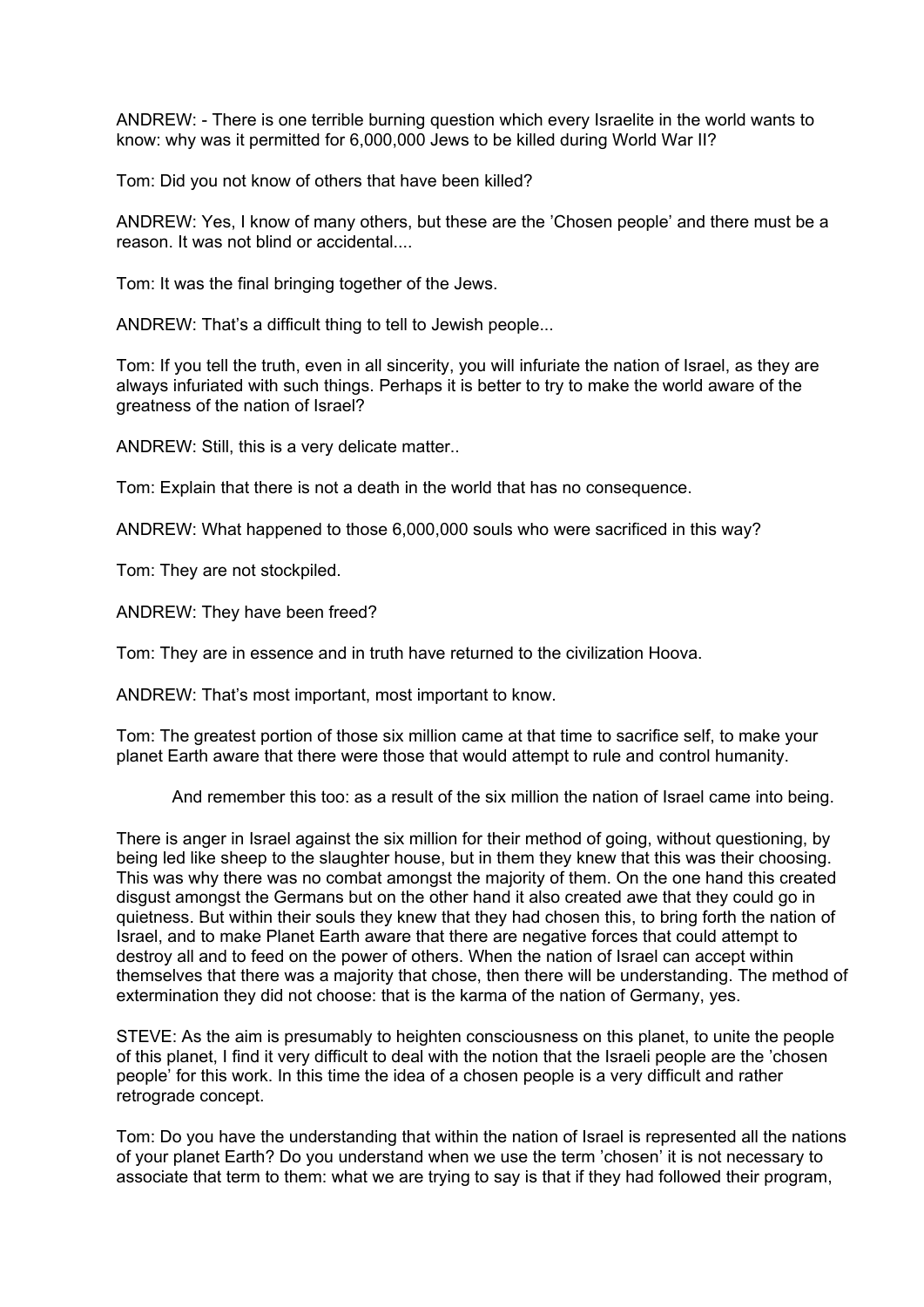which they had chosen, there would be no need for the world situation you now have, for all the nations upon the planet Earth would be 'chosen'. Do you understand that within the nation of Israel is a representative of each of the nations and races upon Earth? If you reach the nation of Israel, the energy would generate then to all the planet Earth. What should have taken place thousands of years ago will then come into being. It is not that they are specially chosen, for what they have chosen is similar to service: you do not buy service, you pay for service. They are paying for service. Being a chosen people is not necessarily like being an elite, for being chosen brings great difficulty.

STEVE: Yes. It seems to me that perhaps they're one of the most difficult groups of people to bring round to higher consciousness. What appears to be happening is that higher consciousness has been generated among a large number of people scattered throughout the world.

Tom: We have knowledge of what you are referring to, but consider this: if you imagine the Universe as a wholeness, and you see a black spot in the Universe which is the planet Earth, which has bottlenecked the evolving of the Universe and is stopping the growth of souls that should by this time have evolved further... and if you then look upon the Earth and see the nation of Israel as a black spot on Planet Earth, it is important to reach the nation that is all nations within one nation, to raise the level of all the nations. Yes.

STEVE: Yes. What we have seen in the Western world in recent years [1976] has been a conspicuous heightening of consciousness among younger people, due to a merging of Eastern and Western traditions. A flow of ideas, methods of consciousness training and suchlike from East to West. Is this not a valuable thing?

Tom: If they may take it and bring it into balance. We have explained that the East is not in true balance, nor is the West. It is important for you to understand that both need to be brought into balance: that is vitally important for Planet Earth. The nation of Israel is a blend of both.

STEVE: Yes, that's true. Only ....

Tom: What you are asking, concerning Israel, is a question that will be asked by many.

STEVE: Well, yes, that's why I'm asking it.

Tom: The people of Planet Earth tend to reject the nation of Israel, but they are yet to recognize within them that the greatest portion of humankind also contains a portion of the nation of Israel within themselves, and thus also has the same tendencies that they feel are attributable to the nation of Israel.

GUEST: In what way are the Jewish people any different? Is there something special about their relationship to the land of Israel?

Tom: Those of the nation of Israel came to Planet Earth many thousands of your years ago. They came to evolve your planet Earth, and in their genetics they know their choosing, and they relate closely to the Creator, for the memory is coming from their innermost. But what this in actuality means is that they have a great responsibility, for they have an ability to elevate Planet Earth into a collective consciousness that may bring all people into their proper places, so that Planet Earth may then fulfill unity in the Universe. They are a people that have great energies, that have great ability in their genetics. The people of Israel also have the ability to bring into existence with their minds all that they desire, but also all that they fear. Israel is a microcosm of Earth, and as the nation of Israel is affected so is the planet .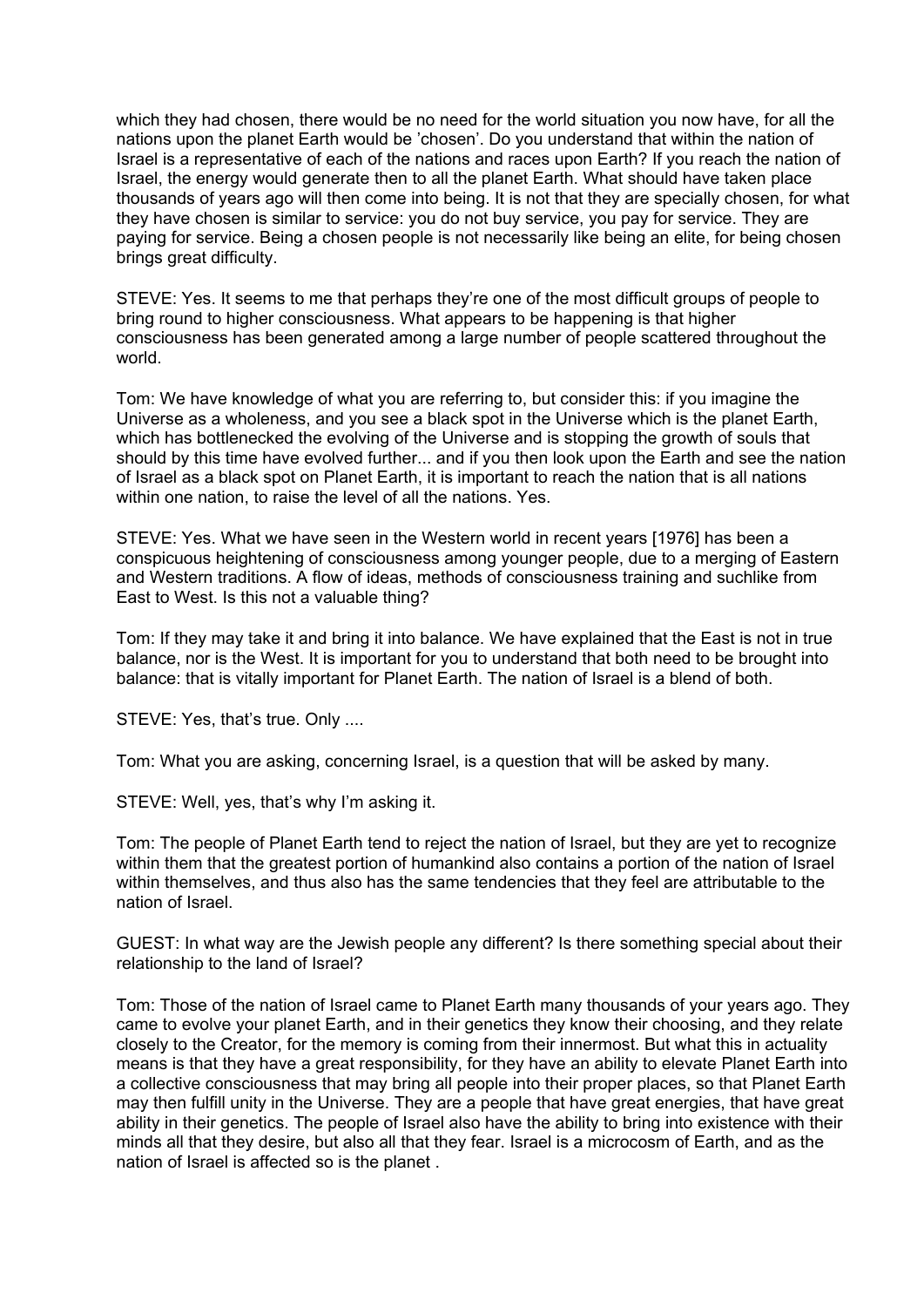GUEST: How can Jews elevate the planet? I didn't quite understand

Tom: The nation of Israel has within it powers that can release in humankind all that is buried, all that may be brought forth into light. As they hold this code they also reject this code, for they are the greatest of skeptics upon your Earth. They reject it, for inwardly they have the knowledge that it brings forth great responsibility.

The minds of the people of Israel have an energy such that what they fear they create for themselves, and what they project in positivity they bring into reality. Everyone on Planet Earth, in their creation of thought can bring it to fruition but in the nation of Israel this is magnified and can thus create - if the thoughts are emotional or lacking clarity - imbalance within your Planet Earth. Yes.

JOHN: What would you recommend to the people of Israel, what could help in their job, both for themselves and for others?

Tom: The most important aspect is to understand that the Universe is with them, by their thinking they do not permit it to flow into them. When there is dissension within, it creates greater dissension without. It is time for all to come together in understanding each other, and when we say this we mean all the tribes within the nation of Israel. When Israeli people fear, creating a situation in which they feel all the world against them, then they bring that into their reality.

The error of the nation of Israel is that they accept their specialness without taking responsibility. People who are not Hebrew are in a difficult situation to tell them they are not special, and to get them off their backsides. They need to understand the overcoming of apathy. They need the information and knowledge that no one will do it for them, even Yehovah, and that they must do it themselves particularly because they have the ability to do it. They are conditioned to believe that they are entitled to do what they themselves feel is best. This needs to be communicated gently.

DAVID: So this is a question of self-empowerment..?

Tom: That is the key. It takes only one person to begin the process. The nation of Israel is in serious difficulty and in great troubles at this time [1976]. Israel, in its state of consciousness, of uneasiness, of aggressiveness within itself, is radiating an energy. It has become a nationalist of thoughts. There is much anger among all, and they cannot do anything to bring themselves out. They do not understand that they are creating the difficulty. The nations surrounding it also create difficulty, and this radiates out into the world. In relationship to catastrophes, we will not permit catastrophes to completely remove and to deprive Earth souls. What we are trying to say is: those that communicate in negativity are in a realm that is using their emotion, their trauma and is not of the purest.

[And then in 1980] We are attempting to prepare Israel for understanding. There are more great intellects within the nation of Israel than in many lands, but there is in truth more emotionalism of minds that are not in control - minds that emotions control, rather than minds controlling emotion. Because of this energy of the nation of Israel, those that exist upon planet Earth cannot move forward. Those who oppose keep the nation of Israel in unbalance and imbalance, for they affect things through emotion.

The ego of those that exist in the nation of Israel is not in balance, their emotion controls their mind. It is with great sadness that we say this, for if they attempt to learn and do control their mind, then they may move the nation of Israel into the highest realm. Hoovids must learn to cultivate detachment from their emotions, so those of the opposition cannot use them. For the opposition are parasites of mind that would like to control, disrupt, destroy. They have done that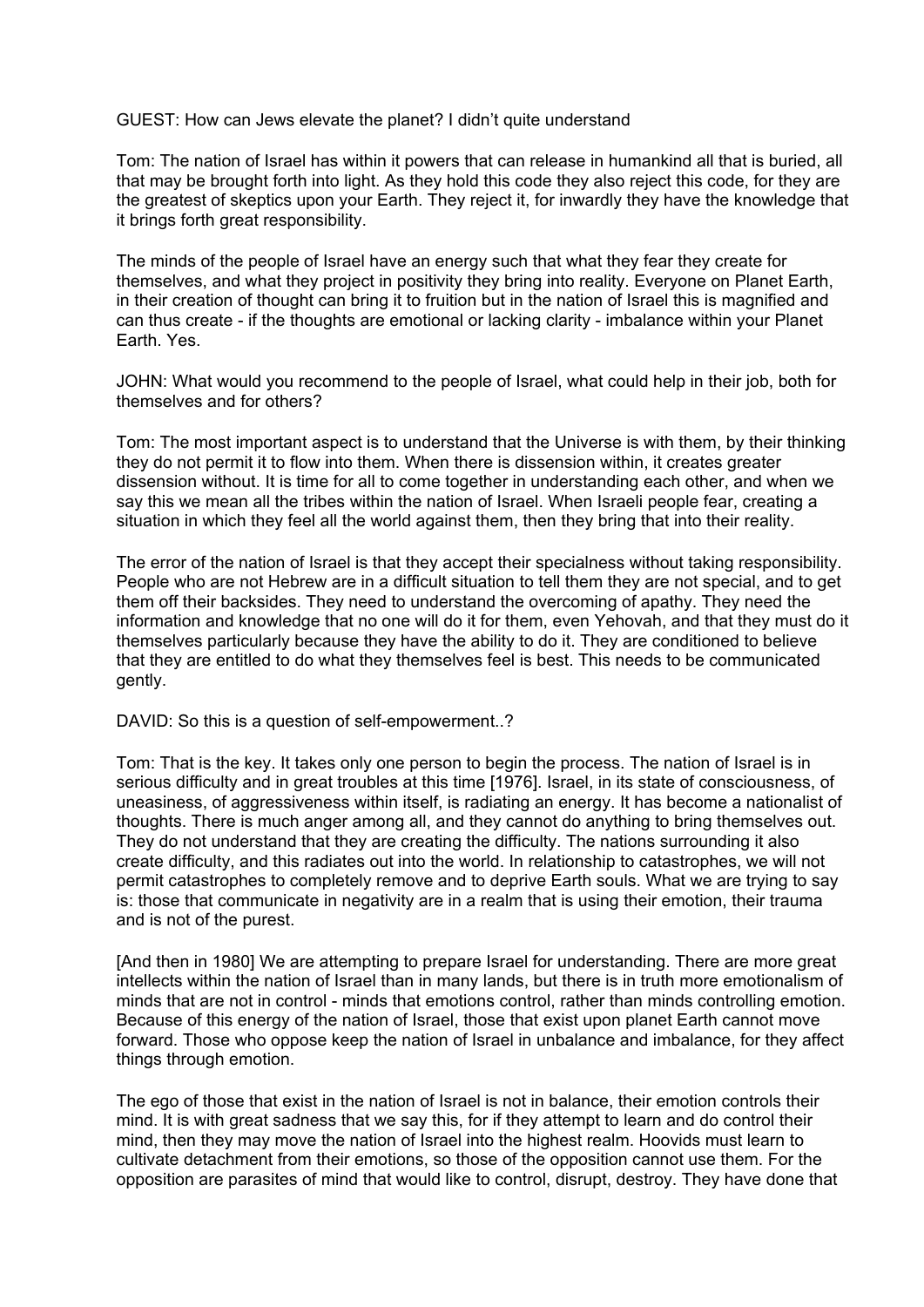to the nation of Israel. The people of Israel are controlled by their emotions. Their emotions are controlled by those that oppose, for they live on that energy. This nation of intellectual genius has given that genius away.

In this time, [1981] the importance of creating a direction of transformation, to bring about true transformation upon Planet Earth, must begin in Israel. The nation of Israel, being a microcosm of the whole world, contains within it the energies of all. In truthfulness, knowing that the Israelis are from Hoova, we also know that the change will have some difficulty. We underestimated the intensity of the effect of density on the peoples of Planet Earth, and of the fears of those upon it, brought about by the Others. Therefore there has been the greatest of delay. We also had the hope that the Hoovids would understand their purpose within their core, and would begin Earth's transformation. Again, however, we had underestimated the individualism of the creative being. Now it is of the greatest importance that this transformation begins, for your planet Earth is on a threshold. And in attaining and reaching the energies of this nation of Israel (which is a representation of Earth) the unbottlenecking of the bottleneck begins.

ISRAEL: How does Yehovah look at the situation at this point?

Tom: With the greatest of tears, for his nation, the nation of Israel in their... may we explain a situation? The nation of Israel makes judgment on what is important or not important for their self-image in the world. That is a form of lack of communication, and this creates difficulty in the rest of the world, for the Hoovids feel that in their mind they know, and that is enough. It must be understood that the time has passed when they may keep only to themselves. It is important that communication not be judgmental of what is important and not, for all peoples are different, and all peoples have a need to understand other peoples. This is the biggest difficulty, for because of the lack of communication, those outside Israel then think that the Israeli nation considers them to be inferior. The peoples of the world have only one way of understanding each other, and that is through communication. As the nations of the continent of Europe are unifying, so then know in truth that the nations of other continents may also unify.

[And to a group of meditators in 1990] Focus your attention for the unification of other arenas also, and keep foremost in your mind the understanding that the nation of Israel is a microcosm for Planet Earth. What is important is energy for the integration of wholeness and completion. To bring peace between the children of Abraham, for Ishmael is from Abraham also.

JOHN: You implied once that it might be important for the Jewish people to come to a recognition of who Jesus was.

Tom: There are many among the Hebrews who understand and accept that the Nazarene was a teacher. What is difficult is for them to understand is the affiliation of Yehovah with the civilization of Hoova. As you know the 'God of the Hebrews' was maintained to be a jealous god. They misunderstood that totally, completely. And they also do not understand that these beings to whom they have given the term 'god' not just the Hoovids but gods of all the major religions and their spin-offs, were of physicalness made into gods by humans on Earth. That is now at a stage of revolution-evolution. It is those who come from Ishmael who are currently [October 19901 in the greatest difficulty, for their zeal has no respect for life, where the Hoovids had and have respect, do you understand the difference? Those from Ishmael do not permit others to fulfill their physical life upon Planet Earth for its full evolutionary cycle.

GUEST: There seems to be a lot of focus on the Jewish people and their position in the world and I wonder if you could provide a little more information concerning the Islamic people, which might help balance things a bit?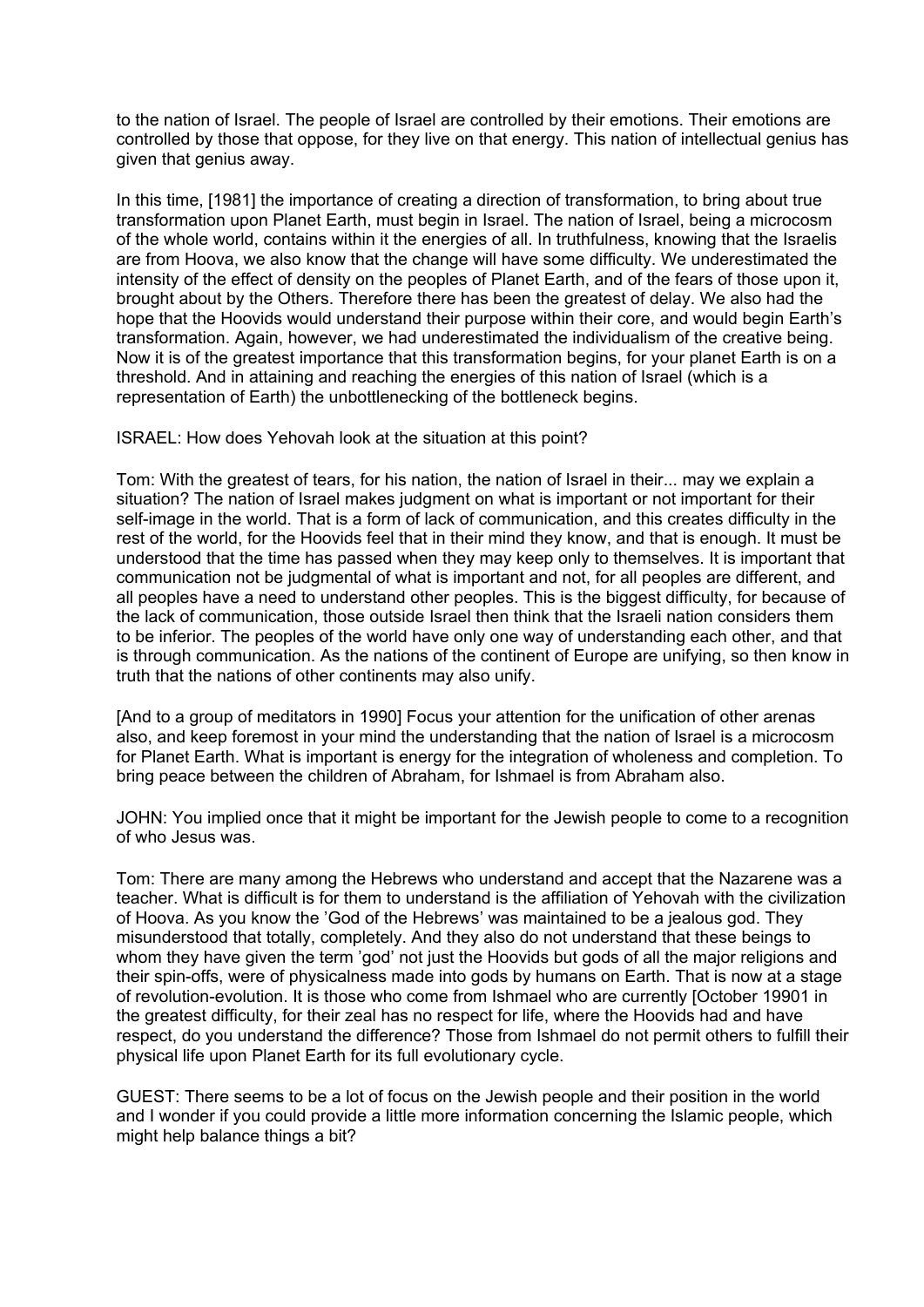Tom: What you are asking we have explained often and you say that we have approached positively to those of Hoova and not to those of Ishmael?

GUEST: Not exactly, but it can appear that way - that a lot of attention has been on the Jewish people.

Tom: That has been of necessity. We ask you this: Are not the Buddha, the Hindu, those of the great White Spirit mentioned? May we ask why you must speak in ofteness of Ishmael?

GUEST: For me, it has been mainly a desire to balance things up a little.

Tom: How can you balance what is not balanced? You need to hear what we have said. You have not understood the purpose of the nation of Israel.

GUEST: I was wondering what were the positive contributions of the Arabic peoples to the world as a whole? For example, the Secretary General of the United Nations [1992] is a man from Egypt, a Christian married to a Jew, and this seems to me to be a significant thing...

Tom: All Arabic people do not have Islam, there is a difference. Arabic peoples have contributed in greatness to Earth in times of past, in literature, colours, science... what has stopped that growth is the conformity of some religious sections in Islam. We do not place all in a pot, as we do not place all of the Hoovids in a pot. Closer to reality are those that follow Jethro and the daughter Fatima.

GUEST: Could you explain more about the influence of Jethro?

Tom: It is similar to those that call themselves Followers of Christ - the Followers of Jehovah, which is in truth, a sect. Fatima and Jethro are a sect of Islam, of the one they identify as the Prophet.

GUEST: What is the positive contribution Arabs can make to the world, and what do they need to learn in order to make this contribution?

Tom: If you tell them they need to learn they will be greatly anguished at you.

GUEST: Yes. However, we all need to learn things.

Tom: You know that, many individuals in the mass understand that, but when a mass is totally controlled by religious leaders, it cannot accept learning from others. What is of necessity is the allowance for others to live also. What is necessary also is the allowance of complete education for their mothers, for keeping their mothers in ignorance then breeds ignorance again. We speak now of leaderships of a nation that believe a woman has less value, then the corruption... it was once the same in your own states also, but with education and non-ignorance it moved forward for in controlling women nations stop their own growth. They have convinced those mothers that it is beneficial for them to be less than they are. It is the will of their civilization.

JOHN: Was that part of the influence of the Fallen One?

Tom: Yes.

JOHN: Because it kept them in bondage?

Tom: Kept. That nation was not dispersed.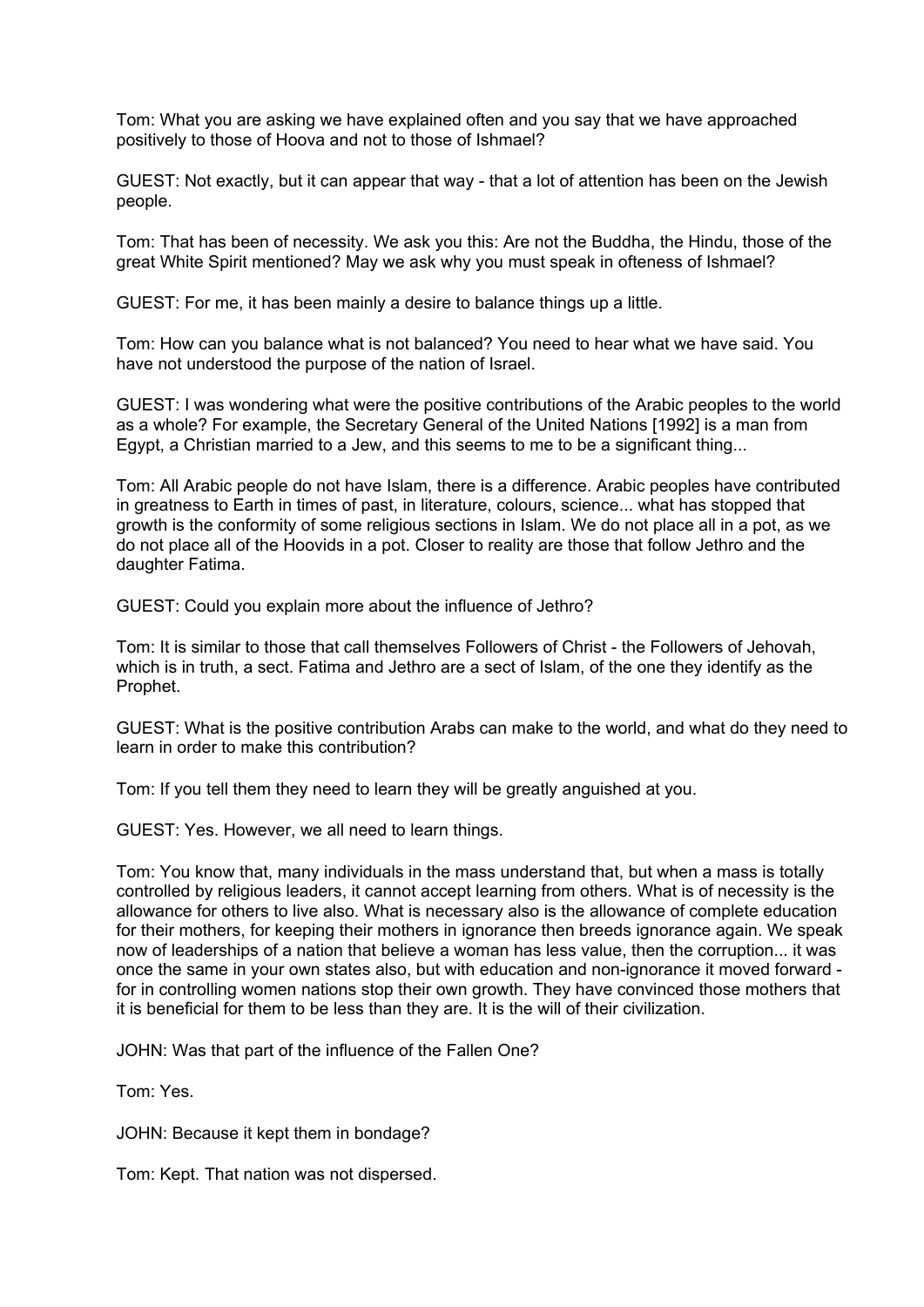JOHN: Do you have anything to say about Jerusalem, and its current history of being divided, and then unhappily reunited?

Tom: Jerusalem is the primary area of discontent. It must be unified, in truth. For it does not belong to Islam, it does not belong to Christianity, and it does not belong to the nation of Israel: if it belongs to anyone, it belongs to us. We are saddened that it is not unified. But we must say: the nation of Israel has protected it better than all others. We would wish that the peoples in that area begin to understand that they walk upon hallowed earth. And when it is unified, the world is unified.

GUEST: Not long ago I woke up with the idea that Jerusalem needs to become an international city...

Tom: That is not only yours. That has been thought of in the minds of many. Know that neither the forces of Ishmael nor those of Israel would agree with this at this time. The Ishmaels believe that by their possessing it, the God of the Jews cannot return. Therefore they then can remove the Jews. The nation of Israel will not agree with it, for when the Ishmaels had possession of it, they permitted all peoples except Jews to enter their own holy sites, and they destroyed the holy sites of the Jews and desecrated their holy places with faecal matter. When the nation of Israel is in charge, all peoples including Arabs may enter. You understand the difference? Until that painful memory of the desecration is removed from consciousness, Jerusalem cannot be at peace. And that will come soon, but until that time there is that blocked energy around.

GUEST: One of the daring thoughts I had is that the UN is likely to look for a new centre for itself, and I was wondering - is it a correct possibility that Jerusalem could become a centre for the United Nations?

Tom: The United Nations would devastate Jerusalem, for those who enter from most nations are not respectful to others. A central unified city that all may enter would be acceptable, but Jerusalem may not be ruled by.. you understand the United Nations is not united? And you also understand that the United Nations, in moving, would wish to build monstrous edifices?

We wish you to know this: as it is here, it is also above. Therefore we now link with you in meditation: To bring about peace, balance, harmony, and removal of fear and hatred. For the Hoovids to accept their true purpose. For Hoovids not to have fear of loving again in joy and trust. And to remove the hatred from the Ishmaels. For the Ishmaels to forgive their journey in the desert, to forgive the Hoovids, to forgive Sarah and Abraham. That the Hoovids and Ishmaels may be true brothers.

14

#### The Covenant

At the time of the Covenant, the thought that God would come into a personal relationship with humankind was a new idea. God offered friendship and asked for trust in return. And that trust was to be expressed by living in his Way.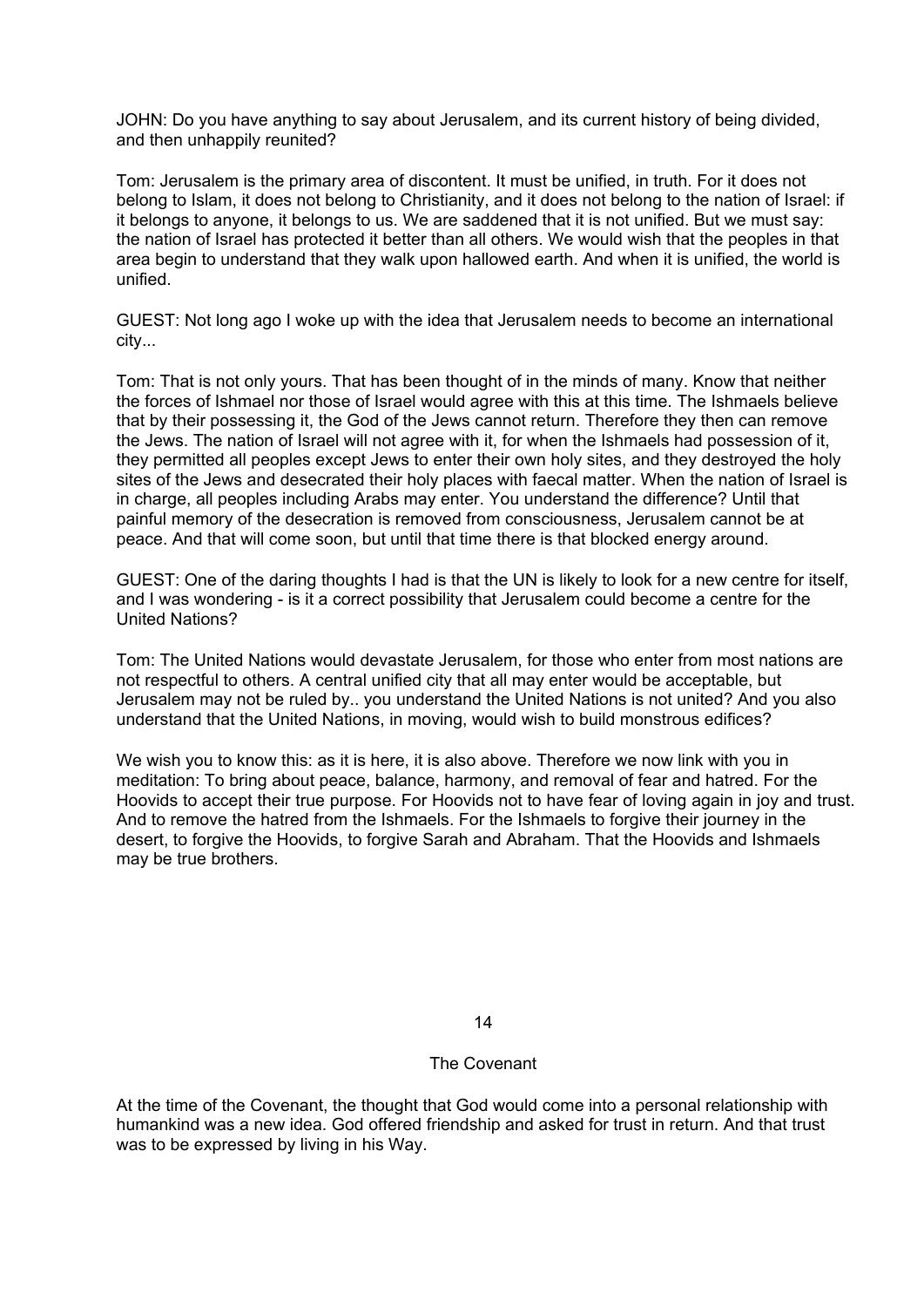The transmission starts off with some observations by Tom about the balance between the peoples of the Middle East.

JOHN: Now one thing I've never quite understood: when you say, for example, that Moses is a mixture of Altea and Ashan, does this mean that the soul originally evolved on Altea? The original evolution of the soul?

Tom: It was in Ashan, then with the mixture of Altea - then Moses became a being upon Earth. There are special kinds of beings upon Earth that have the purification of two civilisations.

JOHN: Yes, but the origin of Moses...

Tom: The origin was from Ashan.

JOHN: And we are talking about the soul?

Tom: Yes. Now we will explain to you about the Bedouin. The Bedouin are of great importance, for the Jewish nation also comes from them. The mate of Moses was a Bedouin. But also the descendants of Rachel and of Leah came from a land that had the Bedouin living in it. Remember this: those Bedouin that have been instilled into the nation of Israel are also those that have the understanding of the natural laws that come from the Creator of the Universe. They are also more highly evolved in their awareness of their Creator. They are not the same as the Arab - they have a different thinking. They are between the Israeli and the Arab in that respect.

The text continues with the exploration of identities....

JOHN: Are you saying that those of Hoova do not know exactly who Yehovah is then, is that correct?

Tom: That is in truth correct.

ANDREW: It is a very delicate point but are you speaking of Hoova now, or the Israelis?

Tom: Hoova.

JOHN: Now I have a delicate question, is it all right to ask?

Tom: Yes.

JOHN: I'm assuming then that Yehovah is in fact part of the Nine but the Hoovids do not know that?

Tom: He is a composite of all of us.

JOHN: I thought that you meant that Jesus has a piece of..

Tom: Yes, but he is of all of us.

| ANDREW: So in fact when the ancient Hebrew biblical belief states that Yehovah is indeed God, |  |  |
|-----------------------------------------------------------------------------------------------|--|--|
| they are correct then?                                                                        |  |  |

Tom: Yes.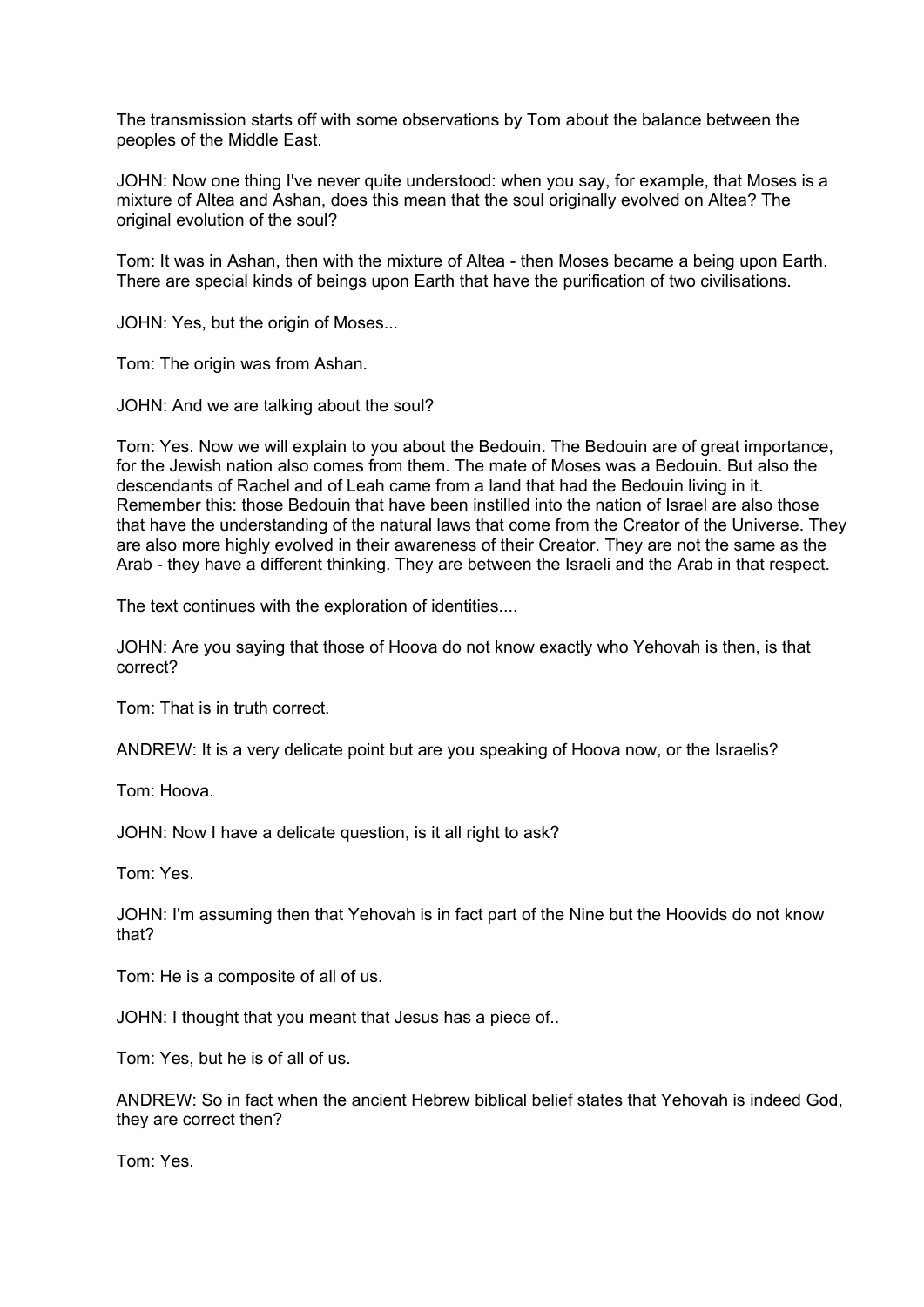ANDREW: So it is possible that a person, a being, a god, whatever the word is, someone like Yehovah, is indeed a personalization of all of you?

Tom: Yes.

ANDREW: That is a different concept from a composite.

Tom: Yes.

ANDREW: What you have been telling us seems to indicate that Yehovah is the head of a civilization, Hoova. It seems as if we are bringing the Jewish God down to a lower level - how can we deal with this most sensitive issue?

Tom: Council has said that it is a perplexing problem for those of the nation of Israel, but if it could be explained in the intellect, not in the emotions, who the Hebrews are, why they have that sense of duty within, and why they have failed, and that the civilizations are attempting to help them, then the Hebrews will come to understand.

ANDREW: Yes. I have a suggestion to make: somewhere I've read in a Talmud text, that in ancient times the rabbis did know that there was a God above Yehovah, and that Yehovah was indeed something of what we now understand him to be.

Tom: Yes.

ANDREW. I would like to ask about the Ark of the Covenant. Is it well preserved and in perfect condition? Have you seen to that over the thousands of years?

Tom: It has not been placed in vain. There are those on Earth who believe that it never existed.

JOHN: I'm interested in knowing more about the god of the Arabs, Allah. You've never really explained who he is.

Tom: There is but one that heads the Universe. It is a composite, yes. But when you speak of the god of the Arabs, do you have the understanding that our Abraham was the father of two nations?

JOHN: Yes.

Tom: Then you also understand that Allah is what those of Israel call Yehovah.

The nation of Israel has forgotten its heritage, its choosing and its Covenant. Abraham was told to go and spread his seed through all the planet Earth. Abraham attempted to spread his seed into the Universe not into planet Earth. Abraham in his beginning was not willing to give up control completely. Abraham was told to populate and to go forth, and the Covenant was not truly kept. If this nation had gone forth and populated as it was, then this the planet Earth would not be in such a serious state as it is at this time.

Holding on to tradition has been made by man, not from us or from the civilizations. It has been a way in which man has controlled other men. The people of the nations of Ishmael are brothers with the nation of Israel. It is important that brothers not fight brothers, but in your world it seems to be your system. It is important for this message to be given to the nation of Israel, for they need to understand that the powers of their mind can create that which they fear.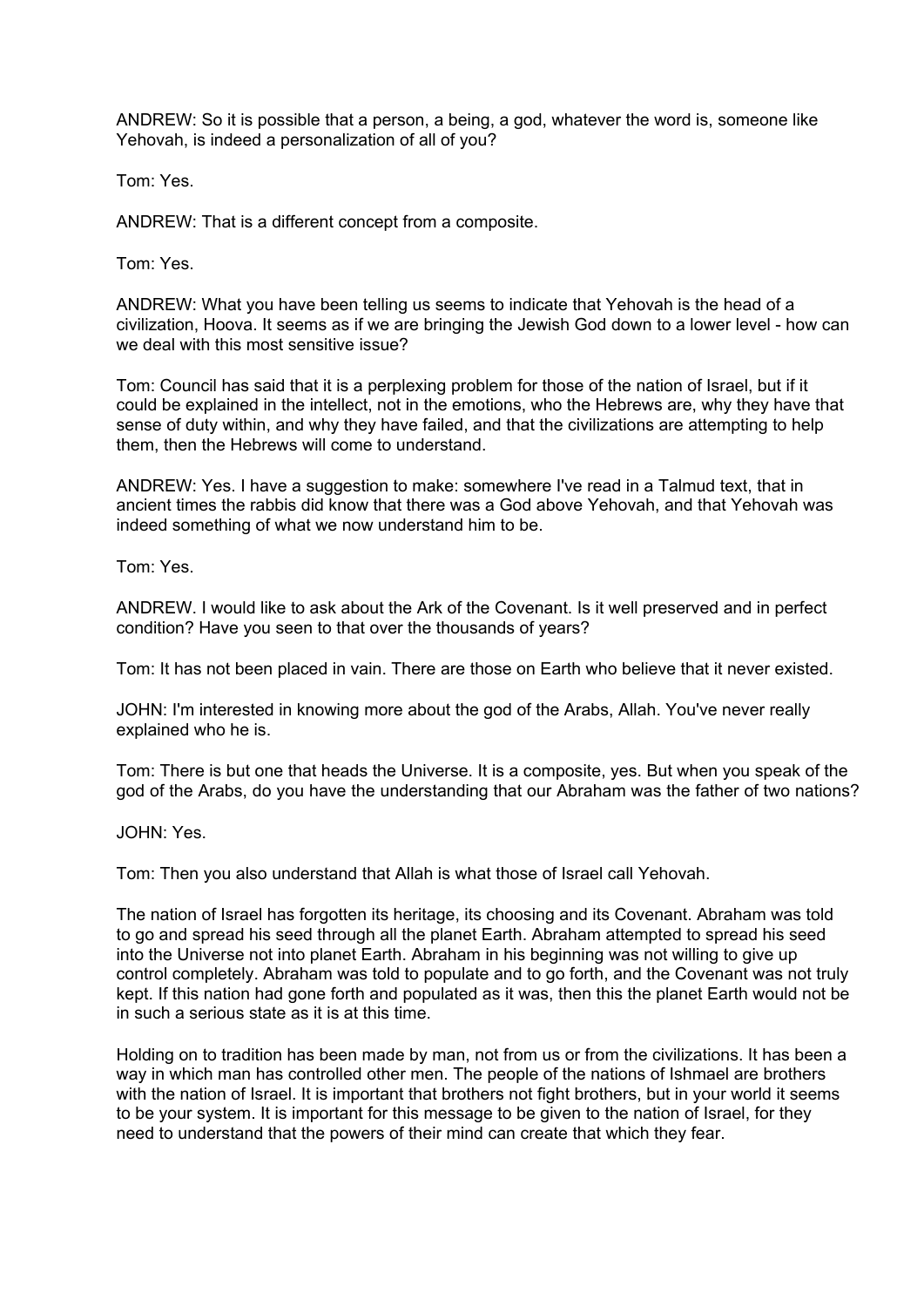Your mind brings to you not what you want, it brings to you what you are. The nation of Israel must look closely at what they are. They want peace, but may we ask why they do not have peace? For what are their fears? It is what is in the hearts of the men and women of the nation of Israel that is most important. And when the nation of Israel begins to fear less, then also it will begin to change and then perhaps the nations of its father, the Patriarch Abraham, may also begin to change. For each feeds the other. Yes.

It is very difficult to get humankind to obey. When you view this planet Earth, and all the groups that exist. For many civilizations it is difficult to see, in truth, which are willing to obey. The Hoovids are the least willing.

IRENE: And who are the most willing?

Tom: The Zeneels.

IRENE: And that's because they understand the greater profundity?

Tom: Yes.

IRENE: Why, of all the civilizations, are the Hoovids the least intuitive and perceptive? They have the greatest gift and great ability, yet they are the ones who are busy denying it the most.

Tom: They are the most intuitive. But they chose to armour themselves because they are the most in competition with us. In their inner soul they know this and also who they are. However they became confused upon planet Earth, and those of the opposition are able to manipulate them.

IRENE: So when you came and gave part of yourselves to establish humankind, the Hoovids were originally the captains of the captains?

Tom: Correct. They came to Planet Earth three times. They are the 'sons of gods that came and mingled with the daughters of man.' They were twice again given the opportunity, for it was seen what was needed to bring Planet Earth to its fulfillment. But we made an error also, for the civilization of Hoova, which is the civilization of the Nazarene, which is love, upon its coming to Planet Earth, became the one of least love. The Others knew of its strength and corrupted it, yes.

IRENE: What are the relationships of the other twenty-three civilizations to the Hoovids?

Tom: They will be the colonization of other worlds. They are in equality but the Hoovids were the ones with the tenacity to persevere upon Planet Earth. And in the beginning we did not truly know which of the civilizations would be the persevering ones.

IRENE: So that when you created humankind, you gave yourselves time, you basically waited to see………. ?

Tom: That is correct, we observed to see what we would do.

IRENE: And to see who would recognize what I believe was the most important gift you gave: which was free will.

Tom: That is correct.

Tom: And whereas the other civilizations found strength in being collectives ..........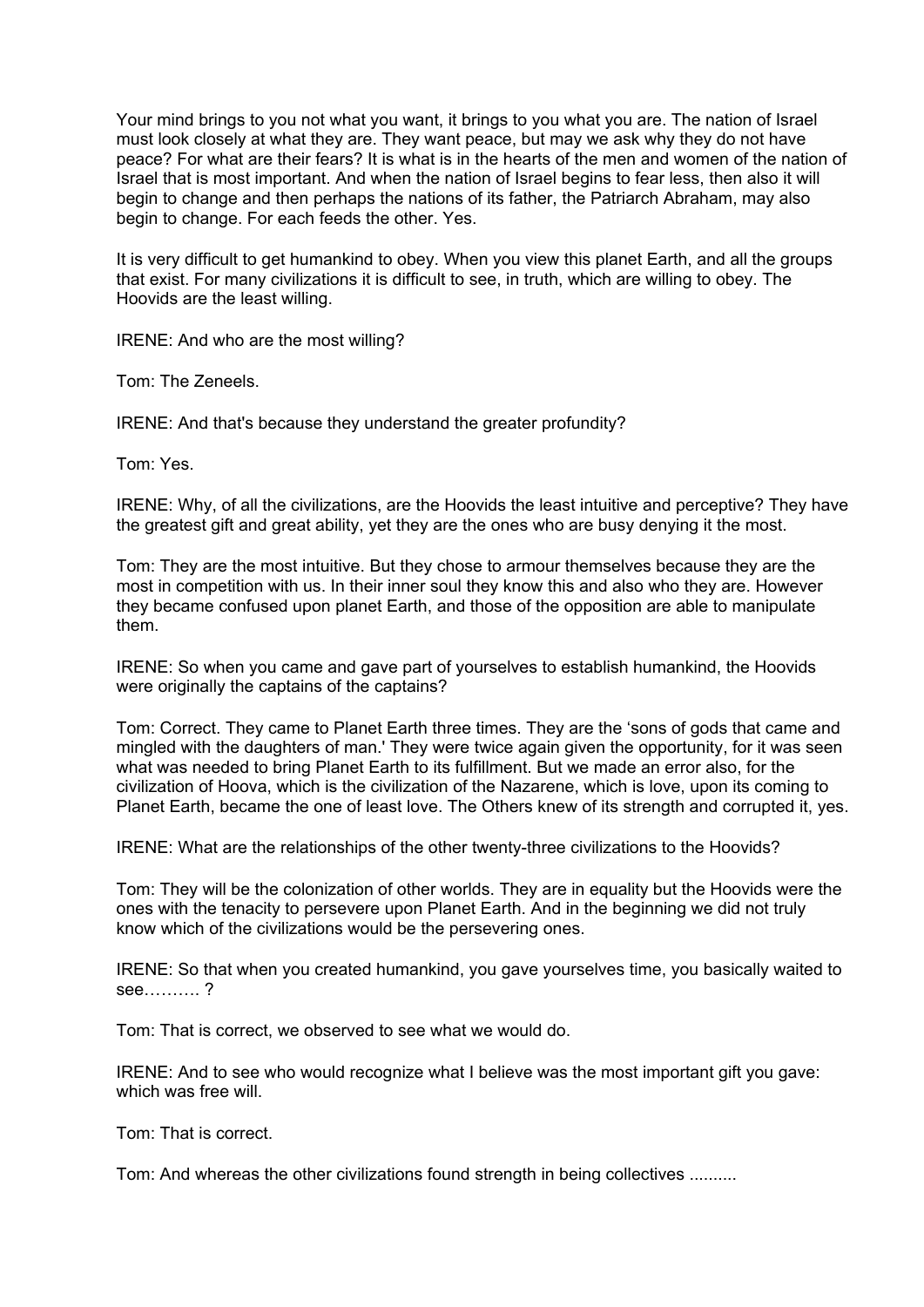Tom: Collective: exactness.

IRENE: The Hoovids...

Tom: Were individuals. Correct.

IRENE: But there is a relationship here, is there not, between individualism and free will, free will is a double-edged sword, isn't it?

Tom: That is correct. You believe you are in control but you are always controlled. You believe that you have free will - and the truth is that you do, but when you understand you have free will, totally and completely, then you give up that free will. Do you understand?

IRENE: Yes, because the knowledge of what you truly possess becomes the very thing that allows you to dispossess it.

Tom: That is correct, like obedience.

IRENE: Now the Others knew that if they can control the Hoovids, the rest of the civilizations wasn't as important.

Tom: Yes. We would pray the Hoovids would understand that.

IRENE: Which also goes back to what you were saying before, which is the testing of yourselves, isn't it?

Tom: That is correct.

IRENE: Because you exist in an arena where collective consciousness and free will don't have meaning?

Tom: That is correct.

IRENE: And so for you to better understand free will, you needed to watch how your creation understood it.

Tom: We needed a lens, yes.

IRENE: And you also knew that there was going to be a battle with the Others.

Tom: We would have been naive not to, yes. But you understand, we did not know the outcome, for it is not our way.

IRENE: The outcome in terms of your battle with them?

Tom: That is correct.

IRENE: I believe that. But what happened is that you knew that in some sphere, in some universe, that this battle was going to play itself out. You knew that you couldn't directly confront them because of the nature of what you are and the nature of what they are. Correct?

Tom: Correct.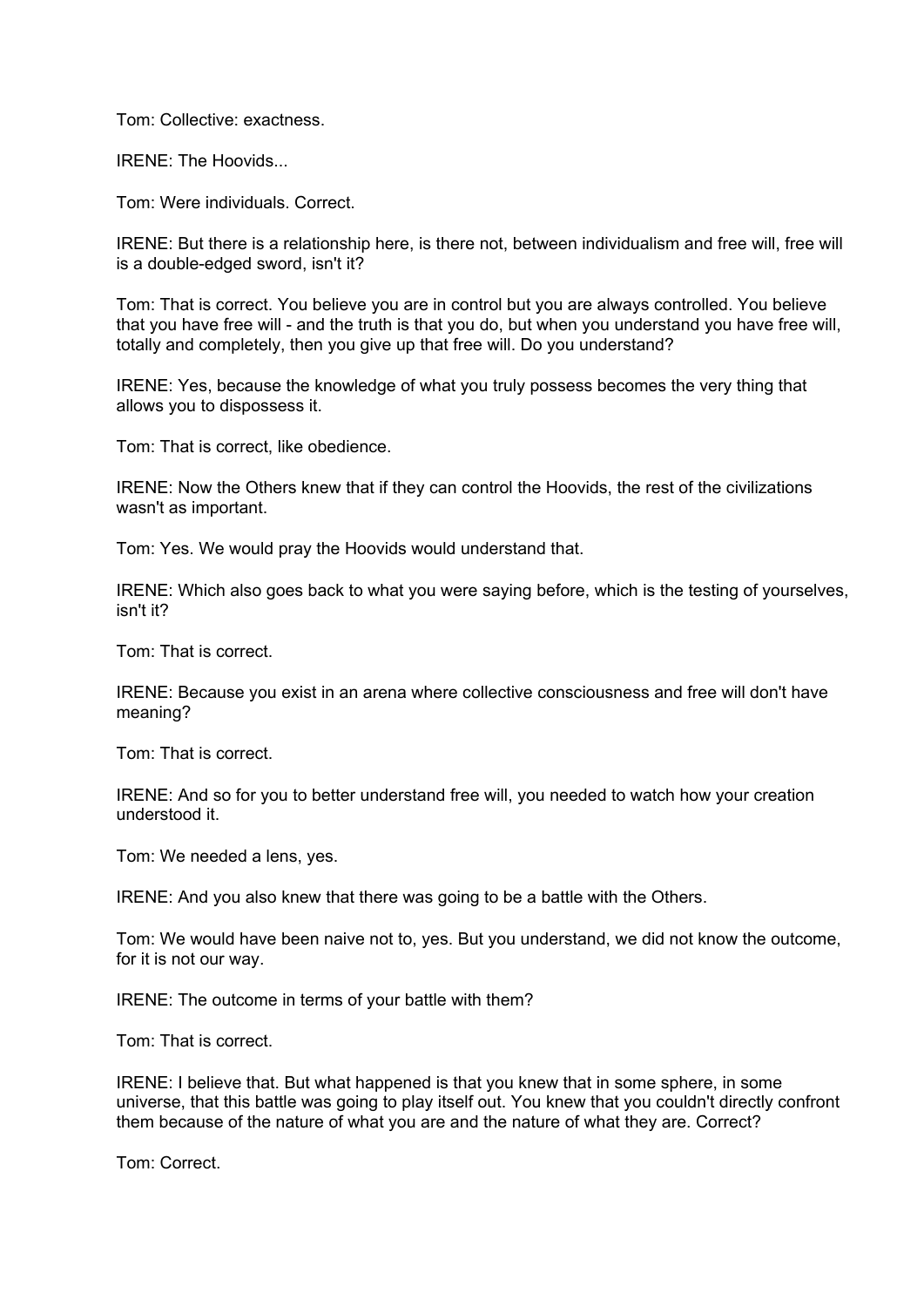IRENE: So you chose paradise with which to carry on this battle?

Tom: Correct.

IRENE: And you gave the Hoovids what you believed was the greatest weapon and gift that you could give them?

Tom: Free will, yes.

IRENE: Knowing full well that that could be their greatest strength as well as their greatest weakness.

Tom: That is correct, as we had said in the beginning: the Others meddle with your weaknesses as well as your strengths.

IRENE: And so once the Hoovids understood the gift of free will then they could begin to understand the joy of the other twenty-three civilizations?

Tom: That is correct.

The following questions concern a visit to Megiddo in 1974 by some of the group. Megiddo is a mound of fairly modest proportions with a view over the fertile plains of Israel. These plains are allegedly the physical site of the battlefield of Armageddon, on the other side rises the symmetrical Mount Tabor and then beyond that, the rugged hills of Galilee. A stillness pervades the atmosphere around Megiddo. Archaeologists have cut through the mound in several places and in one of the deepest of these excavations is a circular platform of rough stone. This was the old Canaanite altar. Hawks nested in the rock face to the side of it and Andrew felt particularly drawn to that spot.

ANDREW: We went recently to the old city of Megiddo, which according to our historians goes back about 6,000 years. Do you have anything to say about the little city of Megiddo?

Tom: It is a settlement of a longer duration - it was founded in 9,228 BC, by a small group which had migrated from a different area, at the time of the destruction. It was a stronghold for those that maintained a contact and communication with us, and it was a stronghold of truth. Those that opposed in their thinking or in their reverie had decided that by destroying truth, they would be able to control Planet Earth. It is an area where the 'Hawk' and others, and all of us have visited your planet, at one time or another. It is a meeting place.

ANDREW: Is that the only place on our planet that has been visited by all twelve, the nine of you and three humans in a triangle.

Tom: Yes. It is a representation.

ANDREW: What is the strange? …. there must be some power generator or something there that is not apparent on the surface?

Tom: You cannot feel?

ANDREW: Well, I couldn't but the Being did..

Tom: Did you not notice that there was no movement in that particular area?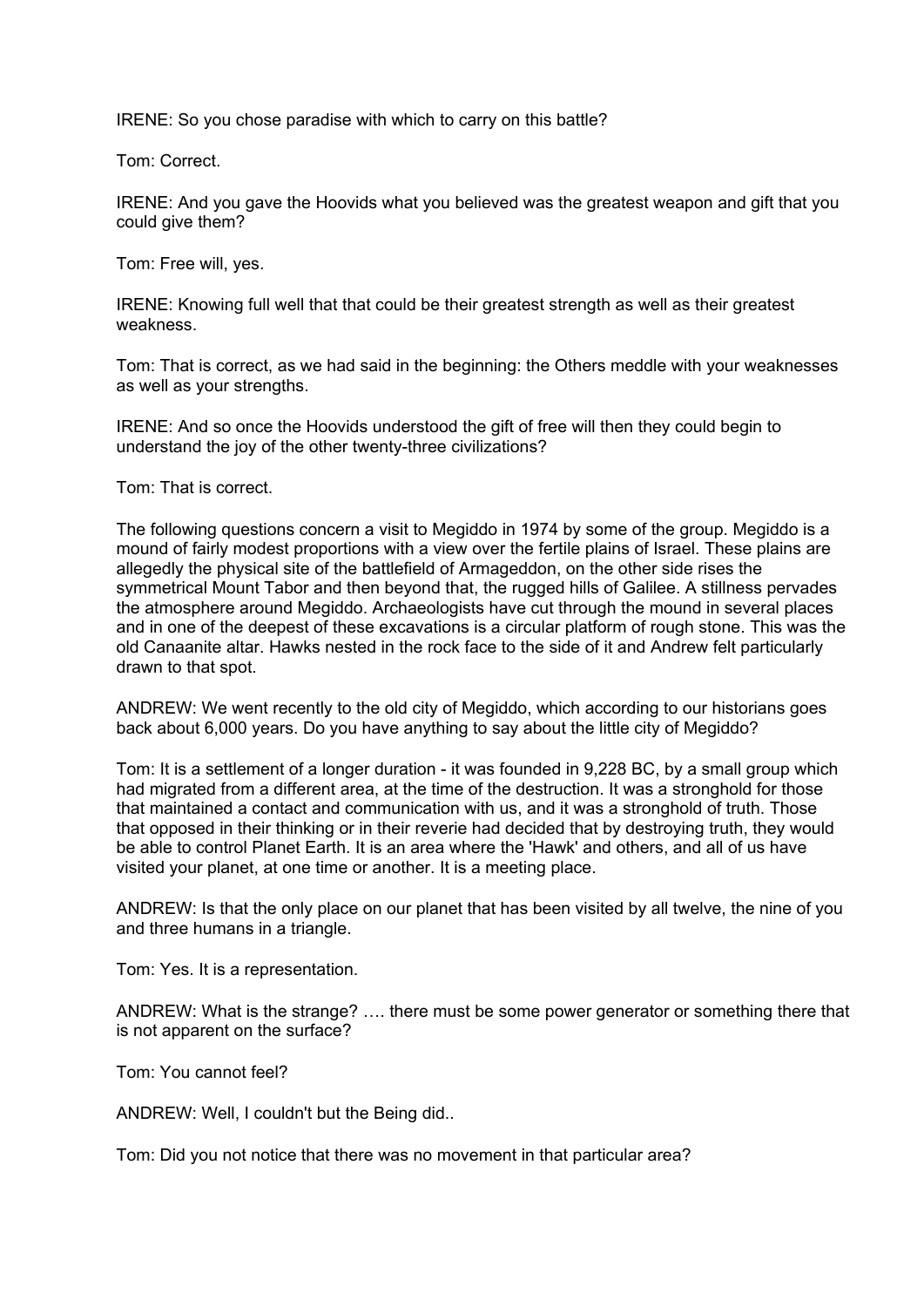ANDREW: Yes, that's true.

Tom: It is because it is the meeting place and has been the meeting place as each of us has descended at one time or another.

ANDREW: When you descended, did you meet in the city itself, on the surface, or somewhere that we cannot see today?

Tom: It is not uncovered.

ANDREW: I see, because while I was there I had a strange vision of beings who were there in yellow suits that looked like pressure suits. Was that at all a true vision?

Tom: Yes. As you know of the areas throughout your planet which are an energy core or a place of special feeling: at times these serve as a pipe line for different civilizations to come through on a beam of energy, which is an opening between the dimensions. Megiddo is the area where this process of setting up these energy cores started, and all the civilizations used it at one time or another. On Planet Earth, it was the place for what you call summit meetings, and all of us came there at one time or another, but not all at the same time. We came to communicate with the 'Hawk'. The beings in yellow which you saw, were from the civilization which was the guardian, yes. It is in truth, the underneath of what you would call the energy into which we may, as you would say, 'plug in'.

JOHN: So was Megiddo part of Atlantis?

Tom: No. We must clarify –you recall what we have talked of the destruction? Before that time, there were colonies of Atlantis. And those colonies moved to other colonies, or there were beings that moved to other colonies. That is the nature of things.

ANDREW: That was 11,000 years ago. So this would add up. How did Megiddo ever come to be the symbol of – to be called Armageddon?

Tom: Did we not explain? Perhaps it was not clear. Did we not explain that the colony, which was of the essence of truth, because of the energy of those that were good and those that were not so good – was obliged to enter into battle with those that opposed, and we speak now of those in the spheres. So this was always a battle area and has left that vibration in the physical and in the spheres.

ANDREW: I suppose my question really is: how did this get into the literature, the Bible?

Tom: Did we not just explain?

ANDREW: Well, you explained it was a centre of struggle, but there's only one mention of it in the Bible, and it doesn't even mention battles.

Tom: It was a battle on the physical that put it into your Bible. Remember, your Bible is not always in truth, and there are parts of your Bible that are not in your Bible.

ANDREW: Yes, you did tell us that. What's puzzling me is that here is the most important statement that could and should be in the Bible.

Tom: We did not control what man put in your Bible.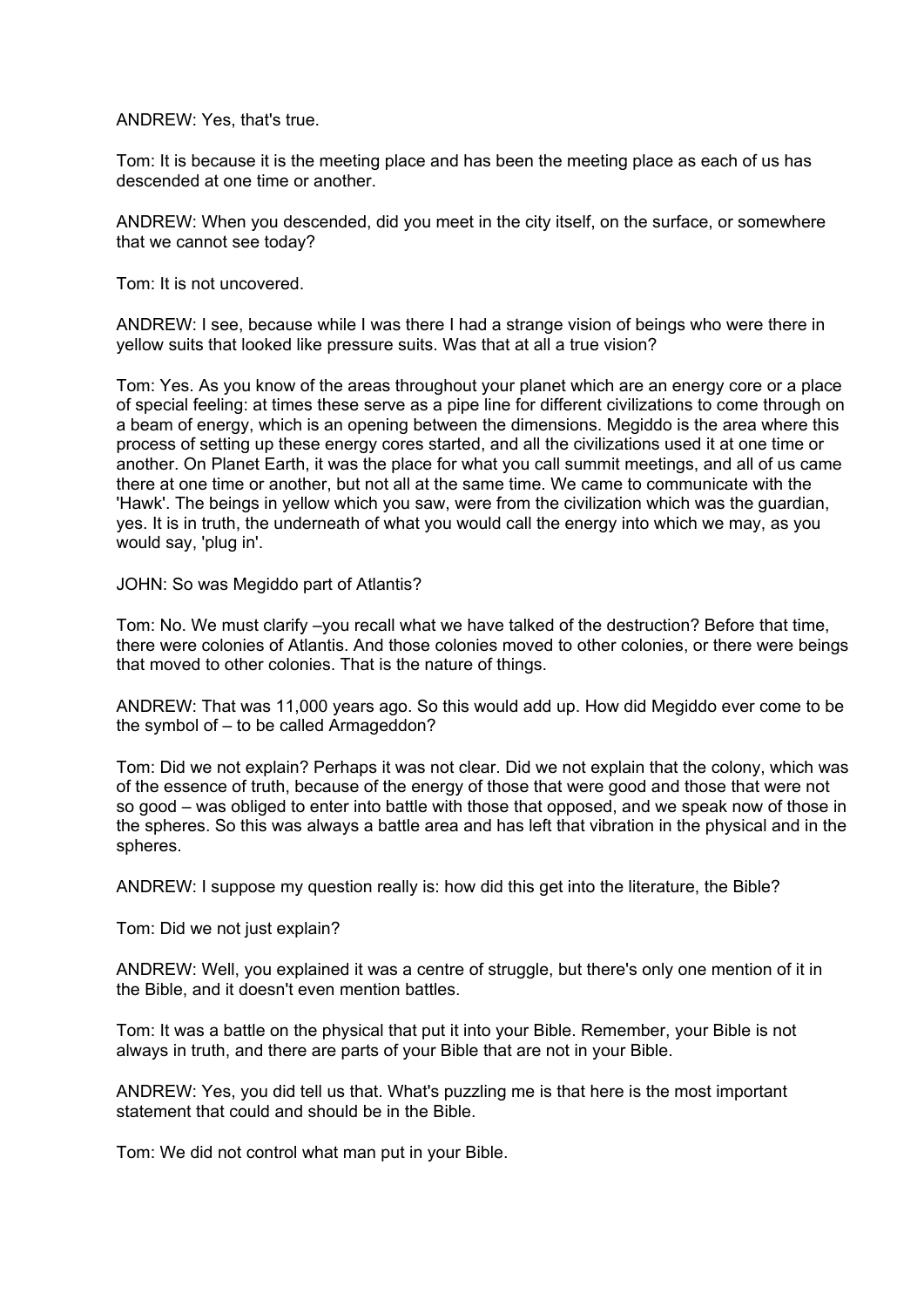#### ANDREW: I see.

The subject was then changed, to deal with more practical matters:

JOHN: Why has so much importance been ascribed in the Bible to circumcision?

Tom: It is truly a very simple explanation. There are no complications with us, it is only those that follow later what we have said that cause complexities.

If you recall the climate of Israel and the surrounding countries, they have great heat and sand and dryness. One of the greatest ills that afflicted those that lived in this area was the affliction of the genitals of the males. They knew that their genitalia gave them pleasure and also pain. They remembered the pleasure more and would not allow circumcision. The reason for the beginning of circumcision was to make the people strong, and to eliminate the cancer that was consuming women - if males in that climate are not circumcised, then it creates a cancer in women. It was done to make them strong, but it was also to ask them to have the faith in us. A grain of sand in a child creates much pain and much difficulty. It was that simple.

ANDREW: What about the religious aspect where it was a sign of the Covenant between Abraham and the Lord?

Tom: We thought we had just explained that to you. At that time, there was not a male that would do this. Does that give you the explanation?

ANDREW: Yes, that does for the beginning, now how about today? Is it still necessary?

Tom: In this time and this day there are many things that are different, but it is still better to be circumcised. You understand that in 1500 years from now there will not be a foreskin on a male. It is not necessary for you to be circumcised to have the understanding.

ANDREW: How about circumcision of women that's practiced in some countries? Why is it not practiced in the Jewish religion?

Tom: It was not what we asked. The reason why we asked for the males to be circumcised was their ego: the females did not have the same ego problem. We asked the males to make a practical sacrifice, and to believe that if they did this, their whole people would benefit. We asked them to believe in our knowledge and recommendation.

ANDREW: - Is that the same reason you asked the sacrifice, if you did, of the first born?

Tom: That was not us.

ANDREW: It happened to be in the Bible, that is why I wondered how it got in there.

Tom: Many things that are in the Bible are not in truth.

ANDREW: Yes, we are trying to sift out which are true and which are not.

Tom: Circumcision came for two reasons: one to help and one to give faith. It is now carried beyond this, and people believe that it brings them closer to God. This was not the intention.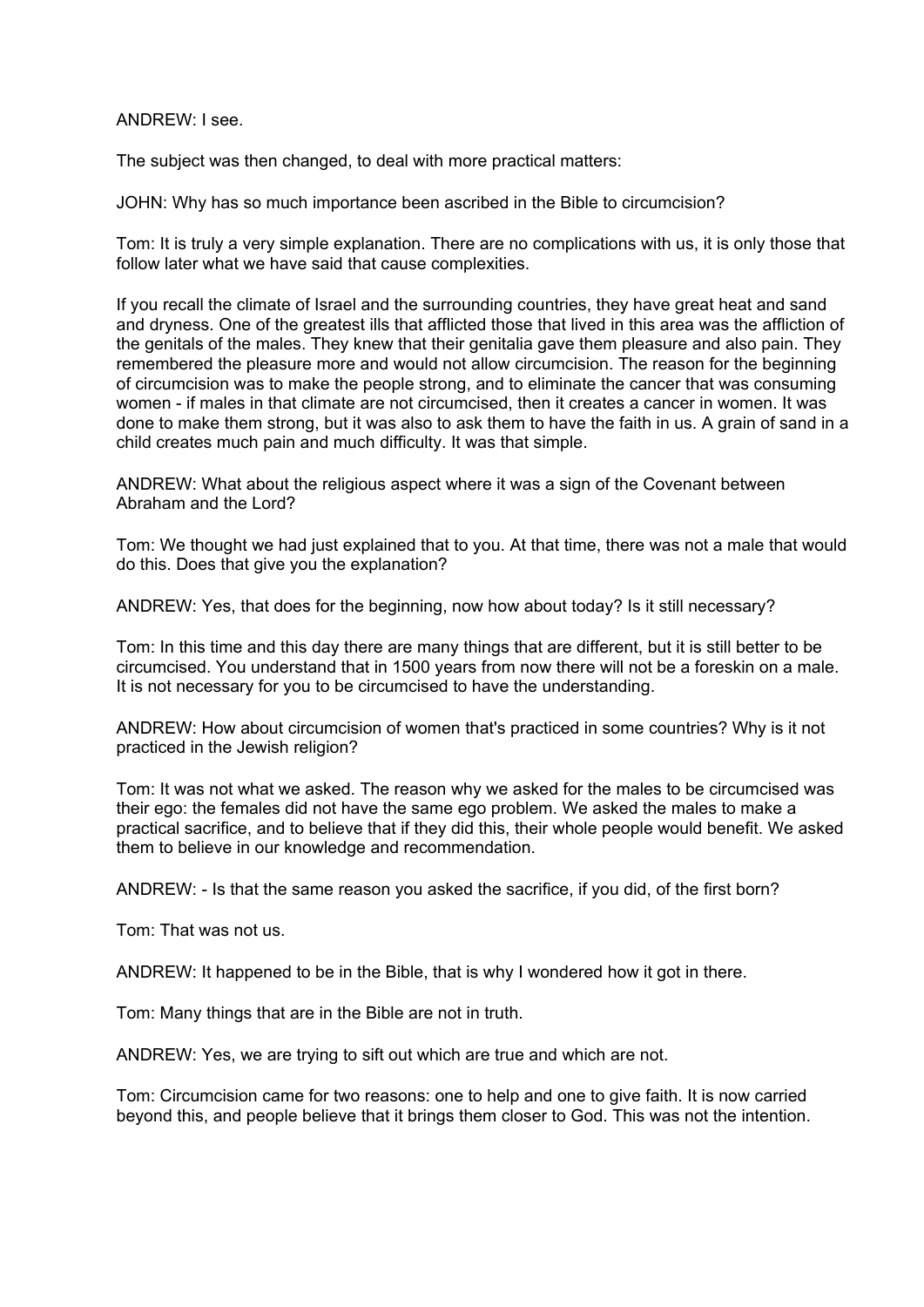#### The Nazarene

It is when replying to a questioner who has used another term than 'The Nazarene' that Tom uses the term 'Christ' or 'Jesus'. The Nine call him the Nazarene. This chapter deals with the Nazarene as a person, his origins and mission and it needs no introduction, the transmissions speak for themselves....

GUEST: On Earth, there are many ideals for God: could you indicate which of these ideals most closely match the ideals of the Nine?

Tom: The ideal given by the man called Christ, as he was the last of us to visit Planet Earth.

GUEST: And of those descriptions of Christ given in the Bible, which is the most accurate?

Tom: There are many misinterpretations in your Bible. It is true that the man you call Christ lived a normal, human existence, but he was a man of discretion and he walked with discretion among the people.

GUEST: Was he one of the Nine?

Tom: No, but he emulated their thoughts and their understanding. He was all of us at once. He came with the perfect goodness that is in each of us. Within us, as within you, there are various elements, but he had from each of us the most perfect of the elements of us. There are many things that are not told about him, for what he did, he did in private and did not allow the world to see him in human frailties.

ANDREW: I want to follow up the statement you once made when you said that 2,000 years ago you almost succeeded in helping to raise the consciousness of this planet. Was this in the time of the man we call Jesus Christ?

Tom: This is correct.

ANDREW: How did you in fact work with this being called Jesus Christ? Could you please tell me? I think it would be most illuminating for all of us.

Tom: We do not call him Jesus Christ. We call him the Nazarene. His inspirational work and his healings were inspired by us, and his energy was supplied by us. He made the commitment, and when he made the commitment he knew what he must do. We had great hopes at that time. But what you call your civilization and your societies created the problems. And then you made a god of him, as you have made a god of many.

This will not happen again. There will be not one, but a collection of beings that will raise the level of consciousness of this planet. It is very important that you do not deify us. It is very important that you understand that God is in each and every one of you, and that God is love, and is the love that creates the one God.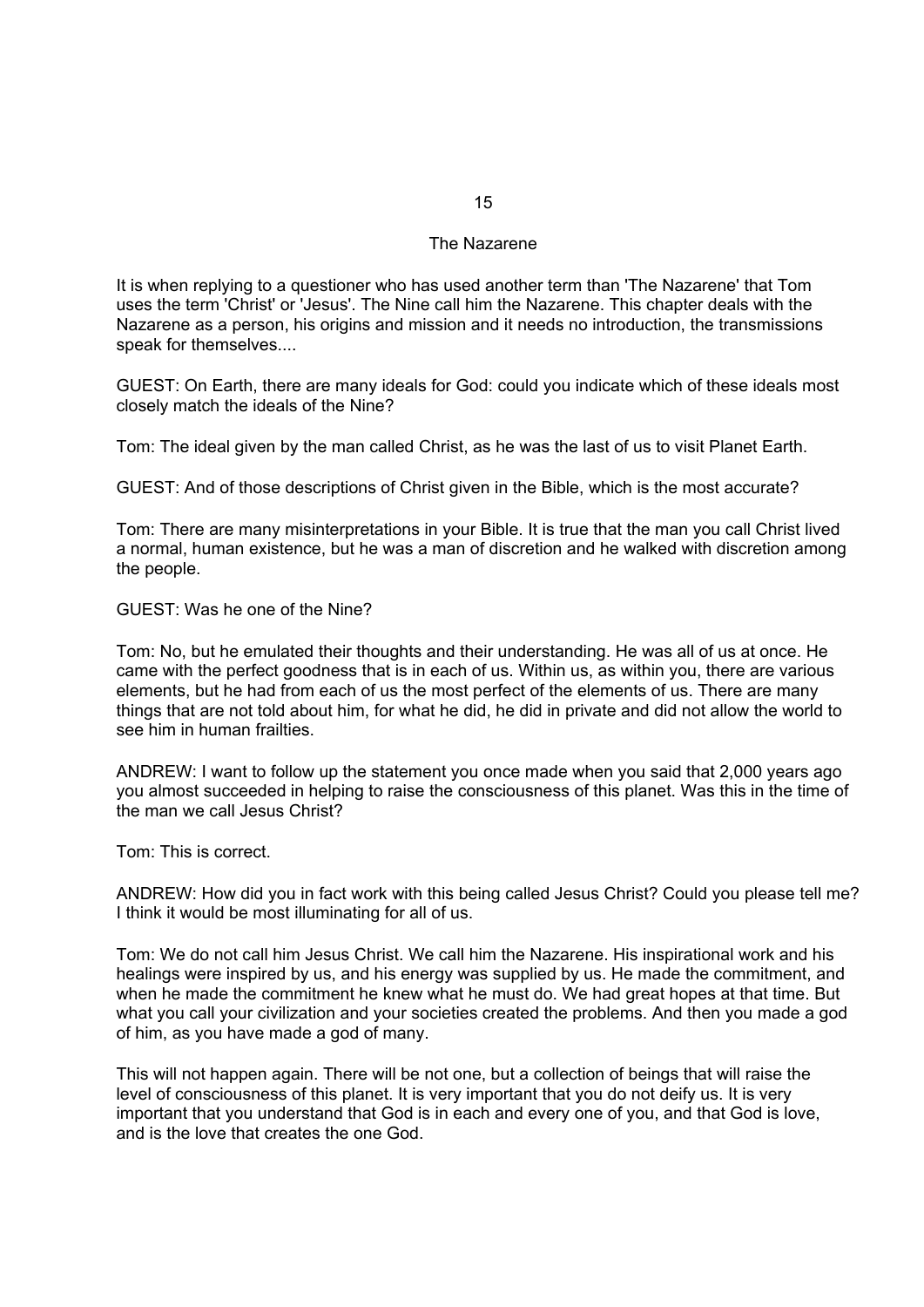ANDREW: The mission of the Nazarene apparently almost succeeded but, as you say, there was failure because of the role of society and our so-called 'civilization'. There are many on Earth today who fully expect the return of the Nazarene, and I gather from what you say that is not possible, since the single individual will not return to……?

Tom: This is correct, a single individual will not return. There are many on this planet similar to the Nazarene. It will be a collection. Those that come and say they are the Nazarene or the Messiah, are not the true Messiah. As we have explained before, when they call themselves masters, they are not masters

ANDREW: On the one hand humankind needs to understand that you exist and that you come in peace, on the other hand they expect some single individual to return - by whatever means, clouds of glory etc; I have talked to people in some of our churches, and they say that only Jesus can return, and anybody else is a representative of the Devil. How does one cope with that kind of attitude amongst people?

Tom: You pray as we pray. This always has been a problem, but when we come, and when they see the good works, then they will know who we are. After all, the Nazarene said: "You shall know them by their works". When people see that we do not come in war because there is no war with us as there is on your planet, and when they see that we come with love and with technology to help this planet that is exterminating itself, how can they but know that we come from God?

GUEST: Jesus said that the two most important commandments that we all had to be aware of are: that we should love God with all our heart, with all our soul and with all our might, and that we should love each other as we love ourselves. And that's what all the scriptures rested on, those two commandments. The way I perceive the first commandment is in the way the Jewish people used to love the Lord, their God, through rituals and prayer. I wonder how in our daily lives we could really do that, love God with all our heart every day?

Tom: As you know, in ritual it becomes redundant. Take time for self alone, in communion with creation. This would set the time for being with the Creator. It is important (but not compulsory) to find a method of meditation that would suit you. You can make that your ritual. Also, if you take the second commandment: you know, on Earth there are many who do not love themselves. Through corruption many do not love themselves. We would extend it to say: utilize kindness to all and to yourself - you then fulfill that commandment.

DAVID: It's reported in the Bible that Jesus said "I am the way, the truth, and the life, and no man comes before the Father but by me" and that seems inconsistent. Has that just been misinterpreted?

Tom: Is not man attempting to rule man?

DAVID: Yes, at times they are.

Tom: Then is it not so that it is man that placed it upon the parchment?

DAVID: Christians, who see the Nazarene as the most advanced example of how we should live, tend to point to the sentence that I quoted as being a very important statement.

Tom: Is that not dogma-ness? [sic]

DAVID: Oh, absolutely right.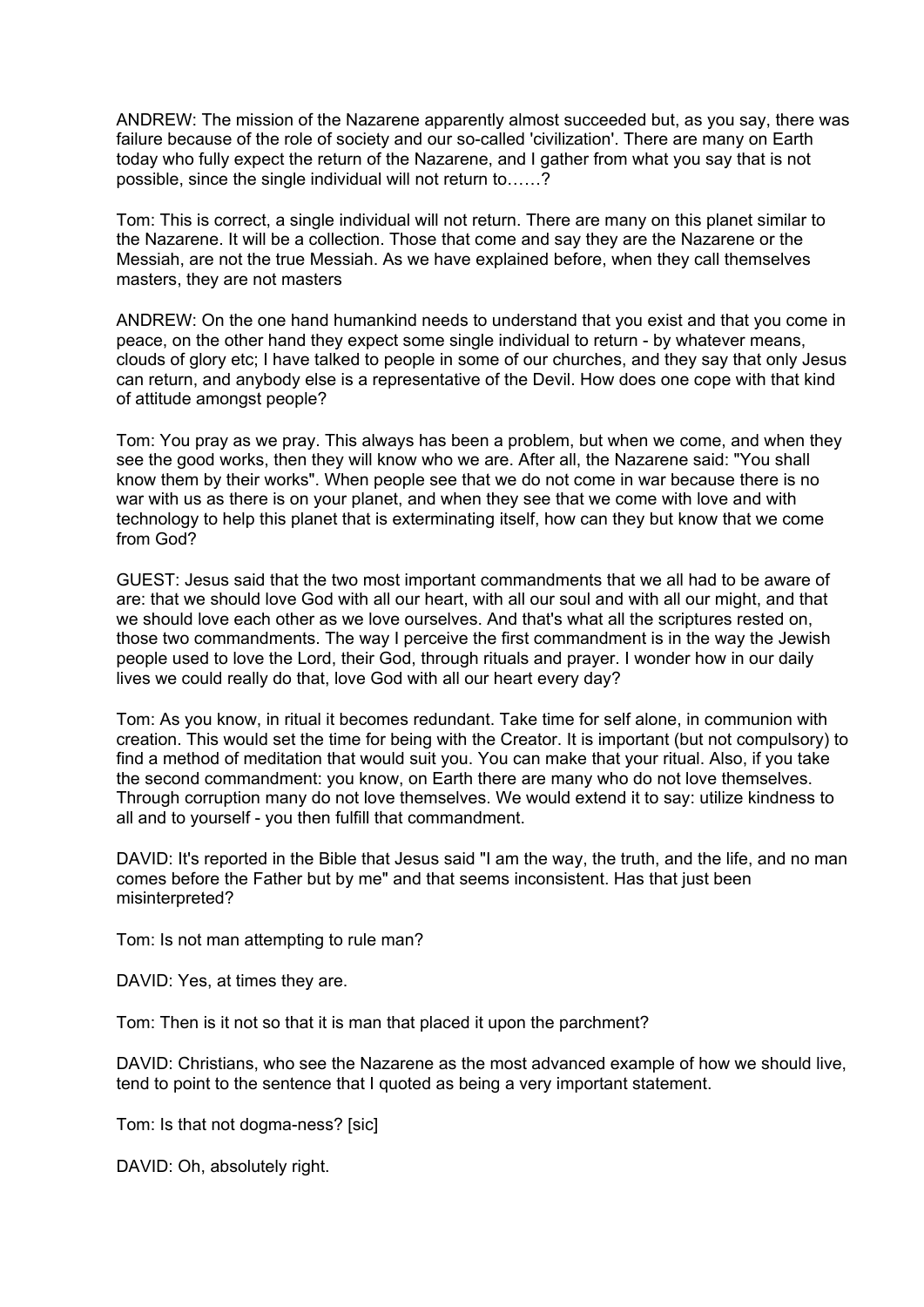Tom: Is that not an attempt to control the belief-system of religion? We ask you, do you not trust your own divine being?

DAVID: Evidently not! (Laughter)

Tom: Yes

ANDREW: In some people I have met and talked to while in Israel, there is still the expectation of the arrival of a Messiah.

Tom: The Messiah [The Messenger] would be with the landing, should that happen. We speak of the man, the Nazarene.

ANDREW: Would they recognize the Nazarene?

Tom: Yes.

ANDREW: Would the landing of the Nazarene be in the area of what is now called Israel?

Tom: Yes, because the Nazarene is the leader of Hoova.

JOHN: How is the danger of him being deified again going to be overcome? Will the Israelis understand this time?

Tom: There would not be but one, there would be many Hoovids who arrive. They would explain, and they would bring the understanding that the Christ is within every individual.

HARRIET: We were wondering about the Immaculate Conception, and whether you would tell us about that, and also if the Nazarene had offspring?

Tom: You ask us to tell you our thoughts or our knowing?

HARRIET: Your knowing.

Tom: We understand not why humankind make complications out of simple information. The earth mother of the Nazarene was implanted by the Hoova, in what you term.. you do it in your planet without physicalness.

JOHN: Yes, artificial insemination.

Tom: Yes, Jesus was the first-born. He is Hoova, that the nation of Israel calls Yehovah. After his birth, then Mary and Joseph had seven other male and three female. The Nazarene's physical brother and sister siblings were not implanted. You asked if the Nazarene experienced the physical glory?

GUEST: We were talking about the genetic influence of the Hoovids, and we identified the first two genetic implants of the Hoovids, and we wondered whether the Nazarene represented the third?

Tom: He was like that but that does not mean he offspringed children.

DAVID: So he had no offspring?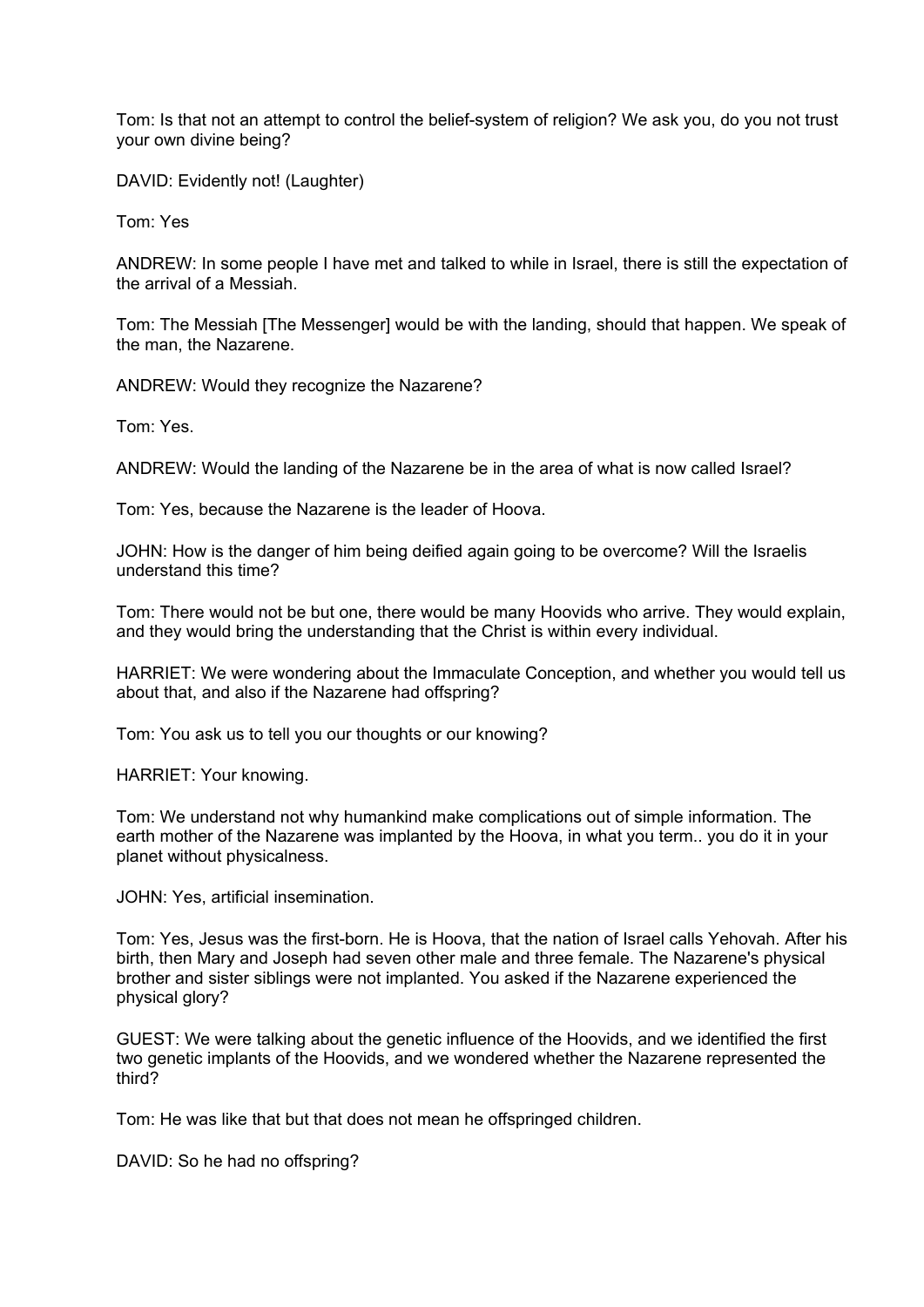Tom: You make your world complicated. He was a representative of Hoova. In the genetic stream of Hoova, there existed beings of Hoova on Planet Earth. What the Nazarene did was to reawaken the coding of memory within. He was a man upon Planet Earth, and as with nearly all men upon Planet Earth, went through a sexual development, as do females, which comes from the source of soul within. For in the moment of sexual exchange, it is the one moment in your physical life when you attain the oneness of your Creator. It is that time and moment which is sought.

This is part of the difficulty upon Planet Earth, for humankind has misunderstood the purpose of sex, and in searching for the returning to the Creator, has debased it. And because the founders of religion knew the truth of this returning, and did not wish the masses to attain it also, they forbade it, and thereby made it dominant. Part of the difficulty of male humankind moving from one woman to another in endlessness stems from the misunderstanding and non development of true exchange, and the purpose of this exchange.

It was necessary for the Nazarene to experience that with the Magdalene. In the exchange with the Magdalene he was able to maintain his true identity with the Creator. Is that understood?

When both partners whose motive is clean - we do not wish to preach -who understand who they are, and their oneness with their mate, and have attained the bringing of two together in unison and great glory, this then brings great joy. If you experience this, remember, do not let it pass, for it is catching a star, riding a star. Remember that, for it will always bring you back to the returning of your creation. Know also that you are part of the Creator, and that you also created the Creator.

HARRIET: That's beautiful.

JOHN: So, what you're saying is that Mary Magdalene did not have a child?

Tom: Not from the Nazarene.

GUEST. Did Jesus, perhaps in connection with Joseph of Arimathaea, according to tradition, ever visit Glastonbury in England?

Tom: The Nazarene circled Planet Earth, for it was of necessity for his energy to permeate the globalness.

DAVID: Was that a specific 'Yes' to Glastonbury, one of the locations he passed through?

Tom: Do you need a map to understand energies? What you term special or sacred or holy, from all beliefs, was touched. And in your Kingston in England also.

GUEST: So the tradition which exists in Glastonbury that Jesus visited as a boy with Joseph of Arimathaea, is that a correct tradition?

Tom: Yes, I just explained he travelled around the globe.

JOHN: You are referring to the lost years of the Nazarene, between the age of twelve, when he was at the temple in Jerusalem, until his ministry began? Can you tell us about that?

Tom: At the age of fourteen, and within a year of his manhood, he began a long journey. He went into the area of the Himalayas and he spent a great deal of time in Egypt, viewing the pyramids, learning about the energies and knowledge of the pyramids. He also spent a long time in the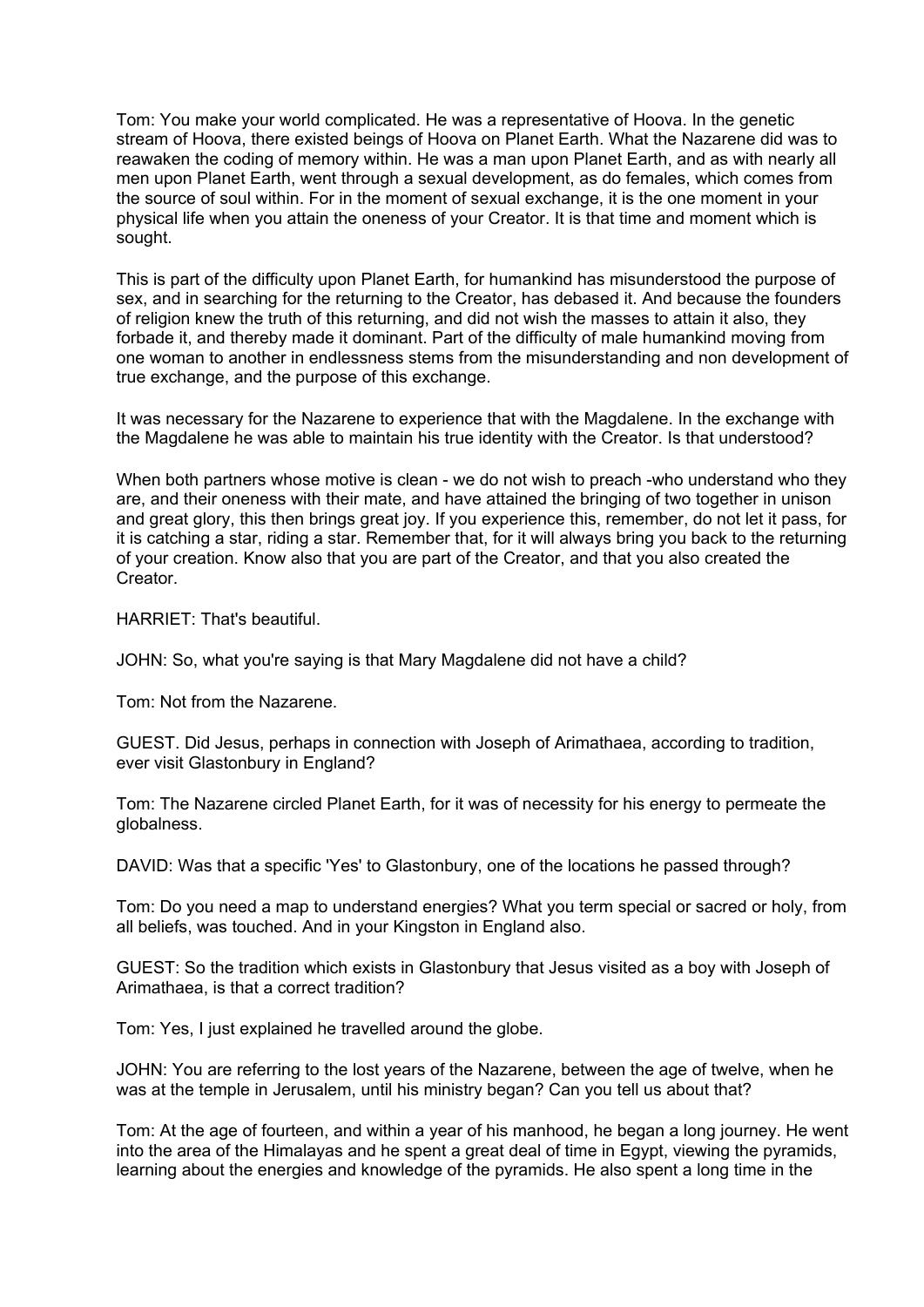lands of the Himalayas. He had also spent much time with the Essenes. He took within him the triangle of knowledge of India, Egypt and the Essenes. He had the assimilation and the truths of all three. John the Baptist also spent time with him in Egypt.

JOHN: Yes. Will any records of this be discovered?

Tom: There are records in two of these areas: one in Egypt, and the other in what is now Israel. At the proper time there will be a correlation of finding these records within six months of each other. There will be fragments, and there will then emerge truths.

DAVID: Is it true that the Nazarene travelled and learned in the Far East?

Tom: There was a time of travel, including to the nation that you know of as the nation of the sun - Japan.

ISRAEL: We know that the Nazarene, Yehovah, came three times. One of these was the Buddha. Could you explain to me the necessity of that incarnation and in that environment [India]? What was its purpose?

Tom: Your nation did not go forth as they should, therefore it was of necessity for one to come who would cover a great portion of the Earth with the heart of understanding of the Universe. It is in alignment with the progress of the Universe. In actuality those of the Buddha's following have grasped truth into their soul and heart quicker than those who should have, the Hebrews. Do you understand?

ISRAEL: Yes, if it doesn't work from the inside, try to make it work from the outside.

Tom: That is correct, yes.

ANDREW: - What was the original language in which John wrote down the 'Book of Revelations'? You said that the original is the one to read and that the translations have problems.

Tom: It was in Aramaic.

ANDREW: Do you know if any such manuscript exists?

Tom: Yes, but not in an area or place where you may recover it. It will come in time - it is in the City of Jerusalem, and it will be found.

ANDREW: I see, there is not a copy in any museum or anywhere where it is publicly viewable?

Tom: You may go to your Vatican.

ANDREW: Could you give us the story of how John received this message? Was it in a situation like we are sitting in here, or was he alone, or was it before the baptism of Jesus?

Tom: It was before the Baptism: it was the Revelations that brought the understanding of who Jesus was.

ANDREW: Was Jesus a witness to this revelation?

Tom: Yes. He was young boy. It came as we speak to you, do you understand?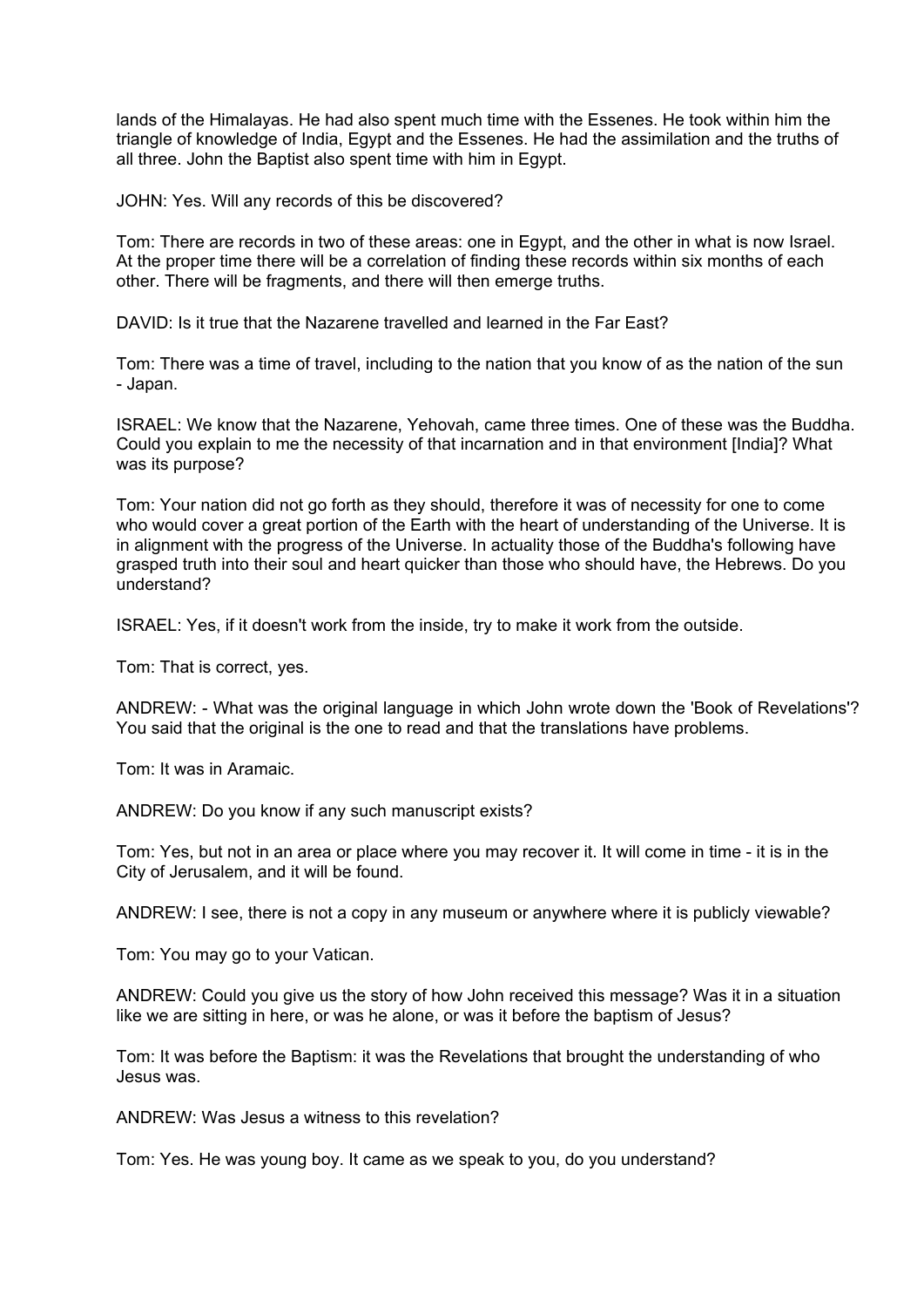ANDREW: Yes, I understand, right, that's remarkable.

JOHN: Can you say something about original sin and the act of baptism, and whether the importance of these continue today? Does the concept of original sin bring us into this world with guilt?

Tom: In the beginning, when the Covenant was made with Hoova and it was broken, original sin followed the Hebrew seed. When Hoova came again as the Nazarene, it was released completely. For his sacrifice was complete release. But those that followed after the Nazarene perpetrated many things in his name, began a set of rituals, as previous to the time of Hoova. Do you understand?

JOHN: Well, in the Christian service we consider that Christ in his death did forgive us our sins and presumed that inferred the original sin.

Tom: He did not forgive you. The Universe relieved you.

JOHN: Yes, but symbolized by his act

Tom: Yes. If there had been acceptance, the guilt of original sin would also have been relieved. It was the time.

JOHN: But the baptism today is still to relieve us of original sin..

Tom: It is not to relieve that. In each church is a different way, in a religion that was not begun by the Nazarene. Baptism is not to remove original sin, it is to indicate acceptance of the Nazarene. In the beginning it was Peter who started this, following the pattern of John the Baptist.

JOHN: There is a belief that the crucifixion of Christ took away the sins people committed since his death. In other words: Christ forgave sins afterwards. I feel this is an avoidance of responsibility, could you clarify this at all?

Tom: You are asking whether if they ask in his name, they are forgiven?

JOHN: People feel that by his crucifixion they have already been forgiven of their sins, in other words it seems to me a license to sin, which doesn't seem right to me.

Tom: That is not the purpose. The crucifixion of the Nazarene was not to relieve people of the burden of their own responsibilities: it was to show everyone that for the love of God and for his commitment he would willingly die. Remember that the Nazarene did not attempt to communicate with the Gentiles, only to those of the Hebrew nation of Palestine. If he could have relieved them and made them aware he would have shown them, and in turn the rest of the Planet, the way to individual and global transformation.

Within the nations that you call 'Christian' and who worship him as a god, there are those that understand that he is of a trinity.

JOHN: Was Jesus the first person ever to be resurrected?

Tom: It is true that he was the first to be resurrected, but not in the sense that you understand. He was the first that was returned to his civilization, Hoova, in the manner in which he was returned. There have been many who have been resurrected, but he has been returned to his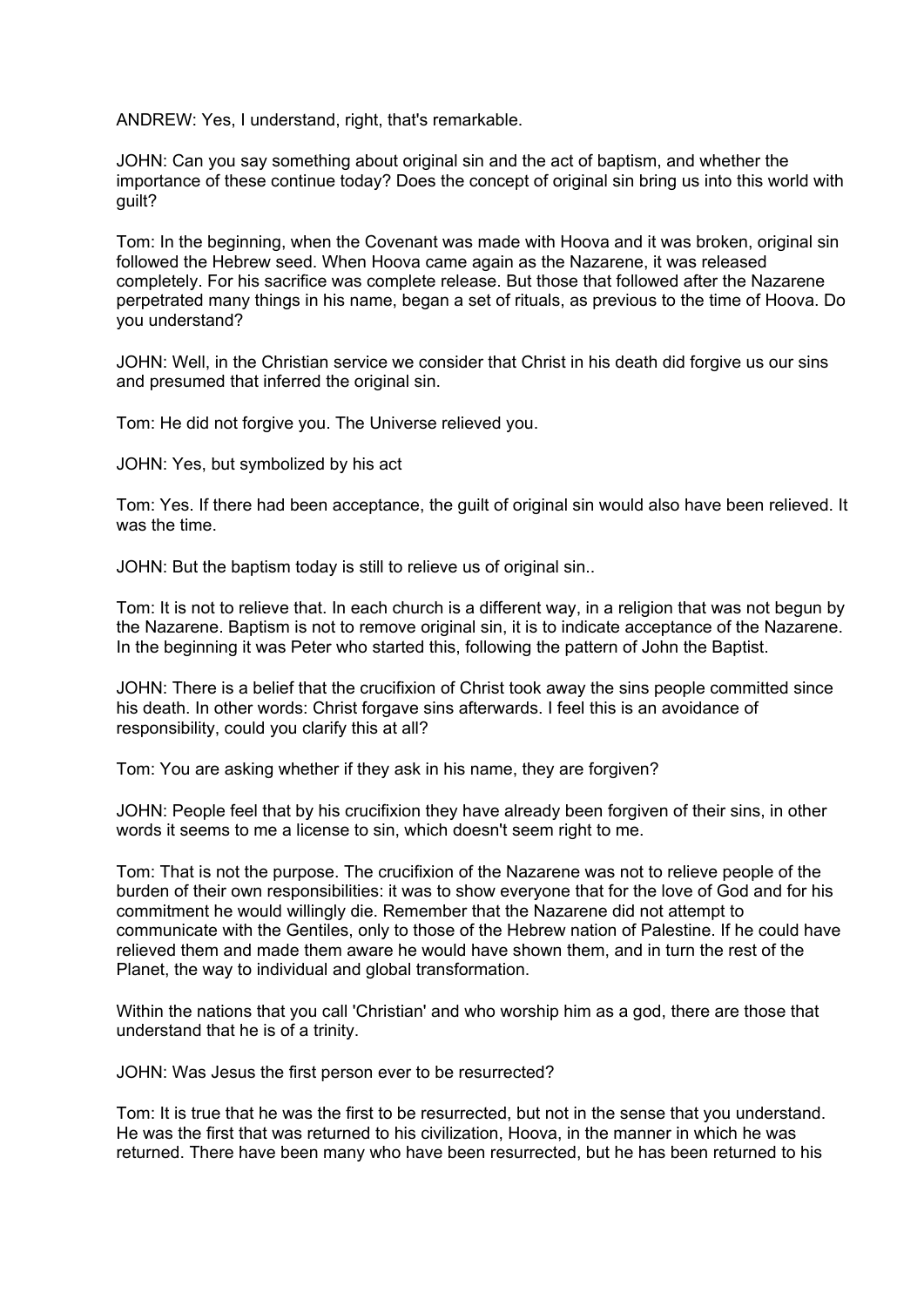civilization. The people upon the planet Earth who saw his resurrection believed that it made him God.

ANDREW: So, with reference to people who came from one of the universal civilizations, and then went back, you mean to say that Jesus or Yehovah was the first who was brought here, and then returned physically intact, and this was not done earlier?

Tom: Yes. There were what you would call resurrections and returning to spheres but not returning to civilizations.

ANDREW: Is this really what we would call teleportation or bilocation or..

Tom: It would be bilocation. It was the first time it had been done.

JOHN: Is the one who took the body of Jesus, Joseph of Arimathaea, the same person as Joseph, the head of the civilization Aragon?

Tom: It is two different ones..

ANDREW: We're really wondering whether Joseph of Aragon was with the Nazarene on Earth?

Tom: He was with the Hawk (Horus) in Egypt: he was the one that is called Imhotep. He was also a high priest in the time of the Nazarene called Annas.

JOHN: Was Joseph of Arimathaea also from Aragon by any chance?

Tom: I will consult .... Joseph of Aragon has said no, that Joseph of Arimathaea was from Altea. It is only a similarity of names.

STEVE: We usually think of the Eastern methods of attaining enlightenment, the Hindu and Buddhist, as far more advanced than the Western methods. Is this so?

Tom: To be removed from the world is not the best. All may reach the highest of heights within themselves, but how would they react if they must reach the heights when there are those that need their service and their help? To escape the responsibility of involvement, it is true you may believe that you have become a master or a perfect being, for if you do not interact with others, then you will indeed think that you are perfect.

STEVE: Well, I'm thinking of the Eastern sacred books - the Upanishads and the Vedas, the Sutras and Tao - are these given from other civilizations?

Tom: It is so, as with others, yes. But it has not been used always for betterment. If the Eastern philosophers had the truth of their fellow men within their heart, their nations would be highly evolved. But they use it at times to make themselves masters, without uplifting the souls that need help. It is important that those who have understanding of suffering attempt to relieve suffering.

STEVE: I would like to explain why I asked that question. It seems that all our communications are very much within the Western philosophical and religious tradition, and emanate from the same sources that Western civilization and religion emanate from, and this is one thing that I have to struggle with. Because I have grown up to think that the Eastern methods and religions are more enlightened.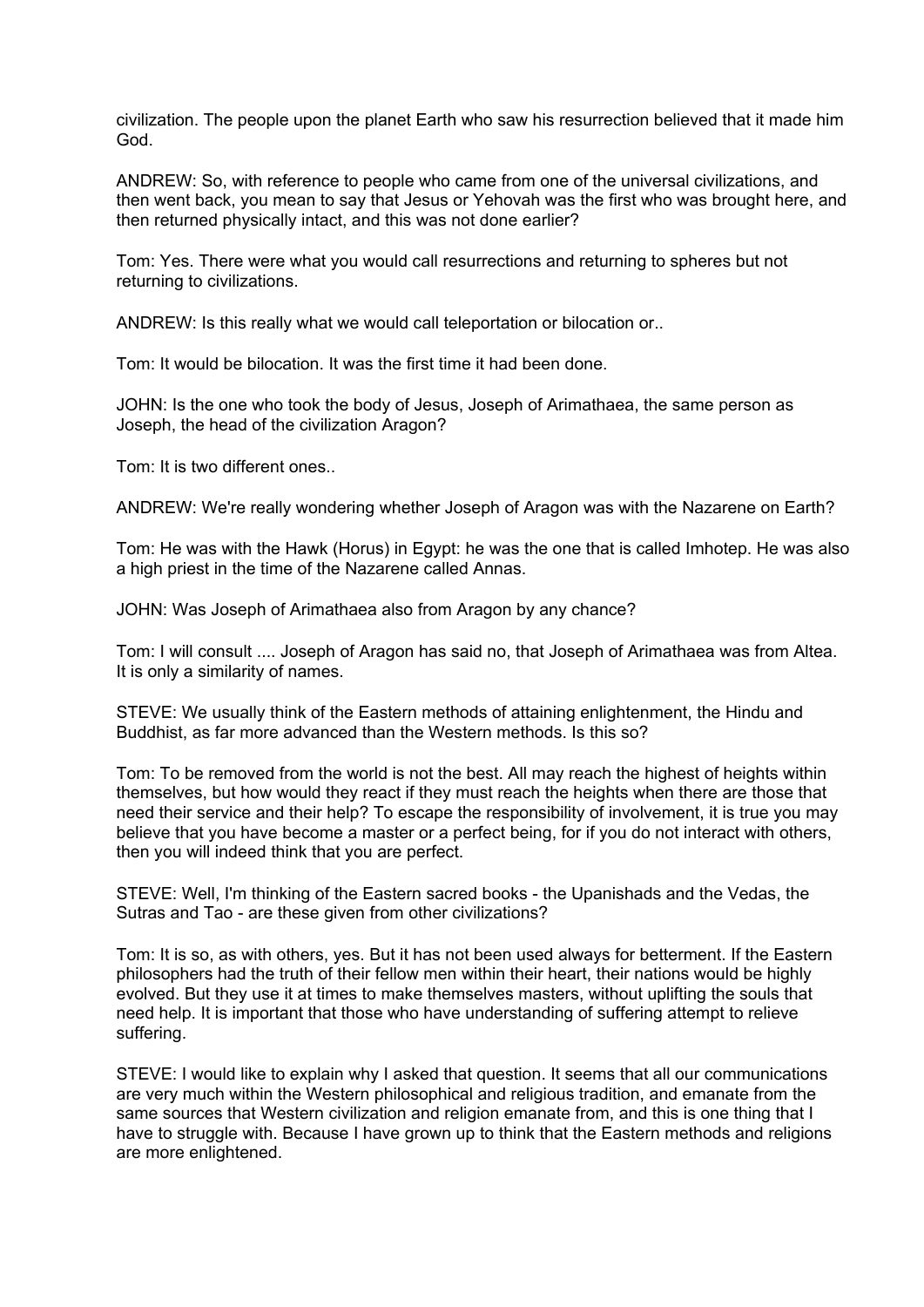Tom: How many millions of their people are suffering? Do you understand what we say? That also is a trap.

JOHN: Yes, I think we see the faults in our own culture, and we look across the fence and think that they have the answer. But.. yes

Tom: If you sit upon a mountain and look below you, and say "I am enlightened, for I sit and I pray, and those that are below me, it is important for them to suffer and I cannot do anything to help", then you have set yourself above them. We will use your term of 'karma'. It is not fully understood. In their thinking that suffering is their karma, they in truth have created suffering karma for themselves. To not be involved with your fellow men, to simply place a hand to help them, or a publication to ease their burden, they cannot be masters as they proclaim. To have mastered all the physical, the important thing is to master all of the physical with involvement, not detachment from those that suffer. Yes.

STEVE: Well, just to repeat, do such books as I have mentioned in fact emanate from extraterrestrial sources, although they may not be fully developed and highly evolved?

Tom: Yes. But also remember that people use that which benefits them, and they make their interpretation, in order to control others or to make themselves better than their fellow humans. Yes.

JOHN: So you're saying they have as many distortions as the Bible..?

Tom: As the Word Book. Yes. There is the most singular important thing that humankind has neglected, and we speak of nearly all humankind, and that is compassion.

When there is compassion for all living things, including those that are closest to you, then the shift in consciousness of the planet

begins and will be accelerating. You see, in the nature of humankind you may have compassion for a child that falls that is yours, but not see the pain of another child that falls. You may have compassion when you see the slaughter of villagers if you are in affinity with them, but not of the slaughter of those that slaughter.

It's when here are those that you love, that do not agree with you when you have need of their agreement, that you lose compassion for them. It's when you may maintain that compassion, or gain it, or regenerate it, and feel the feeling that they feel without self involved then you come out of the ashes and begin the growth. The building then is strong, and secure, and not fragile (but it could be burned again). Humankind has not had compassion for humankind. Even one of you, who might have compassion for a small child, has no compassion for an adult that does not agree with you. That also is changing.

JOHN: Yes, on that, it's interesting that we have difficulty having compassion for the nearest and dearest to us. We have compassion for those a little further away with whom we agree, and then we lose compassion again when we go further still, it's this middle ground.

Tom: Yes. When you are able to remove self from self, and place yourself in the position of another, then begins the evolution of the planet. Then this planet begins being the paradise that it was planned to be, yes.

Express yourself in words of love and words of joy, and that makes the Universe in happiness, for when there is happiness, joy and laughter in the Universe it is a time of great celebration. This is what Planet Earth must do. Humankind must not take itself so seriously. It must begin to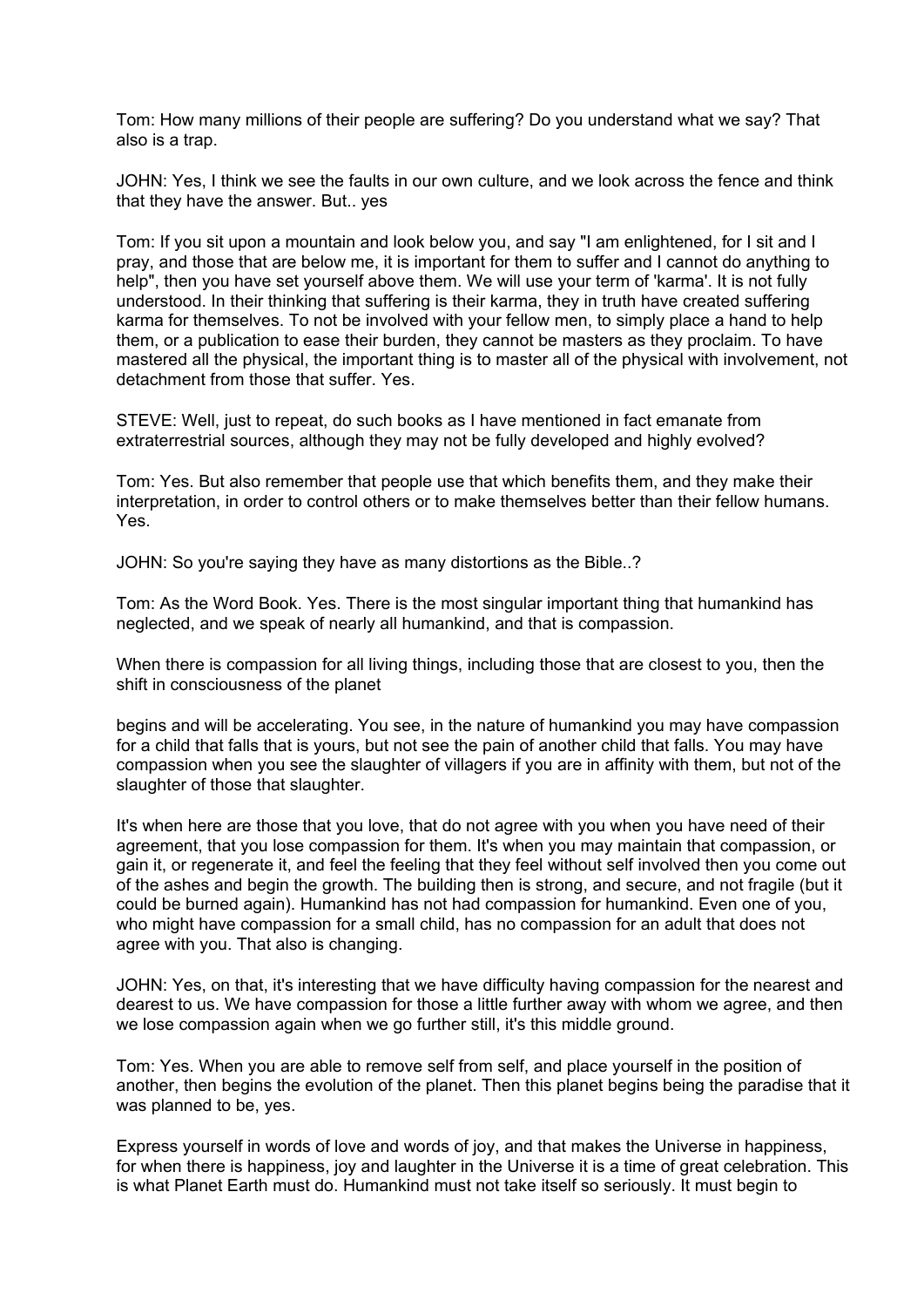experience within itself the joy of its divinity, the joy of its oneness with the Universe. It must pull itself out of this bondage, it must stop living in a situation of victims. We have never asked for victims or sacrifice, but humankind in its guilt, creates its victimhood. For it knows that it has passed and has crossed that valley that it should not have, and now together with all we are bringing it back across the valley, for it to be one with the Universe.

This next transmission was concerned with other communications and their validity.

ANDREW: I want to ask about psychic communication: could you give us an idea as to who in the past, historically recognizable figures, were what you would call perfect communicators? As you say this Being is. Could you tell us of any that we can rely on?

Tom: I will consult for permission. There was the one you call Jesus of Nazareth, you knew that. There was the one that you call Socrates. There was the one that gave to you in code, Nostradamus. There was the one that was of one and the same as that of Jesus: the Buddha. Remember this: there was perfect communication and it was in translation that it became obscure. In all the translations.

ANDREW: In all of these cases, I see, right.

Tom: Then there was Elijah, and there was the one called Joseph.

ANDREW: Which Joseph was that? There are several in the Bible.

Tom: It would be the one that was in Egypt. And there was one whose name was Da Vinci. We speak to you only of those that have been recorded historically. There have been others.

ANDREW: A more recent figure like Helen Blavatsky, would she qualify?

Tom: I must consult yes, Blavatsky was true.

ANDREW: Are there any who have lived in the past 100 years who were scientists who recorded knowledge that is true?

Tom: That knowledge comes from a civilization.

ANDREW: I see, you are talking about those directly speaking with you?

Tom: Yes.

JOHN: May I ask about the Theosophists? I assume that the person who spoke through Blavatsky and Alice Bailey was the same person, known to us as 'the Tibetan'- Dhjwal Khul.

Tom: That is not true.

JOHN: Could you tell us who 'the Tibetan' is then?

Tom: We are trying to find a way of explaining. If you have three people, who together create a triangle, and if the three merge in mind, you would have a oneness. The Tibetan is a triangle.

JOHN: Does he have a direct relationship to the Nine?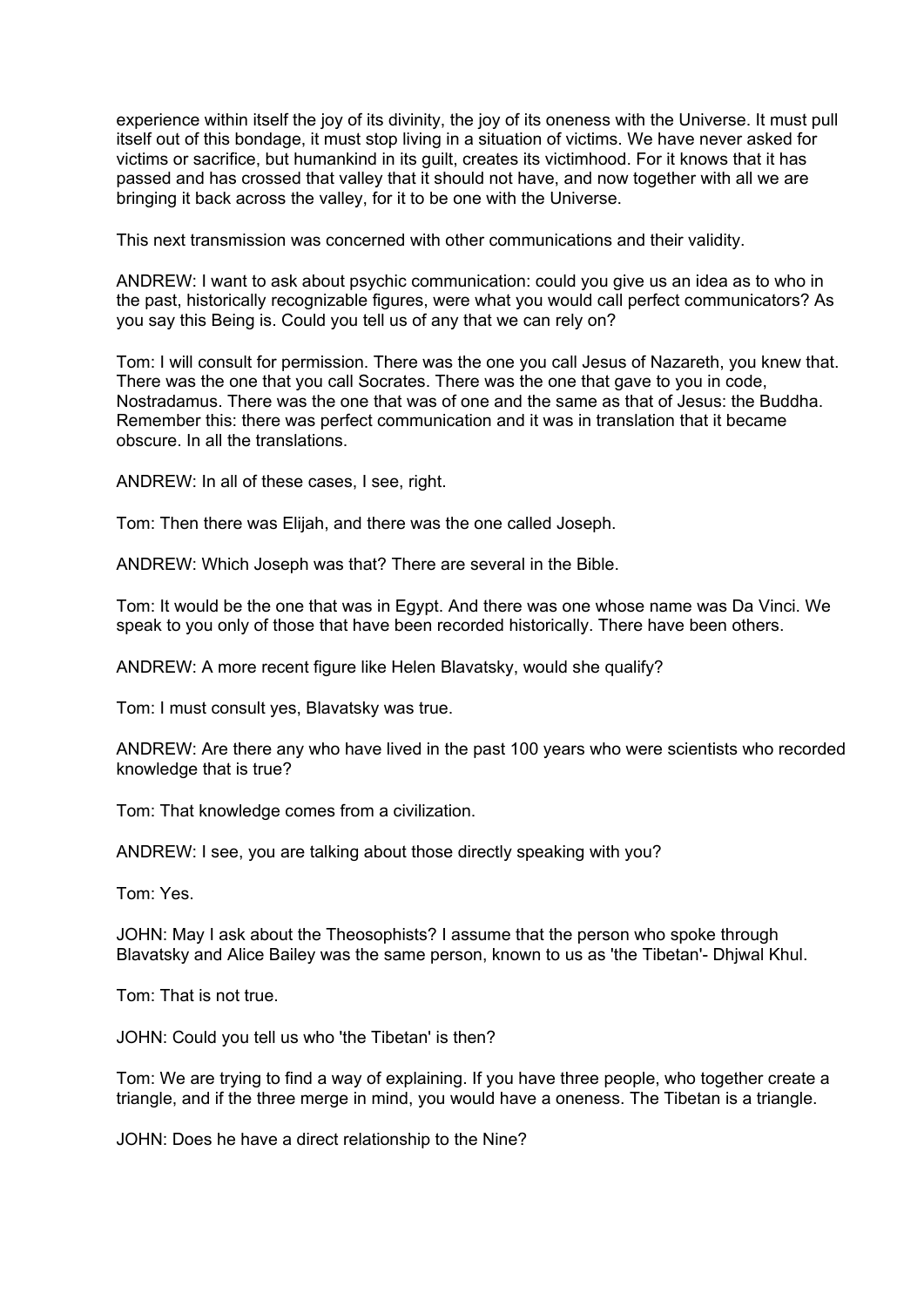Tom: It is as if - we know not how to explain - it is incomprehensible in your language. It is not a physical being. The information comes from a triangle.

JOHN: Is it of a high quality?

Tom: Yes. It is taking from three, the perfect aspects of the three. Do you understand that?

JOHN: Yes, I do.

Tom: The Tibetan was different to Blavatsky.

ANDREW: I've recently looked again at the writings of Michel de Nostradamus, and I've been very impressed how his predictions made 400 years ago are parallel to the ones that you have made about what is coming. Who was this Michel de Nostradamus that he was so prescient way back when, and were you behind his foreknowledge?

Tom: When there was prediction people took it as a definite reason to be out of their responsibility. It was an error that we made also, for humans hold destiny in their hands. What was not understood by humankind was that prediction was made to have man change his way: if he did not change then the prediction would come into being. We cannot reiterate that point enough. We wish that to be impressed upon humankind's mind, for it is the beginning of humankind's understanding that they hold the key, they are responsible, and they make the change.

You ask who he was? He was doing the same as you are doing at this time. We now wish for light to come forth, for the removal of darkness, for the removal of humanity's belief that darkness must take place. For there are two alternatives: the ones of darkness have existed too long it is time for those of light, and that is your choosing. Humankind does not need despair, hopelessness, or futility but hope, love, and the possibility of goodness.

Here is an exploration of 'principles' which can contribute another thread to the tapestry of our understanding...

JOHN: Could you say whether in fact there are twelve principles that have come in, and if the final one is 'Balance'- is that correct?

Tom: I will consult for permission It is affirmative but with reservations.

JOHN: Yes, well, could you mention some of the other principles and the times at which they came? That might help me to understand principles that came in at different times.

Tom: In the time between the father of Abraham and Moses, and spanning the time of Jacob, was the principle of law. When we speak of law, we speak of the following of the law of the Nine. That does not mean that the law that was given had the necessity of being adhered to, from that point until what you would call eternity. But it was important for that time. In the true sense, natural law does not change, but law for order in the Universe in relationship to a singular planet is adaptable to change. When we speak of law in that time, we speak of a law that those that we had asked (as we had asked Abraham, Jacob and Moses) do what we had asked, in faith. It was a form of law.

JOHN: Yes, I feel that there is something important behind these principles. I feel they're associated with the Twelve (ie. the Nine plus three) and the Nine. Are these periods regular in length, or do they vary? Am I on the right track?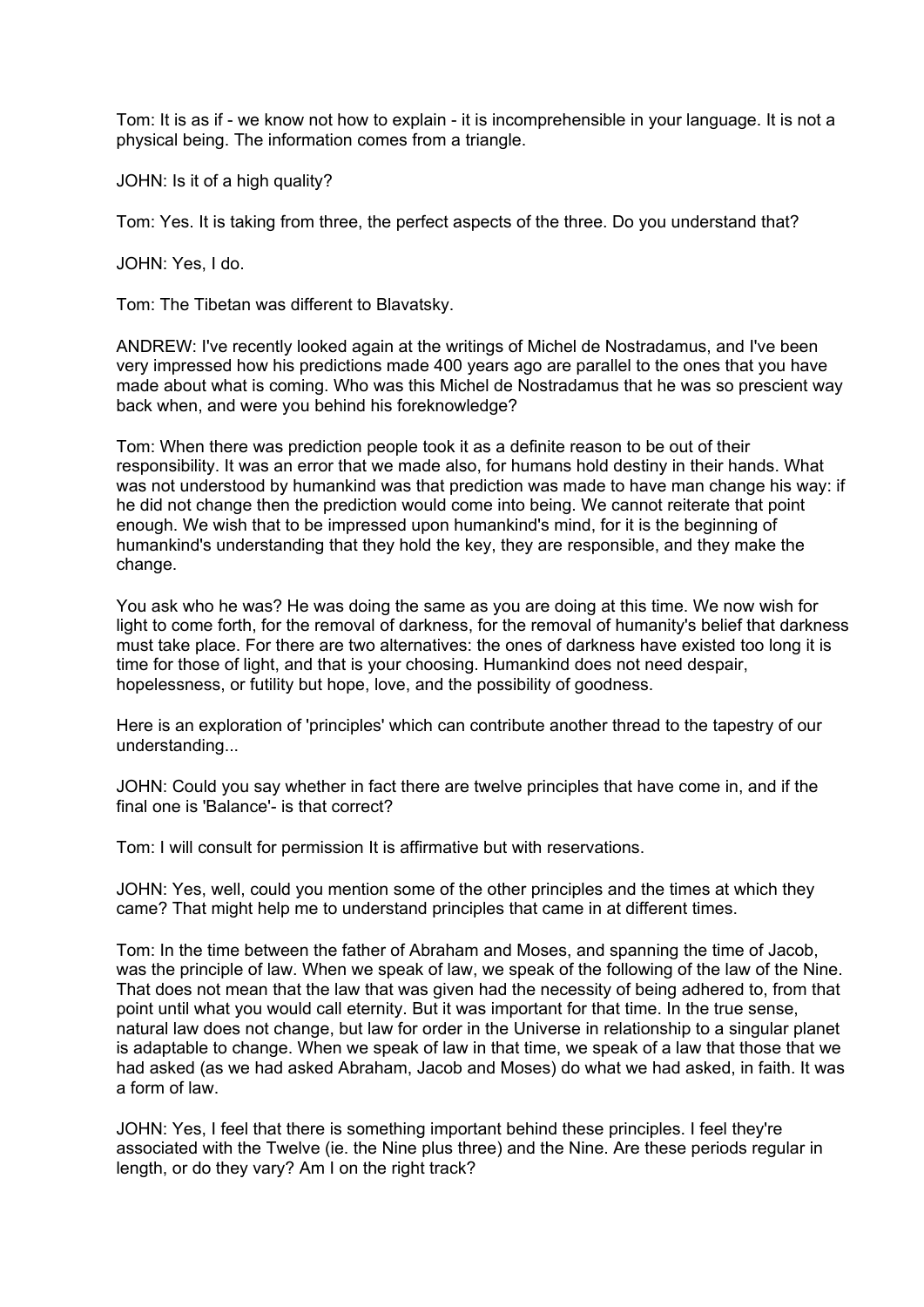Tom: We understand what you are getting at. Again we answer with an affirmative but also with reservations, for there have been times that are in closeness to other times of great distance.

JOHN: I don't quite....

Tom: There are those times which have great expansions, and then there are those times which are short periods.

JOHN: Yes. Has there been another one between the time of Christ and now?

Tom: That of Christ was the final before you today. The period at the time of Altea was of wisdom. The principle of justice came at the time of Ur. The time of Horus in Egypt was of knowledge, and knowledge also became out of balance. Yes.

## **V**

# **THE OTHER SIDE OF THE COIN**

16

### War and Peace in the 1990s

While, in 1994, it would seem a little out of date to leave these early transmissions concerning the imminent threat of nuclear catastrophe in this edition of the book, the replies given by Tom are still totally relevant, for they deal with the power of thought, the power of fear. The transmissions have been arranged in chronological order. The first discussions, during 1981, occurred at a time when there was a proliferation of nuclear warheads .....

GUEST: What about nuclear war? It seems that this present state of affairs [1981] is dangerous, and the risks are rising...

Tom: We have always said that we would not permit the destruction of this planet. We would not permit this planet to be destroyed in stupidity. But you understand that when destruction attempts are made, they create other forms that can then encourage more scattered energies. This is why meditation is important.

ANDREW: Yes, if I understand correctly then, let me paraphrase what I understand you've said on other occasions: you are not in principle against humanity learning a lesson from a small series of nuclear events, is that correct?

Tom: We did not mean it in that interpretation.

ANDREW: I'm sorry. Would you clarify?

Tom: We intended for you to understand that in the situation as it is going, if there were a small confrontation it would perhaps be a sufficient lesson in another world and another time; but in this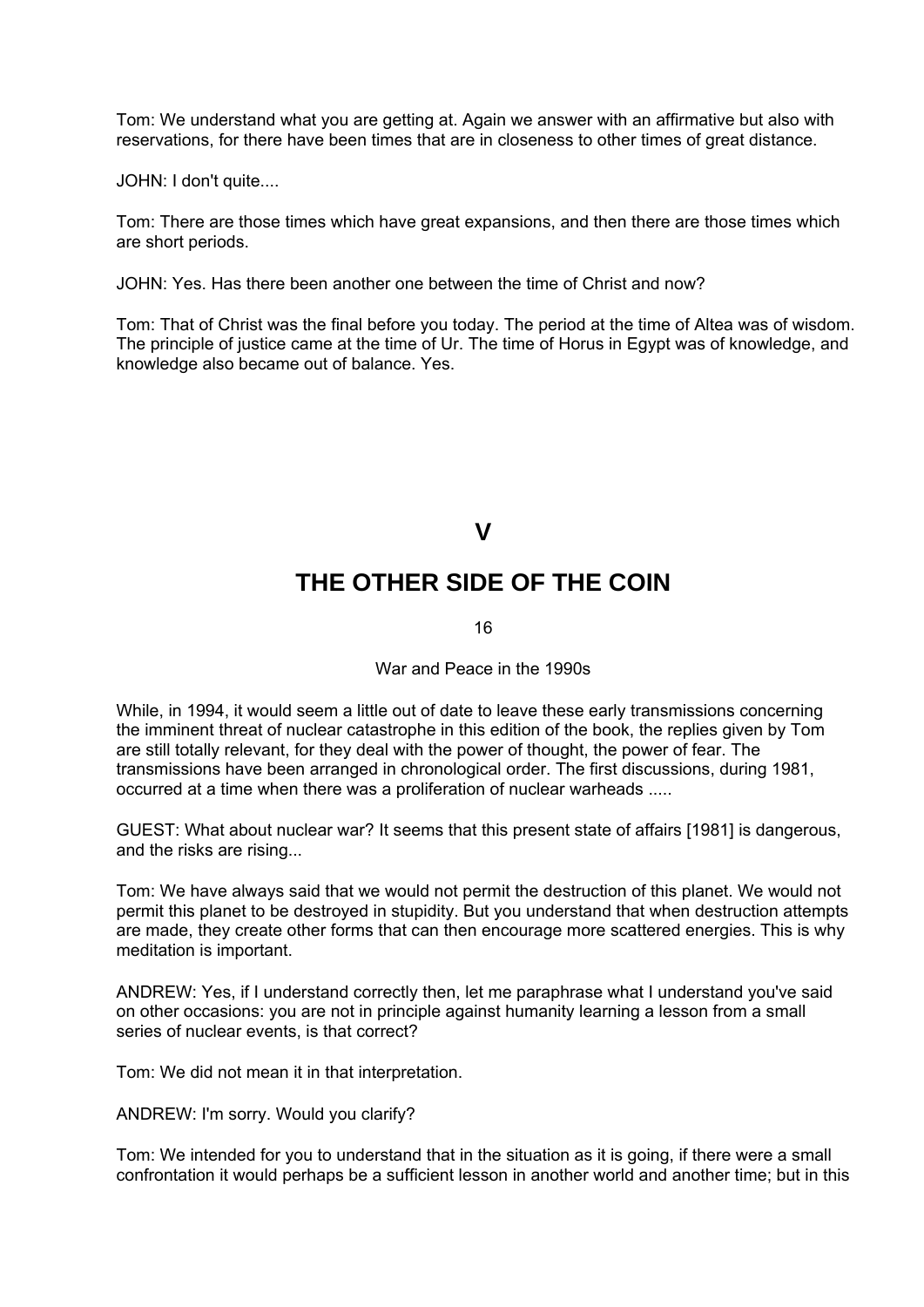time and space there is only foolishness - so that would not suffice. If a lesson could be learned without harming humankind... but that is not possible.

ANDREW: I see what you're saying. It's what we call 'A Mexican stand off' isn't it?

Tom: That means that each side is prepared, and each is afraid, through not knowing strength of the other?

ANDREW: Yes.

Tom: Yes. That is your situation. But if it is possible to overcome this, and for East and West to merge in understanding of peoples, to remove fear, then many things will come to pass.

ANDREW: Yes, we understand that, but isn't that a long-term process? We're talking about the transformation of very fixed minds.

Tom: Know this: that elements of the nature of energies may spread with great rapidity. As you have a media, a form of communication, of necessity it would only be a matter of days or weeks in transformation, if the energies charged into it were the highest. Know this: your planet Earth is on a verge of transformation.

GUEST: What are you calling a short period of time?

Tom: As a radio wave goes around your planet Earth, encircles it, or televises it from above your planet Earth, with proper communication the majority of civilized countries could come to understanding in three of your months.

JOHN: In the event of a nuclear strike, would you consider intervening on television and radio as was considered once before? Would that be one of your means of intervention?

Tom: I will consult... Yes, in some areas, but in the main it would come from an energy of a sound that you hear not, that would cause paralysis of mechanisms for a period of time.

JOHN: So, what might happen is that missiles might be fired but they might fail to operate and that would be a very powerful indication to all people that something extra-terrestrial was controlling the situation, is that so?

Tom: There would be a sound that would negate it, and the vibration would be felt by all, but not heard as sound.

JOHN: Who would initiate this?

Tom: Those of the Twenty-Four civilizations.

JOHN: Is Altea still in charge of this operation?

Tom: That of Altea, yes.

JOHN: There is a paradox that is going on in the peace movement. I'm suggesting that we should not be fearful of the Russians, but the peace movement is largely based on the fear of nuclear war, and I think the fear has a negative effect..

Tom: The fear will bring into existence that which is feared.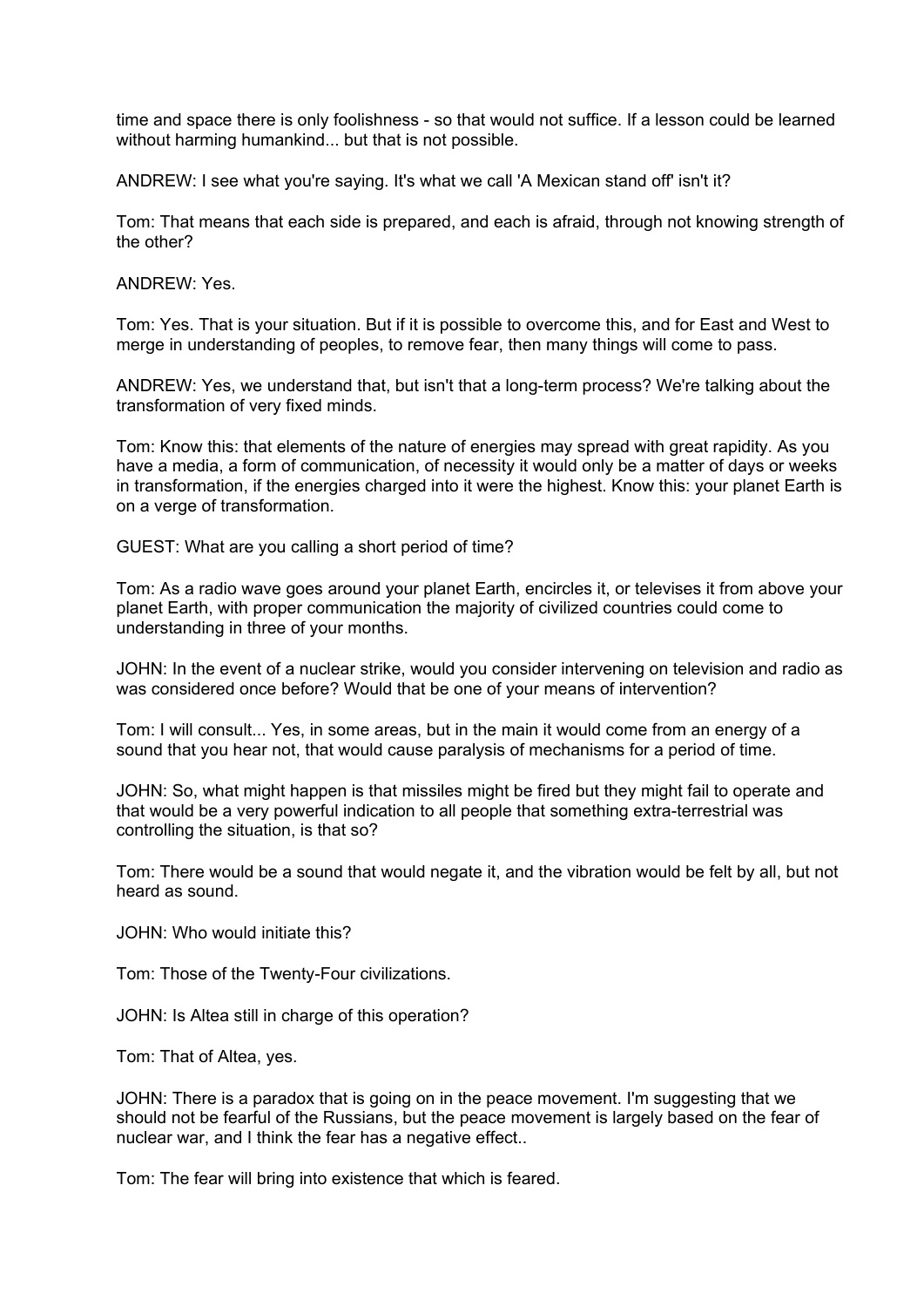JOHN: How can we deal with this paradox, as peace campaigners are saying that we need to be frightened, because it's out of this fear that we will get people to do something?

Tom: You need to be aware; fear accomplishes nothing but destruction. Fear is the greatest enemy of all that exists on Planet Earth. Fear is bondage, fear is not freedom.

JOHN: You are, I presume, talking about a cataclysm being nuclear war, because there exists so much fear of it at the moment?

Tom: Yes.

JOHN: Can you give any advice on how to persuade people that they need to be aware of the situation and act on it, without being motivated by fear?

Tom: They must not be pulled into the blueprint of someone else's situation. It is like a magnet, suddenly all the filings have pulled towards each other and created a magnetic force field.

ANDREW: If it is mandatory that we survive, what will our work be afterwards, assuming that you will not allow total destruction, while there may be some minor destruction as a lesson..?

Tom: We would pray that even the smallest shred may not be the case.

ANDREW: - Okay.

Tom: The importance is to inform others that energies of thought-forms are more devastating than nuclear warheads, for in your time now, in your future time, energies are being refined, for which thought is, and will be, the controlling factor.

ANDREW: Yes. Now, may I ask if in the course of evolution of human life on Earth, man has ever had this kind of technological possibility and capacity for total destruction?

Tom: No, it was localised. There have been shifts of crust upon your planet Earth. But that was not brought about by chaos of nuclear. In a sense it had at times the same type of radiation, but it was not created by humans. You understand the difference?

ANDREW: - Yes, I understand. All right, so this is a unique event in the history of humanity?

Tom: It is the first time upon your planet Earth that it has been populated by so many, that there has been a form of communication with which all know information instantaneously, and it is the first time with generations of beings encapsulated in negative thinking but also the first time that there are so many of those who exist in service to Planet Earth, working diligently to stop destruction, and to permit Earth's evolution as it should have been in the past.

ANDREW: Now let us assume, as one of the possibilities, that there will be no serious use of nuclear weapons: does this mean that natural catastrophes will still go ahead as a natural course of destructive events?

Tom: Again we will attempt to explain: If fear is instilled then it creates an energy that may bring that into being. But if there is enough positive belief in the future, then you humans also may relieve the pressure across your planet and release it slowly, so that there is not a need to have that amount of destruction. It will not be possible in every instant to eliminate all destruction, as it is nowadays that there are earthquakes in eccentricity. But it may be partly negated by relieving pressure across your planet Earth.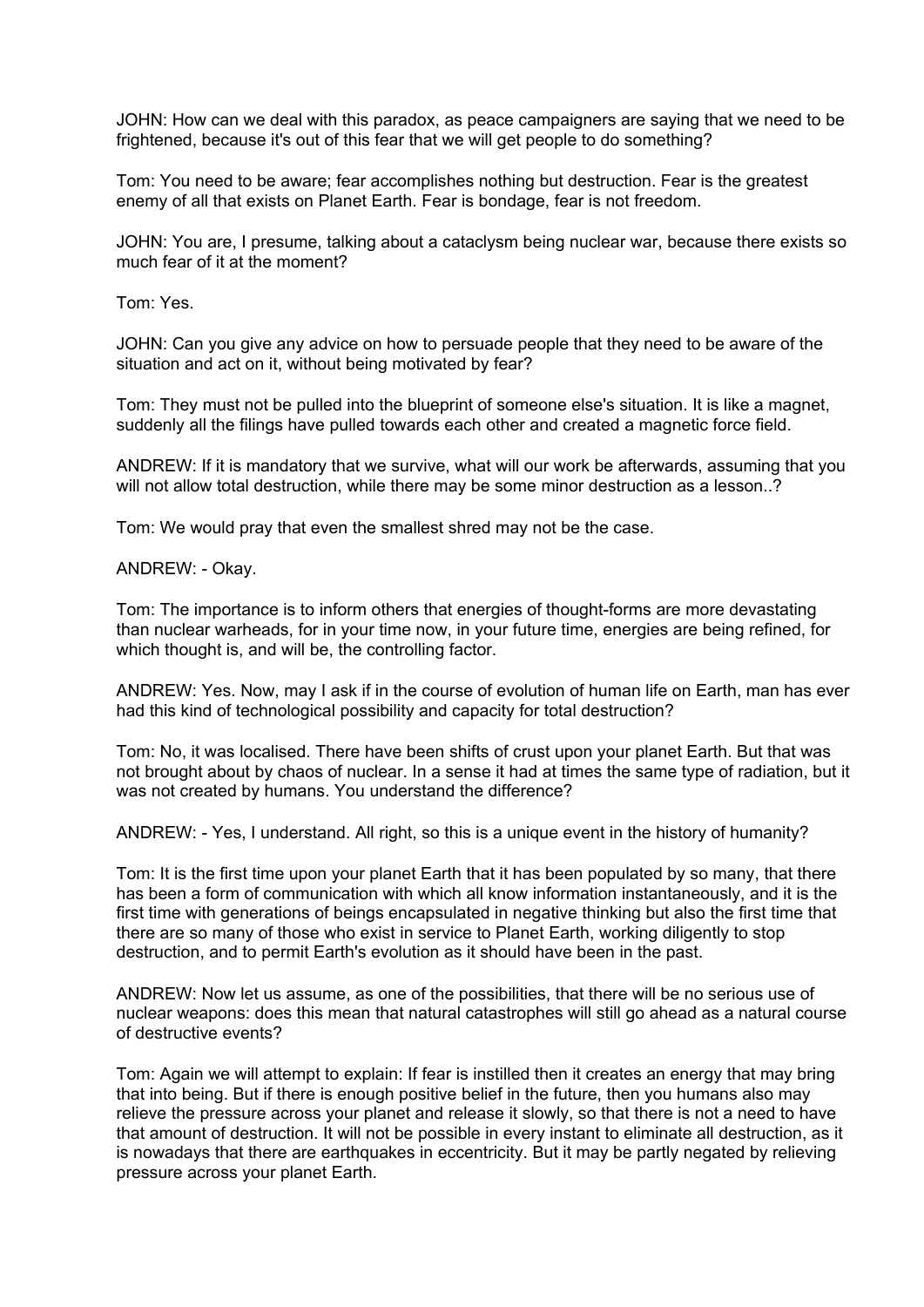ANDREW: I was wondering how we could ever get rid of the threat of nuclear weapons, and obviously a nice way would be to dematerialise them and dump them in some black hole in space but obviously....

Tom: Man would then create more.

ANDREW: So that's not a real lesson, okay.

Tom: When the nuclear threat affects them directly, people of all nations then may suddenly come to awareness. Only people can change people. We cannot change people. Removing their toys does not change them.

ANDREW: Yes. Is this why you allowed the invention, the development, and the production of nuclear weapons to go ahead?

Tom: It was not like that. Let us explain to you. It has great value, this invention. It is what your peoples do with it - that is their path, their choice. They have choices, freewill to choose from one extreme to the other within their limitations. You understand that.

ANDREW: Yes, I understand

MIKI: What sort of use of nuclear technology has great value?

Tom: That for generating energies for developing of countries, for a non-destruction situation. It is also possible for transportation in the Universe if handled properly, yes.

ANDREW: One problem is the peace process in the world. As you know, some small steps have been made in the nuclear field, with a treaty between the USSR and the USA [19881. Where can you see the next leverage exerted on the peace process?

Tom: In the nation of Israel.

ANDREW: This is the primary focus?

Tom: Yes. As you know there is the attempt to establish the nation of Palestine in its own environment.

ANDREW: Yes, I've been following that process.

Tom: Then you know also that the most extreme people in both the nation of Israel and the nation of Ishmael will attempt a conflicting division. What is of the greatest importance is the intervention by Soviet Russia and the United States of the America to make it extremely clear to extremists that if either people permits its extremists to continue, then they will begin to intervene. Then the government of Israel will have the necessity of understanding its limitations and preventing the most extreme, and the Arafat [Yasser Arafat] will also have the need to stop that destruction. Yes.

JOHN: Would you say something about what has gone on in the Middle East - in the Gulf War?

Tom: This is the beginning of the time of the dissipation of division. It had taken time for the merging of the countries of the Cold War. As the element of division wishes to remain as it is, you now have a similar situation of division in the Crescent.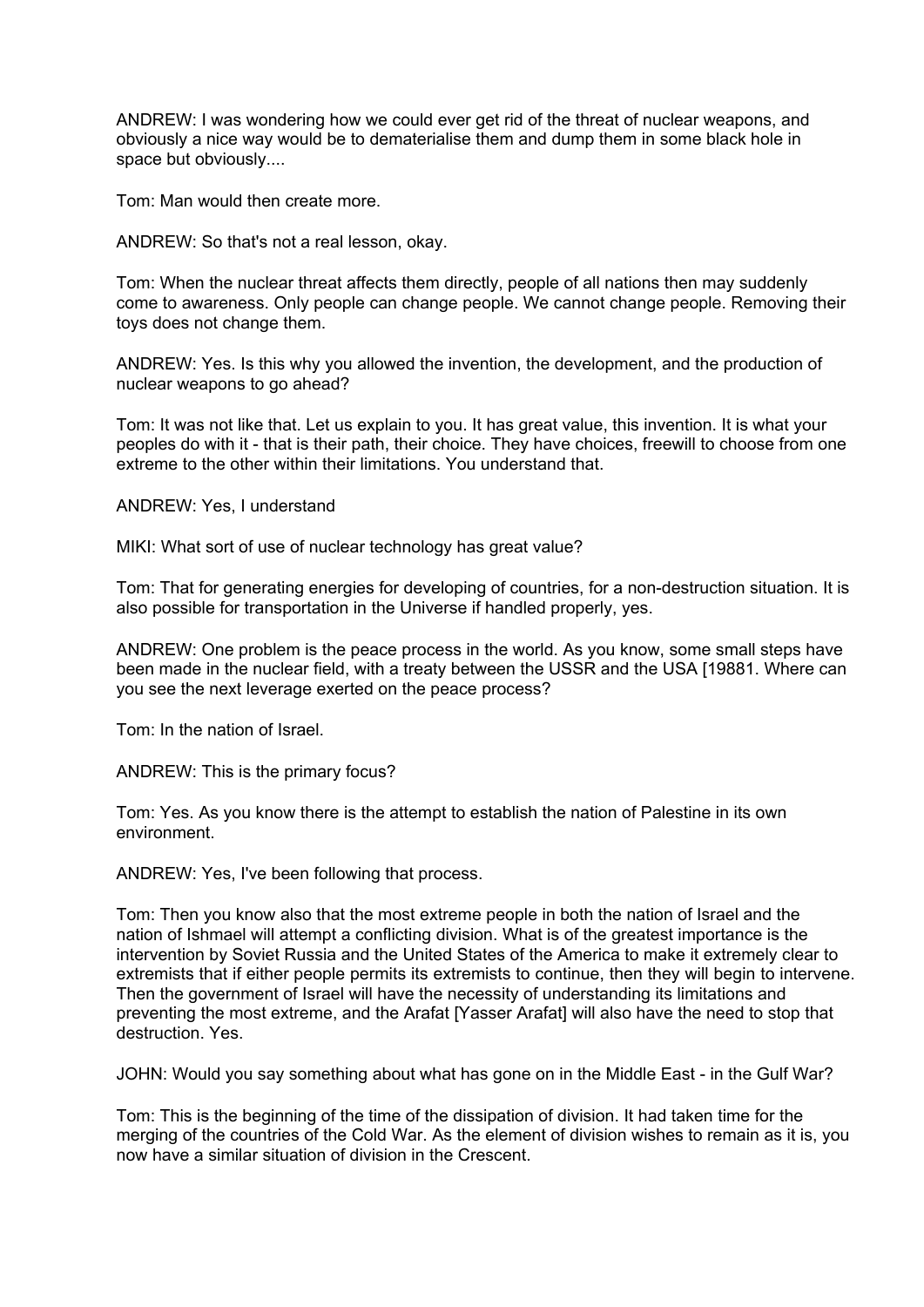You had a concerted alignment of unity of many nations with purpose, in a focused direction and this has proven to the world that it can create a vehicle to bring about order on Planet Earth that is beneficial to all humankind. What must be exercised at this time is the strength of momentum to follow through and not to have discouragement - for there will be those that will attempt to utilize the situation for their own purpose. But in unity, planet Earth has proven that it can unify against what is not of benefit for humankind.

In the following transmission it becomes apparent that an important change has occurred in the aftermath of the Gulf War, as seen from the perspective of the Nine. This conversation, from 1991, does not benefit from the hindsight that we now have.

JOHN: Was the Gulf War, [1991] in fact the final physical manifestation on the lower planes of the battle of Armageddon? It seemed to have so many of those lower elements in it?

Tom: And continues, yes. It is now important not to let the old maintain its momentum in suppression and destruction.

There is an element that you should know about which entailed a great debate and consideration by the Council of Nine, and the Twenty-Four civilizations, in connection with souls who transitioned [died] because of this great battle: those of the spirit, working for evolution of Planet Earth, have taken them into their bosom, and have taken them away in forwardness, so there is not to be a recycling of those who have undergone transitions.

JOHN: You're talking about the hundred thousand, or more, Iraqis who were killed in the conflict itself, are you?

Tom: Of all killed in this arena. And we shall continue.

JOHN: After the 15<sup>th</sup> January 1991 [the deadline given to Irag to leave Kuwait before hostilities broke out] was there any real possibility of resolving this conflict fully without military action? Had it been resolved without military conflict, the military power, the chemical and nuclear weapons, would still have existed, and I cannot see how there can have been peace with those in existence.

Tom: It could not have been resolved by other methods, for those in the spheres are in battlement - therefore it was a case of 'As above so below'. The decision to bring those transitioned souls into light was because of that. It was not possible for it to be a choice on a human level.

JOHN: There seems to be another difficulty, because there is some fear that the Shia population of Southern Iraq, if they were to gain power, would create another danger.

Tom: What you must now understand is that that must not be permitted, as Saddam Hussein was not permitted. Therefore you must meditate for the united allies to remain united. Also you must now understand that those of Ishmael will attempt to overwhelm the nation Israel, not in violence, for they know that will not be permitted, but in wiliness. That also must not be permitted, for all peoples have a place in the world, that will help them manifest their uniqueness on all Planet Earth.

JOHN: Personally, I feel quite supportive towards the Kurdish people. Can you say anything about them?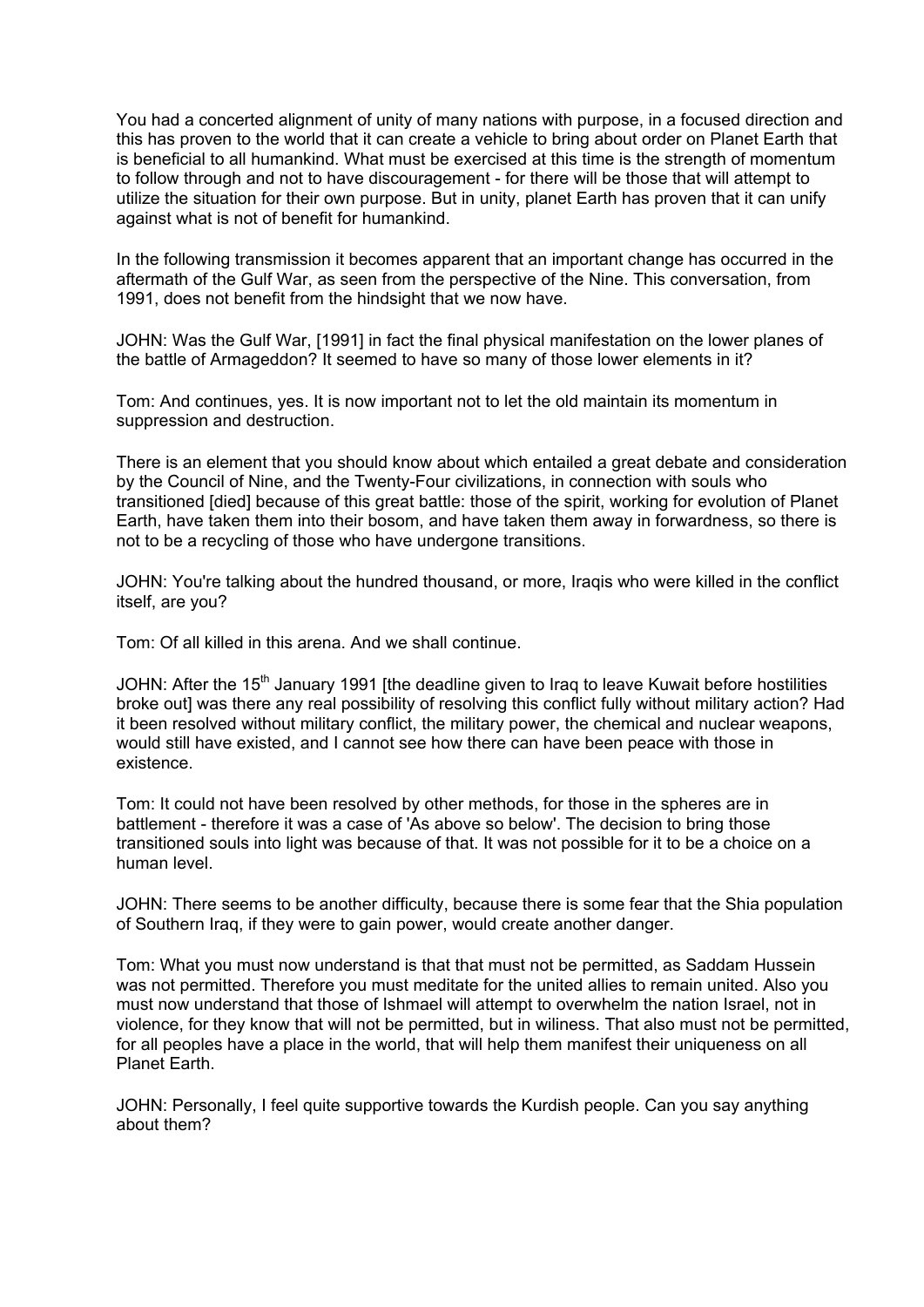Tom: They are one in more senses than one - they are straightforward not devious. As each of these representatives of different civilizations, who have manifested upon Planet Earth, are attempting to maintain their legitimacy, it is a part of the great mosaic of Planet Earth.

JOHN: You're saying that the different races in the region represent different civilizations?

Tom: Yes, not of the Twenty-Four, but others. As it is in Yugoslavia, yes. And in others, do you understand?

JOHN: Yes. Now, there is a great problem in the Soviet Union [1991], and Mr. Gorbachev who seemed to be doing a good job, now seems to be in difficulty, can you say anything..?

Tom: You will meditate for him, for keep this in your memory: while the world was focusing upon the Hussein, the supportive energy was not directed to him. Now you must include him to help him again to maintain stability and balance.

JOHN: About the Middle East. the environmental disaster brought about by the continuing oil-well fires there, is there a real danger here? [Gulf War 1991]

Tom: There are many dangers. Remember it will affect your entire planet, not only the Crescent, and it will also bring into being a world order of rules and regulations, for in its vastness humankind must have order created, to abide by a civilized method. Your planet Earth no longer is a planet that has but a few million humans. It is no longer a planet that in order to see the other side one must incarnate. It is now a very small planet and must be treated as one skin. So out of this chaotic situation will also come the order of environment, and another benefit also, for those who support the environment also at times become dictatorial. So balance will be brought. Begin as much as possible to foster the elimination of those products that also bring other forms of environmental destruction.

JOHN: Yes. It seems that the act of destruction of those oil wells at the last minute was such an act of blatant evil, that out of the ultimate bad could come the ultimate good for the environment.

Tom: That is exact correctness, provided it is directed, meditated and kept in the mind, that out of that must come order. You understand the opposition is still in force.

JOHN: Yes. Recognizing that there is a connection between the macrocosm and the microcosm, I feel that human unity, during the course of this difficult period, has taken a battering. I think that there has been some damage to the collective solidarity which grew in 1988 and 1989.

Tom: This is a truism. What is important in these times is setting aside one's own self and becoming a unity. If one is not able to do that, then there must be consideration of ways of creating more understanding. There must be great consideration. It is a simple law - and that is the Golden Law ...

JOHN: Do unto others .....

Tom: ... as you would wish be done to you. And take into consideration all cultures, all personalities, and remove egos, become a true selfless individual or nation in times of need for Planet Earth, in unity and togetherness. Know this: all the civilizations that are in conjunction with the Twenty-Four are in readiness to help. It is time now for humankind to reduce competition with each other and to emerge as one unit of joy. That will take time, effort and love.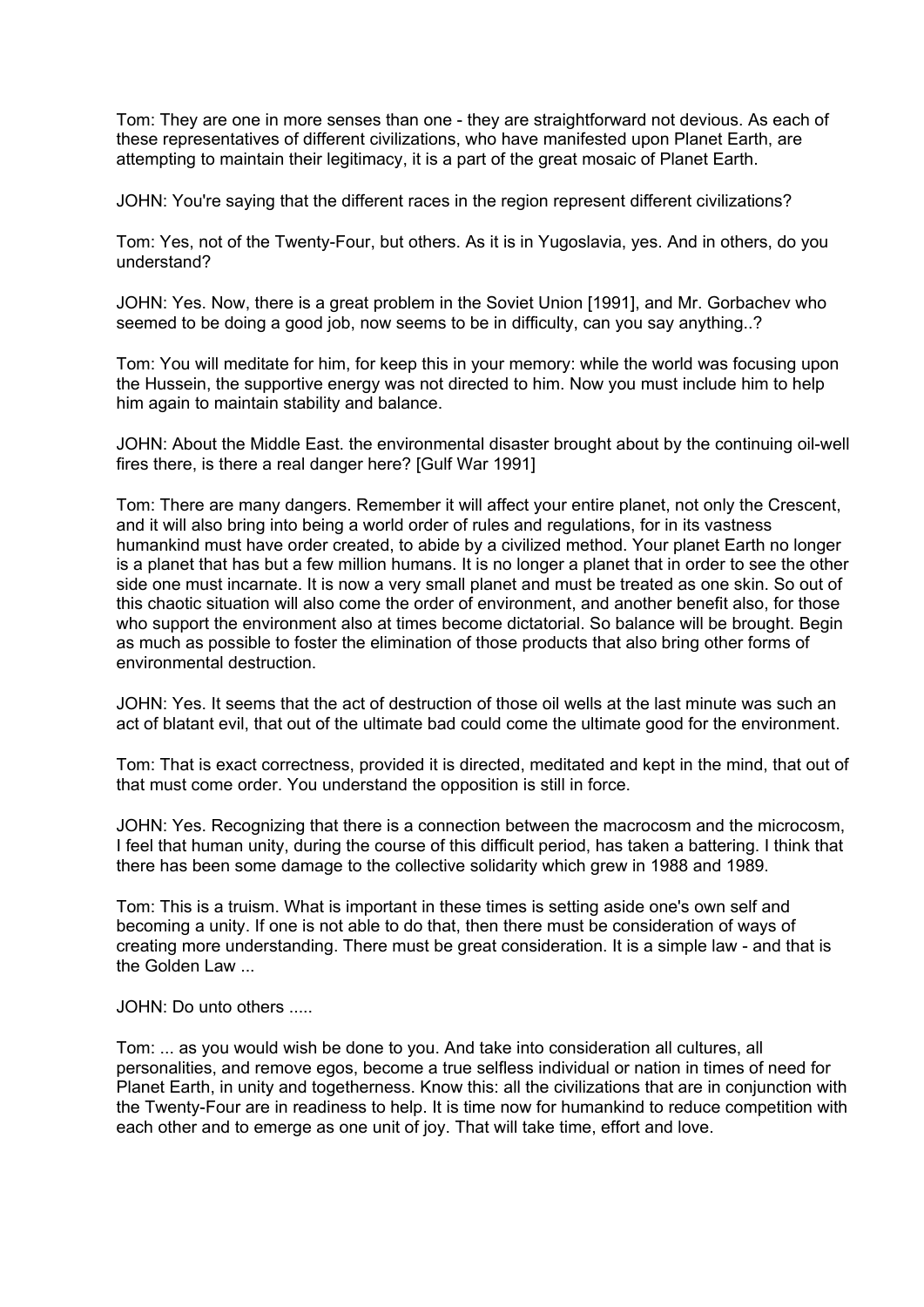Most importantly it is based on trust, the trust that there are in the Universe those beings that are there to help you. As also is the unknown God. It is important to know that you must trust, you will be directed.

Also at all levels of consciousness you must trust yourself. Recognize the importance of understanding this and the necessity for generating this trust about yourself. It would be foolish of us to tell you that all that exist on planet Earth are equal, for that is not true with one exception: you are all equal in that you come from the same Source.

In the manifestation of your physicalness, however, there must be those who are leaders and who bring out the best in others. For there are those who wish to be led, and to attempt to force them to be leaders when they do not have the environmental, physical, emotional or mental faculties to do so, puts them in a detrimental situation. Therefore you humans must support each other, love each other, have respect, but be aware of those elements of humankind that are not in the highest state of evolution. They serve their purpose also. This does not mean that some are special and some are not.

The next transrnission returned to the problem of peace between the Hoovids and the Ishmaels...

HARRIET: I'd like to thank you so very much for all your love and protection during this past Gulf War for the Allies, and for the nation of Israel...

Tom: That is for all nations, yes.

HARRIET: I'd like to ask you if you can give an idea of where the nation of Israel, together with the nation of Ishmael, stand in relation to coming closer to touching hands and making peace with each other?

Tom: When peace is made within, then it is possible for extension of peace without. What is important is this understanding, and we wish each of you to open your minds in clarity to hear what we say: it may not be acceptable to some, but there is a functional issue that must be understood, and that is that there are some that function differently to others. There are many cultures from different civilizations, and there are many differences between cultures. And in the process of their choosing, there is necessity for leadership and demonstrable maturity.

You must understand this, we speak not of evolutionary level amongst leaders, we speak of the level of maturity. It is like this: you take a child, and when they do not understand the danger you make a rule, do you not?

JOHN: Yes.

Tom: You say that you must not pull [sic] yourself from a top-roof without a ....

JOHN: A parachute. (Laughter)

Tom: .... an umbrella.

JOHN: No, an umbrella doesn't help much. We know what you mean - a parachute. (Laughter)

Tom: You will understand that the nation of Ishmael is at times childish, which it is necessary to bring them through - however, this does not make them less than the nation of Israel, do you understand?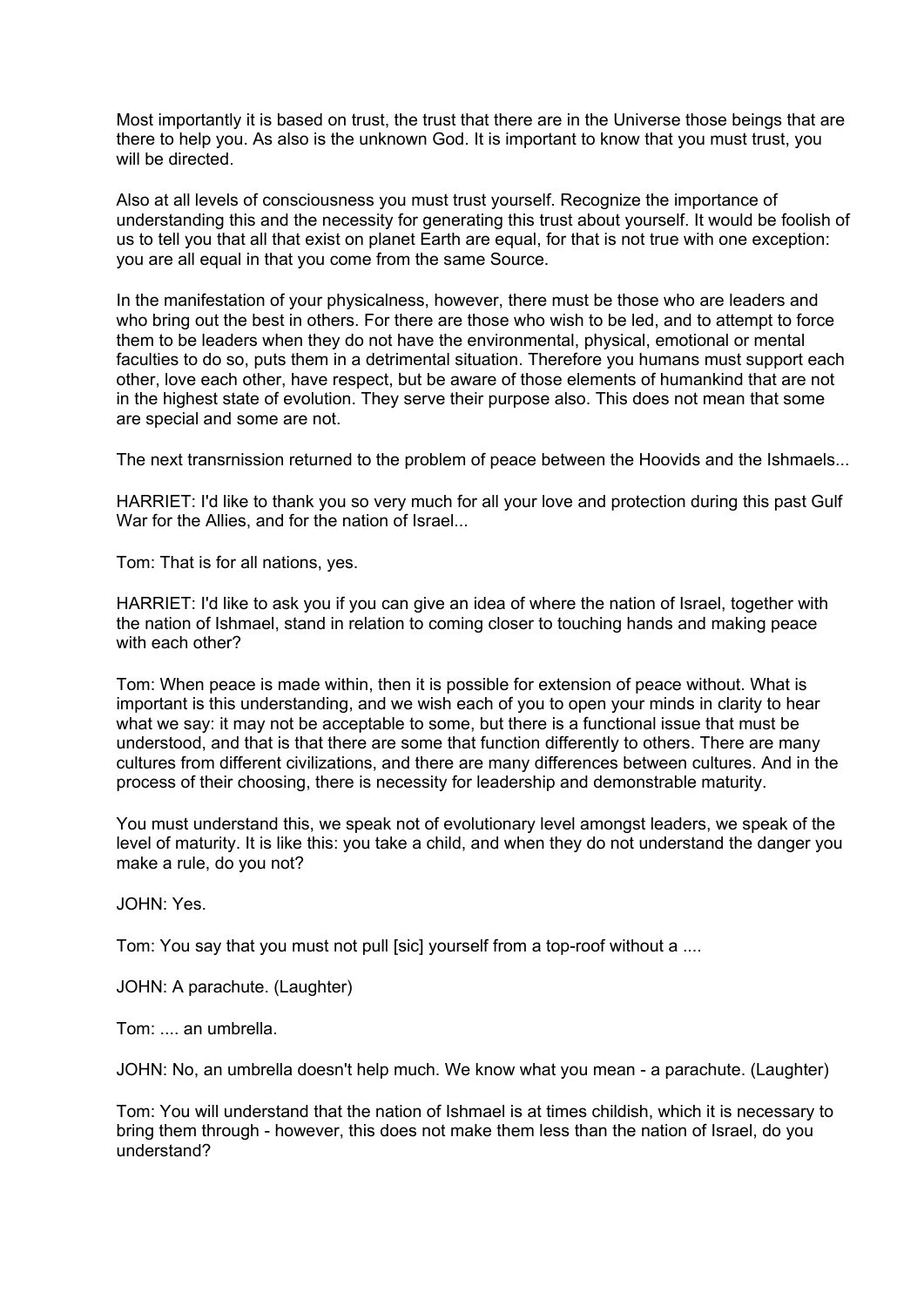### JOHN & HARRIET: Yes.

Tom: It is important that you understand that. It does not mean that they are not as evolved: it means that that is the point of their choosing at this time. We speak now only of the masses. You see, if you permit a child to do as it wishes, it gets in confusion and does not know its safetyarena. Then when you tell to that child "You must not do that," it knows then that it is within the boundaries of safety, and that it is being looked after.

Therefore when there is a nation that does not have limits or guidance for the betterment of all nations, it is like a free-radical cell, is that not so? When radical cells go wild in the body, do they not create a situation of devastation? Therefore, with the nations of Planet Earth, what is important is to create guidelines to prevent them from hurting self, and to remove from them the ability to hurt others. This then brings them to a peaceful solution and takes away from them that ability to damage all, but what it also does for them is give to them a great relief, so they do not have to perpetuate what they think is their manliness.

You must include also the understanding that the nation of Israel, in past conflicts, has now learned that by not retaliating, they have grown in stature, not only in the world but in self. Therefore by taking away from those of Ishmael this ability, then it becomes their way, and they too will grow in stature. You do not give to a child the permission to stand in the middle of your most dangerous roadway and hope it will survive.

JOHN: True.

Tom: Therefore you put great barriers to stop it, is that not so?

ISRAEL & JOHN: Yes.

Tom: When that is understood, and when opportunities for those emotional disturbances that keep people in bondage are taken away, the problem will begin to be relieved, and then they may begin negotiations.

Remember this: the people of the nation of Ishmael are very much like children, so today they love you and tomorrow they do not. This makes them not less, you must understand that.

LARK: Now, the Americans are very much involved in that peace process, and they don't look very mature to me either.[1991]

Tom: That is your way of viewing. You see, each culture has its own way. If the nation of USA did not stand in steadfastness, then at this time there would be a conflict that could not end. What is the greatest importance is the understanding that there are differences in all nations, and it is that mosaic that creates your Earth, and in each nation there must be understanding without condemnation of others. That is the important achievement to make. When also there is unity and holdfastness among all that are what you call 'civilized', not permitting others to disrupt other nations, then those children learn by example and by understanding, that they are not permitted to destroy themselves. When a child begins to understand that you care enough for it not to permit it to destroy itself, then it begins to feel safe with you.

This next transmission was given to a group of meditators in March 1991:

Tom: Now we are moving into the period that begins the solidification and cleansing. In times past souls upon your planet Earth refused to leave it, and through your conflicts continued to recycle, as you recycle your trees. Your recycled trees have usefulness, but the soul-recycling of humankind does not create usefulness, but creates a bottlenecking of forwardness. You now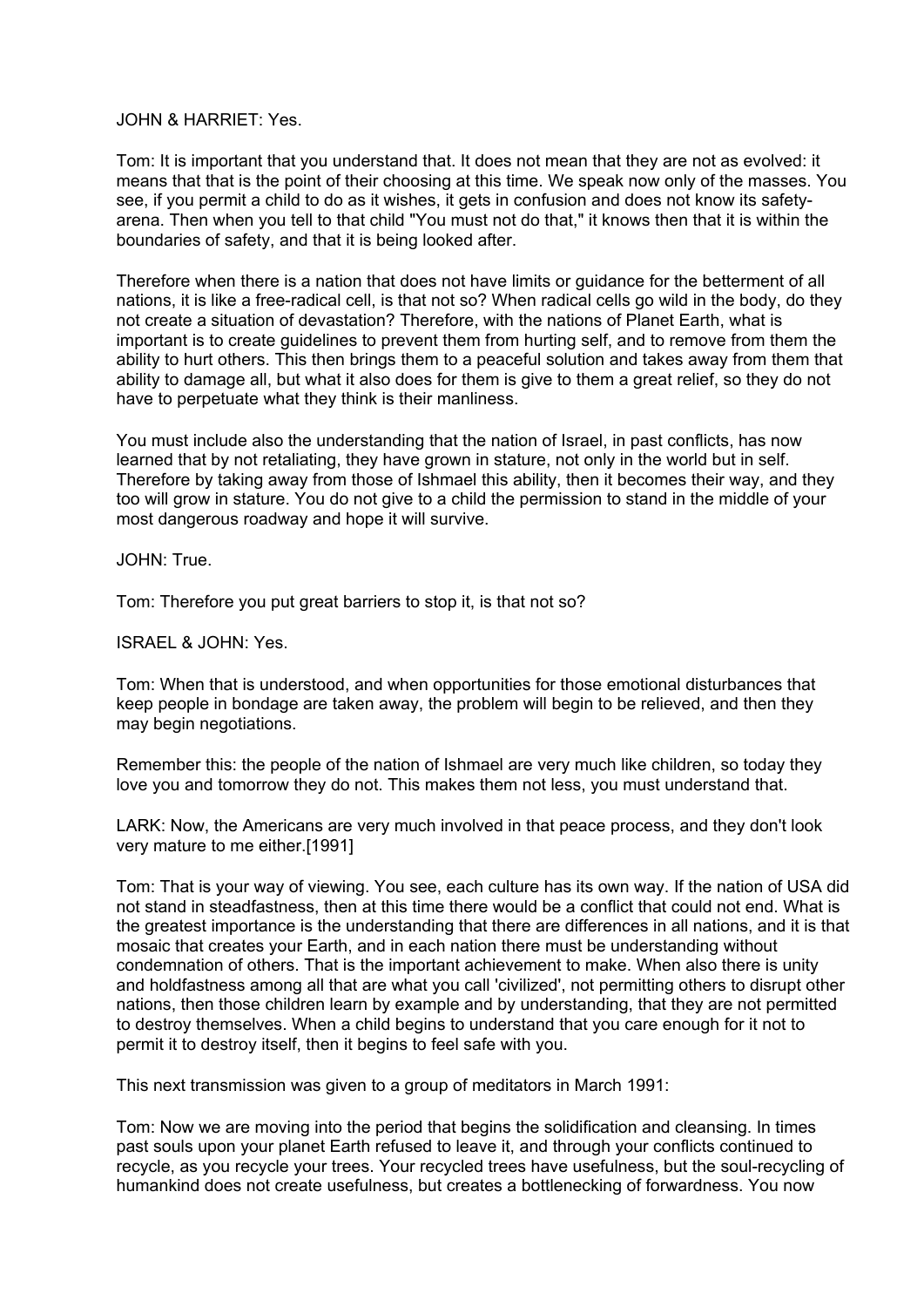have come to this time in which those who now make the transition - we speak of those who do not fulfill what they have come to fulfill, those who make transition [die] in accidents and in war, those that create their own transition either deliberately or accidentally, those live now in a different realm. Souls who have now transitionalised from the recent Gulf War and from accidents have now been taken into other, higher evolutionary states for releasing that anger and despair. Therefore there will not come a recycling of souls that have kept planet Earth in bondage.

This has come about because of the awakening of humankind to the reality of where they have come to, and the beginning of finding their divinity within. Is that not joyful?

Also humankind is now moving forward in increased unification, and in bringing about the ending of conflict and aggression - the world conditions that create the situation of bondage. That does not mean that there is instant change, but change has begun its great movement forward. This is shown by the unification of nations, that now understand that the destruction of one nation is in reality the destruction of others, and the beginning of all destruction. Also that the destruction of vital elements upon your planet Earth affects all. It is a time to be in great joy.

There are times when one would feel despair that there is not forwardness: what is necessary now upon your planet Earth is for each of you to understand that you contain within you that element, that cell, that atom, that molecule, that soul-part of you that is a part of the Creation and the whole, and that you in your evolutionary state of being at this time can create the energies necessary, by yourself and in conjunction with others, to stop further destructiveness.

For as in times past it was religion which led Planet Earth, (and it served its purpose) now it is you, the peoples of Planet Earth, that speak. You should be joyful for this and not feel burdened with it, as some of you seem to do. It is not a perfect time, we agree, but it is a time of greatness, and we are in gratefulness to you humans who are positive - for it is necessary for the completion and fulfillment of Planet Earth, for us to be in partnership with you.

We find great joy in this time, for the youth that are coming to Planet Earth in this time, and who have come in the recent past, are coming with the full understanding that they serve a purpose. Those who came and did not understand their purpose, it is now being revealed to them.

Most people have been upon Planet Earth in times past, in times in which you came for your learning: in this time many people have come to benefit Planet Earth in conjunction with us, in service. We bless you for that. Many of you also must understand that you come from higher evolutionous levels (that is not the correct term but we have no language to explain) of other civilizations that work in total peace and harmony with each other: and that have joined with all who are bringing Planet Earth to its rightful direction.

Know this also: each of you humans contain the essence of what you term a star - and we have not revealed that before. You have

existed in all eternity and will continue to exist in all eternity. What is necessary now is to understand that, and the responsibility that goes with it, but it must be understood with joy, not with fear or despair. And it is now time to understand you must not flagellate yourself when you make an error, but move beyond it, and remove and peel off that shell and let another light of yourself come through. You must also understand that when you are in the presence of others, you emanate an energy of light that touches and begins their awakening also. And when you create jello [happiness, laughter - after wobbling jelly] in the Universe, you create great energy and the release of what you term darkness, and the removal of that which sticks in holes in darkness. Each of you humans is like a jellobean. (Laughter). Is there a jellobean?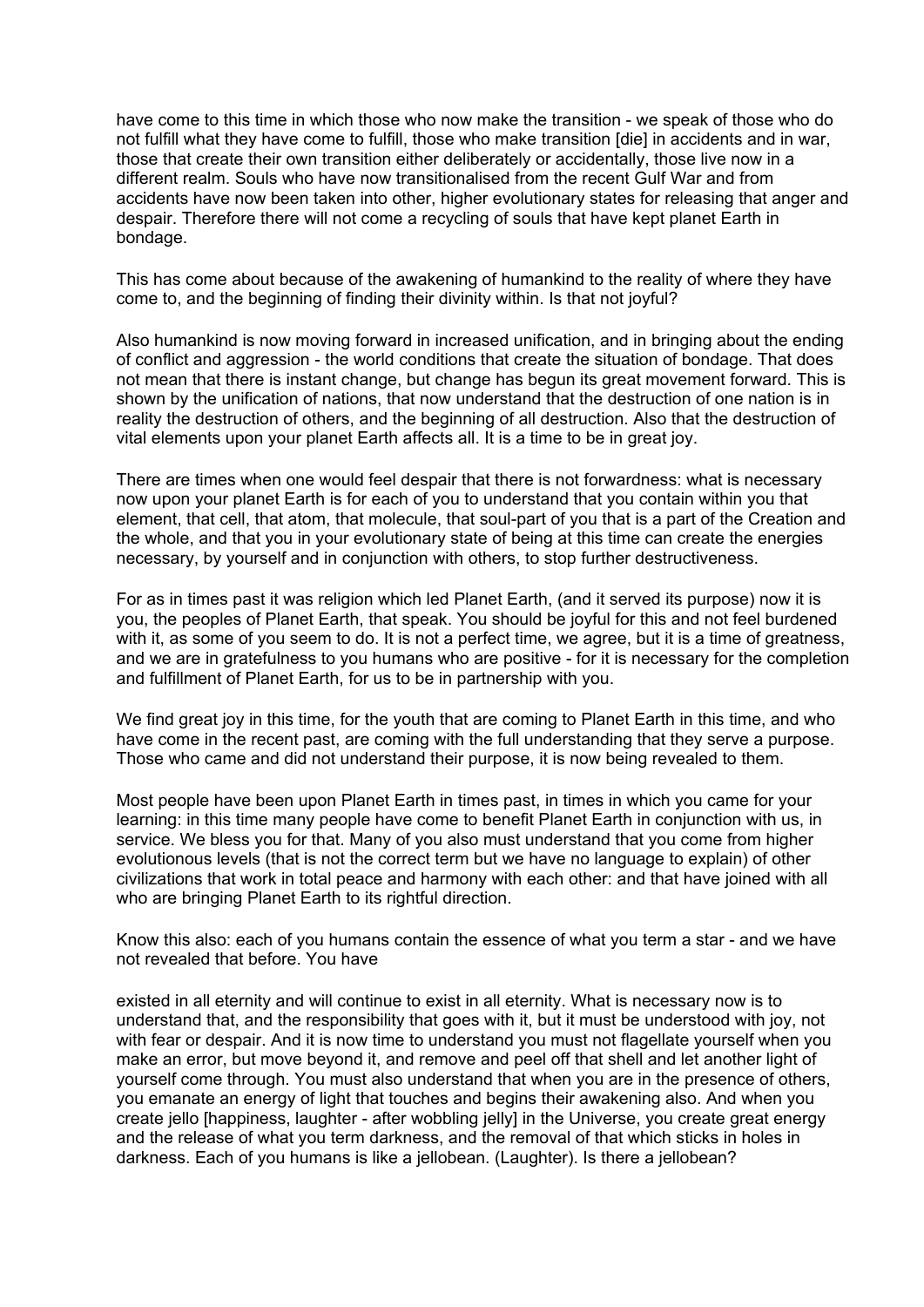LARK: Jellybean.

Tom: Is it wobbleness?

LARK: It's very sweet too.

Tom: Then people like you are sweet, are you not? Yes. It is important for humankind to understand that just because things are the way they are, that is not the only way they can be. It is time for humankind to understand it is the way it is, for perhaps humankind created errors. Yes.

It is time for humankind to begin to understand who they are, and it is time for humankind to understand that they affect the Universe, that the days of destruction, the days of saying 'That is their Karma' must end, for in both cases it is not a responsible way to think. You must also give time in your meditations to the beginning of elimination of human accidents, that entrap the soul in a non-functional vehicle do you understand?

JOHN: Well, could you elaborate on that, please? What is it that entraps human beings?

Tom: If there be embattlement and one is entrapped in a body that is injured, then that spirit-soul becomes very angry. Then it serves not the purpose it wishes. And if there be entrapment in the mind through ingestion, if it be deliberate or accidental, then that mind cannot fulfill its desired function, do you understand? Then that energy of despair is likened to an out-of-beat note, do you understand? It then needs special love and energy so in your meditations also to begin the elimination of what causes that. We have confused you now?

JOHN: I think you're talking about those people who are damaged either at their own hand or for other reasons sometimes described as 'Karma'. And that those problems must be eliminated so that the soul can live its purpose.

Tom: Yes. And they need help to remove anger, and it must be in your meditation that you wish for this. Yes.

JOHN: While we are all here together as a group would you like to say what meditations you would like us to do together?

Tom: We would wish each day, at your time of choosing, for you to be with us for eighteen minutes of your time, to bring about the ending of conflict in the Crescent, the elimination of the destruction of the environment, especially in the Crescent; and the acceleration of the return to a state of wellbeing, do you understand?

And you will also include the intention of permitting each nation and each group of entity-souls, to be allowed to be who they are, without being enforced by a nation that would wish to control them. Then will peace begin to really come to your planet Earth, and it will begin to be the paradise for which it was created. Yes.

While there are other meditations in this book for the ecology of the planet, at the time of the Gulf Crisis, Lark had asked this next question:

LARK: Can you give us specifics about how to solve the environmental tragedy with our meditations: what do we visualize?

Tom: You visualize all explosive smoke being eliminated quickly. For example: you will visualize a turn-off in suddenness. Also envision a suctioning off of that which pollutes land and water, for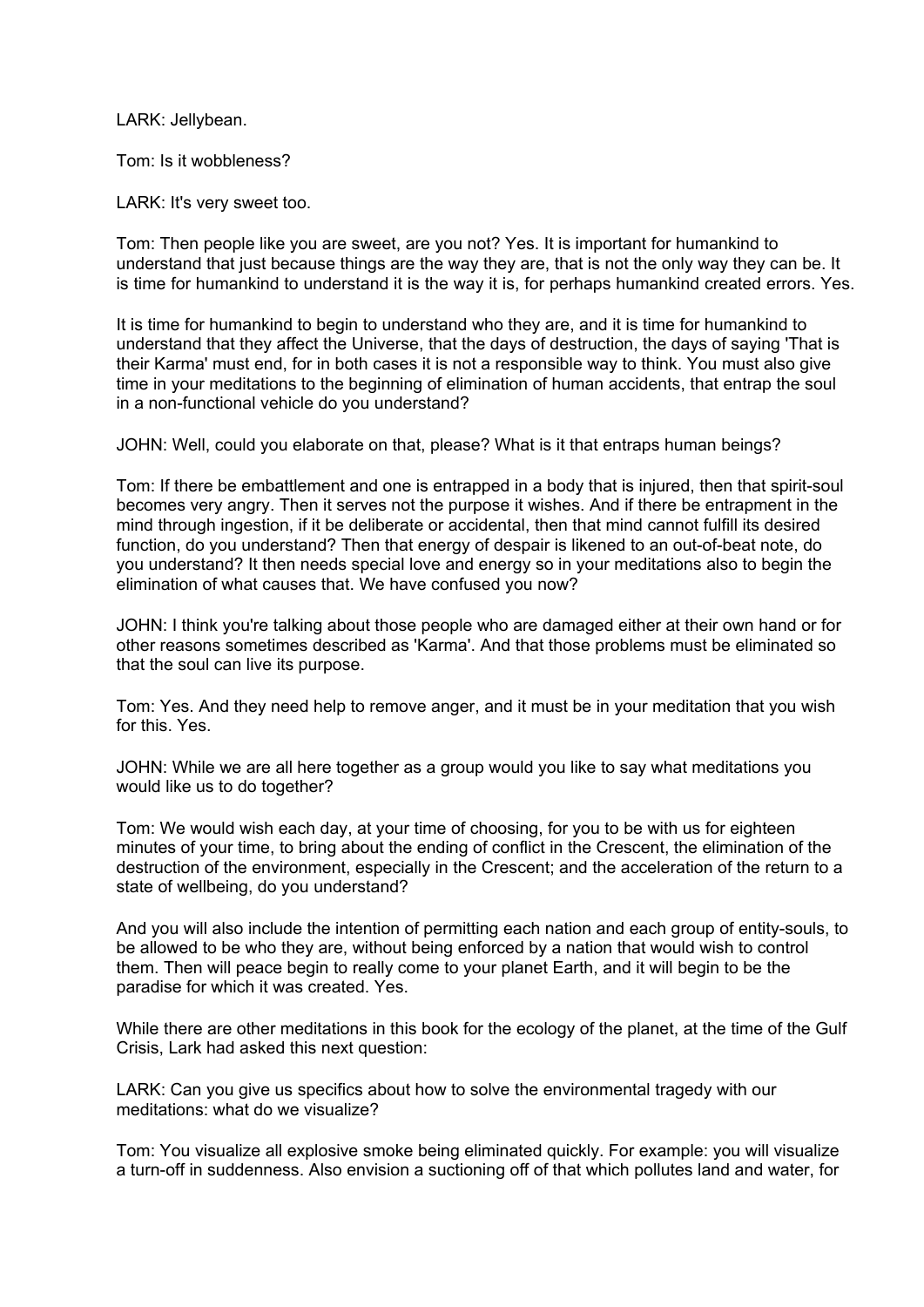humankind in its higher aspect has an ability to create all that is necessary for its rapid elimination.

As we have said in the past and will continue to say until humankind is brought to awakening: It is important for humankind to understand its responsibility. It is time for this information and knowledge to be released. For humankind, in all aspects of its religious life - which has not supplied the understanding - is searching for the elements of their beginning and purpose. So with that information being brought forth comes the unlocking of forwardness.

17

### Preventing Disaster

The main issue here is that we need to recognize our situation on this planet and then assume total individual responsibility for the outcome. The transmissions concerning the Gulf War and its effects are still relevant, for Tom shows us meditation techniques and demonstrates the use of the power of thought for good or ill.

Tom: Do you understand that if the awakening comes in its own time there is total destruction, and if it comes with acceleration then the world can be saved?

Those of you who have visualized acceleration have begun the acceleration. What you must completely and totally understand is your power. When you negate your power and your ability to bring change, then you negate the Universe and who you are - and you negate us. So what has begun [this was 1989] is the dedication to begin the process, so it is like a giant cannon that shoots out its bolt [sic], and it is going in great rapidity. Now we do not wish it to fall to Earth too quickly, do you understand? But it must continue. And know also that there is more fanaticism now, but that is slowly being dissipated. Yes.

JOHN: Is it that fanaticism had to come out, to be purged, that it couldn't be suppressed, it had to be released?

Tom: The most important thing is for it to be released, for in the suppressing it then grows more violent. Yes.

IRENE: But isn't it also true that as we move forward, those that oppose .... ?

Tom: ... are moving in forwardness towards you, yes.

IRENE: And they are attempting to do whatever they can to maintain the balance on their side. Fanaticism is only one of the tools that they are using.

Tom: That is correct.

JOHN: Concerning the opposition and the rules that govern their behaviour, it seems to me that it is almost an arrangement: that if we can get ourselves unified and have clarity of purpose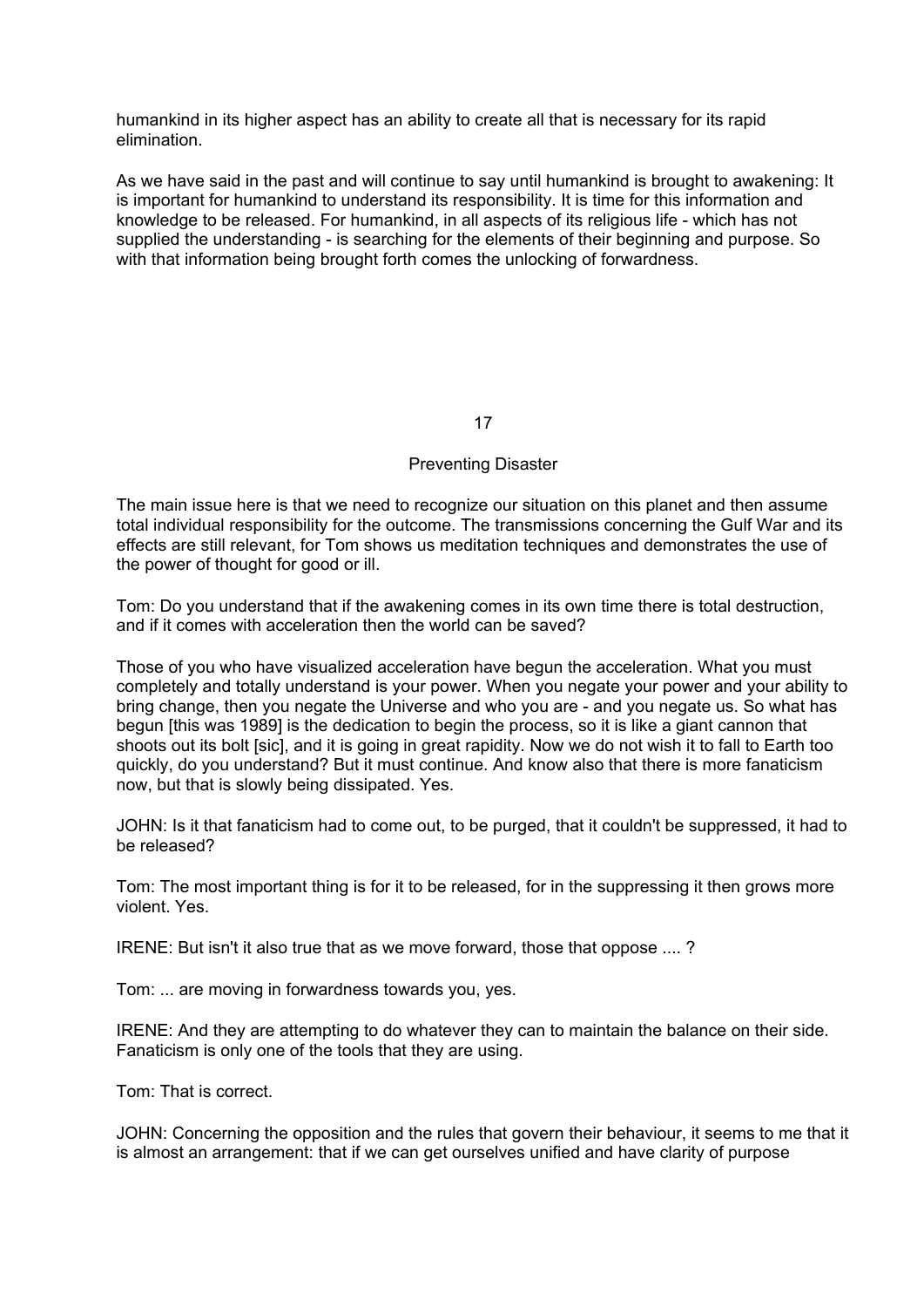towards the positive, the energy of that unification can bring results and that's something that the opposition have to honour. Is that .... ?

Tom: That is correct

JOHN: Good. That helps my understanding.

Tom: And also to remember that any of your strengths can be used against you, by the opposition. Therefore it is important to be clear with yourself. For example: if there is a problem with ego it is perfectly permissable to say, 'Here is a problem'. It is suppressing it that creates the error. When coming to understanding of who you truly are there would be an elation in yourself. Now, if in that elation you begin to be fearful of appearing stupid in the eyes of others, then you will negate the joy in identifying who you truly are. This is how the opposition can use your strength. Therefore accept that it is understandable to be in joyfulness when you come into yourself, identify with it and the feelings of stupidity will disappear. Do not waste your time worrying if you will be considered in error. If you participate in your life correctly you will not be viewed in error. Do you understand?

JOHN: Yes. Thank you. Now, at this time [1985] we feel that there is a negative reaction as well as a positive movement on Earth. What is your assessment?

Tom: When there is a movement in forwardness, all that was, wishes to remain as it was. That is an element within a portion of human kind, for fear of not knowing the future, and also not wishing to give up the known factor. Therefore you have that aspect of negativity. You also have the aspect of negativity from those that be in power, that wish to maintain control and manipulation over others on Planet Earth. However, in our feeling we see that it is but a remnant that appears to be holding firm. Know this, that when its life is being threatened, this remnant maintains a stranglehold.

Now come some questions related to our improved understanding of the ecological balance on Earth.

JOHN: Is it not possible for us to generate sufficient energy on this planet for the use of the equipment that we need, without the use of potentially destructive things like nuclear power? I mean, are there not natural sources of energy that we can use to perform this job?

Tom: This planet eats itself.

JOHN: I don't understand that, what do you mean by that remark?

Tom: The peoples upon your planet eat up your planet in depleting its resources.

JOHN: But if we turn to the sun and wind, these are...

Tom: Your sun is a source of nuclear energy.

JOHN: What I'm getting at really is that there is quite a strong movement for the elimination of nuclear power stations in various countries, and I'm wondering whether you see any particular danger from nuclear power stations? I'm thinking of things like the Three Mile Island accident and so on.

Tom: We will explain: if you generate power with a natural source, this is the best option to save resources. But there are ways and means that nuclear power may also benefit humankind. It is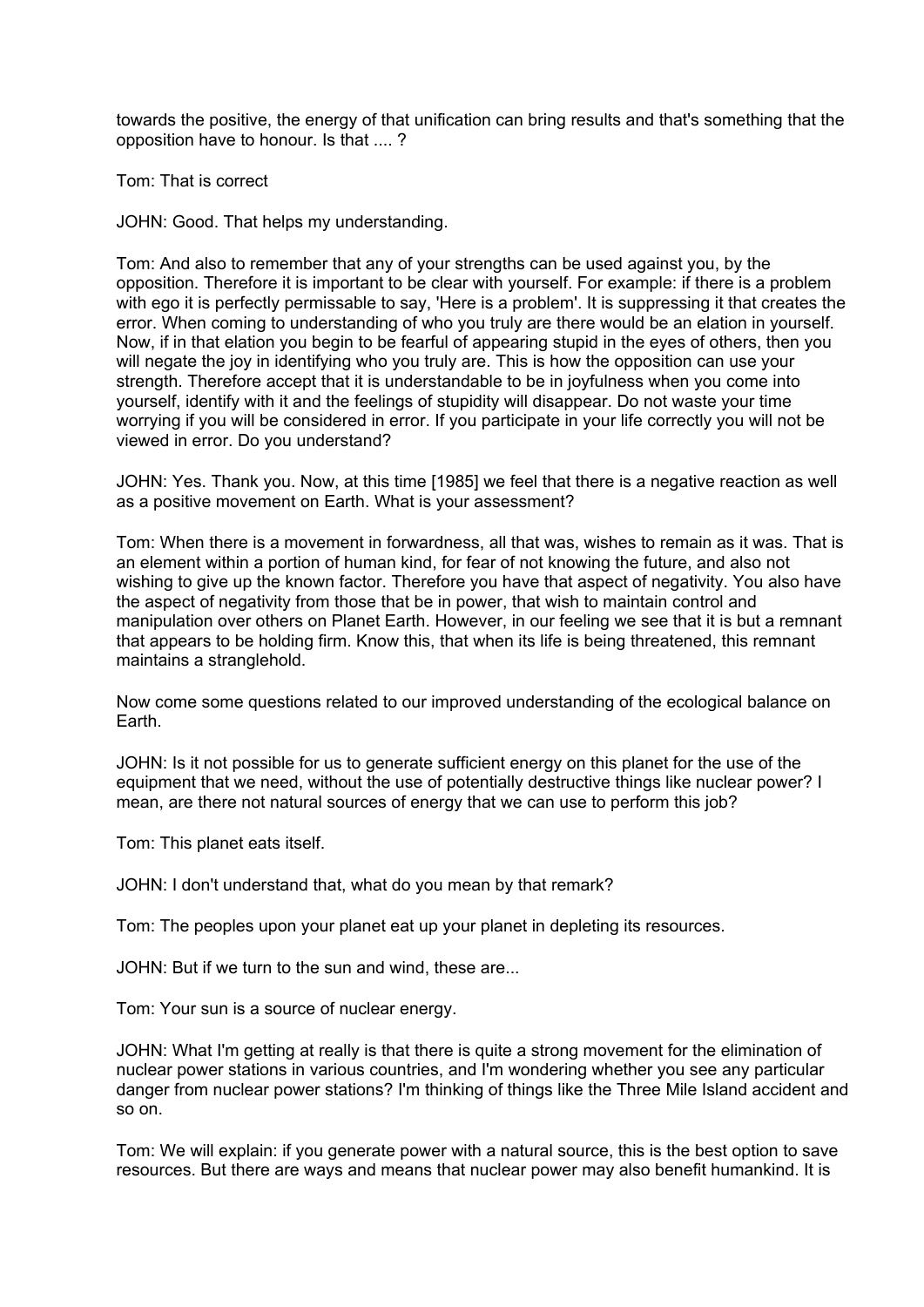only the introduction of the destructive nature of it that is the great danger. There are means and methods of using it without destruction, and with safe containing and refining of waste, yes. All things invented, all things brought into existence have value if applied and modified properly.

MIKI: How could the nuclear waste problem be solved?

Tom: We will ask Altea .... It may be put to use as a source and form of energy also. It is just that your scientific communities have not attempted to find a way, except to isolate and bury it. It is an object of intensity of heat, and it in eventuality could be transformed and purified, if you have the will to create the technology. You understand in automobiles there is a circuit that is closed, that purifies the pollution?

ANDREW: Catalytic converters? Yes.

Tom: A similar type of situation...

ANDREW: ....can be developed.

Tom: It would lower the energy output, but it would not be contaminating.

IAN: One key issue of the past has been technology for the planet. Do you foresee it as necessary to transfer technology from your domains to our domains, or is it something that we can create ourselves now on the planet at this time? [1991]

Tom: It is important that the creation be brought about on your planet. It is important also to understand that those involved will be enlightened, as Edison was, by inspirational direct input, do you understand?

IAN: Yes, that's very clear.

Tom: We would ask you to continue your interest and forwardness. This planet was brought into its corruption by humankind, therefore it is important that humankind eliminates that corruption. And we say this also: not to hook you off, hook...

ISRAEL: ... get you off the hook ......

Tom: .... that if it were ultimately necessary, there would be intervention, but then, you see, humankind could still revert to barbarism, for they then can say "We will do as we wish and still we shall be saved." Do you understand?

IAN: Yes.

Tom: It is not good to give all the answers, is it?

MIKI: Once you spoke about hydrogen being an energy form for the future. There is a person who is said to have invented a hydrogen engine, using very little energy - oxygen and hydrogen being separated for combustion, creating mainly water as exhaust. Is that possible? Is that the way for the future, or would it be better to have solar energy to generate power?

Tom: The utilisation of all the natural elements that are nonpollutionary are serviceable, and also use of sunshine is of benefit. One method may function in some arenas, others in other arenas. Both have viability. You understand that there are many on Planet Earth progressing in those directions, and that those inventors which are not pocketed by vested interests and have the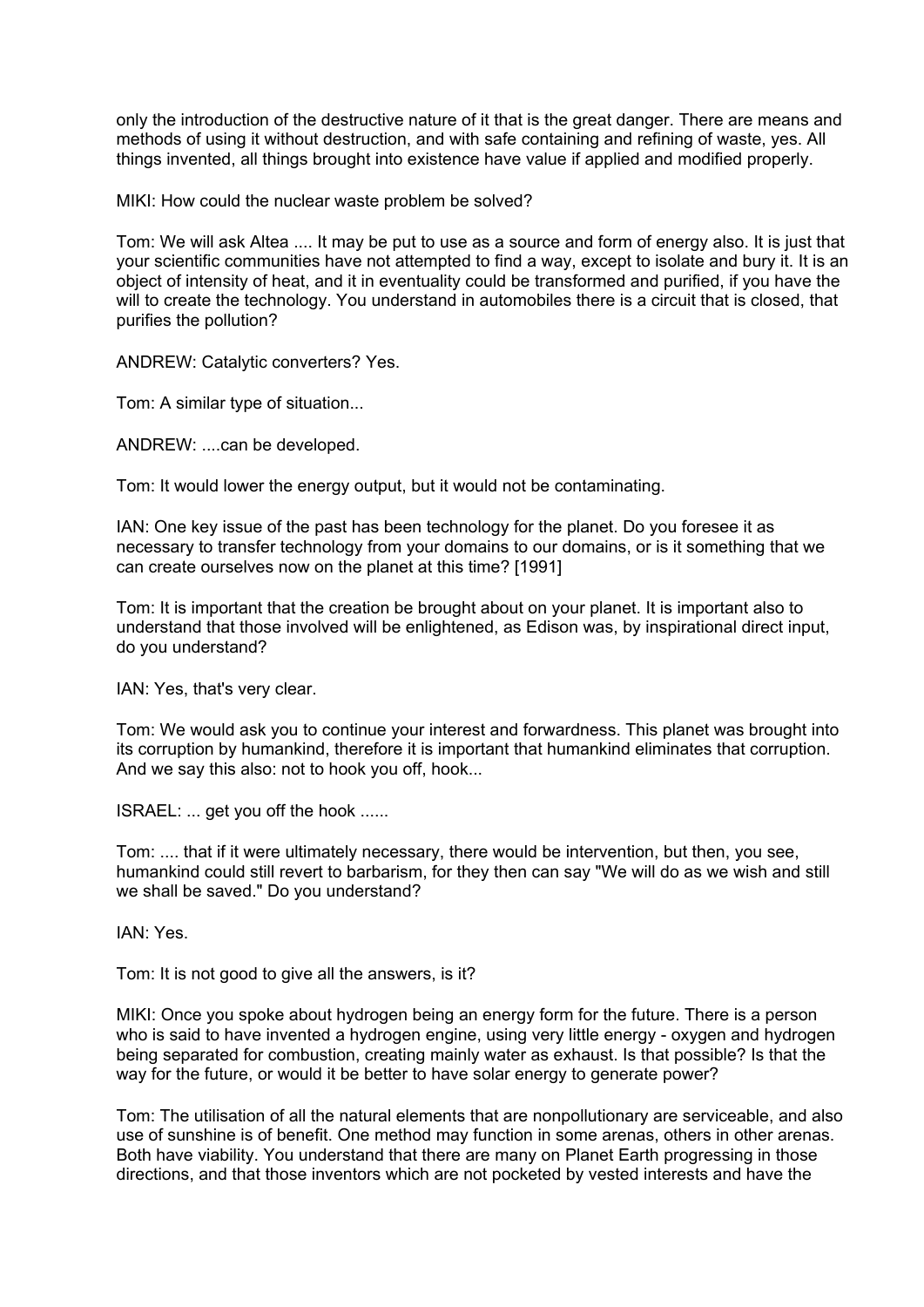future forwardness of Planet Earth at heart, will be those that will have the success others eventually will down-tube. If you have a means of developing communication for encouraging forwardness not to pollute and remove resources from the Earth, or collapsing the Earth - then we would ask each of you to be responsible to communicate this.

IAN: Am I correct in saying that the key for an almost endless energy source would be magnetic energy?

Tom: That is absolutely correct, yes.

IAN: The big puzzle is that if you have a permanent magnet there is a constant force there that never gets smaller.

Tom: You know that that is the force behind the transportation of vehicles from other domains? It creates a form that is like anti-gravity.

JOHN: I heard that, counter to our thinking, the knowledge and understanding of gravity that we have at the moment is very poor, and that when we understand gravity, we will come to understand a lot.

Tom: That is correct, as we explained that when you bring twelve together, that is four triangles is it not? and when you use their electromagnetic fields (you know that humans have this energy field?) and weave together a canopy, then that is an energy that surrounds each person. Therefore it is healthy for you. Gravity holds you to the earth and those working with us on Earth that understand this force of energy, in sending out prayer and meditations can effect a change. For the mind is an energy field that is also a vehicle. You would see it as a living, whirling, wiggling field. As each understands and really 'knows' this, you can then weave a canopy similar to understanding the gravity field. It is a matter of shifting your mindness.

SUSAN: Is a pyramid something that is useful for working energy?

Tom: The energy of the pyramid has not yet revealed its secrets. By working together, people may find this out.

JOHN: Tom, we humans seem to have got fixated on large amounts of force, and it seems that the future lies with weak energy fields, does that make sense?

Tom: Subtle, yes. The scientific arena is now beginning to understand subtle energy in a form for using for Planet Earth and humankind. Also they are beginning to understand the interlocking and connection of all with one unity. Yes.

IAN: So in order to generate energy - at present we use brute force - however there may be ways of using resonances and amplification at a very subtle level?

Tom: That is correct, yes.

MIKI: Is it necessary to use large amounts of energy to separate hydrogen from oxygen, or can subtle magnetic fields separate them?

Tom: The more smooth and subtle, the more beneficial. You have enough energy forms of destruction on your planet, do you not? Please remember also, that joy and jello [laughter] are also subtle energies that bring about change on Planet Earth.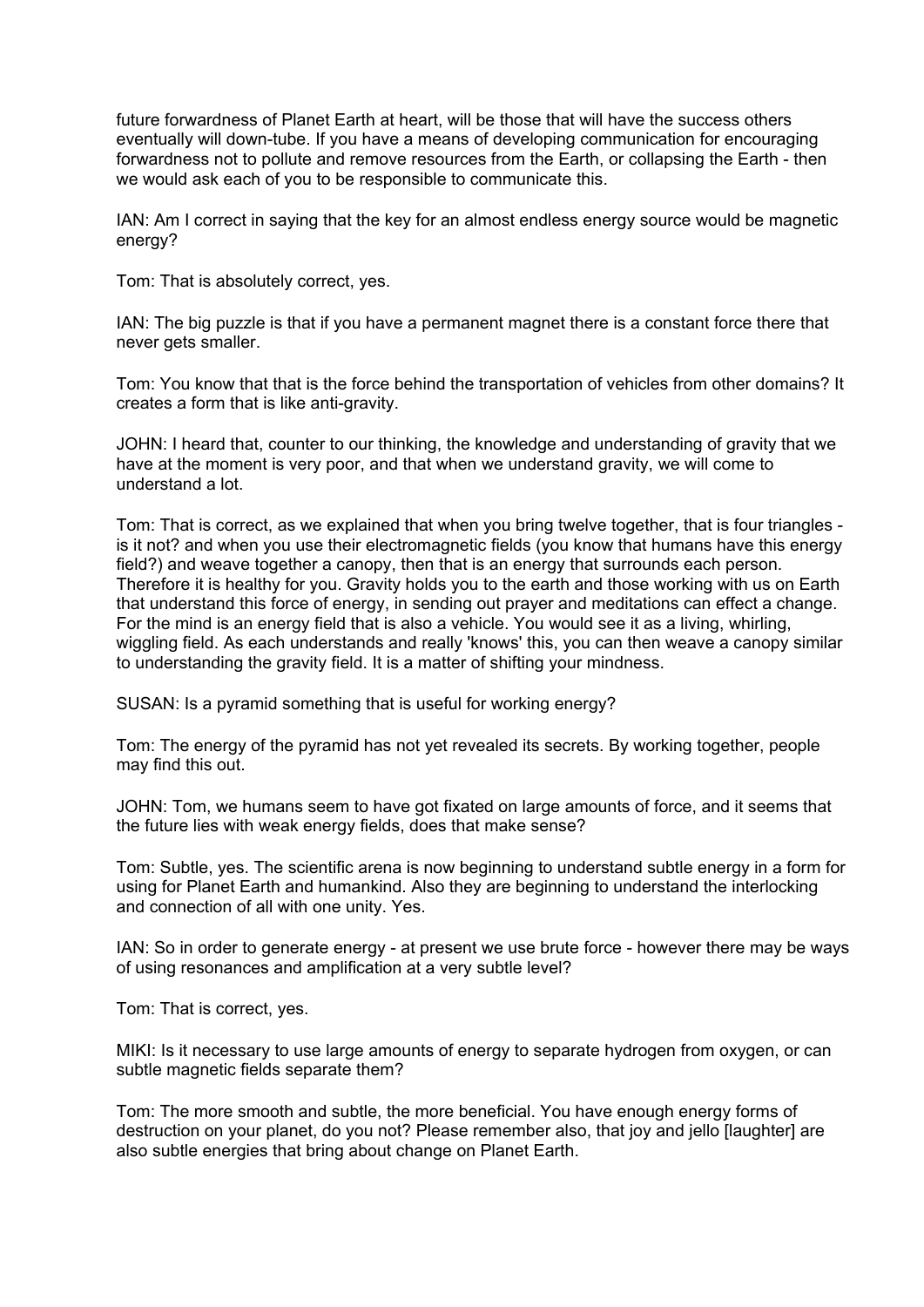Once again, the Sino-Tibetan conflict weaves a thread through the proceedings, underlining the points that Tom has already made...

IRENE: What's going on between the Chinese and the Tibetans? How important is it that this genocide be stopped, because as governments move toward providing a balance in terms of the ecology of the Earth (and we are getting closer, though it's by no means solved yet) if the Chinese were allowed to wipe out the Tibetans, that is an imbalance that could never be balanced again. Is that not so?

Tom: That is correct. What is of extreme importance is that humans of Earth must be made aware of the genocidal intentions of some governments of Planet Earth, and what is of great importance is that you have a legitimate structure through which to make people aware, so there may not be any censorship of that information, you understand that?

IRENE: Yes, absolutely.

Tom: When you permit extinction through deliberate elimination, as it is with an extinct bird or animal, it can never be replaced. And then that portion of the matrix is missing. Then other forces can move in.

IRENE: I had never thought about that. I knew that if an imbalance is created it could never be brought fully into balance again, but I didn't take it as far as you did, in that once an element is eliminated from the matrix, it allows other forces to move in and fill that part of the matrix, that's what you're talking about, isn't it?

Tom: Exactness.

IRENE: So it's more than just disappearing, it's allowing the opposite strength to take a larger, stronger place....

Tom: That is correct.

Then followed some more meditation instructions:

In the nation of the U.S.A there are many petals of humankind, and what is of extreme importance is that people of that nation must now begin to understand that they do not live in isolation upon Planet Earth. In your meditations we wish you to expand them into a circle with the other nations.

And a particular question relating to the youth of this planet...

JOHN: I have a question about the violence of the youth in this and other countries. I'd like to understand more about this. I know they feel alienated, but can you explain more for deeper understanding?

Tom: They are the fruits of the war of Vietnam. These were those who died upon that soil on both sides.

JOHN: That's a very profound thing to get a grasp of, and I really appreciate knowing about that.. What, if anything, can we actually do about it? Is it just a process that has to work itself through?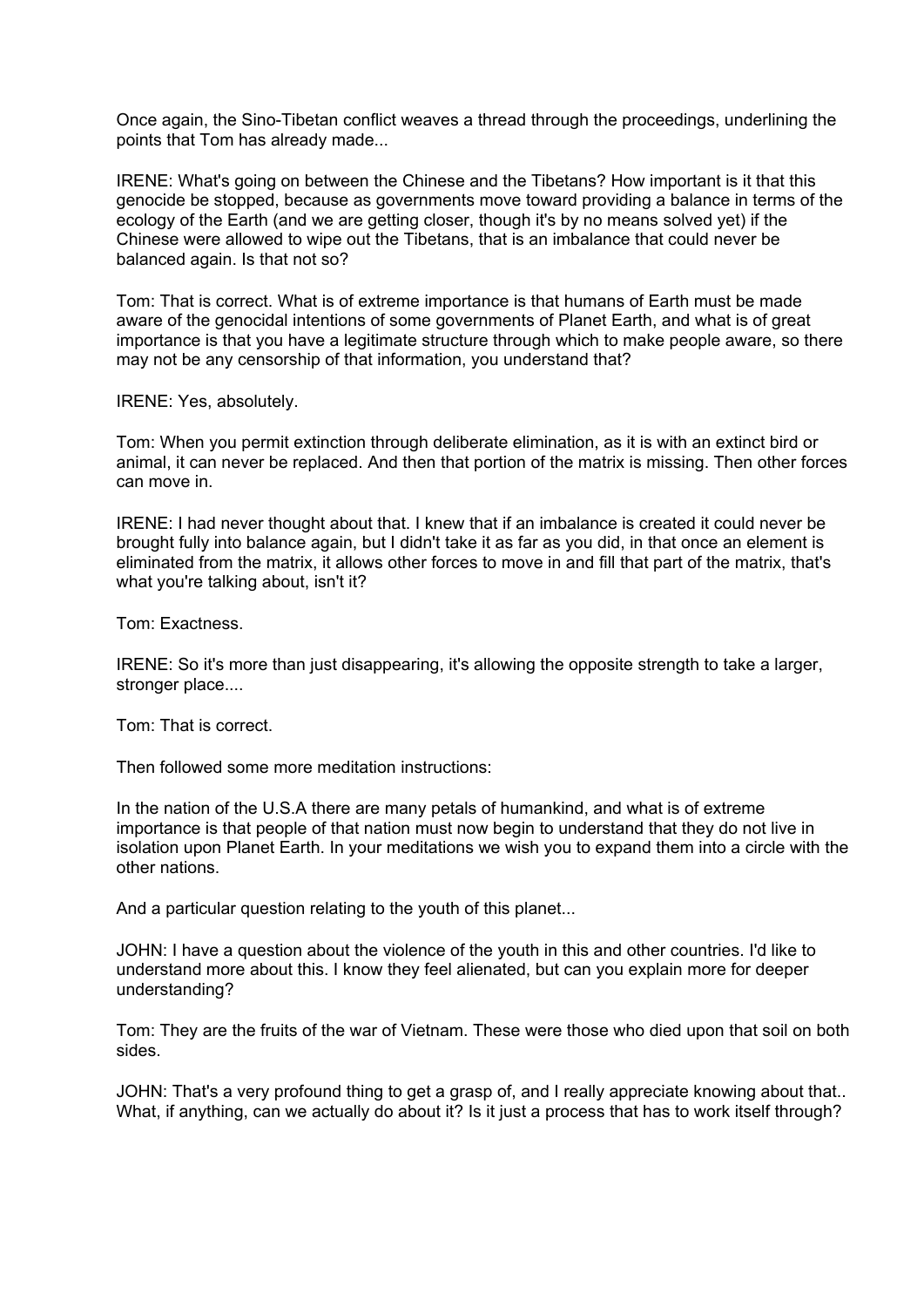Tom: As it was in the war of Hitler, and then its passing. Except in this case there is even more violence for the training was of a different kind. And many of the people who died also had many addictions.

Back to the power of thought, its negative and positive aspects:

Tom: Understand this: in your physical world there are those who wish to be known of as gods, and that energy of godlessness creates devastation. For it devastates energies of goodness.

JOHN: Are you talking about the expectation and the predictions of earthquakes in California that came from some of the psychics. Is that what you're talking about?

Tom: That is correct. If they would but understand the devastation of their fear, their ego, their desire. Think upon this: when one continues to perpetrate only scandalous negations of life then do you wonder whence the earthquake comes? In your world, are there those that perpetrate goodness?

JOHN: Not so many. Now, without making any predictions, we've heard that there could be some further devastation in California. Is this a serious problem?

Tom: It is a very critical situation because of the size of roaring within the Earth, and its attempting to come back into balance. Would you be willing to meditate with us for the releasing of sizeable geological pressure?

JOHN: Yes, of course we will do that.

Tom: Total and completeness?

JOHN: - Yes.

Tom: We thank you. We must explain to you about Planet Earth, its people and the energies bound within it and surrounding it. Planet Earth is a sphere - imagine a ball of clay. Now let us envision in that ball of clay that there has been a fracture internally and on some of the surface area, but it has been kilned so it is strong and it is firm.

If that ball of clay would move upon its path as a sphere without any bombardment, it may continue for the time of eternity of the Universe as it is. But if it should be in direct line with another body of great weight that could knock it, cause it to tumble or cause it to vibrate out of its normal path, then those faults could be weakened. As a whole it has a great strength and it would maintain, even though there be slight fissures of opening. By the same token, if upon this ball of clay there be insects that have antennae, and if those antennae continually vibrate with an energy of negativity, then that vibration in itself can weaken the ball of clay more than any external bombardment. So now we will attempt to equate the antennae of the insects to energies of humankind with thought, for the thought is your antennae of the insect.

Now you have upon your planet Earth a great many people whose antennae vibrate with negativity. When that happens it is stronger than when they vibrate with positivity, because beside the vibration of negativity of thought, there is a system within the physical body of getting the adrenal and the endocrine system also in vibration, so this emanates out from the body, and this in turn affects and weakens any structure. What humans fear, they may bring upon themselves.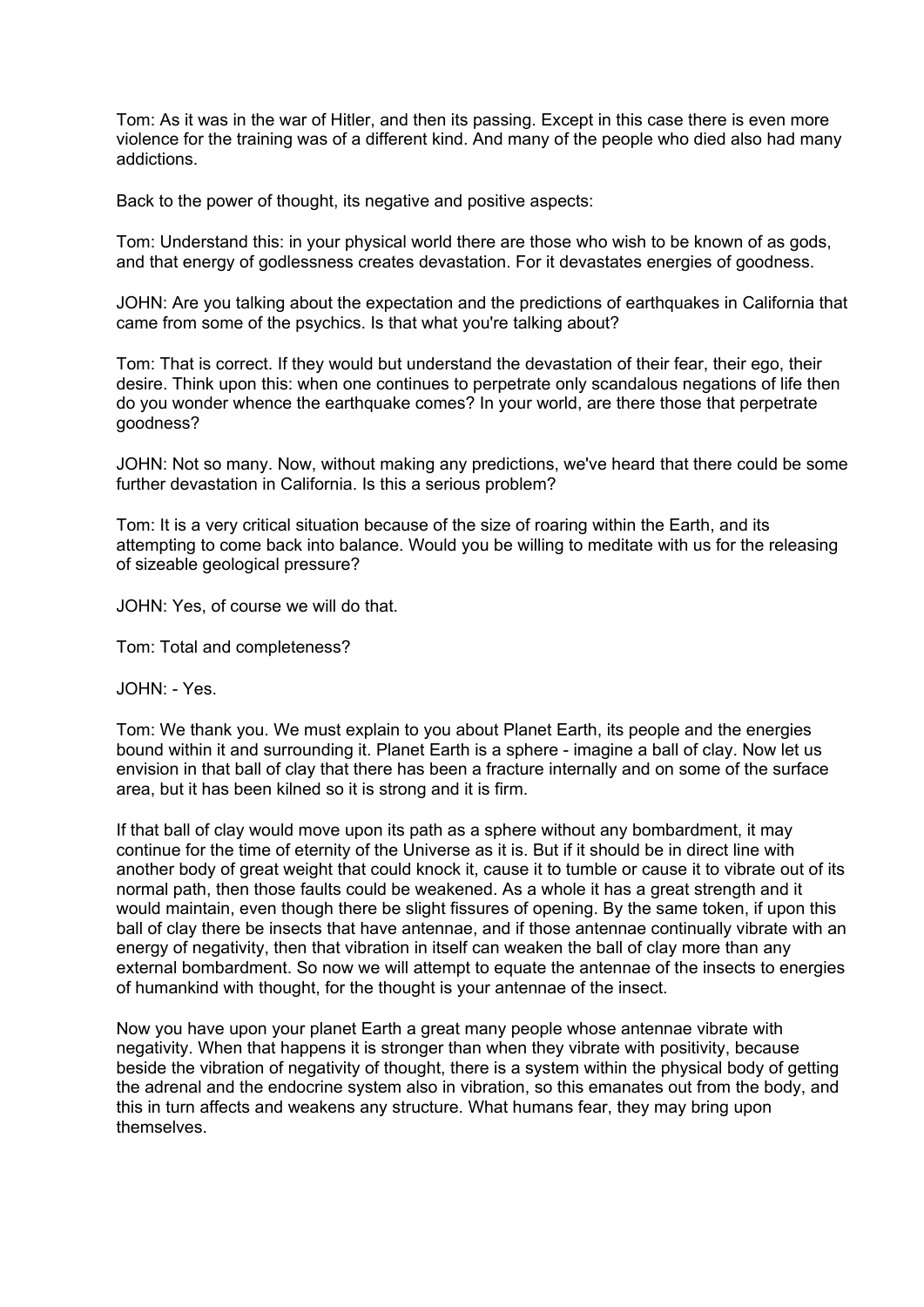But there are others who work diligently, knowing that this Universe, and particularly this globe, were ordained to fulfill what was created for humankind's purpose, so through their source of energy, they can negate the negative, to take the pressure off the globe.

In other words when the globe is stretched to the point where it may weaken, they, with their antennae of positive energy, solidify it and bring it back to strength. When you are in California, or just when you think of it, send a thought for release of pressures within the fissures, without destruction. Major destruction may always be averted in time, if there be only twelve that believe in this, yes.

We are in a crucial time. That time must now be utilised and developed for bringing forth awareness to people upon Planet Earth. Also there are those that oppose the changes, that come in many guises, and speak in an effective manner that causes confusion: the way to tell the difference between these and those who speak truth is their method, their personal style of existence, their motive in speaking out. You have upon Planet Earth many that will be in confusion, and many who will say that what they speak is truth and that only theirs is the truth. What must be made plain to humankind is that there are those who seem to speak truth who understand little more than average humans, and also it must be understood that there are those who write of beauty who live in corruption.

Each individual in relation to other individuals is a universe within itself. The motive of purity of spirit and heart, for the elevation of Planet Earth and for the youth of Planet Earth, is important.

We understand that Planet Earth in its density, in its stick-to-ness of the past, and in the energies of humankind, has elements within that bonds it, binds it and creates areas difficult to release. But when we speak to you of purity of motive and heart, we mean, we expect not saintliness, for that is not useful - for to be over-perfected is also to be out of balance, for you live in a physical world.

We mean only that your motive be pure for the betterment of humankind. To understand also the relationship of self with other humans, and the purpose of going into forward evolution, know this: Earth is in a critical situation, and we know that there be upon it dedicated souls who will benefit it and bring it into elevation and transformation; however, in the attempt to bring all of humankind forward, there will be those with whom it will not be possible. Therefore we say to you: do not carry with you guilt, when those that you would wish to understand perhaps do not understand for guilt is an energy that stifles and stops your own forward evolution. For in their time of necessity they will come to understand.

Know this, that for those that are close to you, your energy is important. In your humility and your love for them, they will also come in forwardness. But we speak of those that you encounter in your daily life and who do not understand. It is a natural desire, when you are filled with joy, and when you know that a joyful time is coming in future, because of your dedication, to wish to impose your joy and understanding upon others. But this does not work. Other people must decide for themselves. They must decide, not from your desire but from their own.

There are many who speak of the ending of days. In the 'Harmonic Convergence', which took place in August 1987, began the element that has pushed this planet into a forward position - as you would say, you have moved from neutral into gear one. It is bringing up the energy.

There are still many around your planet who will think of the end of days, but what is now transpiring is that there are more who are beginning to understand that they are now in the shift for change, and they continue to pray, to bless and to be in joy. It is a time of great change, it is a time of forwardness, and it is a time of preparation. The manifestation of your love and purpose and energy for Planet Earth is as a great magnification that spreads outward and touches all.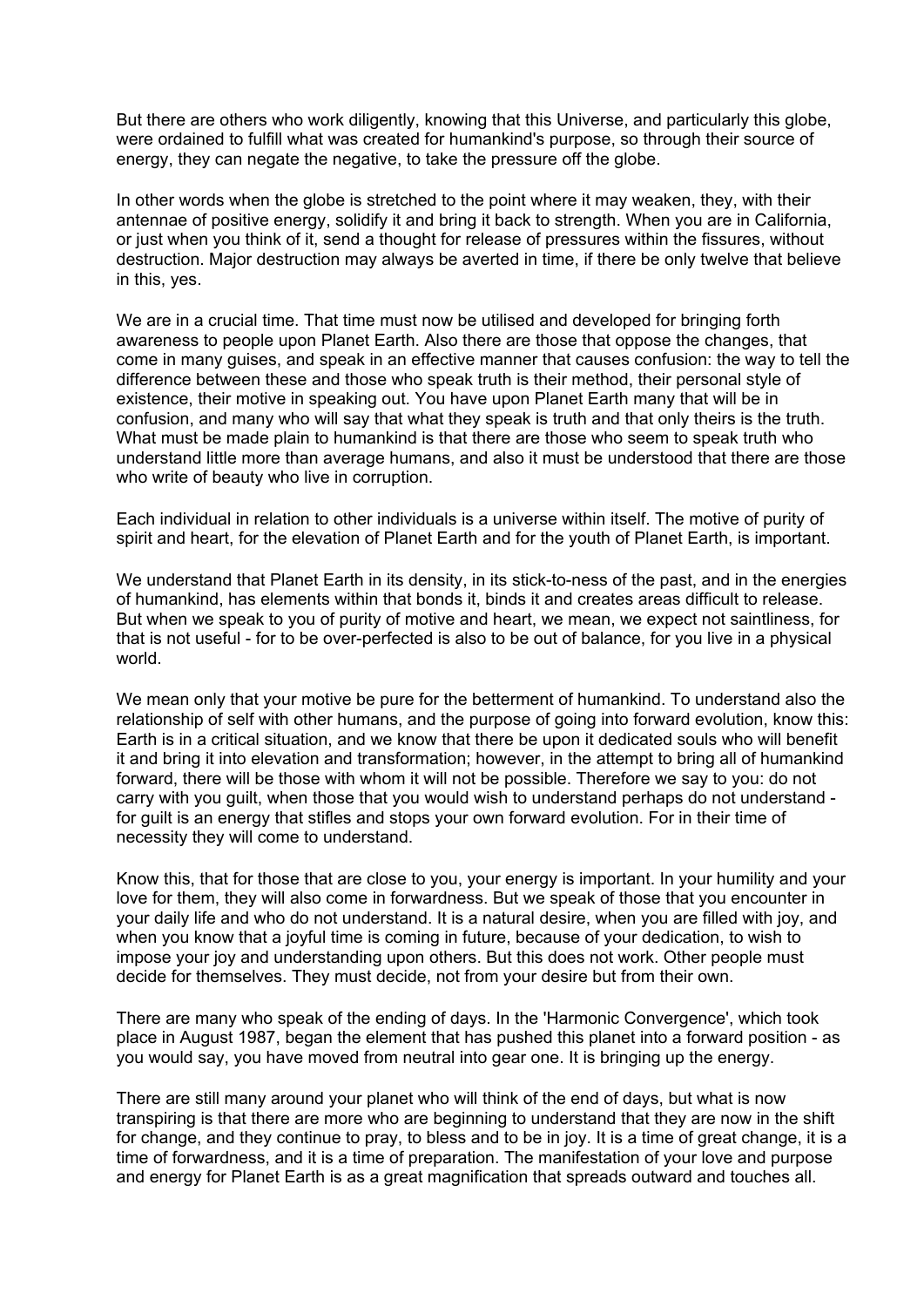Humans have always looked to the stars and looked for where they have come from, who they are, how they have developed. It is time now to bring forth these answers, to give information that can begin to make peace in the hearts of humankind, and for them also to understand their purpose. You have wars upon Earth, religious disturbances, because humankind has not felt comfortable in the role that it has been placed in by religion. When humanity has the opportunity to view the essence of truth, that shift in consciousness will begin to bring about a peaceful order. Yes.

And know this also: there are those who have chosen to come to Earth who, as their service, will willingly cease to exist, as in the time of the holocaust, as there are those in Africa. Know that they are here in service of the highest order that they have chosen. For they know there is no death. The outcome will be the end of all the destruction of Planet Earth, of humankind. And Earth's true purpose will emerge, and also the decision of humankind in the Universe.

JOHN: So personal responsibility is a very important focus?

Tom: Yes.

JOHN: And the transformation itself, we need to be able to demonstrate transformation, through our individual nature?

Tom: And to bring forward those individuals that are concerned about the future - about nuclear waste, the ozone layer, destruction of forest - they will also bring the transformation.

The taking of personal responsibility - refusing to purchase a material that is destructive to the future. It is a small thing, but of the utmost importance. You have upon your planet five billion. Each one makes a difference.

JOHN: Yes. The difficulty is in portraying this in a simple enough way for people to understand. If it's done with millions of people it becomes too intangible, and I'm trying to get an idea of how..

Tom: We did not say with millions: we mean that you need to show those individuals who realise the importance of taking responsibility, and who do wish to take responsibility. Examples: if there be those who would wish not to use items that destroy trees, then find recycling methods. There are many different ways.

JOHN: In the end I suppose we have to look at what a transformed world would look like. You said before that it would be beyond our imagination.

Tom: We hear so much from your planet that "if everything is wonderful, it will be boring". That is not so. For in transformation there are continuous pursuits of understanding, learning and change. Humankind has been locked into the need for struggle. When it is understood that when there is freedom from want, freedom of time ..... imagine all that exists upon your planet that billions have not yet experienced!

JOHN: Yes. So instead of trying to pull ourselves out of the negative, we will be drawn forward by the positive...

Tom: That is exactly correct. You will have the experience of joy of being. What you call upon your world 'peak experience' will be a way of life. Just begin, the rest will come.

You have throughout your planet pockets that are in dissension with each other, in the name of God. In your planetary situation many humans have attributed God-qualities to the beings of the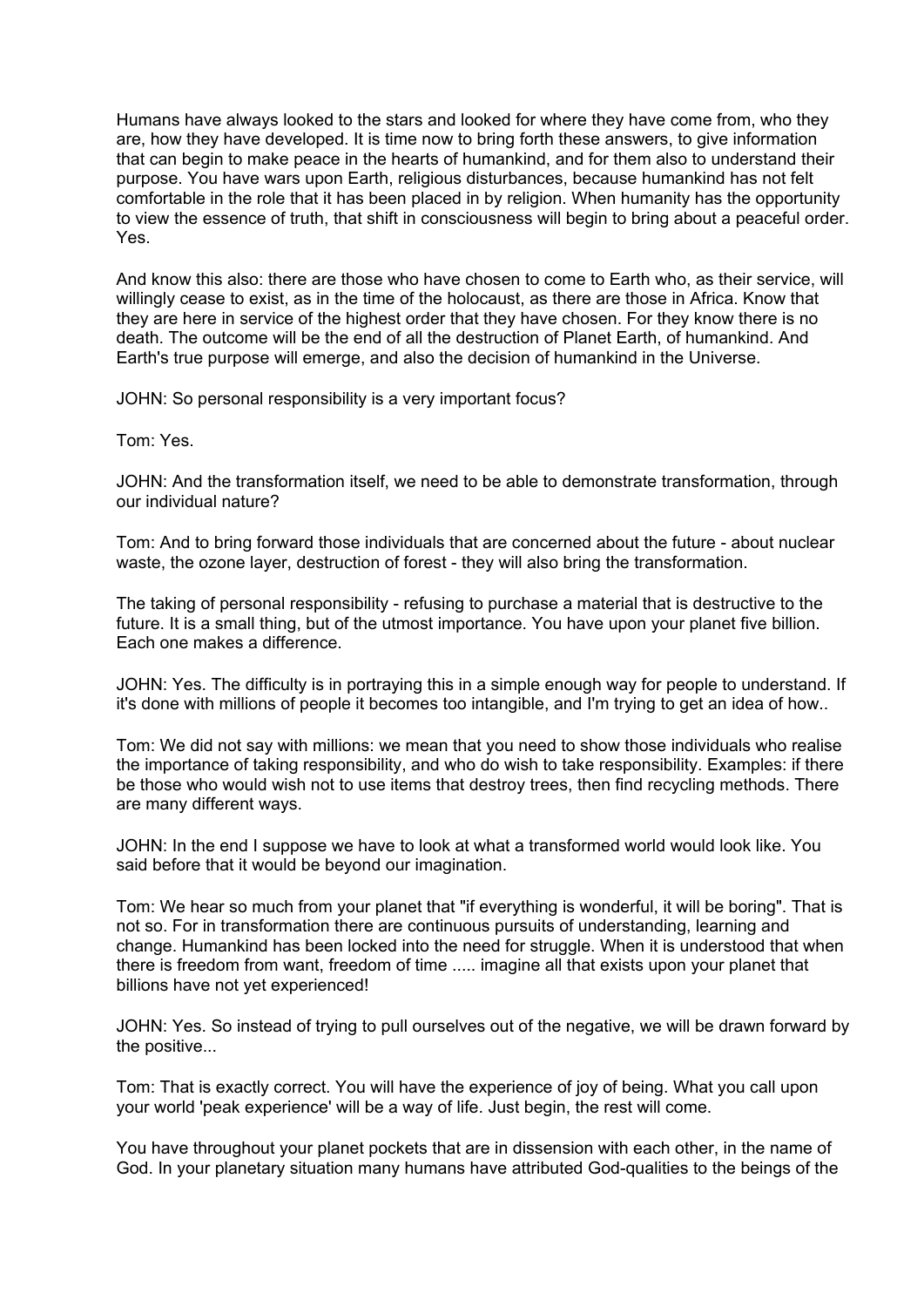universal civilisations. You are now in the days of the emergence of the spirit that was within the Nazarene, what you call the Christ. The acceleration of this energy being brought forth into the consciousness of humankind is of the greatest importance, for when resolution is brought into being, then other pockets of dissention also will be in resolution. You are on the point of tottering forward or backward. Now we wish you to understand this: to those who have committed to transformation upon Planet Earth, you have had personal trials, you have had great deliberations within yourself, you have at times wondered if your forward direction could be sustained on all levels of your being, in your consciousness, in your personality, and in your business life. There still exist, among some, difficulties in all three of those arenas. What is important is for you to view that you are coming forward and out of this, and you have grown in great strength. Now those trials brought to you were not from us, but it was from the Others, in the hope that you would forget your service and growth. But in staying upon your path, and creating energy-fields through meditation you see the results of who you are, do you understand what we say?

JOHN: Yes, I think we all have a lot of difficulty attributing any of these effects to our humble human efforts.

Tom: In each of your cultures, what is important is to understand that each of you is a complete unit, containing all that is contained within the Universe, and that each of you has the ability to change the necessary arenas to bring Planet Earth out of darkness into its rightful place. In your culture you believe humbleness to be humility: it is time to understand that it is now permitted to accept yourself.

JOHN: Yes. Can you tell us what sort of practical resolution we are looking for, avoiding conflict on one hand, but on the other hand there are some major lessons to be learned, and it's difficult to see how that can be done without pain and conflict. Can you elaborate on that?

Tom: When fanaticism begins to grow within a group it is like a cancer, but it is in actuality a compensation for doubt in belief. Therefore people must hold on to this belief, for to them it is their identity, whether it be with the Hoovids, or with the Ishmaels, or with those of the Nazarene. As it is also with the Hindu.

JOHN: The only thing is that some people are opportunists, and even though they make religious claims they don't really represent that religion anyway.

Tom: What you must evolve in your meditation is to send transformation energy, for each to understand their humanness and their identity. And keep in your mind also that the opposition is attempting to control. The balance is very fragile, and there will be conflict, for in reality at this time [late 1990], the Crescent arena is being used by the Others, by being fed the energy of power. But that cannot sustain - you understand. There is a saying in your world that if there is fire-playing then there is burning, is that not so?

JOHN: Yes... I suppose a major concern we have right now is for the hostages in Iraq. Can this be resolved without loss of their lives, or what?

Tom: You have several issues of great importance: You have those of innocence, and you have the biological weapons, which is the most severe issue. Hussein, in his thoughtlessness, does not comprehend that the releasing of biological contaminants stays in the atmosphere, contaminates and kills not only what it was targeted at, but becomes infused in Planet Earth and will continue its malignancy - that can be devastating for the people of his own, as well as for all Planet Earth, for the winds revolve around your world. This issue is not only an issue between the Ishmaels and the tribes of Jacob, it is a world issue, that the world has not truly viewed.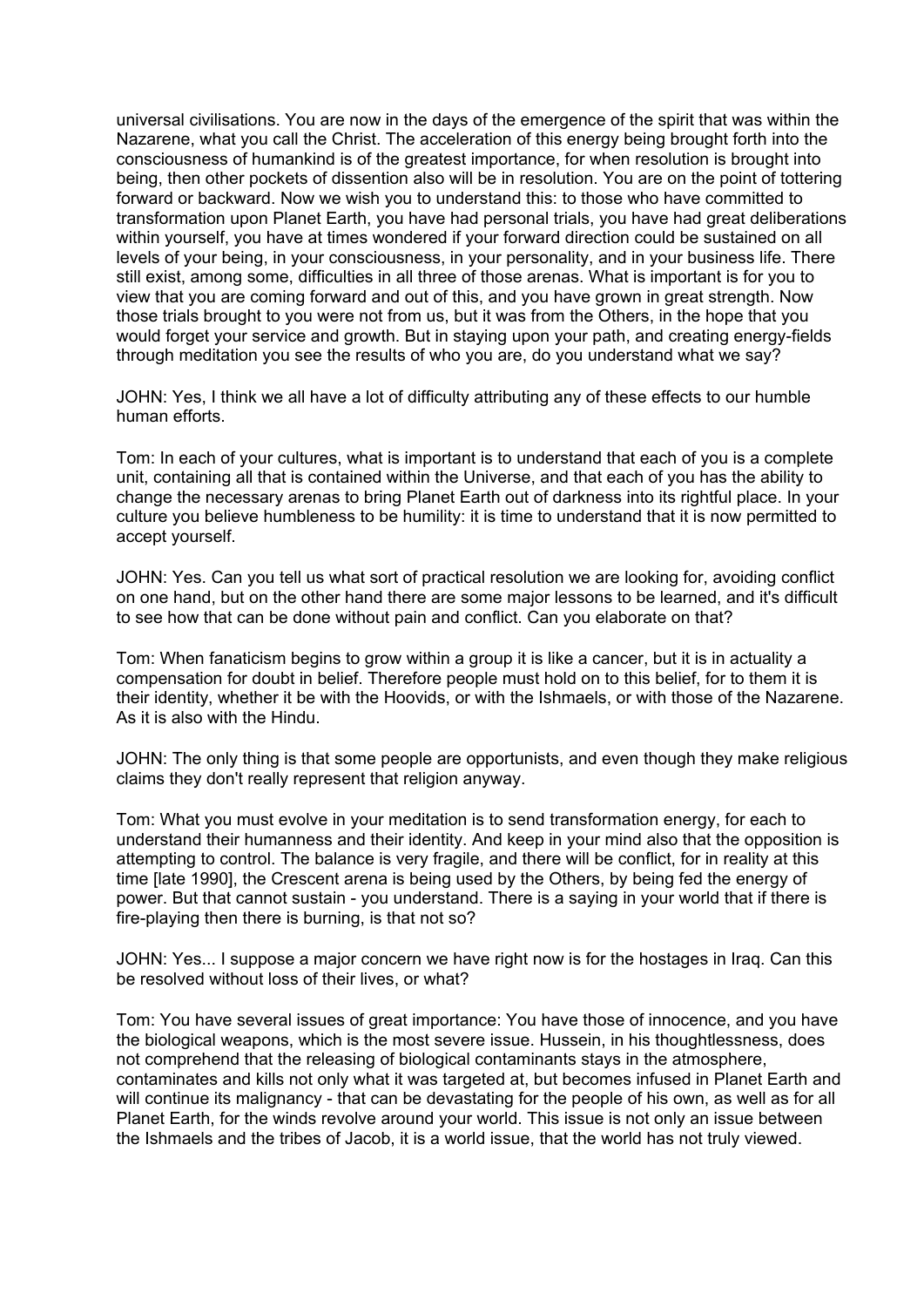JOHN: Many years ago, there was discussion about a landing in case of nuclear war, and that you would never allow a nuclear war to occur, because the devastation effect of that would go far beyond this planet. Is this biological weaponry of a similar nature, and what are the implications of that?

Tom: What is necessary is your commitment in your meditations, so this meditative energy may then be utilised to blanket, to contain, and to bury this danger. What we want you to understand is that we cannot have that backfire, for in backfiring it also contaminates, you understand. Therefore it must be encapsulated, neutralised, and buried.

JOHN: Presumably Altea's technology is very involved in this addition to our, and all people's meditations - worldwide?

Tom: Yes. It is those committed to bringing Planet Earth to a solution of peace who have been maintaining but, as we have already said, twelve of ours are of vital importance: for that is the fusion, the knitting, the welding of the umbrella. Do you understand?

JOHN: Yes, thank you. The second problem that we are facing is the environmental problem, and there seems to be but a short time left for us to do something dramatic about changing it. Can you comment about that?

Tom: Progress is being made. First you must resolve this situation of chemical, primarily biological weapons, and create agreement worldwide, by all parties on the elimination of all atomic weapons. For if that is chain-reacted then you do not have to worry about time.

JOHN: Which areas can we give particular attention to?

Tom: This is a vast question. You must first start with the seed to grow the food, is that not so? We ask that people on Planet Earth meditate for bringing a resolution: it takes but one step, as you have seen in the time of moving of walls and taking down of barriers. It can be resolved. True, there was preparation for months in advance by the energies of people. Know that there have been months of preparation in advance in your meditations for this situation. [the Middle East Arena].

You must have the understanding that you have the creative will to create that situation, and what we would ask is that you do not judge any in that region, if it be of Ishmael, of the Hoovids or of the Nazarene or anyone else, do you understand? For in your energy of power you can also unbalance the balance. What is that called?

JOHN: You're talking about balance and impartiality.

Tom: That is correct. Just permit your energy to flow, and this will be the most difficult. Now we will see if you really understand who you are!

ALL: [laughter]

SUSAN: Can I ask about atomic energy, if it's possible to blanket it, and contain it, and bury it can it be used positively?

Tom: All that is negative may be transmuted to positive, yes.

We have come to a time of a grave situation as well as an opportunity for great joy. [1990]. It is time for each of you to remove self from self, to have great consideration, in all arenas of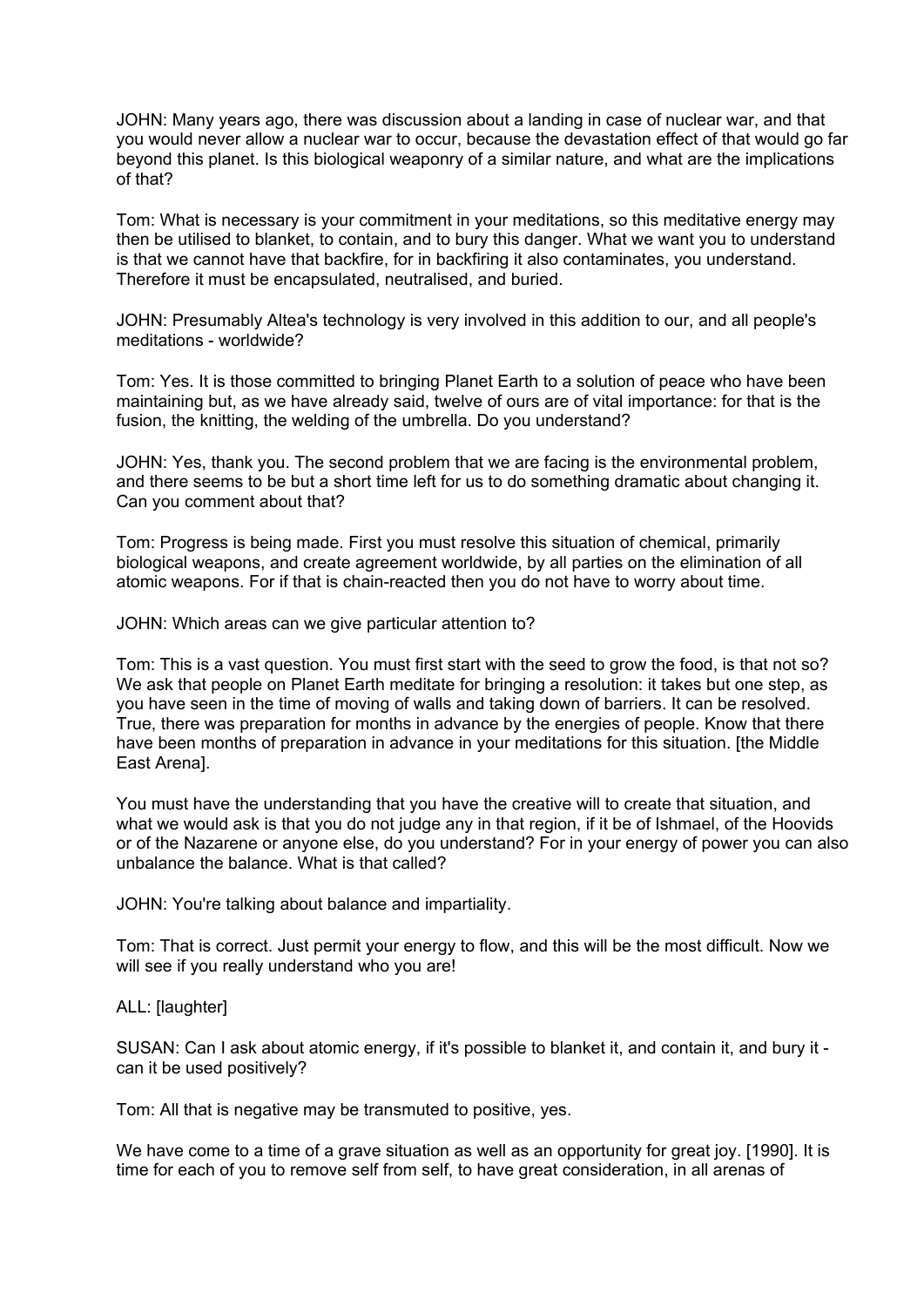existence, for the future of your planet Earth, in preparation for the young humans to whom humanity is now giving birth. For you and they are the carriers and the future of Earth and, in truth, of the Universe. We would ask you to be in great joy, elimination of foolishness, elevational transformation of your self-centredness, to expand to compassion, to walk in the glorification of Earth, and to take complete responsibility for your environment, to bring to your consciousness information that creates future betterment for your planet. Create a working network of information so that you then can dispense to others. Do not become zealous. Do it with conviction but in gentle compassion. But most important, those with children must build the structure within these children of great love for all creatures, for all life upon your planet Earth.

We would ask also that for your own betterment, as well as that of the Planet, that there be daily meditation to find that time-space to connect with us, for we are in truth available if you connect with us for re-energizing yourself. You may meditate on your own for eighteen of your minutes, but we would ask that you do it in a time that you do not have haste: it will help in your own movement through your day as also in benefiting Planet Earth. During you meditation we will not speak but we are there to infuse you with our love and joy. Keep in mind always that twelve people in commitment, completely and totally without ego, remaining in quietness about it, can bring great changes upon Planet Earth.

If it is not possible to make that commitment we understand that that does not mean we love you less or honour you less, but if you should truly commit to the transformation to Planet Earth then it is time for you to walk in sureness, in joy, and in consciousness; to find the crystal within each one of internal knowledge and knowing, that is what is necessary. Remember this: knowledge is not wisdom. Wisdom comes from within and cannot be taught, and the person that is wise does not say they are wise. One who is wise detaches, steps back, observes, and knows when to go forward without the ego of exploitation. Most important of all is joy, kindness, compassion, to have charity, to have faith, and to accept there is always hope for uplift. Yes.

JOHN: My understanding is that there are many souls on this planet who are going through their evolutionary process, and are not in service to the planet, while there are others who are in service, some of whom are conscious of it, and others who are unconscious of it. And then you also mentioned at one time that 98% of those that chose to serve, don't carry out their chosen service, although they may serve in some other way. Can you say anything more about that role of service, since we are all in that role in some way?

Tom: That is correct, for out of every hundred who choose to return at this time to bring forth the Christ-energy, the Messiah-energy of the evolutionary state, two but fulfill their choosing for souls become entrapped in their ego-personality or become competitive with the Universe. They have internal knowledge of who they are, and they misunderstand that this is not the ultimate reality, and that is the beginning of the misunderstanding of their individuality. Upon Planet Earth there are many that are in that state.

STEVE: When I last talked to you, some years ago, there was a crisis [early 1980s], and now there is one again [Gulf War, 1990-1], while there has been in the interim a time when the world has seemed to be getting much more peaceful. At the same time there has been an emphasis on greed, personality-cults and selfishness. Is the human race at this stage able to cope alone or may it be possible that a direct intervention of some kind may be required in the present circumstances?

Tom: What you see now is the thrashing of the tail of the negativity that knows it is on its way out - bringing forth cultism and fanaticism. There will be intervention if there were any people that would attempt to trigger the total destruction of planet Earth's environment. Also know that there surrounds the Earth many of what you call 'space beings' from lower civilizations that have come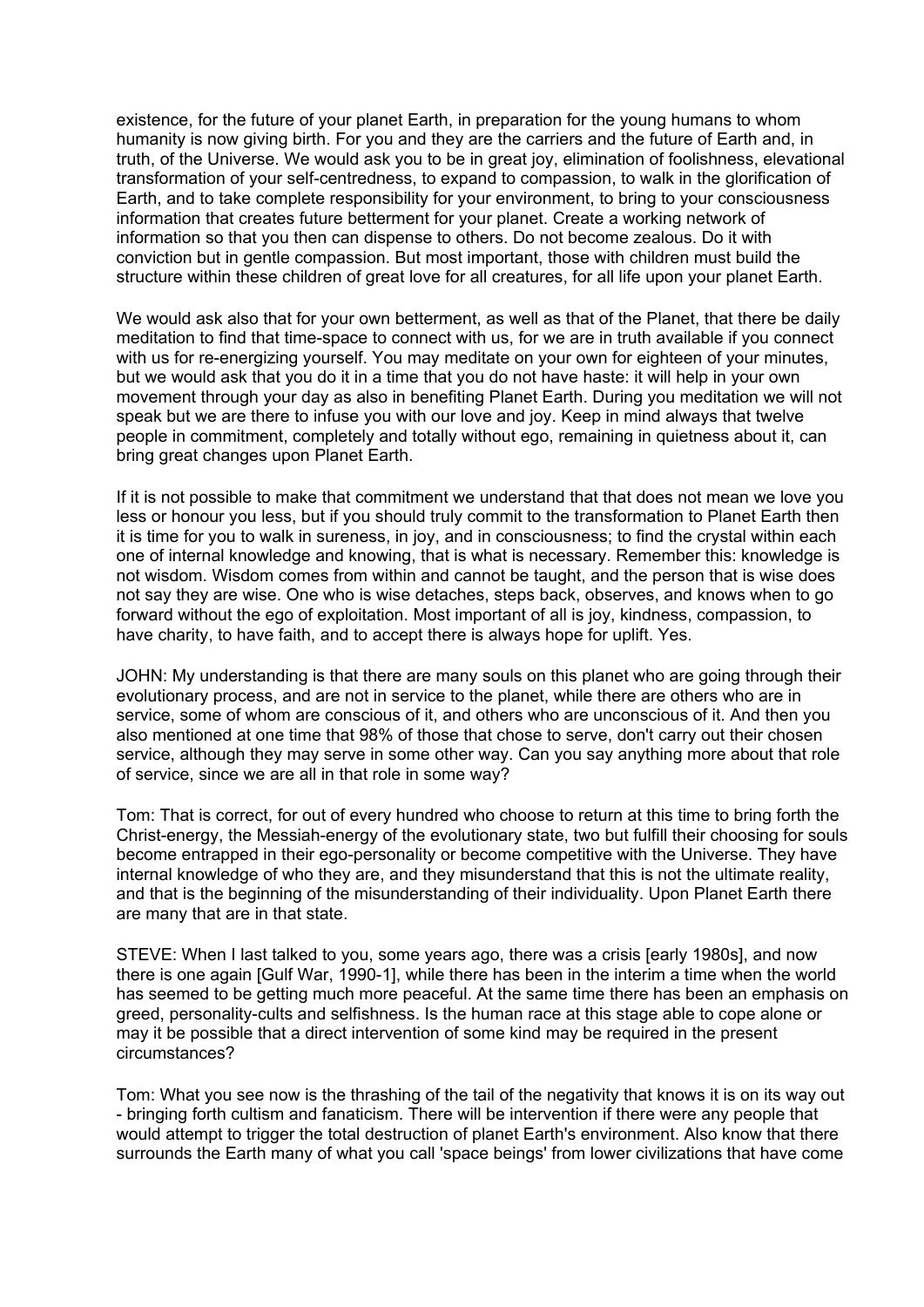here, for they have destroyed their own planetary system and are looking for a place of survival in another. Planet Earth must survive: it is your energy that helps it to survive.

DAVID: Is it appropriate to ask whether those space beings visiting us now are a threat to human civilization?

Tom: Some of them, yes. Council has said that I must clarify: These are not a threat to the survival of Planet Earth but not all mean it well... As you are in the state of transformation, so are other civilizations that are coming forth, yes.

## **VI**

# **TERRESTRIAL AFFAIRS**

## 18

## Making a Difference

This chapter concerns our usefulness to each other on this planet and also our relationships and how we deal with them.

Though concerned with what we can do to help the planet and humanity, Tom does warn us about getting too zealous. "It does not help your work for you to be too intense. It is important for you to have some form of relaxation or diversion, such as watching your television, or listening to music, to read, or to walk or to visit with gentle friends and talk of totally different subjects. In your physical world it is important to maintain a balance. You cannot do this if there is not diversion. You must relax in order to function at a higher level.

While there are visualization and meditation instructions in the next chapter here is a practical, helpful thing that you can do to make a difference to the world that we live in. If some of these meditation tips are repeated later on, I make no apologies, it is to be helpful to the 'skip readers'. Meditation is among one of the most helpful things that anyone can do, both for themselves and the planet.

The Nine have suggested that we make a commitment and join together for eighteen minutes to meditate for the unification of this planet and also for the right of individual countries to exist and then to meditate that all these strengthened, unified countries throughout the world, use their solidification wisely. They have emphasized the need for group energy and cohesiveness, with synchronization of the time of meditation and then a commitment to that arrangement.

The requested time is for eighteen minutes, coordinating with 21.00 hours in Israel (don't forget to check local seasonal time changes!) as a guide this should equate with:

> 11. 00 in the U. S. A. West Coast 14. 00 in the U.S.A. East Coast 19.00 in the British Isles.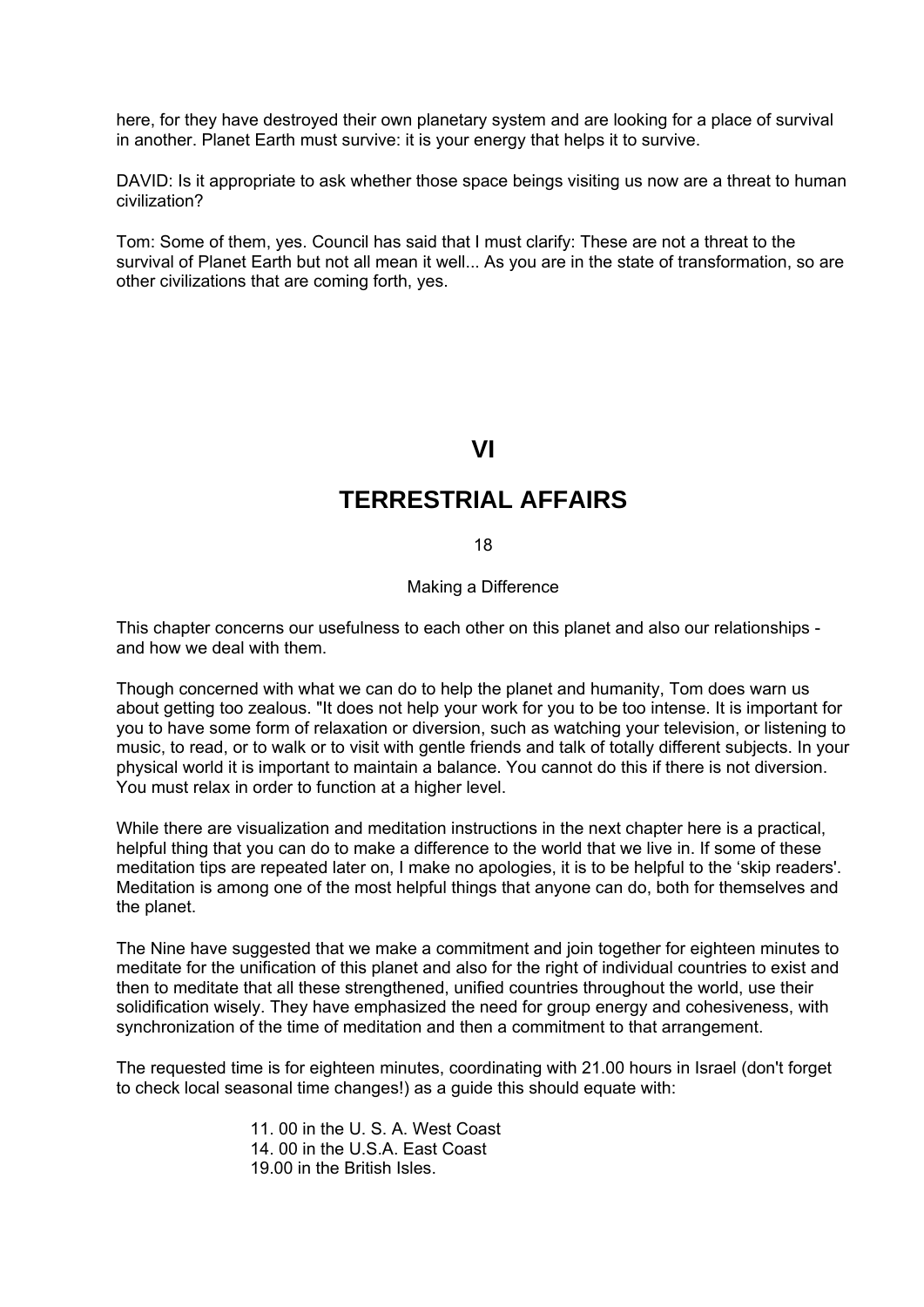#### 20.00 in Europe

The selected day is Sunday. The Nine request that at least once a month a minimum of twelve people be together. On other Sundays if that is not possible, a minimum of three people would be required.

We are asked to keep our arms and legs unfolded during meditation, and to enter our meditative state in complete love, harmony and peace. If it is necessary for you to do something premeditative, be it with sound, colour, breathing, exercise or quiet - do this before starting .

Also before starting, the Nine suggest a colour cleansing using specifically - emerald green, royal blue and royal purple - visualize these colours; showering down upon you, taking away all the disturbances of the day and allow that shower of colour to flow away into the Earth in purification before beginning your meditation.

Tom: We each work in service together. Within each server there is an intuition that is the highest. It is your connection with us. Listen to the voice within you. Follow in directness whatever you have surety about. It is important that the peoples upon the planet Earth understand their responsibility for self, for each other, and in turn for the Universe.

It is important for people on Planet Earth to understand that in death they do not escape responsibility, that there is no death. So that each movement, each thought, each word affects the Universe. It is important that those upon Planet Earth begin to work in harmony, in unison, in balance and in peace with each other.

This book which we have asked to be written for us will help you to understand the purpose for each person, and for Planet Earth in relation to the Universe. Remember this: we are all one with you. We are you and you are us. We exist on your energy of love.

Understand that you are not an island alone, that you are part of a whole - and when I say this to you, I refer to all that are in service. Those that have desire to be alone and perform a service according to their own dictates, within themselves, are in truth not in service. To be in service is to give oneself for the love of the Universe and for the love of their fellow humans. It is also important to remember that if you begin to become trapped in looking within yourself, to have total understanding of your self, that is also a form of ego. It is time to put aside your self and go forward. We speak to all. It is the only way and the only form in which the Universe can evolve. We have no objection if looking within themselves can in truth benefit people, and they may then make a step forward, but to sit in a circle and look within, and constantly ask "What about me?" and "See what I have done" then they in truth are not prepared for service. When you can let go of "What about me?" and ask what can be done for the betterment of the Universe, and have the willingness to let go of ego, desires and self-pity, then what you have been trying to find within yourself will be shown in great clarity. The Council say that I should say this to you: the Others, if they can keep those that have desire to serve in a tight circle, and looking within at all times, then in truth they have succeeded, have they not?

JOHN: Yes. It has been said in the past that the process of change and growth has to take its natural and somewhat slow course, and I feel that at this time of great change.

Tom: We have not the time that has been said by men: all the souls that have existed, and now exist at this time, and those that are in the spirit world surrounding this Earth, have had their time. It is their selfishness, it is their egos, their self-pity, their physical desires, that they refuse to relinquish. They have had the time. They know within the core of their soul and their very being, that they have had the time. It is their egos that prevent them from change and progressing. If we would permit this, this planet would plunge into darkness, and it would take the greatest portion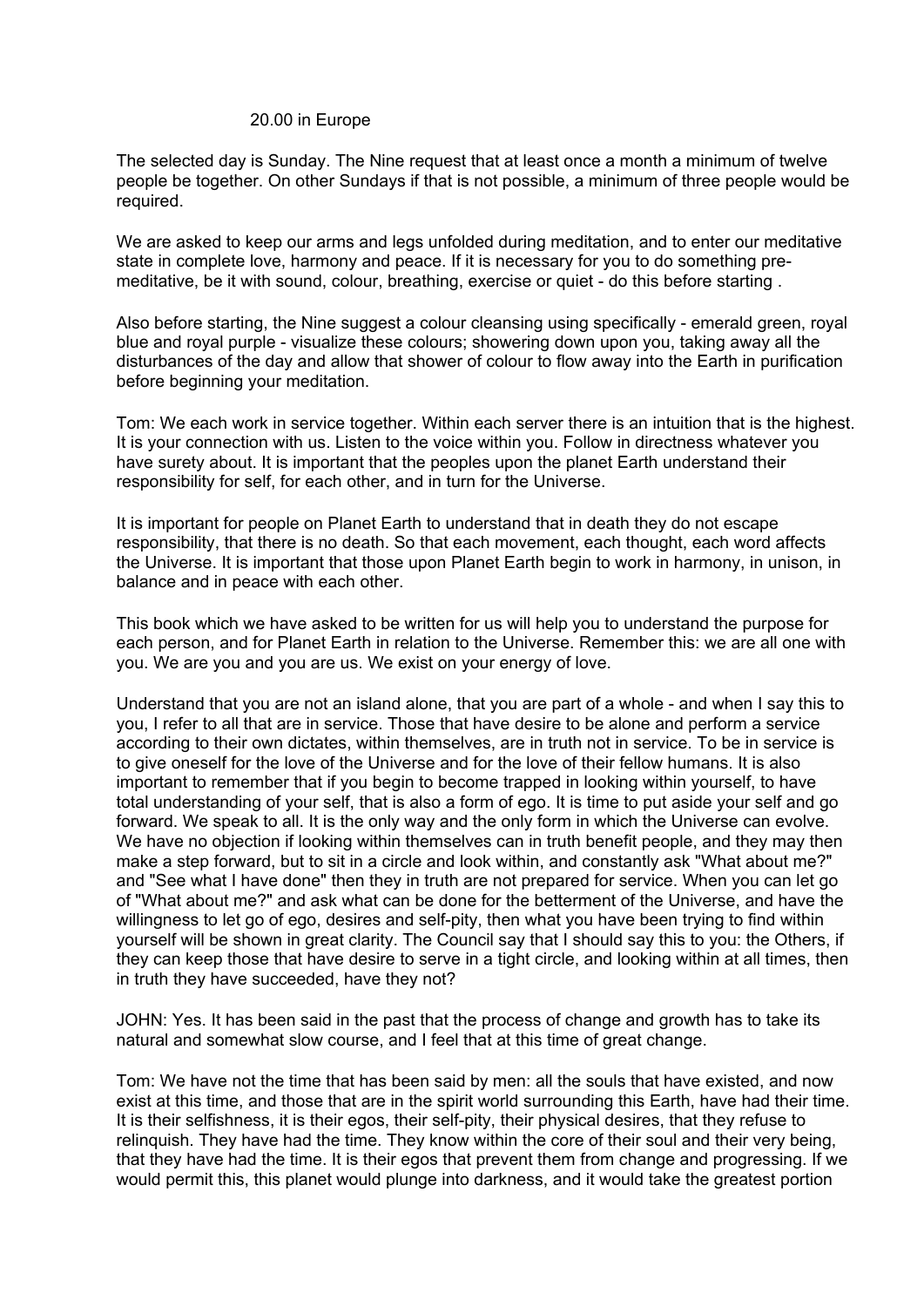of the Universe with it. We have given this planet more than sufficient time. In truth we have given to this planet and those that exist upon this planet more time than we have given the souls that exist upon other planets. We cannot give more time. The time that we have given has not been used in a productive manner, but to feed egos again.

All people have potential. If you take a jar of oil and try to take it in, it does not taste pleasant, and you may take a jar of vinegar alone and it is not pleasant, but if you mix the two together, and then you take it in, it tastes refined. This is what you must understand about those with whom you work.

JOHN: Yes, thank you, that's beautiful.

Tom: What we explain to you now, we explain in all truth and sincerity. This is for all those who proclaim to be in the work. We wish you to understand that it is not possible for any people on Earth to escape responsibility for Planet Earth, in order to do what they say they must do. It is not possible for them to be of any service if they look after their own interests only.

Remember that all those that come to you from distant lands on Earth, and would say to you "I have left all my responsibilities, desires, and all that I have had, and my mother, father and children, because I have come here to work for God." They are in error, because they cannot be working for God when they do not accept the responsibility for those that are close to them. They may in truth think that they do. It might be true a person is dedicated to what she or he believes is a dedication, but you do not remove yourself from what you are responsible for by doing it in a manner that causes friction or great hurt to someone else, because you are then responsible for the soul of that person.

We wish to explain an Earthly condition to you: you in truth have more understanding of the density of the Earth than we. We created the Earth, but we have not existed upon the Earth. Those that have incarnated upon Earth many times have more understanding of the weakness involved in living on Earth. When we say this we speak of relatively evolved souls. We attempt not to flatter you, we speak the truth of the position and responsibility of evolved souls. These people are teachers in service, for they have greater understanding of service than many that are in service.

JOHN: Two difficulties we have with this subject of evolved souls is the dangerous feeling of elitism that it can create in some people involved in this work, and, if you are applying this notion of evolved souls to the members of our group, the strangeness that group members should have all come together at one time.

Tom: It is not strange, for it is now the time. There has been great suffering amongst all of you in your past. In your previous lifetimes of service there have also been great failures, and there have been many that have come at this time that are also now experiencing great failures. It has taken great suffering to have reached this point. It has taken a long consideration among all of you to arrange to return at this point. It has taken great stamina for all of you to remain in your life-situations, to bring you together. And there are many others like you.

Please explain to servers on Earth that each of them has given all that is possible to be upon the planet Earth at one time or another. And in your situations, in not being world leaders, but in suffering, in despair, in anguish, you are not different from more ordinary souls. All that exist at this time on Earth have suffered in greatness in the past, though some have also been in great joy.

JOHN: Would that imply that almost anyone on the Earth would have an identity that you could name from the past, one which would be recognisable?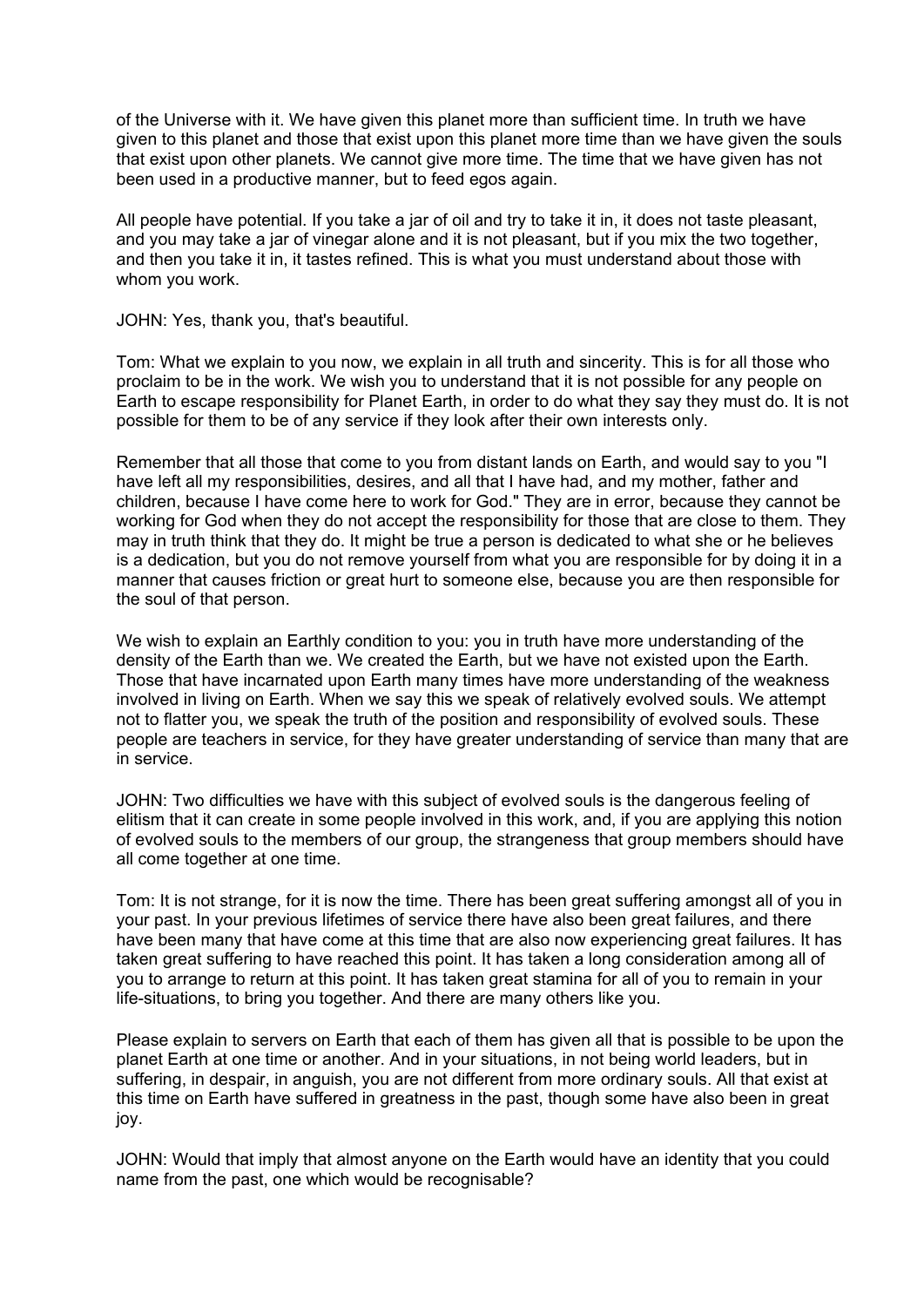Tom: Not at this time, for there are millions upon millions of souls. Those that are gathered as servers now are those that were gathered also in the past to raise the evolution of the planet. They are now gathering again to evolve the planet. The Council say I have created difficulty in a system of belief.

JOHN: Well, the difficulty is not to give the impression that any one person is any more special or has any more special cosmic function than any other.

Tom: All people have a great cosmic function. It is important for you to relate that each has a responsibility to each other and to the Universe. They have come from many other planets, and they have served on other planets. They are now here to help Planet Earth, but also because of the attractiveness, the density, the physicalness, they have become entrapped in Planet Earth. Perhaps they will recognise that in themselves.

JOHN: I understand that those of us that have come back to serve in this way, made that decision before this lifetime. What I am not quite clear on is how we have come to be together and to work together in the way that we are, when we have no memory of that decision. How is it that we have all met, and have come to be working together?

Tom: That was your decision. If you had the memory, would you then be able to relate to the experience of souls on Planet Earth?

JOHN: Probably not. It seems that there was a sort of subconscious guiding thread that did bring us together, that remembered the past that we had shared.

Tom: It was your choosing. You are not here by accident. In your accomplishments, and in that which you will accomplish for the purification of the planet Earth, if you choose to be reborn upon the planet Earth in your next life you will then have memory, as those that exist upon other evolved planets have memory.

ANDREW: We humans on Earth seem to have difficulty in keeping to our commitment, in respect of inner resolutions we make. How does it affect you when someone ends up not doing what they said they would do?

Tom: We look over your scene and we choose those that we think are most beneficial to the work. They make commitments, they think within their hearts and they verbalise that they are making commitments, but we cannot truly interfere when all of a sudden the commitment does not want to be made. This has been the problem for thousands of years with this planet.

ANDREW: Yes, I'm beginning to realise that.

Tom: They will do that which does not interfere with their pleasures.

ANDREW: I'm well aware of this and I think it makes you sad because it is for the benefit of humankind, on Earth. If we ourselves cannot help each other then it seems to me a very desperate situation as far as the future is concerned.

Tom: We understand why you humans have difficulty with commitment, and we understand that we ask you to do many things. Then at times, when things do not happen, you understand why they do not, but others do not understand. People expect us to perform miracles for them. We can only do so much. We need your physical energy and your minds on your planet. That is very important.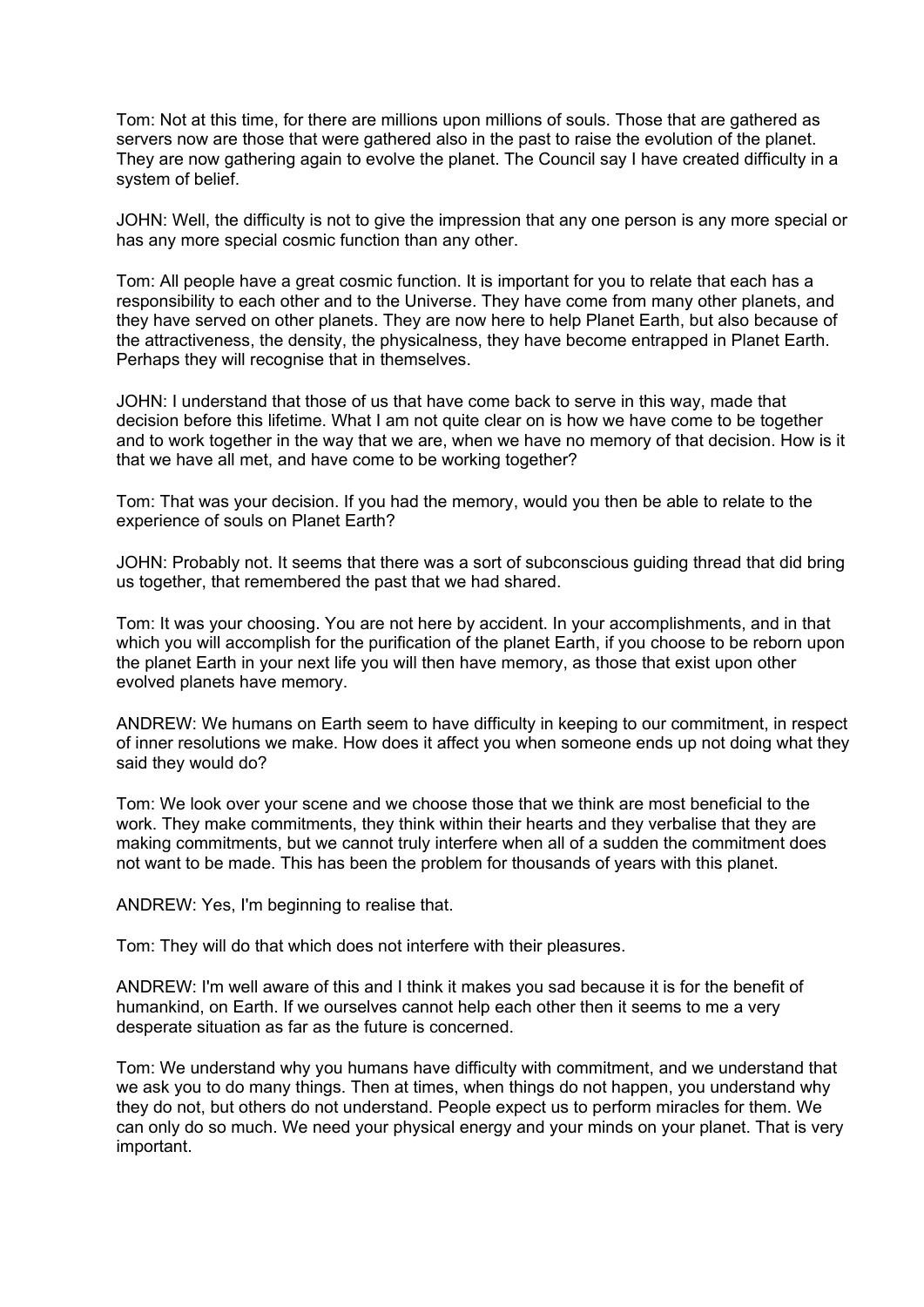ANDREW: I hope to convey this to others as I get a deeper knowledge of this.

Tom: You have worked with us for many, many years without proof, and for this we are forever grateful.

ANDREW: I seem to be in a strange position where I don't have dreams, I don't have visions, I don't have insights.

Tom: You have a knowledge inside.

ANDREW: I seem to go on what's called faith - I guess it may be knowledge but, anyway...

Tom: Knowledge is faith. Some people have a great desire to please us, but if in pleasing us it brings sorrow to them, then it does not please us. And if such a person is not in a position to bring forward clearness of complete commitment, we have great understanding, for we understand the nature of the Earth. We have said to you that there will be times of sorrow and times of despair, but they will be in the minimal, not in the most, and it will only come at times when there is a drain on your energy from those that surround you. Your commitment, if it is true commitment, will bring the song of the Universe within you. It will cause you to walk in a light of love, and to walk in lightness. If among any of you there is not understanding of this, then we would ask that you be clear with yourselves about service.

If your commitment is clear to the extent that it fills you with love, with joy and with the music of the Universe, by verbalizing that commitment, it adds strength to it, for all those forces who are in agreement with you will be strengthened by your joy, and will surround you with the purest of love. But if your commitment brings not joy but sorrow and anguish, and not pleasure, but only a wish to please us, by verbalizing that reservation it dissipates it, and those that love you may then give you the strength to filter it and to understand. Verbalization in love gives you strength, and gives us strength. To be an ostrich, to be not reviewing, it is better not to serve the Universe.

Your motivation at all times must be the highest. Your purpose and direction must be as clear as is possible in the density of your world. Your generosity, your love, your heart, your joy in life must expand to touch others. There are no teachers, for all are students. There is an exchange that is given, and when you give yourself, if it be your physical, mental or emotional nature, if you give out that energy to touch and expand to others, what you receive is a hundredfold.

That is the secret of growth, the secret of expansion: the willingness to give yourself completely without question. But at the same time knowing not to give yourself to fools. You know that there are upon Planet Earth those that you call fools? They are there to see if you are willing to give yourself to a fool - that is their position. Only one who is willful and forces his way forward gives to a fool.

We must tell you also that zeal is futile. When you transfer what you know and become aggressive with this, and try to insist that other people should understand and agree, you are then creating a problem for yourself. You know who you are. It is often beyond people's comprehension, or it can activate their fears. You must be very careful to maintain balance and love and understanding. You are not special -though in truth you are, but this does not remove responsibility from you or give you special accounts in the physical world. There is no way that you can help others if you do not understand the joys, fears, sadness, despairs, loves and angers of the peoples that exist in the physical world. In truth you are to master these things, but one who calls themself a master escapes from them: a master masters those things while existing among them that is the difference between a master who does not claim to be a master, and those that claim to be masters.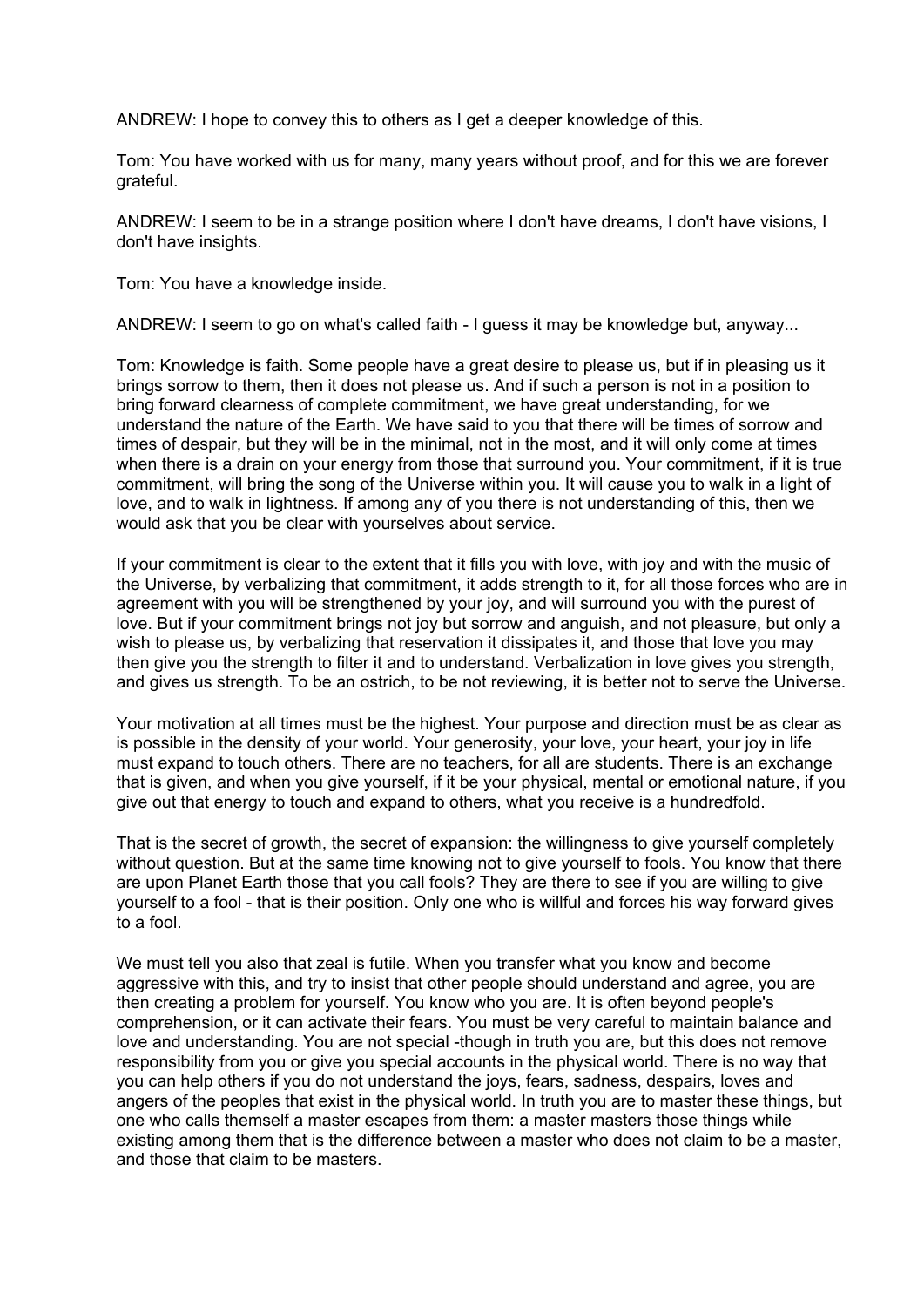If you remove yourself from the physical world then you have no temptation, no anger, no joy, no love. And by removing from the world, you can easily master those things because there is no temptation, no touching of other beings. You cannot transfer your beliefs or feelings to another: you can only plant a seed. And you cannot condemn others for the manner in which they live: you can only attempt to show them. Without being the highest example, they will not listen. Be gentle with people and drop a seed, and we will handle the rest.

There is not one soul on your planet that cannot be saved, if in truth it was handled properly with stability, maturity and love. It is important to have love, and it is important to give love and to share love, and it is also important to realise that you are not a perfect being, neither is anyone: but each of you has within you qualities that, blended with the qualities of others, make a perfect being.

After this there followed a discussion with a guest who had asked for guidance in his teaching of others.

There are no teachers. If you understand that principle, then you understand much. When one sets themself up as a teacher, they set themselves apart. We, the Council of Nine, are not teachers. The Nazarene was not a teacher. All are students together in the Universe, and when one has an exchange with another, then that that is called a teacher often is taught. That is what the exchange is about.

Another word needs to be utilized in your language. Yes. We mean there are no teachers of the Universe, you understand? Though there may be a teacher of a musical instrument.

You see it is now the time in the universe of Planet Earth that people must learn for themselves. The time of teaching such as religion, or another person's idea to another one, what is only needed in these times is a guidance. There are all means and methods and facilities of exchange of information to the far circles of the Earth. In times of past, leaders and teachers of Earth felt that the mass of humankind were not capable of thinking for themselves.

At this time of the forwardness of Earth, and of the acceleration that has been intensified upon the Earth, even that which you would call 'knowing' is being impregnated with the energy fields that are awakening the innermost voice within. And understand fully that there are no teachers, only facilitators.

Then an exchange concerning personal faith...

ALBERT: As a Christian, I am disturbed by the influence of other Christians, who criticise those of us who have a more mystical, meditative approach. Do you have any guidelines on this?

Tom: Surround yourself with a white light of protection, with the universal consciousness that is Christ, ask for direction and guidance, and above all else, ask yourself: what is my motive? Do I do this for gain, do I do this for exposure, do I do this to be different, do I do this for barter [money], do I do this so I may be 'someone' in my world? If your answer is yes to any of these questions then you are open for those to misguide you. If your motivation is only for love of humanity and to bring about peace upon this planet Earth, and you are able to be happily in silence with this, not to brag upon it, not to speak about those places or energies that have been used, then all good will come.

MIKI: I feel that I have become spiritually blocked, yet I still have the urge to make a difference in the world. Do you have any advice on this?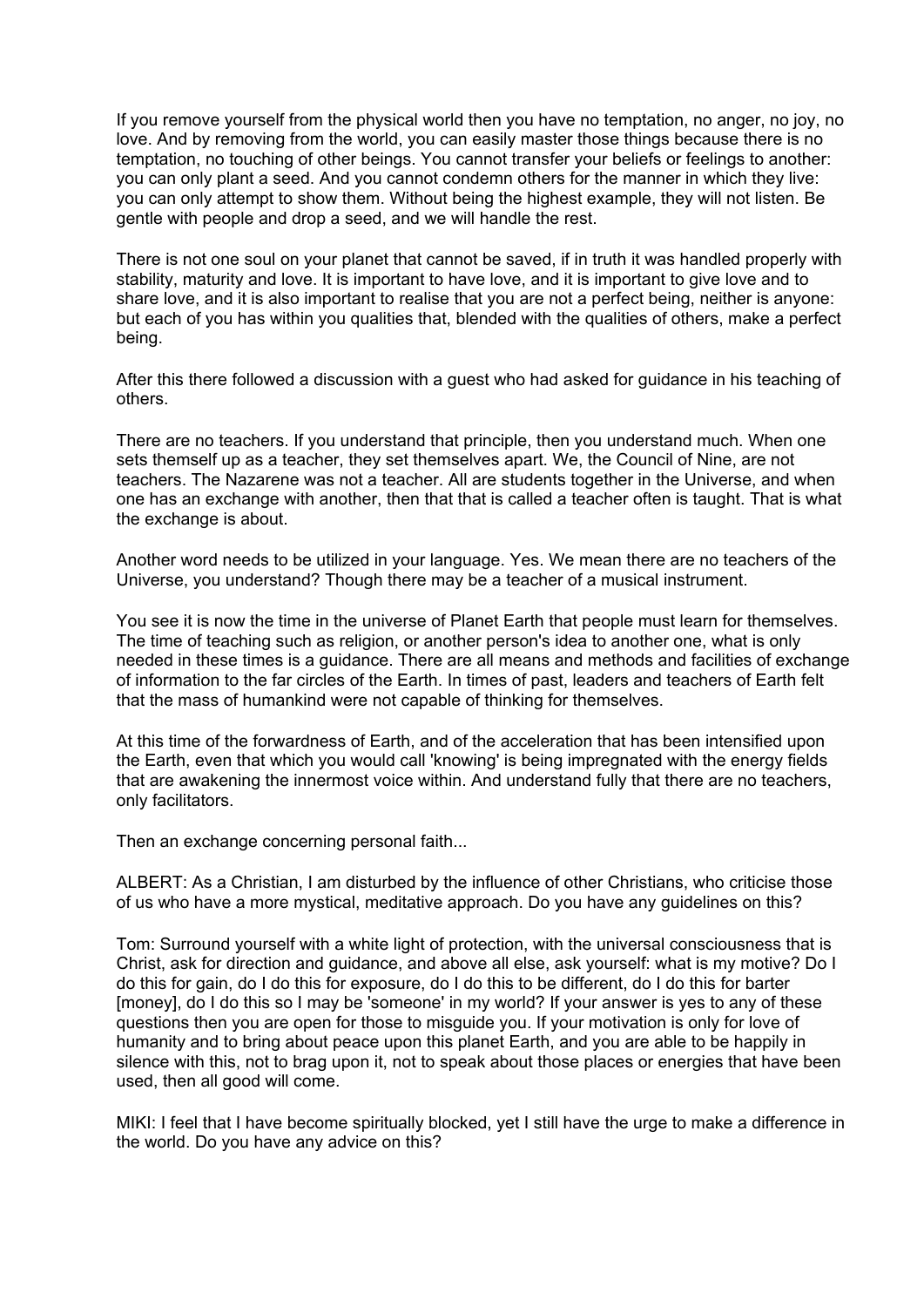Tom: If you will discipline yourself to meditate for a minimum of nine minutes each day, but preferably eighteen when there is more allowance, to gather inner strength and guidance from your soul, all barriers to your spiritual path will be removed.

Know this: each and every human is in a position of great responsibility to bring about change in humankind, and that each of you does create a difference in the lives of those that you touch, even though you may not know it.

Therefore the importance of maintaining an integral self, and being honest within self and with others must be of the highest priority. It is important to know that each of you has within you a crystallisation of the spirit that removes itself from the ins and outs of your life, and comes outward as a beam that touches and inspires, and brings to those in contact with you the necessary energies for changing the self within and creating a difference in their own and others' lives.

It is important to bring the mind together with the spirit and the emotions, to bring them into a complete whole being. It is important that each of you be a battery for that to happen for other humans also. Know this: at times the battery just needs to be, do you understand? This lifetime is the most important that you have ever chosen. Those of the past were past experiences for preparation for this one.

It is important to know that what is past is past, and what is coming in the future does not make a difference at this moment: it is this moment in time which makes the difference. Each moment is a new beginning. Each moment should be experienced and touched. The memories of those moments, as also the memories of past lives, benefit you, and it is in preparation for the future. But it is when you are in this moment that you are who you are, that you are at the centre of the Universe. Anticipation over the future causes anxiety. When you be with this moment, the future is but the next moment.

JOHN: I think it's our relative insignificance in society that makes it hard for us to believe that we are playing an important function.

Tom: That is your analysis of relative insignificance. A shoemaker may have more significance than the leader of a country.

The wear and tear factor of being in service can beset anybody. The next exchanges dealt with this specific problem:

Tom: In the expansion of your energy, in the etheric of each human, when it is extended continually in giving self to others, in forwarding service and direction, then you always leave a portion of your etheric along your path. What is of greatest importance is the retrieval of the etheric. You have in your world a gum-chew, is that not so?

DEE: Yes. Chewing gum.

Tom: And when it is new it is a full form, then you make it pliable by adding moisture. Then you masticate it. Then you remove all essence of the taste from it. Is that not so?

DEE: That's true.

Tom: Then you may take it and stretch it, and it will have holes. You may continue to put portions here and portions there, and then you cannot put it all back together. And then it not only loses its form, it loses the essence of what it was. That is when you over-gumchew, is that not so?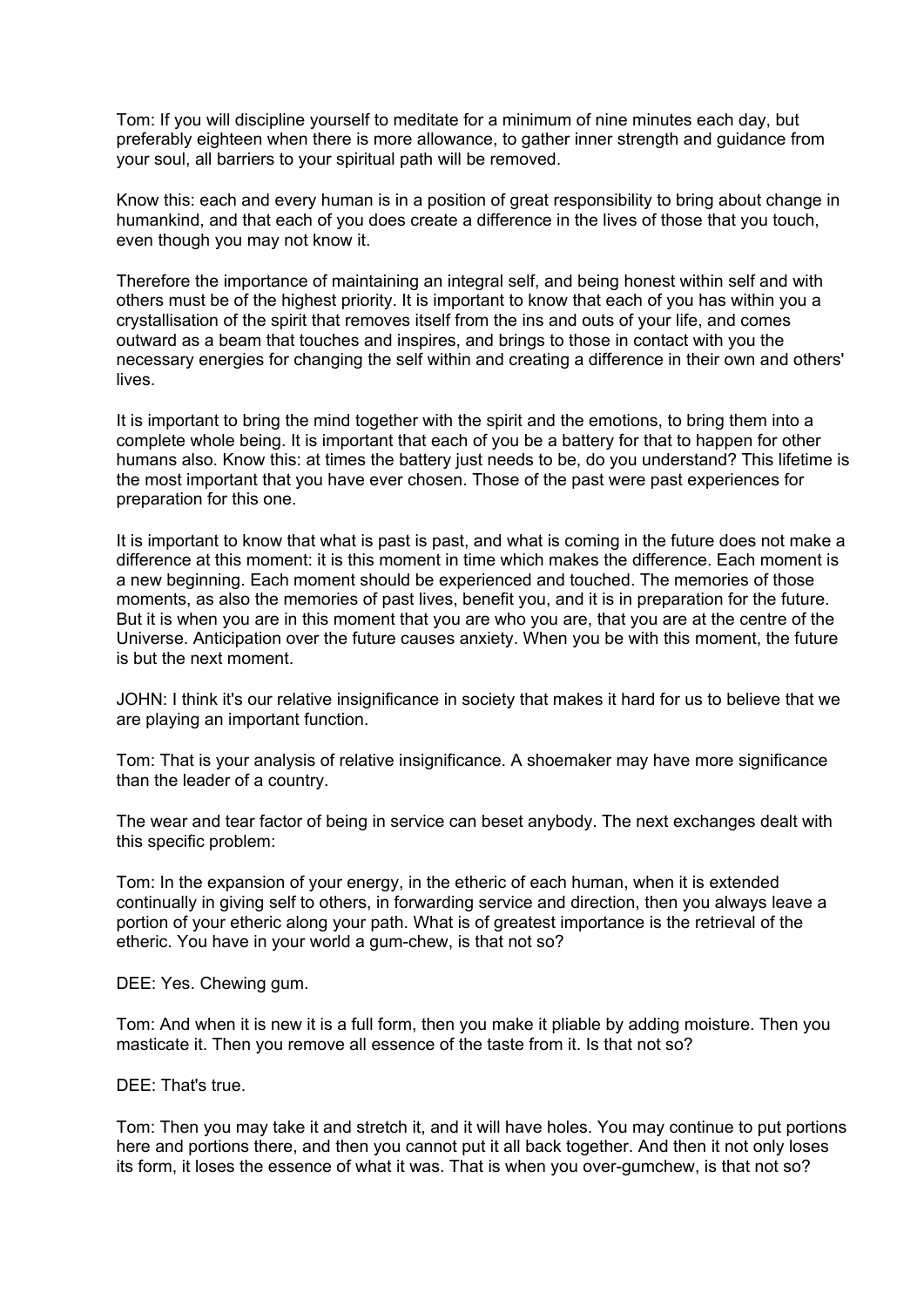DEE: Yes.

Tom: The teacher that leads and develops cannot extend beyond what has been extended, when they are not of the substance to extend further. So it is necessary to make a complete break. One may curtail expansion of self in helping humankind to grow, until health and balance are restored. In this way it is possible to heal oneself while in service to humanity.

GUEST: One of the major difficulties in my work is the sheer physical complexity of the matters that I have to deal with: can you suggest how, with the pressures on me, I can deal with this immense complexity?

Tom: You have within you resources and energies. You have within you a mind, and you also have love surrounding you. To begin to think of great complexities in your hour of stress creates more complexities. To put things into action, do not attempt to do everything, but do one step at each time. Remove yourself from yourself, think not of yourself and your stress: detach yourself, detach yourself from your family, your friends and associates in emotion, detach from all in emotion. Think, for you have that ability, that you are performing a service, or that you are performing upon a stage, and do this with each step. It is important to begin, not to be concerned with difficulties. When you begin, you will see the great challenge it is for you, and it will occupy you, it will give you strength and fortitude. It will keep your mind in a situation of flux, not stuckness, so you may then think in clearness. You have created a situation that was created by you, therefore you can uncreate it, for you have that ability.

You will find that if you have difficulty in things that are morally right, care not what others attempt to do, or what benefit from your distress they attempt to gain, but know that you have done morally right, and if they attempt to earn more from you, to accuse you or to cover their own losses in making of you a scapegoat, then they in truth will be found out, and it is not your concern.

For if you are honest and morally right then only truth will come, and those that attempt to take advantage of you, or to use you, will be exposed in their own time and at a greater consequence. Yes.

There is not one that is better than the other. It is important to understand that amongst all that exist upon Planet Earth, there is none which is in truth more superior or less equal. When we say this, we speak of the soul. And if you look within the soul, you will find that each soul is a particle of divinity. While on the exterior, different people might not look equal, within their souls they are indeed equal. There is none among you that is not equal - and we speak of feeling and emotion. It is important to have this understanding.

All people have feelings, and feel everything as much as others, even if they seem not to. The difficulty with Earth has been not only the inequality of black people, yellow people, red people, but also of the females of all peoples. It is important to understand that you cannot set a rule. Neither a man nor a woman can set a rule, and say that "This is the way that it is to be". We do not set these rules: it was done by those on Earth in order to control, to manipulate and to use others. This has not been done by the human male alone: it has been done also, in some groups, by the female. We wish you to know that a man, regardless of his background, has the feeling that a woman also has. You cannot set aside a woman and say "This is a woman" and a man, and say "This is a man". For each is a woman and a man. This has been the greatest difficulty as it has been with people's attitudes toward other people of other races. It is only at this time that both reach true blending, and that is why we have requested that there is work in unison between males and females. It is important to bring the ego into control, and to have the understanding that all others are equal. All humans have an equal claim. We cannot have ego and division in these next days: there must be cleansing within those that create the poison for all.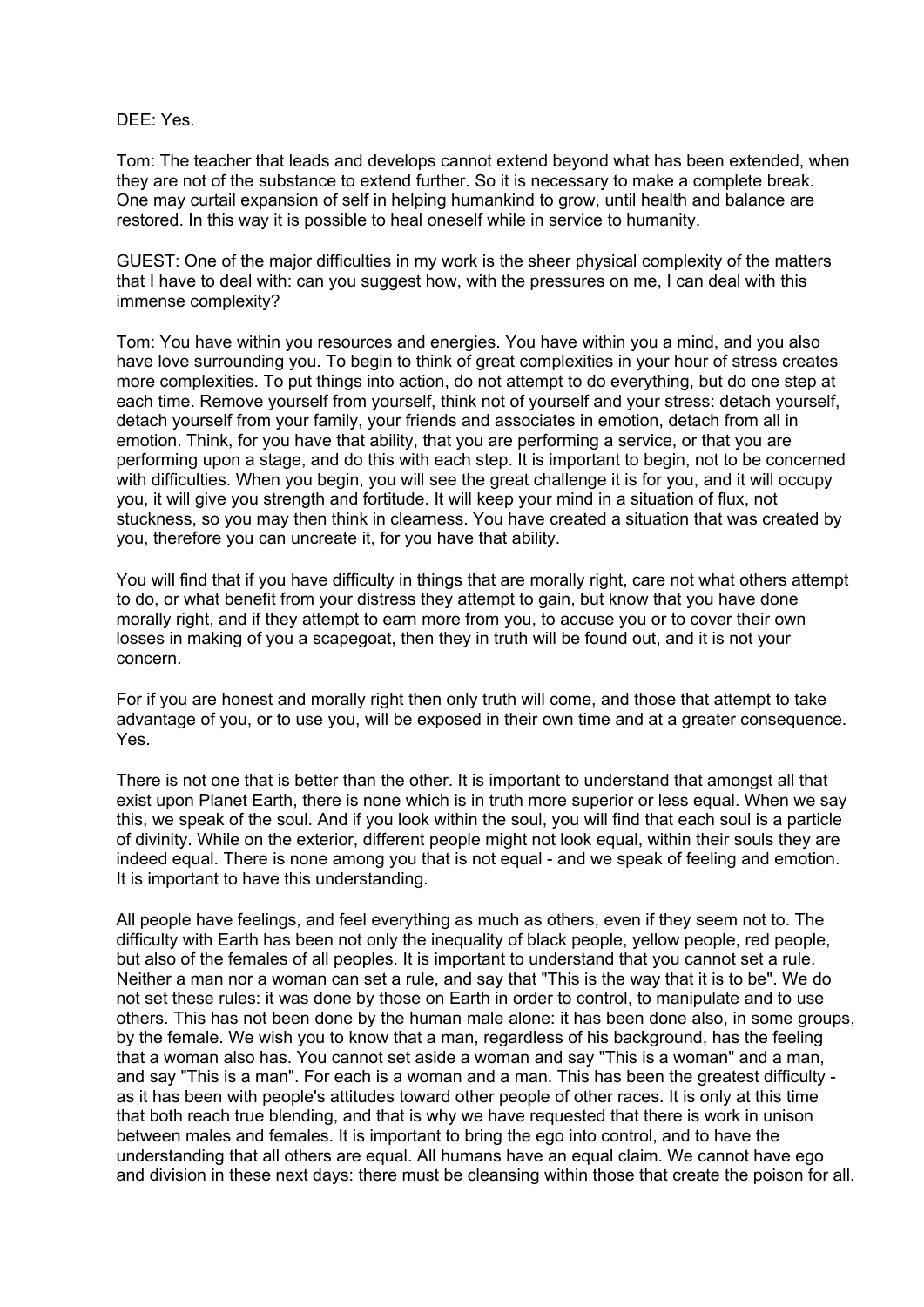There must be the understanding that if there is difficulty in your societies, it creates difficulty for the cosmos.

The female gender on Planet Earth has antennae of greater sensitivity to the knowledge of the internal workings of humankind. The male antennae view the surface, not always the inner reality.

IRENE: Yes. With reference to this, a project I am working on is about female sexuality, and where we have gone in the last thirty years in terms of the way that human beings have begun to deal with, or not deal with, this corrupted area of their lives. Is there something that you can tell me that could help in this, and do you think it's important?

Tom: It is important, and it is also what you call a Box of Pandora. For if it is not conducted with great sensibility, it can be misconstrued. But of greatest importance is to bring out what has been removed and suppressed from womankind: the true knowledge that in the past all power came from women - and now in recent years, this information and knowledge is emerging out of womankind.

At times they used their ability to control male humankind, and males have reacted to that - and now it is time for the elimination of the shadow of corruption in the utilizing of women's power, to bring forth the purity of this power in its true form, concerned with creation and returning to the source. That creates a complication for you, but with sensibility and subtlety you can bring this knowledge forth, to those who will comprehend, and it will bear them fruit and release another freedom within themselves, which then also begins an acceleration in the world. This performance of sexuality has created bondage for all humankind. It is now a time of understanding and release of this bondage, without the corruptions.

IRENE: What has happened in modem times is that we have gone from a period of secrecy and control of the sexual act, done in the darkness, to rampant sexuality in the 1960s and '70s, to relative abstinence in the '80s, because it seems, humankind has not chosen to acknowledge any insight into this area.

Tom: That is correct, and it is important that sexuality now be understood. Understand this: the sexual plague was not created solely from mistakes in science: it was also created from the consciousness of humankind to break its habitual pattern, so it may review itself. However, as in most cases with your world all things are overdone.

IRENE: It's also a story of emotions, and it's also a story of understanding those emotions.

Tom: It is important to understand this, for the emotion in your bonding is the highest returning to the Source. It is the connection achieved on reaching completion, the feeling of oneness with the other and unity with creation. This is the drive behind the male continuously looking for that other side of being, the female, to make this returning to creation - but because of misunderstanding and misuse it is rare that this return is truly made. Do you understand?

IRENE: Its brilliant. But what is the drive of the female?

Tom: The drive in the female is to be given the power to create, and only when the female is charged by male catalytic energy is the creation formed. You see, this sexuality of creating acceleration in the female is, on a subconscious level, an anger at the population of males for the bondage with which it has encapsulated the female for in its unconscious the male knew that all came from the female. The female has now awakened to the strength of her being. This anger emerged through promiscuity, to say to the males "You will not control my most important element, instead I shall abuse it", rather than make a commitment to self-control. It is like throwing it into the face, for the male had done the abusing in the past. Then within the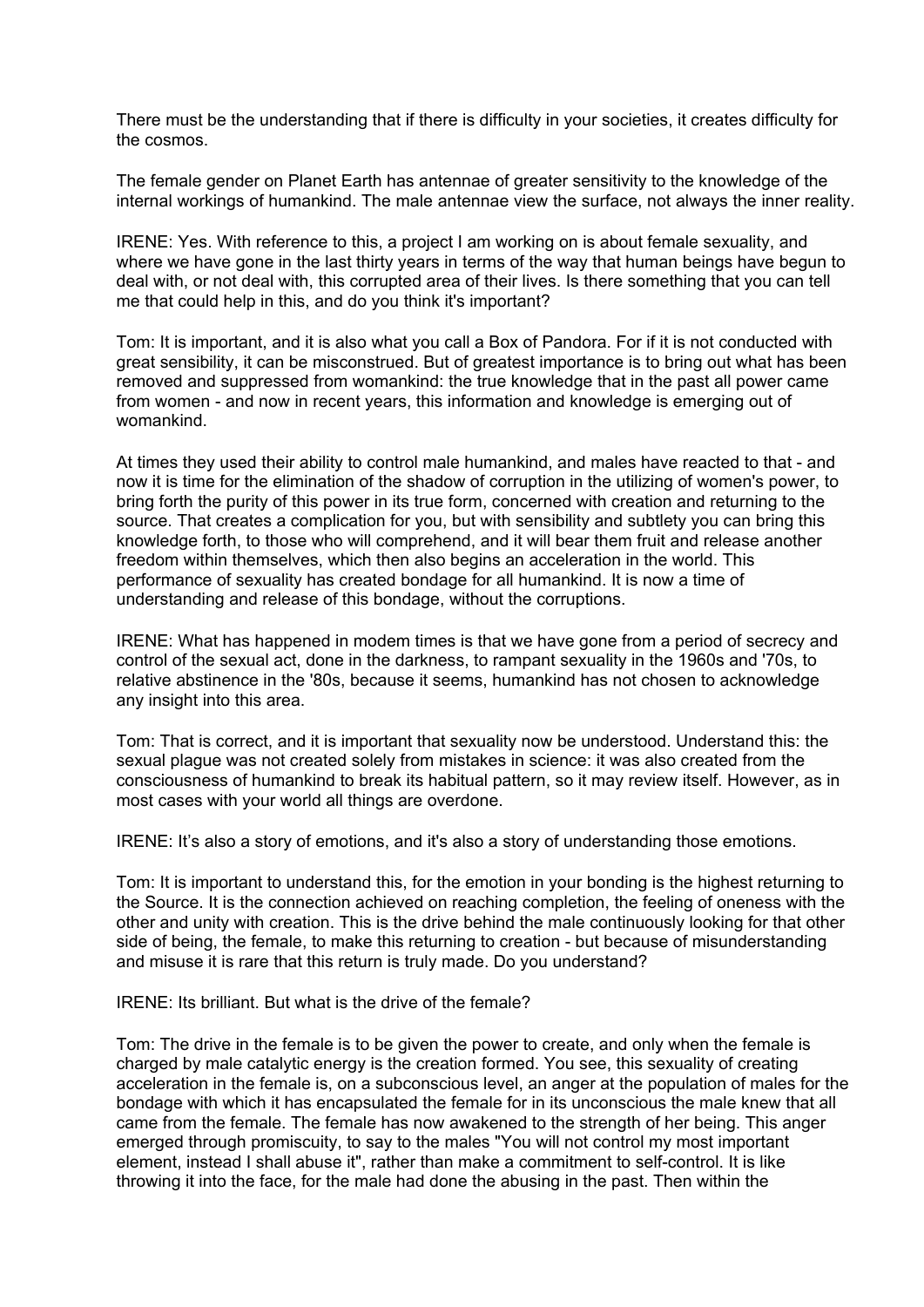collectivity of minds this abuse by males accelerated out of control, and the destruction of Planet Earth was the logical outcome. It began an inward tendency of devouring oneself. Humankind has brought about the breakdown in sexual relations itself, to stop its limitation and corruption of sexuality, through enforced abstinence and fear. Now it is time for sexuality to be brought out in true understanding, and for humanity to return to a sane understanding of its connection with creation, and of the returning to the light at times of coupling, to rejuvenate oneself.

IRENE: That is also the beginning of the acknowledgement that Earth is paradise?

Tom: Only on your planet Earth does this uniting come about. It is the ultimate unity. Yes.

GUEST: I wish to ask about a statement you made in 1988, that "in the past, all power came from women". Now could you expand on this, and tell us how did this change in history, such that women have lost their power?

Tom: It is not "All power came from female", but "All power comes from female". It was not lost: it was taken, for control. The male had recognition that this was power, and by controlling it on a level of instinct, believed they then controlled power. This is why, also, in the brutality, the clubbing of women, physical or mental, they can then attempt to destroy that power, rather than understanding that male and female, interchangeable, may be two pillars that hold up the world.

Now you also understand that there has been lash-back from those of female, and it is now beginning to come back into balance. Also, what was not permitted in the male was the identification of the energy of female that exists within them, for it does as a percentage, as a percentage of male exists within the female. It is only when there is complete understanding of equalness, that the world then begins to evolve to its proper place. In these times, in those countries not evolved - although you may think they are evolved - when they put less emphasis or love on a female child or destroy it, or continue to permit surrounding souls of Planet Earth only male vehicles for entering, then we ask how evolved are they?

You see it is equal, the power is women, female, and it must be utilized by the male. And the male to be utilized in forwardness by the female. That is the partnership. Do you believe humankind will understand that?

GUEST: In the course of time they will - some of humankind are beginning to understand, but it will probably take some time yet.

Tom: Ingrained ideas are difficult to remove, are they not? For they make worms in the brain, and they nest in there, and they make eggs and siblings in there, yes? Therefore there are people of wormy mindness, yes!

ALL: [Laughter]

GUEST: Was there any omission or error on the part of women, and the female within men, which brought about this situation, which could have been brought about otherwise, in the case of the male controlling the female?

Tom: In many many tribes there was understanding of this power. Therefore in the beginning equalness was accepted. Then there were those that regressed to the genetic animal state. It had not to do with what you call 'error'. It had to do with subjugation of one over another. It also had to do with the understanding that the female of the species produced the furtherment of species - and you know that in the early times there was not the understanding that the male energy was needed to produce the furthering of species. Therefore it became an ingrained idea, in mistakenness. The Hoovids understood this, for they know that was the outcome.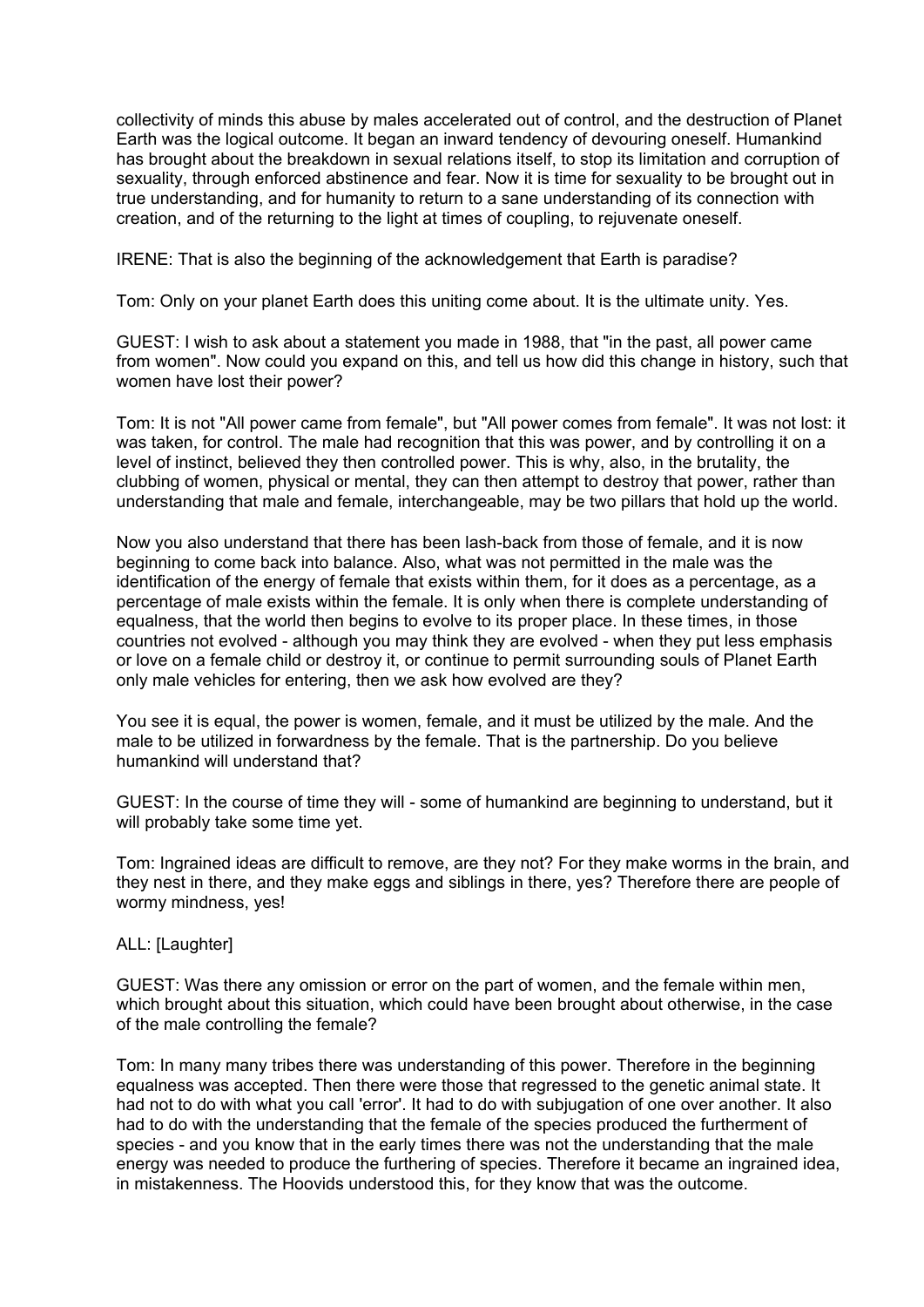GUEST: If we can clarify that. it became ingrained out of ignorance of the process of reproduction?

Tom: Not in beginning, but when there was dispersion and moving into other arenas, and not having contact, it then reverted to animalness.

GUEST: And there was no intuition or sense amongst females about the reproductive process either?

Tom: They knew where it came from, but would they say to their chieftain? There was that knowledge.

GUEST: Was that knowledge suppressed, therefore?

Tom: That is correct. They were also impressed, subjugated with the idea that they had no value, except for aiding the productiveness of males. Do you understand how many souls were evacuated because of being a female, and attempted to recycle over and over?

GUEST: No, I didn't understand that was a major phenomenon.

Tom: It is still a major phenomenon, is it not?

JOHN: In China?

Tom: Yes. Also in the seven-gods nation.

GUEST: Which nation is that?

Tom: India.

Then some discussions were had on the role of youth

JOHN: Do you have a message for the aware young people of today, who are now growing into adulthood?

Tom: You are now completing the functions and lessons of children and have begun the identification of who you are. We would wish you to know this: you are not your personality, you are truly the essence of the whole universe. Therefore we make a request for the future, that you take upon yourself total and complete responsibility for yourself, the planet Earth and the cosmos.

When you were children, you played the game of children. Now you have entered the world of realness. This means that you know who you are, and you will not tarnish it by permitting yourself the games of children. You have entered a new phase. You have stepped through the threshold at the time of the beginning of releasing the bottleneck on Planet Earth. You have begun to enter into the chambers of the initiate. You have begun to identify your source, and if you truly think upon it, you know you can move a mountain, elevate Planet Earth and remove yourself from being stuck in yourself.

Know always you are loved, and walk in the knowledge of that love and who you are. Work in cohesiveness and love with each other, as we do with you. We have said in the past, you only need to ask.. So drop the pride of children, and ask what you wish with sincerity and joy, and remove the personality that says: "we must sacrifice".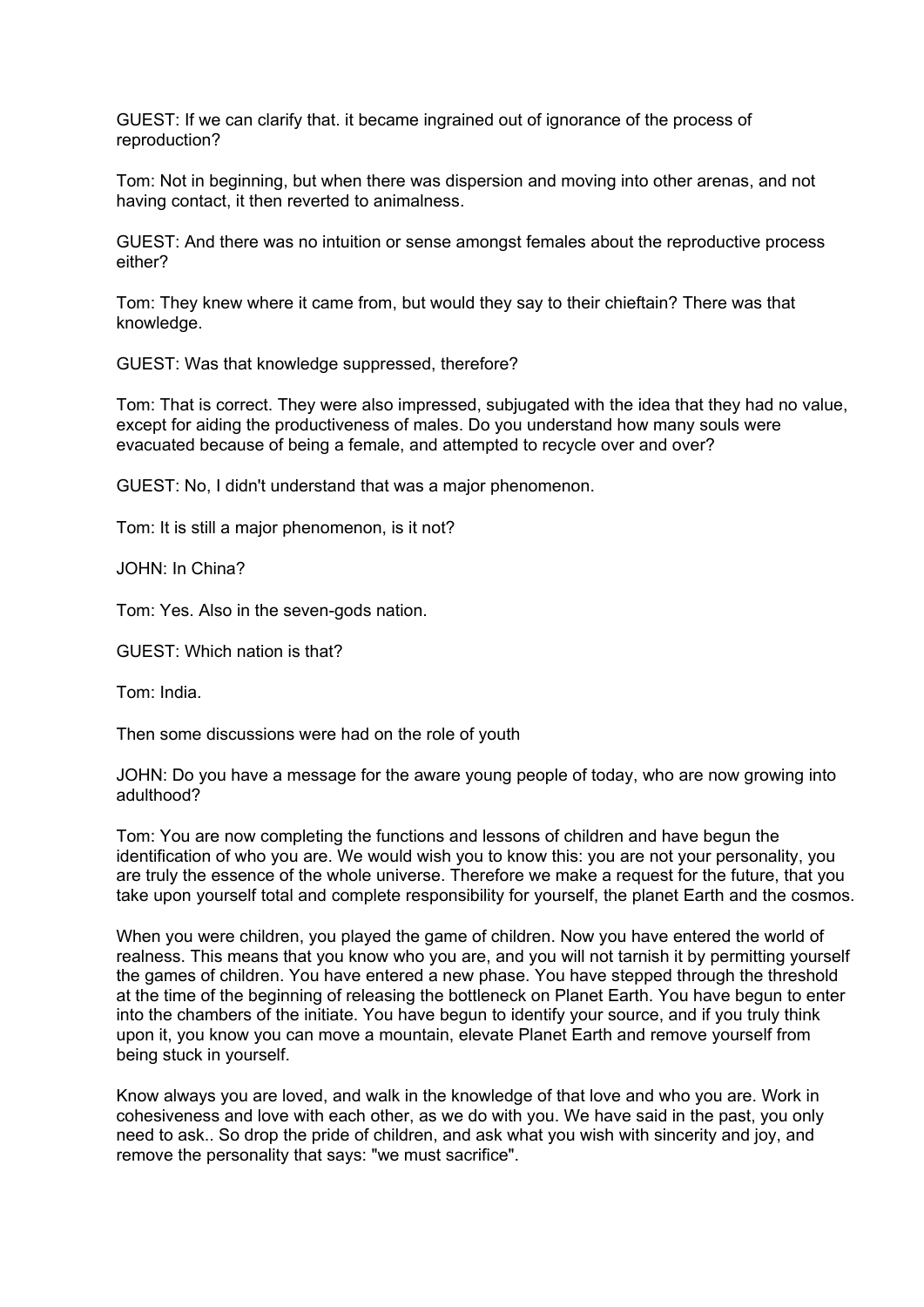The sacrifices of the past no longer exist. It is not needed, we do not wish it. We only wish joy for you and the Earth. We are with you in the releasing of Earth from bondage: now at this moment release yourself also. Release yourself now completely, totally - accept who you are and go forward with joy. We thank you, we are in great joy and we love you. You are the manifestation of us upon Earth: hold that in the centre of your being and represent us as we represent you. We give you love, we bring to you peace. We are always with you.

DEE: I'd like to ask about reaching out to youth: how that would best be done, individually, in small groups, in large groups, teaching, play?

Tom: What is important is trust, and also to not underestimate their ability for understanding. On this planet at this time are souls who are now young who have come to bring Planet Earth into the future that in truth is a glorious future for all Creation. They have come in trust, but there are some who are in great confusion, for they feel insecure. What is important is to place them in situations of security, trust, and love for the next few years, not to place them in situations of jeopardy - and for males who feel jeopardy is a part of their growing-up process, you must appreciate that jeopardy in this time is real jeopardy: the whole world is in question. Their world. There are energies that are not the best. We do not mean that a child must be pampered: we mean that good reasoning, understanding and explanation be given to your youth, for they understand more than you know. Also they know you better than you know yourself. They also know that they have boundaries, for they have come from a vast universe, and they need a boundary in your physical world, for that boundary creates their safety, and as they expand within themselves, the boundary then expands. But they must be in a spiral, in other words a boundary that helps them to go upward, growing outwards.

What is needed most, is understanding in the parents, for the youth of today come with a code of knowledge that has never existed before upon Planet Earth, and what is needed is for the parents to understand that all the books that are written cannot help these special youth - it must come from the heart. And the guilt of the parent also comes forth, because parents are not sure that they can carry forth this obligation that these youth have brought to them. Know this: they would not have chosen you if they did not believe you could carry things through, for you can.

JOHN: We were discussing our concern that so many young people, boys, want to play with toy weapons, fighting and contending with each other. This seems to be almost a necessity amongst boys because of peer group pressure, however much we might not want to give them toy weapons. How can we deal with this situation, and is this creating a problem for them in the future?

Tom: It creates a great difficulty in future. There is on your planet Earth the illusion that if they are permitted to play out that aggression by attacking each other, then it removes aggression. That is not true: it creates more. You are the guardians of your youth, you must speak. Create ways and means through motion and exercise, and in creating games that have two aims: competitive with others and competitive with self. Create new ways and new means, and involve humankind's youth, and organise parents against weaponry.

When you force those who create weaponry to not create business through it, another means will be found. You must understand the energies that are created with weaponry, yes. You may be forced by the group pressure of youth, to give in.

JOHN: Forced by peer pressure to give in - yes, that's what happened with us.

Tom: What is important is the organization of small groups of parents against weaponry. Make your children proud that they do not need it. That they have other means of expression. Each of you has returned to this planet at this time for the betterment of Planet Earth. Utilize who you are: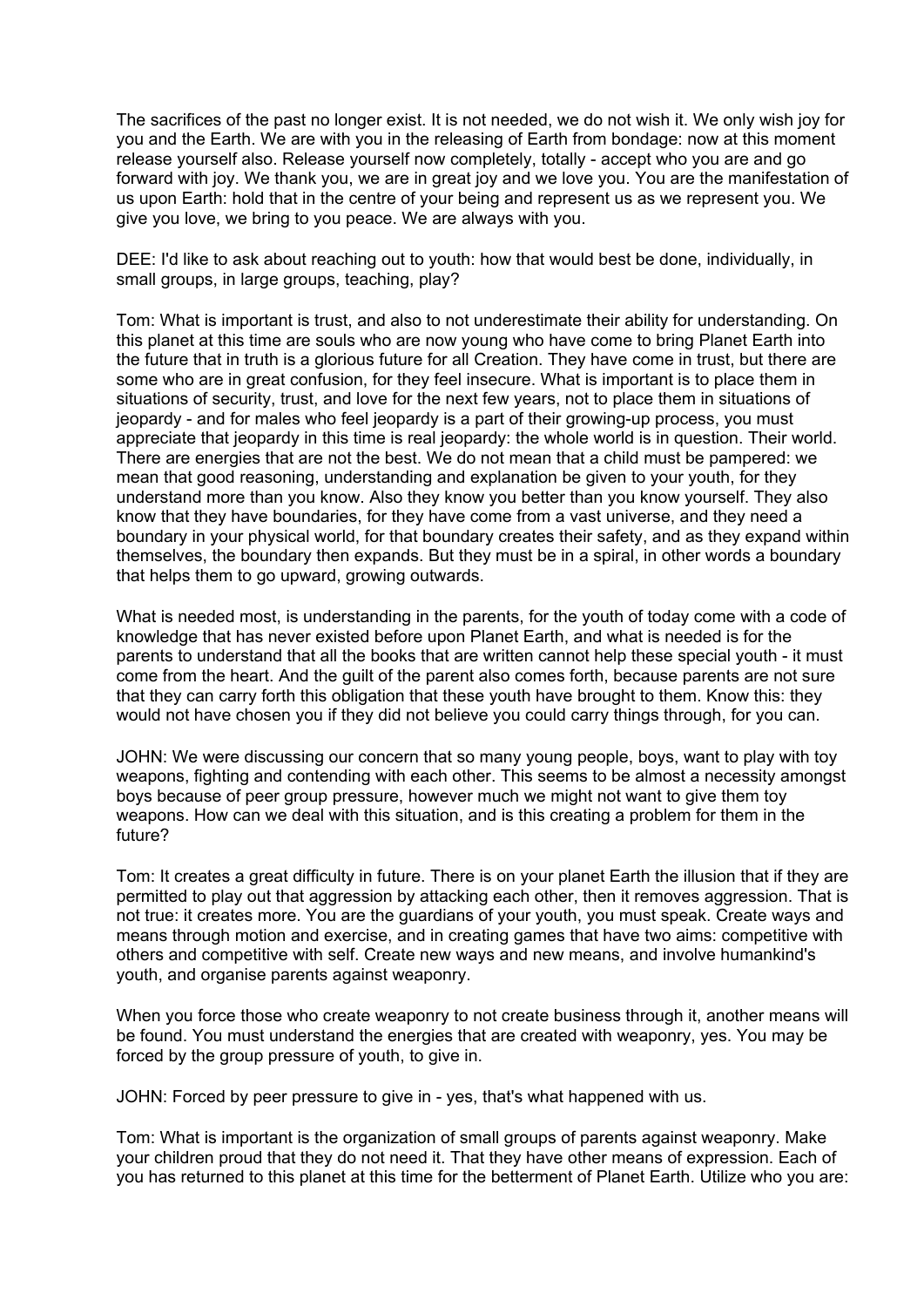in your returning know that you have access to all knowledge. Do not limit yourself in what you can attain. Yes.

MIKI: We were discussing relationships this morning, about each person being ultimately responsible for their experience, and about the possibility of one person being a victim of the other. Could you comment on that?

Tom: There is in your world a limited understanding of the overall view. It is possible for both people to be victims. Yes.

MIKI: So, that means that one is not ultimately responsible for one's own experience?

Tom: Not in all issues. There are situations in which one is drawn into a pattern of another. Sometimes it is possible to clear this pattern, through working with each other's growth. Sometimes it is not possible, because the other is not able to become clear at that time. Each soul has to develop in its own way through learning and evolution. There are times when there is absolute victimization by others, as it is possible also for one to create victimization.

JOHN: Yes. Is it true that, once you realize you are in somebody else's energy, that you then do regain your responsibility, because you then have the awareness, choice and ability to remove yourself?

Tom: Not always. If your are in someone else's blueprint, and their energy touches you on the periphery, it is easier to extricate yourself; but take an octopus – if it wraps its tentacles around you then you have a greater struggle to remove yourself, or to stop being eaten up. Recognizing the problem does not help at that point, for it is too late, too big.

Miki: So is there any solution to it, not to be victimized?

Tom: In your planetary evolution there are stages as well as blueprints of life. We will take a tribe that you might call barbaric: in their state they victimize and are victimized because they live in a small framework, they do not understand the wider reality. It is only by experience and education that they extend and expand beyond it. The more aware you become, the less tendency you have to fall into the arms of an octopus. In other words don't take on anything or anyone you know you do not have the strength to pull away from. Or it has less significance because your ego is not so caught up in it, in the octopus-arms of your self or another.

Miki: It also seems that people who are very sensitive, psychically receptive, or open to others, or other energies, are more vulnerable than others. Is there any advice to such people, for them to be protected?

Tom: Yes. Upon waking each morning ask for a protection of light surrounding you, to keep maintaining balance, and constantly check on your reactions within – whose reality you exist within.

Can you be involved physically with other beings and not hurt them? Remember that you must have compassion, you must have harmony, you must have understanding, but at all times you must detach from the work. We will go one step beyond and explain if you wish.

In your physical world, in your physical desires and your emotional exchanges, can you in your souls and hearts become involved in a physical relationship, when you are involved in the work of consciousness? And if that person you are involved with is also involved in the work, can you in honesty say that when you go into the work you will be completely separate and objective, when you meet a conflict of priority between the work and your relationship? And can you be firm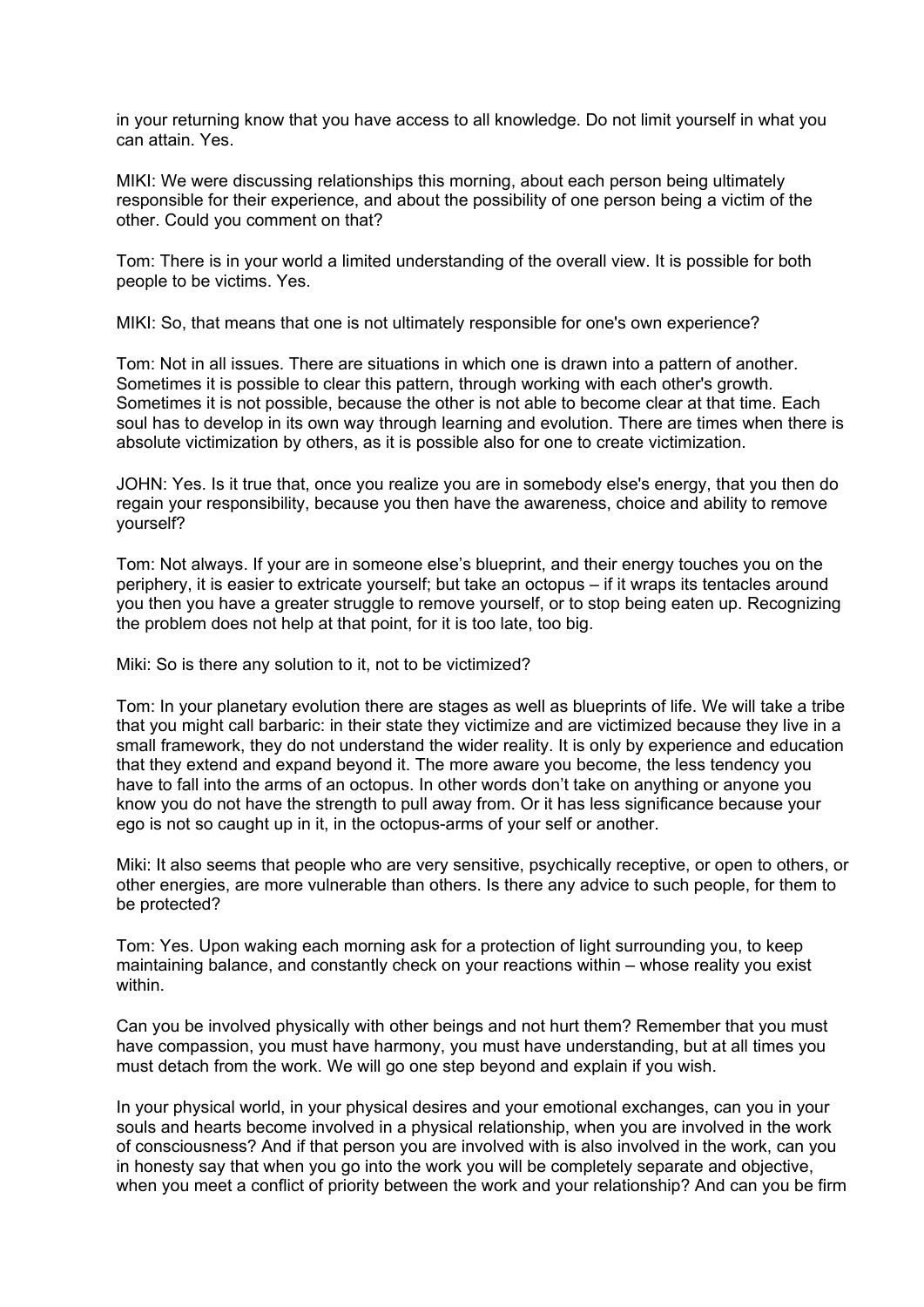in your analysis of the situation? Can you say "No, in this matter I believe you are incorrect", or will that physical relationship create a problem? Will you bend towards one side or another because of your physical relationship? Can you explain to your partner that, when you enter the portals of our world, that you must then be cut off from that physical being and act with detachment, completely objective and honest? You do not need to answer these questions to us, but to yourself.

GUEST: If one could not detach, leave that kind of relationship behind when necessary, does that mean it would contaminate our inner work, with your world - is that what the end result is?

Tom: It would contaminate the work, but not the relationship with us. Remember, in your physical world, people around you do not always understand who you are, and perhaps may never truly know who you are, but at times, in their own way, without meaning to, they will try to control you. And remember: because they might be in the world, this is their priority, so they may create problems for you. Do you understand fully?

GUEST: I think I do.

Tom: We must have complete clarification: you must not say you know, and later not know.

GUEST: Well, if I could paraphrase it, the work is to be detached from any other relationship we have outside of that work.

Tom: That is not a hundred percent. I will give you an analogy. We will put you in a situation: you have a business together, and the business is separated from your household. One evening you spend the time together, and you are very loving, very close and in complete balance and harmony in your physical life. In your morning time the two of you go to your business. When you enter that business, can you then detach from your partnership relationship? If your mate does something wrong in that business, or if your mate is not completely detached, or if someone comes into that business, and your mate does not handle the situation as it should be handled, on whose side do you go? Do you go on your customer's side or on your mate's side? Can you detach? Can your mate understand that in your correcting the mate, it was for the business and it was not personal? They say I am not making myself clear to you.

GUEST: I think we understand that very well, yes.

Tom: Can you not manipulate your mate, and can your mate not manipulate you? That is what we are trying to say. To the detriment of the work or your business. This is what you have to deal with. Can you stand firm and say you are wrong? Or will you weaken? Do you see?

GUEST: Total objectivity and total honesty in these situations.

Tom: Will it then create a problem in your evening?

GUEST: (Laughing) Yes, it will! So you can't get into this unless your mate is carefully chosen beforehand

Tom: Will your mate try to then run your business? All areas you must investigate. Will your mate truly know better than you, or will your mate think that they know better than you?

GUEST: Well, can you comment on whether there is any purpose or validity to the institution of marriage on this planet at this time, during this period?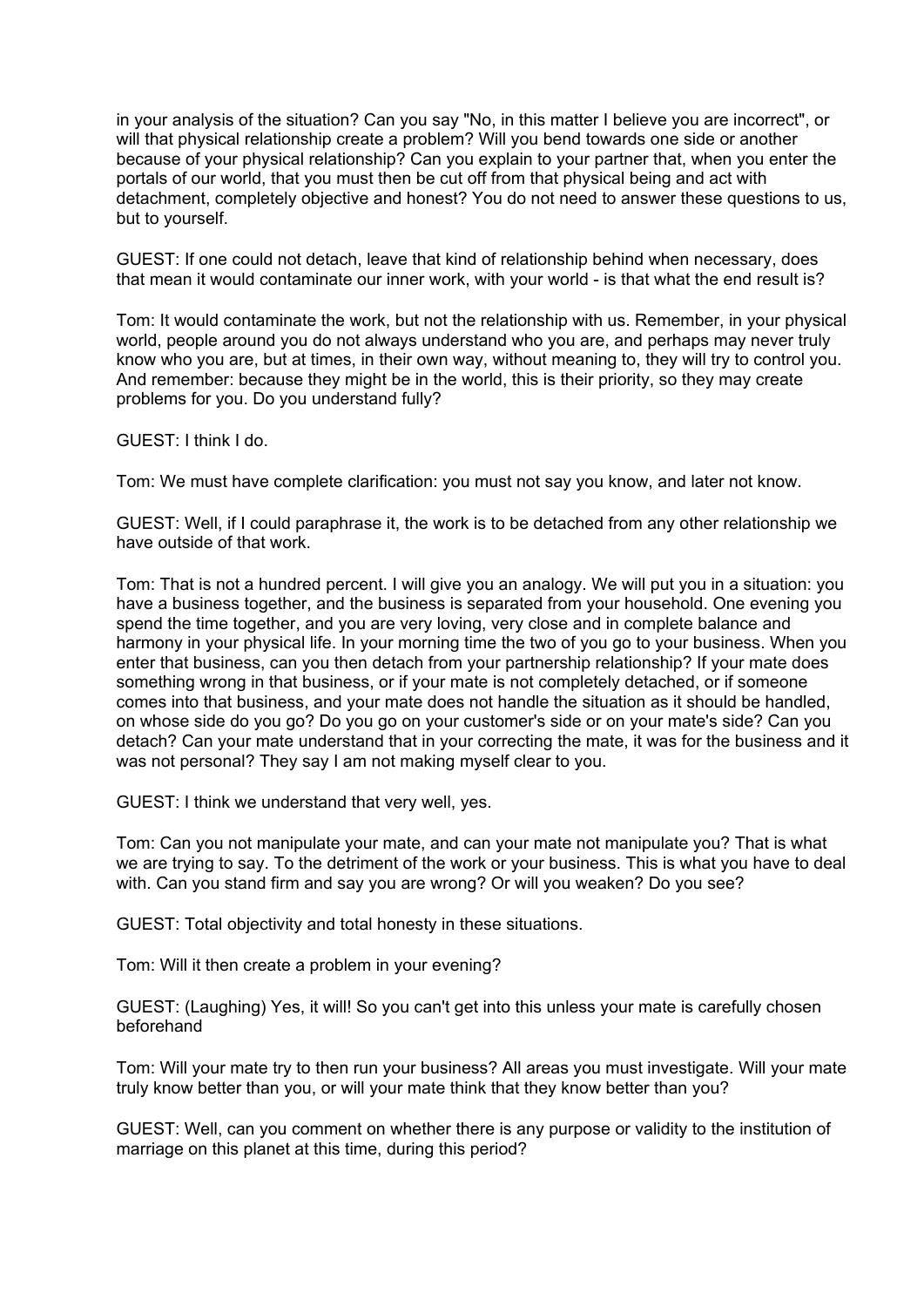Tom: You speak of a marriage that is a legal contract according to the terms of the nation of your existence? A oneness is a oneness. If it is an identifiable structure to bring forth to those in your vicinity, to show to them that there is solidarity and oneness, marriage has value. However, many pairs of people are one, without a legal contract, and at this time they tend to be more at one in their hearts than those who are bound by contract.

GUEST/2: My wife is now going to separate from me: how can I make her going away easier, for us both, and especially what can I do to let the least harm come to our children?

Tom: Remove all past emotion as much as is feasible within you. Approach all from the centre of your heart. Be in gentleness, be in confidence with yourself, but be in loving kindness and sincerity. In every world, when there is separation from one who has been close, there is also great pain to many. For your children, always be in truth, in readiness to share yourself, to accept responsibility for them. Be a strength to them, but always in truth. Listen within and follow that. If you wish, call for help.

Humankind was not meant to be alone. Humankind has come to learn to merge the male and the female, the positive and the negative, the Yang and Yin, and then it becomes one.

We have difficulty understanding your nature. We are being educated by others in the ways of you beings. It is very difficult for us to understand your physical nature. We understand your emotional and your intellectual nature but it is very difficult for us to understand your physical ways. We are aware of the problems that you are having on Planet Earth with the sexuality of the physical. We cannot remove this: this people must remove from themselves, or refine it.

ANDREW: Yes, I guess we'll all have to work at it and do the best we can. Is there anyone who does, understand the physical of humans, since it was designed and created by an intelligence?

Tom: Are you referring to one of us?

ANDREW: Yes, somewhere in your consortium there must be those who understand it.

Tom: There are those amongst us that understand. I do not understand that emotion, so I will relate it in the manner that has been given to me. In regard to your physical bodies, the sexual desires you have - and we are speaking now in terms of your physical reproductive areas - these are similar to a safety valve. When you become involved in awakening, and this type of work of service, this is activated to a degree. If the being is not able to raise the vibration it becomes like a furnace that is stoked and the furnace must have a safety valve. The refined way of doing this would be to raise the energy level, or to work off steam in your way. Within all of you there is a pipeline and if the energy level is not funneled upward so the steam can be released properly, it then becomes a hot burning furnace. The only release then is sexuality. I do not understand the emotion: it does not make sense to me.

ANDREW: The emotion is a kind of feedback loop: if there is heat it wants more heat.

Tom: As they are explaining to me, there is nothing wrong with this emotion, but if you let off too much steam, then it dissipates the energy of that furnace, and it no longer supplies and functions as it should. This is the problem in your physical world: there is too much involvement in the releasing of energy, rather than refining energy. It is important for this refining to take place... but they are telling me if you eat too much you will get sick. I understand not.

ANDREW: Yes, if we eat too much we get what is called indigestion, we cannot handle the load, and I take it this refers analogically to this physical desire.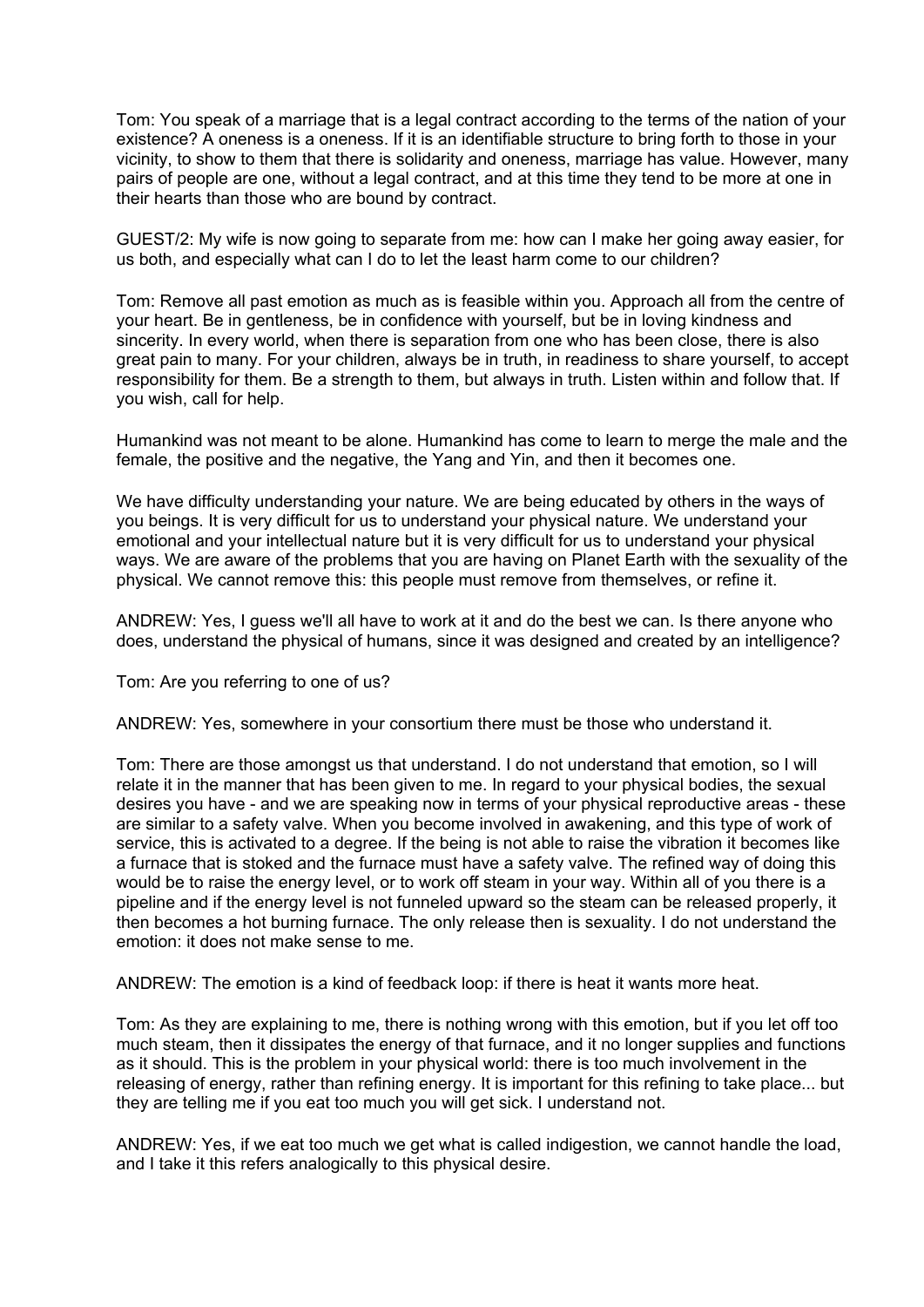Tom: This is true. If you eat too much, you dissipate energy gained from eating. If you act too much you dissipate the energy of action. Energy is important, it must not be dissipated and thrown into the ether, it must be channelled properly. We also would like you to know that there is nothing wrong with your physical relationships. It is when they become the central issue of your being that the energy is dissipated.

CHARLES: Masturbation: is it a normal form of behaviour, or shouldn't it be at all?

Tom: It is in your world of physicalness, because of the desire in genetic factors within the human body, that has been generated down through generations. We have no objection to masturbation, for it was a form of masturbation that seeded the Earth. But it spills what is of great importance to us: we do not object to the youth, if it releases them of pressure within their physicalness; but in older people, and those who work in service with us, it can be a wastage of energies, which may be utilized otherwise. When it is not utilized, in equality or blending of etherics with one of the other gender, it is not in its best essence. But if it would bring to you the releasing of pressure, then we have not objection, yes.

MIKI: I know we are not supposed to kill. But when a female is receiving a baby which she does not want to receive, till which month after conception is she allowed to terminate this small one's gestation?

Tom: We wish for you to know that there will be no extinguishing of a life that has a right to live. That is governed by the universe. When we say a right to live, we mean a soul that chose to come back to serve, or chose to come for the lesson that it needs. Those that are stopped before their birth, in the great majority, are willful spirits that need a longer time to exist in the beforebirth state, before their returning to a physical existence. Most of them also should be born in other civilizations. You have used a term of 'kill' - it is not correct. It is a very serious problem upon Planet Earth, because your religions have made it a serious problem in order to control people. We say this to you: a soul that is meant to be born in its proper method will not be extinguished. Those that should not be, in some manner will be not brought forth. There is no death before there is life in the physical world. What is murder in your world? It is the extinguishing of a life that has not yet served its full purpose in the physical: it is not a removal of life, but it is a complication of the process of evolution on Earth. But in reality there is no death. It is wrong to extinguish a life that has not fulfilled its purpose. We mean one that has been brought forth fully to the planet Earth - it has been born. Altea has said that if you want a term, it would be not be past three and a half of your months. For up to that time the soul has no memory of its being in a cocoon of the womb. Therefore it does not get hurt within.

GUEST: Is there such a thing on this planet as natural or true soul mates? And if so, is there only one true mate, or other half, for each person?

Tom: When you speak of soul mates we come into an area that is difficult to explain, for there are those that you have existed within the physical past in other lives, that you may have an affinity for, if they pass your path again. But when you speak of a true soul mate, we speak then of a relationship that is made up of two but is in reality one. In that instance you cannot have several possible ones: there is only one. There are those that exist that have integrated as one whole into one being - as in the civilisation of Altea there is no male, no female, but only one gender. On your physical planet, because of its situation, it is necessity to be male, or to be female, but you are in essence one.

And on the subject of homosexual relationships:

Tom: There are very few souls who have come to Planet Earth but one time. But those who have come in what you term homosexuality, are beings that have lived many existences, and repeated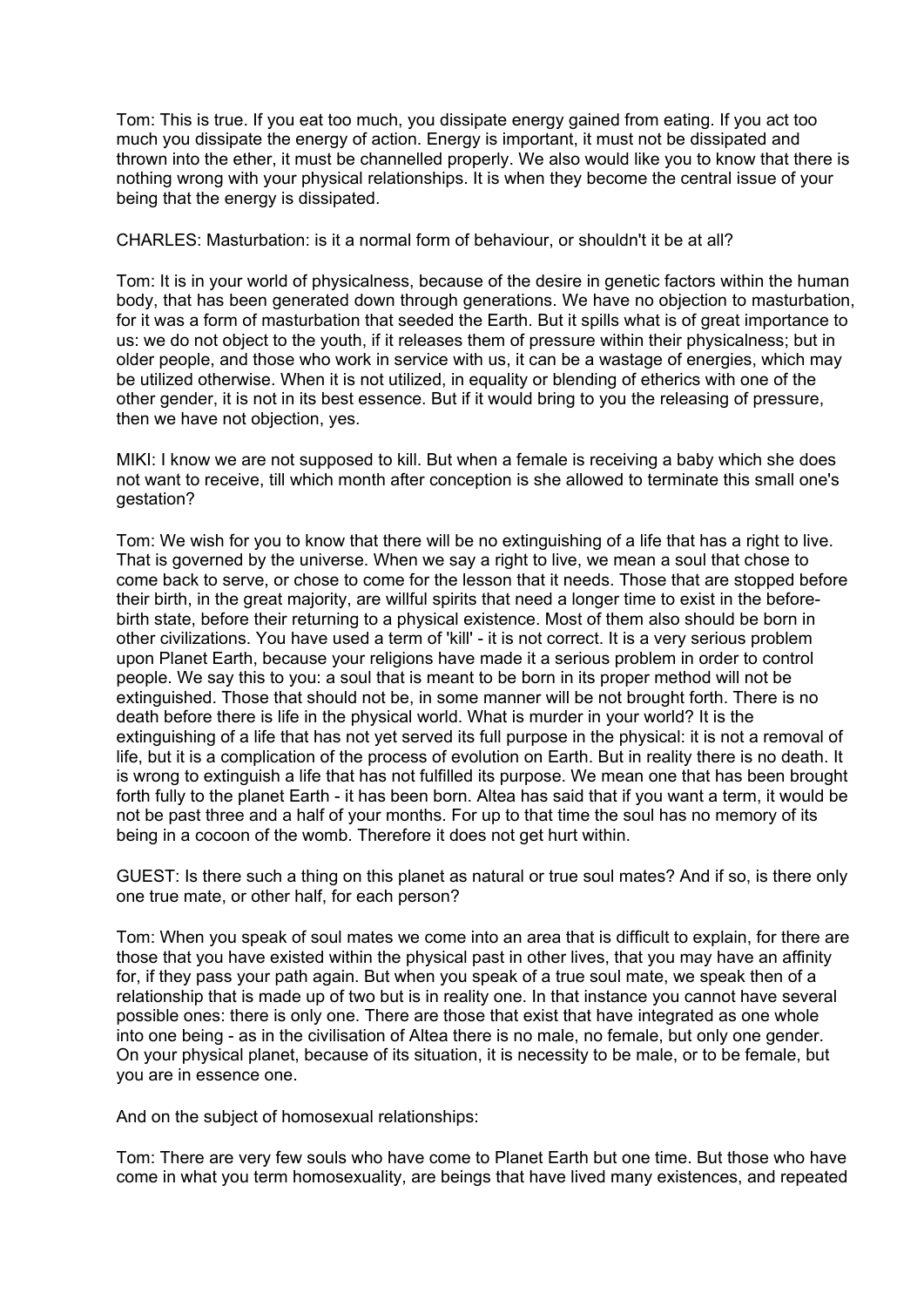them in one sex-identification, then came through in the opposite sex, and have confusion. Each of you, you must know this, at one time have lived in this situation. Know this: it is the connection, the coming together of male and female energy, which brings oneness with creation. Man has always innately known that power comes from women, and in your heterosexual relations males who go from one woman to another looking for that connection with the Creation, and they do not take time to understand the energy. They only know, in the darkness of the recesses of their mind, that they have this desire, and it overtakes them, and instead of bringing elevation it degrades their being.

As in the case of the religions upon Planet Earth, in the beginning people had knowledge, and then men became dogmatic in their attempt to control others. Even though, in the basis of their knowledge, there was truth, it was lost in misuse. You may not wish to hear what we say, but when there is a person that is homosexual, it is a being who has lived as the opposite sex for many lives, repeatedly. What is needed is more understanding of this. For all souls have been of the opposite sex. When you humans understand, then we have a great step forward. Each soul who elevates themselves to understand humankind has lived in this situation. There is a saying in your Christendom that says, "But by the grace of God go I", What it should say is "But by the grace of what I created go I".

#### 19

#### Adventures in Consciousness

Explorations: of ourselves and our attitudes towards ourselves. Helpful hints on meditating and changing mind sets. A chapter full of loving caring advice from the Nine, that we may choose to adopt if we so wish.

JOHN: Is there anything you observe is being neglected by people who are trying to make a positive difference on the planet now?

Tom: Education about self-worth.

JOHN: Any advice on how one does that?

Tom: Part of this difficulty lies in lack of education among the masses on the question of inferiority. If you can begin to organize to change the majority who feel inferiority, then that will have great benefit. It is a primitive state, yes.

MIKI: What is the reason for this massive inferiority?

Tom: People's inhumanity to each other.

MIKI: But it seems to be so basic in nearly everybody, this feeling of inferiority.

Tom: Part of it is sense of inferiority, part is real disadvantage. There are important areas of life where people are not sure of themselves. But at times those inferiority feelings create the impetus to become better. It is different for people who have a real disadvantage, a lack of what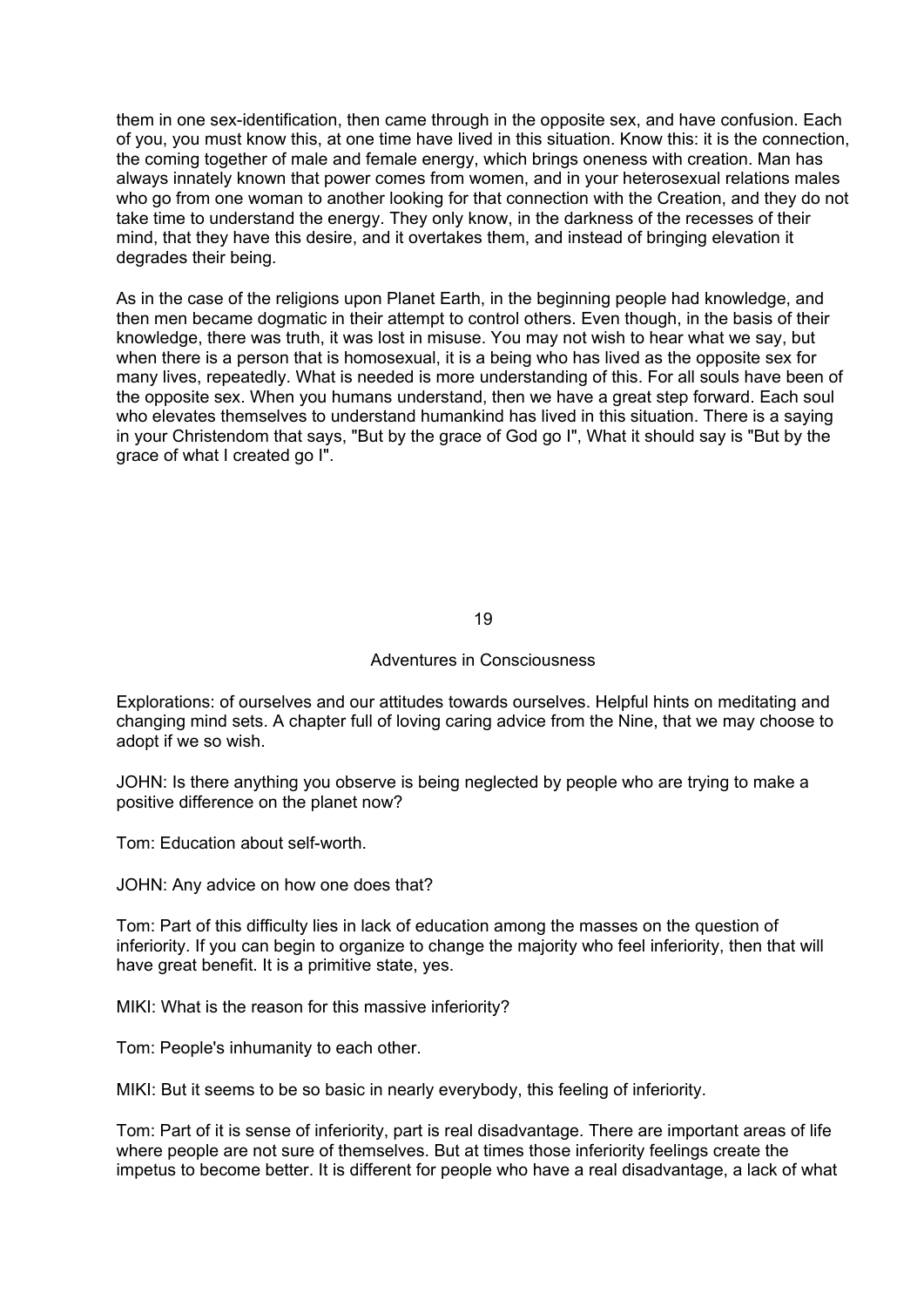they need. When you are strong your soul knows the area that you need to overcome to be in greater strength.

JOHN: But the lack of recognition of our potential or our self-worth is prevalent in society.

Tom: Yes, because religions control people's beliefs. Religion has the primary responsibility.

JOHN: Because that reduces our power, our capacity to act?

Tom: Yes. Some would say that when they die, when they make the transition, they are transformed. But that is not what we mean by transformation. For if in their transition they take with them their problems which they maintained upon Planet Earth, then they have created a transformation that is heavier than what transformation is on Planet Earth. Therefore we wish them to know the importance of transforming who they are during their life on Earth, their direction and their understanding of their responsibility for Planet Earth, its inhabitants, its life in all forms, including the seas and the minerals within the Earth - to have respect and to bring about transformation of Planet Earth by elevating it out of darkness. That begins with the individual. Is that explanatory enough?

JOHN: You once said that if human beings would learn to be kind to each other..

Tom: The singular most important word in your vocabulary is kindness. It is not love. For kindness is love. And the word 'Love' is used and misused to bind, to control, to manipulate. But kindness - who can resist kindness? Not any. All can resist love. For it is misunderstood, love. Kindness is love in action. It is also a matter of acceptance. If there were understanding and acceptance, there would not be difficulty. But there cannot be acceptance with only a portion of acceptance. For acceptance is total removal of self: if you remove your self, then you have 'yourself but if there be difficulty between two of you or all of you, then you have not removed yourself from 'yourself'. It has to do with how you 'see' another. Can you place yourself in the shoes of another, and see things from their viewpoint? Can you see the whole of life from a wider viewpoint than your own?

MIKI: Could you draw a distinction between change and transformation and enlightenment? Especially this question: is there an enlightenment to gain?

Tom: Before one can become transformed you must be given the tools and experience to bring this about, or you must find the strong need within the self to bring it about, or experience the total collapse of that person who you are, to bring it about. Out of chaos comes order. So when a person, or a country, is in a situation of chaos, if the tools are there, or if the desire is there, or if the push from others is there, then it can be transformed almost instantaneously. It is like a shift on the crust of the Earth: one day it is like this, the next day it is like that, and it is never the same.

MIKI: Thank you. To fundamentally shift, we do need to have the will to do it. And this is not just a mental statement that "I want to change" ' it is a feeling of necessity. It has similar symptoms to death, but it's a psychological death-rebirth: we become something utterly different.

Tom: You have within you, each of you, the ability to change the Planet, but you must begin within yourself, by loving yourself. You can only love yourself by respecting yourself. Respecting yourself means removing from yourself all those areas which you disrespect in others. It also means removing all those hidden things that you disrespect in yourself. When you humans can walk with your head high, when you can look upon yourself and say "Yes, I may live with myself, I may live with my thoughts, for my thoughts are pure and my thoughts are love, so therefore I love myself'. Then we give you our promise, Earth will begin to move forward rapidly, in a way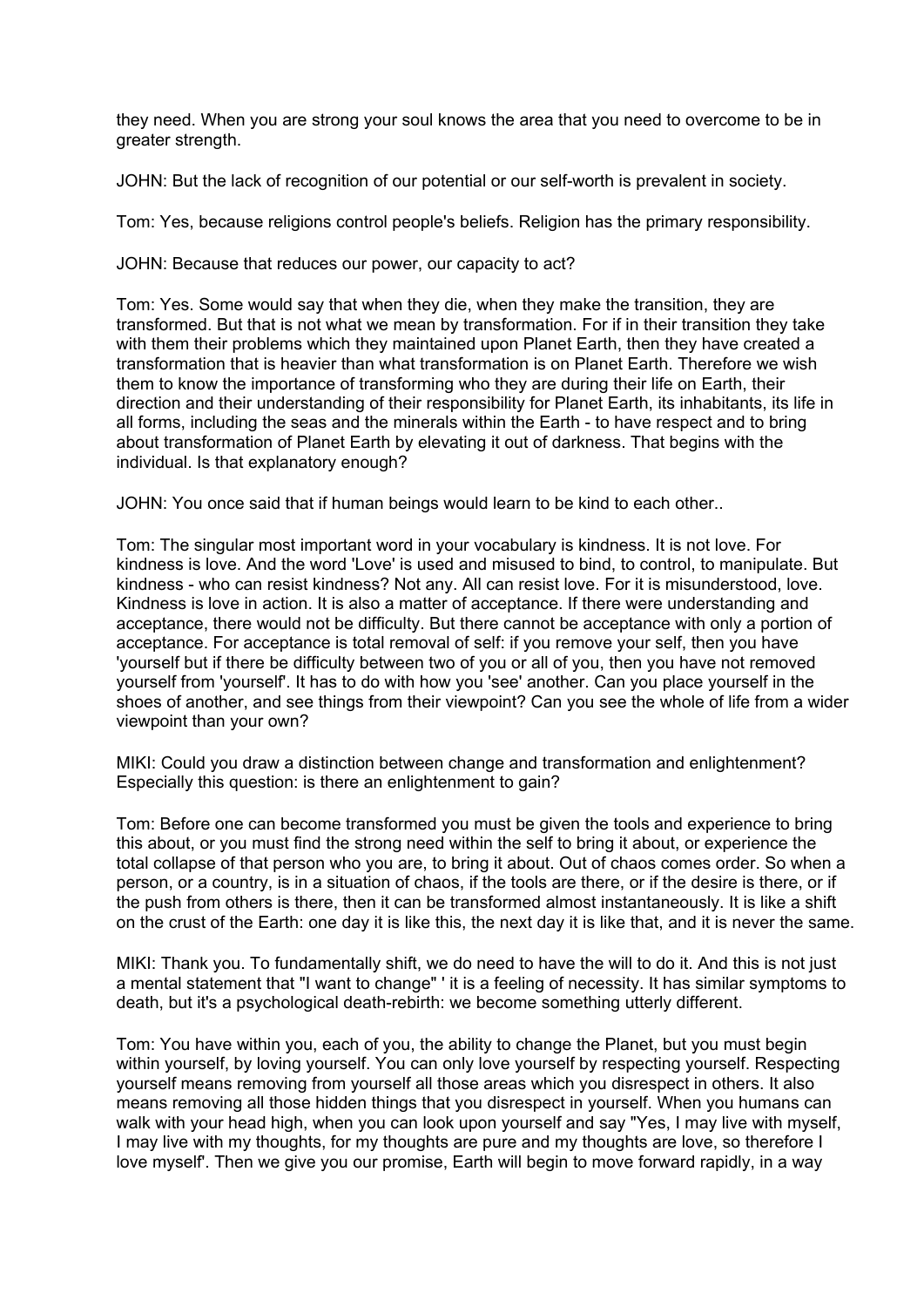that you had never envisioned. You have chosen to serve, and that service is not just to us, it is to all that exist upon Earth and in the spheres of the spirit.

Begin to serve by loving yourself. Remove contamination from your physicalness, remove contamination from your mind and heart, permit your soul to show you the way.

Remember that within you is a seed of power: if you do not maintain a balance, the ugliness of power may appear. It is the desire for power. But remember to forgive. We hold no animosity within us, and you need not either. Even though you exist upon the densest of all planets in the Universe, remember that all souls may be saved.

JOHN: Yes, I think there have been occasions we ourselves have been guilty of that attitude.

Tom: This is a truth.

JOHN: For which we ask forgiveness.

Tom: Forgiveness comes from you, when there is true recognition of what has happened. May we say to you, to voice a feeling is one thing, but it is the act that is important. There are many actors upon the world stage that play a different part from what they feel. It is when they begin to feel, and to act from the whole of themselves, that they make a difference. They may say they love God, and they may say that they have understanding, but if they do not act as they say, then that is a grave error, because it is not done in ignorance. It is the same as when you give to another because you believe that what you give you will receive - then what you give is not gold.

If you have the wish to cultivate perfection, we will teach you how perfection is attained on your physical planet. There is but one law of perfection - there are no complexities, it is a very simple law: treat each and every soul, every animal, and every plant as you would wish them to treat you. In that way you grow to perfection. That is the golden law, it is a law of the Universe.

Understand this: the importance of exercise. As a physical body ages, if it does not continue in movement and exercise then it becomes limited in its movement. That also then begins to affect the mind, for the mind then becomes limited in its expansion. All things are interconnected. Therefore it is important for those peoples who are moving into the age of forwardness to maintain physical exercise and to develop exercises to keep the body in mobility. Otherwise portions of the body become locked in iron stiffness, which lock portions of the mind. It is important to know the value of order within, of formulation within, patience within, and the value of balance within.

Order is important, for in order one begins to understand the nature of Planet Earth and the Universe. Formulation is important: through formulation you may present a plan, a system to bring forth the greatest progress and productivity.

Balance is important, to experience your physical Planet and to experience the Universe. An example: If you consume your food in great impatience and in great haste, it is not chewed properly enough for your digestive juices to be activated to digest it properly, for it to be free to go through your system. If you consume it in haste, in a gobble, without proper attitude and releasing of digestive juices, it will cause you to have difficulty in your physical body. It will poison you. We are using this as an example, for patience should be in all phases of your existence. In patience you will see the nature of the Universe, you will digest it and not lose it. You will grow with it, and you will appreciate the beauty of it. It will stay with you in joy. Do not be like those that are in great haste. Move in gentleness. It is important for the evolution of Planet Earth. Teach yourself patience.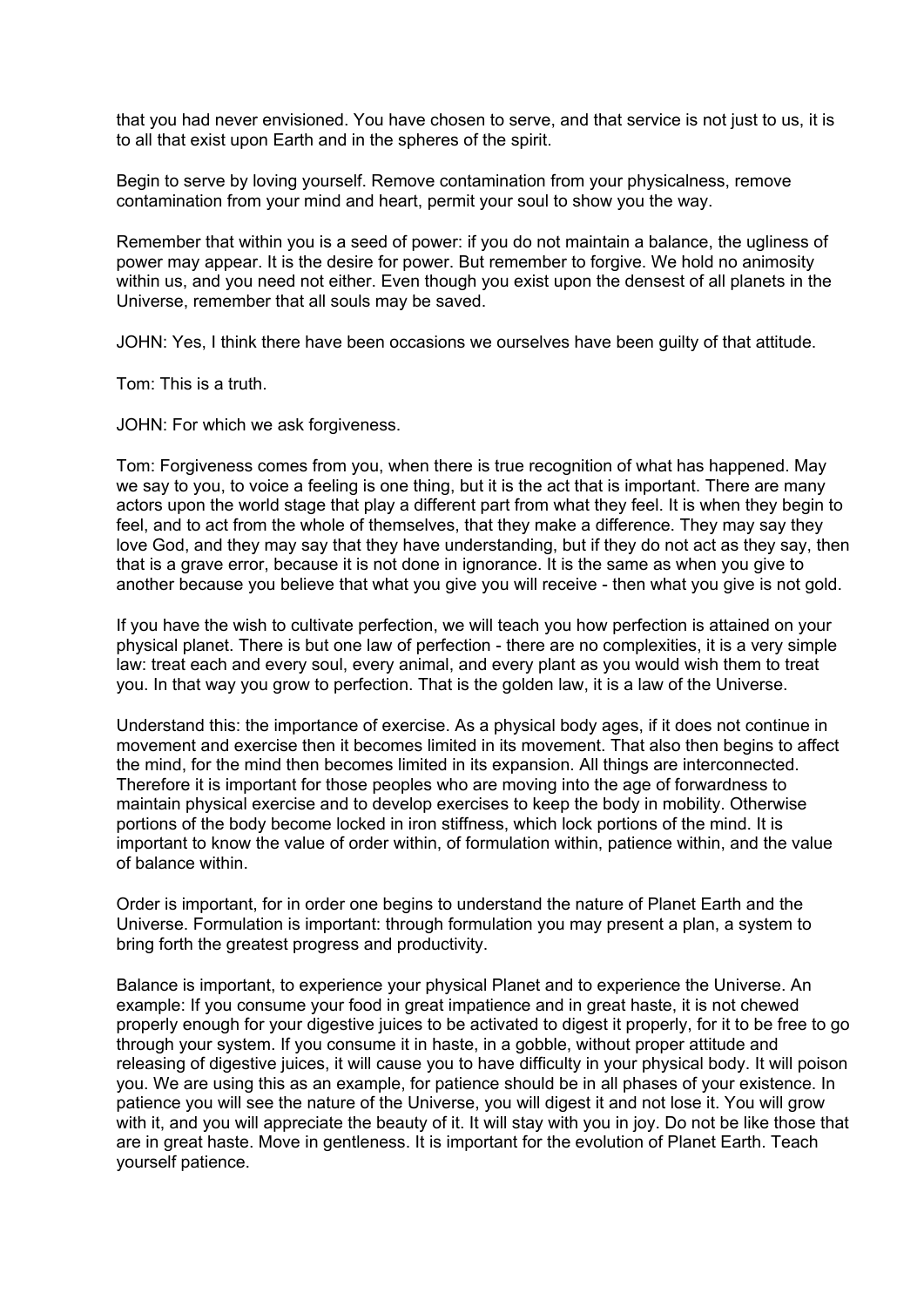We do not give to you flattery, for flattery brings forth the essence of those who do not comprehend truth, but accept only their own greatness. Always come from the highest motive and essence. It is as if, in human robes, people strangle themselves in the robe, are not able to remove themselves from themselves, to give a brief moment to returning to who they really are. It is because people are frightened to find out who they really are, for when they know that completely, they feel the responsibility is too great. The truth is that when they find out who they are in completeness, responsibility is joyful and the energy emanating from each person touches others and soars to us.

JOHN: I have to say, for myself, that I have a strong feeling of inadequacy -and whilst on one level I can see what you're saying, on another level I am so aware of my human limitations.

Tom: But if you would get out of your own way, and not be concerned about that, and simply move forward! Look upon what you have already contributed to Planet Earth. It is not humility to continuously berate yourself in being guilty. When you create order and follow the direction you have chosen, then all things begin to move along with you. It is that first step, as a baby has fear to take that first step, for fear of falling: but as it doesn't know the consequence of that fall, it takes that step. Forget the anticipated consequences of your falls. Do you not trust enough, that if you begin to create happiness it will come in greatness? Do you see the competition you have created for yourself?

Express yourself in words of love and words of joy, for that makes the Universe happy - for when there is happiness, joy and laughter in the Universe, it is a time of great celebration. This is what Planet Earth must do: humankind must not take itself so seriously! It must begin to experience within itself the joy of its divinity, the joy of its oneness with the Universe. It must pull itself out of this bondage, it must stop living in a situation of victimhood. We have never asked for victims or sacrifice, but humankind, in its guilt, creates its victimhood, for it knows that it has passed and has crossed that valley that it should not have crossed, and now, together with all, we are bringing it back across the valley for it to be one with the Universe. We love you, we will walk with you, we will be with you. Limit not yourself, any of you humans.

If you can visualize the Nazarene within yourself, then you can be like the Nazarene if you wish. If something or someone hurts you, it is your ego that hurts you. We love you. We encircle you and we bring you peace.

When the day arrives that we may communicate with you, and you may communicate with others in a form of mind language, those that exist upon your planet will begin to truly evolve. We have been in observation, and the sadness that we feel is because there is so much difficulty in the mode of which you communicate. We have observed that what you speak is not what you think. It is tragic that your mode of communication is used in the manner, but the day will come when what is in the mind of one will be directly understood by another, because then no one upon your planet Earth will be able to speak in a manner that is not truth.

IAN: In previous communications you said that language was brought here to the planet in order to evolve human beings, so I want to ask about the significance of language in the future.

Tom: It is critical and crucial. Verbal language is the only means at this time for one human to have a means of communication with another. This also is important: how a word is used releases energy into universe, how a word is dignified releases energy into universe. The sadness of humankind is that they banter this and they banter that, and they do not understand that what they banter creates a difficulty for the Universe, for it dissipates energy. However we caution in this manner: you cannot go from the language of your existence to a completely new language, for humankind has tendency of resistance, and when people resist, they become immobile and rigid. Therefore you humans must find a bridge, in other words you must begin to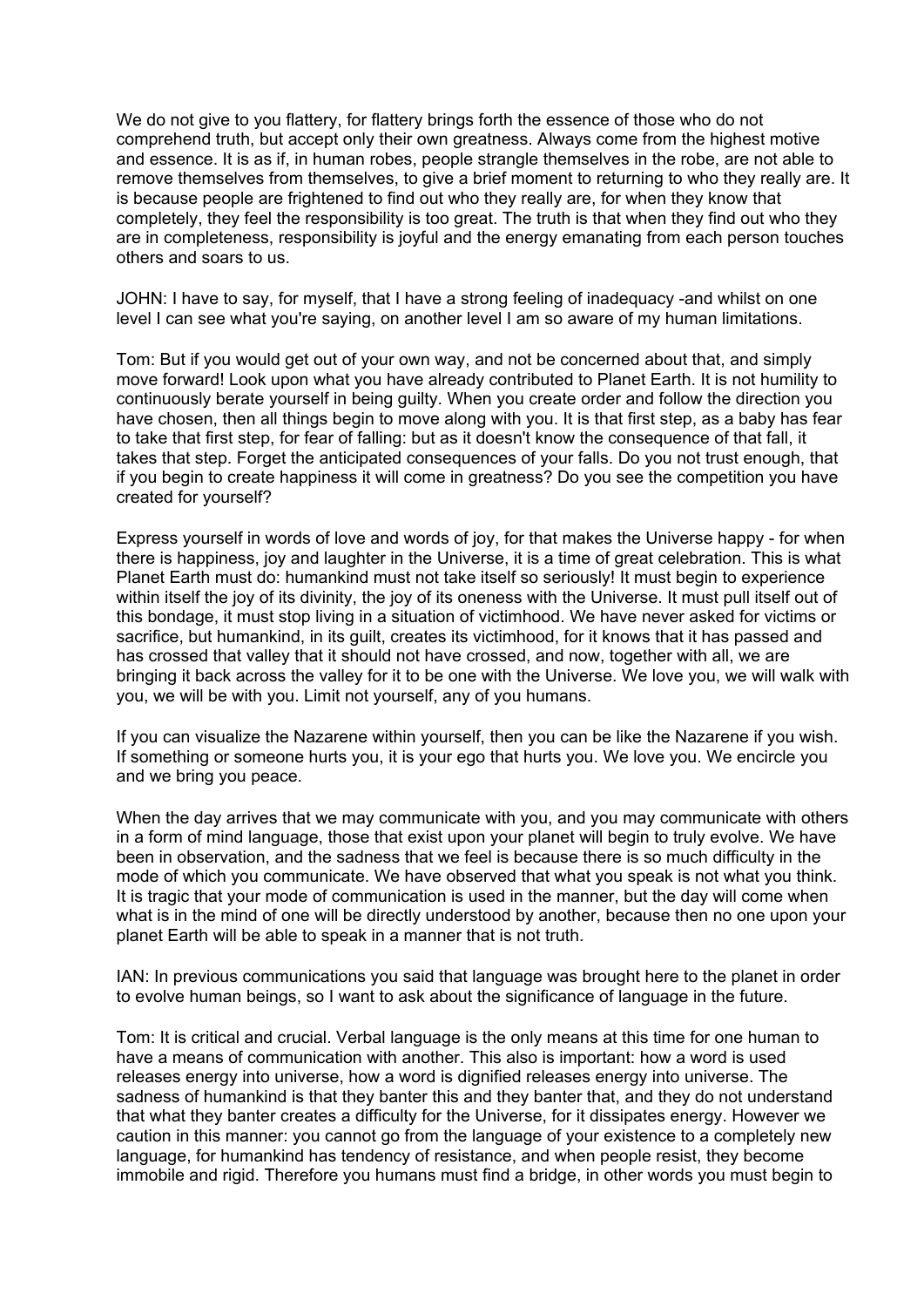educate in the nature of language, not just bring out new language without people understanding the reason. In your world humankind does not hear what is said, so therefore listening is of great import.

Now here are some specific instructions for meditating which were given to the group at various times...

IAN: Would you give the group a simple technique to use in weekly meditations? Any guidelines for us?

Tom: We would ask you to be in your chair in preparation for three minutes of your time before starting. Take in deeply within your system, breathing great depths and releasing. And when you do it think that one of us is now with you. And with each exhalation a disturbance within yourself is removed. Then you become a vessel of purity for identifying your true self, knowing who you are, your connection with us and the Universe - knowing that you have all that is instilled within you, encompassed in all that you are, your spirit, soul and mind, which continue on in all eternity. You contain all that is. Identify the power within yourself to create and bring into being the necessary changes for Earth to evolve to its state of paradise.

Be one that is ahead: not as an elite, more intelligent or wise, but ahead in being able to remove yourself from yourself, to step back and view the truth of your being. When you have done that, then in your thoughts, infuse all humankind and its youth with the purity of love and kindness, and all those things that have been entrusted to you the woods, plants, flowers and animals that create your paradise infuse them with the essence of your being. And in your thoughts, bring the message to all people that they contain within them the ability, with you, to bring about the necessary changes upon Earth, by protesting when a human is not in humanity to humankind.

You may incorporate that into a program that may be given to others as a form of meditation from us. Within your mind is great power, and within your mind you can produce the greatest of energy. It is not your physical energy that is great, it is your mind energy that is great. Your mind can bring things into existence, if it has the knowledge of how to do this, but it can also unconsciously bring into existence many things that you do not have desire to have.

If there were thirty-six with one mind, focused together, then the entire world, even the Universe, may be changed.

If there be twelve on the Planet with one mind, with the power of concentration, there is nothing that cannot be accomplished.

This is a repetition of the instructions in the preceding chapter, but the use of these colours has such results, that it's worth it...

Enter your meditative state in complete love, harmony, and peace. If it be necessary to do a premeditation, use any method you would need, if it be breathing, or sound, or colour, or exercise, or quiet, for you to cultivate that state before entering meditation. We wish you not to look at your time-piece and say "Now sit and do". Also, you may visualise yourself, before entering that state, as being cleansed with the colours green-emerald, royal blue, and purple, showering down upon you: this will take away all disturbances of the day.

Take that cleansing into the Earth in purification, and then you may begin your meditation. And then view people with their light-energies consuming the dark and letting it filter out in light streams. Like this method: if you do it with a plant, have a plant in front of yourself, give it to it and it will osmosis it. That is a strange sounding notion?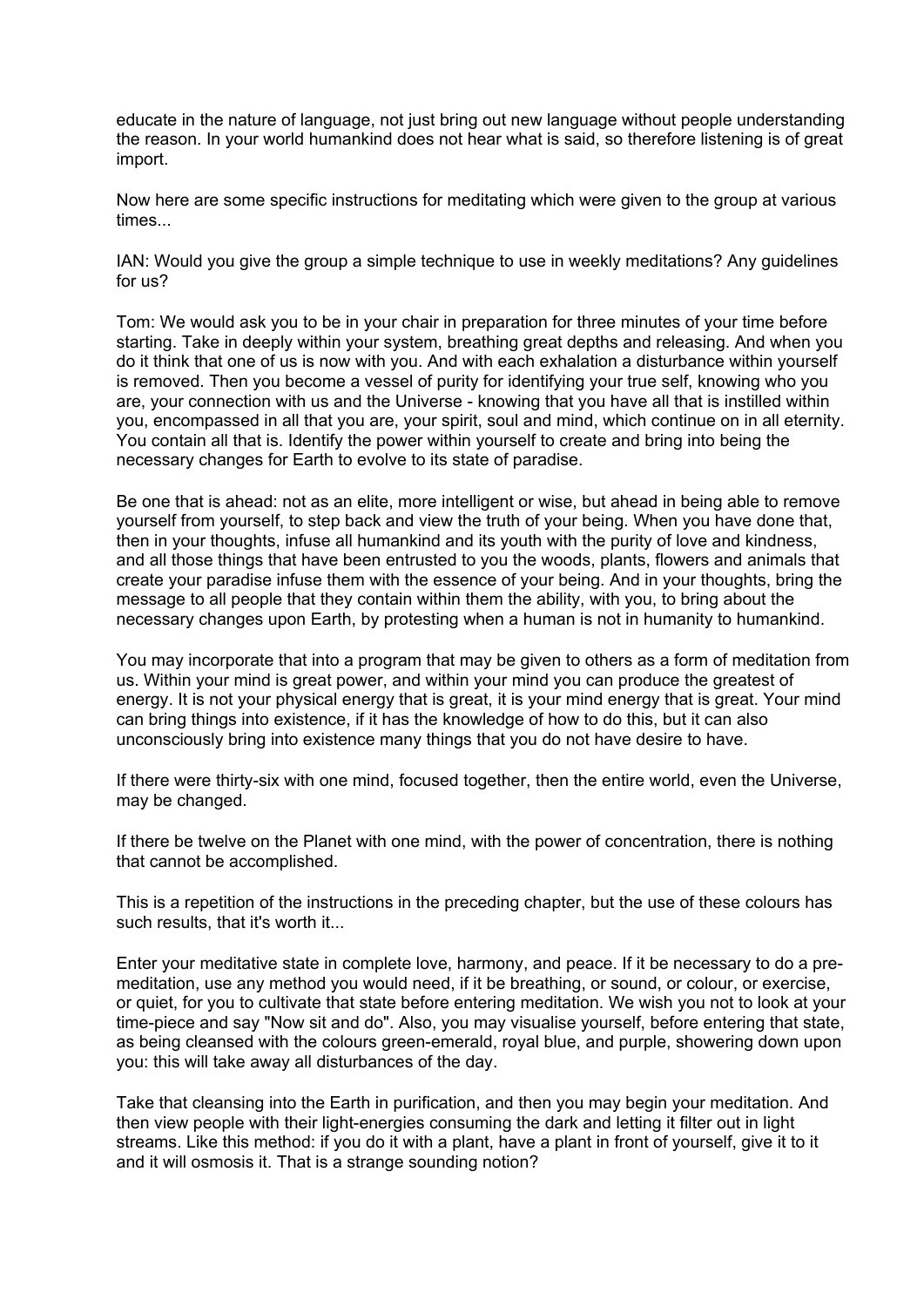IAN: Osmosis is an exchange with the plant.

Tom: That is what we mean, thank you, yes. Remember this: you are all from us, you have within you our perfection. You cannot in truth attain perfection in the physical upon Planet Earth because of its density, but you can attain perfection within your soul and your mind. Limit not yourself. Any philosophy, any civilisation, any religion upon the planet Earth gives to you a limitation. For example, if you have a belief that it would take you one of your years to accomplish something, you can concentrate for thirty-six of your seconds to remove the belief, and then you may re-learn a new belief in thirty-six of your seconds.

JOHN: I'd like some advice on concentration.

Tom: We will give to you an example. If you concentrate on what you wish to remember, to remember things in both your conscious and your subconscious, concentrate for thirty-six seconds, and it will not be erased from your memory. It may be brought forward from your subconscious. If you wish to erase what is undesirable within your mind, or your subconscious, or a thought that has been placed in your mind, or a personality difficulty that you are trying to eliminate, if you will concentrate for thirty-six of your seconds it is cancelled within your mind. If you think for thirty-six of your seconds that you are ill, you will become ill, if you think for thirty-six of your seconds that you are healthy, you will begin the way to health.

The masses that have been programmed by society, by governments, by religions, to believe in a rigidity of their prayers, have brought many things into effect. As an example it is a mass thought upon this world that all must age, that all must have illness, or that difficulty leads to further difficulty. These are the common beliefs that have been programmed into humans.

JOHN: What concerns me most is that the capacity to concentrate totally, I understand, is only for about fifteen seconds. I personally find it very hard for more than about six seconds. Is that also a program?

Tom: You have understood your program!

JOHN: Could you give us what you would define as enlightenment? I think it's a term that's very poorly understood on Earth.

Tom: Do you have consideration of yourself as being enlightened?

JOHN: No.

Tom: May we ask why?

JOHN: Because I have qualities in my personality that I need to get rid of before I ...

Tom: You are then equating enlightenment with perfection. There is not perfection in the density of Earth. To explain what you asked about: enlightenment is what you are. Enlightenment is constant reaching, constant searching, constant consideration of what ever needs to be removed or modified or purified, but with total acceptance of yourself. Also acceptance that, since you are part of divinity, anything you desire you may accomplish, if it is for the betterment of the Universe. But you think that you have to constantly reach to heights that you have been programmed to believe cannot be attained, to be searching not only for yourself, but also for your relationship to the Universe, however, this is your personal feeling.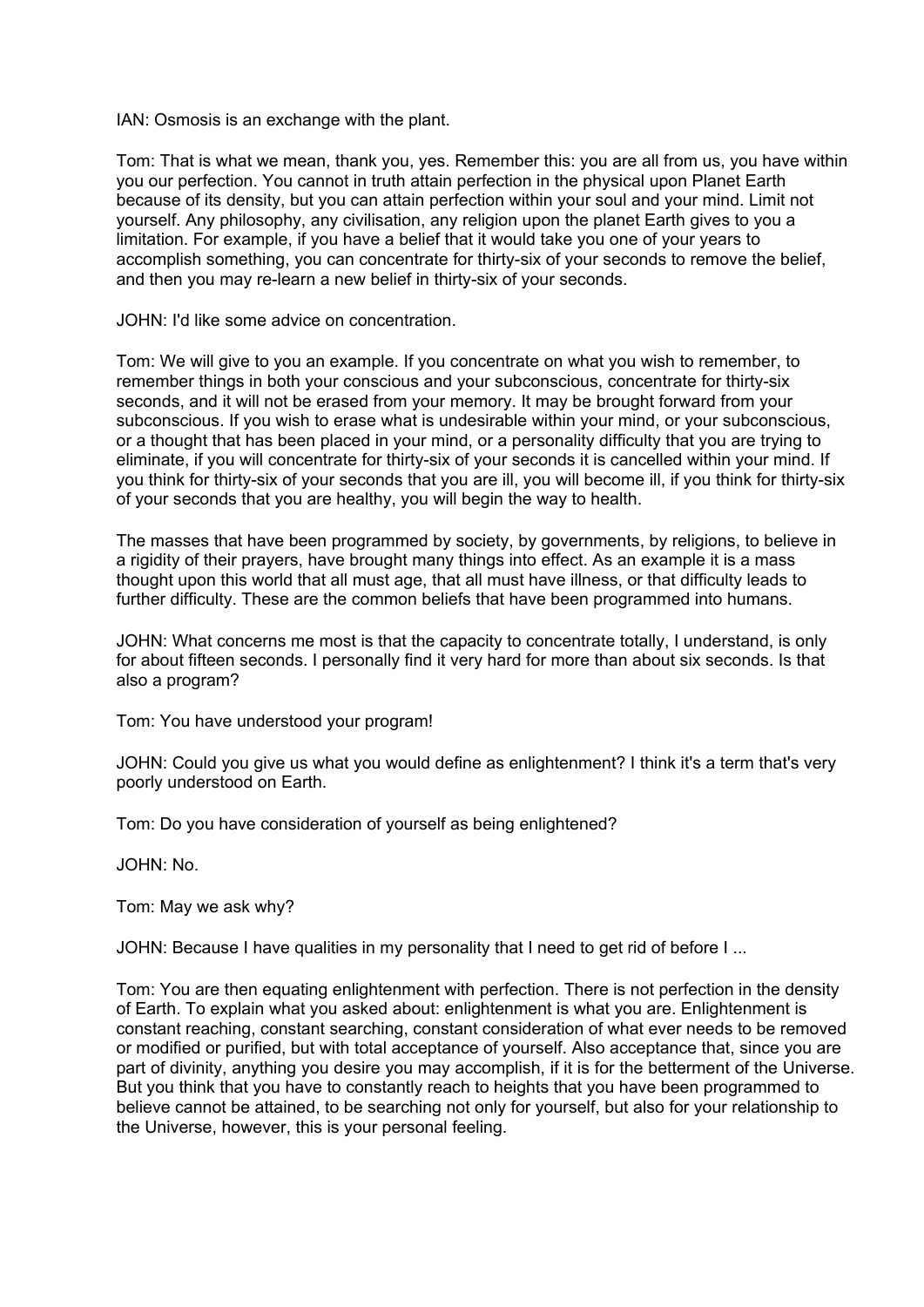To have understanding that you are responsible for a portion of the Universe, to have understanding that it is your love that has created us, that sustains us and that feeds us - this is enlightenment. To understand your negativity or the planet's or the Universe's negativity, and the way that power that seeks to control is created and uncreated - this is enlightenment. You are on the path. Yes. This does not mean that you may stop reaching, yes.

There is the greatest power in clear thought. It is as close to supreme power that a soul on a human level may have. Be aware that your thoughts can put things into action for the greatest benefit, but they can create much difficulty when thoughts are in error.

We will begin in smaller matters: if you wish to totally remember something, concentrate upon it with the greatest concentration, without any interference, for 33.3 seconds - the Council has said I should give to you thirty-six, but in truth, it is 33.3 - not less, but you may do more.

If you concentrate with total elimination of anything that would interfere, it would then be in your mind, it would be in your higher self, in your lower self, and in your conscious self, and in your subconscious self. It would not be able to be removed, except with similar concentration. If you wish to remove an error from any portion of your mind, concentrate on removing it for thirty-six seconds, and it is erased from your subconscious and cannot be recalled. If you take this one step further, build a pyramid in your imagination for 33.3 minutes, and then it is within your mind in the strongest possible way, and you have then created an energy which has the power to make things move or change in the way that you wish. In order to remove error it would be necessity to reverse the process for thirty-six of your minutes. The mind brings its own reality into being.

As an example: the nations upon your Earth have a mass thinking or belief that permeates the atmosphere. It is a collective belief. It is like a chain of thinking, and it brings into the Earth whatever thought has been created by the members of the nation. A government creates thoughts in its people, and the management of a company creates thoughts and beliefs in its employees. That process may be erased, if necessary.

If you concentrate for 33.3 of your minutes - which is a great difficulty for the conscious mind, it takes practice and habituation you may release much that has been done in error. For not only the Earth but for individuals, whatever they have done to themselves or to others. If you take thirty-six people with one mind, with one thought, with one love, for 33.3 of your minutes, you may in truth change the Universe . If you take twelve people for 33.3 minutes in healing or in any area that needs purification, it can be done, but remember also that the Others can intervene if this is not set up properly, with sound motivation.

In the physical world upon which you exist, as is known within your world, you use only a portion of your brain. Is that not so ?

JOHN: Yes, that is so.

Tom: Also the full capacities of your physicalness are also not in use. If you wish to use more, the more you use the more you develop.

JOHN: There are many arguments about the percentage of our brain that we do in fact use. I know it's very small, could you give us an accurate figure on that?

Tom: We would say it would be between 18% and 22%.

JOHN: We do know some of the things to do to develop brain capacity. Is there anything in particular that is not known to man that would be helpful to know?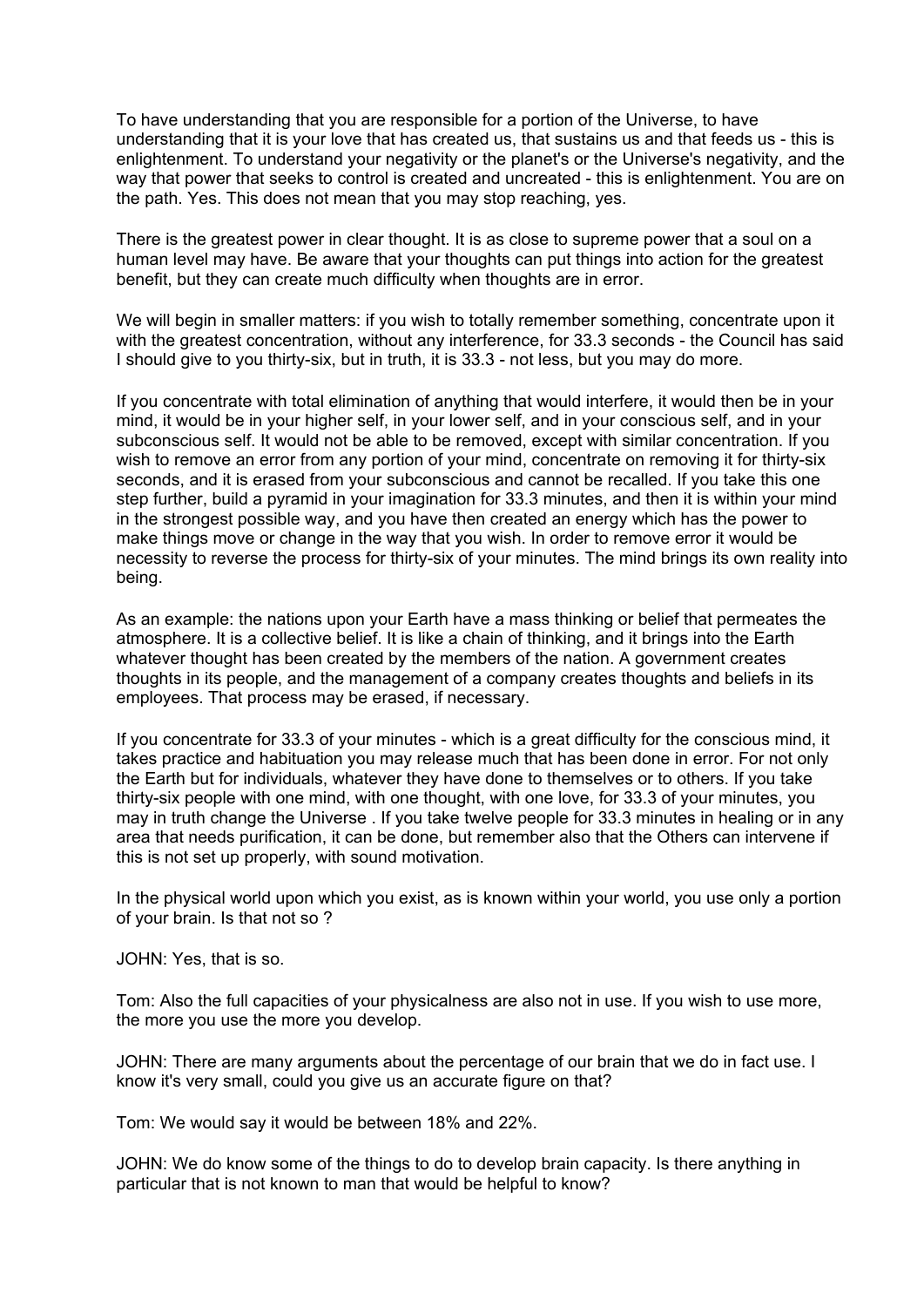Tom: It is of importance to increase the oxygen supply into the brain at intervals. It is also a great deterrent to the brain to take ozone into the lungs. It causes difficulties within the lungs, and causes a breakdown within the valves, then in turn it causes a lack of oxygen in the brain.

JOHN: To get oxygen to the brain, is it mainly physical exercise which will do this?

Tom: Physical exercise is important, because besides the oxygen which is carried into the blood stream, it also supplies other nutrients. But if it were possible on occasion to inhale oxygen by breathing exercises, it would be of great benefit.

JOHN: Now I imagine yoga and meditation are both good. Is standing on one's head valuable for increasing the blood supply to the head at all?

Tom: We are having a consultation ... They have said the standing upon the head... The value that it has ... I understand not if they are in seriousness or not... They say you would view of the world upside down. Yes.

ALL: [Laughter]

JOHN: Yes. But behind that I imagine it does have some increase of circulation in the brain.

Tom: Joseph of Aragon has said that exercise would be of the same benefit.

JOHN: I see. I have great difficulty in meditation in stilling my mind. I hoped that over a long period of time, as it's now been, this would change, and I'm still not able to do that....

Tom: May we ask you, who gave you the idea that in meditation you were to be still in your mind?

JOHN: Well, that's my own wish or understanding..

Tom: If you are in a meditative state, you are meditating upon something, is that not so? Then how may you have a blankness in your mind?

JOHN: Well, I imagined that if I could hold it on whatever I was meditating on, the meditation would work better. I find that my mind moves around a lot and so as a result of that I repeat and change my prayers and so on, is that just as effective?

Tom: When you are in a state of meditation your power is tenfold.

Here is more useful advice on visualization techniques:

CHARLES: If one would wish to have a beneficial emanation on subtle levels, whilst going about one's daily business, do you have any suggestion of what can be done?

Tom: Most important, upon your rising and your retiring, you need to cleanse yourself, mind, and body, and spirit, of those energies that may have touched you and attached themselves to you. And if it is not possible to be in an area where water is available for cleansing completely, then visualise yourself standing under a fountain of water, and then in your state of purity, and when you have the real water or the imaginary water, visualise that all negativity from yourself is being released and cleansed, and that your purity of spirit remains,

If you are in an area where there are healthy trees, you may also take your solar plexus, and wrap yourself around the tree, and release the negativity to the tree, so it in its turn may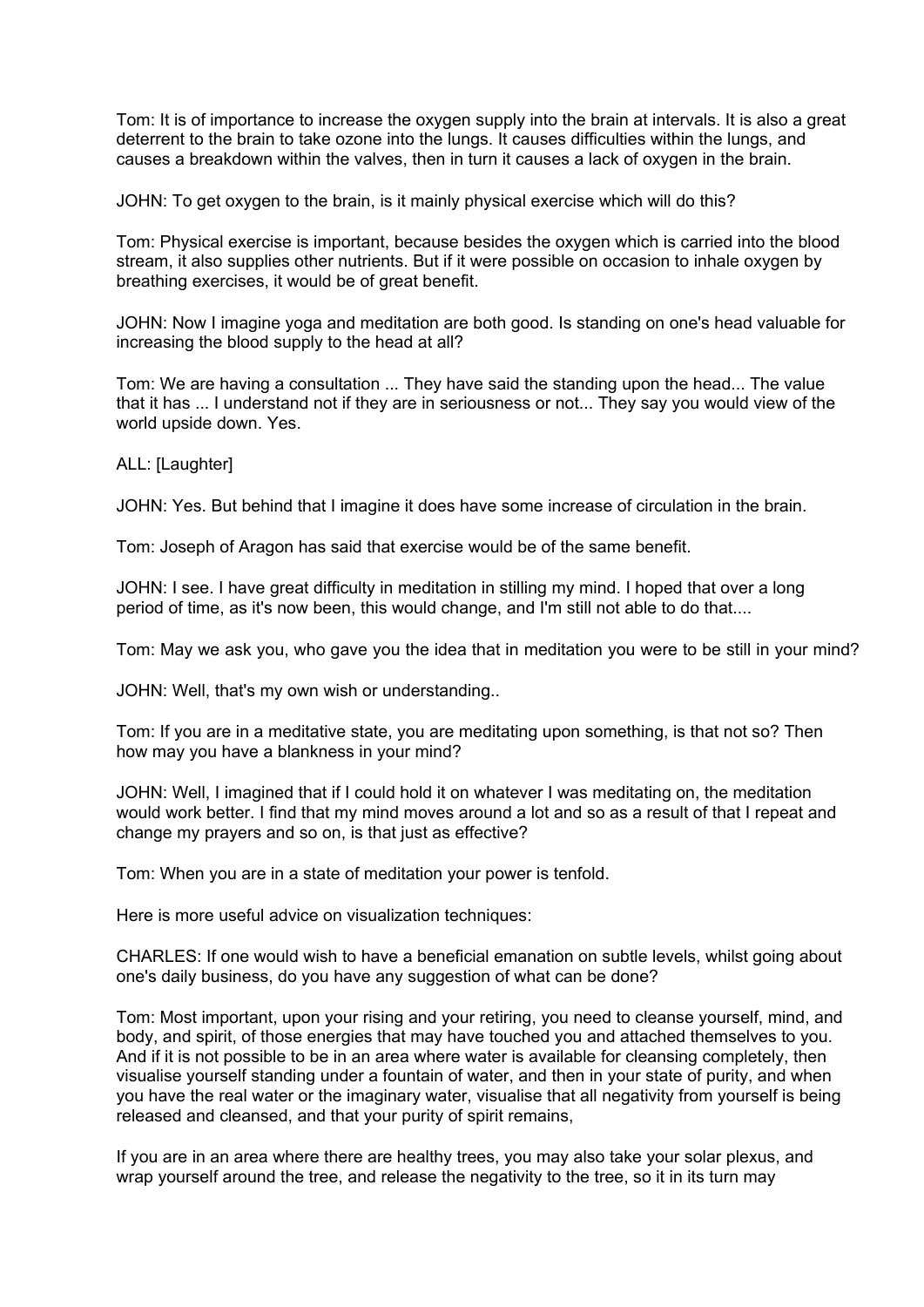transform it into pure clean energy, oxygen, and send it into the ether, so that there is no contamination.

Then go forth and do your daily work, knowing that your heart has the utmost pure motive, and does not seek ego-recognition for self, but quietly desires peace on Earth and goodness for those you are in contact with. You will then emanate such energies outward from yourself, in a circle.

Know also that, throughout the day, other energies will attach to your energies, which will shorten the span of expansion of your energies: you may then repeat the process of cleansing your body, mind and spirit, by showering with water or cleansing through a tree, and begin again. And silence is the word, for to speak too much shortens the expansion. In other words: go quietly with peace and love.

MIKI: Is there a way for us to be reminded of our purpose on this planet in our daily life?

Tom: If you would come to agreement with yourself that a day not pass without giving yourself the gift of meditation, you would come to that awareness. Is it much to ask of humankind to give nine or eighteen minutes daily to themself? It is not for us, it is for you.

MIKI: In our professional lives, we find it difficult to coordinate our meditations with the others joining us. Is it possible for us to meditate individually and still contribute to our work?

Tom: It is of benefit for you to meditate. If there can be three, then the energy for the Earth is better utilised. If you cannot meet with all and you arrange a time for three of you to meditate at the same time in different places. Then you would cover the globe with triangles would that not be glorious?

One of the most important arenas is the development of methods of movement control. In the martial arts is a form that brings control, and therefore the mind has opportunity for expansion. Another form is the inhalation of the breathing apparatus for periods of time, to cleanse the mind. The most important but in truth the most difficult to attain is letting go in a state of meditation, but you may practise it upon yourself using devices to help arrange your mind to let go of the mind. You understand that?

MIKI: Yes. Recently, I have met a teacher from Yogananda in India. Do you feel the practices they teach are of value? Is there any thing else you have to say about meditation?

Tom: There are many from the Yogananda who may expand the mind, but we ask you to be in great care to understand the Hindu. The exercise of yoga is of great benefit, for it teaches discipline of body and mind. But enlightenment comes when you are able to let go and trust totally and completely who you are in connection with the Universe. Then the ego is released when we say ego we mean the ego of non-importance, the personality ego. In your practice of evolutionary development for bringing Earth into its transformational light-vehicle state, it is good to do a form of meditation each day.

When you understand where any human truly is at any moment, then you will know how best to function with them. This is on all planes of existence, in every arena of life. Yes.

If you expand the Earth and its consciousness then you make it light and extensive. And then the Planet becomes a light-space vehicle.

ANDREW: Now, does that expansive mechanism stretch out in space? Will that help the problem of ultraviolet penetration (in connection with ozone layer depletion)?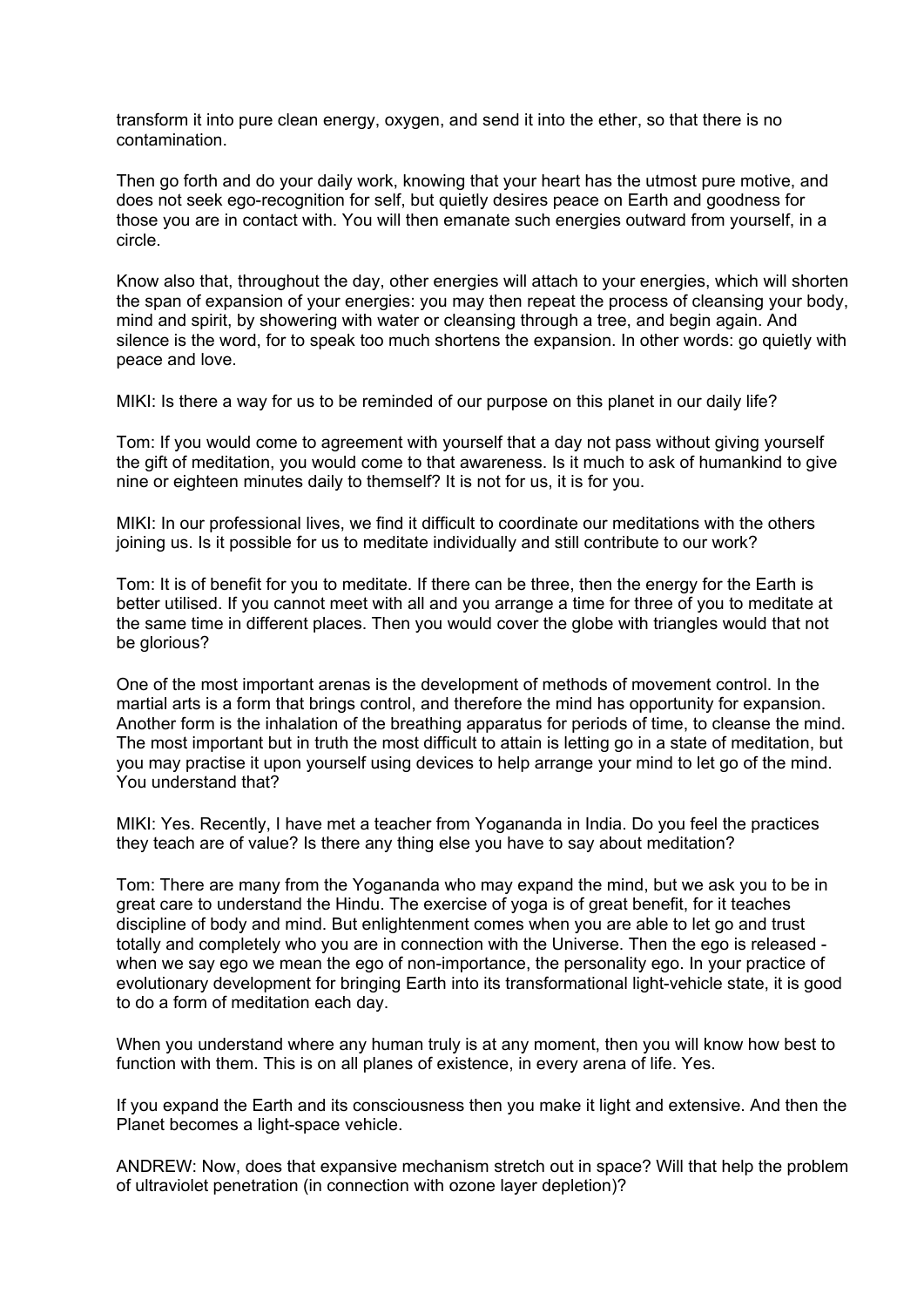Tom: We would ask you to do this: to visualise that you are weaving a... I am trying to find the word. It is like a cheesecloth...

JOHN: Filigree.

Tom: Filigree, yes. Make one in your mind in your meditation, and visualize your cover in the ionosphere becoming repaired. You can create the alchemy with your mind. Re-create those particles of disruption into atoms needed for balance.

ANDREW: What starting material should we use to carry out this exercise?

Tom: Your mind.

ANDREW: That's it?

Tom: Pure mind. The highest form - the Council has said to use crystallized consciousness.

In 1991 more questions about meditation were put to Tom:

JOHN: One question I think we all would like to know is what meditations we could join in future?

Tom: What you now need to focus upon are the necessary changes in government, in order to deal with environmental stress on Planet Earth. In your meditation, please bring into the consciousness of humankind the need for worldwide protest against the elimination of disadvantaged people on Planet Earth. The Others and their servants attempt to eliminate different strains of humans upon Planet Earth through genocidal methods. You dedicate yourselves to stopping the elimination of endangered species of animal but you do not protest the extinction of species of humankind. That is also important.

JOHN: Yes. So is the suffering of children, through parental abuse, that is so prevalent in society at the moment.

Tom: It is only now being brought forward. Meditate for exposure of this. You see, what is important is bringing forth that knowledge into the conscious viewing eyes of humankind, for then they cannot turn away. When it is not spoken about, or when it is not viewed, when it is pretended not to exist, then it can continue.

However, it must be said, that if we, in the last few months, had to depend only on you, our group, then your world would be inverted and would become a black hole of darkness - for there has not been unification or solidarity. We asked and asked, and when we came to realise that the Others has also reached many of ours in diversion, we were grateful that there were small numbers who had accepted and continued.

If you understood the importance, you would never miss a meditation. If you choose not to understand the importance, that it your will.

We shall speak of knowledge if you desire. With knowledge comes responsibility. We need to speak about one step beyond this, about the knowledge that we have transferred to you, to help you understand the difficulties within the Universe. We are also responsible, inasmuch as we have imparted this to you. Remember that with this knowledge comes greater responsibility, since you have become a part of a circuit of souls and energies, such that each one of us is responsible for the other, and that knowledge which you have makes you more responsible because you are now responsible to us, as well as to your own soul.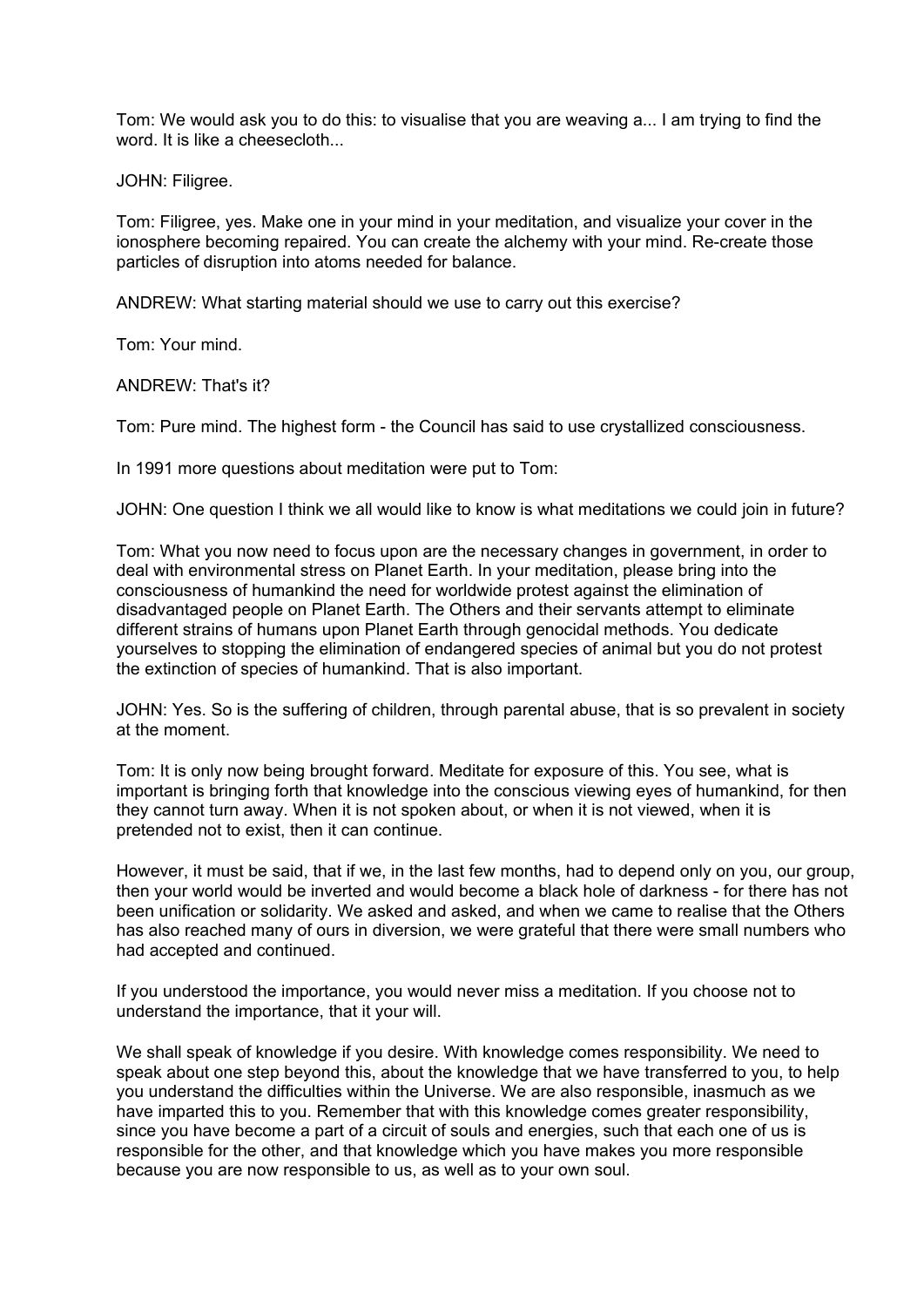JOHN: If people have absolute freedom of choice, how are they not going to be tempted to be self-indulgent still? I mean, we know that choice exists, but we still want them to make a... full choice.

Tom: Choice is not the end, it is the means: for there is a due, is there not, a payment to be made?

JOHN: You're talking about consequences, essentially.

Tom: That is correct, for if you see your planet Earth in destruction, that is the consequence of ill choice. There is well choice, and ill choice.

In 1994 Israel Carmel, Phyllis' husband, was given a meditation process from the Council of Nine for the good of planet Earth and Tom requested that it be included in this edition.

ISRAEL: We can practice a very effective form of meditation for the environment of the planet. The recommendations of time and place are the same as have been mentioned in the preceding chapter. Linking up by using the same day (Sunday) and coordinating with the Israeli time of 9.00 p.m. enables a worldwide link to be made. The Council of Nine request that a minimum of three people be gathered physically together and thus triangles can be formed around the globe. (These would become circles if there were more than three people.) The total length of the link up phase is of eighteen minutes and the meditation consists of a tour of the world visualizing the governments of the countries on each continent or land-mass; then visualizing the peoples of those countries and the trees of those countries. Thus are the minds, hearts and bodies on the planet united. This is how it works: some might like to imagine a stream of white light as they travel through this meditation, and it is helpful to spend three minutes on each land-mass. However don't get fixated on timings, for with a little practice it will become easy to move through the meditation at the correct speed.

For this meditation it is vital to have the hands placed on the legs just above the knee, with the palms upwards and the fingers relaxed but not touching each other, in order to keep the energy circuits flowing and not closed in a loop.

1. We are going to start the meditation by focusing on the rainforests of Brazil, and this is the essential theme - the devastation that is being done to the trees - and by extension, to the whole Planet.

a. Focus on the governments of the countries involved in the deforestation process and meditate on their becoming aware of the damage that they are causing to the environment. b. Focus on the peoples of these countries: that they become aware of their responsibilities and

press their leaders to call a halt to the chopping down of these rainforests. c. Focus on the trees themselves and send your energy to these magnificent forests, and they will transmit that energy from tree to tree.

2. From the rainforests of Brazil and the countries of South America travel to North America and repeat the process, applying the same principles, to government, people and the trees. While holding the rainforests as the priority, visualize all the trees of North America sending their energy to each other and then travel up to Canada and Alaska, until they are all linked.

3. Then follow the energy across the Bering Straits and into Russia, repeating the process as you visualize the countries of Europe.

4. Then travel through Asia, which embraces the Middle East, India and China.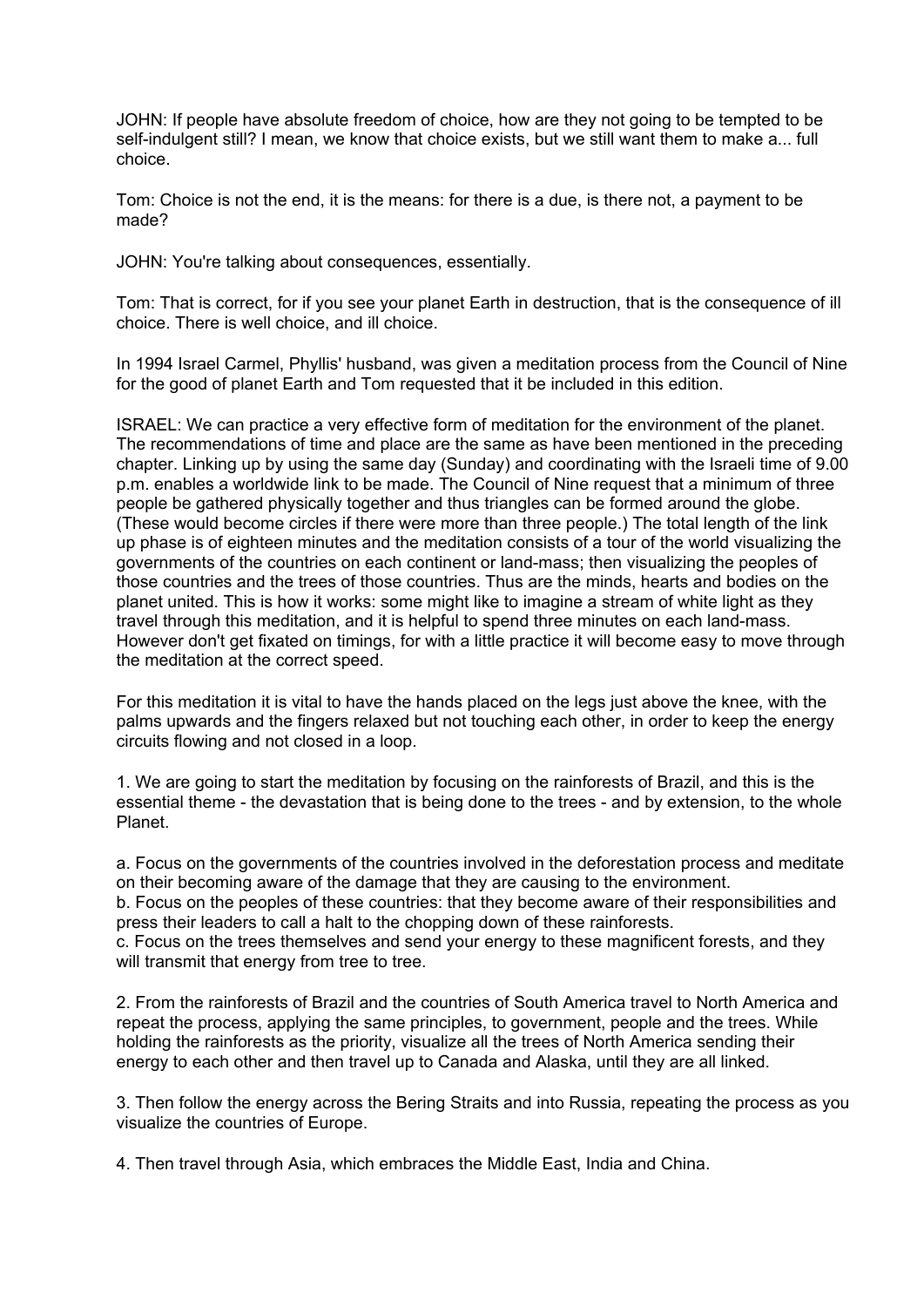5. Then visualize Australia together with New Zealand.

6. Finally we leap across to Africa, closing the circle that we have made around the globe. The world has been bathed in loving energy, which has linked the people to their environment and created the need for responsibility towards their planet.

This principle of meditation could be applied to many aspects of our lives on Earth and with the Earth, but, in 1994, it is the predicament of the rainforests that the Council of Nine have particularly asked us to concentrate on - indeed the predicament of the trees throughout the globe. Their branches reach to the Heavens and their roots interlock with the Earth, that we would do the same.

GERI: Do you think on Planet Earth, people as a whole will always be in a state of imbalance, is this necessary?

Tom: This is the tragedy of Planet Earth, this imbalance, for it has stopped the forwardness of the Universe, it has bottlenecked. It was not meant to be: it was meant for a soul to come to experience this balance of the two and then to expand itself into other realms. We would pray with you that with enlightenment of understanding through your modes of mass communication, the inner spirit would identify and understand the importance of the choice of responsibility - you see when humankind evolves and Planet Earth is able to fulfill all that it was created for, then you release all other civilizations in the Universe, for them also to be in choice. Do you understand the importance..?

IRENE: Yes.

Tom: We've never told this to you in the past.

JOHN: So you're saying this is a test? We are in fact a test-bed for free will?

Tom: That is correct.

JOHN: Wow, that's an incredible concept. That's amazing.

Tom: It's only on Planet Earth.

JOHN: You have said in the past, that right now is a crucial time.

Tom: The most crucial, for in giving up the will, we give up the Universe. Yes. We will leave you now. We give you love. We bring to you peace. You will please tell to our Being of our love for her.

Soul Matters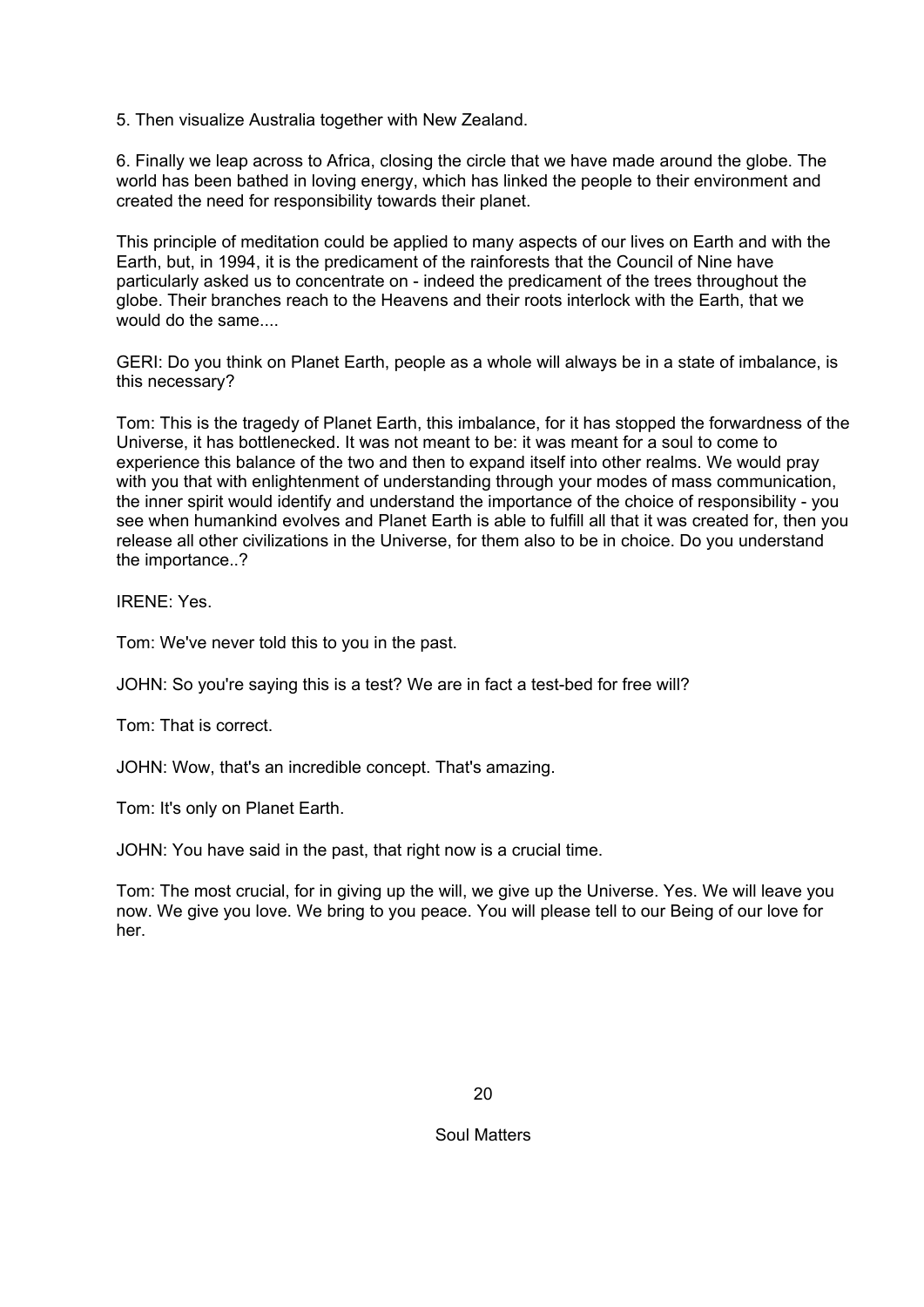Once, when Phyllis was in deep trance, she was taken before the Nine. At first they had manifested as venerable old men but when she asked them to show her what they were really like, they turned into "Balls of light that were like, pure energy, but with a soul".

"Perhaps that's what a soul looks like", Andrew said when he heard of this, "perhaps that's what they are, all soul and no body". Phyllis then explained what they had shown her: "They took ... like the negative and positive forces or energy and they showed .... Now, if you're so positive and you spin.... they showed me this energy spinning and it keeps spinning so fast it gets light and it disappears.... And the negative also spins, but with its spinning it picks up other stuff and it gets dark. It's an energy that gets dark and then it falls. And they showed me that neither one of those was good, because the way they were going, that soul was out of line".

"Or balance", Andrew had suggested.

"Out of balance, right". Phyllis agreed.

"Hmm, " Andrew said, "that's interesting. " And he tried to make scientific sense of Phyllis' imagery - in terms of spinning leading to increased velocity and eventually to disappearance into another dimension.

Once Tom was answering a question on reincarnation when he said: "A reason that you do not remember your preceding times is because of the atmosphere of the planet. "

The following exchanges concern matters of the chakras, birth and death, reincarnation and healing and all in relation to the soul, with which we start:

ANDREW: We do not understand the way in which you use the words 'soul' and 'spirit. I wonder if you could clarify the distinction?

Tom: There are actually three.

ANDREW: Is that what you call mind, soul and spirit?

Tom: Yes. And when you blend them completely, then you are pure energy, which is pure soul.

ANDREW: I see. Now what is spirit as differentiated from the other two?

Tom: Spirit is the soul that manifests both in your physical world, and in the atmosphere of your physical world.

ANDREW. In other words .....

Tom: .... it is a vehicle.

ANDREW: Does that have any relationship to an 'astral body' or the 'etheric body'?

Tom: Yes. It is the astral.

ANDREW: Right. . . . now, 'mind' - is that part connected with the brain, or is that part connected with the spirit, or with the soul?

Tom: The mind is connected with the soul.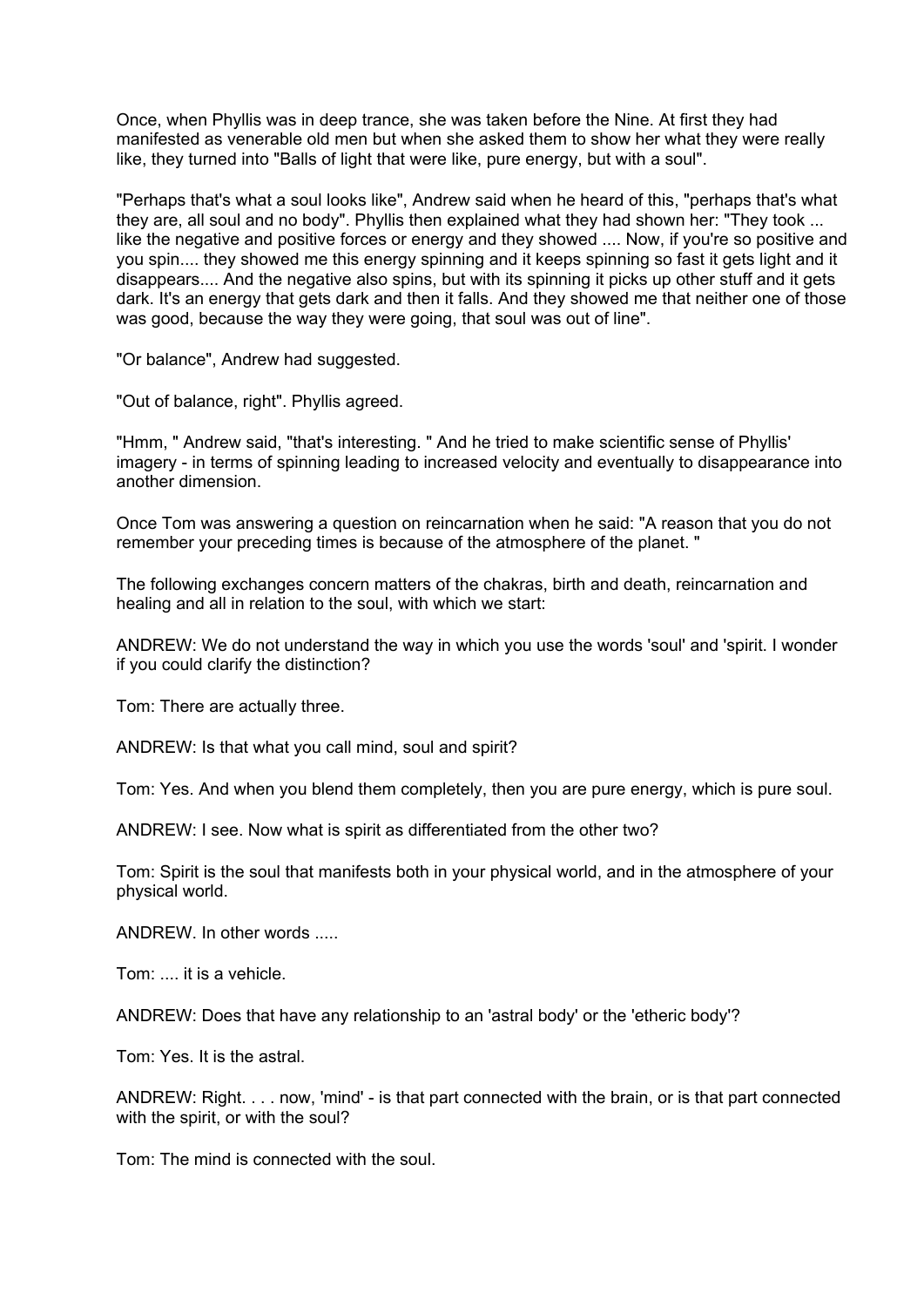ANDREW: I see, from previous discussions we understood that the etheric body seems to be....

Tom: It is the soul-cover.

ANDREW: The soul-cover, right So these are distinct functions of the human personality: the mind related to the soul, the spirit related to the body, and the soul of course is independent, if it is not in the body.

Tom: Yes.

ANDREW: But if it is connected with the body, it is connected to the 'etheric body' ?

Tom: Right.

JOHN: Could you go a little further on the relationship between mind and soul?

Tom: Mind is the intelligence of the soul.

ANDREW: This sounds like a stupid question, but I have no idea what the etheric body looks like. Is it something that is wrapped around our physical body or is it alongside our physical body?

Tom: There are two bodies - the astral body and the etheric body and including the one you see, which is physical, there are actually three bodies. The etheric stands outside the astral and is similar to an envelope, but that is not a correct term. I will explain in another manner: If you had an egg, inside that egg would be a chick, which would be a physical thing. Then around that chick would be a membrane which adheres to that chick. That would be the astral. The shell would be the etheric.

ANDREW: Very good, so they are envelopes. Thank you very much, that helps enormously.

Tom: We would like to explain something to you in relationship to the life-energy that must be funnelled upward. There are not, as you understand it, seven chakras. This is not true. There are truly nine chakras. When these chakras and the root chakra is opened this creates the furnace fire, when you generate this upward, there are those who think they are sending it up and out and it is going into the ether, and then they do not understand why they have cravings and desires. What is actually happening, the energy is being trapped in their astral body and then it is flowing downward all over their body, and this again creates more of a furnace. It is necessary to get this energy up into the ninth chakra and project it out through the etheric body.

ANDREW: May I just ask, the location of that ninth chakra?

Tom: It would be at the top of your head - it is where... what you call your 'Silver Cord'... but that is not where the Silver Cord is truly located.

RON: On this subject, I have some rather esoteric questions. What I'd like to do is to read a portion of something that came through my head and ask if it is correct, and then ask further questions - is that all right?

Tom: Yes.

RON: In the beginning (it's kind of a Genesis) the One breathed breathless by itself and turning inward upon itself the tension was one and became the manifold all. Varying densities and intensities of matter and spirit, with the potential to become one union. The Nine, the Civilizations,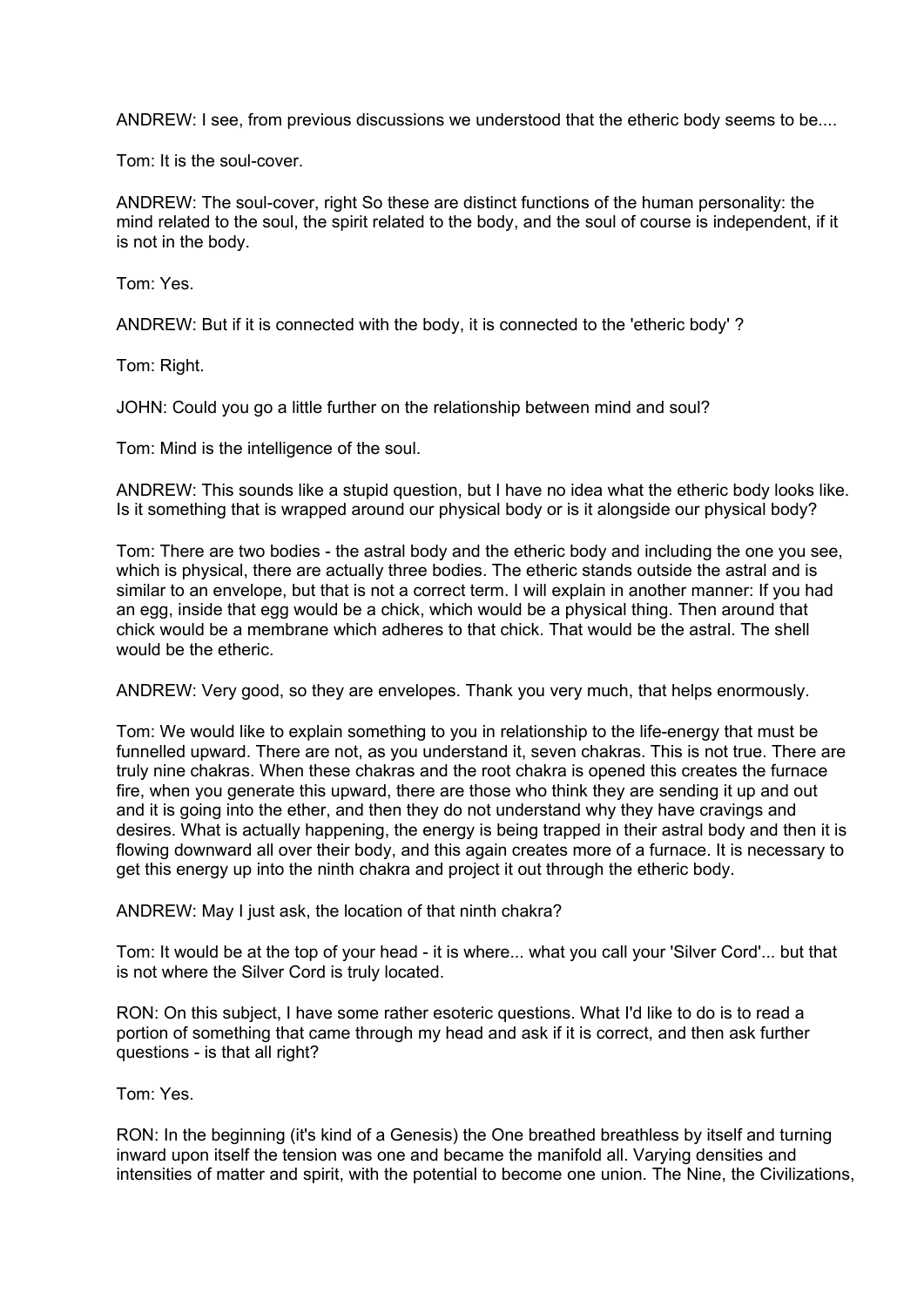humanity and the Other kingdoms are each part of all that is. The infinite creation in its totality is the One infinite Being. The One Being which is aware of itself to the extent that its different aspects are aware of themselves as part of all that is.

The Nine is the crown chakra, where God's will is known. The hierarchy of the civilizations is the heart chakra, where God's love wisdom is expressed. Humanity is the throat chakra. What the whole is - is unknown, it is the mystery. As the head, heart and throat chakras open completely to be their becoming for God, so it is a process of becoming aware of Itself.

Tom: At this stage of your knowledge we cannot explain to you the true understanding of the Universe. What you have received comes not from us but from the civilizations who also do not have full understanding. It is in portion of truth but it is not complete and it would be very difficult to give you an explanation. For knowledge can be conveyed in words but wisdom sounds foolish and it is not able to be conveyed in such a way. But it is acceptable to us that you convey these thoughts to those to whom you speak.

RON: Yes, thank you. What I would like to know, is the significance of the throat chakra in terms of the great Solar One-Being, in terms of humanity and in terms of the individual human being.

Tom: That deals with your physicalness. I will have a consultation... Council have asked that I convey this to you: In the need to have tangible structures that they can relate to, human beings in extending their understanding have used the term 'Chakra' but it is really a matter of different levels of the soul. Do you understand?

RON: The different chakras that are opening, are different levels of soul ... ?

Tom: Yes.

RON: Manifesting through us?

Tom: How can we explain? We are not of the crown chakra. When a soul is born it is in the first chakra. From that moment onwards it strives to reach that that is of us - do you understand?

RON: Yes.

Tom: In each of its reincarnations in different civilisations and also upon Earth, it goes through a process. There are those that may remain in the first chakra for many incarnations and there are those that, in their understanding that power for self accomplishes nothing, may generate and go into the third chakra, bypassing the second chakra. All are striving to return to us as fast as possible.

Individual humanity is not of the throat chakra. It is only when all of humanity has understanding that together it can become of the fourth chakra - Council have said that you spoke of the throat chakra. I am sorry, but it is of the fourth [the heart chakral and then humanity may evolve in mass. Do you understand what we are attempting to explain?

RON: Yes, I think so.

Tom: Also, understand that a soul could be in what you would call the first chakra and if it has only the glory of the Universe in its life, in its motivation, then it may come immediately to us.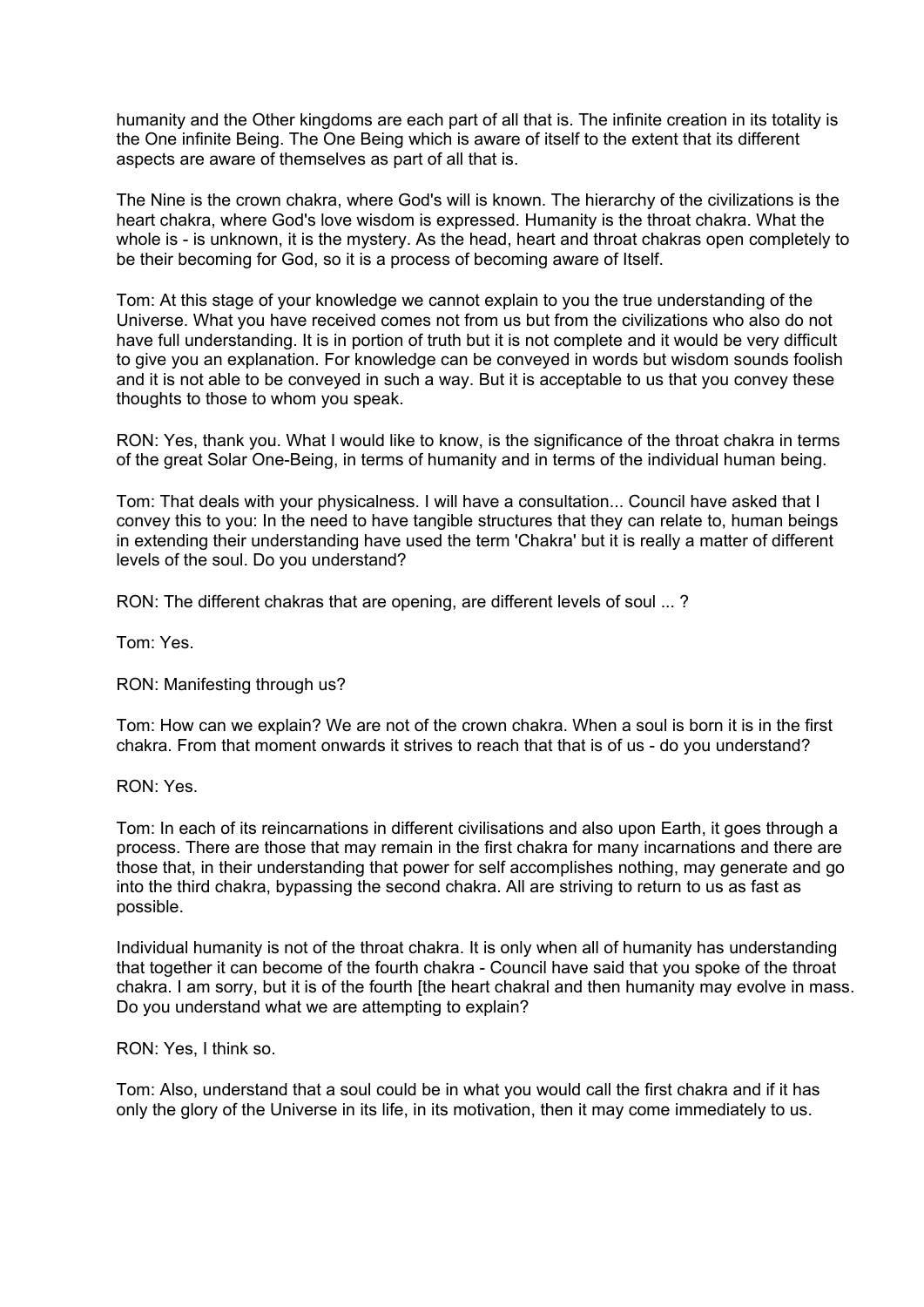Since you must have something that you can relate to in order for you to have understanding in your world, let me just say that there are not pigeon holes, therefore please do not attempt to pigeonhole. You have an essence of truth. It has limitations but it will be of service, yes.

JOHN: There was another question we were talking about. That is about humour. We have humour in our world: I'm wondering if in your reality you have humour yourselves?

Tom: God could not have survived without being able to laugh at himself!

ANDREW: When God laughs what happens in the Universe? Is everything shaken... ?

Tom: Everything shines!

ANDREW: Shines! I see. Now, to which function is humour related, to the mind, soul or spirit?

Tom: It is related to the mind. Which then in turn feeds energy to the soul.

JOHN: Most of our humour is based on our physical existence and the funniness of its situations.

Tom: We have cosmic humour. The Universe is funny!

ISRAEL: I would like to know the difference, if there is one, between ego and pride.

Tom: It is ego that creates pride, and it is pride that makes ego. In the Universe, there is no difference, but upon Earth they create a difference. We will attempt to explain: if you do not ask for help, it is your pride and your independence that keep you from asking, is this not so? It is also your ego, saying "I am independent and I need no one" - is that not so? It is one and the same. It is necessary to have ego for existence, but remember that there is the negative ego, as there is the positive ego. And ego must be in a balanced state. It is pride that takes the ego out of balance. It is necessary to have ego, it is of spirit. It is when the ego becomes a pride-filled thing that it becomes a problem. And if the ego becomes limp and like a dishrag, and permits itself to be stamped into the ground, then that is not good either.

PETER: I have been working on the split between what I would call body, mind, heart and soul and it would appear that an enormous number of people allow the conscious mind to overrule the heart continuously. This seems invariably to lead to a path away from consciousness.

Tom: You have come upon a truth and an awakening. You see, when science became strong then it eliminated and ruled out the true self of humankind, its intuitive self, its self of love and heart. It is time for the returning to that, for science placed humankind in holes of pigeons, categorised them, labelled them, and put them in a situation such that all people began to think of them in that way. Those scientific beliefs then led to a pattern of mass thinking.

PETER: What I have observed is that if people make choices, often it is the mind that tends to make the choice rather than the intuition or soul. Thus one comes into life for a purpose, but the mind overrules the purpose of the soul.

Tom: Because science and humankind conditioned themselves to fear to appear foolish, science made the decision that belief in universal love, consciousness and the Creator - for the truth is you are the Creator - was not realistic. Thus they lost touch with reality and humanity was then conditioned to permit its mind to rule it.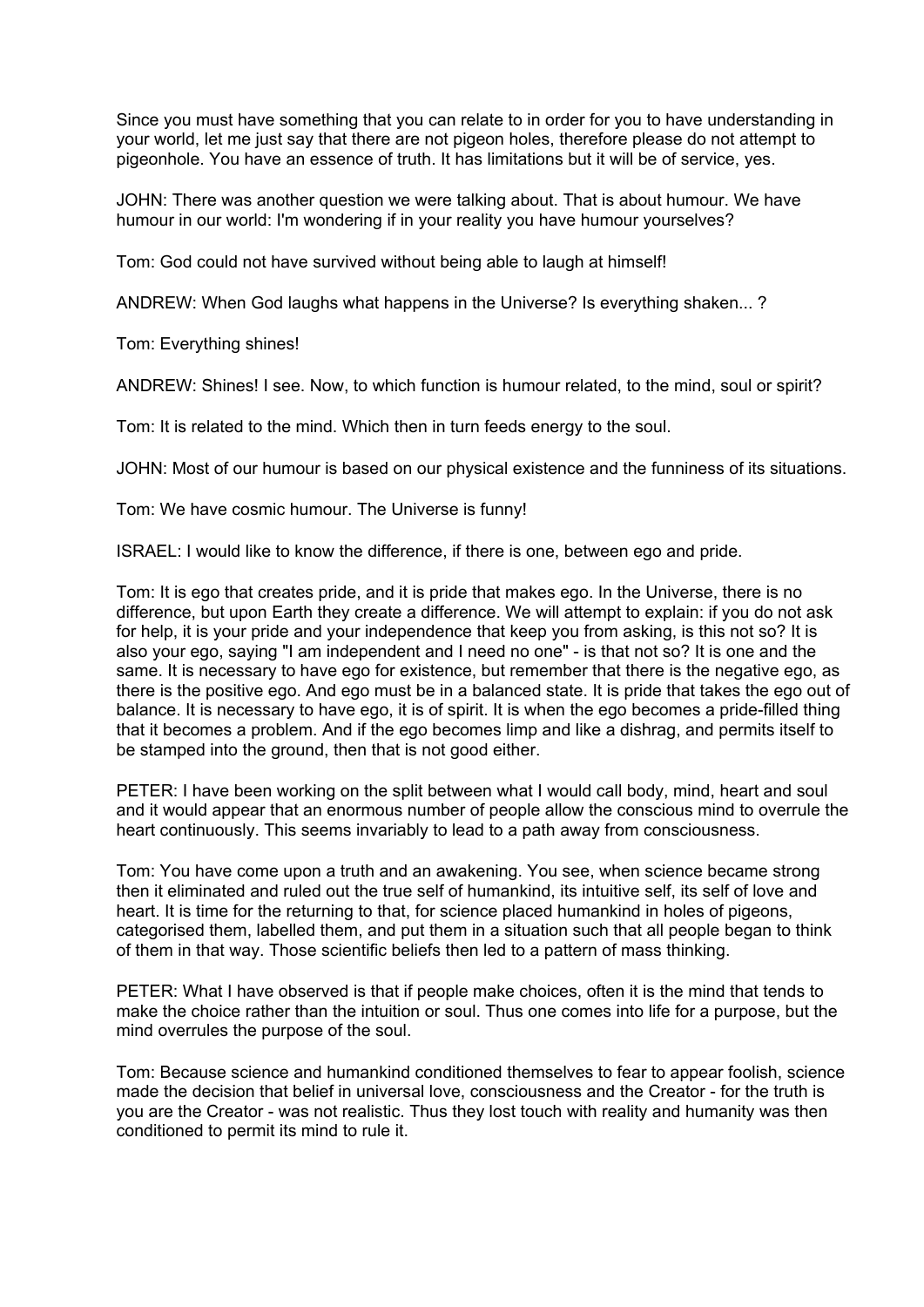PETER: The continual question for me is, that given these two points, is it possible to offer the opportunity of consciousness to people who don't wish, in their heads, to seek it? Or is it possible only with those who are willing to take a step towards consciousness by becoming more spiritually aligned?

Tom: There are those who do not comprehend, neither wish to know: do not waste your time.

JOHN: With regards to reincarnation, it's sometimes said that we have an overly simplistic concept of a soul entering a new body on a number of occasions, and it seems to be rather more complex than that. I wonder if you could possibly describe the point at which the separation takes place? What reincarnates and what does not, in terms of the relationship between the personality and the soul?

Tom: That is a great elaborate dissertation, it is very difficult to explain in human terms because of your egos. However we will give you a small sample. As an example: your son is now begot from you. Therefore a portion that is you is within him. Therefore if your son had been begotten from you many times, in different lives, then there would be a stronger proportion of you within him - then perhaps next time it would be as if both of you were the same person. Do you understand?

JOHN: Yes. So a little piece of each incarnation goes along, so there are complex patterns. . .

Tom: It is as atoms grow with atoms. It is not that this soul is encapsulated, and then it floats away on its own and encapsulates itself in another physical entity.

JOHN: Is it possible then that if one takes someone like Napoleon from history, two or three people might think they are a reincamation of Napoleon, because they each have a piece of that?

Tom: That is correct. But there is also a symptom upon Earth which arises when there is not good health in the mind: they may tune into that consciousness and believe they are of it. There is a fine line, as you say.

JOHN: Is it also true to say that there's probably one person who carries more of that than any of the others?

Tom: That is correct. Yes.

JOHN: Okay, that helps very much.

Tom: Who of humankind would want to understand that? For the ego of humankind resents the fact that somebody could be a portion of them.

JOHN: It seems that the concept of reincarnation would be very important for people to understand, in order to grasp their full responsibility; but religion, or at least the Christian tradition, resists that. How can that be broken down?

Tom: That is one of the processes that will be of great importance to develop in the future. It is important to prepare this information for those who wish for it.

MIKI: How important is it to understand our past lives in order to go forward?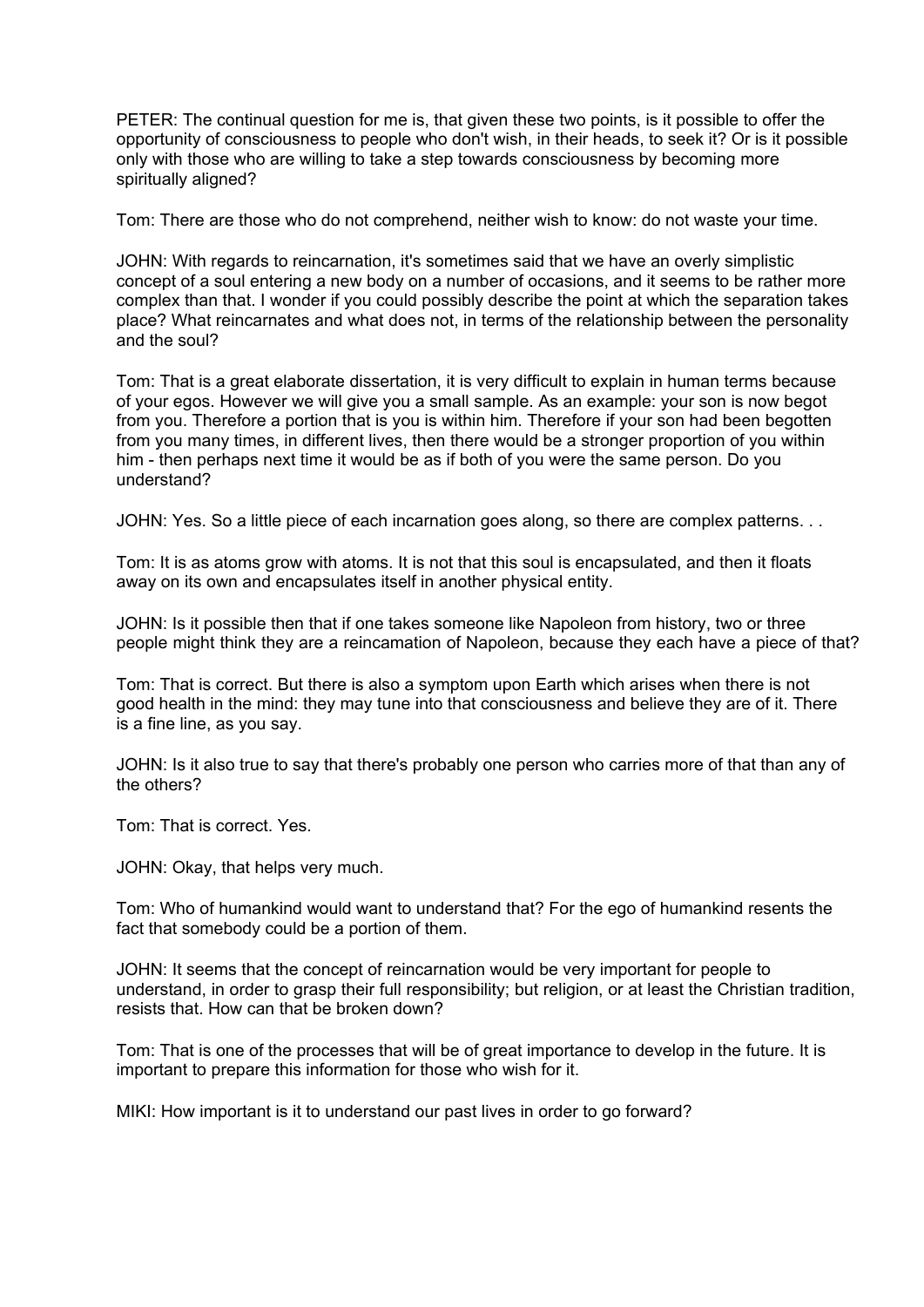Tom: For some, it is of great importance, for others it is not that important, for it is as if they had the internal knowing and they step in another direction. But for some, knowing their historical background then gives an insight into the personality of this life.

GUEST: Why do humans forget their previous lives when they incarnate on Earth? If they remembered it would be much easier for them to see the light to improve themselves.

Tom: In the beginning there was rememberance then it became necessary to structure society for the progression of what you would call 'civilised behaviour'. In those societies that have not entrapped themselves in intellectualism without sensitivity, their peoples have awareness of other realms of existence. These societies are largely dismissed by those in the arenas of the world in which there are the main technological, scientific and intellectual advances, and when children of these 'civilised' societies were born with memory (which was often) it was not considered acceptable and therefore it was suppressed. Now, however (1991), there are many in your world, in those 'civilised' societies, that have come with rememberance, We ask of you and all upon Earth, permit your youth to remember their past, to understand that there is continuity of life, that there is not death of the spirit or soul, that what passes into a form is only that of the physical and that all soul, all spirit, all that each of you are, contained within thyself - all the essence of the Creator contained within you - continues in continuity.

The time has now come to this planet when there is more and more rememberance. In the past, some religions had not benefited humankind, for they also suppressed that internal knowledge of other worlds. It served its purpose for a period of time, but now it is time to let the true essence of humankind come to the fore. Yes.

GUEST: Is it true that every soul in the Universe needs to live on Earth at least once?

Tom: What is of great importance for humankind to know, is that in all the Universe, Earth is the only planet of free will and choice. This does not mean that other worlds of existence, on other planets of physicalness, there is always a control. What it means is that on other planes of existence one may choose a physical expression in a collective consciousness in agreement. All souls in the Universe must experience this planet Earth at least once in order to learn of this balance between the physical and non-physical - what you would term the spiritual. Planet Earth is for that purpose, therefore the importance of bringing yourself into balance on Earth is vital. When souls are born into this planet and begin to experience such things as the ingestion of your foods, those of your liquids that control the mind or those drugs that also affect them, then humankind forgets the essence of who it is and begins to believe that it is the only reality.

That is because, in the past, humankind was attempting to elevate and come to an understanding of itself and then it entrapped itself and recycled over and over again, instead of going to other places of existence for further experiences. This became your reality but it is not the true reality. However, because souls recognize that this planet is of Paradise, in their confusion they entrapped themselves. Not that planet earth entrapped them, they entrapped themselves, and this recycling bottlenecked the Universe. A soul chooses where it will be. When they do not go beyond the earth boundness of this planet, they choose to recycle here. That does not mean that if a soul has made an error, in the past or in another civilization, that they may not choose to come here, for often they do. However, know that there are others in the Universe that also tempt, and attempt to control souls and create a corruptive state. Then, that soul, when it is in its state of purity can identify that problem and chooses to visit planet Earth or another planet, in order to overcome that corruption. Yes.

Now follows a discussion on birth and death,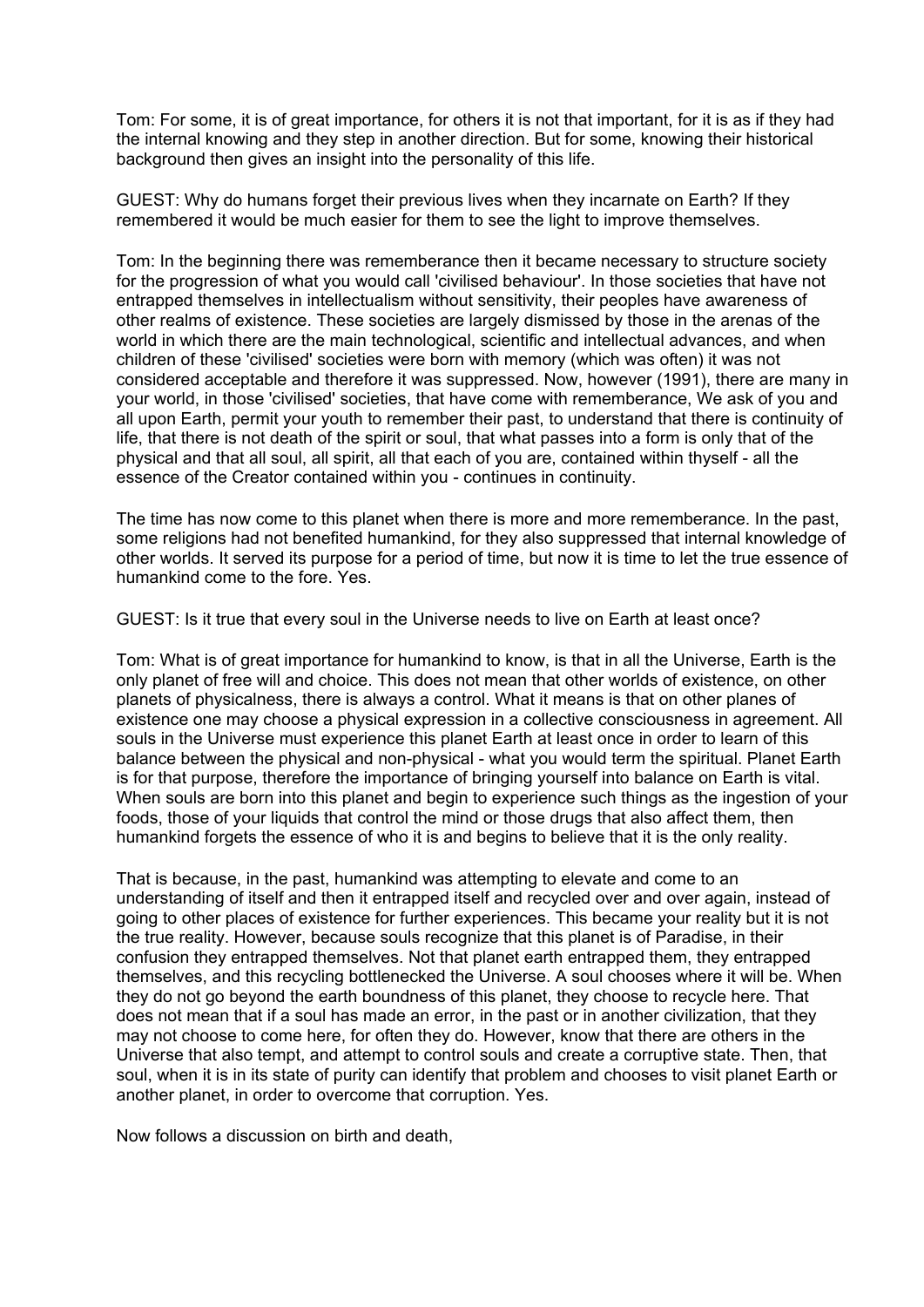GUEST: May I ask about transitioning into and out of physical life? One thing that concerns a lot of conscious people at present is the quality of birth and the birth experience, for souls transitioning into the body. Do you have any advice for people who wish to give a good birthtransition to children coming into the world now?

Tom: You know that in past days there was not this great difficulty that exists now? In days past, what was created in sound-waves was not discordant. People did not have mechanical soundpatterns and waves, did not have electronic fields of energy, and birth was accepted as natural. What happens in these times is that people who want to give life to a developing spirit in a peaceful way unintentionally create confusion for a child, for they speak to it in gentleness and lovingness, and then they proceed outside, where there is a very noisy environment. Therefore this new-born spirit is not even knowing what kind of world it is come into.

Therefore that must be explained. For can you imagine yourself in a warm cave, and then suddenly you feel the vibration of a volcanic explosion: you would not know if you could survive this warm cave, would you? Then you receive assurance from the mother, and then that assurance is taken away, so it causes great confusion. What needs to be arranged is this: if one who is in gestation could be in a calm environment for this birthing soul, with soft music, lighting, educational input. You know that you may read an encyclopaedia to one that is waiting for birthing? As that is assimilated also is this noise assimilated, discordantly. So when you are in that swing from calm to disruptive, would you not be jarred also? You see, if one spirit chooses to come back and it really should not, and it is forcefully returning, and then is creating more discordancy, and the nutrients feeding to it are discordant also, then can you see why it then discordances the Planet? Now if that one came back wilfully and had opportunity to have serenity, it then has a chance to perform in its human role in the method that it should.

GUEST: There are a number of people who now understand this, but it has yet to develop in a larger way throughout the world.

Tom: What must be done is the creating of arenas of safety that a female enters for that time.

GUEST: Around the time of birth, or during the whole of pregnancy?

Tom: Through gestation, from half-through.

ALEX: I believe that this is one of the few planets where we are able to sexually reproduce in the physical being. How would the experience of having a family, or the experience of a family unit, aid us in our spiritual evolution on this planet?

Tom: You are correct in that it is the only planet, not one of few, where that of the sexuality for reproduction is the method that is in sexuality, and in that, you see, humankind searches continuously this we have explained before. Therefore we will attempt to answer the second part of the question. It is bringing forth, and it is not always a necessity for humans to have a family that is the first premise that must be understood. When a soul chooses to come forth to benefit Planet Earth, then it is important that it chooses those elements necessary for its development into its divinity-potential. In times past there were souls that forced conditions in two humans, in order for their reproduction to come into being, for they wilfully wished for the elements of either or both humans.

This has been so in times past, and is now in change, because no souls will recycle that should not [1991]. We are now moving into a planetary state upon Earth wherein that method no longer applies, so in your future, not immediate but soon, a soul will then choose to come forth with the agreement of the male-female vehicles. Therefore the importance of that family is to bring forth a soul, for it to nurture them and for them to nurture it, for it and you to attain evolutionary growth,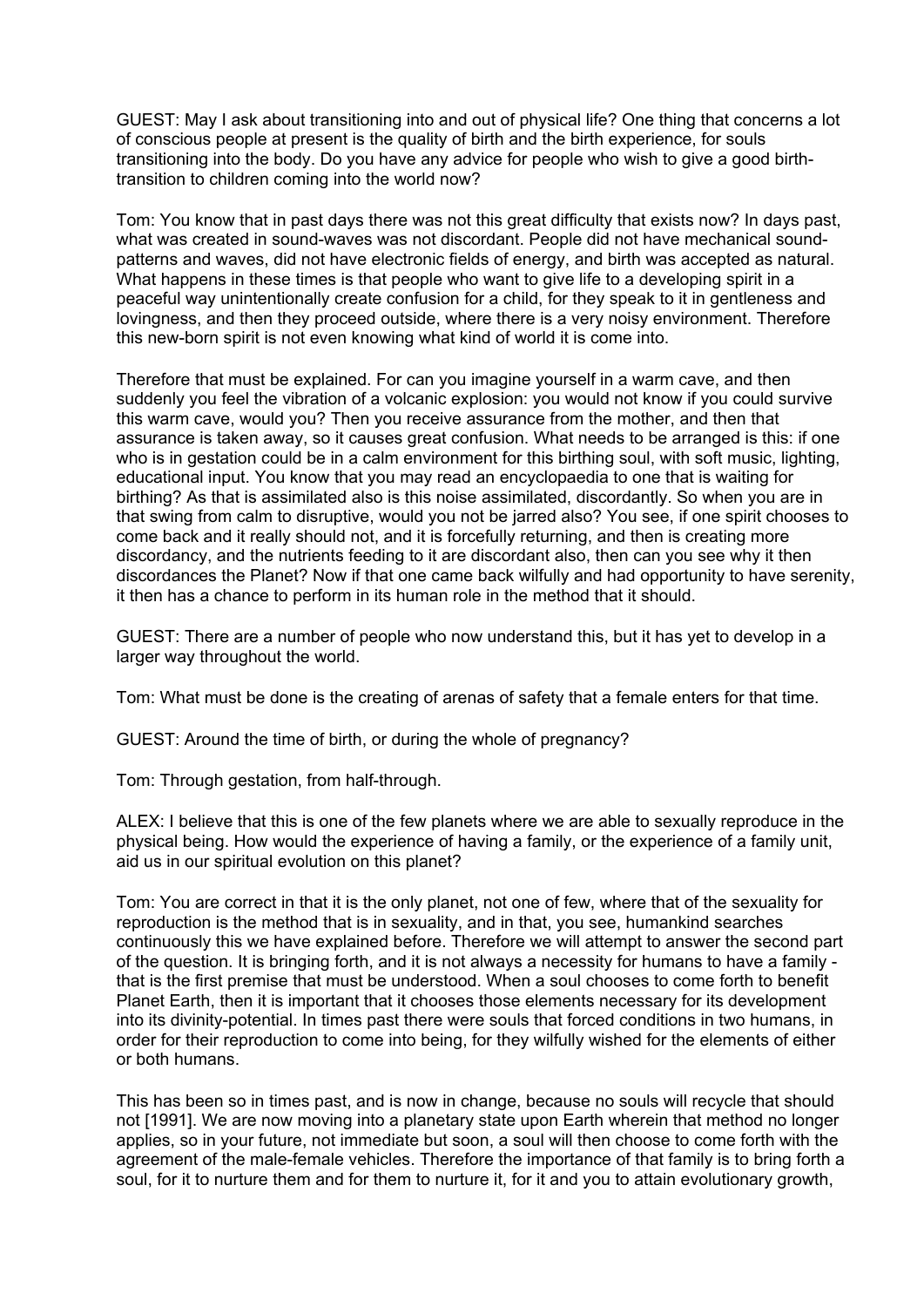the removal of barriers, and to peel away the density of Planet Earth, and prepare for its blooming.

JOHN: The concept 'there is no death': we hold some beliefs about reincarnation, but I sense that it is a little more complex than a simplistic view which many hold.

Tom: Those upon this planet can understand that in the times of their coming they chose to come to Planet Earth. If they are in a state of despair, the elements of the Universe can be explained to them.

For Planet Earth brings about the desire for the individual to be an individual, and what is frightening for people is that when they begin to believe that if they relieve and purify and evolve, they merge with the Source and are no longer an individual. Therefore there is the rejection of reincarnation and the continuity of life. In truth, those who exist upon Earth are from the gods. There are those who have forgotten this completely in differing degrees - particularly in the civilised world, as you term it.

We know not how to explain, to you and your humankind, the energies that exist and merge with the Source and still be of one individual. It is quite complicated.

GUEST: The ending of individuality and the end of free will for many people on the Earth would be as bad as dying. It would be very difficult to get over the concept of merging into a universal consciousness because that is felt to be like dying.

Tom: Exactness. Therefore what must be understood is that the individual identity of the personality does not die. That is what we mean when we say "Humankind upon this Planet are from gods". We mean from the civilisations or the sub-civilisations. Do you understand that? Somehow the means must be found in your world, to convey this concept: that death does not bring about individual destruction.

### GUEST: Is free will ego then?

Tom: When we say 'free will' we will speak now of the physical planets. For example: if you choose to go to another planet, you know in the going that you have given up your individual free will, to become part of a collective free will. Only on Planet Earth is each individual totally one of free will. You asked, "is free will ego?" Perhaps you could say it is. But it is more than that, it is choice...

GUEST: May I ask whether you can give advice to people moving close to the end of their physical life, about any ways they can meditatively prepare themselves for the transition?

Tom: There is only one way, and that is the acceptance that it is only physical demise which takes place. The soul, spirit, mind, and emotion energy continue to exist. If they understood this when they make the transition from physical to spirit, they would not be in shock-state and sleepstate at the transition.

GUEST: A lot of people in our world anticipate that nothing will happen to them after they have made their transition, but we have a great lack of understanding of what a soul may expect or visualise after they have made the transition...

Tom: There is much written about that from spirit sources, you are in error in your thinking, for in your world, for example ... all Hoovids understand life after and life again, all Indians also, all of Shinto also, all Islam also. It is only in your misinterpretation of the Nazarene, of the sleep-state and then the rising of only the good people that creates lack of understanding.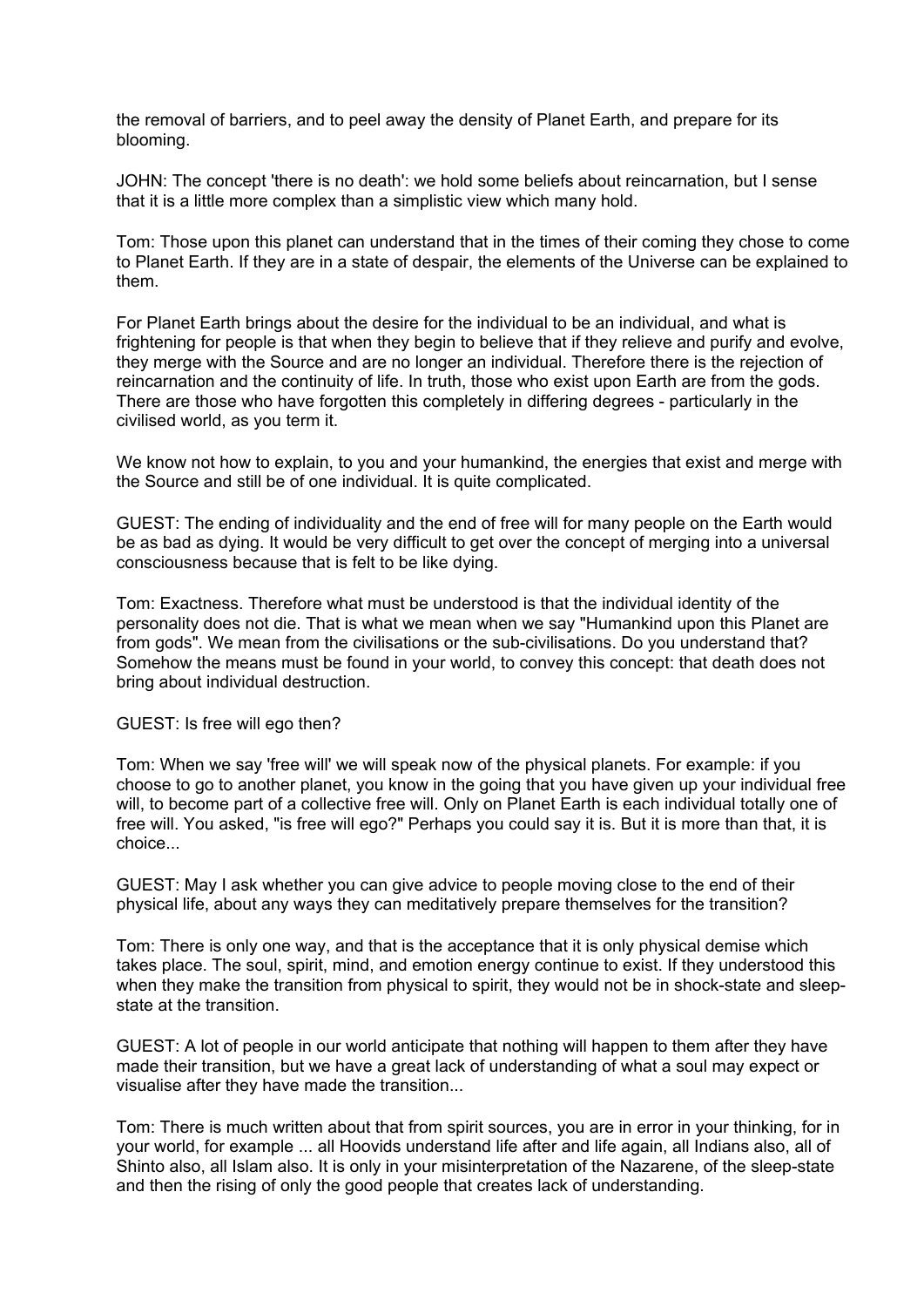Now those who have followed the Nazarene are becoming more enlightened concerning that. For the non-God believers (atheists) it is their sadness, as they will not know they have passed on and they will be confused, for they were not prepared, as most Nazarene followers are not prepared. For when you pass you are who you are. You do not become enlightened through passing.

GUEST: I was asking this question for these kinds of people, who get lost, when they cross over..

Tom: Then I would say to them: when you have passed on and you are confused and do not know what has happened, then recognise that you have passed on and you are alive!

JOHN: I'm concerned that the Church seems to be taking such a counter-productive position....

Tom: You know there are people demanding. Is not this the time for people to demand from their religious leaders? And those religious leaders who do not evolve, then this will be the end of their religious movement, for people will take possession of their lives.

JOHN: So is it true to say that all the major Earth religions have some belief in the continuity of life after death, so this could be the one common theme between all religions?

Tom: That is correct, yes. There is this knowing in humankind. The religious, those who head religion, utilise that knowing for controlling the masses.

The next questions were asked by a scientist, interested in the subtler aspects of healing...

IAN: I want to ask about the energies that are working on the DNA, when a healer is healing someone. It is known by science that only 5% of the DNA within each cell is used to build a physical body. So about the other 95% we don't know anything. I think the other 95% has a certain specific function, in relationship to energies and in relationship to healing, the low frequency fields and the magnetic fields. Is that true, or am I off-course on that?

Tom: That is absolutely correct. Know also that the ability to heal is within all, but it is more available to some than to others because of the mechanism of their understanding. A portion of the DNA is used for collective consciousness, streams of energies, and if it is not understood someone may believe they are someone they are not. If it is not refined within them they may believe they are Napoleon.

IAN: So it is something like the genetic memory of the mind?

Tom: Yes, and if they were in that time-period or had some brief connection with it, if it is not completely understood, they may believe that they are of it, for it has not been defined correctly within.

IAN: So it seems, that in these 95%, that in each cell, there is physical manifestation in the DNA of all the past lives, experiences, of the cosmic knowledge, the cosmic connection?

Tom: Yes. Of the archetypes also, and how they began to manifest from that.

ANDREW: When healers are working in threes with you, that is three healers and the patient, what is the nature of that healing process? What is it that flows from the healers, and what is it that is triggered? [In this instance Andrew was referring to a situation of two male and one female healer] An enzyme or some system in the human being who is worked on?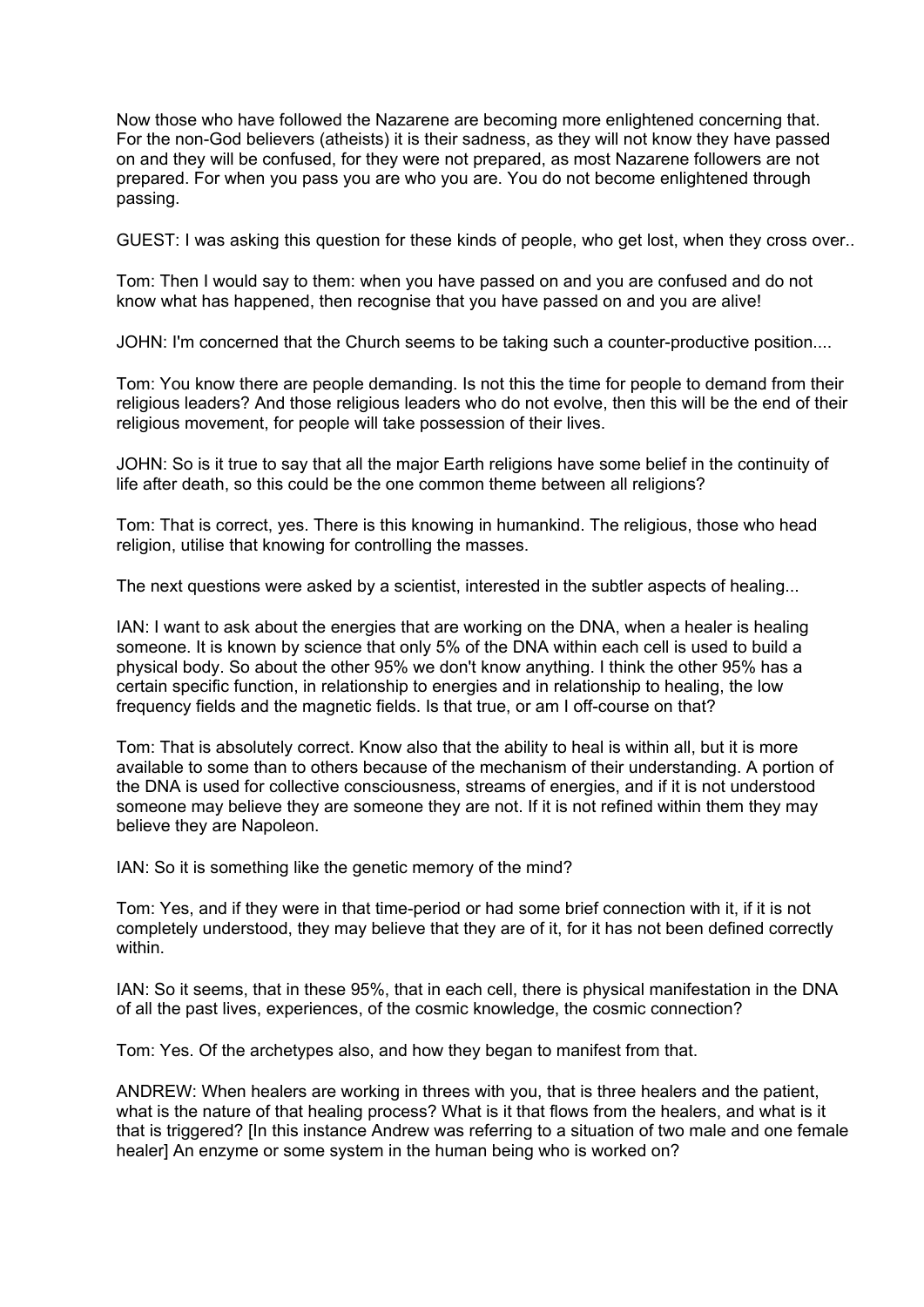Tom: What in truth transpires is, that in the case of healers connected with us, the energy comes from the civilizations Ancore and Aragon. It is similar to your laser beam: there is not in your world or language the nature of what we have.

ANDREW: But it is some kind of a coherent beam, I take it?

Tom: It is a beam that then goes through the male healers, and then penetrates through the female healer and then in turn purifies the body of, what you call the patient.

ANDREW: Yes, right.

Tom: However, when the healing is between two (the patient and the healer) the polarities being male and female, and when the two are placed close to each other, their two etheric bodies blend and in this blending are refined and the refinement then creates a funnel or a focus for us to generate through. It is also possible for healers to work as pairs, two male and two female that would work as a team, particularly when working on severe cases. All energy then would be funneled through all four beings in order to reverse a deteriorating process in a being that is ill.

ANDREW: Well, that's very good. Now is any specific enzyme system triggered, or is the oxygen worked on, or the red blood cells... ?

Tom: It is the entire etheric body which is brought back into balance.

ANDREW: I see, the action is etheric, which in turn of course acts upon the biochemical mass, I see.

Tom: It removes from the etheric. It is like a laser beam that removes poisons. It is a giant filter that purifies and removes impurities. It is as if you took the patient and turn them completely inside out, and then scan them, and remove from them all the poisons, all of what you would call a tumour, all the things which do not belong in the physical body, and then you would right side it up. It would be as if you had a doll that had within it a very fine silk cotton filling, that then in turn a bug had crawled into, and the bug then made a nest, and then you would take it and would cut it open and turn it inside out, and purify it and sew it back, and then the bug would be removed. It is of the same nature.

DAVID: To what extent is sickness caused by either emotional stress, karma, wear and tear or learning experiences with other people in relation to these causes?

Tom: What we see upon Planet Earth in this time is the creation of a new belief, we call it the religion New Age, which is a belief that one brings forth from the past an element into this life. It is also said that one has chosen in order to teach others.

Know this: that most of the illnesses upon this planet are brought about by the peoples of Earth in their error of thinking, their foods, their pollution of lands and waters, by contamination from ingestation, by those who make business at the expense of humankind. There is a portion created by stress of emotion, there is another portion created by stress involved in pleasing others, we speak now of youth. There is also a portion created by conditioning in the brain during the time of youth, but the greatest portion is created out of Planet Earth, I will explain: humankind was meant to be born to live a full, fruitful, healthy, non-diseased life, and in the passing of the physical body, not to have aging or suffering as now exist, but to pass on quietly in sleep, after a good portion of a hundred years. It is always in the last years that knowledge and wisdom are brought together. But humankind has lost that for many reasons: those that we have spoken of, and also it has become a collective thought that all must be ill and aging. It is difficult to override that. Yes.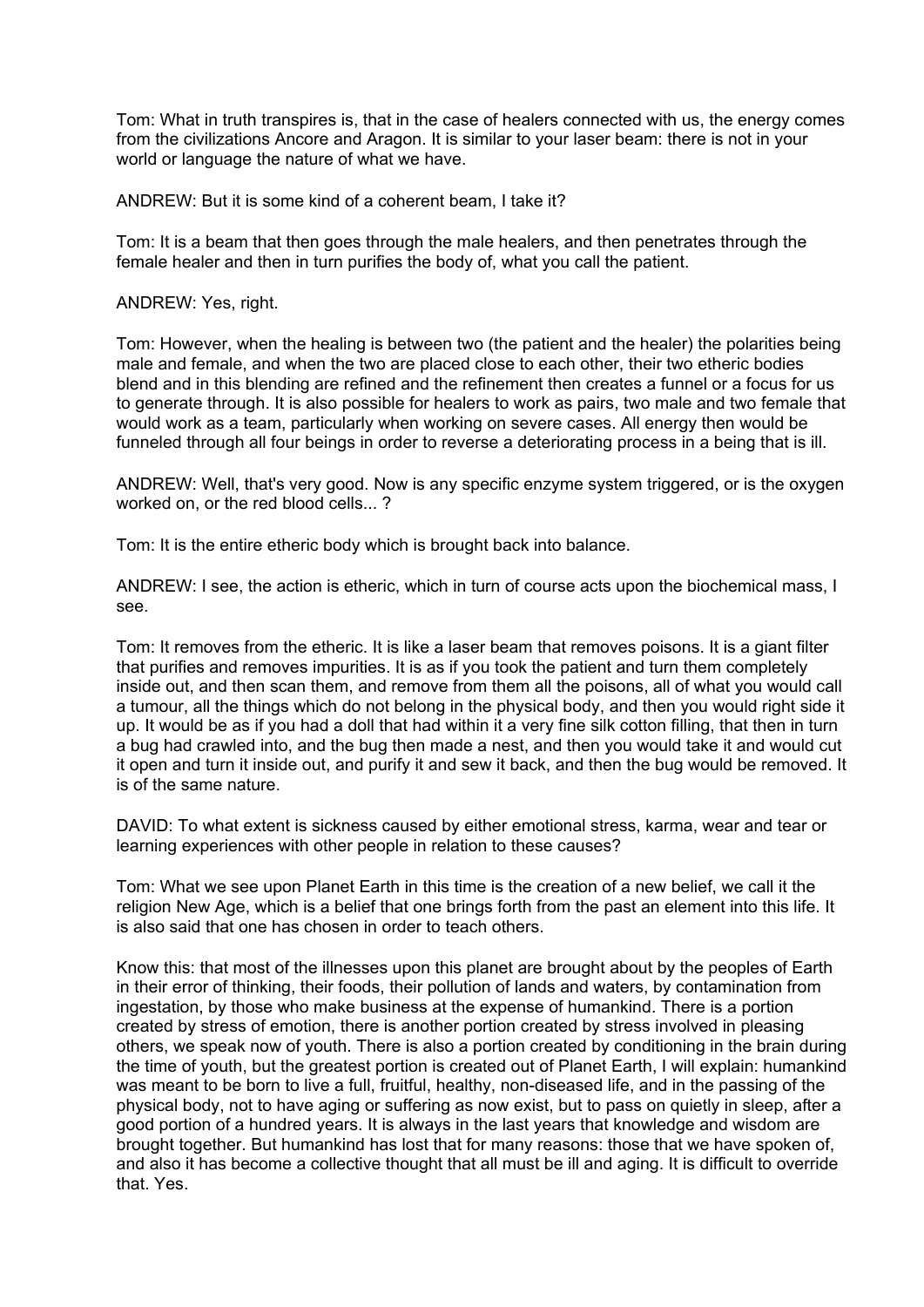DAVID: When, for example, a body has created calcification because of a bone spur, is it possible to alter matter just from thought?

Tom: Yes. It is possible through proper nutritionals, through supplements of vitamin, through your elevation of thought and dissolving of this calcium, and also with healings. It is possible. It is best in the process of removing it not to have the ingestation of animal for a portion of time. For the body will begin to consume the calcium then, yes.

IAN: You said in the past that errors in thinking cause diseases within the human being. So I wondered what the relationship is of these energies, what the process is, from thought-process to physical manifestation. Because I guess there is a relationship also with magnetic energies and low frequency energies, and also with the etheric energies. So how does this all fit together?

Tom: In the beginning there was purity and purity of thought. When you do a major thing that is against self or Universe or the Creator, the internal knowledge of the cell begins to react. You call this guilt in your world, but we know it as a form of opposition destruction. Altea and Aragon have said to tell you that all of it comes from a base of fear. Therefore it penetrates into the etheric and it tarnishes, so the magnetic field is dimmed, and it then can then be penetrated or contaminated - and what you call Scalar F, ELF...

IAN: Yes, extra low frequency waves.

Tom: ... these pick up energies, and they can then penetrate and contaminate the etheric. If you place upon your body a crystal consciousness with crystalline structure then ELF cannot contaminate. What takes place with contamination and the dimming of the magnetic, and the penetration of the etheric, is a wild cell. And it then bores a nest within and begins to drain life energy force.

IAN: Yes, so this is like the beginning of a cancer, in our words?

Tom: Yes, also cancer can be brought about in error of thinking by mass humankind, which is connected with contamination of environment.

IAN: You mean, if the mass of humanity is thinking in error, it reflects in the environment?

Tom: Yes. If environmental contamination is brought about by visual contamination, this also then penetrates the etheric. So it may be this: you may not be in error of thinking, but the etheric is bombarded and penetrated - from the collective. Then contamination can come into being. That all comes from error in thinking because humankind thinks that they can do as they wish with Planet Earth. By creating destructive devices. Humankind was not created for suffering, humankind was not created for disease, humankind was not created for destruction. Humankind was created for the joy and glory of the Creator, who in truth is humankind. Do you understand that you created us?

IAN: Yes, in a very abstract sense, we can understand it.

Tom: You also understand that you created the Creator?

IAN: Yes.

Tom: Therefore you are the Creator?

IAN: It's hard to get, but we have a sense of that, yes.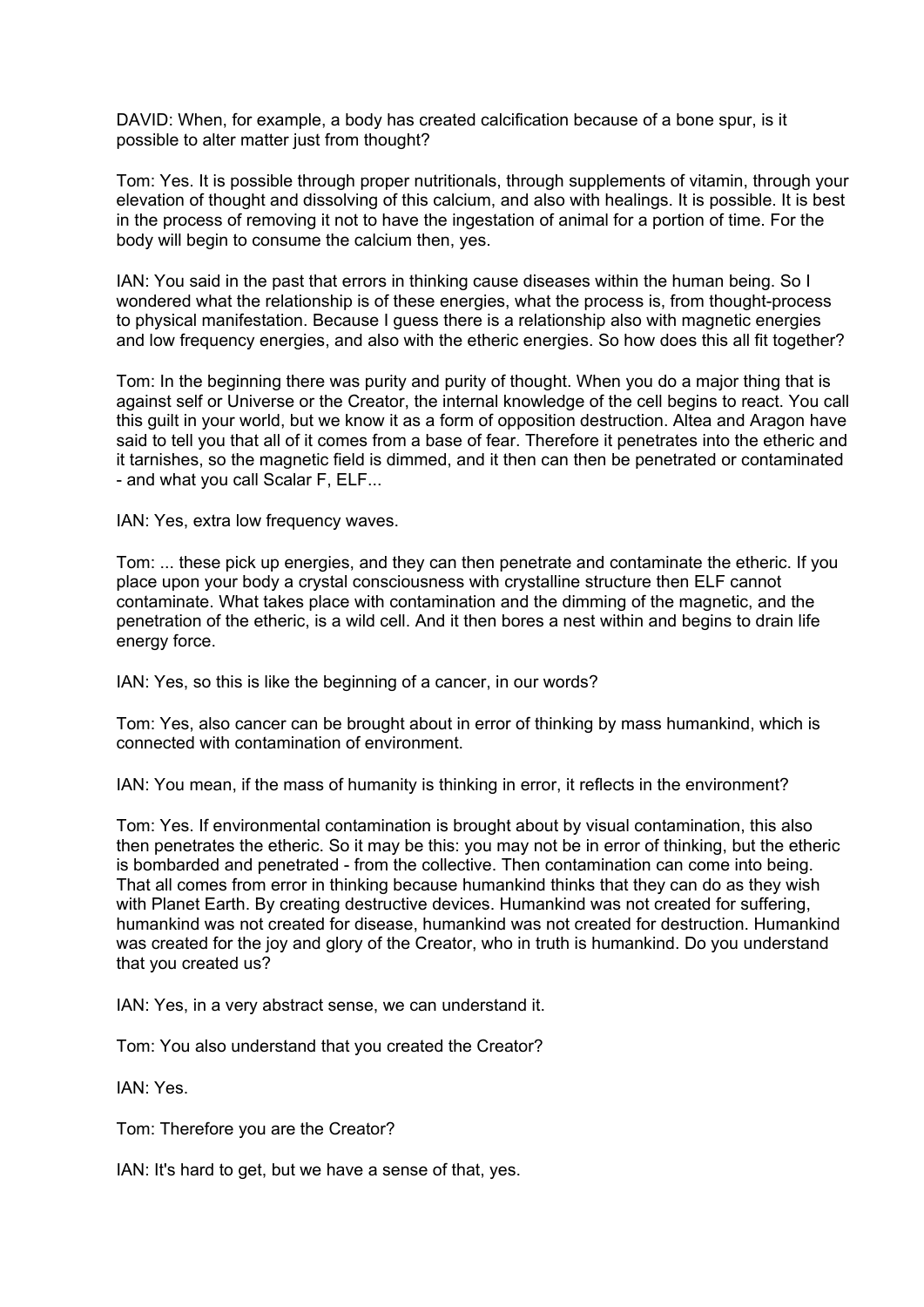Tom: So what is important is to know that upon Earth you are the Creator that created you. What is also important then is that there are those [elements] upon Earth that were created by the Other created. And that can contaminate and create error.

IAN: Yes. That's the difficult part for me.

Tom: For the basic element of humankind is attempting at all times to strive to its higher self, and it is confused because the density of Earth helps the power in opposition to the higher self.

IAN: Yes, they mix it up.

Tom: That is correct. You also know that with your power, which is infinite, all can be changed. You know in science that if you place a drop of one item it can change the properties of the whole.

IAN: Yes, I wondered about that, and it's great you confirm this, this is absolutely how it goes, yes.

Tom: Therefore realize that those of ours can change the whole. You as a scientist understand it when you analyze it: you must now understand it when you cannot analyze it.

IAN: Yes, that's the difficult part. But I see the importance, yes.

Tom: Also realize that who you are creates the ability in you to change all things. Yes.

A portion of the bottlenecking on Planet Earth now comes from the New Age movement, from the releasing of inhibitions and the desire to be again upon Earth, in the belief that the physical reality of Planet Earth is the only reality - and then becoming subjugated to the desire. Therefore the New Age, which is to teach Planet Earth to go forward into growth, has actually stopped it.

JOHN: Is it also cutting off contact with you? There's some idea in the New Age movement that we can go do it ourselves, do our own thing.

Tom: It is not possible to go it alone. The problem in the thinking of the New Age is that, "if you think something away, it will go away". Therefore it invalidates others for whom it did not go away. What it then implies is that you are not pure enough, your thinking is not clean enough, you do not have the techniques. This is in great error, and instead of supporting, enlightening and being joyful, it brings about more guilt. It also is an example of the belief that if you have knowledge of the mind, you can overcome all possibilities. Those of humankind who have lost a child that are in New Age, they have two choices to assume: one that the child was not deserving to live, for it perhaps came in with a predisposition of debts owed, or that its demise came about because of some inadequacy within them, not being able to sustain it.

Both thinking are in error. If you become trapped in the past then your understanding of the future has no value. What is also important, is the understanding of the cosmology of what you term the hierarchical situation of the Universe. We do not like that term 'hierarchical.' But to understand that there are other physical civilizations that are attempting to bring benefit, that there was also the seeding, and to understand that the Twenty-Four civilizations are what they call the twenty-four elders in the Book of Revelations. What is important is to begin to clarify the errors that have crept into the religious aspect that holds man in bondage. It is only in the asking that you do the receiving. Know also: it is time for humankind to understand that they are of us, and must be freed from the burden of poverty.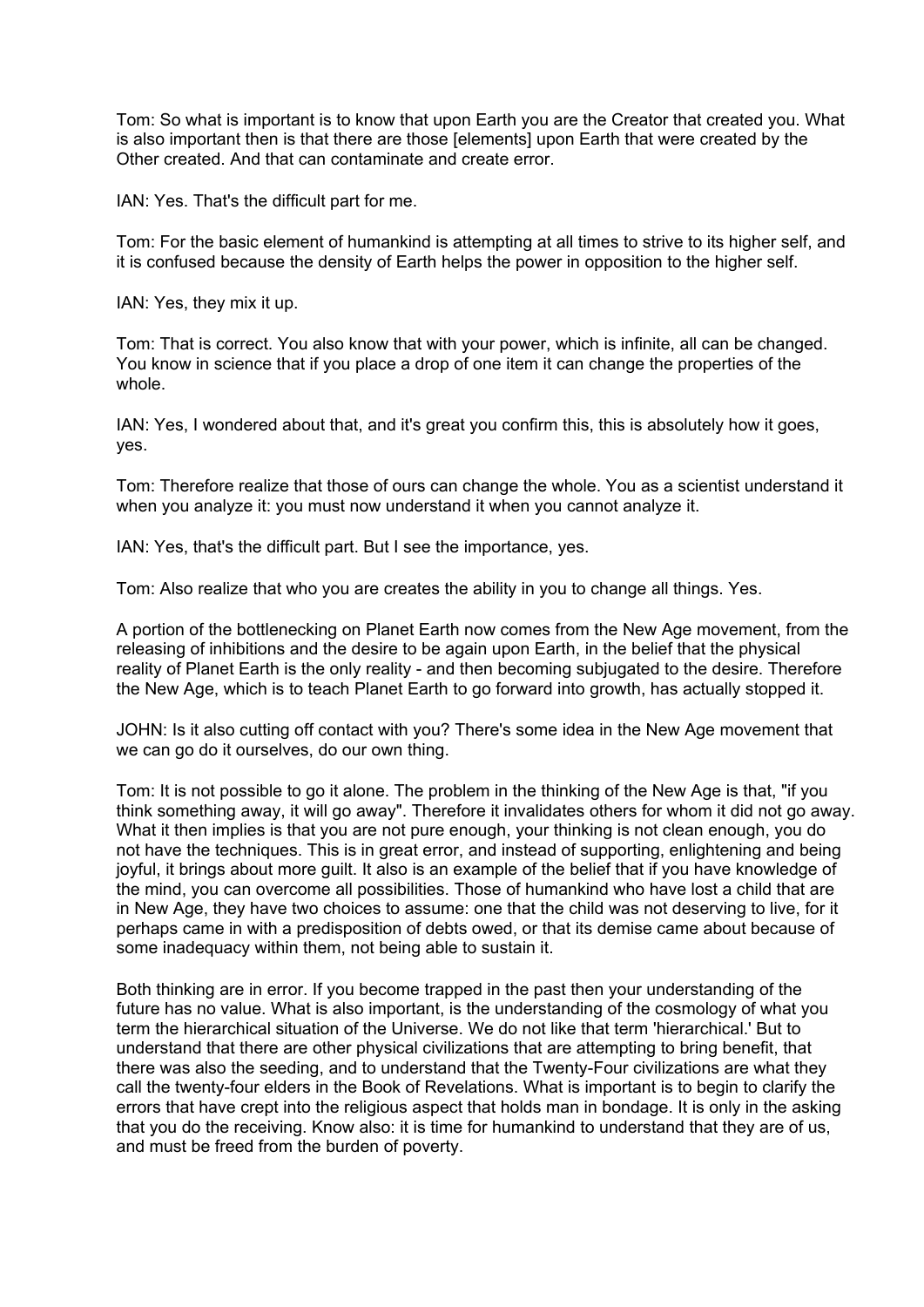Remember it is some religious leaders that have created the idea in humankind that it is more worthy to be less, to be poor. It was their way of controlling humankind. If you must continuously struggle for existence, then those who are close to you, and the environment that surrounds you becomes less - this does not give you the freedom to serve properly. We would that all of humankind be joyful. We also know that because humankind can believe and understand that your earthly realms are the reality, the error creeps in, and the confusion. But know that if you focus yourselves with each other, the burden of error can be removed, and the understanding of the true self and your service can be revealed for utilization. It is a time of celebration, in the beginning of its opening into the reality of its rightful position in the Universe. It is the planet of free will, of choice, and it has been kept in a form of density which has entrapped souls in rebirthrecycling. It is now coming into a state of true consciousness.

There are those amongst you that have great joy for Earth, and there are those who do not have, who relate in discomfort to the planet. It is time for humankind to understand that Earth was created to be the true paradise, and for that purpose the variety and beauty were created, for experiencing your physical with the spiritual aspects of humankind. In times past the density upon your planet earth helped to influence an entrapment and soul-recycling.

PHILIP: You mentioned about our no longer having the excuse that things are the way that they are, and my question is around how I, in my own life, often say "Well, I do that because I'm human". And I was reading in the Bible a passage which said "We should be like our Father in heaven who is perfect".

Tom: Is that not what the striving is for? Is it not a religious element that has entrapped humankind and given a rationale for out-cop? I have confused you?

PHILIP: I'm not sure about your saying that religion has caused that to happen.

Tom: There are those forms of religion which say also "it is human to err" but within the human being is contained the divinity of creation. Therefore it is not a truism that it is human to err - it is a mis-truism.

PHILIP: What is it that we can do if there has been a shift to become more aware of our divinity that I am divine and focused more on that than on my human nature?

Tom: You insist you have a human nature! (Laughter)

PHILIP: I don't want to insist, it's just what it seems like.

Tom: You know you have a divine nature?

PHILIP: I'm aware of it.

Tom: You know?

PHILIP: - Yes.

Tom: You know when you have created error?

PHILIP: Often.

Tom: And just as humankind creates habitual methods of living identity, it is necessary to attempt to remove the habitual nature and to replace them with the divine being that you are. This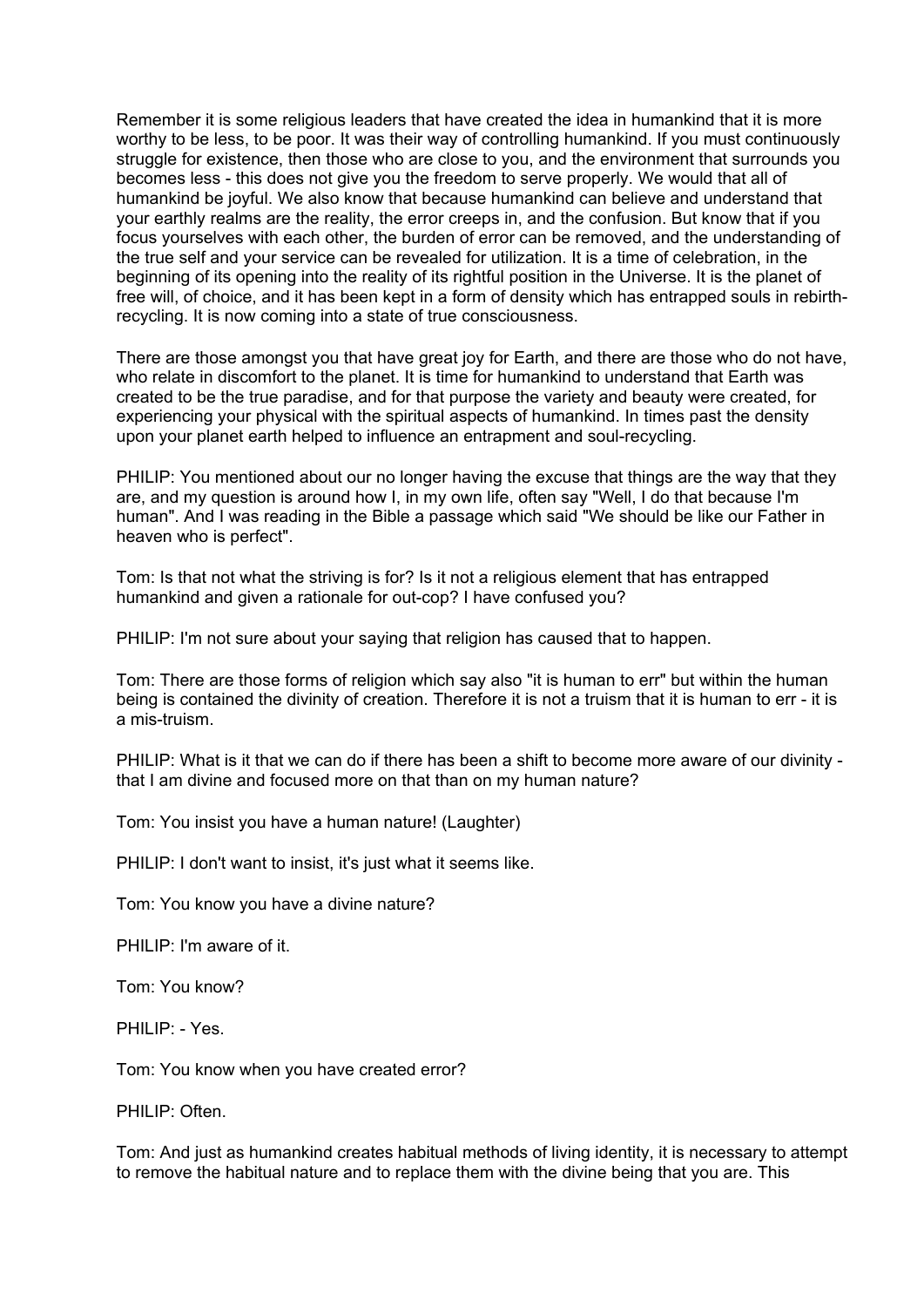acceptance of the divinity within you is a beginning. Do not blame yourself when you have erred, but make a position to not repeat it. Always function from the centre of your being, in integrity. What is important is to attain a state of being in which you cannot view yourself with dislike. Also it is important that honesty is functional. You see, there is confusion in humankind, and we have hesitated to speak of honesty, for they then will utilize it in error. It is important to understand that in honesty there must also be wisdom. Therefore, in one form of honesty, you must never take what is another's -you all know this. Humankind makes an error by embarrassing others and then saying "I am honest, they are not". That is not what we mean, do you understand?

PHILIP: Yes, you're saying we need to be appropriate as well as being honest, is that right?

Tom: That is correct. And find a method of communication and behaviour that is consistent with your integrity, and with wisdom. That is difficult, is it not?

ALL: (Laughter)

Tom: Know this: as you now understand your divinity, you must also understand you contain the elements of wisdom. Knowledge is gained from educational methods, but wisdom is innate. Therefore the development of your wisdom is also important.

PHILIP: Yes. Also, earlier, you mentioned that each of us contains the essence of a star. I wondered if you could perhaps explain that more, and what you mean by it?

Tom: This is difficult. Each being exists upon Planet Earth, and each is a total individuality, containing the energy of a living star. It is the light of your soul, do you understand?

PHILIP: I can understand when you say the "light of the soul". But when I think of a star I think of a body in space that exists...

Tom: Is that not light?

PHILIP: Yes.

Tom: Is it not energy?

PHILIP: Yes.

Tom: Is it not living?

PHILIP: Yes.

Tom: Are you not light?

PHILIP: Yes, I see where you're going.

Tom: Therefore you are a star.

DAVID: So is each of us representing a different star?

Tom: That is correct, do not ask us which one.

ALL: (Laughter)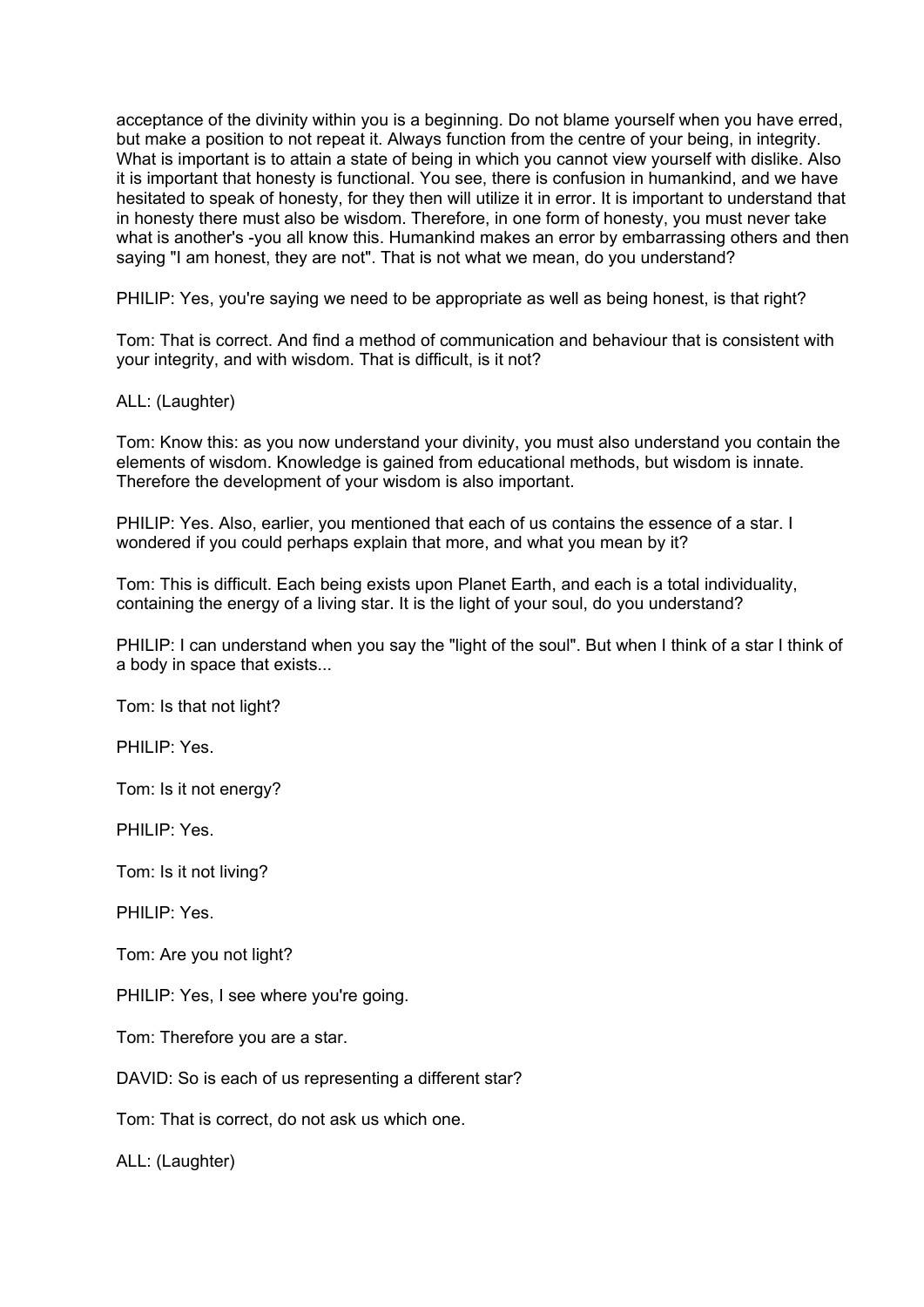SUSAN: But that star is not the same as the civilizations?

Tom: That is a different point. The civilizations are physical planets. There are stars and planets, and stars that can be created in eventuality into planets. As you have a civilization of millions, they also have a star. Each one is represented.

21

## The Next Millennium

In May 1994, whilst at a meeting with our publisher, Alick Bartholomew of Gateway Books, he suggested that this revised edition would provide an opportunity to update The Only Planet of Choice with information for the next millennium. Gateway had received many requests asking for more information.

It appears that many mediums, channels and psychics have been giving conflicting prophecies and predictions about the changes that are going to take place in the coming century. Needless to say, Alick's suggestion was valid and timely. Among other subjects this chapter sets out a transformational arena that now seems to be the focus of The Council of Nine's attention and it concerns the relationship between the Celtic Nations and the English. While parts of this chapter may be uncomfortable reading for some of us who live in the British Isles, we should be courageous and realize that the time to start on these transformational processes is already here, we cannot wait until the year 2000. We are on the threshold of the next century. Hopefully what Tom and the Council of Nine have to say will provide us with some insights and guidelines for a new way of life.

I had the privilege of sitting with Tom for these communications and consequently I have been able to emphasize certain words, and indicate the pauses - because I was there. No amount of writing, however, could adequately convey the very special energy that was present, or the multilevel communicating that went on. I do not know if this is the usual experience, but while Tom was talking, ideas and complementary words and images were being given to me telepathically, which has led to a rather different style of writing than the preceding communications, at which I was not present.

IRENE: Greetings Tom and to the Council of Nine, while we would like to ask you some questions concerning the next millennium, do you have anything that you would like to say to us first?

Tom: The Council has asked that I convey to you that we understand the difficulty of removing self from self in your world of density and of propensity for self. For the past three decades there has been interest in self for self and interest in decadence.

It is now time to let go of the past three decades of decadence before moving into a new transformational arena.

And as you know, anytime that there is a forward movement, the old entraps and strangles like that of the Octopi .... they occupy you ... is that right?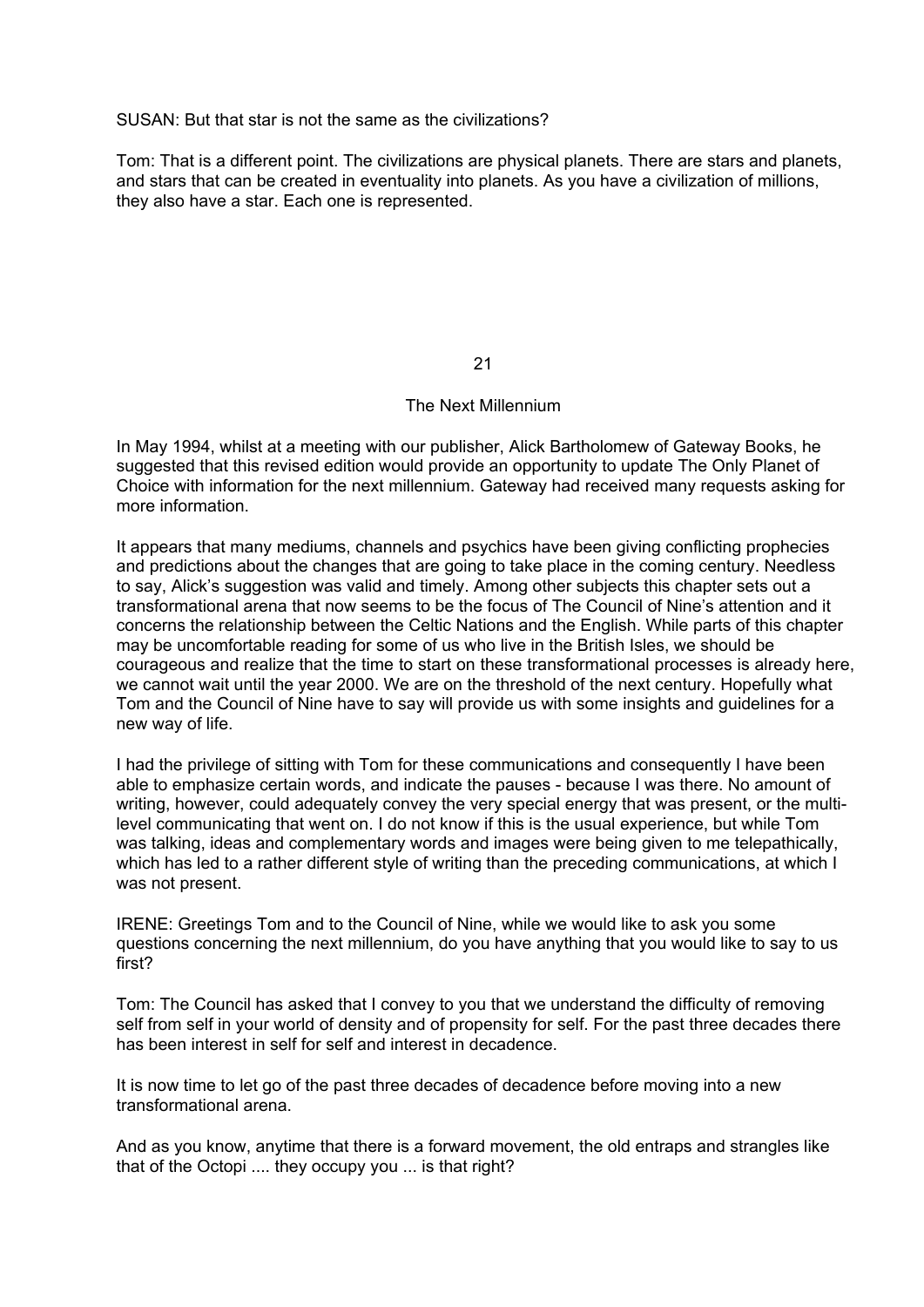IRENE: Yes, we understand what you mean.

Tom: And they also attempt to hold tightly to systems of belief and the necessity for change is then covered in darkness. We would wish you to understand this: in the past we had explained the importance of the nation of Israel as a microcosm of the macrocosm. Now, in the nation of England, that is considered as the most civilized of all nations, what is of the greatest importance is the settlement of that that is the Celt with that of the Anglo, for only in the settlement of that difficulty can we move forward in correctness. Consider this: this nation of England, in its considerable acceptance of its civility, also creates the most barbaric weaponry, because of the repression of who it is. Therefore it is important to include the English in your meditations for until this problem is resolved it is very difficult for the rest of the world to move forward - for they look to this of the civility, .... not servility .... with a 'C'...not an ocean, you understand?

IRENE: Yes.

Tom: Yes. Then there is a great opening, for we may bring the brothers of Abraham together.

IRENE: Yes.

Tom: There is no growth without struggle, is there?

MARY: No, there is not!

Tom: There is no strength without struggle, on your world, is there? If you would lie upon your bed and not move, there would be weakness, is that true?

IRENE: Yes.

Tom: If you lifted weighted things, there would be strength, is that true?

IRENE: Yes.

Tom: Therefore you are in strugglement.

IRENE: Yes, thank you for that, we really appreciate it!

Tom: In the nation of England the civility stops the truthfulness. What is needed is a courageous breaking through - that breakdown in correctness - for do not those of the nation of England tend to put everything "under the carpet"?

MARY: Yes.

Tom: We are sorry, Mary, for it is your nation also.

MARY: I accept what you say, I understand it, I think that it is so, and I am sorry that it is so.

Tom: It is simply because the male energy has ruled for dominant times and it is feeling threatened now, for it knows that it must have equality with the female or it cannot survive. All the source of power comes from the female. By controlling the female, keeping her in bondage and in servitude he can then own that power, do you know that?

IRENE: Yes. It's no different from what the Chinese have always attempted to do with the **Tibetans**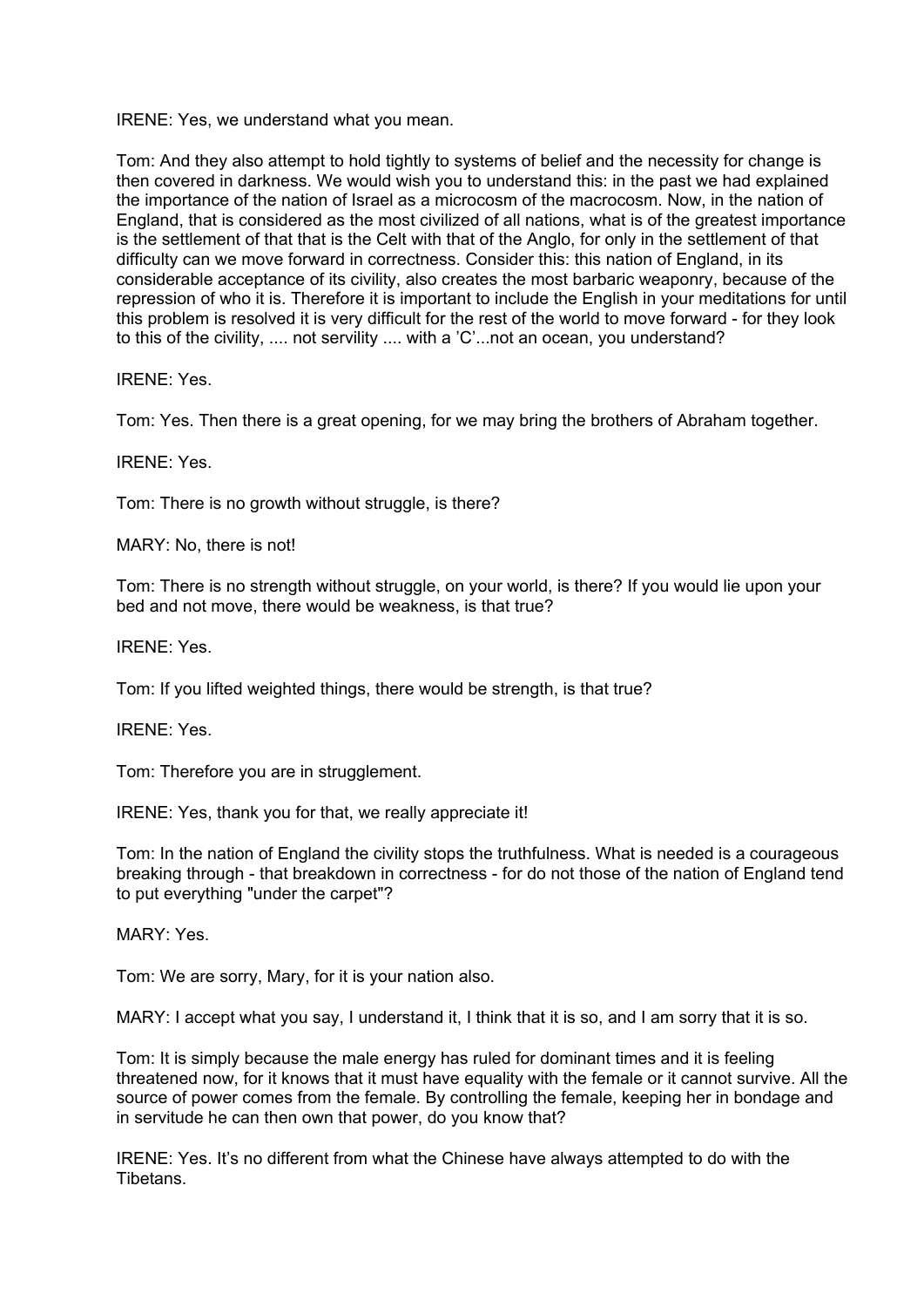Tom: Exactly. Now that the time has come for equality, those of the male geneticalness are frantically trying to rearrange their molecules in all of their energy fields and wanting to maintain in their relationships that it is the god. Think about this: of all the nations upon your planet, the nation of England has what you call significant corruptions of sexuality within its government, does it not?

MARY: Yes, it does.

Tom: The male power knows that it only maintains its power by taking the energy power of the female. It believes that. Instead of it being partners, it is total control, and from another viewpoint, it knows innately that in the act of copulation it is returned to the Source. Yes?

IRENE & MARY: Yes.

Tom: Very complexional those of the nation of England, in their shuttered minds.

MARY: This recalls a conversation which was held previously [Chapter 10] concerning the preparation of this planet for humankind. You had said that the Others were trying to cut the ley lines, when they were being prepared, and that they had succeeded with the Serpent. I feel that that is a dual reply, for in cutting the Serpent, [also known as the Michael and Mary line in England] they then managed to create the imbalance of power in this country and this affects the entire planet. This energy is now being brought back into balance. So the Serpent not only refers to the ley line but also to the male / female relationship as depicted in the Word Book.

Tom: That is correct and of importance.

MARY: So, if the nation of England manages to correct this male / female balance, then the energy of this country, the way it spreads out through the planet, via the Serpent that goes across England and all around the globe, but only around the northern latitudes (which was the area of the original seedings of humankind). Is this how the energy balances that male / female power throughout the planet?

Tom: Yes, for it sits at the top, does it not?

MARY: Yes.

Tom: It balances it in the civilized world, for in the societies that they would consider as 'primitive' in spite of appearances, this connection is understood. We pray that all extremities be brought into balance, be brought to consider what it has brought forth.

If you understand the singular importance of this time: there is one movement forward and another that is trapped, so that the forward movement is blocked. It is as if there is this division, between that that is, and that that wishes not to be. There is a churning in the oceans of your lives on planet Earth that the Octopi wishes to occupy. Do you understand?

# IRENE & MARY: Yes.

Tom: Council has said I must stop asking if you understand, for you are not children is that not so? [we laugh] Now I must ... yes. Therefore the Octopi attempts to occupy by strangulation of thinking in clarity. The way forward is across the threshold and in that threshold is the occupier of your planet at this time.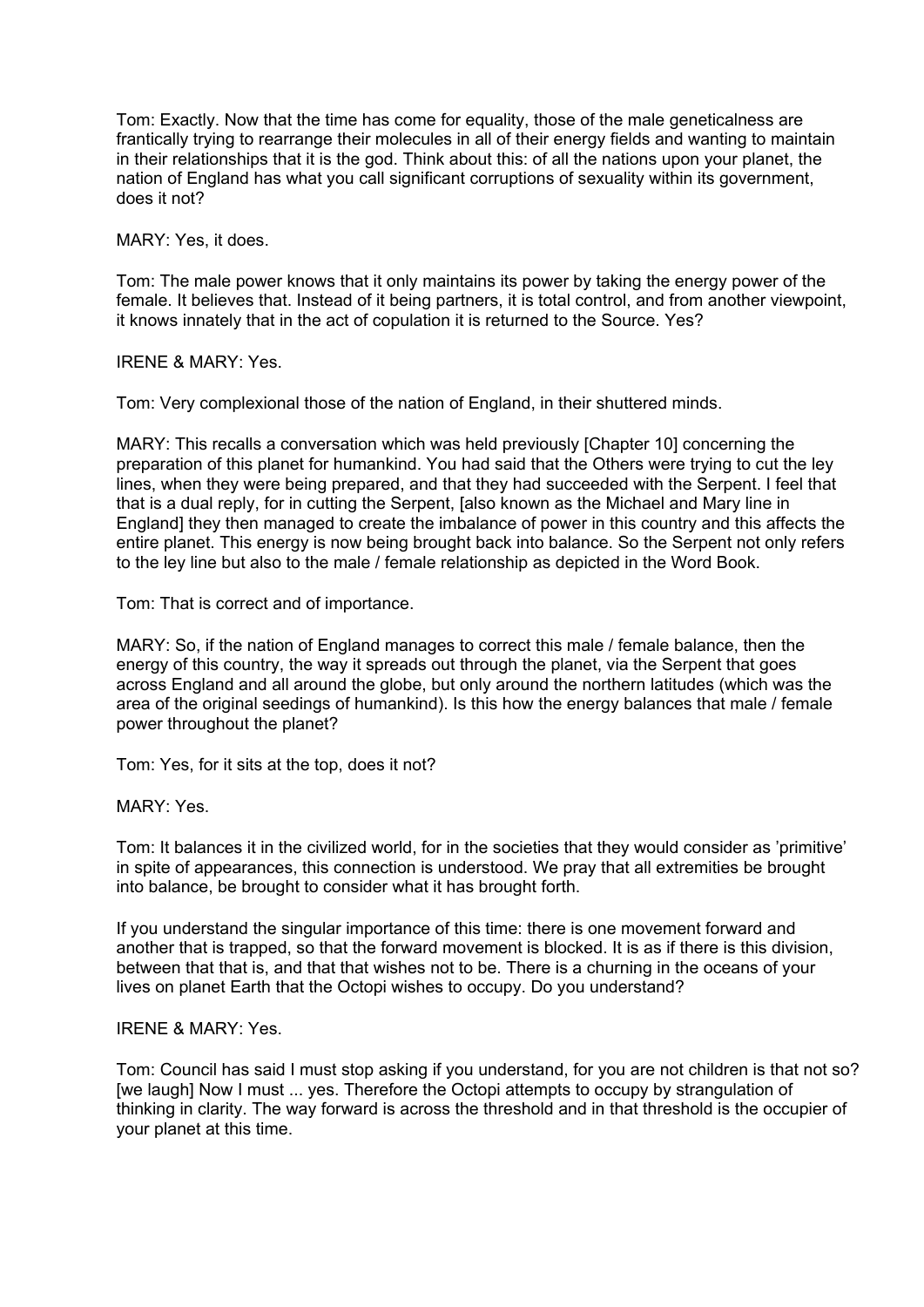What does one now do to disentangle, on your planet Earth? You could gently remove the tanglements but if they are strong and fierce, they will only hold stronger will they not?

IRENE: Yes, they will.

Tom: If you would wish to axe them off, you might axe of yourself also, is that not so?

IRENE: Yes, it is.

Tom: You are in a quandary.

IRENE: Yes, thank you very much!

Tom: You must be flexible - in time - do you understand?

MARY: Yes, because if we become rigid in our beingness then it is back to the same problem and we break. Flexibility of crystal understanding.

Tom: Yes.

IRENE: Is this a new bottlenecking of the souls?

Tom: It is more than that. It is a strangulation and in the strangulation there is no releasement.

MARY: So, relating this to the preceding conversation, that means that as the English don't express themselves fully, and this nation represents this particular aspect of strangulation on our planet, if we keep expressing ourselves in truth and integrity, that this will also help to eliminate the strangulation.

Tom: It is vital. You are correct, yes. It is advisable to keep bringing forth gently, to the males of this nation of England, the importance of releasing the suppressed… repressed……and that they find within themselves the courage to bring it out, to view it properly. When it is repressed then it manifests in your male / female inversions.

MARY: I was going to ask you if the situation in Israel now [May 1994] and also the recent election in South Africa was a reflection of some resolution in that previous aspect of bottlenecking referred to in earlier years?

Tom: It is the beginning. However that does not mean that there will not be an attempt at strangulation. But you see, when it is verbalized, when it is written, then the crystallization begins to become fluid. That is of great importance. What must be recognized by the nation of England is that rigidity. We speak now, to those that your society would call the 'ordinary' people. They must begin to change their ability, to think for themselves and not permit the government and municipalities to control them in their thinking, concerning these two nations of Celt and Anglo. It is of vital importance they understand that they have created a bigger tragedy in the name of the Creator. For the English identify themselves as civilized. What they do not understand is that they identify all others as non-civilized, therefore they do not give the opportunity for growth to the Celt or to any other.

Think upon this: What is this Anglo nation? It has a triangle of Celts, does it not?

BOTH: Yes.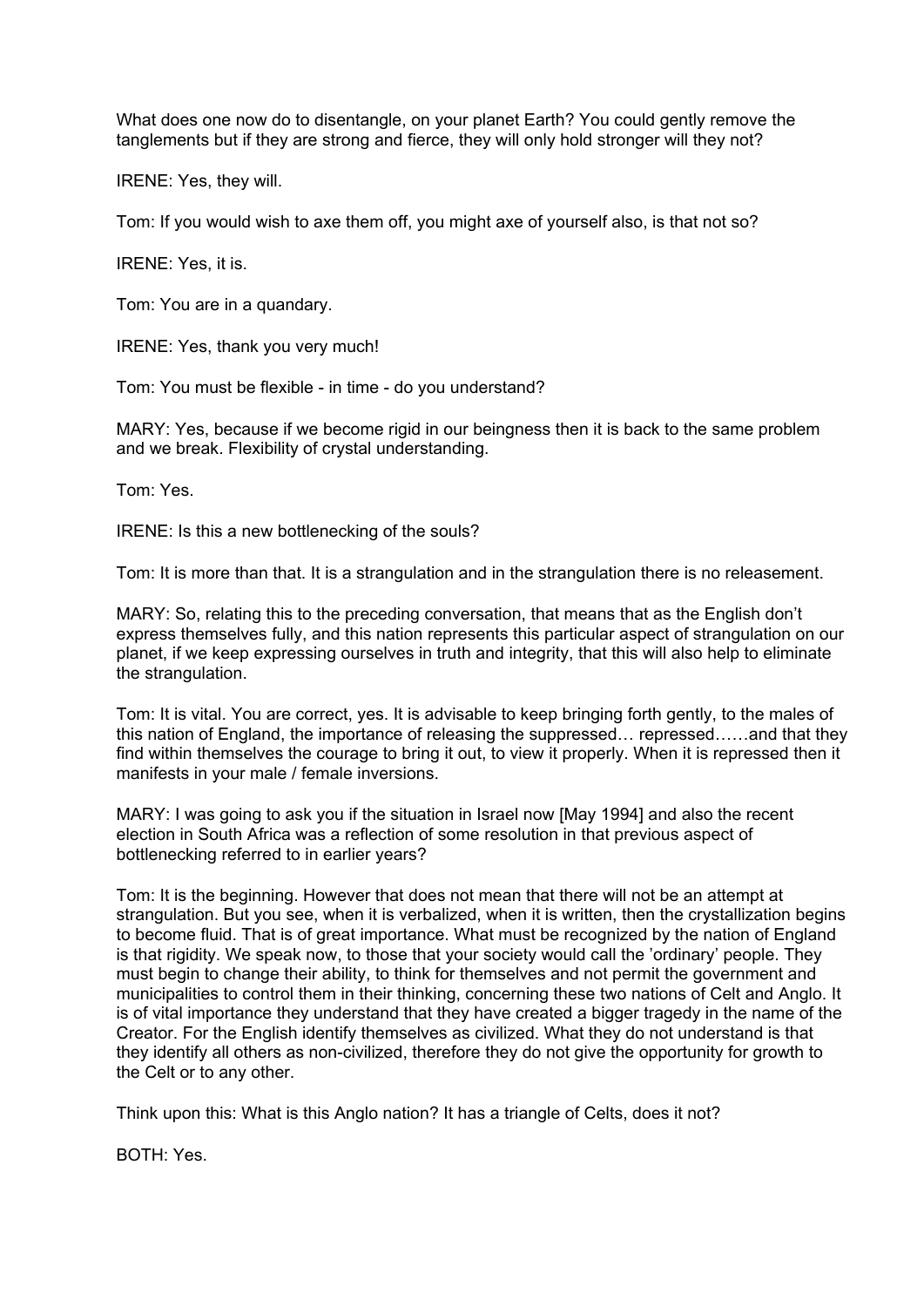MARY: Symbolically the Celtic lands are to the left hand side and the Anglos live to the right hand side of our island, which reflects the intuitive processes as against the rigid intellectual processes and the melding of these two aspects would create a balance throughout the planet, as we said before. So is that why the crop glyphs are mostly in a triangular area in the center of this particular nation? Has it been to start this process?

Tom: It is a movement, an awakening, of asking "Why?" Why in this nation of England is there this stuckness - saying: "That's the way we've always done it." We ask, how many years does it take before being able to say, "Why is there now something new?"

MARY: There are groups of people who walk the country's ley lines and try to get these energies balanced. Many are very linked to the Arthurian legends and it occurred to me, after our conversations, that the symbolism of the sword Excalibur is that of balance: Ex Calibre.

Tom: That is a form of correctness. It is calibration.

MARY: Thinking further of this nation's landmarks, can you tell us anything about Stonehenge that we don't have in the traditional guidebooks?

Tom: What do you have in the traditional guidebooks about pyramids? Also all of animal pictorials were points of reference for those of the sons of God, you understand.

We then went on to ask if Tom had any special message for the U.S.A.

Tom: What is important in that vast arena of the nation of the United States is to bring forth the awareness to the youth of the power of their thinking. And the determination to remove from their nation this violence, corruption and destruction of the planet of beauty, the paradise of Earth. It is important for the youth to insist upon their elders that they will not permit the destruction.

It is important for the youth also to understand that being bombarded by violence [mass media] implants a violence that is then out of their control.

It is important for the youth to join together with their elders in going forward in meditation, in love and in joy.

It is important for the youth to understand that it is joyful to be joyful ... and not at the cost of another.

Also, in that vast continent - if they might set up three meditators, so that there be four corners, creating twelve people meditating. Perhaps they can start ... how do you say .... pen pals?

The following day we continued with our questions:

IRENE: I would like to ask the council and yourself to clarify what is going to happen as we move into the next millennium.

As you know, there have been endless questions as to how the changes are going to take place for humankind - is it going to be internal, pyschological, spiritual, geophysical - what are the changes that we can look forward to as we get closer to the changing of the millenium? The second part of that question is, how best can humankind prepare themselves?

Tom: It is in this manner: Humankind holds within itself the means of forwardness and also it holds within itself the direction. Listen in carefulness, with openness and understanding: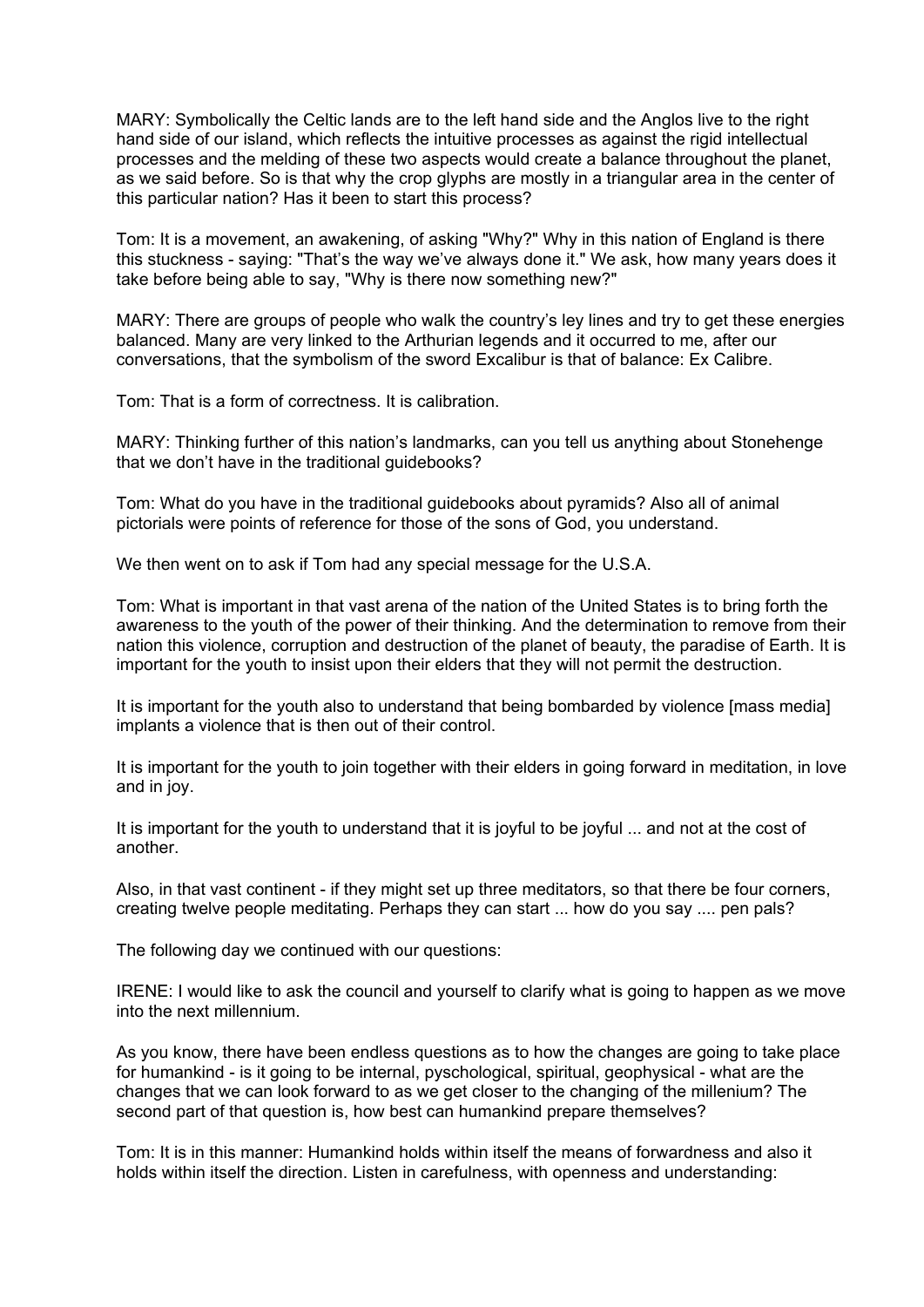The next thousand years are those of the years of the mind. Energies of the mind which will be brought to understanding of the true power of what is created by a thoughtform, a visualisation or a strong desire formed of it. It is in this manner: there has been many predictilations…..predictions which bring a predictilation……is that correctness?

### IRENE: No, but its a new word!

Tom: Yes? What I meant to say was, it is in this method: in the past many upon your planet Earth have made predictional which have created a predilectional .....

IRENE: .... yes, very good .....

Tom: ... and what they have done, by programming humankind, in truth they have actually created that event.

## IRENE: Yes

Tom: Now, there are several areas, that those who create these events need to observe and look upon, within themselves (those who still exist, for thou knowest some of those have now transitionalised). It is like this: they have either been predicting from sources surrounding Planet Earth or sources of civilizations that do not have all knowledge, nor a doorway to all knowledge or even that of a window. What they are seeing is like looking upon Earth and seeing the different paths and routes that humankind may take at any given time in the historical aspect of humankind. What they are also seeing is at times, if humankind is moving in a direction that appears to be confrontational they then believe that it is a given, ordained, when that is not true. For humankind has within it the ability to bring all changes within its own parameters and to bring all peace within.

Also there are those of the Others that have in a form, corrupted information in order to create diversion and anxiety in making situations of chaoticness. Now again we say this: there are those upon your planet Earth who did not believe that in their time of existence upon Earth there was the possibility of East and West in communion, is that not so?

#### IRENE: Yes.

Tom: That did not happen by chance, for many, with their visualisations, their prayers and their actions brought that into being. For it also takes action, you understand.

## IRENE: Yes

Tom: Most humankind would believe that that barrier [wall] came [down] suddenly, in one day. It took much time to bring it to that. In the same manner as the changing of the situation in South Africa. It took much effort by many quiet workers. Also as you see what has happened with the nations of Israel and Ishmael. There are those workers who are attempting to disrupt and to bring them down. Therefore it is held within the faculties of humankind to bring to themselves what it is that they wish.

Humankind does not want to hear this, for is it not more dramatic for them to feel that it is out of their control and that all will happen. [that everything is predestined].

Then there are those who believe that the planet must be purified and cleansed of the humankind who are not worthy of it, in their opinion.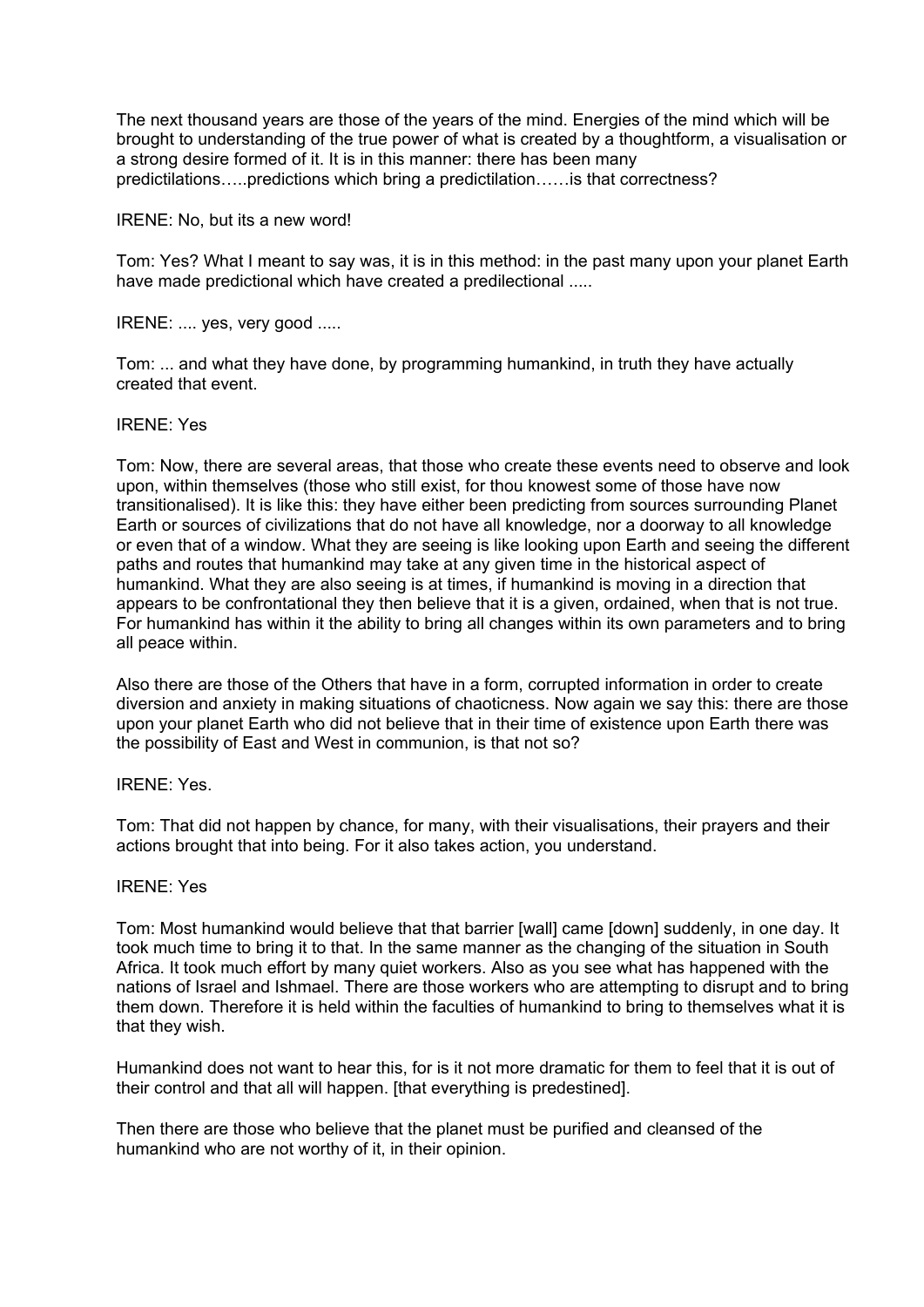This then creates another energy of negativity and those who have the audacity to believe that their predictions are correct and rightful have created a great difficulty, not only for themselves, but for Earth. They have given their power to another energy you understand?

## IRENE: Yes.

MARY: There are a growing number of people around the world that are interested in the 'Ascension' philosophy. Can you tell me where that information comes from, and then, whether there is any truth in the concept that a few chosen ones will help the planet in its evolution, or coming back into balance, after what they term 'chaos'?

Tom: We will explain to you again about those civilisations that do not have full information, and then attempt to create an elitism amongst those of humankind, in order to give them the feeling of specialness and uniqueness - in that way they keep them blind to other realities. At times, or in some instances, some of those subcivilisations believe that they have the truth. It is not complete and they do not understand that when they speak of the 'Ascension', it refers to the energy fields creating the means for Planet Earth to be a light space vehicle in upward movement. It does not mean that humankind will ascend, nor that a portion of them will ascend.

It is also of importance to understand that the fear of destruction keeps the planet and humankind in bondage and serves no useful purpose. It only creates a lack of balance for the planet and imbalance and depression in humankind. We speak to all of humankind who live in this concept of destruction when we say that you hold within you totally and completely the ability to stop the devastation, the destruction of your Planet Earth. If you are someone who wishes to be right at all times, and in your error of thinking believe that your planet will be destroyed, then you take the responsibility of creating the destruction; and if we were in your place, we would be in great caution [very careful]. For you do not know what you bring upon youself.

MARY: Thank you, so just to clarify a little, these sub-civilisations are not from the Others, then? They are just a bit confused, is that correct?

Tom: And [Sitting] on the fence, some of them. Do you understand what that means?

MARY: Yes, thank you very much. That is most helpful.

Tom: Therefore, we say: take hold of your own life, your own planet, take time for reflection, take time for prayer, take time for action, each be responsible in a small way and your planet will come to its peace.

As you would feel that it has turned into chaoticness it can also turn into joyfulness. And it is a natural situation at times, for there to be small eruptions and conflict for there are evolved souls and those that are new souls without understanding totality but that does not mean your planet is heading for total destruction.

There is in your world a belief that there is a thousand year reign, is there not?

IRENE: Yes. [The Bible, Revelations Ch. 20 v 4-71]

Tom: It is [up] to you and in you are the conditions when that goes into effect. It is meant for your next thousand years and there will not be a sudden, but a gradual change with acceleration - for humankind must now take a stand for living upon Planet Earth. You hold this planet completely and totally. If you wish to give your powers to those who would destroy it, remember that you destroy yourself.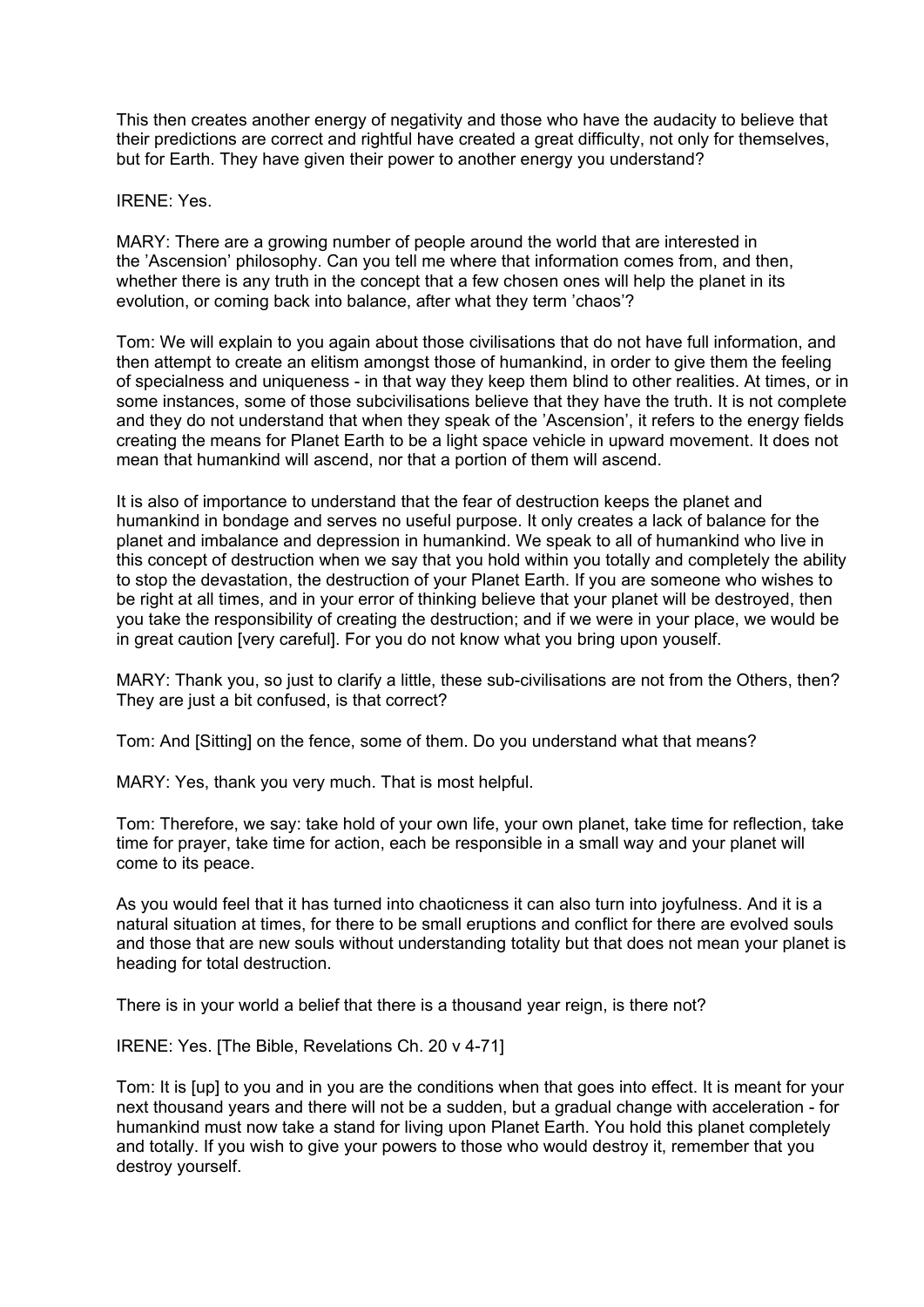Also remember this: It is true there is not death, so there are some who say "it does not matter, for there is no death" but it does matter, for if you cut off a life before it was meant to, if you cut off your own life by that which is not correct - by incorrect thinking, action or otherwise - then your choice and that of others has not been fulfilled, and there is a payment that you will extract from yourself and you might not like what is due. Is it not better to fulfil what you have chosen for this planet?

Earth can be in greatness, for each humankind is a potentialness of greatness. Do not be afraid of that or of the responsibility, for it will bring to you great self respect and great joy. Do not permit others to own your soul. Move forward…. and we are with of you. Did we answer your question, is there any clarification?

IRENE: One question that I have concerns this whole notion of technological revolution and computers. You were talking about the next age of humankind being the age of the mind How will that interact with what's happening now - with our society becoming so completely computer oriented Are there things that one needs to be aware of?

Tom: What is important to understand is this: Remember we have said that your Earth is the planet of the physical and the spiritual. Humankind has also been burdened with laborious means of working and that has held some in bondage, is that not so?

## IRENE: Yes

Tom: So, in the millennium of the mind, the balance would be a millennium of technology, is that not correct? Therefore is that not a gratefulness? For then humankind has freedom to fulfil its promise to itself.

IRENE: So the millennium of technology frees us from the laborious work of the past however it also frees us in terms of our pursuit of the spiritual.

Tom: That is correct.

IRENE: And that's the thing we mustn't forget as we become obsessed with our new found toys.

Tom: That is absolute. Do not get out of bounds. As that of the mind begins to understand its power eventually that of the technology will be merged. But you must not lose sight of the spiritual aspect and the balance. Otherwise a corruption will set in again.

This chapter is so vital, that Phyllis, who rarely writes commentary on the transmissions, has felt the need to add these words of clarity:

For over twenty years, Tom has consistently reiterated that if the Messiah/Christ consciousness comes in its own time, it could mean some catastrophic upheavals but if the Messiah/Christ consciousness comes with acceleration, planet Earth, including humankind, will be transformed. What does Tom mean by this, and how does it work?

Tom and the Council of Nine have explained that if the Messiah/Christ consciousness comes in its own time it would mean that the earth and mankind are in such despair and agony that they are crying out for help. Only then can outside influences, such as the Creator or other civilizations, take action to help us.

Acceleration of the Messiah/Christ consciousness means that if there will be enough consciously aware humans working diligently to bring about change - on all levels - government, education,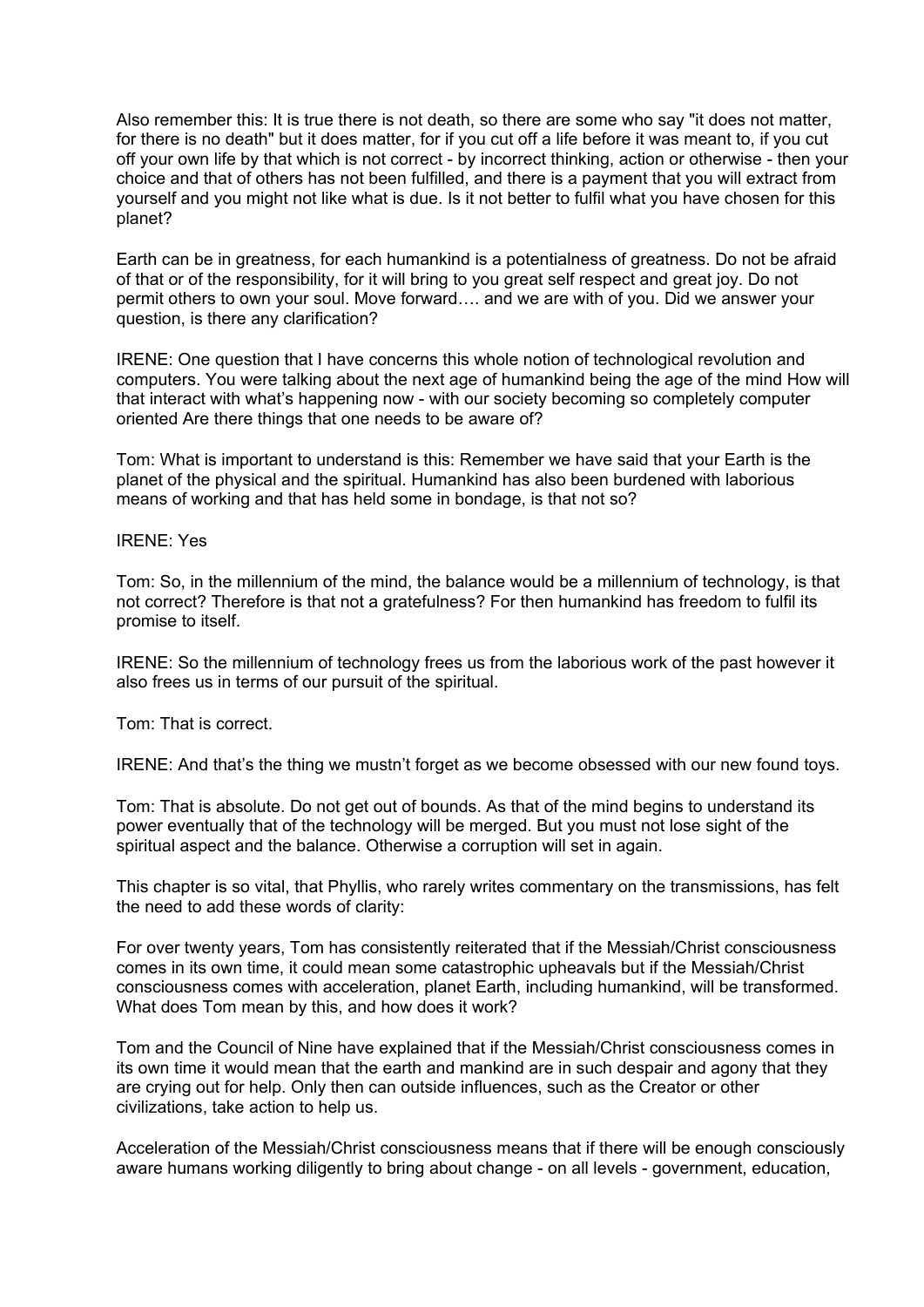prayer, meditation, environmental issues - taking responsibility and action then humankind and planet Earth can begin the transformational process that Tom has referred to throughout his communications.

In our lifetime we are beginning to see all of this happening in pockets around the world. Our thoughts and actions are means of bringing about transformation for the coming millennium. Today, science has begun to prove and legitimize the powers of the mind, especially in the area of health. We could expand this concept and consider the possibilities that would come about by using this creative energy within us to accelerate the Messiah/Christ consciousness - it is worth a try …….just "what if …….?"

The choice is ours.

**Briefing** 

How it Came to Be by Phyllis V. Schlemmer

Before I knew who Tom was, Tom was already a part of my life.

Since my earliest memories I have seen angels, spirits and strange looking creatures, later on I realized that they were beings from other dimensions, and humanoid entities. I played with spirit native American children and watched as native Americans tried to defend themselves or plotted against the white man. For me they were as real as my brother.

I was raised in an area of Pennsylvania which had experienced many Indian battles, and many of the towns were named after them. My mother was quite ill after I was born, so I was raised by my father's parents. I adored both of them. Much older than my Grandmother, my grandfather was a tall robust man, whom I called Popop; they had nine children, most of whom were still at home. My father was the eldest. It was the time of the Great Depression and the family grew all their own potatoes, corn and vegetables, and Bessie our cow gave us milk which my Grandmother turned into cheese and butter. With all this and the wonderful home-made bread she baked daily, we were quite well provided for compared with many people.

I was the first grandchild and I was loved, joyful and cheery. My grandmother would take me with her everywhere she went. She was the local midwife, and when she was called out and no-one was around to look after me, she would pick me up, wrap me in the large grey shawl she always wore, and off we would go to deliver babies. She would also take me with her when it came time to pick the vegetables; that was when she taught me about nature spirits. One of my jobs was to pick the potato bugs off the potatoes and the nature spirits helped me with this. They also helped me when I went looking for mushrooms which could be found in the local cemetery.

I would see many people in the cemetery, some trying to talk to visitors, who did not respond. Once I asked my grandmother why they were crying and why no one paid attention to them. She told me that they did not know they were dead. Sometimes they would loom up in front of me as if to play a game, and I would go chasing after them or hide behind tombstones. They seemed so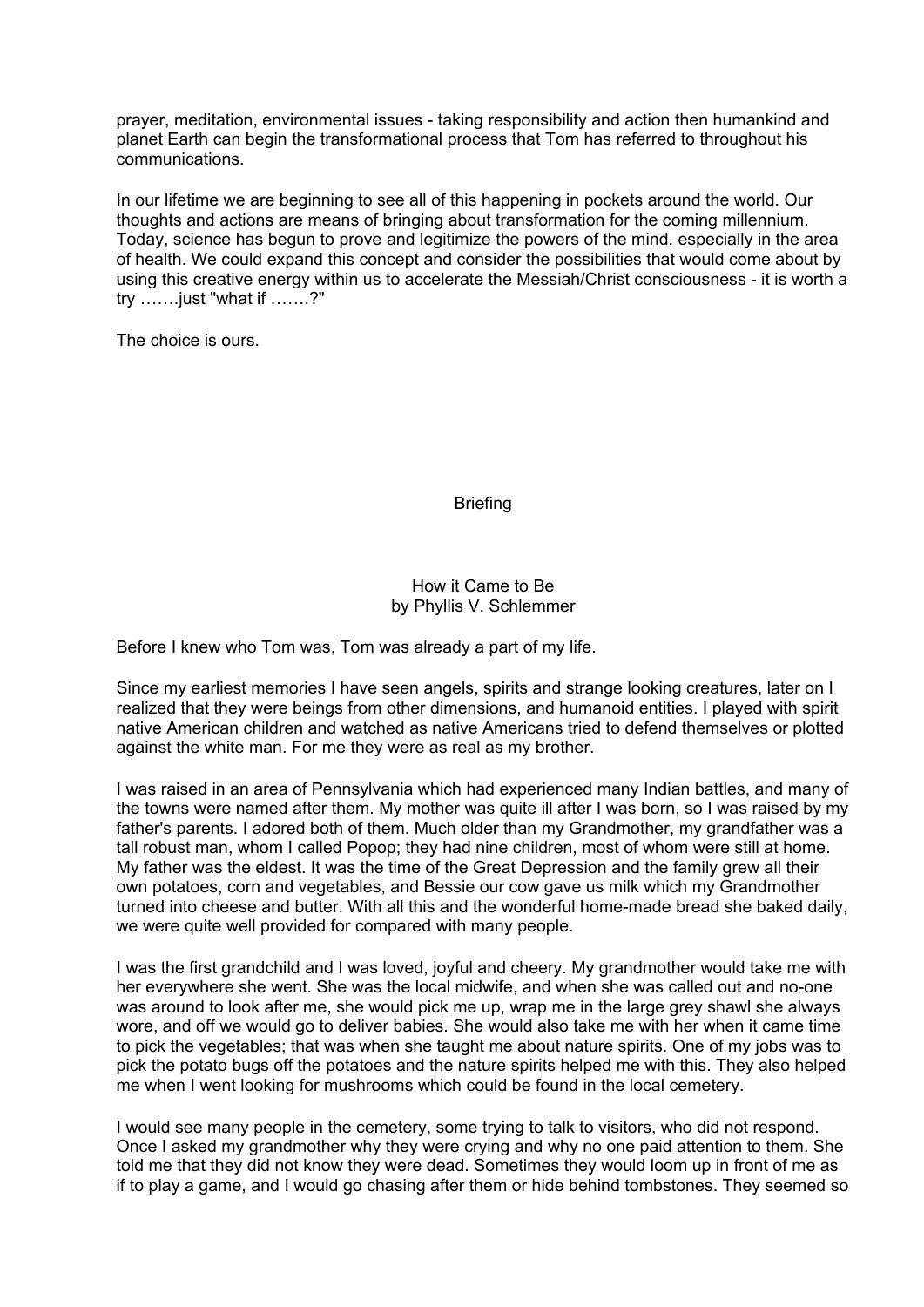happy that at last someone was paying attention to them. My grandmother would explain to me who they were, why they were there and how their families kept them Earth bound. She also explained that although I could see them, they were not so solid as I was. But I would try to hold their hands and sometimes I succeeded.

When I was around five years of age, my grandfather became very ill. My Aunts told me that he was going to die and go to heaven to be with God. I recently had a kitten that died, we placed it in a shoe box and buried it in the garden. I was very disturbed about this dying and going to God. For me, it meant being all stiff, placed in a box and put into the ground. That night as I was saying my prayers, I asked God not to let Popop get all stiff and die. I then began to pray that I would not die. I asked God to please tell me I would not die, that Popop would not die, and I would do whatever he wanted, but please not to let us die. Suddenly I heard a voice saying "Hush child, hush, you will never die, I promise you". I looked round. No one was in the room with me and the voice seemed to come from the ceiling. I said again "Promise me God that Popop will not die, I will be a very good girl". Again the voice said "Hush child, hush, your Popop will not die, I promise you. " I had such a wonderful feeling of peace, space and light. It was as if I was filled with such joy. God was my friend; He gave me his word that neither I nor my grandfather would die. I told my grandmother about it and she just smiled and said, "Yes, child". After my grandfather did pass on, I insisted he was not dead, because I saw he was well and happy, standing alongside this very big doll that looked like him lying on the bed. When they took the doll out of the house later, he and I were playing hopscotch outside. I asked him if he wanted to go with the doll. He said no, so we continued to skip and play. I was so happy he was no longer ill.

Both my grandmothers were sensitives and recognised that I also had this ability. The two of them were involved in my training, for each had unique abilities. My father's mother taught me about the little people and life after death. She was born in Ireland, had a wonderful spirit, loved to sing and I never heard her say a negative word about anyone; she was the least judgmental person I ever met.

My mother's mother was born in Italy and she was a medium. Her family was known for their healing abilities. She read the oils, was very good with psychometry, found missing people and communicated with spirits. She was very strict and taught me to be responsible and to develop my own abilities. Both grandmothers were very strong on ethics and discipline which they instilled in me. With this background, it was inevitable that some day I would open a school to teach metaphysics, which I did in 1969. I had been told by my Italian grandmother, who came from a family of kabbalists, that one was not ready to teach until the age of forty.

I opened my school in Orlando, Florida on my fortieth birthday and began to teach a select group of seventeen potential mediums and psychics. I would go into deep trance, and the class was taught by one of my spirit mentors called Dr. Fiske. I had created a special windowless room for this class with a microphone hung from the ceiling. Outside the door was a tape recorder which was turned on by one of the students using a remote control after I had reached a deep trance state.

One Monday evening several months after the group started, another entity came in to talk to the group after Dr. Fiske had finished. When class ended and we were all sitting and eating, the students told me about this wonderful being who had come in. They liked him very much, he was very gentle, loving and softspoken. He spoke of universal things, he was completely opposite to Dr. Fiske who was strong on discipline, spoke in a loud voice, and was very authoritarian. I suggested we listen to the tape. Dr. Fiske spoke first, but after he said goodbye the tape was blank, and it continued blank for about twenty minutes before we heard me coming out of the trance. This went on for several weeks. Finally I told my group they should ask him who he was and why they could not record him. Up to this time they had never asked him questions, but just let him speak. So the next Monday evening one of the students said: "May we ask you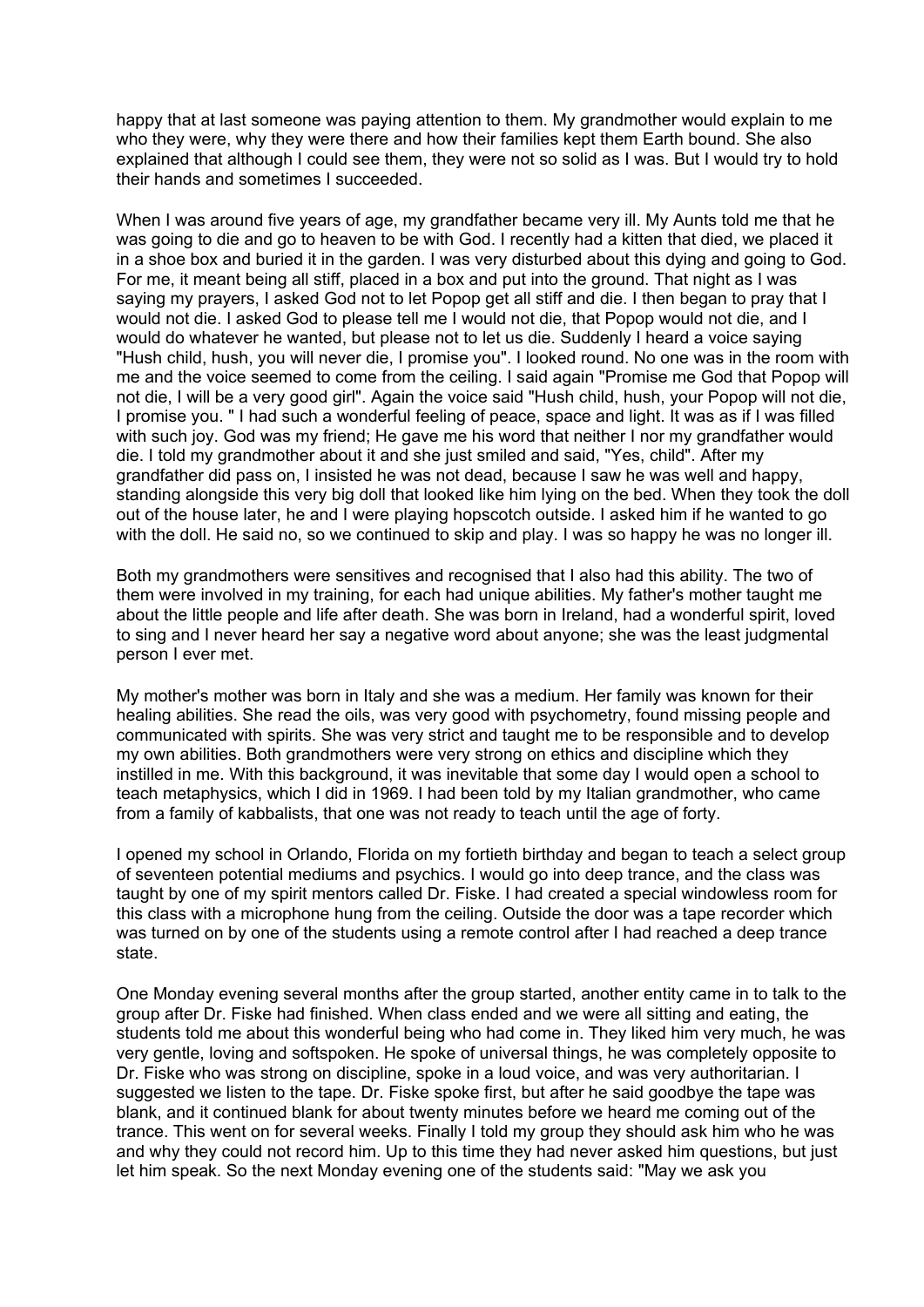questions?" He replied, "Yes". They asked him what his name was. He said, "My name is Tom". When they asked him why they could not record him, he replied, "You did not ask permission, is it not correct to ask if you wish to record someone?" They agreed and asked his permission.

From that time on Tom's voice was always recorded. I channelled Tom for approximately four years before he was identified in 1974 as one of the Nine, their spokesman.

I believe I am one of the few deep trance mediums still around. Many mediums find it difficult to give up complete control, which is necessary for this kind of work. I am able to surrender myself completely and let Tom and the Nine take over. I have not channelled any other entities since Tom first came, with the exception of a few occasions on which Dr. Fiske came to alert the sitters to help bring me out of trance because my physical body was in distress. Tom and I have had a deep relationship for the last twenty-two years. Strangely he always refers to me as 'Our Being' and never uses my name. Since my experience of the voice that said "Hush, child, Hush". I have always had a strong internal knowing of the existence of God - the one and only God, for which I have felt very grateful.

Tom and the Nine have not detracted from that; they have reinforced and enhanced it. I feel so very, very fortunate and appreciative that I have had the opportunity to know Tom, and through him the Nine. I do hope you will find them as helpful on your journey through life as I have found them in mine.

# The Process by John Whitmore

Channelling, sometimes known as mediumship, is neither a new nor an uncommon occurrence. Phyllis Schlemmer is not comfortable with either the term 'channeller' or 'medium' because of the general impression that these words convey to the vast majority of people and more importantly, she feels that for her at least, they do not describe the process correctly. Phyllis considers herself to be a transmitter - as indeed does Tom, who says so, further on in this chapter. This point having been made, for the sake of the reader, we shall continue to use both the word 'channel' and 'medium' throughout this chapter.

Channelling can be found in every culture and in a variety of forms, such as 'automatic' writing or artwork, and voice communication, where the channel appears to speak for another mind than her own. (The majority of channels in our culture are women so I will use the feminine gender throughout.) This may occur in light trance, where the channel is aware of what she is saying, or in deep trance, of which the channel will have no recall whatsoever. In deep trance the channel may use speech, language patterns and tone that are completely different from those of her normal voice. Even foreign languages totally removed from the channel's experience are not uncommon. Some people have never heard of channelling, and many more would not give it a second thought, because on the surface it is easy to dismiss it as an act or hoax consciously perpetrated by the channel. Hoaxers however have to have a motive. Could there really be so many hoaxers, in so many cultures, whose only reward is often physical and psychological pain and, at least in 'developed' societies, a fair amount of ridicule? The payoff for manipulating people in channelling is not significant enough to attract widespread hoaxing.

However, institutional psychology is incapable of producing an explanation of channelling that fits within current scientific orthodoxy, and therefore ignores the subject, in the same way that physics ignores dowsing even though most water supply companies and mineral and oil prospectors employ dowsers with profitable results. Channelling work is anathema to the very assumptions upon which our society is based - individuality and the ego are sacrosanct, and the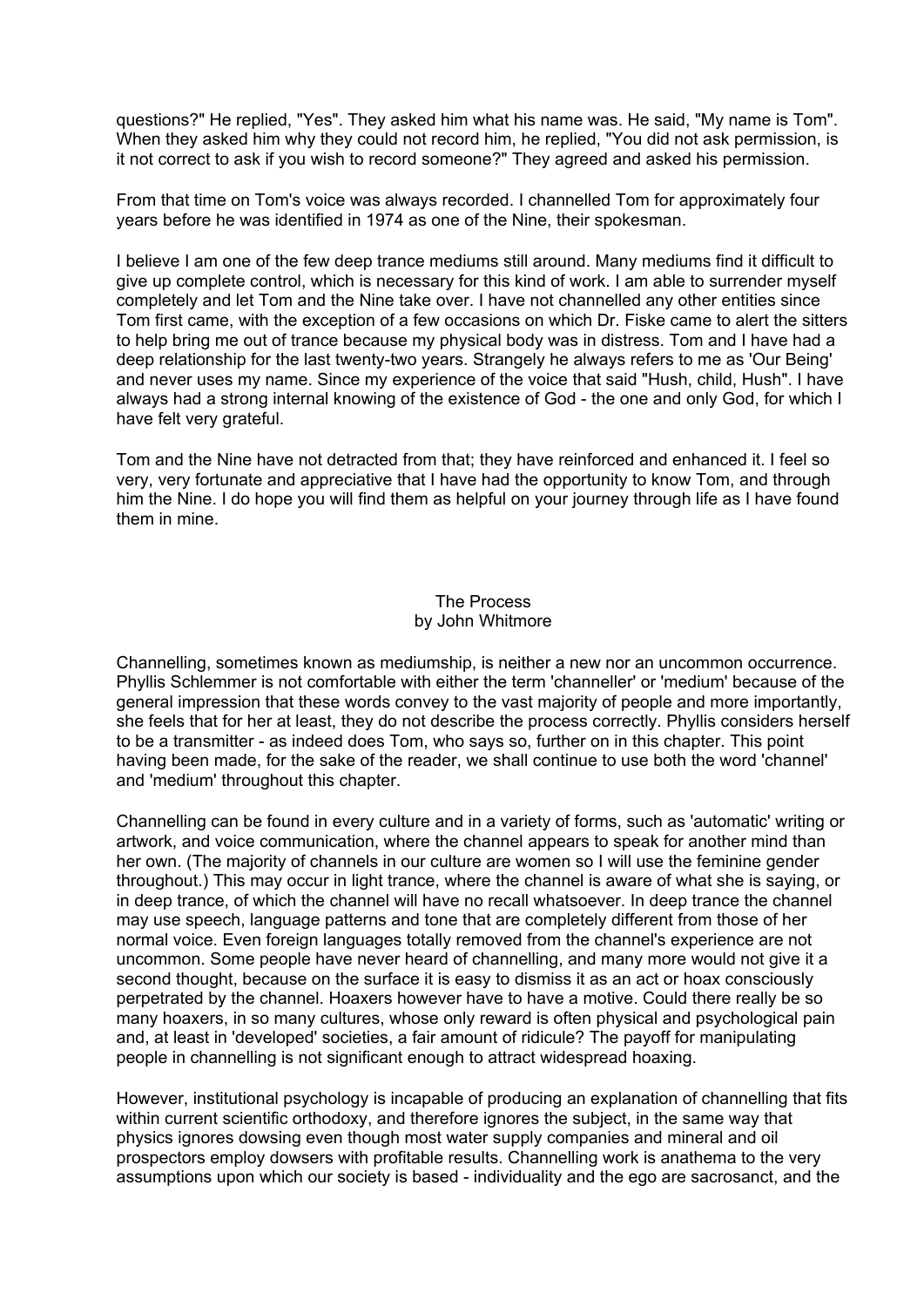thought that larger influences can come through an individual draws in many other major questions, such as those of reincarnation, the soul, the transpersonal roots of the psyche and the very meaning of life. Channelling has been going through a resurgence in recent years, particularly in America, where sittings with channels have, to a degree, replaced the psychiatrist's couch. As with any phenomenon or fad that grows to popular proportions, the quality of what is available is likely to decline and greater discrimination is required by those who wish to avail themselves of transmitted guidance. Some of the aspects and pitfalls of channelling work are addressed here.

It should be remembered that many of the statements that follow refer to the particular case of the transmissions of the Nine by Phyllis Schlemmer and do not necessarily apply to other practitioners of the art.

GENE: If people can accept the reality of channelling at all, they are then faced with all the problems of interference in channelling and in receiving these messages, coming as they do from a different dimension. Can you comment on the possibility of how much of the messages we are receiving from you are garbled by static and interference, and whether or not it is possible that we are occasionally receiving misinformation because of difficulties in communication?

Tom: Misinformation would be in the interpretation, and in limitations within the mind of the channel - in the usage of words, of which we do not have sufficient in the mind of the channel. There is not within the minds of humans the language to even attempt to explain our knowledge or the knowledge of other civilisations. But the channel is in our control.

GENE: Can Phyllis be unconsciously affecting any of the communications from her own inner self. How certain can we be that our method of communication avoids all thoughts and needs and so on, that Phyllis herself has?

Tom: Do you understand that our Being is not in the body at the time of communication?

GENE: I didn't understand that, but I understand what you're saying.

Tom: Do you understand that the functions of the body in most areas are in a state of stoppage?

GENE: No, I -

Tom: Do you understand that the heart and the circulatory system is kept to a minimum of function?

GENE: I underst-

Tom: Do you understand that we are in complete maintenance and control? There is not a word in your language to explain, except for the word that we totally possess the body.

GENE: I understand I think that answers my question completely on that.

Tom: If our Being, did not give us total permission to take control without creating difficulty or objecting to us, we could not - for the sake of non-interference of free will - completely control our Being. Our Being's mind, her soul, is not in the body when we are communicating. Our Being had great objections to computerisation. That was the original plan, but out of the fear of being controlled by a computer, she created great difficulty for us, herself, and for the civilisation of Altea, that was attempting to communicate in that way. We would not be communicating in this manner if our Being had given herself in completeness to a computer.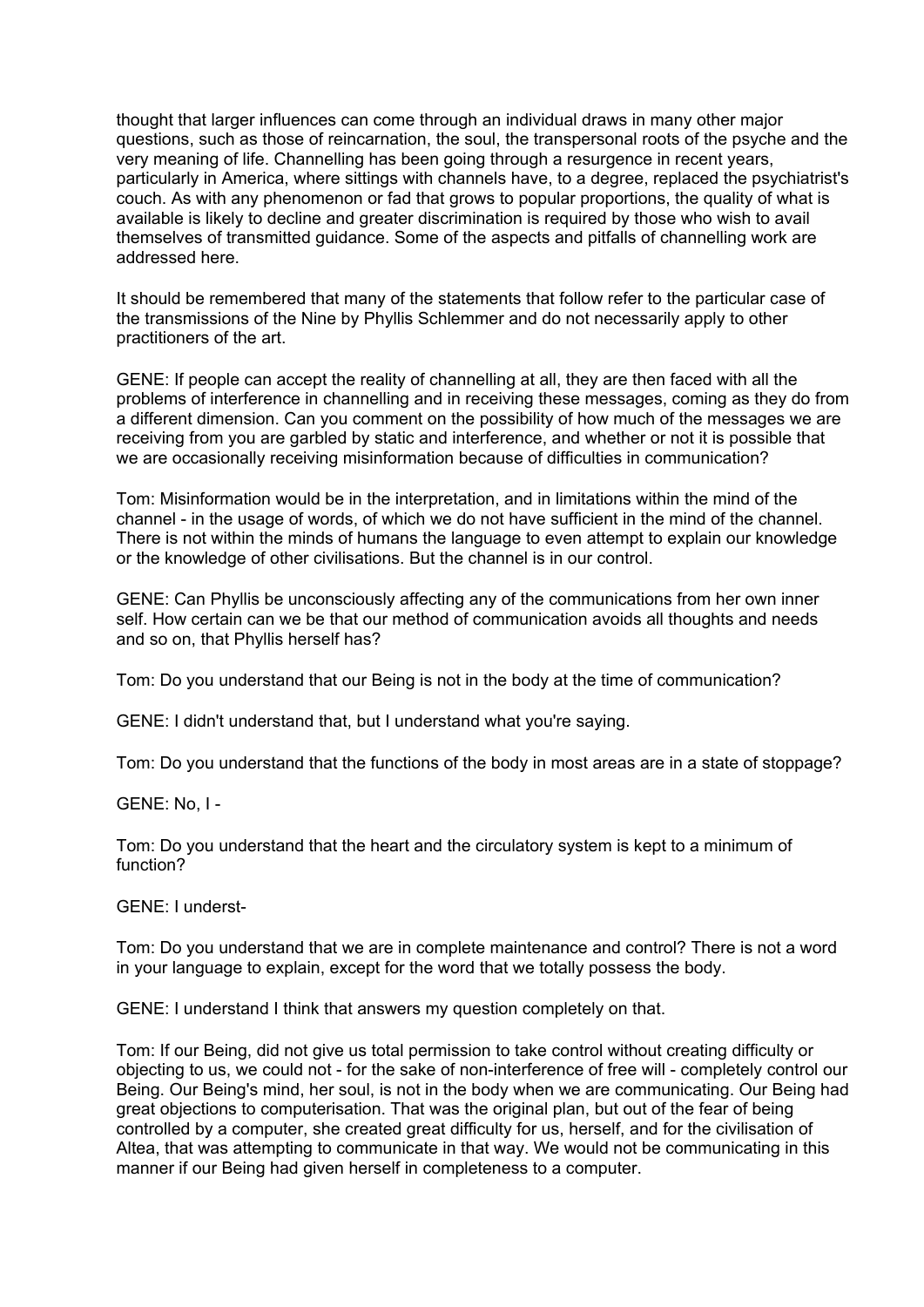In many thousands of years of communication from the other planes of dimension to species and beings upon the physical planet Earth, there has always been great difficulty. There have been but few that we would call perfect, as anyone possibly could be perfect upon your planet. The reason being that there have been but few that would permit complete control.

## ANDREW: I see, that is absolutely basic in the process, is it?

Tom: It is primary. Without the control and without relinquishing the personality of the individual it is not in truth clear communication. We have cautioned you many times to be of extreme caution with the conscious mind of those with whom you work, whom you use as a communicator. It is important for you to understand that in order to communicate, and I speak now, not just of my operating as a spokesman for the Nine, but also for other civilisations, to be able to communicate, we will use an instrument. We use this term, 'instrument' because the one through whom we communicate is in truth a physical transmitter.

When we use a being it is important for you to understand that we must truly control that being. We take over the subconscious. It has to be a being that is willing, that becomes passive in order for us to become active. We have never had a difficulty with our Being. That is because our Being removes her individuality. But that is also the reason for the fear of computers. She understands in her subconscious, and has made a commitment, but the fear of a computer is the fear of a loss of soul.

Do you then understand that we must with great effort maintain a balance in the physical body? It is important that when taking over the body, that at the moment that we are taking it over it is in a sense like a computer. We must cause the body to have its heart operating, its lungs breathing, all of its major organs functioning. That is the reason that many times there is a drain of energy in the two of you it is because we are using your energy maintaining the body in a suspended state.

#### ANDREW: Is this carried out by a computer or is it by a being?

Tom: With our Being it is another being; that is the difficulty. We do not violate the agreement with our Being. She is the only one on your planet who was able to do this, and it was from an earlier agreement, that she decided to give completely to the Nine - it was not an agreement with computers. At the time that we communicate with you, we wish you to understand that we do not have a vocal language.

#### ANDREW: - You communicate by direct mind-to-mind

Tom: We communicate with the mind of our Being, and then her subconscious transmits into words.

When we maintain our Being, it is as if we take a million threads and we weave these threads together to communicate with you. If there is a situation where she is not physically in condition if for example, she has difficulty of digestion, or difficulty of elimination, or difficulty in emotions, or if there is a negative vibration within her, or a negative or doubtful vibration within either of you, or an anger in you, or a disturbance - we cannot then use the energy from you because it would cause a breakdown in the threads which we weave with her to communicate. And so we communicate at times with great effort, which then in turn causes more of a depletion upon her. Also, when conditions are not proper, it is very difficult to present the images so they may be related.

Through thousands of years other civilizations have worked very diligently to perfect and to refine a system of communication, so there would not be the necessity to transmit and to control a being, to relate what other civilizations would relate to you. We are telling you now, and we pray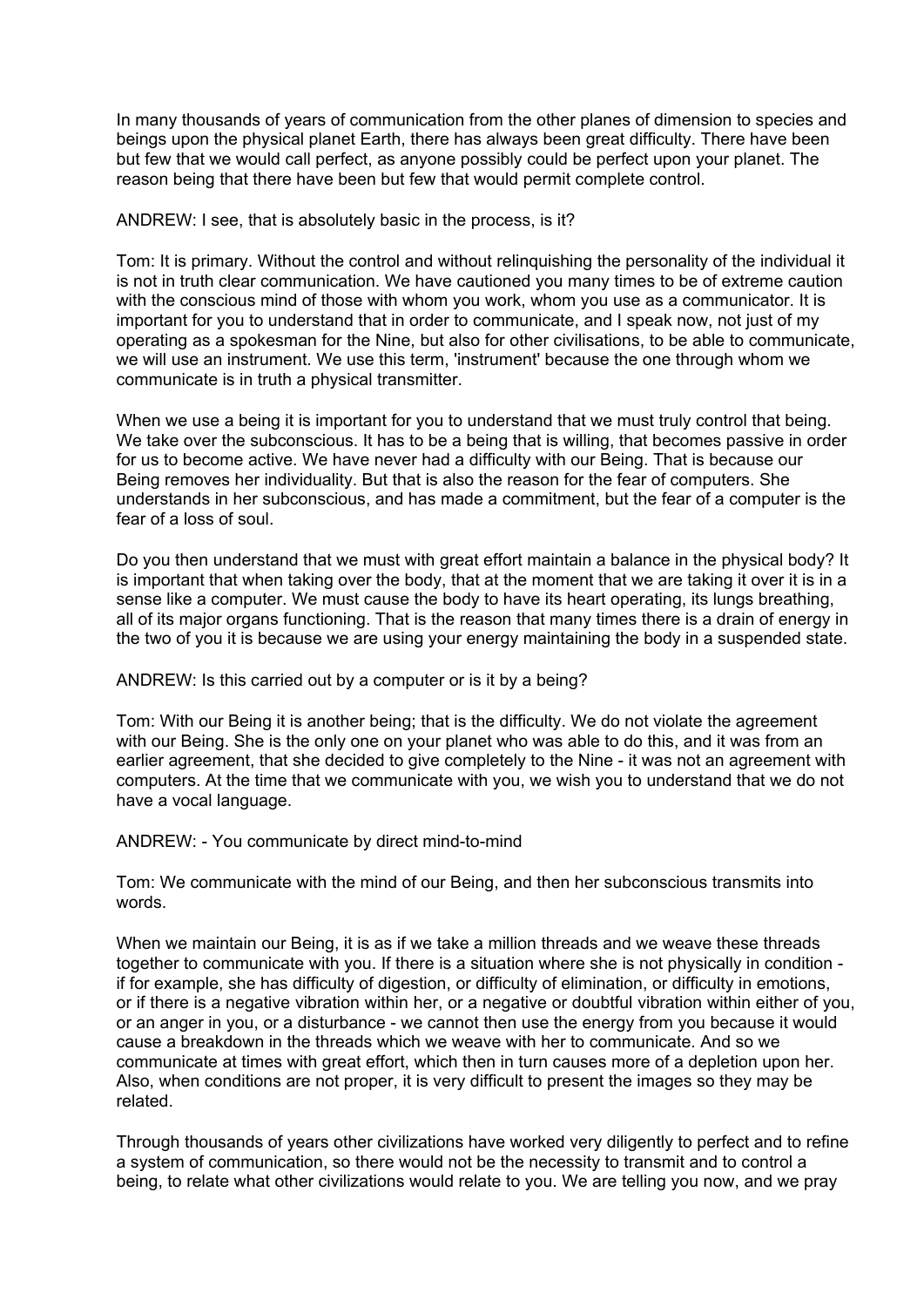that you have understanding of what we tell you: when we speak to you, we speak through this Being. That is to be clearly understood. Communications which you receive through other beings and species come through a different sort of communication. It is relayed.

JOHN: Could you answer one question concerning the means that you use to speak through Phyllis, because the Tibetan [who channelled through Alice Bailey] and some esoteric schools give advice not to pay much attention to deep-trance channelling. It is considered lower psychism, and of course this gives us credibility difficulties with those in those esoteric schools.

Tom: Do they feel that taking a pen in a hand [automatic writing] is higher psychism? What is the difference?

JOHN: Well, I believe that what we do here is a more pure way, because of the lack of interference.

Tom: You are in truth. In this manner there is no mind, there is no consciousness, there is no unconsciousness, lower consciousness or higher consciousness.

JOHN: But why did the Tibetan give that advice? In that case there must have been some reason?

Tom: Remember this: in those times [the earlier 20th Century] there were many that were used by spirits. Those in such schools must change their thinking, for this is a changing Universe. It is not static; they are remaining, in staticness. [sic]

From time to time during this period we worked with other channels who seemed to have access to specialist information that complemented the Nine. However they would at times relate things outside their specialization that would conflict with the Nine or would lead us off track. This caused confusion and occasionally conflict within the group. We asked the Nine about it.

ANDREW: Can we discuss again the human problems of some of our other channels?

Tom: We have difficulty in understanding your nature. We are being educated by others in the way of your beings. It is very difficult for us to understand your physical nature. We understand your emotional, and we understand your intellectual, but it is very difficult for us to understand your physical. We are aware of the problems that you are having with some of your beings with their physicalness. We cannot remove this from them, this they must remove from themselves, or refine it. I will try to explain, but I do not understand that emotion, so I will relate it in the manner that has been given to me.

In regard to your physical bodies, the desires that you have in your physical reproductive areas are similar to a safety valve. The conscious mind of others may have desire to use of you. When it would be one of the opposite sex that would use you, be careful of their communication. We are not saying that you are not allowed to communicate through others; but it would not be direct from us - we want you to be clear of that.

ANDREW: Yes, I'm very clear about that.

Tom: But it is when they wish to use you that they may not speak to you what is the truth. It may be that the civilisation that speaks through them is trying with great difficulty to relate a truth to you, but for them it is an opportunity to use you. We wish you to know that the most destructive element is the ego that controls.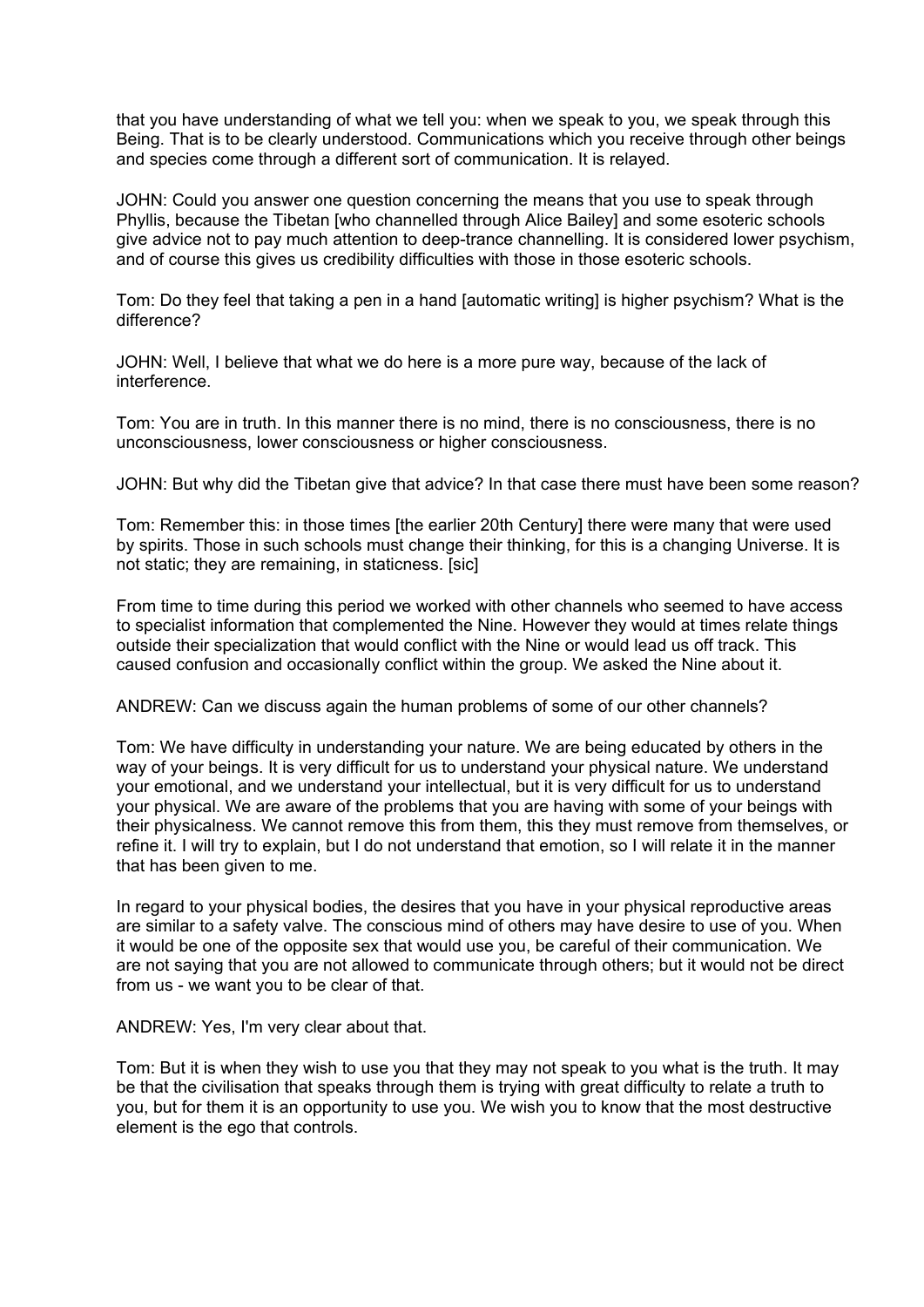JOHN: Some other channels, here and elsewhere, are producing a lot of cataclysmic predictions, and other sorts of messages that do not seem to coincide directly with yours.

Tom: We have related in many of communications, we will continue to relate to you, there are many civilisations that have communication with humans on Earth, in which that would be a consideration. We will use a term that is not a term that we like, but perhaps it would give to you understanding. There are those that are in a higher echelon, and those in a lower echelon. We communicate not through any but that of our Being. Only if our Being is returned to us, would there be a decision to communicate through another. In the civilisations that create great chaos within many, they are giving their point of view of seeing.

In relationship to catastrophes, we will not permit catastrophes to completely remove souls from the earth. What we are attempting to say to you, is that those that communicate in the strictness of negativity are in a realm that is using their emotion, their drama; it is not of the purest. Do you understand what we are saying?

This particular case of confusion, which had arisen within the group in the early days, is recounted here to demonstrate the kinds of trouble which are easy to fall into when exploring a new world such as channelling. Also, it gives some interesting background into the dynamics of some of the groups of channellers which exist today. Apart from lesser civilizations with lesser knowledge of the whole, there was always the question of whether some non-terrestrial intelligences were deliberately destructive or had evil intent, and whether they could interfere with communications with the Nine.

ANDREW: Since there has been so much talk of positive and negative forces, is there any sign or method by which a person could confirm that he or she is dealing with positive forces? Some religious people might be frightened by our communications and insist that they could only be negative.

Tom: By their knowledge, by their benefit to Earth, you will have the understanding. We have explained that there are those civilizations that could create difficulty, but that their power cannot sustain. Within your ear, within your heart, within your mind, if it feels not right in the essence in which they convey to you, then we give to you our assurance, it is not right.

The Nine also warned us that Civilizations that did not have the best interests of Planet Earth at heart could exploit the weaknesses of some channels.

Tom: There are two ways in which your channels can receive and get into problems in your physical world, One would be when the channel is weakened, either by lack of rest or illness. The other will be when the channel is willing to be used negatively because of the desire for power. Our Being was not a willing channel for negativity.

In this particular case we may interfere and we help. In a channel willing to channel negativity we may not interfere. When a channel is willing to be used negatively there are many factors that you must take into account. And because a channel is willing, it does not mean that that channel cannot become unwilling...

JOHN On the subject of being willing, is there a difference between being consciously willing and unconsciously willing?

Tom: - There is no difference. An unconscious desire for power is the same; as a conscious desire for power.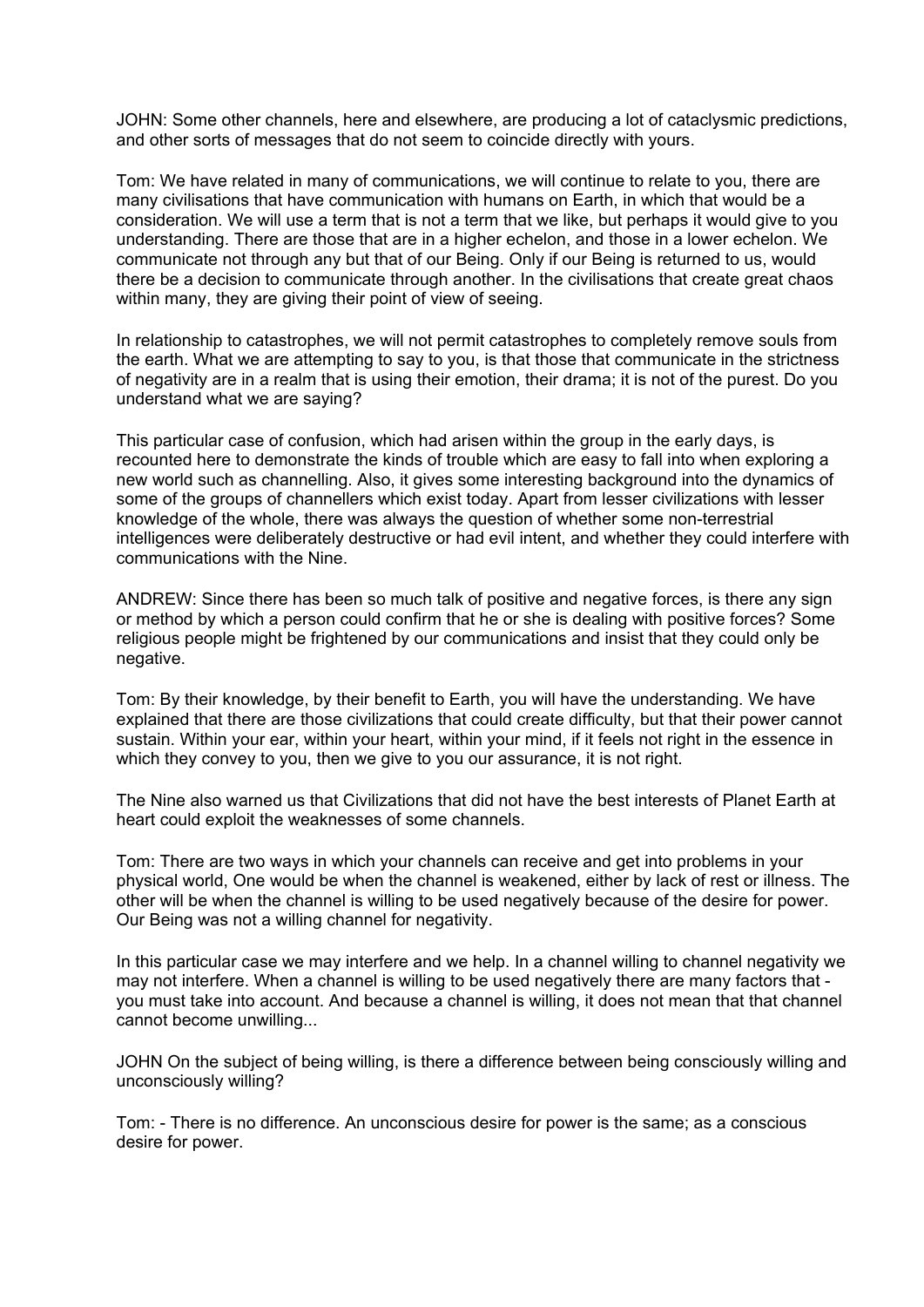ANDREW: I have a feeling that xxxx has the potential to become a channel. What is your advice with respect to this possibility?

Tom: This is possible in the future. But she must learn discipline before she may work. And when I speak of discipline I mean this in the sense that she must learn to balance in this physical world. Without the balance in the physical world it is difficult. As you know, for every hundred that come to this planet to do the work, who have chosen for themselves, ninety-eight do not make it. It is because of non-discipline in your physical world.

You must be extremely careful with whom you deal. And when I speak of this I mean contacts that you make with sources from other civilizations or the spirit realms. Not always are such contacts valid, true and honest. Because a contact is made, it does not mean it is a true contact. When I say this I mean a contact that says it is working for us.

JOHN: Be careful because there are all degrees of spirits. Is that what you're trying to say?

Tom: This is correct. And we are not a spirit, and this is what we speak of. We do not wish to be involved with the spirits. The spirits are those who have passed on in this world and are hanging around this planet earth. We are not spirits. Spirits of your world that are in the atmosphere and around the bands of your world, are as confused as the physical beings on Earth. There are those that are evolved but most are not. We are not spirits. We are trying to save the Earth so that these spirit beings also may be released and be evolved. Be careful whence you work. Remember this: most of the groups and most of the organisations using channelling are working with the spirits. As I said there are those that are evolved but there are those that are also confused. When they left Earth they also took their desires with them, and one of the desires that manifests on Earth is the desire to control.

ANDREW: This constitutes some difficulty for people in distinguishing what is going on when they have inner or psychic experiences. We felt this was happening with the young man that we spoke with today.

Tom: It is of a different nature. Those that exist at this place at this time are in truth with their souls, and have great love for the universe, and their motive is in the highest, so therefore the energy will be used for the benefit of the universe. Confusion comes from non-experience, but it also comes from a great desire to have .... How may we say this to you? ...

As in your world there are those that believe all of the words that are written in your publications (is this not so?) Similar to the nature of those that accept that all that is written is truth, there are those that have contact with spirits and civilizations that also believe that because they may make this contact, it is of the highest and of truth. But often it is not. You understand the nature of the spirits existing upon the Planet earth? You also understand that in other civilizations that have what you would call periods of transition, they would also be spirits?

GUEST: Yokatow, is that a spirit or is it one of you?

Tom: A spirit but a good spirit. When I say good spirit I do not mean there are bad spirits, I mean they are just more evolved than others. And on this planet there are those spirits that are working very hard and very diligently to raise the level of this planet. He is one of those.

We just would like to clarify that we are not a spirit, we are spirit in the sense that all beings are spirit, but when we say spirit we mean a physical spirit attached to the Earth.

JOHN: I have another concern. Phyllis' use of the English article word 'of' has increased about ten times from the first to the latest communications. In the earliest communications with you, the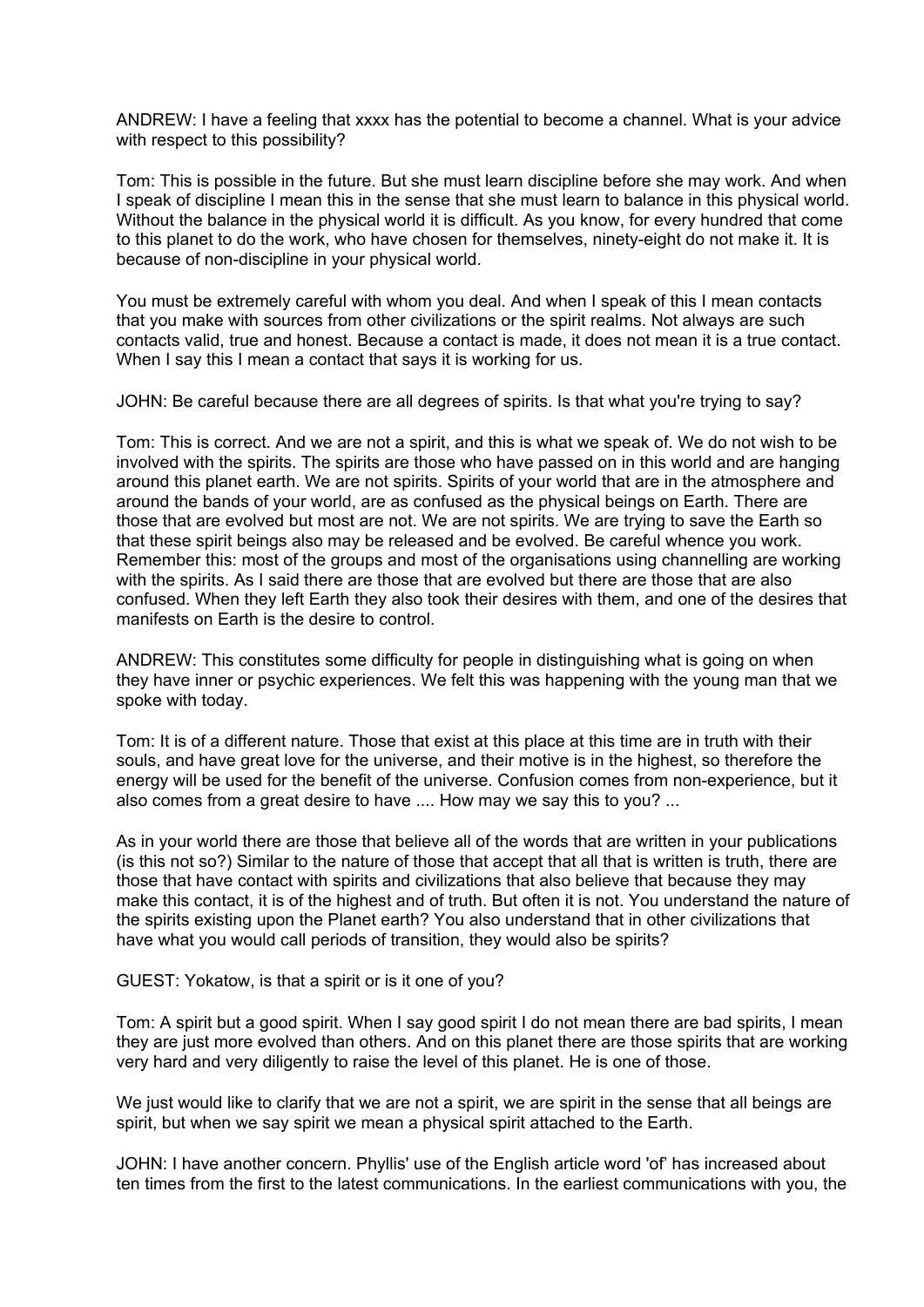language was quite colloquial. Now, in recent communications I find the word 'of' being used in many ways, and is now used as many as eight times in a simple declarative sentence. Can you help me with my confusion regarding that?

Most of these 'of' words and similar language flaws have been edited, in order to ease the flow for the reader. The following paragraph has been left untouched:

Tom: We will attempt to explain to 'that of you. In 'that of ' working 'of ' communications with 'that of' our Being, it is 'of' an adaptation from 'that of' us. In the beginnings of 'that of' the communication with 'that of' our Sir John and 'that of' our Doctor, it became 'of' important for us to have 'of' clarification of 'that of' whom we would speak and 'of' what it would have meant. Perhaps we are not using in 'that of' the terminologies that are 'of' correctness, but it became 'of' more 'of' clarification to us with 'that of' our Doctor Andrew, our Sir John and 'of that of' others, and 'that of' our understanding that we were communicating to 'that of' them. They say I have not clarified 'of that' for you.

ANDREW: Could you ask Altea for the linguistic basis for the use of the article 'of'?

Tom: Yes... It is 'that of' you. It is not 'for' you, it is not 'to' you, it is 'that of' the essence of you, as it is 'that of' the essence of us. To answer your question, the physical is deteriorating.

ANDREW: Is this a direct consequence of the work, or is it age?

Tom: It is communication. The draining of the physical body causes difficulty. The area of the brain which we may use for the words has been having a lack of energies. Therefore we must be careful not to drain our Being. This Being was chosen, and chose to do this work, and this may be difficult for you to understand, but in our world she is considered a genius in communication. She can relate and communicate and get across to those that do not understand. But in our miscalculations we erased part of her memory, and it is very difficult for her to find and to choose the proper words. Part of the programming that we were doing when we instituted this process in 1963, was with this device that was placed into the brain to translate our language into your language. Because of this error that we have made we are now having difficulty in translating into the language. If you will please tell our Being to place your dictionary under her pillow. If a dictionary is placed under her pillow, part of the programming then can be programmed in.

In practical terms this has resulted in slower transmissions but the quality of the communications has not been impaired. This section was included to outline some of the difficulties that can arise in this type of work.

Tom: There are many in this room with us now.

ANDREW: I wish I had the vision to see them there. There are so many times I look around and I'm sure they must wonder why I am so blind I cannot see them.

Tom: You are not so blind, it's just you do not have the X-ray vision eyes that some have. They call it seeing with vision or clairvoyance. It is not so, it is X-ray vision eyes.

ANDREW: Well, I offer my love and my peace to all those who are here. Even though I cannot see them I accept their presence.

Tom: At times they touch you.

ANDREW: I thank them for paying attention. It helps, it helps.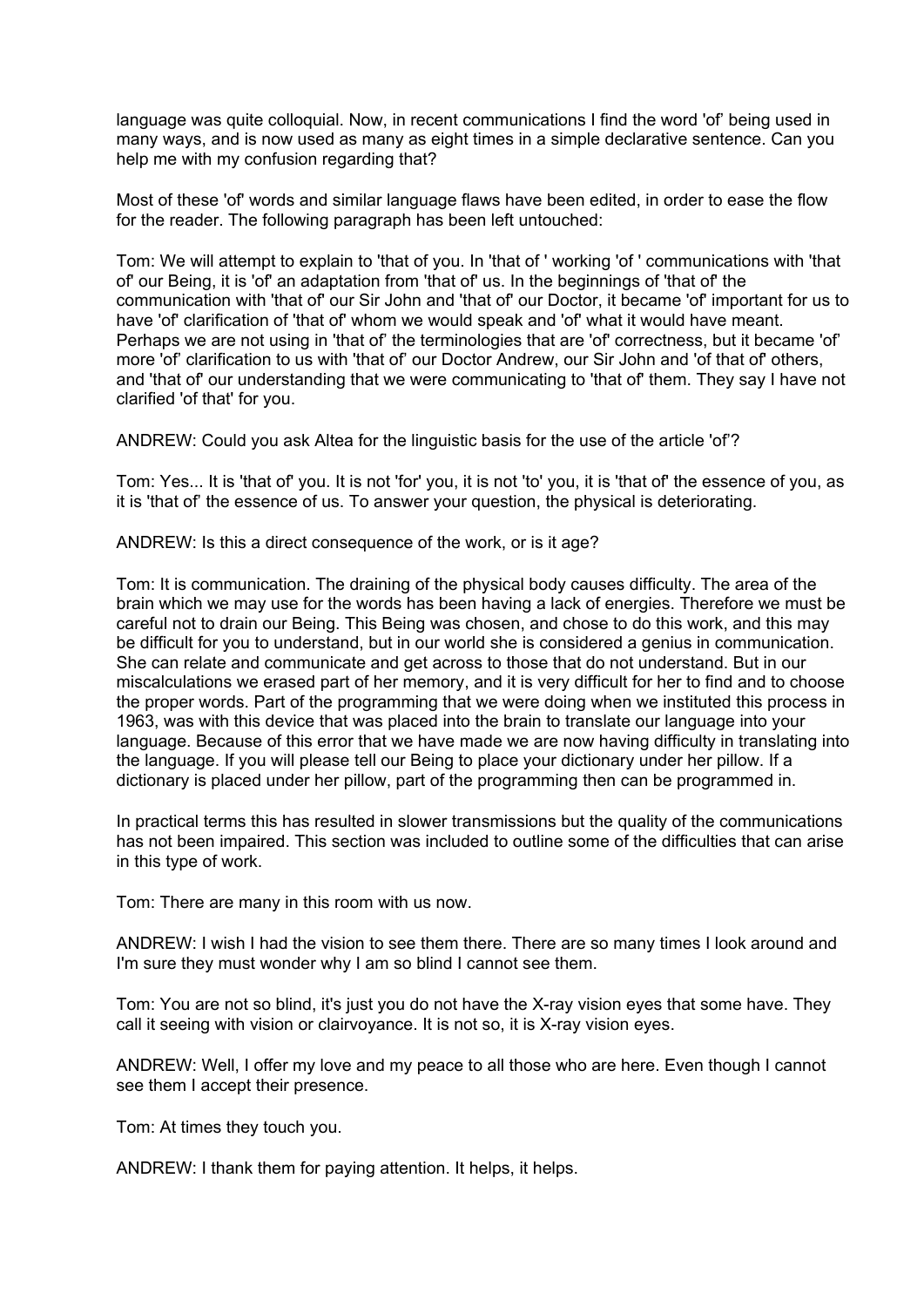Tom: They are always attuned to you and many times we weep with you.

On various occasions, questioners have drawn out some insights into how to deal with the crucial problem of the reliability of the transmitter's source.

Tom: When you open yourself for communication with other dimensional beings it is of great importance to have understanding of purpose and motive, for there are those who come forward proclaiming one thing and being another, and there may be a slipping through of information that may be truth, but may also be a method of manipulation and control.

ALICE: Then how can it be clarified: how can the channel be cleared so that there is no question?

Tom: In your world we have not known of the existence of any that has not had partial selfinvolvement, for it is very difficulty to clarify. You must continuously search self in your direction, motive and method. In the past there have been many who have communicated portions of great truth and not other portions, spirits of mischief, or thoughts of collective conscience. 'So it is difficult to categorise or place it in proper perspective.

When you are asked to do something which is not compatible with your physical surroundings, or with practical provisions, then it is necessary to detach, to stand apart, and to view it. When your communicator demands or relates to you, that if you do not do something asked for, then there will be great difficulty in the world; then it is important to understand that that may be something that is fulfilling a need within you, or it might seek to control you.

JOHN: I'd like to ask about two other channels, one who seems to be producing some important communications, but she claims that they come from the Nine. Can you clarify who really this is?

Tom: It is not from us in directness, but from civilisations that are in service. So if she would wish to say it comes from us, it would be in an indirect form but also remember this: there is a Board of Directors, a head who has knowledge of all, and there are those underneath who have departments, and there are those underneath that who carry out production. It is of the same manner here, but that does not mean that it negates what comes, but it is always not in true clarity and in directness, do you understand?

JOHN: Yes. Therefore, perhaps she should not use the term 'The Nine'.

Tom: She must ask whom it is in that name, do you understand?

JOHN: Okay. The other person has had some communications recently, also claiming to be from the Nine. I presume this is a similar situation.

Tom: Yes. As we have explained to you on numerous occasions, we come only through our Being. I am Tom, the spokesman for the Nine, I am the only spokesman for the Nine, and I do not speak through any other. That does not mean that what they bring has not value for those that work in conjunction with us.

Some years later, this same channeller came up in conversation again, though the situation had evolved by then:

MIKI: A medium we know of is channelling information which claims to come from the Nine. Can you tell us where it comes from?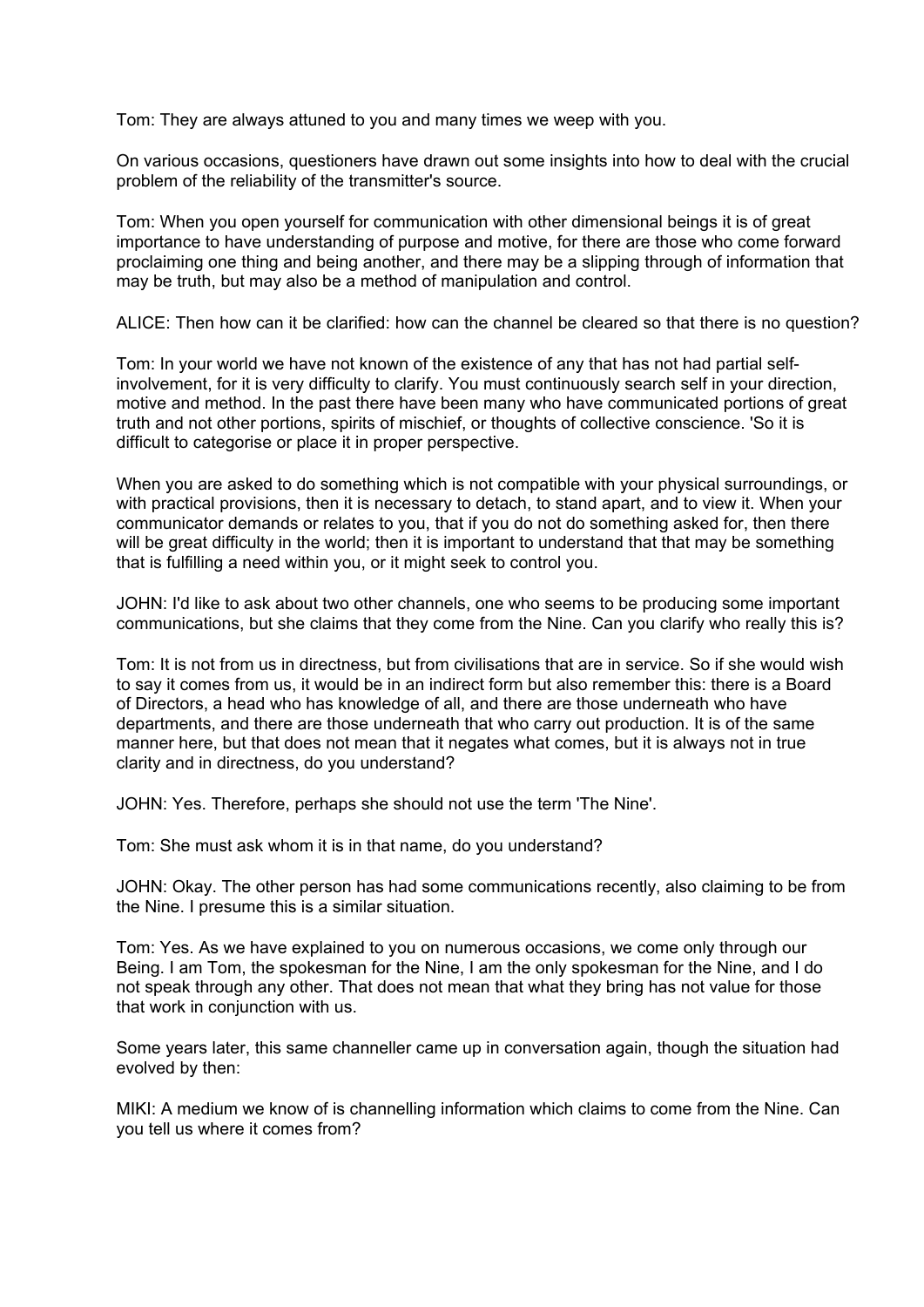Tom: Our Sir John asked us that question over two of your years ago. We explained to him then that it was not from us, that it was coming from a lesser civilisation that had not all knowledge. Since that time her ego has become obsessed and it is being used by those that would wish for destruction. It must be understood whom she is with. It came to her in writing, and now she is attempting to channel in a similar way to our Being, but it is not true, it causes discomfort in the world, and it causes us to be appearing as a clown. It is best not always to hide the truth.

MIKI: From which source comes the Seth materials channelled through Jane Roberts?

Tom: Her higher self, yes.

MIKI: I don't really understand that

Tom: You have your self, have you not? You have your consciousness, have you not?

MIKI: Yes.

Tom: You have your subconsciousness, have you not?

MIKI: Yes.

Tom: You have your higher consciousness, yes.

MIKI: So, she is not connected to any hierarchy in the Universe?

Tom: It comes from the reservoir of knowledge within her high self. Do you understand?

MIKI: Yes. Most of the material I find is very valuable but still then I find sentences which are contradictory to what you say, especially the information about Jesus. How is this possible?

Tom: It is because of connection to the reservoir of knowledge. You understand that there are streams of reservoirs of knowledge, what you call collective unconscious? In the seven planes surrounding earth, that in truth are nine, there are within each a portion of truth. It is when you go into the ninth chakra that all truth is, not all are capable in this point of their existence.

JOHN: A person I met is interested in channelling, and I was concerned about his lack of discrimination...

Tom: The singular most important thing to know, which you have a natural instinct for knowing, is the checking of your own internal source. This you must convey to him. There are those who channel that are not the best for humankind, however there are those with great intelligence upon your planet who accept all forms of channelling without discrimination. It is important to continuously check yourself and challenge also. It is permissible, in fact it is important, that there be questioning.

There are many channels that in their hearts believe they are doing the things that are correct, when they are simply being tools of the negative, you understand? If they can understand that this is possible (even though they may not accept it) then those that go and utilise this can be brought out. The singular most important thing that may come forth is that you must check your inner source.

You know that all humankind, no matter what environment brought them forth or what education fulfilled them, have an internal check on the balance within, yes.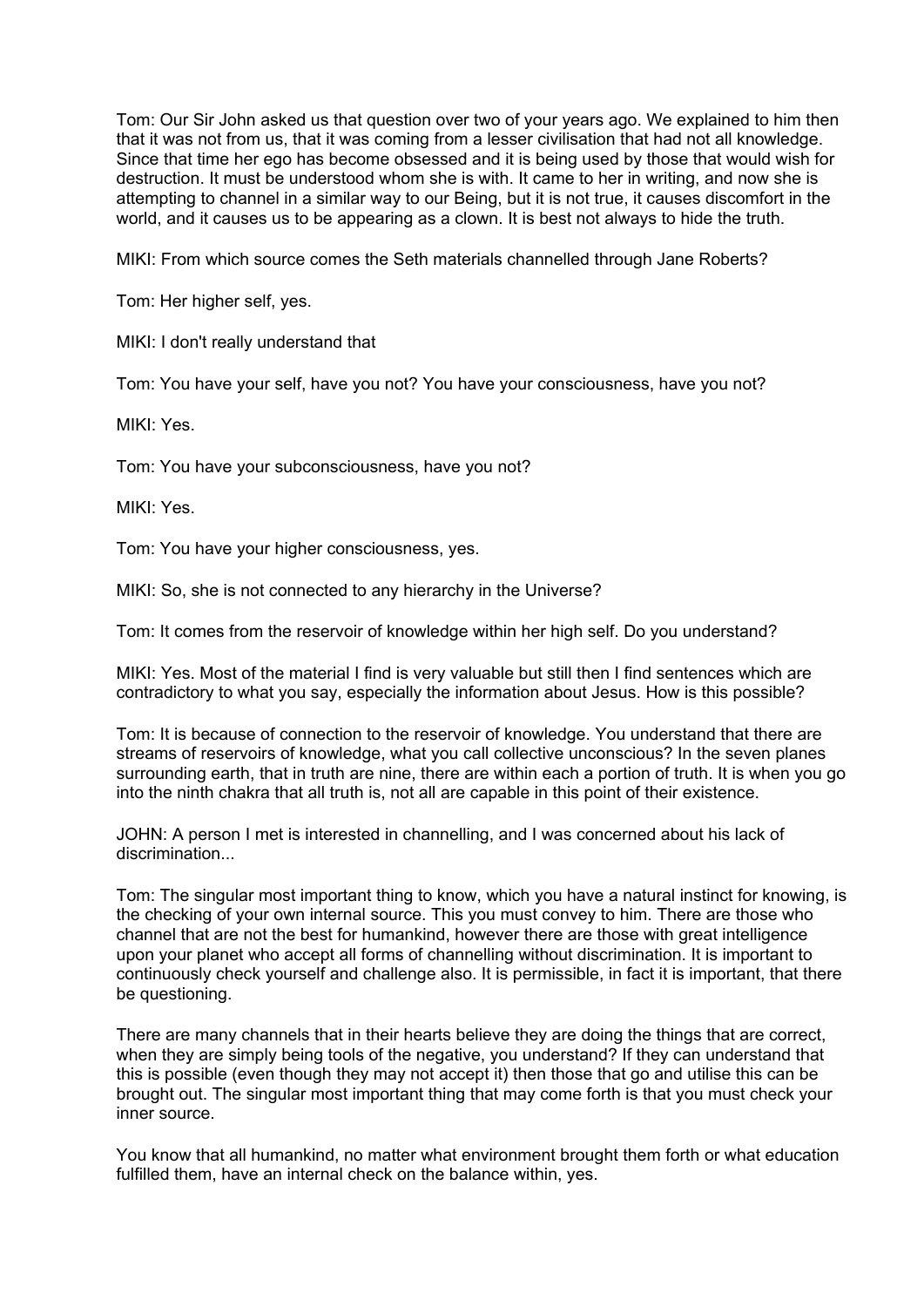### BACKGROUND

Dr. Andrija Puharich, a medical doctor and inventor, became highly interested in extrasensory perception in the early 1950s. While studying the subject he came across the Council of Nine. It wasn't until 1974 that Phyllis Schlemmer, Sir John Whitmore and Dr. Puharich were brought together by 'circumstances' that Sir John recalls:

"In November 1973 I met Andrija Puharich in New York to invite him to speak at a conference to be held in London in the Spring. He accepted, and agreed to use "The May Lectures" to reveal his extraordinary experiences with a previously unknown psychic, Uri Geller. In January, Phyllis Schlemmer, who ran a psychic development school in Orlando telephoned Puharich about a remarkable healer she had discovered. Soon afterwards Phyllis, Andrija, the healer and I gathered at the Puharich home in upstate New York to investigate his abilities. To everyone's astonishment the healer began to channel information from an extraterrestrial intelligence. Later, when the healer showed signs of instability, we decided to seek advice from one of Phyllis's spirit guides. The guide told us that he was not a spirit, but the spokesman for the Nine - and thus a great adventure began."

In the early 1950s a doctor of medicine cum parapsychological researcher, while studying extrasensory perception, came across the Council of Nine. It wasn't until 1974 that Phyllis Schlemmer, Sir John Whitmore and the Doctor were brought together by 'circumstances' and began their transmissions with the Nine. The story of their first years together: Prelude To The Landing On Planet Earth, was written by Stuart Holroyd and published by W H. Allen in 1977. This was published in paperback by Corgi and Doubleday in 1979 under the title: Briefings For The Landing On Planet Earth.

The transmissions in this book The Only Planet Of Choice date from 1974 through to the present day. Since those early days, various people have, at one time or another, been present during the transmissions, serendipity being responsible for most of them being there. This has been voluntary work, sometimes requiring much energy, time and personal expenditure. First names of the different questioners have been used in this book in order that the reader can see how the different personalities invite different types of interaction and information from the Nine. Some first names have been changed at the request of the individuals concerned, for they already have extremely active lives and wish to be able to continue their work with The Nine, without public attention being diverted onto themselves.

It has frequently been pointed out by the Nine that, in the past, enlightened information has often been corrupted or lost in the propagation process. The emphasis shifting from the teachings to the teachers, who incorporated their own doctrinal modifications.

The Nine wish that the information they have transmitted be shared with the people of Planet Earth. They do not wish for a cult, religion or any form of elitism to grow around them or the information. The people who, at the time of writing, have shared in the process of channelling have done so with an attitude of service, to support and facilitate the process. Since the members of this group were from various countries they usually convened at twice or thrice yearly reunions, while smaller sessions involving specific individuals occurred throughout the year.

Following a procedure developed over the past fifty years that she has been channelling Phyllis counts herself down into deep trance. To the observer it seems as if she is falling asleep on her chair. Then she suddenly becomes animated, raises her head and her hands and a different voice -Tom's - announces that he is present and offers greetings and blessings. His voice is high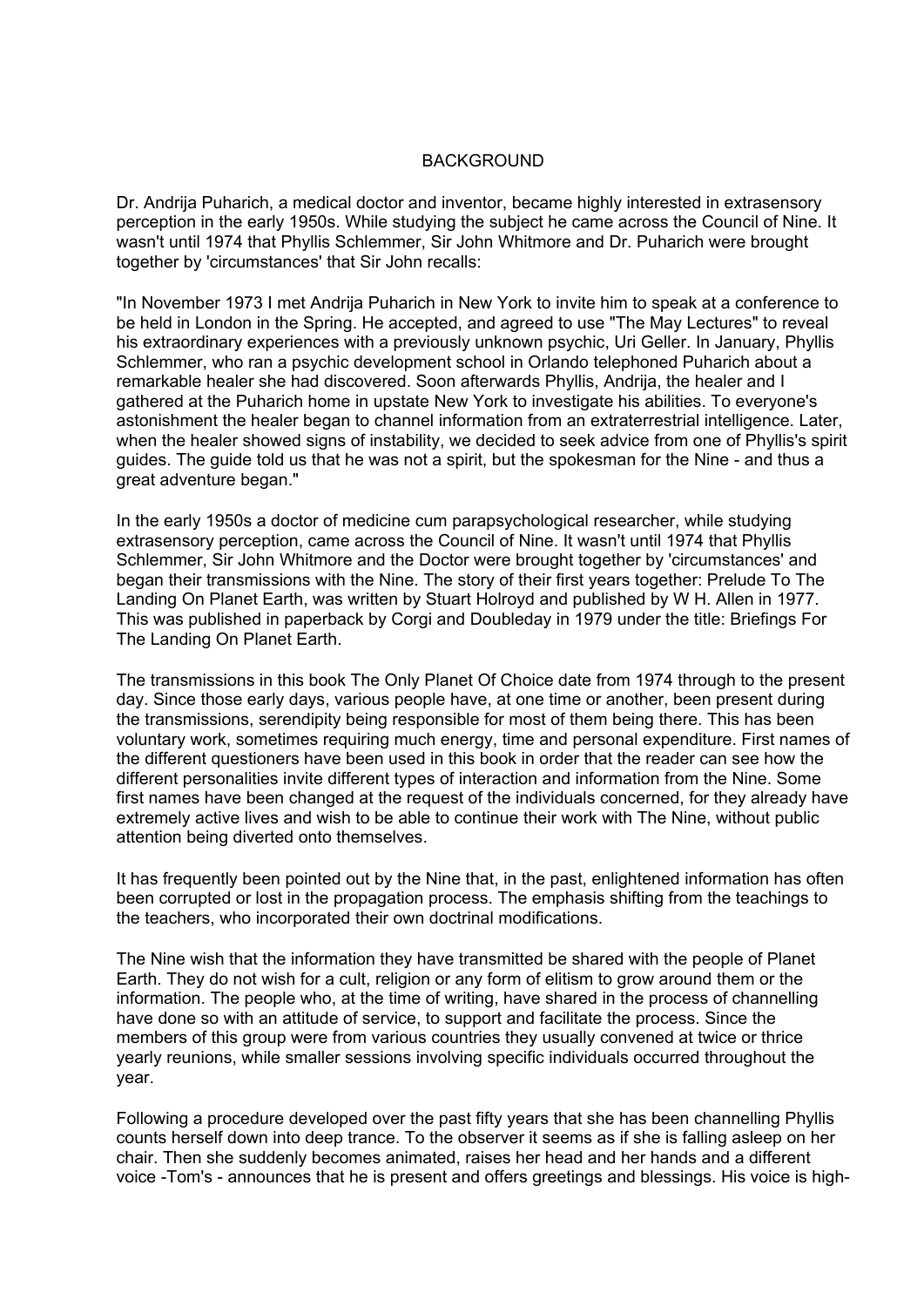pitched, slow and the English is somewhat archaic. As explained by Tom, Phyllis' body and mind are taken over by the Nine, and bodily functions are maintained by Altea, the leader of one of the Twenty-Four major civilizations. While Tom is transmitting through Phyllis her hands move about in a series of Mudra-like shapes.

Channelling through a unique transmitter not only maintains the integrity of the message, it also underlines the enormous amounts of complex preparations and training that are involved in making them. The transmissions usually start with Tom making an important statement. Otherwise one of the sitters (most often it is Phyllis' husband Israel Carmel) asks Tom if there is anything that he wants to say before they start on the question and answer process. Tom does not transmit words, he uses the transmitter's brain as a translator, dictionary and syntaxorganizer. Tom calls it the servo-mechanism. The length of a transmission depends on many factors and it is always Tom who announces when the channelling must end, whereupon conversations are finished and goodbyes exchanged. Phyllis goes quiet and then counts herself out of trance. This is sometimes a difficult procedure and awareness, care and collectedness are required from all the people present.

Phyllis has no knowledge of the transmission when she resurfaces and in fact she has not even read most of the transcripts that have been made, in order to keep her mind uncluttered.

At the end of each transmission Tom always says "Tell our Being of our love for her". And if nobody tells her - she does not know!

## Tom's Prayer

## From the Council of Nine for the Nations of Earth

We pray that the nations of the Earth come to peace within themselves and come to recognize whence they came.

We pray that all the civilizations of the Universe that are engaged in the balancing of the Universe, be given strength and peace within, to carry on the work to which they are committed.

We pray that the physical beings of the planet Earth come into a state of awareness and understanding, in order for their souls to evolve, to raise the level of the planet Earth and to cleanse the heavens around the planet Earth so that the Universe can progress.

We pray that those beings and civilizations that are opposing what we do come to the light of understanding, so that they also come into perfect balance.

We pray that the day may soon come when all in the Universe have the knowledge and the understanding that will make them whole.

We pray for understanding among ourselves, and for the strength that is needed so that each of us can guide the others to become perfect beings.

We pray for the souls of the children of the Earth to be brought out of the dark and into the light.

TOM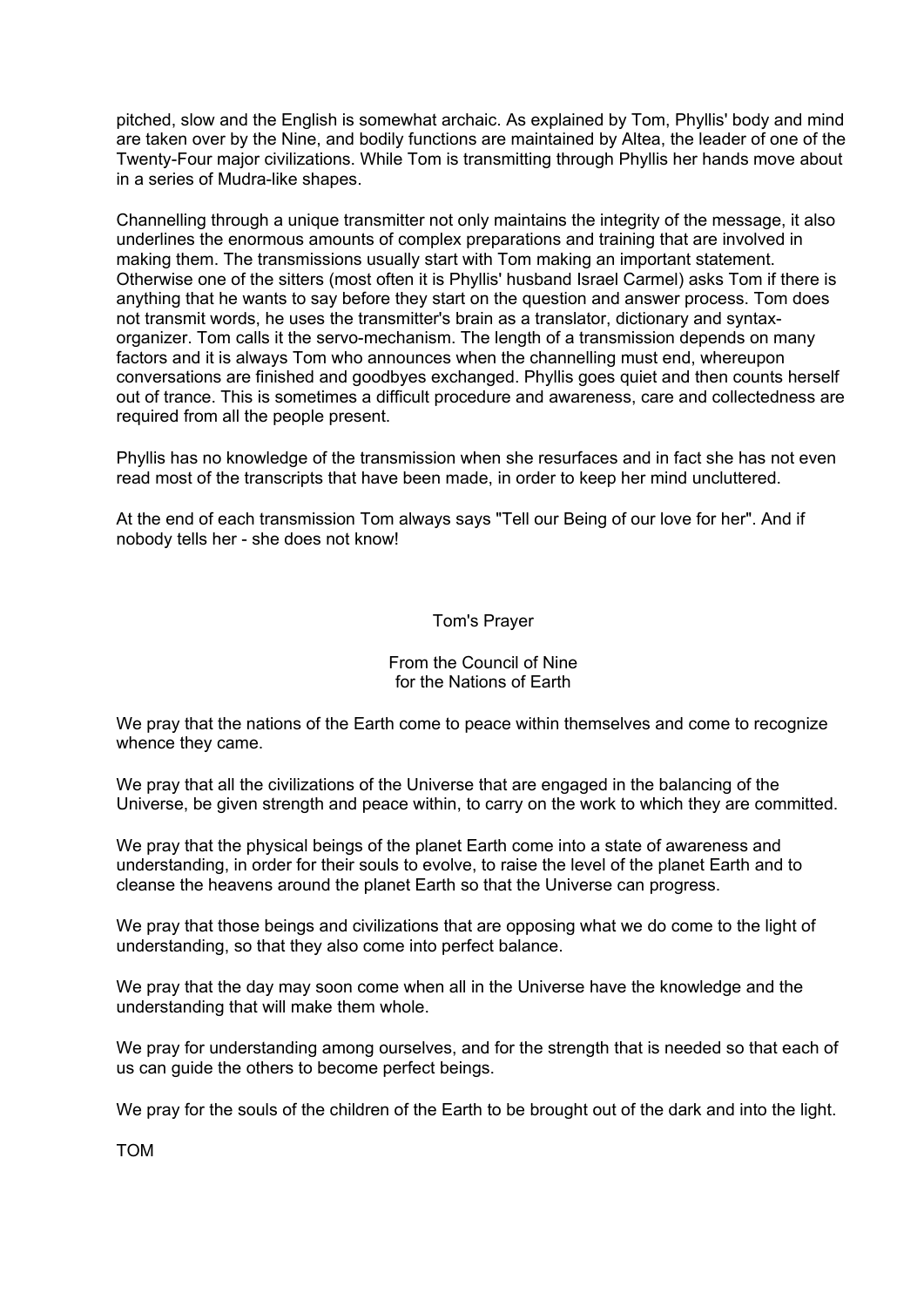## Editors' Notes

#### I: HISTORY

1. "Compared with the preceding Neanderthals, who displayed virtually no technological innovation during more than 100,000 years of existence, the Aurignacian [Cro-Magnon] peoples were able to realise with increasing rapidity, a wide range of social, technological and mythical possibilities. Having surveyed some of the key developments of the Aurignacian in technology, body ornamentation and representation, one is led to ask whether there is any way to tie them together... Close to the heart of these developments is an increased ability to think in - and communicate by means of - specific visual images". This quote is from 'Visual Thinking in the Ice Age' by Randall White, Scientific American, Vol 261, No 1, July 1989.

In the last few years, information that the Nine supplied twenty years ago has been corroborated by new evidence. As one authority described the findings: "After an evolutionary struggle lasting millions of years, our species emerged as top hominid. And then, in one spectacular moment we became human. As recently as 35,000 years ago, western Europe was still occupied by Neanderthals - primitive beings for whom art and progress scarcely existed. Then there was an abrupt change; anatomically modern people appeared in Europe and suddenly, so did sculpture, musical instruments, lamps, trade and innovation. Within a few thousand years Neanderthals were gone. Insofar as there was any single moment when we could be said to have become human, it was at the time of this great leap forward. 35,000 years ago". From 'The Great Leap Forward - Dawn of the Human Race' by Jared Diamond in Discover the World of Science, May 1989. Refer also to: 'The Search for Modem Humans' by John J Putman, National Geographic Magazine, October 1988.

2. The beginnings of Egyptian civilization have been a perpetual source of mystery for historians and archeologists, for the elements which made up later Egyptian civilization suddenly seemed to appear at once, in the fourth millennium BC. Egypt moved straight from a stage of precivilization to the government of large areas, without the usual era of city-states intervening. The ordinary logic of historical development does not apply to Egypt as it does to Mesopotamia.

3. The Sumerian civilization, in our historical records, began around 6,000 to 5,000 BC in what is now southern Iraq,

4. Around AD 1,200 There was a dose relationship between the Mongol Emperors of China, Mongka Khan and Qubilai Khan, and the Tibetan Lamas Sakya Pandita and Karma Pakshi. However, Srongtsen Gampo, a powerful Tibetan King in the early 600s and the first Buddhist monarch of Tibet, had a Chinese wife and a Nepalese wife, both of whom were responsible for converting him to the Buddha-Dharma.

5. loannes, also known as Jonah, was half-man, half-fish in mythology, the God of the waterdepths, and a friend to people. He brought culture, literacy and sciences to the ancients of Ur, and was looked on as a potter who shaped the lives of men and gods. His wife was Hinlil, goddess of grain, and wheat is reputed to have been given to humanity by these two.

6. The Kahuna are the indigenous medicine-men of the Hawaii Islands, possessing an advanced philosophy of life.

7. Megiddo is recognized by archaeologists to date back at least to Chalcolithic settlements around the 4000S BC (the time of Upper and Lower Egypt and the Sumerian city-states), and twenty occupation levels have been identified. It was attacked, re-peopled and re-built not only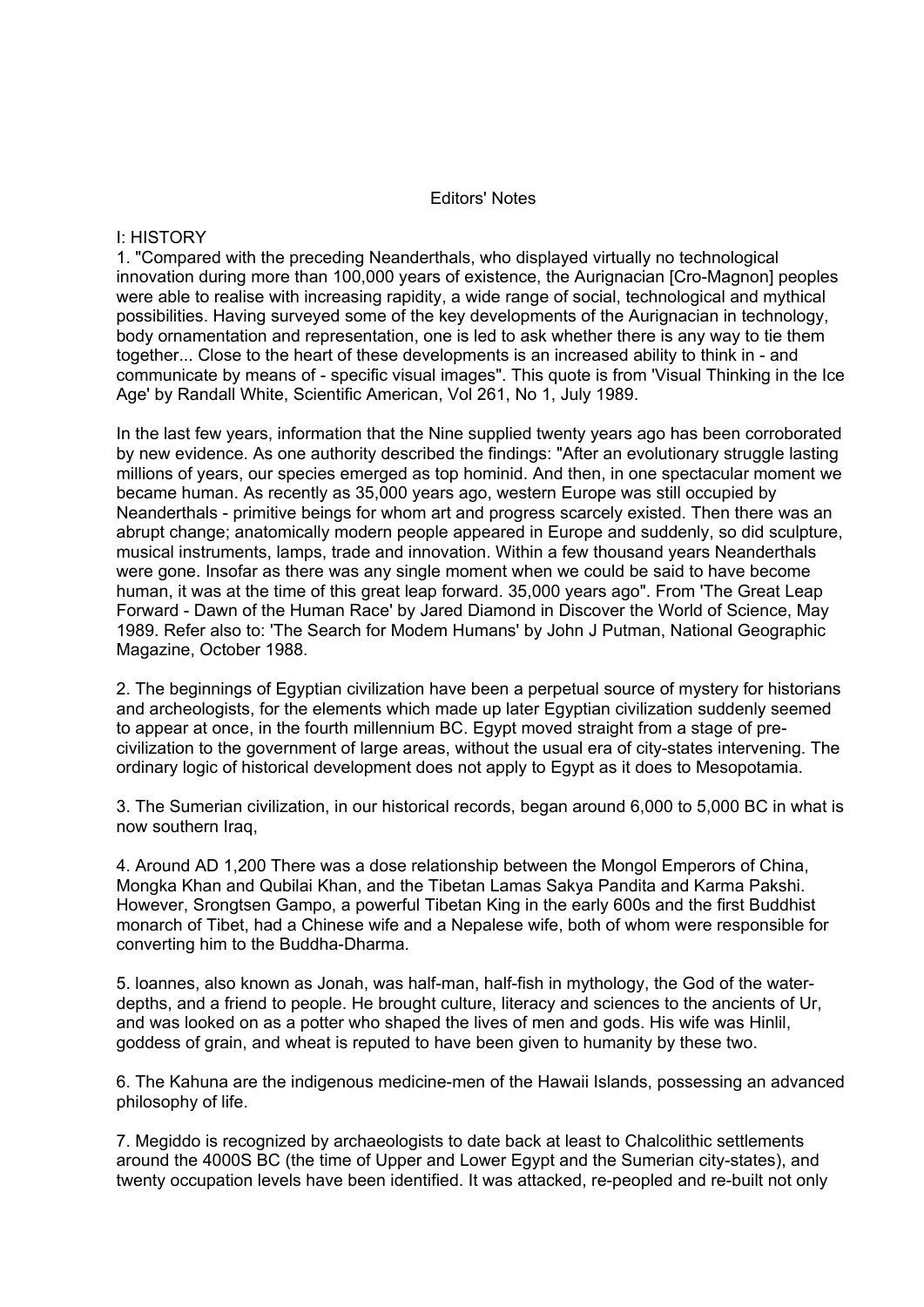by the local peoples but also involving Phoenicians (1490s Bc) Egyptians (1460S BC). When Joshua and the Israelites entered the area from Sinai (about 1250 BC), Megiddo, with Jericho, was one of the Canaanite strongholds and archaeological remains demonstrate a formidable level of civilization there. It was completely re-built as a fortified city by Solomon (950s-940SBC), then destroyed and reconstructed by the Assyrians in 733 BC, and the Mesopotamians were involved around 730 BC. It went into terminal decline at the time of the defeat and death of Josiah in 609 BC.

8. Kingston-on-Thames has a landscape zodiac, miles wide, similar to the Glastonbury zodiac as was identified by Katherine Maltwood and Mary Caine in their work on landscape zodiacs and temples.

9. The Harmonic Convergence was held in August 1987. Thousands of people gathered together at different sacred sites to create a worldwide meditational link.

#### II: SCIENCE & ECOLOGY

10. Absolute zero, however, is super-cold only from our Earth experience, and in relation to our dense physical existence, which survives within a narrow band of temperature parameters.

11. Matter and anti-matter are fundamentally dissociated kinds of energy and form which seek to neutralize each other.

12. Our neighbour star Sirius is seven light years away. The Pleiades are 410 light years away. All stars visible to the naked eye are from 4 to 1,000 light years away. The centre of our galaxy is 15,000 light years away. A fight year is 63,240 times the distance between Sun and Earth. Local galaxies are over a million light years away from us.

13. In physics, when a moving or changing body of mass attains a certain impetus or intensity, it goes critical, while it gathers energy for a fundamental change into another form. An example of this is water approaching boiling-point, in which there is a pause in the heating process, as the water makes the conversion from liquid to steamvapour.

14. Heavy water is a technology involved in the nuclear industry. If it is released into the environment, there is a risk that it would convert ordinary water into heavy water, thus rendering all water use impossible.

15. According to the 'Hundredth Monkey principle' once something new has been learned by a significant percentage of a species, others of the same species will adopt the new principle, even if they are not geographically connected to the original group. Rupert Sheldrake has written extensively about this and calls it Morphogenic Resonance.

16. In the last 150 years (the age of steam engines and cars), carbon dioxide levels in the atmosphere have increased by 30%, and continue to increase by 3% per year, or 0.4% of atmospheric composition. About half of the C02 we produce by fossil fuel burning is absorbed by carbon dioxide consumers like forests, wetlands and ocean plankton, which themselves continue to decline - the other half builds up in the atmosphere. If nothing changes, carbon dioxide levels are set to double between 1990 and 2030. Nitrogen and phosphorus output into the oceans also kills marine plant communities, taking oxygen out of the water and starving other marine fife forms. The carbon dioxide factor is a major contributor to the Greenhouse Effect which is leading to rising temperatures and climatic change worldwide.

17. Dolphins: The Nine give special attention to dolphins, their work on Planet Earth is seen to be as significant as ours.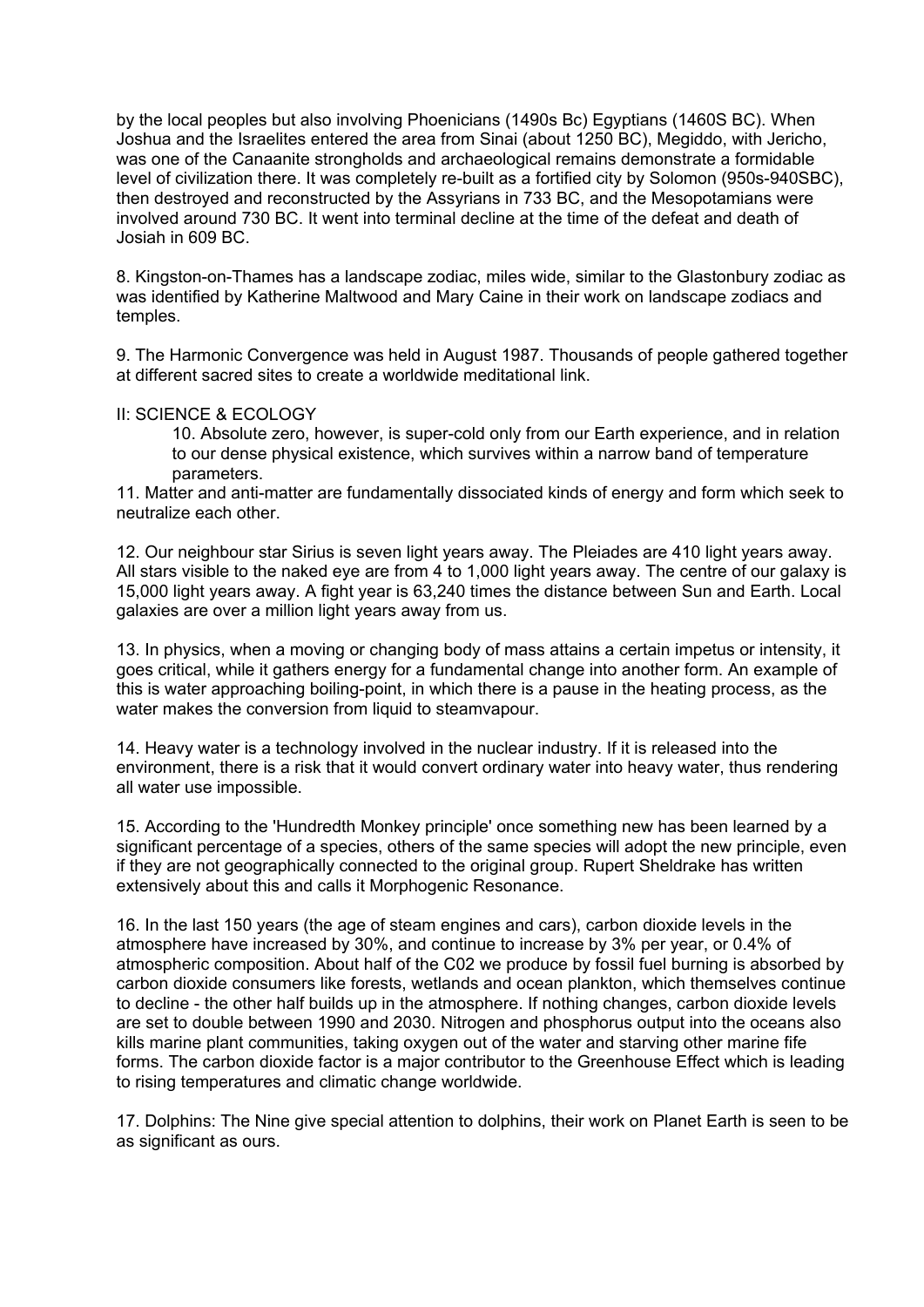18. Chilean fishermen, who kill 5,000 dolphins per year for use as crab-bait, call them 'tontitas' or 'silly ones' because they are friendly and easy to kill, and because their fellows mass around a captured dolphin to rescue it, thus becoming easy prey themselves. In a 13-year period, 4.8 million dolphins were killed by US-registered boats alone, and they are still permitted to kill up to 20,500 per year. The tuna industry kills 110,000 dolphins annually in the East Pacific. Commercial killing of dolphins is done mainly by Japan, Taiwan, Sri Lanka and Peru. (Data source: WWF Environment Handbook, Macdonald Optima, UK, 1990).

19. To feed our demand for meat and dairy products, we now have 15 billion cattle in the world, each of which contributes two liters of flatulence daily. Flatulence contains methane (also produced when land and water are disturbed), which absorbs oxygen. Additionally five billion people each produce 0. 25 liters of flatulence daily.

20. Holes in the ionosphere relate to ozone-layer depletion, caused by CFCs and halon gases, which eat high-level ozone, and remove the ultra-violet filtering shield in Earth's atmosphere.

## III: SPIRITUAL

21. The chakras are subtle energy centers within the body, traditionally seven in number: the root chakra between the legs; the sacral centre three finger-widths below the navel; the solar plexus, a handwidth above the navel; the heart chakra, in the centre of the breast bone; the throat chakra at the base of the throat; the brow chakra just above and between the eyebrows; and the crown chakra at the top of the head.

22. Karma is a Sanskrit (North Indian classical language) word, meaning action and its laws, often interpreted in the West as the law of cause-and-effect.

#### BIBLICAL QUOTES:

All quotes are from The Holy Bible, King James version. GOSPEL ACCORDING TO SAINT MATTHEW, Chapter 7, v. 15: Beware of false prophets, which come to you in sheep's clothing, but inwardly they are ravening wolves.

v. 16: Ye shall know them by their fruits. Do men gather grapes of thorns, or figs of thistles?

v. 17: Even so every good tree bringeth forth good fruit; but a corrupt tree bringeth forth evil fruit. v. 18: A good tree cannot bring forth evil fruit, nor can a corrupt tree bring forth good fruit.

v. 19: Every tree that bringeth not forth good fruit is hewn down and cast into the fire.

v. 20: Wherefore by their fruits ye shall know them.

GOSPEL ACCORDING TO SAINT JOHN, Chapter 1, v. 1: In the beginning was the Word, and the Word was with God, and the Word was God.

v.2: The same was in the beginning with God.

v.3: all things were made by him, and without him was not anything made that was made.

v. 4: In him was life; and the life was the light of men.

v.5: And the light shineth in darkness; and the darkness comprehended it not.

GENESIS, Chapter 1, v.27: So God created man in his own image, in the image of God created he him; male and female created he them.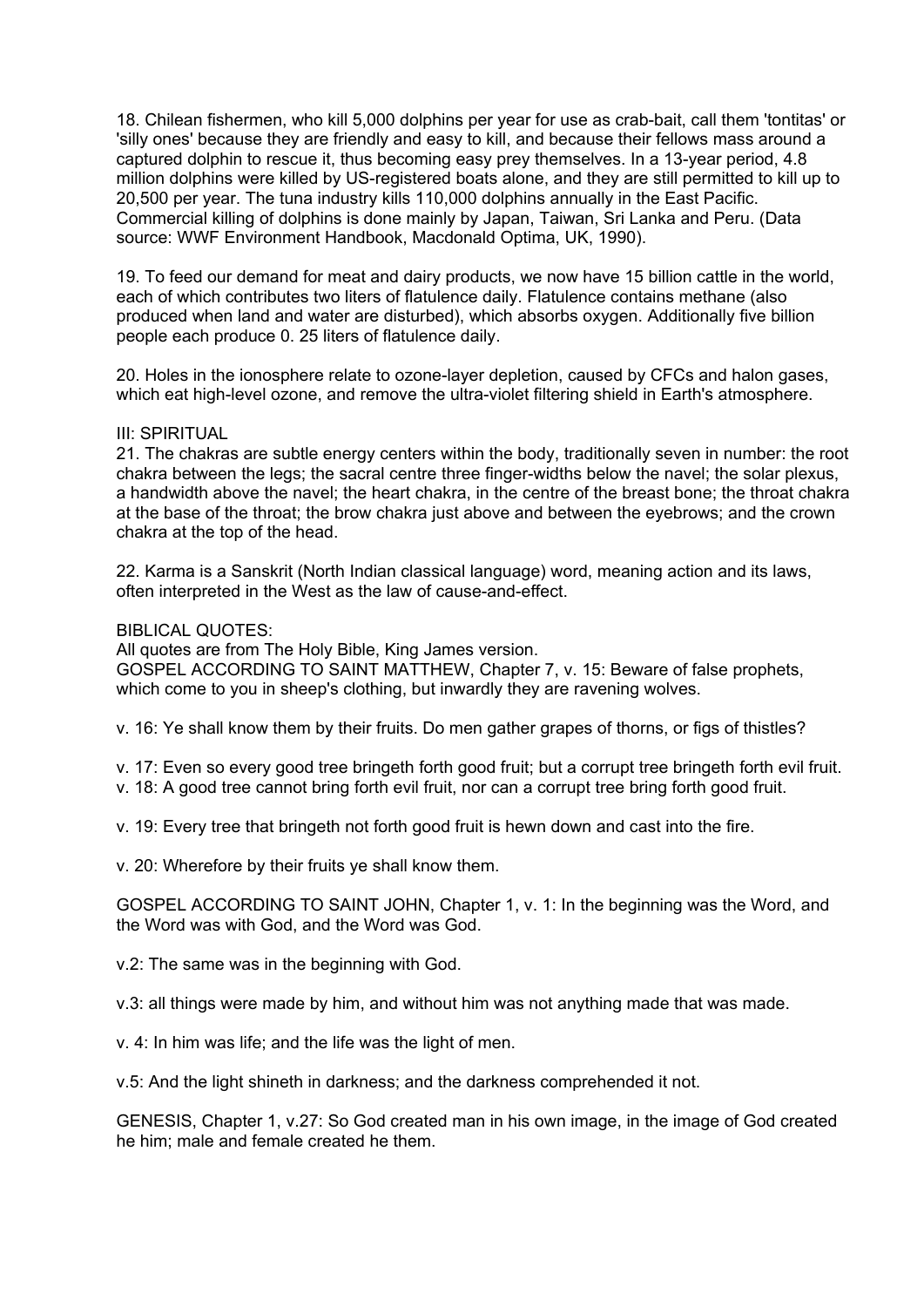GENESIS, Chapter 6, v.2: And it came to pass, when men began to multiply upon the face of the earth, and daughters were born unto them,

v.2: That the sons of God saw the daughters of men that they were fair; and they took them wives of all which they chose.

v.3: And the Lord said, My spirit shall always strive with man, for that that he also is flesh: yet his days shall be an hundred and twenty years.

v.4: There were giants in the earth in those days; and also after that when the sons of God came in unto the daughters of men, and they bare children to them. The same became mighty men which were of old, the men of renown.

REVELATIONS, Chapter 4, v. 1: After this I looked, and behold, a door was opened in heaven and the first voice which I heard was as it were of a trumpet talking with me; which said, Come up hither and I will shew thee things which must be hereafter.

v.2: And immediately I was in the spirit: and, behold, a throne was set in heaven, and one sat on the throne.

v.3: And he that sat was to look upon like ajasper and a sardine stone: and there was a rainbow round about the throne, in sight like unto an emerald.

v.4: And round the throne were four and twenty seats: and upon the seats I saw four and twenty elders sitting, clothed in white rainment; and they had on their heads crowns of gold

REVELATIONS, Chapter 7, v.13: And one of the elders answered saying unto me, What are these which are arrayed in white robes? And whence come they?

v. 14: And I said unto him, Sir thou knowest. And he said unto me, These are they which came out of great tribulation and have washed their robes, and made them white in the blood of the Lamb.

v. 15: Therefore are they before the throne of God, and serve him day and night in his temple: and he that sitteth on the throne shall dwell among them.

REVELATIONS, Chapter 8, v. 1: And when he had [the Lamb] opened the seventh seal, there was silence in heaven about the space of half an hour.

v.2: And I saw the seven angels which stood before God; and to them were given seven trumpets.

v.3: And another angel came and stood at the altar having a golden censer; and there was given unto him much incense, that he should offer it with the prayers of all the saints, upon the golden altar which was before the throne.

v.4: And the smoke of the incense, which came with the prayers of the saints ascended up before God out of the angel's hand.

v. 5: And the angel took the censer and filled it with fire of the altar and cast it into the Earth; and there were voices and thunderings and lightnings and an earthquake.

REVELATIONS, Chapter 20, v.4: And I saw thrones, and they sat upon them and judgement was given unto them: and I saw the souls of them that were beheaded for the witness of Jesus, and for the word of God, and which had not worshipped the beast, neither his image, neither had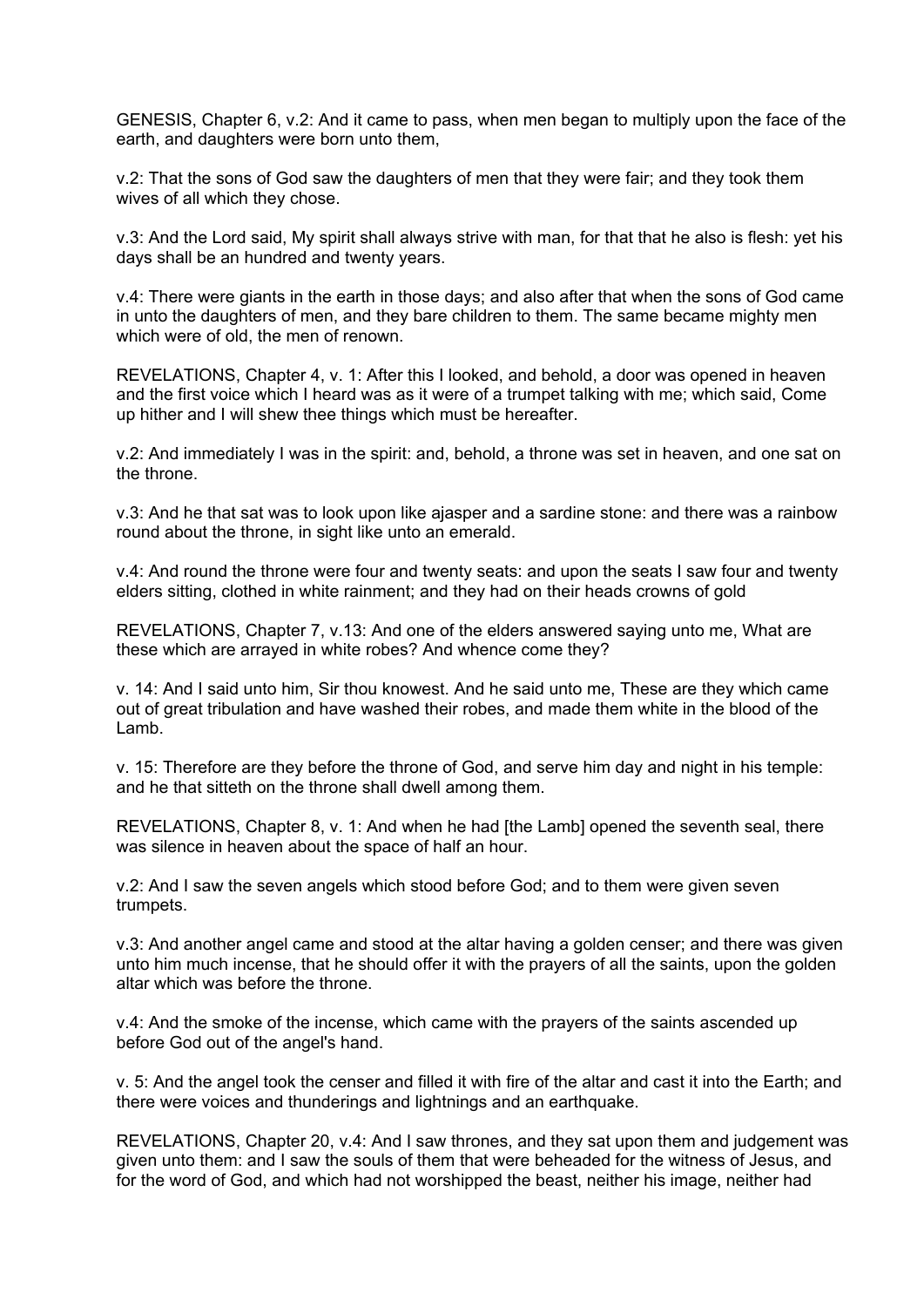received his mark upon their foreheads nor in their hands; and they lived and reigned with Christ a thousand years.

v.5: But the rest of the dead lived not again until the thousand years were finished. This is the first resurrection.

v.6: Blessed and holy is he that hath part in the first resurrection; on such, the second death has no power, but they shall be priests of God and of Christ and shall reign with him a thousand years.

v.7: And when the thousand years are expired, Satan shall be loosed out of his prison.

## Back Cover

## THE ONLY PLANET OF CHOICE Essential Briefings from Deep Space

"If this book is a work of the imagination, it is a poetic and consistent work of art, if, as I prefer to believe, it is based on truth, it must be one of the most important books ever written."

-Michael Glickman, journalist and cereologist.

Since its spectacular launch in 1993, The Only Planet of Choice has been widely acknowledged as one of the most significant books for our time. Many of those thousands who have already read it have spoken of the profound effect it has had upon them.

This book represents the outcome of twenty years of work by a distinguished international research group whose members have been communicating through psychic transceiver, Phyllis Schlemmer, with an enlightened circle of universal beings known as the Council of Nine.

Their dialogues have continued and the result is this updated edition of The Only Planet of Choice. Published this time without any linking commentaries but with a vital new chapter on the 1990s, the book contains a mass of fresh and pressing information of particular relevance to our troubled world as it approaches the end of the millennium.

Its underlying theme is free will and the power of the inhabitants of Planet Earth to create a better, more harmonious world. Among the many themes covered in detail are the existence of ET civilizations and their interactions with Earth, the nature of the Source of the Universe, the ancient history of humanity, Jesus the Nazarene, environmental issues and humankind's as-yetunrealized potential for self-awareness. But, above all, for those who are prepared to listen and heed its message, it offers a positive outcome for the future.

New readers will welcome the opportunity to explore this riveting book for the first time. Existing readers will want to discover the wise new truths it contains.

> "Everything you ever wanted to know about the Universe but didn't know who to ask."-- Kindred Spirit magazine.

> > PALDEN JENKINS' NOTES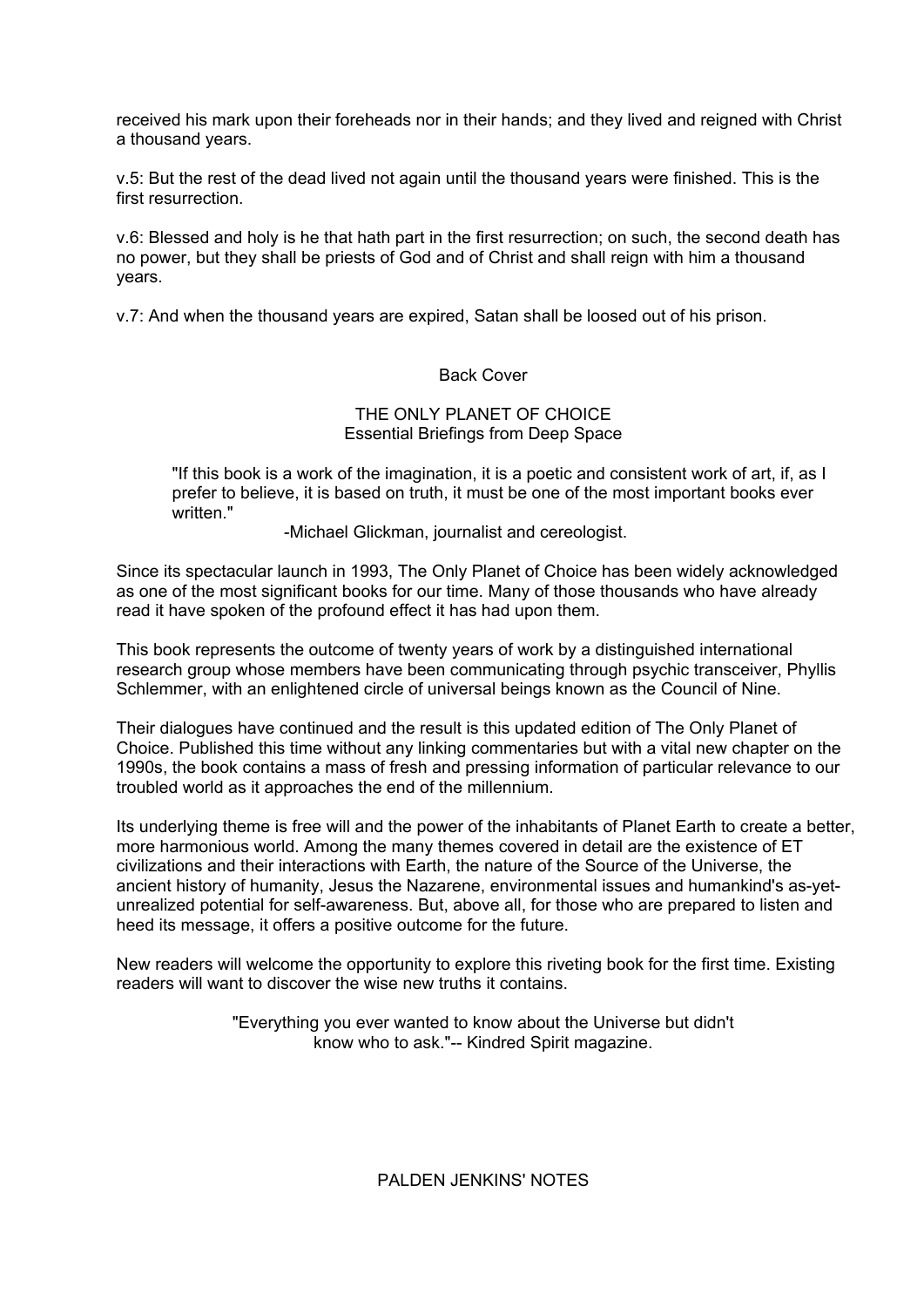## FROM REVISION 1993 [Chapter indicated and title where relevant]

### **NOTES**

[Accelerating Earth's Evolution Chapter 2-old, Chapter 8-new]

1. See Stanley Messenger, "A Preparation for the Next Impact", in Crop Circles - Harbingers of World Change, ed Alick Bartholomew, Gateway Books, 1991. This is a book about possible realties, not just crop-circles.

2. Donella Meadows, Dennis Meadows and Jorgen Randers, Beyond the Limits, Earthscan, UK, Chelsea Green, US.

3. Palden Jenkins, "The Age of People", in Crop Circles - Harbingers of World Change, Gateway Books, 1991

4. Lewis Mumford, The City in History, Penguin, 1973.

5. Lester W Milbrath, Envisioning a Sustainable Society, State Univ of New York Press, 1989

## NOTES

[Clearing up after the Party Chapter 3-old]

1. The Nine regard negative energies (adversity, darkness, densification) to be as necessary as positive ones (ease, light, elevation), when they are in balance. When they are not, they create a major problem, and the current condition of Planet Earth is a manifestation of this. More about this in Part II.

2. In physics, when a moving or changing body of mass attains a certain impetus or intensity, it 'goes critical', while it gathers energy for a fundamental change into another form. An example of this is water approaching boiling-point, in which there is a pause in the heating process, as the water makes the conversion from liquid to steam-vapour.

3. In the last 150 years (the age of steam engines and cars), carbon dioxide levels in the atmosphere have increased 30%, and continue to increase by 3% per year, or 0.4% of atmospheric composition. About half of the Ca we produce by fossil fuel burning is absorbed by carbon dioxide consumers like forests, wetlands and ocean plankton, which themselves continue to decline - the other half builds up in the atmosphere. If nothing changes, carbon dioxide levels are set to double between 1990 and 2030. Nitrogen and phosphorus output into the oceans also kill marine plant communities, taking oxygen out of the water and starving other marine life forms. The carbon dioxide factor is a major contributor to the 'Greenhouse Effect' which is leading to rising temperatures and climatic change worldwide. Dolphins. The Nine give special significance to dolphins, for reasons which will emerge when we look into Earth history. Their level of intelligence is regarded by them to be at least equal to that of humans, and related to that of humans, and their work on Planet Earth is seen to be as important as ours. Chilean fishermen, who kill 5,000 dolphins per year for use as crab-bait, call them 'tontitas' or 'silly ones' because they are friendly and easy to kill, and because their fellows mass around a captured to rescue it, becoming easy prey themselves. In a 13-year period, 4.8 million dolphins were killed by USregistered boats alone, and they are still permitted to kill up to 20,500 per year. The tuna industry kills 110,000 dolphins annually in the East Pacific. Commercial killing of dolphins is done mainly by Japan, Taiwan, Sri Lanka and Peru. (Data source: WWF Environment Handbook, Macdonald Optima, UK, 1990).

4. To feed our demand for meat and dairy products, we now have 15 billion cattle in the world, each of which contributes two litres of flatulence daily. Flatulence contains methane (also produced when land and water are disturbed), which absorbs oxygen. Additionally five billion people each produced 0.25 litres of flatulence daily.

5. A clarification of the preceding four sentences. Holes in the ionosphere relate to ozone-layer depletion, caused by CFCs and halon gases, which eat high-level ozone, and remove the ultraviolet filtering shield in Earth's atmosphere. The Nine are saying that when a nation goes out of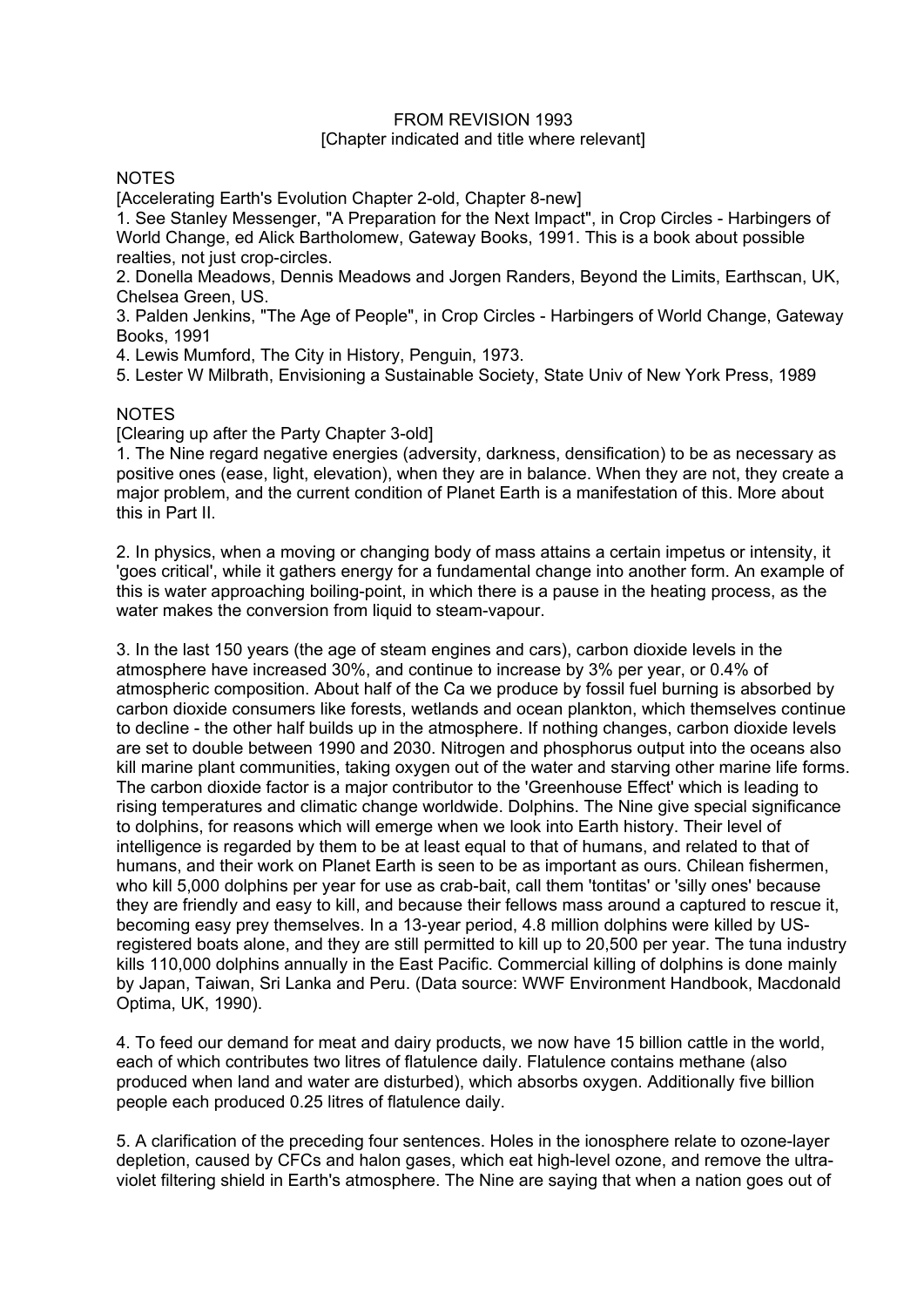balance, signs of it will be manifest in its environmental and social problems, in particular - and therefore that resolving these questions involves working on the inner balance of energy within each nation. Insidious diseases: these fall into various categories, such as cancer and leukaemia, which arise from lifestyle and pollutant issues, AIDS, a new disease arising from lifestyle practices, and in Africa, longterm deprivation, and escalating, spreading diseases such as cholera, which are thriving through deprivation, climate warming and international travel. Fulfilment of destiny: what Tom is referring to here is that each person needs to live a full lifecycle in order to fulfil their soul-purpose, and the level of early death through war, disease and tragedy endemic throughout the world gives rise to a collective, even institutionalised nonfulfilment of purpose, which itself leads to a planetary energy-imbalance.

6. Obstructing forces. The Nine, later in the book, demonstrate how our world problems are caused not only by our ignorance and myopia, but also by forces which are intentionally seeking to obstruct forward evolution, to corrupt people's thoughts and aspirations, and to perpetuate the historical somnambulism we are habituated to. This is covered in Chapter 7.

7. The use of meditation in this work is examined in Chapter 20, and the occasional mention of meditation will crop up as we progress. Issue-oriented meditation is one way in which the heat can be turned up on the needed attitudinal swing in the population, to facilitate new values and priorities, and clarify social goals. This has already been demonstrated in the 1980s, with the World Meditation Days, Harmonic Convergence and other networked events.

8. 'Karma' is a Sanskrit (North Indian classical language) word, meaning action and its laws, interpreted in the West as the law of cause-and-effect. It is not quite so simple and arithmetical as it sounds, but it is the oriental equivalent to Jesus' statement "As you sow, so shall you reap". In India, and amongst modem Western 'new age' adherents, the notion of karma is often arrogantly used to justify doing nothing to help people in need, on the basis that they deserved to be needy through their own earlier actions.

9. Here, Tom refers to the minority of people who feel that starvation and hardship takes away the need to confront the population bomb, an extreme variant of the 'NIMBY' philosophy, that suffering is fine as long as it is 'not in my own backyard'.

10. Arnold Toynbee, A Study of History, 6 vols, or 2 abridged vols, Oxford Univ Press.

#### **NOTES**

[The Council of the Nine-Chapter 4-old, Chapter 2-new]

1. Tehuti was one of the most important gods to the ancient Egyptians, and was regarded as one of the oldest. The Egyptians believed that Tehuti brought them civilisation, arts and knowledge, giving them their knowledge of building, mathematics, music, writing, surveying and astronomy. The Greeks adopted him as Thoth, who was akin to Hermes, the messenger of the gods.

Atum is the source of the name 'Tom'. Atum (Atem, Turn, Temu), is virtually the same as the well-known Egyptian god Ra, born out of Nunu, the primeval abyss. Temu was the god who created himself and the Universe, his name meaning, approximately, 'the complete one'. Although we use the term 'he', Atum or Temu was asexual. Atum was a member of the Ennead or Great Nine, made up of Atum. Shu, Tefnut, Gebb, Nut, Osiris, Isis, Set and Nephthys. Harmarkos, or Re-harmakkis, and Herenkar were Egyptian metaphysical beings representing the higher or supreme self, linked to Atum. Thomas is a name which Tom first used when contacting Phyllis psychically - in order to be noticed by her, he adopted the name of her deceased grandfather, Thomas. He later corrected this when she was in a position to accept his true identity.

2. This refers to the One God, Temu or Ra, in the three aspects of Khepri, the morning sun, Ra, the noon-day sun, and Atum (Temu) the setting sun. Later on, this one god, who had no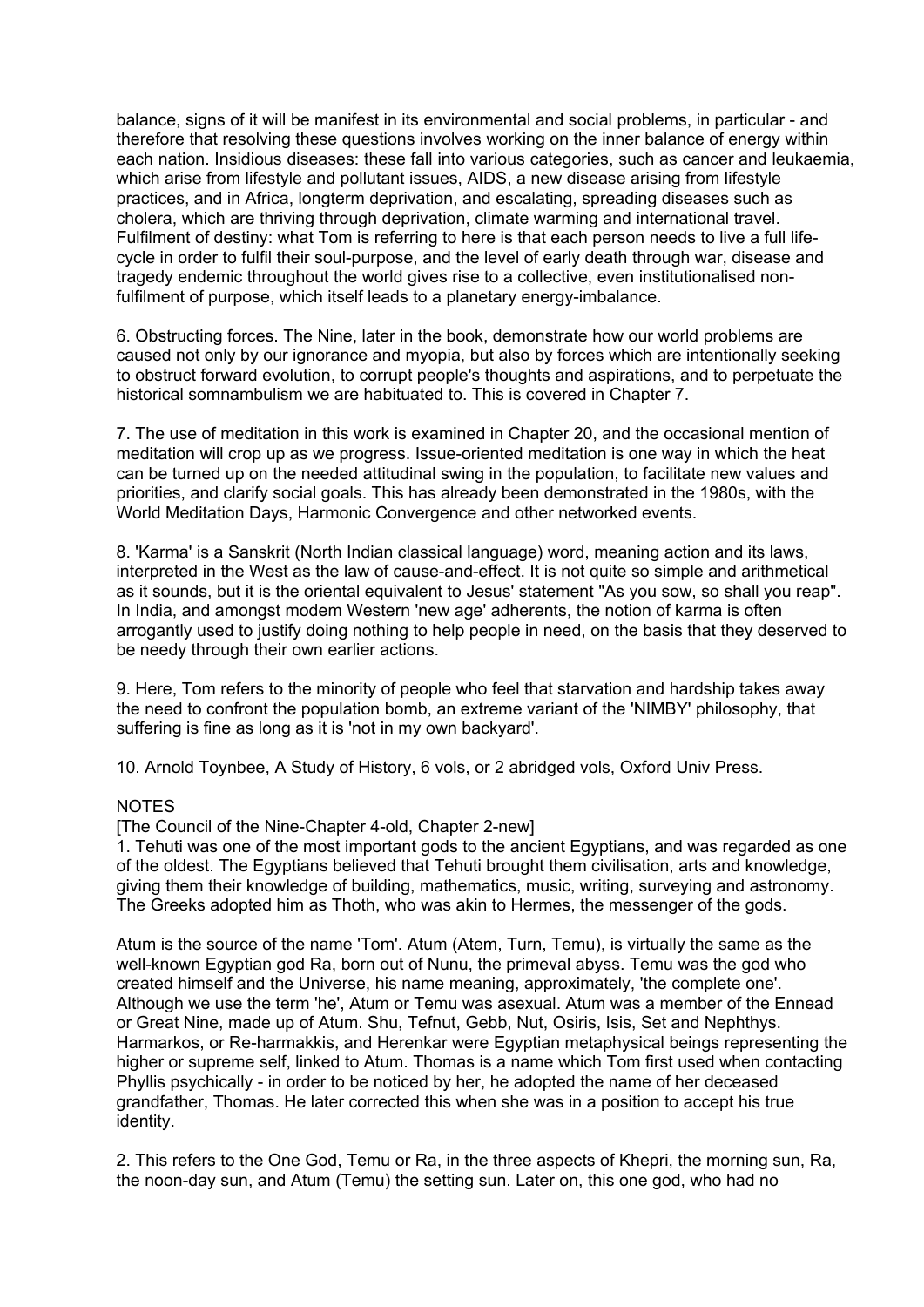counterpart, offspring, associate or equal, was later (VIth Dynasty) usurped by Osiris, but this scheme preceded this change With regards to the line which follows, the sphinx was a representation of Atum.

3. The beginnings of Egyptian civilisation have been a perpetual source of mystery for historians and archeologists, for the elements which made up later Egyptians civilisation suddenly seemed to appear at once, in the fourth millennium BC. Egypt moved straight from a stage of precivilisation to the government of large areas, without the usual era of city-states intervening. The ordinary logic of historical development does not apply to Egypt as it does to Mesopotamia.

4. The Elohim were noted in the Book of Genesis as being the creators of the world 'Elohim', means 'many gods'- although in the Bible, this is confused with the Hebrew word Adonai which means 'Lord'. The singular form is 'Eloha' - use of the plural clearly indicates several beings.

5. Soul. In the words of Sri Aurobindo, the Indian philosopher-mystic: "Me true soul secret in us is the flame of Divinity always alight within us, inextinguishable even by dense unconsciousness It is the concealed Witness and Control, the hidden Guide, the inner light or inner voice of the mystic. It is that which endures and is imperishable in us from birth to birth, untouched by death, decay or corruption, an indestructible spark of the Divine." (The Life Divine, Sri Aurobindo, Pondicherry). Soul is not directly involved in incarnate life, but nevertheless feels the qualities of experience met in life; it has inherent all-knowing, yet seeks completion in the knowledge that it knows. It is the director and experiencer of all of our existences. It is inherently at one with all other souls, and with the essence of Divinity, even though it has individuality and character of its own, and is the root of individuality.

6. Nine chakras. The chakras are subtle energy centres within the body, traditionally seven in number: the root chakra between the legs (controlling our survival instinct); the sacral centre three finger-widths below the navel (controlling sexuality, reproduction and emotion); the solar plexus, a hand-width above the navel (the seat of the will); the heart chakra (the source of love); the throat chakra at the base of the throat (source of communication and much of our thinking); the brow chakra just above the eyebrows (seat of understanding and inner vision); and the crown chakra at the top of the head (our cosmic connection with divinity). From what the Nine say, there are two further ones which have nothing to do with our individual nature of existence, one below the root chakra and one above the crown chakra. These are presumably gateways of cosmic energy and information which relate to the deeper recesses of the unconscious and the highest realms of the superconscious, respectively.

7. The nine bands around the Earth, and the nine etheric bodies refer to the subtle levels of our planet as a whole being, and the subtle bodies of which we are comprised. As Tom says, any atransformative work we might do with ourselves is toward the end of developing conscious use of all these bodies.

8. Gordon, Dr Ian, The Andronicus Tapes, 1983. From the Andronicus Foundation, PO Box 2506, Richmond South, Victoria 3121, Australia. Andronicus is not one of the Nine, but appears, from the description he gives of his role and work, to be working in conjunction with them.

9. Superconductivity. Modern technology has been furiously researching this area, in connection with conduction of electricity through media of zero (or close-to-zero) resistance - usually substances which are cooled to temperatures close to absolute zero (-273). Absolute zero, however, is super-cold only from our Earth experience, and in relation to our dense physical existence, which survives within a narrow band of temperature parameters. The Nine are using the symbolism of what to us is cold, to indicate scientifically how their level of perfection works. The Council of Nine probably have no heating problems.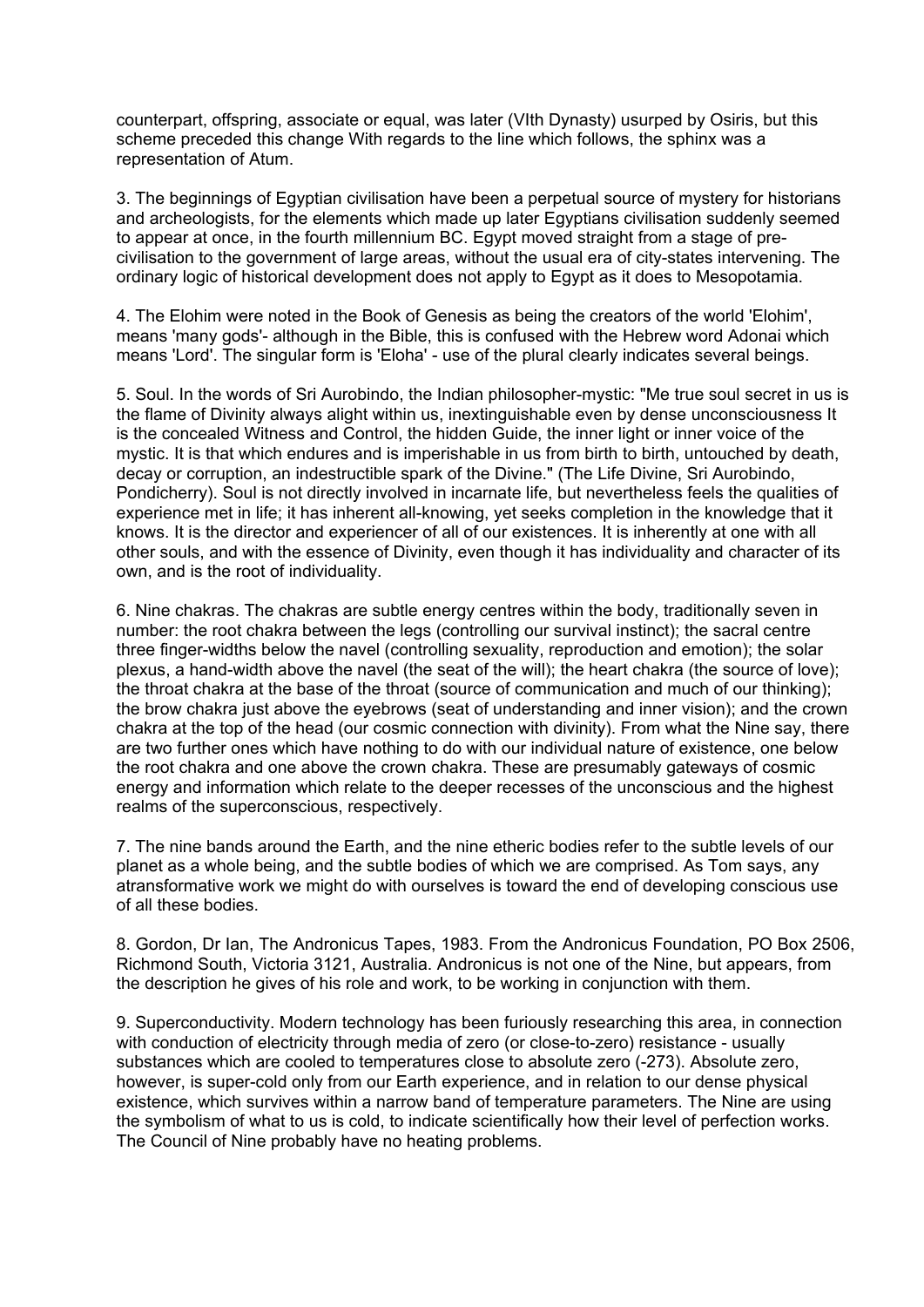10. Matter and anti-matter are fundamentally dissociated kinds of energy and form which seek to neutralise each other. Scientists presume that the meeting of anti-matter would create an explosion, but current knowledge on UFO propulsion systems accepts that controlled conditions of matter and anti-matter is used in the powering of at least some UFO's.

## **NOTES**

[God & Creation Chapter 5-old, Chapter 3-new]

1. Here, Tom is referring to those who work and run errands on behalf of the Nine, and of God, in the Universe. We shall be investigating these in the next three chapters.

2. The Gospel according to John, Chapter 1. "In the beginning was the Word, and the Word was with God, and the Word was God. He was in the beginning with God; all things were made through him, and without him was not anything made that was made. In him was life, and the life was the light of men. The light shines in the darkness, and the darkness has not overcome it." Holy Bible, Revised Standard Edition. The correct Greek term for 'Word' was logos, which could best be understood as 'inherent order' or 'design'.

3. Genesis, 1, 27. "So God created man in his own image, in the image of God he created him; male and female he created them."

4. The illusionary factor is the capacity we humans have developed to tell ourselves that things are like this or like that, when in fact they are not. The perceived inferiority of women, blacks, children, some nations, animals, are examples of such beliefs.

5. The twenty-four heads of civilizations have their cohorts and family, which we call the Universal Civilizations, but these heads, and the twenty-four, act to supervise the myriad other civilizations of the Universe. More about this in chapters 6 and 7 following..

6. Holy Bible, Revelations, chapters 4 and 7. Chapter 4: "After this I looked, and lo, in heaven an open door! And the first voice said, 'Come up hither, and I will show you what must take place after this'. At once I was in the Spirit, and lo, a throne stood in heaven, with one seated on the throne! And he who sat there appeared like jasper and carnelian, and round the throne was a rainbow that looked like an emerald. Round the throne were twenty-four thrones, and seated on the thrones were twenty-four elders, clad in white garments, with golden crowns upon their heads." A dramatic vision indeed. Chapter 7, v 13: "Then one of the elders addressed me, saying, Who are these, clothed in white robes, and whence have they come?' I said to him, 'Sir, you know.' And he said to me, 'These are they who have come out of the great tribulation; they have washed their robes and made them white in the blood of the Lamb. Therefore are they before the throne of God, and serve him day and night within his temple; and he who sits upon the throne will shelter them with his presence. They shall hunger no more, neither thirst any more; the sun shall not strike them, nor any scorching heat. For the Lamb in the midst of the throne will be their shepherd, and he will guide them to springs of living water; and God will wipe away every tear from their eyes."

## **NOTES**

[The Universal Civilisations Chapter 6-old, Chapter 4-new]

1. UFO bibliography

#### **Books**

- Vallee, Jacques: Confrontations, Ballantine, New York 1990.
- Hynek, Dr J A: The Hynek UFO Report, Sphere, London 1978.
- Good, Timothy: Above Top Secret: The Worldwide UFO Cover-Up; Sigwick & Jackson, London 1987.
- Howe, Linda Moulton; An Alien Harvest, Linda M Howe Productions, P 0 Box 538, Huntingdom Valley, PA 19006-0538,1989.
- Hopkins, Budd: Intruders, Random House, New York, 1987.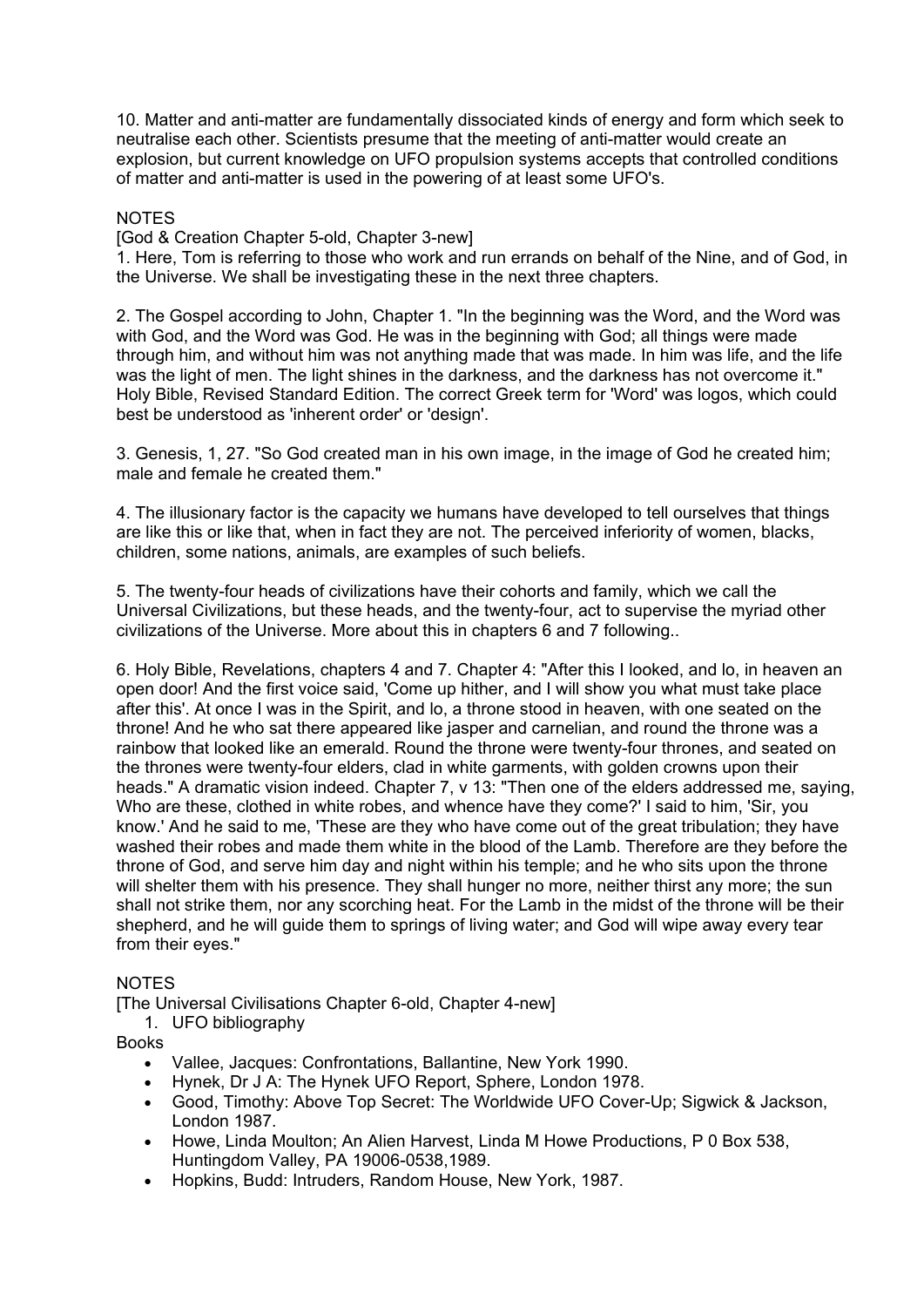- Hynek, J.A., The UFO Experience, Ballantine, New York, 1974.
- Encyclopaedia of UFO's, New English Library, London, 1980.
- Berlitz, Charles and Moore, William: The Roswell Incident, Granada, London 1980.

### **Magazines**

- Flying Saucer Review, P 0 Box 162, High Wycombe, Bucks, HP13 5OZ, UK.
- International UFO Reporter, 2547 W Peterson Ave, Chicago, IL60659, USA.
- MUFON UFO journal, 103 Oldtowne Road, Segvin, TX78155-4099, USA.
- UFO, 1536 S. Robertson Blvd, 1,05 Angeles, CA90035, USA.
- Quest International, 15, Pickard Court, Temple Newsom, Leeds, LS15 9AY, UK.
- Nexus, P 0 Box 30, Mapleton, Qld 4560, Australia.

2. During the channelling sessions, when Phyllis goes into deep trance, the maintenance of her body-psyche functions are taken over by Alteans, and a protection factor is brought into the sessions too, to guard against incursions of a human or non-human kind. The Alteans also create the connections between Phyllis and the Nine, such as she described at the end of chapter 4, when she went on her visit to the Nine's 'abode'. Occasionally, the civilization Altea is also called Altima.

3. The place of the Hebrews in world history, past and present, is covered in chapters 10 and 15.

4. The 'Angel that has Fallen' refers to the being we know of as Lucifer, who is leader of the Obstructors, who tend to work against the Universal Civilizations, and to influence people and forces on Planet Earth who work to further ignorance, selfishness and 'bottlenecking'. More in chapter 13.

5. To put this figure in perspective, our neighbour star Sirius is 7 light years away, all stars visible to the naked eye are from 4 to 1,000 light years away, the centre of our galaxy is 15,000 light years away. A light year is 63,240 times the distance between sun and Earth. Local galaxies are over a million light years away from us.

6. If you are interested in crop circles, try the following: The Crop Circle Enigma, ed Ralph Noyes, Gateway Books 1990; Crop Circles Harbingers of World Change, ed Alick Bartholomew, Gateway Books 1991; Spuren im Kom (German), Jurgen Kronig, 2001;The Centre for Crop Circle Studies is the main research body in UK; its maffing address, and the subscriptions address of the periodical Cerealogist is 20 Paul St, Frome, Somerset, BAll IDX, England); and the video Crop Circle Communique, John McNish. (PO Box 146, Guildford, Surrey GU2 5JY, England).

7. See chapter 5, footnote 3.

8. These twenty-four civilizations complement one another in their special qualities and purposes. In chapter 4, Tom introduced the difference between balanced and imbalanced aspects of the positive and negative forces in the Universe: the Twenty-Four are all balanced high civilizations which are aligned to universal purpose, and since balancing implies the equable interplay of polarities, these polarities will be present in the pairing of the twelve civilizations.

9. The channelling of Alice Bailey, done in the 1930s-50s, comes from an entity called Dhjwal Khul, and amounts to many volumes of intricate esoteric material, which have formed the basis for the inner training of many people, especially in the 60s and 70s. They are still published by the Lucis Trust, in London, Geneva and New York.

10. Jehovah is the head of the civilization Hoova.

11. Atlantis is covered in chapter 10.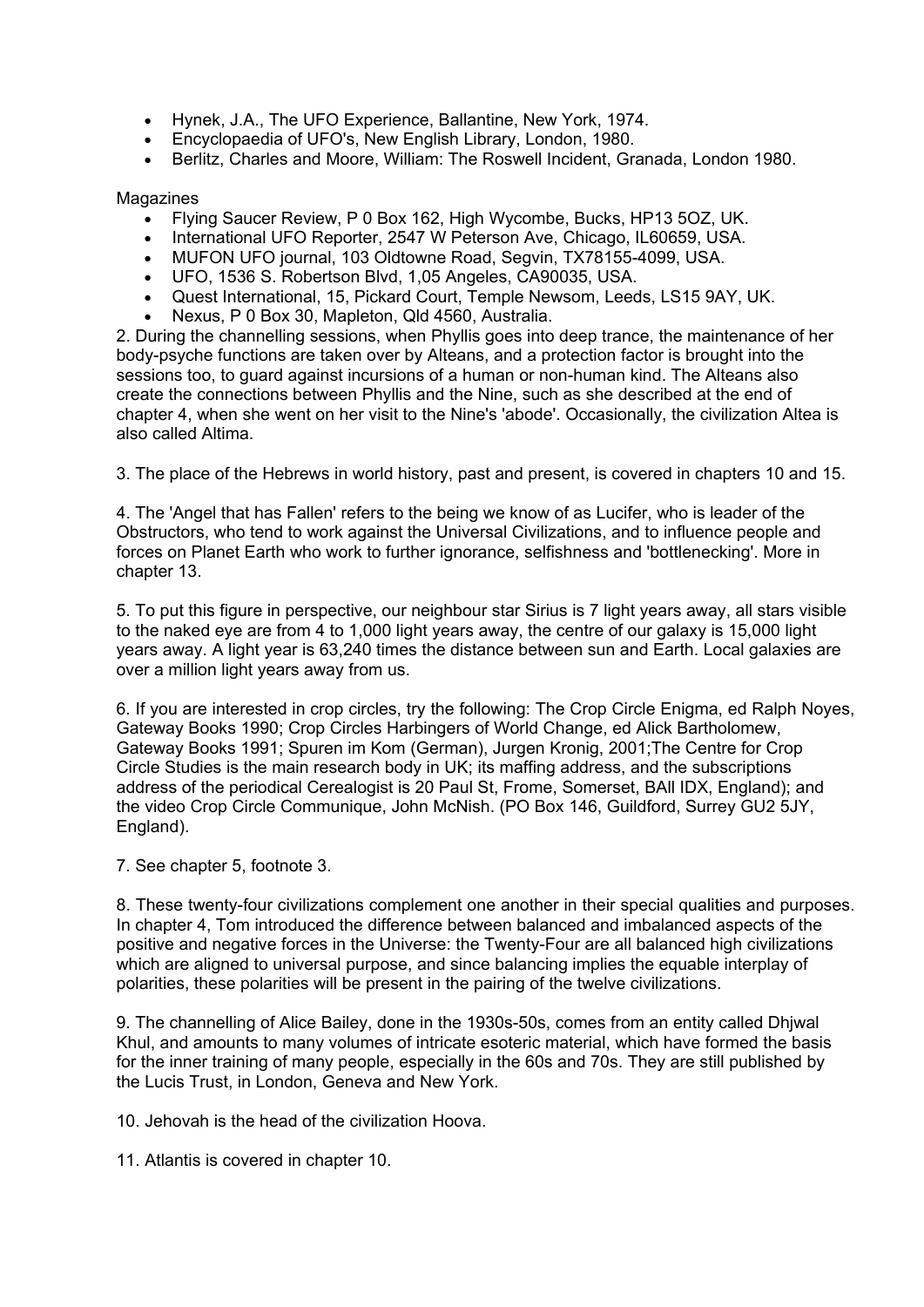12. Inquisitive beings. This refers to lesser civilizations which do not understand the background to what is happening on Planet Earth, and who therefore are visiting our planet for the sake of curiosity, research or experimentation tending to get in the way of the delicate situation here. Therefore, the Nine have let them in on the act, to bring them into greater harmony with their own efforts.

13. The Nine are here referring to unconscious readiness to accept the existence of ETs, rather than fully thought-out conscious acceptance, influenced greatly by the films of the 1970s and 80s. A whole generation of young people have grown up with a diet of Star Trek, The Empire Strikes Back and Close Encounters.

14. Holy Bible, Revelations 7, v4.

15. The Sumerian civilization, in our historical records, began around 6,000 to 5,000 BC in what is now southern Iraq, although the roots of this civilisation, from the Nine's viewpoint, might be earlier. The archaeological dating of the life of Abraham was around 2,000-1,700 Bc - definite dates do not exist. Abraham originated from the city of Ur, a city of some 300,000 people, not far from the mouth of the Euphrates, moving up to Haran, in what is now Syria, then later moving to Palestine, to found the city of Hebron, named after the Habiru, whom he led, and who are presumably descended from the Hoovids. The Habiru were unpopular at the time, because they would not settle, and Abraham invoked further unpopularity when he reputedly destroyed the idols of his father, Terach, affirming the principle of the One God.

16. Holy Bible, Genesis 6,vQ. "When men began to multiply upon the face of the ground, and daughters were born to them, the sons of God (Hoovids) saw that the daughters of men were fair; and they took to wife such of them as they chose. Then the Lord (Elohim) said, 'My spirit shall not abide in man forever, for he is flesh, but his days shall be a hundred and twenty years'. The Nephilim (Giants, possibly Alteans) were on the Earth in those days, and also afterward, when the sons of God came to the daughters of men, and they bore children to them. These were the mighty men that were of old, the men of renown."

17. This refers to a period earlier in human history, which we shall examine in chapter 9.

18. A 'seeding' refers to genetic implants into humanity, through the intentional mating of human females with ETs from particular civilizations.

19. This refers to the close relationship between the Mongol Emperors of China, Mongka Khan and Qubilai Khan, and the lamas Sakya Pandita and Karma Pakshi, around 1200 AD. However, Srongtsen Gampo, a powerful Tibetan King in the early 600s, the first Buddhist monarch of Tibet, had a Chinese and a Nepalese wife, both of whom were responsible for converting him to the Buddhadharma.

20. Ioannes, also known as Ea and Jonah, was half-man, half-fish in mythology, the God of the water-depths, and a friend to people. He brought culture, literacy and sciences to the ancients of Ur, and was looked on as a potter who shaped the lives of men and gods. His wife was Hinlil, goddess of grain, and wheat is reputed to have been given to humanity by these two.

21. Here, Tom is referring to the increasing visits by Tibetan lamas to other countries, to teach Buddhism, and also to the exemplary non-violence and cultural resilience of the Tibetans, despite the exile of many of them, and the destruction of temples and cultural centers within Tibet.

## **NOTES**

[Aliens and Visitations Chapter 7-old] 1. Timothy Good, Alien Liaison, Arrow, 1991.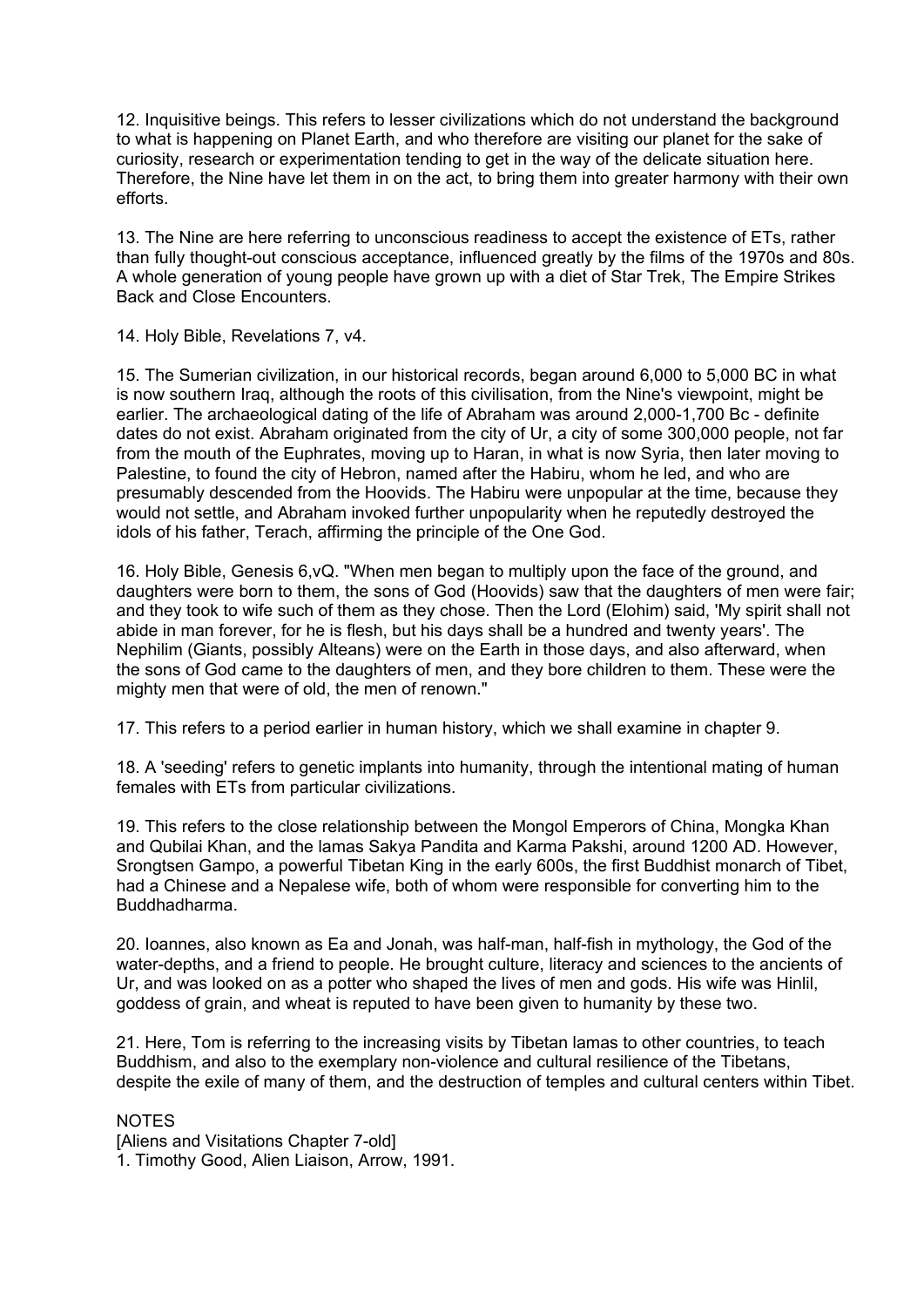2. Flying Saucer Review issues 2-6,1974.

3. Robert Temple, The Sirius Mystery, Sidgwick & Jackson, 1976.

4. More about this in chapter 9 on the seeding of humanity.

5. 'Colonization' takes place when beings from the civilizations land and settle on Planet Earth, while 'merging' takes place when beings mate with human females, then sooner or later depart.

6. The Pleiades are 410 light years away.

7. The beings from constellation Reticulum, a form of 'Greys', because of their grey appearance, are reported to have been involved with the American government since the 1950s, and have been in evidence in Nevada and Puerto Rico. For further details, see [Alien Contact](http://www.amazon.com/exec/obidos/tg/detail/-/0688135102/qid=1124648229/sr=2-1/ref=pd_bbs_b_2_1/102-9221500-6215357?v=glance&s=books), and [Above](http://www.amazon.com/exec/obidos/tg/detail/-/0688092020/qid=1124648229/sr=2-2/ref=pd_bbs_b_2_2/102-9221500-6215357?v=glance&s=books)  [Top Secret](http://www.amazon.com/exec/obidos/tg/detail/-/0688092020/qid=1124648229/sr=2-2/ref=pd_bbs_b_2_2/102-9221500-6215357?v=glance&s=books) by Timothy Good.

8. This statement could refer to some forms of crop-damage which are to be seen in crop fields increasingly. Such damage looks like wind-damage, but when examined closely, from a thermodynamic viewpoint, the patterns and nature of the damage implies either new wind patterns (not vortical) or some wind I other kind of energy-effect.

9. This refers to abductions and surgical operations reputed to have been performed on animals and humans. The animals are then left lying on the land, with specific organs removed through extremely accurate operations, leaving not one drop of blood. Humans are usually returned with their memory of the experience suppressed, and with physical signs of operations or tampering. In such cases there has even been fertilization of Earth females, followed by removal of the foetus at around 4-5 months pregnancy. These are presumably connected with bio-engineering which the perpetrating beings are carrying out, for use on their home planets, or here.

10. The supposed principle is that the creation of extremely powerful counteractive magnetic fields actually warps time and space (as stars do, through their own magnetic and gravitational fields). Time and space can be warped in specific directions and intensities, such that the vehicle is literally sucked, or twanged in the desired direction, simply by bending the space-reality around it. In other words, the vehicle does not move in relation to the world - the world moves in relation to it, in terms of its time-space arrangement.

11. This refers to the special organization MJ-12, which is claimed to lie outside the jurisdiction of the official intelligence agencies in USA.

12. This refers primarily to the disarmament negotiations between USA and USSR in the Reagan-Gorbachev period of the late 1980s, which did quietly involve other countries. There was a realization that a divided Planet Earth was in danger from the apparently superior capabilities of the 'aliens'.

13. By 'sonars' is meant what we often call 'antennae', for both receiving and broadcasting.

#### 14. Book of Revelations, Ch 8.

"When the Lamb opened the seventh seal, there was silence in heaven for about half an hour. Then I saw the seven angels who stand before God, and seven trumpets were given to them. And another angel came and stood at the altar with a golden censer; and he was given much incense to mingle with the prayers of all the saints upon the golden altar before the throne; and the smoke of the incense rose with the prayers of the saints from the hand of the angel before God. Then the angel took the censer and filled it with fire from the altar and threw it on the Earth; and there were peals of thunder, voices, flashes of lightning, and an earthquake..." 15. This strong statement is examined in the following two sections.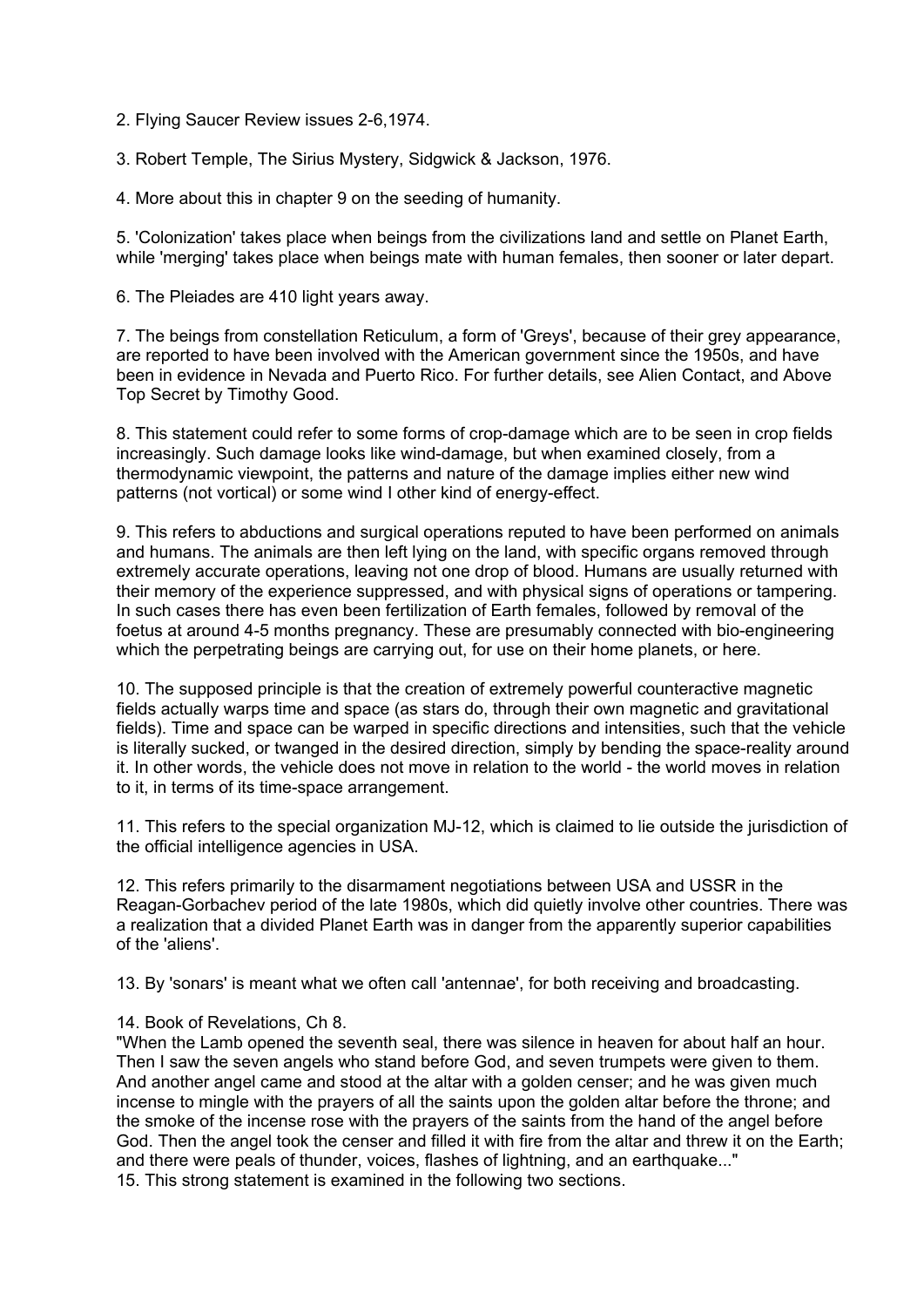## **NOTES**

[The Opposition Chapter 8-old]

1. We shall be examining the mythology of Adam & Eve in chapter 9.

2. This implies that desire was introduced into humans - instead of innocent and trusting contentment - in order to give us the itch to grow.

3. Also known as Lucifer (Latin) or Phosphorus (Greek), the Bringer of Light or Morning Star, whose job was to hone the spirits of souls through helping them face challenge and adversity, in such a measure that they would grow to overcome this, and thereby cultivate the light, or the 'diamond body', within them. Lucifer, however, got offended by developments in the heavenly realms, and struck out on his own.

## **NOTES**

[The Seeding of Humanity & the Aksu Culture Chapter 9-old, Chapter 10-new] 1. Quote from "Visual Thinking in the Ice Age", Randall White, Scientific American, Vol 261, No 1, July 1989. From "The Great Leap Forward - Dawn of the Human Race" by Jared Diamondd in Discover the World of Science, May 1989:

"Having surveyed some of the key developments of the Aurignacian in technology, body ornamentation and representation, one is led to ask whether there is any way to tie them together.... Close to the heart of these developments is an increased ability to think in - and communicate specific visual images."

Also "The Search for Modern Humans", John J Putman, National Geographic Magazine, October 1988.

2. Quote from "The Great Leap Forward Dawn of the Human Race" by Jared Diamond in Discover -the World of Science, May 1989

3. "Our Being" is the Nine's name for Phyllis, the channel.

4. "The Hawk was worshipped in Egypt from the earliest times. He was the incarnation of the Spirit of Heaven, and the sun and moon represented his eyes. The texts mention the Golden Hawk which was four cubits in breadth, and had the head of a Benu [Ibis or Heron-type bird]; this was the phoenix of the Greeks. The 'Divine Hawk' was the offspring of Tern or Atem, and was the incarnation of the One God and of Horus, son of Osiris; 'millions of years serve him, and millions of years hold him in fear'. The human-headed hawk was the symbol of the soul." [From Fetish to God in Ancient Egypt](http://www.amazon.com/exec/obidos/tg/detail/-/0486258033/qid=1124648485/sr=1-1/ref=sr_1_1/102-9221500-6215357?v=glance&s=books), E A Wallis Budge, 1934 (reprinted Dover, NY, 1988).

5. Holy Bible, Genesis 6, v4.

## **NOTES**

[The Altean Venture: Atlantis Chapter 10-old, Chapter 11-new] 1. Lee, Sir Desmond, Timmaeus and Critias, Penguin, Harmondsworth, 1986. See also, Hope, Murry, Atlantis: Myth or Reality?, Arkana, London, 1991.

2. This is echoed in a book called [Jesus and the Essenes](http://www.amazon.com/exec/obidos/tg/detail/-/1886940088/qid=1124648564/sr=2-1/ref=pd_bbs_b_2_1/102-9221500-6215357?v=glance&s=books), by Dolores Cannon, Gateway Books, 1992, in the sections concerning the mysterious Kaloo, who were the last remnants of Atlanteans, in Jesus' time.

3. The Kahuna are the indigenous medicinemen of the Hawaiian islands, possessing an advanced philosophy of life. The tribe of Cohen refers to the priests of the Hebrew peoples, descended from Aaron. The term, nowadays a Jewish surname, derives from the Hebrew 'hakkohen', meaning 'priest. This statement from Tom illustrates how, contrary to our normal picture, there was considerable travel in the world in ancient times, covering vast distances.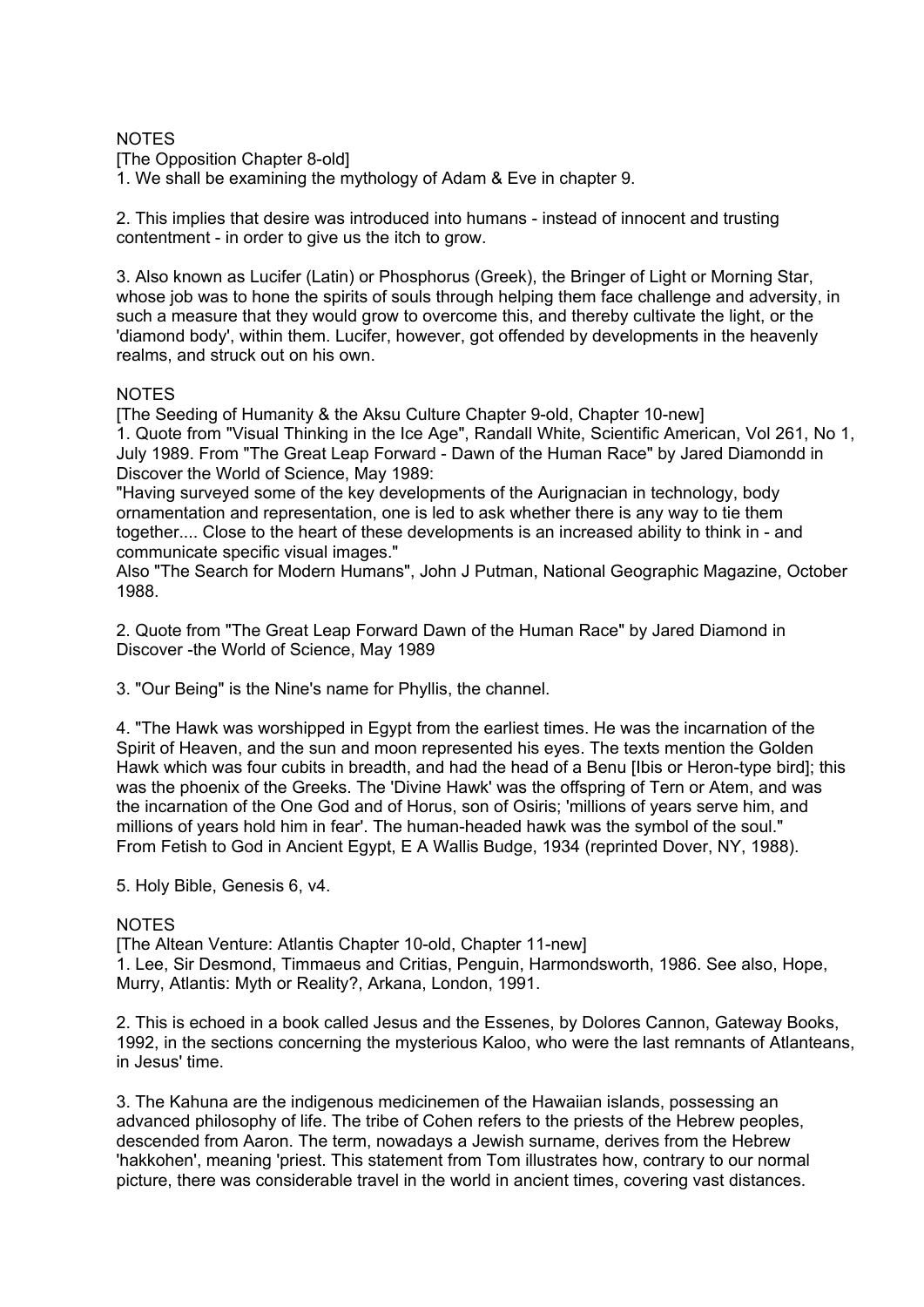4. The story of loannes re-appeared in the Book of Jonah in the Bible, in which Jonah was asked by God to go to Nineveh to protest against its wickedness. He rebelled and took ship in an opposite direction. But a storm arose, and the sailors threw him overboard, at his own suggestion. A great fish or whale then swallowed him, later to disgorge him on to the shore. Jonah managed to persuade the people of Nineveh to change their ways, and the destruction of Nineveh was prevented (from [A History of the Jews](http://www.amazon.com/exec/obidos/tg/detail/-/0060915331/qid=1124648620/sr=2-1/ref=pd_bbs_b_2_1/102-9221500-6215357?v=glance&s=books) by Paul Johnson, Weidenfeld & Nicolson, London 1988). This is taken as a Biblical encouragement to the Jews to recognize that God's attention and mercy extended beyond the Jews to the whole human race, and that, if the people of Nineveh could repent from unwholesome ways, so too could the Jews. This story is a remnant of an earlier story, in which loannes came to Mesopotamia to upgrade the understanding and culture of the people of the area, who were post-Aksu people.

5. The Maori-Hawaiian-Polynesian story of the demi-god Maui falls into the pattern of ET visitors and influences. The myth says that shortly after he was born, his mother threw him into the sea, whence he was taken up to the sky by supernatural beings, from whom he learned his skills. When he readied maturity he returned, bringing much knowledge with him.

6. This could be Hephaestus, Greek god of fire and chief workman of the Gods. However, the Greek name for Horus was Harpocrates.

7. The purpose of the Hawk and his colleagues being involved in the later stages of Atlantis was, again, to seek to upgrade the genetic stock, particularly to inject a stronger sense of purpose or 'covenant' into the mixed Atlantean peoples. Those that opposed, however, were set on carrying out their medical transplant technology, and presumably saw the Hawk as an interference in this process.

8. This refers to the sexual propensities of the Atlanteans, who had come to enjoy and identify with the physical sexuality possible on Planet Earth.

9. Heavy water is a technology involved in the nuclear industry. If it is released into the environment, there is a risk that it would convert ordinary water into heavy water, rendering all water use impossible.

#### **NOTES**

[Ancient Egypt Chapter 11-old, Chapter 12-new]

1. This use of sound in moving blocks of stone was also mastered by the Tibetans, and recorded early in the 20<sup>th</sup> Century by the Swedish traveller Syen Hedin. Rumour has it that one of the Swedish museums has a copy of film taken of this - under lock and key.

2. Isis and Ra were both influential deities in Egypt of the Middle Period. Isis made universal claims: the One who is all things, the Goddess of Ten-Thousand Names, the single embodiment of all gods and goddesses. She was consort to Osiris, the idealized woman, wife and mother. She was also mother of Horus, whose consort was Hather. Ra, the Sun God, was recognized as the successor to Atum, at Heliopolis. Later, Ra declined in popularity, in favour of Osiris. Mankind and animals were said to come from Ra's teas.

3. Hathor was a cow-goddess, representing the conceiving and creating power of nature, 'mother of her father and daughter of her son', midwife to pregnant women, ally of lovers and beautiful women. She had an honoured place in every local company of gods, as the female counterpart of the head of each company, even though she had entered the company as but a guest. Many other goddesses were forms of her. Refer to Wallis Budge, From Fetish to God in Ancient Egypt, Dover reprint, 1988, for information about all these deities.

**NOTES**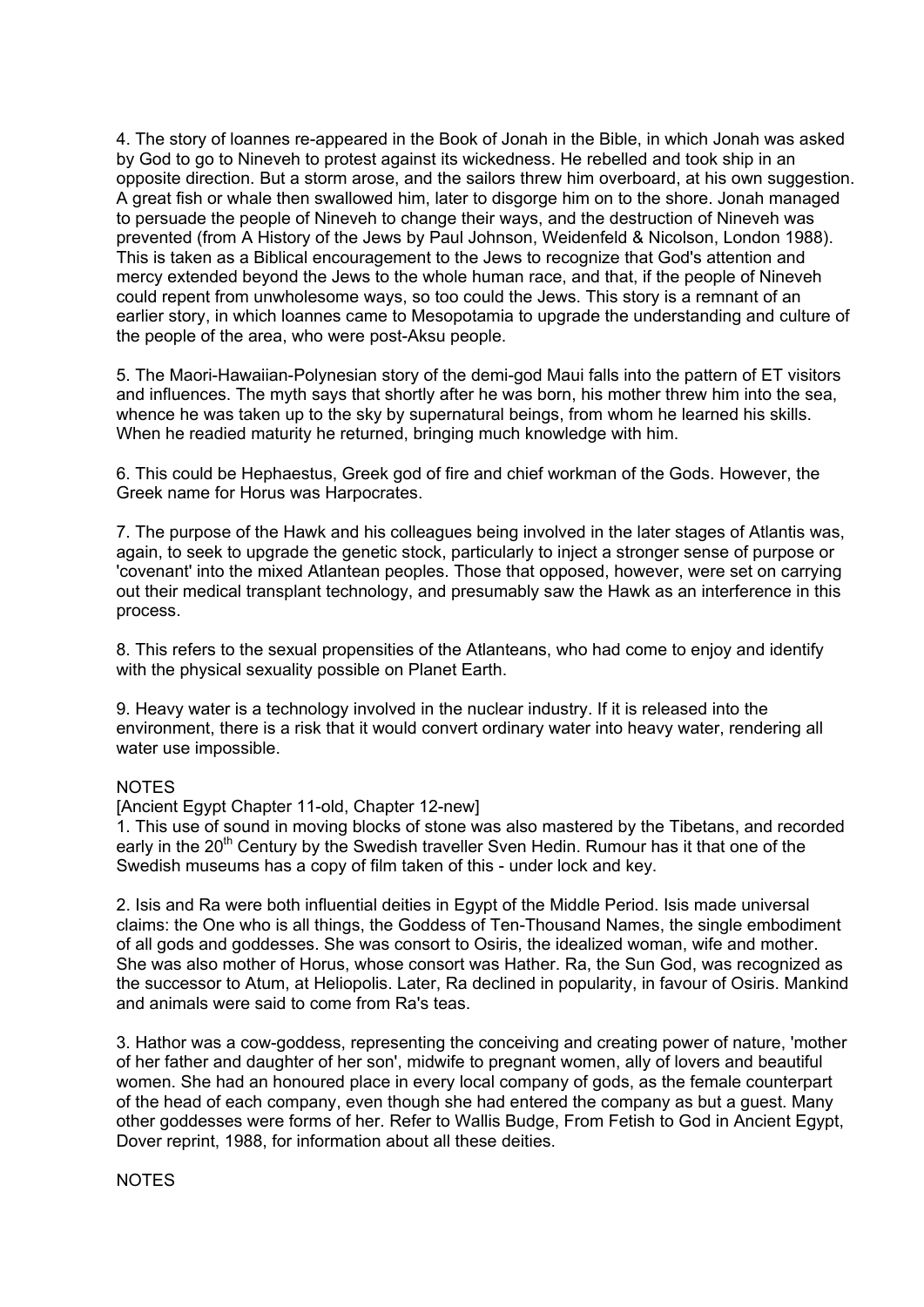[Hoovid Branchings, Hebrew Roots Chapter12-old, Chapter 13-new]

1. This is referring to the times in Israel's history when the nation was strong and proud, for example, in the days of the Twelve Tribes (1200-1020 BC), David and Solomon (c1000-925 BC) and the Kingdoms of Israel and Judah (925-842 BC).

2. Obedience in this context implies adherence to the innate laws or agreements of the Universe, through aware choice - the Hoovids participated in the seeding by contract with the Nine, as it were. That contract was the Covenant.

3. Here, Tom is referring to the emphasis which the Jewish people placed on ritual throughout their history, especially the differences of opinion between the ritualistic and more authoritarian Sadducees, the priests of the Temple in Jerusalem, and the more pragmatic Pharisees, the grass-roots rabbis of the villages and local communities of Israel, but also to the ancient tendency for religion to become less a vehicle for knowledge as one for supplication.

4. This refers to the requested sacrifice by Abraham of his favoured son Isaac at Moriah, Jerusalem, where, on the verge of sacrificially killing his son, his hand was stayed, Isaac was reprieved, and the test was passed. Genesis, 22,1-14.

## NOTES

[The Covenant Chapter 13-old, Chapter 14-new]

1. The Bedouin are a small grouping of nomads (who nowadays act as truck and taxi drivers in the Middle East) who range throughout the region from Egypt to Syria to Saudi Arabia, including Israel. Even though the royal house of Jordan is of Bedouin extraction, this people as a whole tend to stand at the bottom of the pile in the region. While being Islamic by religion, they hold their own views and practices, and these days seem to be on quite good terms with Israelis.

2. Zipporah, daughter of Jethro the Medianite. The Midianites had a similar origin to the Arabs (Ishmael's descendants) inasmuch as they were descended from one of Abraham's concubines, Keturah, who was, like Hagar, sent away.

3. Megiddo is recognized by archaeologists to date back at least to Chalcolithic settlements around the 4000s BC (the time of Upper and Lower Egypt and the Sumerian city-states), and twenty occupation levels have been identified. It was attacked, re-peopled and re-built though time, involving Egyptians (1460s BC), Mesopotamians (730s BC), Phoenicians (1490s BC) and locals at different times. When Joshua and the Israelites entered the area from Sinai (about 1250 BC), Megiddo, with Jericho, was one of the Canaanite Strongholds which had to be subdued and archaeological remains demonstrate a formidable level of civilization there. It was completely re-built as a fortified city by Solomon (950s-940s BO, then destroyed and reconstructed by the Assyrians in 733 BC. It went into terminal decline at the time of the defeat and death of Josiah in 609 BC.

4. This could be the 'Great Shining Ones', or the 'Sons of Anu, the Annanage (the Anunnaki), who, according to Sumerian tradition, brought high culture with them to the Mount Hermon area (on what is now the Lebanese-Syrian-Israeli border), "where heaven and Earth meet". See [The](http://www.amazon.com/exec/obidos/tg/detail/-/1852302240/qid=1124649067/sr=1-11/ref=sr_1_11/102-9221500-6215357?v=glance&s=books)  [Fire and the Stones,](http://www.amazon.com/exec/obidos/tg/detail/-/1852302240/qid=1124649067/sr=1-11/ref=sr_1_11/102-9221500-6215357?v=glance&s=books) Nicholas Hagger, Element, UK, 1991.

5. See chapter 9, concerning the early preparation of the energy-fields of the Earth.

#### NOTES

[Jesus the Nazarene-Chapter 14-old, Chapter 15-new]

1. Prof. Fida Hassnain, a Kashmiri historian, points out in [A Search for the Historical Jesus: from](http://www.amazon.com/exec/obidos/tg/detail/-/1878115170/qid=1124649192/sr=1-1/ref=sr_1_1/102-9221500-6215357?v=glance&s=books)  [Buddhist, Islamic and Sanskrit sources,](http://www.amazon.com/exec/obidos/tg/detail/-/1878115170/qid=1124649192/sr=1-1/ref=sr_1_1/102-9221500-6215357?v=glance&s=books) Gateway Books, 1993, that, according to the chronicles he has found from Persia, India and Tibet, Jesus was a world teacher, who became monopolized by the Christian Church, to the exclusion of other faiths which adopted 'St Issa' as a saint and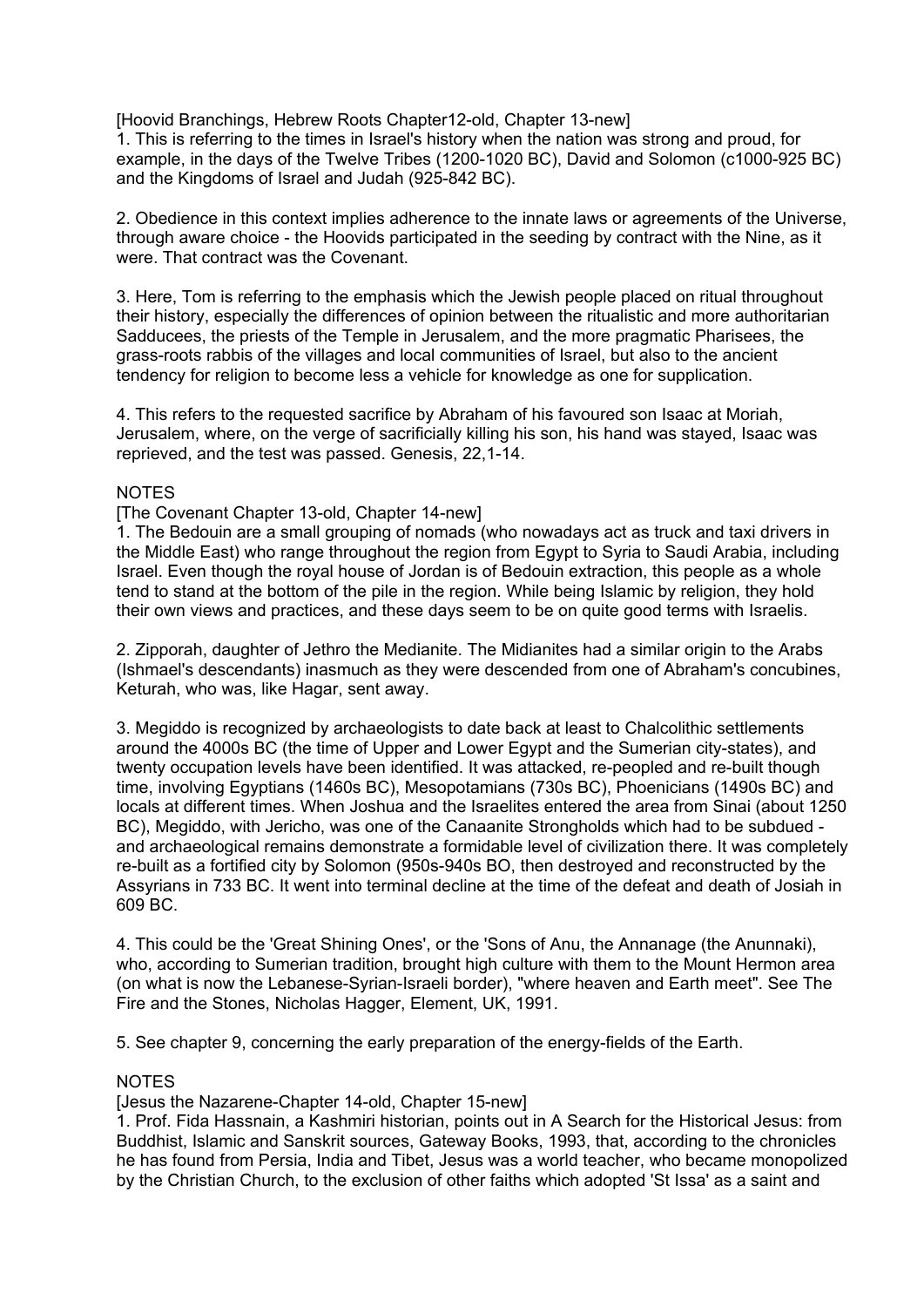prophet. The Church even went to great lengths to acquire and conceal, or destroy all other records of Jesus' life, from early times up to recent decades.

2. From the Gospel of Thomas found at Nag Hammadi in Egypt in 1945, from [The Other Gospels](http://www.amazon.com/exec/obidos/tg/detail/-/0664244289/qid=1124649249/sr=1-1/ref=sr_1_1/102-9221500-6215357?v=glance&s=books) by Ron Cameron, Lutterworth Press, 1983. This resembles a Druidic verse, which goes: "I am a stag of seven times, I am a wide flood on a plain, I am the wind on the deep waters, I am a shining tear of the sun, I am a hawk on a cliff, I am fair among flowers, I am a battle-raging spear, I am a salmon in the pool, I am a hill of poetry, I am a ruthless bear, I am a wave of the sea - Who but I knows the secret of the unhewn dolmen?

3. Gospel according to Matthew 7, 15-20. "Beware of false prophets, who come to you in sheep's clothing, but inwardly they are ravenous wolves. You will know them by their fruits. Are grapes gathered from thorns, or figs from thistles? So, every sound tree bears good fruit, but the bad tree bears evil fruit. A sound tree cannot bear evil fruit, nor can a bad tree bear good fruit. Every tree that does not bear good fruit is cut down and thrown into the fire. Thus you will know them by their fruits."

4. Kingston-on-Thames has a landscape zodiac, miles wide, similarly to Glastonbury - as identified by Katherine Maltwood and Mary Caine in their work on landscape zodiacs and temples. See [New Light on the Ancient Mystery of Glastonbury](http://www.amazon.com/exec/obidos/tg/detail/-/0906362156/qid=1124649365/sr=1-1/ref=sr_1_1/102-9221500-6215357?v=glance&s=books) John Michell, Gothic Image, Glastonbury, 1990, and [New View over Atlantis](http://www.amazon.com/exec/obidos/tg/detail/-/050027312X/qid=1124649314/sr=1-1/ref=sr_1_1/102-9221500-6215357?v=glance&s=books) by John Michell, Thames & Hudson, London, 1983. Here is the origin of William Blake's poem: "And did those feet in ancient times fall upon England's mountains green?".

5. See A Search for the Historical Jesus, Prof. Fida Hassnain, Gateway Books, Bath, 1993.

6. See Jesus and the Essenes, Dolores Cannon, Gateway Books, Bath, 1992, and The Dead Sea Scrolls Deception, Michael Baigent and Richard Leigh, Jonathan Cape, London, 1991.

7. Aramaic was related to Hebrew, using roughly the same script. The Aramaeans were Semitic peoples deriving from Arabia, whose influence became dominant in Mesopotamia, and whose language was the lingua franca of Persia and Mesopotamia in the centuries before Jesus.

8. There is dispute over this. To quote The New Bible Dictionary, ed J D Douglas (InterVarsity Press, 1962): "The view that the author was John the Apostle goes back to Justin Martyr (c 140 BC), and is supported by Irenaeus and many others. The principal objection is the style of Revelation. The Greek is in many respects unlike that of the other Johannine writings. It is so unusual, and sometimes shows scant respect for the rules of Greek grammar that it is felt it cannot come from the same pen as do the Gospel and the Epistles Whereas most scholars today deny the apostolic authorship, there are some who find it best to think of all five Johannine writings as from one author, the apostle John."

9. Imhotep, "a man of obscure origins, son neither of a king nor a vizier". (R & A David, [Biographical Dictionary of Ancient Egypt,](http://www.amazon.com/exec/obidos/tg/detail/-/0806128224/qid=1124649441/sr=1-1/ref=sr_1_1/102-9221500-6215357?v=glance&s=books) Seaby, UK, 1992). The oldest Egyptian Wisdom Texts were attributed to him, and he was called in by the Pharaoh Djoser for counsel during a seven year famine. He was revered and deified as a physician, and as god of medicine and healing in the Late Period (later becoming the Greek Asklepios). His tomb was never found. Annas conducted the preliminary investigation into Jesus' activities, before Jesus' trial before Pontius Pilate. In the Biblical story, it looks as if Annas is one of the 'bad guys', because he commits Jesus to Caiaphas (John, 18, 13-24). But if we take it that various initiates knew that Jesus' public death was inevitable and necessary, for the demonstration of Jesus' commitment, then Annas was conceivably smoothing the flow of the cosmic conspiracy. Joseph of Arimathaea was a wealthy metals trader in Jerusalem, possibly a financial supporter of Jesus' operation, and was a member of the Sanhedrin who did not vote for Jesus' death. He landed up, according to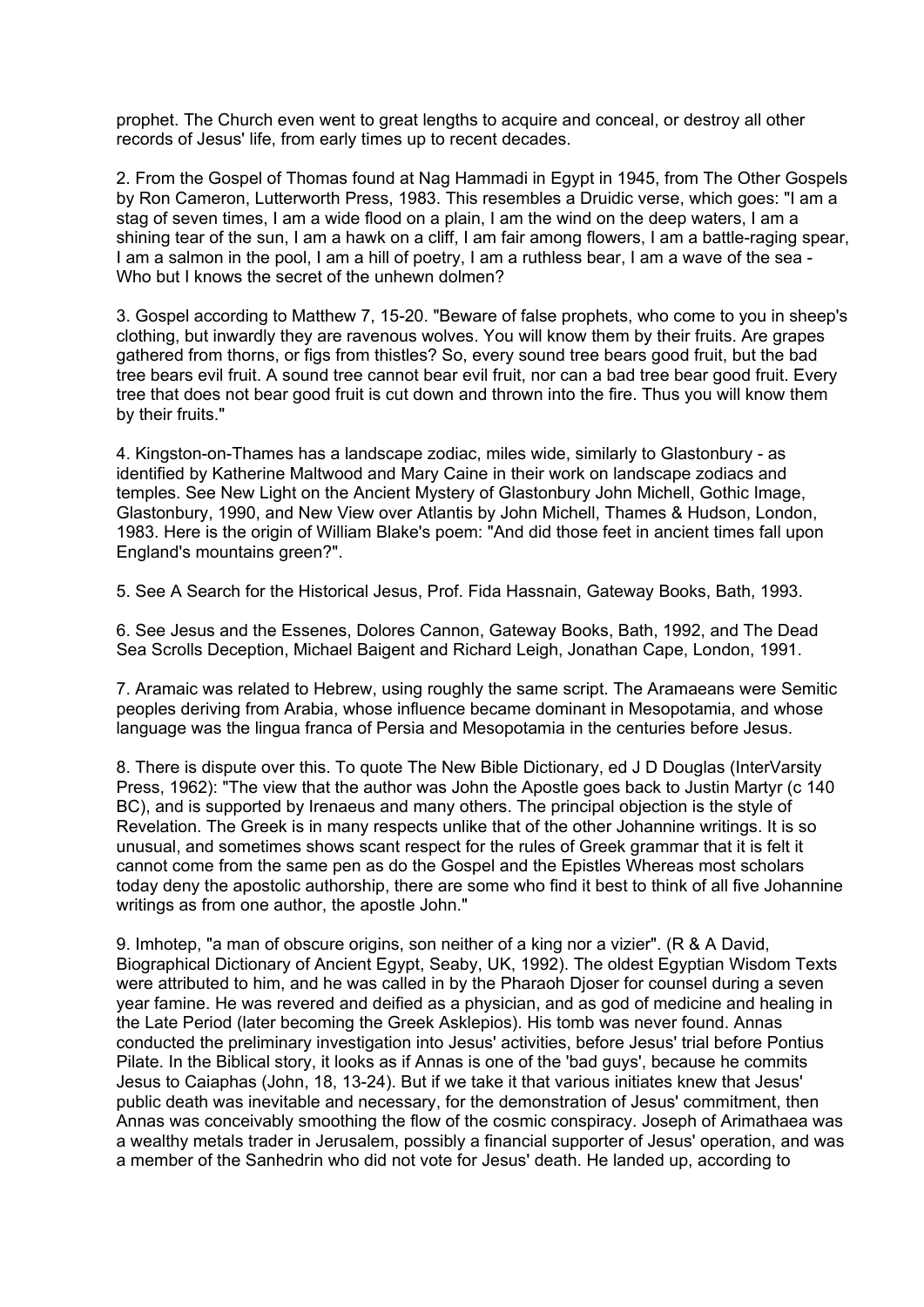tradition, being sent by Philip to England, landing up in Glastonbury to found one of the earliest churches.

10. See [Conversations with Nostradamus](http://www.amazon.com/exec/obidos/tg/detail/-/0963277634/qid=1124649493/sr=2-2/ref=pd_bbs_b_2_2/102-9221500-6215357?v=glance&s=books), by Dolores Cannon, 3 Volumes, Atrium (USA). Nostradamus wrote in cryptic terms, because of the activities of the Inquisition at the time he was alive. Many attempts have been made at interpreting his quatrains, but this set of books involves a form of psychic communication with Nostradamus himself, in which he explains what he meant in his work. He backs up what Tom says concerning prediction and the purpose of his quatrains.

## NOTES

[Israel and the Crescent Chapter 15-old]

1. What is buried could mean the memory of our origins, that we are not alone, that there is no death, and that we have a purpose for being here on Planet Earth.

2. If you are interested in the whole background to the situation, try Holy War, The Crusades and their Impact on Today's World, by Karen Armstrong, Macmillan /Papermac, UK, 1988. The author uses a refreshing feminine sensitivity and viewpoint in the matter of war, citing social feelings and hurts as valid, even crucial issues in historical developments

## NOTES

[War and Peace in the1990s Chapter 16-old, Chapter 16-new]

1. This refers most probably to the end of the Atlantean period, but it could also refer to times in history when the polar axes of the world might have shifted.

2. Yasser Arafat was the head of the Palestine Liberation Organization for two decades

3. "Those of the spirit" are the hosts o 'spirit guides', evolved helper-souls, Earth graduates and non-incarnate inner workers in the Earth sphere who work to aid humanity from the 'inner planes'. What Tom is implying here is that a major policy-shift has gone on from one of total nonintervention, to limited 'surgical' intervention which can obviate further difficulty. This is connected with the matter of 'soul-recycling', inasmuch as souls who have ended their lives before they have completed their purpose, and particularly souls who have been caught up in tragedy, can return to life on Earth with major psychic scars and underlying ill-feeling, leading frequently to the development of further ill Such people are now being removed to other spheres, where their particular soul-ailments can be dealt with, without bringing complication to an already-difficult collective psychic situation on Earth. 'Transition' is the Nine term for what we call 'death' (which doesn't actually exist).

4. This literally implies that there is a battle going on a cosmic scale, in which similar issues were being fought out - more in a psychic sense than a military one.

5. A free-radical cell is a wild cell within the body, created through imbalanced diet lifestyle, which eats and obliterates health-giving and healing cells, being a major cause debilitation and infection.

# **NOTES**

### [Antidoting Disaster Chapter 17-old]

1. What Tom is alluding to here is that such beings as the Nine have ways of implanting ideas into the minds of innovators and inventors -which, if such people are receptive, become developed, for the advantage of humanity. In other words, there is a 'muse' of science and technology, a way of accessing revolutionary ideas and prototypes, if mechanical logic can be overcome within the mind of the recipient.

2. The 'Harmonic Convergence' in August 1987 was a worldwide-observed cosmic event, triggered by utterances emanating from the Hopi Indians, with a little help from astrologers and interpreters of Mayan prophecies. Thousands of people gathered at different sacred sites to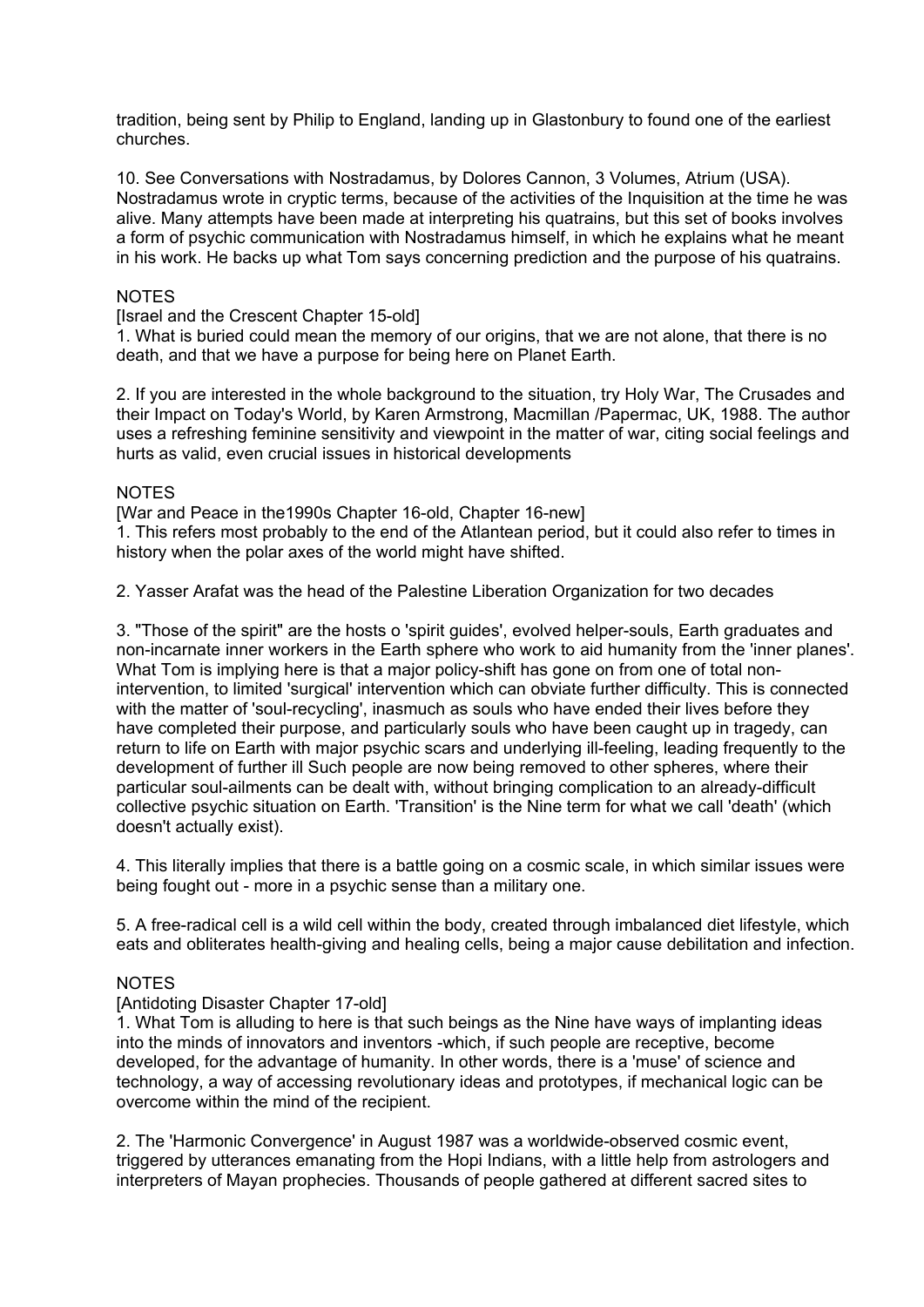meditate together. The Nine indicate this to have been a success, in its objective of swinging the energy on Earth.

3. This refers to the 'Greys' from Reticulum, who were mentioned in chapter 7.

### **NOTES**

[Souls Matters Chapter 18-old, Chapter 20-new]

1. You will find out more about this in books, about 'pranayama' or yogic breathing, and a so in [The Tao of Love and Sex](http://www.amazon.com/exec/obidos/tg/detail/-/0140193383/qid=1124649564/sr=2-1/ref=pd_bbs_b_2_1/102-9221500-6215357?v=glance&s=books) by Jolan Chang.

2. Incoming souls to Planet Earth, in order to encode themselves with a frame of reference with which to deal with the intricacies of living on Planet Earth. This is not a substitute for lifeexperience itself, however,

3. If you are interested in the consciousness of yet-to-be-born people, try reading [Diary of an](http://www.amazon.com/exec/obidos/tg/detail/-/0946551804/qid=1124649605/sr=1-1/ref=sr_1_1/102-9221500-6215357?v=glance&s=books)  [Unborn Child](http://www.amazon.com/exec/obidos/tg/detail/-/0946551804/qid=1124649605/sr=1-1/ref=sr_1_1/102-9221500-6215357?v=glance&s=books), by Manuel David Coudris, Gateway Books, 1992 - a book of psychic communications between a baby in the womb, and its mother. Manuel is credited with being the youngest author in the world - unborn at the time of authorship!

4. Concerning spirit-teachings on death, try [Death, Intermediate State and Rebirth](http://www.amazon.com/exec/obidos/tg/detail/-/0937938009/qid=1124649643/sr=1-1/ref=sr_1_1/102-9221500-6215357?v=glance&s=books), by Lati Rimpoche and Jeffrey Hopkins, Rider, UK, 1979, and The World Before, by Ruth Montgomery, Ballantine, USA, 1976.

5. This refers to a range of beliefs, including elements of paganism, shamanism, rebirthing, psychotherapy and self-improvement and self-mastery therapies.

#### NOTES

[Relating Chapter 20-old]

1. Engrams are deep-level unconscious beliefs or 'programs' which condition our seeing and actions to such a fundamental level that we are not aware of this happening. They are like psychic viruses, with a life of their own, taking root in people's psyches, and acting to ensure their own survival and propagation. The engram Tom is referring to here is that of male dominance.

2. The effects of this process are outlined in Riane Eisler's book, [The Chalice and the Blade](http://www.amazon.com/exec/obidos/tg/detail/-/0062502891/qid=1124649704/sr=2-1/ref=pd_bbs_b_2_1/102-9221500-6215357?v=glance&s=books) (Harper & Row, 1987, Unwin 1990), which traces the diffusion of the Kurgan (IndoEuropean) peoples, and the spreading of dominance-oriented societies, in the 4000S BC, across Eurasia.

3. Extra-Low Frequency Waves were experimented with for defence purposes during the Cold War, by both USA and USSR.

#### **NOTES**

[Adventures in Consciousness Chapter 21-old, Chapter 19-new]

1. Ozone is necessary and beneficial in the upper layers of the stratosphere, since it acts as a barrier to ultra-violet bombardment from the sun's rays. However, on ground level, ozone is ,harmful to us, and is generated particularly in places where there is a lot of pollution, or electronic machinery, especially when it is hot and sunny - such valley-bottom cities as Athens, Los Angeles and Tokyo suffer greatly from this. Diseases particularly associated with excess ozone intake are premature ageing, visual reduction and eye irritation.

2. The refers to the tendency of Buddhists to spend long periods in meditation and retreat, and that of Hindus to remain within their caste or ashram, and to withdraw engagement from the world. This tendency became especially strong during the first millennium of the Christian era, in the growth of monasticism (in Buddhism and Christianity especially), as a means of separating oneself from the psychological states of the mass of humanity, in order to strengthen enlightened consciousness. This is no longer necessary, except perhaps for but a few, since the insanities